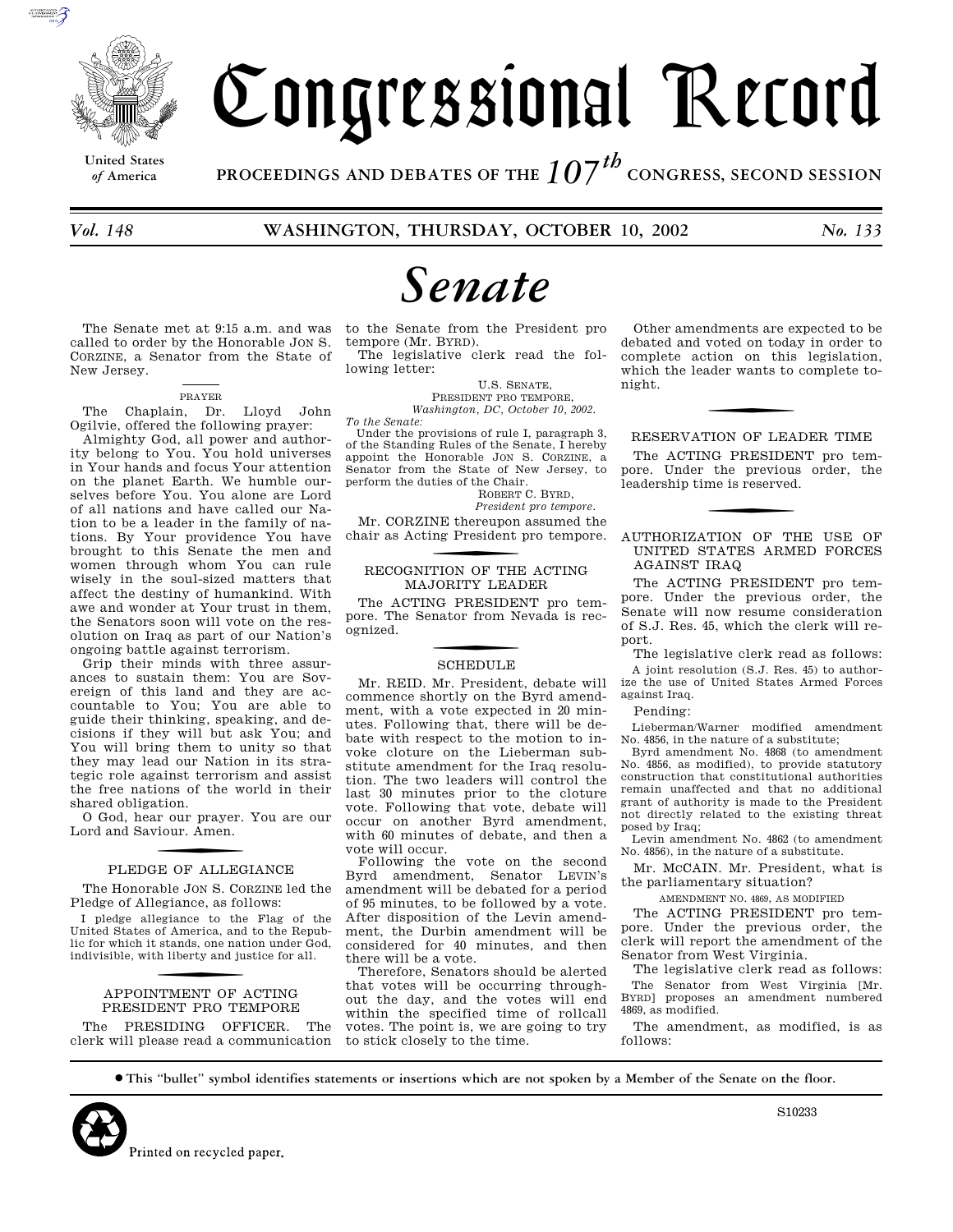(Purpose: To provide a termination date for the authorization of the use of the Armed Forces of the United States, together with procedures for the extension of such date unless Congress disapproves the extension) At the appropriate place, insert the following:

#### **SEC. 5. TERMINATION OF THE AUTHORIZATION FOR THE USE OF THE UNITED STATES ARMED FORCES.**

(a) IN GENERAL.—The authorization in section 4(a) shall terminate 12 months after the date of enactment of this joint resolution, except that the President may extend, for a period or periods of 12 months each, such authorization if—

(1) the President determines and certifies to Congress for each such period, not later that 60 days before the date of termination of the authorization, that the extension is necessary for ongoing or impending military operations against Iraq under section 4(a); and

(2) the Congress does not enact into law, before the extension of the authorization, a joint resolution disapproving the extension of the authorization for the additional 12 month period.

(b) CONGRESSIONAL REVIEW PROCEDURES.—

(1) IN GENERAL.—For purposes of subsection (a)(2), a joint resolution described in paragraph (2) shall be considered in the Senate and the House of Representatives in accordance with the procedures applicable to joint resolutions under paragraphs (3) through (8) of section 8066(c) of the Department of Defense Appropriations Act, 1985 (as contained in Public Law 98–473; 98 Stat. 1936– 1937), except that—

(A) references in those provisions to the Committee on Appropriations of the House of Representatives shall be deemed to be references to the Committee on International Relations of the House of Representatives; and

(B) references in those provisions to the Committee on Appropriations of the Senate shall be deemed to be references to the Committee on Foreign Relations of the Senate.

(2) JOINT RESOLUTION DEFINED.—For purposes of paragraph (1), the term ''joint resolution'' means only a joint resolution introduced after the date on which the certification of the President under subsection (a)(1) is received by Congress, the matter after the resolving clause of which is as follows: ''That, pursuant to section 5 of the Authorization for the Use of Military Force Against Iraq, the Congress disapproves the extension of the authorization under section 4(a) of that joint resolution for the additional 12-month period specified in the certification of the President to the Congress dated \_\_\_.'', with the blank filled in with the appropriate date.

Mr. MCCAIN. And the time is running; is that correct?

The ACTING PRESIDENT pro tempore. There are 20 minutes overall—15 minutes to the sponsor of the amendment and 5 minutes in opposition. If nobody yields time, time will be deducted proportionately.

The Senator from West Virginia.

Mr. BYRD. Mr. President, does the distinguished Senator from Arizona wish to use any time at this point?

Mr. MCCAIN. No.

Mr. BYRD. Mr. President, how much time do I have?

The ACTING PRESIDENT pro tempore. Fifteen minutes.

Mr. BYRD. Mr. President, how much time does the distinguished Senator from Massachusetts wish?

Mr. KENNEDY. Four and a half minutes.

Mr. BYRD. I yield 5 minutes to the Senator from Massachusetts.

The ACTING PRESIDENT pro tempore. The Senator from Massachusetts.

Mr. KENNEDY. Mr. President, for the past few days we have debated the details of a resolution but not the implication of war with Iraq. We were into the debate on the resolutions for 2 days, and then a cloture motion was filed. I am reminded of the excellent statements made by my friend from West Virginia that this subject about war and peace deserves a longer period of time for discussion.

Earlier in the session, we debated for 21 days the Elementary and Secondary Education Act; 23 days on the energy bill; 19 days on trade promotion; 18 days on the farm bill—all extremely important, but this issue is far more so.

In facing the global challenges of these times, we defend American values and interests best when war is our last resort, not our first impulse. I commend President Bush for deciding in the end to take America's case to the United Nations. Make no mistake about it, this resolution lets the President go it alone. Iraq should have no doubt of the unity of the American purpose and the seriousness of our intent. Having suffered the tragedy of September 11, we will leave no stone unturned in the defense of innocent Americans.

The question is not whether we will disarm Saddam Hussein of his weapons of mass destruction but how. And it is wrong for Congress to declare war against Iraq now before we have exhausted the alternatives. It is wrong for the President to demand a declaration of war from Congress when he says he has not decided whether to go to war. It is wrong to avert our attention now from the greater and far more immediate threat of Osama bin Laden and al-Qaida terrorism.

Pick up the paper and see the different headlines: ''Attacks Put Troops on Alert''; ''They fear contact with al-Qaida''; ''Tape, Assaults Stir Worry About Resurgent Al Qaeda''; and the list goes on about the al-Qaida activities all over the world.

We cannot go it alone on Iraq and expect our allies to support us.

We cannot go it alone and expect the world to stand with us in the urgent and ongoing war against terrorism and al-Qaida.

We cannot go it alone in attacking Iraq and expect Saddam to keep his weapons of mass destruction at bay against us or our ally Israel.

We cannot go it alone while urging unprincipled regimes to resist invasions of their adversaries.

The better course for our Nation and for our goal of disarming Saddam Hussein is a two-step policy. We should approve a strong resolution today calling on the United Nations to require Iraq to submit to unfettered U.N. weapons

inspections or face U.N.-backed international force. If such option fails, and Saddam refuses to cooperate, the President could then come to the Congress and request Congress to provide him with authorization to wage war against Iraq.

By pursuing this course, we maximize the chance that the world can disarm Saddam without our going to war or, if war was necessary, we would be joined by allied troops in the cause. In the end, having tried these options and failed, our allies are far more likely to support our intervention should we elect to attack alone.

The world looks to America not just because of our superior might or economic weight; they admire us and emulate us because we are a friend and ally that defends freedom and promotes our values around the globe. Those same traits that are the envy of the world should guide us today as we conclude this important debate.

I thank the Senator from West Virginia, and I yield back to him the remainder of my time.

Mr. BYRD. Mr. President, I thank the Senator. How much time do I have?

The ACTING PRESIDENT pro tempore. The Senator has 11 minutes.

Mr. BYRD. I reserve the remainder of my time.

The ACTING PRESIDENT pro tempore. The Senator from Arizona.

Mr. MCCAIN. Mr. President, I understand we have 5 minutes. I yield that 5 minutes to the Senator from Connecticut however he chooses to use it.

The ACTING PRESIDENT pro tempore. The Senator from Connecticut.

Mr. LIEBERMAN. I thank the Chair. Mr. President, I thank my colleague from Arizona.

The amendment of the Senator from West Virginia which is before us would terminate, 12 months after the date of enactment of the underlying joint resolution, the authorization given in that resolution. In other words, it would put a time limit of a year subject to extension, but, nonetheless, a time limit for a year on the authorization provided in the underlying resolution.

I say to my colleagues respectfully, this amendment is unprecedented and unwise. It is unprecedented in the sense that in brief research overnight, I have not been able to find an occasion in which Congress has exercised authority with regard to military action under article I of the Constitution when Congress has attached a time limit to it.

There was one occasion when time limits were discussed with regard to the deployment of American forces in Bosnia, the Balkans, during the nineties, but I think we saw there why congressional imposition of time limits on authorization of military action is unwise.

Why is it unwise? It is unwise because it gives notice to our enemies that there is a limit to the authority we are giving the President as Commander in Chief of our military forces.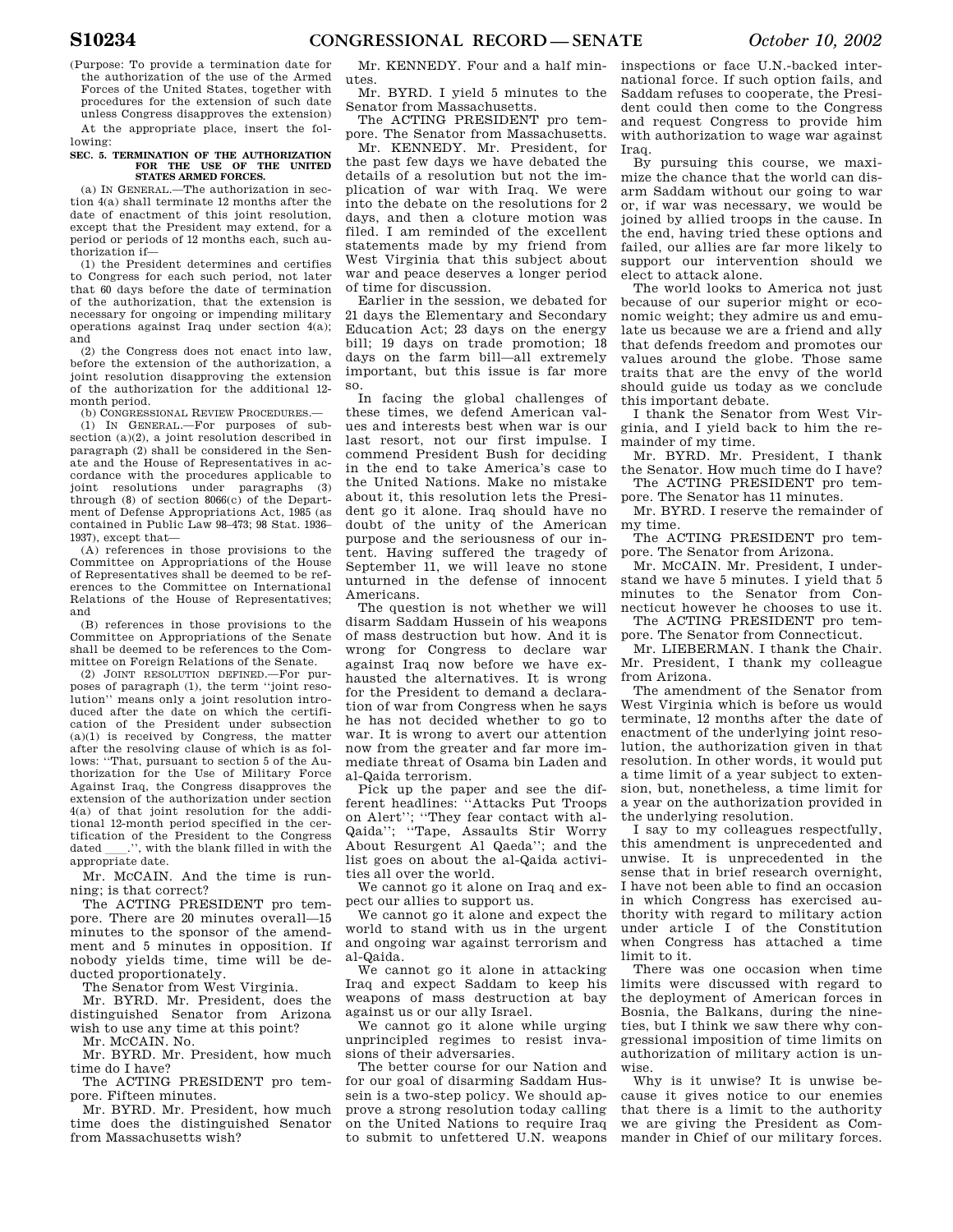It allows them to calculate their actions based on that limited duration.

In Bosnia, when that deadline was articulated by the administration, it created expectations which were quite naturally frustrated and therein created a credibility gap.

There is a deadline in the underlying resolution, and the deadline is what it ought to be and always has been for military actions in which the Armed Forces of the United States have been involved. The authorization ends when the mission is accomplished, and in this case the authorization would end when the two missions stated were accomplished: When the President as Commander in Chief concluded that America was adequately protected, our national security was adequately protected from threats from Iraq, and that the relevant United Nations resolutions were adequately being enforced. That is the deadline.

If the mood of Congress should change, if the attitude of the public should change, Congress always reserves, as it has shown in the past, the power of the purse and the power to change its opinion. But this amendment at this time, as we try to gather our strength and unity of purpose to convince the international community to join with us, as they surely will, is to finally get Saddam Hussein to keep his promise to disarm at the end of the gulf war.

We need no limitations on authority. We need to speak with a clear voice. As it says in the Bible, if the sound of the trumpet be uncertain, who shall follow? And if we put a 12-month time limit on the authority of the underlying resolution, I fear that fewer will follow and the result will be much less than we want it to be.

I reserve the remainder of my time.

Mr. McCAIN. Mr. President, I oppose the amendment offered by the Senator from West Virginia, which would sunset the authority Congress would grant to the President in this resolution to defend American security against the threat posed by Iraq.

As the Senator has pointed out, the 12-month limit on congressional authorization for the use of force his amendment would set could be extended by presidential or congressional action. However, these requirements are onerous and infringe upon the authority of the Commander in Chief to meet his obligations to protect American security.

The concept of imposing a deadline after which the President loses his authority to achieve the goals set out in the Iraq resolution strikes me as losing sight of the objective of a congressional authorization of the use of force: ending the threat to the United States and the world posed by Saddam Hussein's regime, so long as it possesses weapons of mass destruction and defies its obligations to the world.

So long as that threat persists, and with Congress and the President having agreed that Saddam Hussein's regime endangers America, congressional authority for the President to use force must remain in force until he has met our common objective of disarming Saddam Hussein.

To place a limit on the amount of time the President possesses this authority, once Congress has granted it to him, would only encourage Saddam Hussein to stall and temporize on his commitments, knowing that the clock is working in his favor. Such an incentive would make us less secure, not more secure.

If the vast majority of Members of Congress and the American people agree upon the threat posed by Saddam Hussein's Iraq, and if we accept that the President will confront this danger within the parameters we have laid out in this congressional resolution, what about that threat would change in 12 months, assuming we have not acted against it by that time, that would somehow negate the President's need for the authority to meet it?

If anything, the threat posed by Saddam Hussein's regime will only grow with time. Private and public estimates are that Saddam Hussein could possess nuclear weapons within six months to a year were he to acquire weapons-grade plutonium on the international market.

That's why the President has requested the authority to act now. Saddam Hussein represents a grave and gathering danger. I hope he is no longer in power 1 year from now. But there is certainly a chance he could be.

Congress cannot foresee the entire course of this conflict. Acting now to deprive the President 12 months from now of the authority we would grant him in this resolution would be an infringement on the authority of the Commander in Chief and a strange way to respond to the grave threat to American national security posed by Saddam Hussein's regime.

The ACTING PRESIDENT pro tempore. Who yields time?

Mr. BYRD. I yield 2 minutes to the distinguished Senator from Delaware.

Mr. BIDEN. Mr. President, the Senator from Connecticut is right that article 1 of the Constitution does not provide for this, but article 1 of the Constitution also does not provide for a declaration of war before the President is asked to go to war. So this is a very different circumstance. The President has not asked us to go to war. He has said he wants the power to be able to go to war. It seems completely consistent with that request that we say: Yes, Mr. President, you have that power to go to war; you can do that within 1 year. If, in fact, you go to war in 1 year, you can extend that 1 year.

Let me put it this way. If we are 2 years down the road still fooling around with Iraq, then my friends from Connecticut and other places have been so dead wrong about what we are supposed to do that it would be amazing.

I point out that this is nothing like Bosnia and nothing like the Balkans. In that case, we were in the Balkans. There were forces there, and there were people on the floor who were attempting to put a time on how long they could stay after we had gone in, after we had already prevailed, after we were in place.

The third point I make in the 2 minutes I have is, we learned from Vietnam the power of the purse is useless. The power of the purse is useless because it presents us with a Hobson's choice. We have our fighting men and women in place and we are told, by the way, the President will not take them home so let's cut off the support for them so they have no guns, no bullets, no ability to fight a war. And no one is willing to do that. This is a prudent way to do this, totally consistent with what the President is asking. I think it makes absolute eminent sense. I congratulate the Senator. Even though I disagree with him on his underlying notion, I do think he is right on this point and I support him.

Mr. BYRD. How much time do I have remaining?

The ACTING PRESIDENT pro tempore. The Senator has 9 minutes 20 seconds.

Mr. BYRD. I ask to be notified when I have 2 minutes left.

Mr. President, 38 years ago I, ROBERT C. BYRD, voted on the Tonkin Gulf Resolution—the resolution that authorized the President to use military force to ''repel armed attacks'' and ''to prevent further Communist aggression'' in Southeast Asia.

It was this resolution that provided the basis for American involvement in the war in Vietnam.

It was the resolution that lead to the longest war in American history.

It led to the deaths of 58,000 Americans, and 150,000 Americans being wounded in action.

It led to massive protests, a deeply divided country, and the deaths of more Americans at Kent State.

It was a war that destroyed the Presidency of Lyndon Johnson and wrecked the administration of Richard Nixon.

After all that carnage, we began to learn that, in voting for the Tonkin Gulf Resolution, we were basing our votes on bad information. We learned that the claims the administration made on the need for the Tonkin Gulf Resolution were simply not true, and history is repeating itself.

We tragically and belatedly learned that we had not taken enough time to consider the resolution. We had not asked the right questions, nor enough questions. We learned that we should have been demanding more hard evidence from the administration rather than accepting the administration at its word.

But it was too late.

For all those spouting jingoes about going to war with Iraq, about the urgent need for regime change no matter what the cost, about the need to take out the evil dictator—and make no mistakes, I know and understand that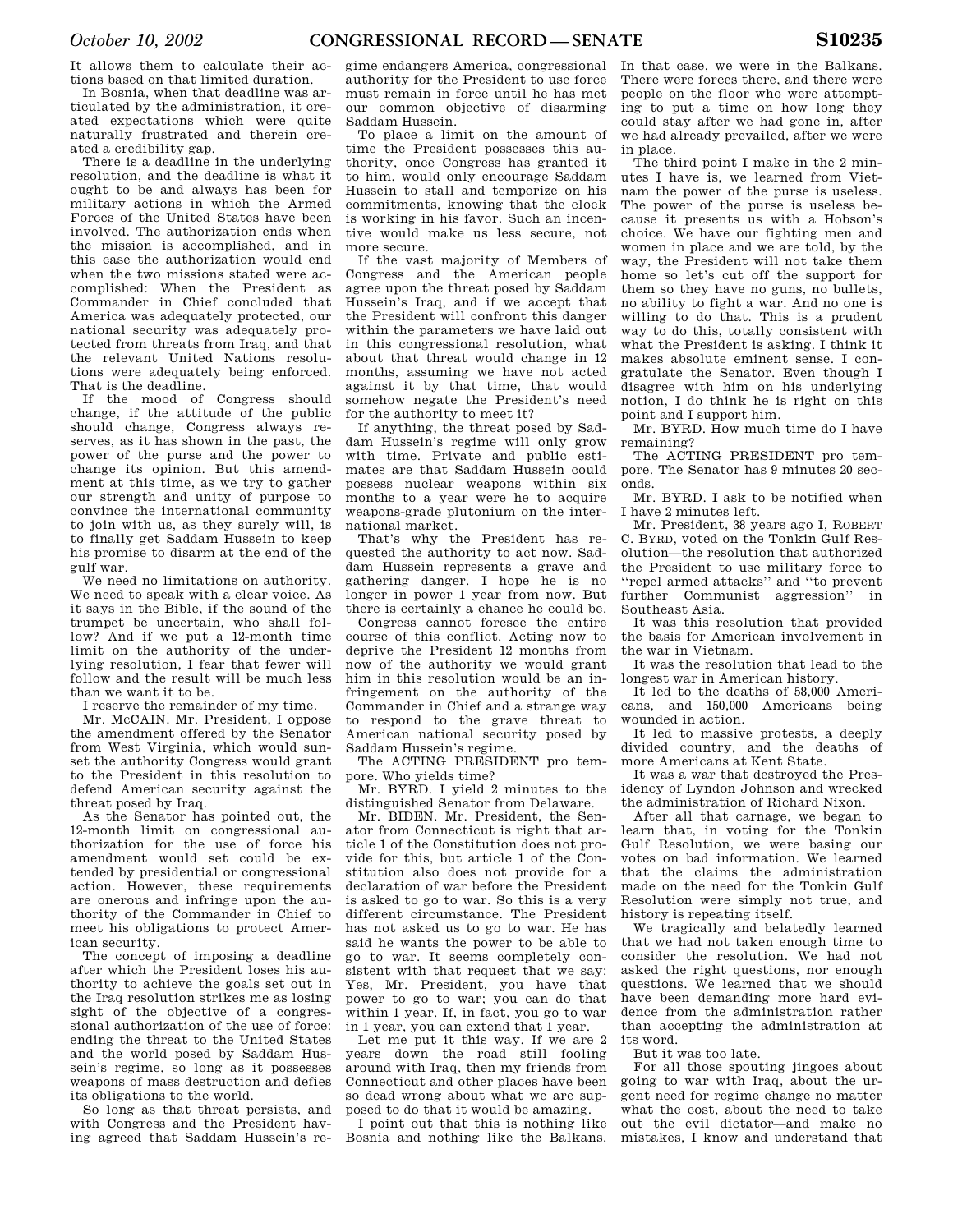friend, whose name is on that wall. If we are fortunate, a war with Iraq will be a short one with few American deaths, as in the Persian Gulf war, and we can go around again waving flags and singing patriotic songs.

loved one, a father, a son, a brother, a

Or, maybe we will find ourselves building another wall on the mall.

I will always remember the words of Senator Wayne Morse, one of the two Senators who opposed the Tonkin Gulf Resolution. During the debate on the Tonkin Gulf Resolution, he stated: ''The resolution will pass, and Senators who vote for it will live to regret it.''

Many Senators did live to regret it.

The Tonkin Gulf Resolution contained a sunset provision to end military action. S.J. Res. 46 will allow the President to continue war for as long as he wants, against anyone he wants as long he feels it will help eliminate the threat posed by Iraq.

With the Tonkin Gulf Resolution, Congress could ''terminate'' military action. With S.J. Res. 46 , only the President can terminate military action.

I should point out that the Tonkin Gulf Resolution and S.J. Res. 46 do have several things in common. Congress is again being asked to vote on the use of force without hard evidence that the country poses an immediate threat to the national security of the United States. We are being asked to vote on a resolution authorizing the use of force in a hyped up, politically charged atmosphere in an election year. Congress is again being rushed into a judgment.

This is why I stand here today, before this Chamber, and before this Nation, urging, pleading for some sanity, for more time to consider this resolution, for more hard evidence on the need for this resolution.

Before we put this great Nation on the track to war, I want to see more evidence, hard evidence, not more Presidential rhetoric. In support of this resolution, several people have pointed out that President Kennedy acted unilaterally in the Cuban missile crisis. That is true. I remember that. I was here. I also remember President Kennedy going on national television and showing proof of the threat we faced. I remember him sending our UN ambassador, Adlai Stevenson, to the United Nations, to provide proof to the world that there was a threat to the national security of the United States.

All we get from this administration is rhetoric. In fact, in an address to our NATO colleagues, Defense Secretary Donald Rumsfeld, according to the Chicago Tribune, urged our allies to resist the idea for the need of absolute proof about terrorists intent before they took action.

Before we unleash what Thomas Jefferson called the ''dogs of war,'' I want

to know, have we exhausted every avenue of peace? My favorite book does not say, blessed are the war makers. It says: ''Blessed are the peacemakers.'' Have we truly pursued peace?

If the need for taking military action against Iraq is so obvious and so needed and so urgent, then why are nearly every one of our allies opposed to it? Why is the President on the phone nearly every day trying to convince our allies to join us?

So many people, so many nations in the Arab world already hate and fear us. Why do we want them to hate and fear us even more?

People are correct to point out that September 11 changed everything. We need to be more careful. We need to build up our intelligence efforts and our homeland security. But do we go around pounding everybody, anybody, who might pose a threat to our security? If we clobber Iraq today, do we clobber Iran tomorrow?

When do we attack China? When do we attack North Korea? When do we attack Syria?

Unless I can be shown proof that these distant nations do pose an immediate, serious threat to the national interests and security of the United States, I think we should finish our war on terrorism. I think we should destroy those who destroyed the Trade Towers and attacked the Pentagon. I think we should get thug No. 1 before we worry about thug No. 2.

Yes, September 11 changed many aspects of our lives, but people still bleed. America's mothers will still weep for their sons and their daughters who will not come home.

September 11 should have made us more aware of the pain that comes from being attacked. We, more than ever, are aware of the damage, the deaths, and the suffering that comes from violent attacks.

The ACTING PRESIDENT pro tempore. The Senator has 2 minutes remaining.

Mr. BYRD. I thank the Chair.

This is what we are about to do to other countries. We are about to inflict this horrible suffering upon other people.

Of course, we do not talk about this. We talk about taking out Saddam Hussein. We are talking about taking out Iraq, about ''regime change.''

I do not want history to remember my country as being on the side of evil.

During the Civil War, a minister expressed his hope to President Lincoln that the Lord was on the side of the North. The Great Emancipator reportedly rebuked the minister stating:

It is my constant anxiety and prayer that I and this nation are on the Lord's side.

Before I vote for this resolution for war, a war in which thousands, perhaps tens of thousands or hundred of thousands of people may die, I want to make sure that I and this Nation are on God's side.

I want more time. I want more evidence. I want to know that I am right,

that our Nation is right, and not just powerful.

And I want the language that is in this amendment so that Congress can oversee this power grab and act to terminate it at some point in time—giving the President the opportunity to extend the time but let's keep Congress in the act.

Senators, vote for this amendment. I plead with you.

The ACTING PRESIDENT pro tempore. Who yields time?

The Senator from Virginia.

Mr. WARNER. Mr. President, I am opposed to the Byrd amendment, for this is a resolution to deter war.

The amendment proposed by Senator BYRD would insert into the joint resolution, language which would state that nothing in that joint resolution: is intended to alter the constitutional authorities of the Congress to declare war, grant letters of marque and reprisal, or other authorities invested in Congress by Article I, Section 8, of the Constitution; or shall be construed as granting any authority to the President to use the U.S. Armed Forces for any purpose not directly related to a clear threat of imminent, sudden, and direct attack upon the U.S. or its armed forces unless the Congress otherwise authorizes.

The amendment of the Senator from West Virginia attempts to do something that the Framers of the Constitution did not attempt—to define, with particularity, the extent of the President's powers as Commander in Chief of the Armed Forces. Specifically, it would limit the authority of the President to use Armed Forces to a narrowly defined set of circumstance— ''a clear threat of imminent, sudden and direct attack upon the United States or its Armed Forces.'' Even when the United States enjoyed genuine geographic and political isolation from the Old World, such a limitation could not be maintained. Within a decade of the ratification of the Constitution, the United States engaged in an undeclared naval war with France. Shortly thereafter, we engaged in undeclared war with the Barbary States of North Africa, who had engaged in piratical depredations against American shipping.

In 1861, President Lincoln, faced with an unprecedented situation, imposed a blockade—an act of war normally employed against a foreign enemy—upon the Southern Confederacy. He did this without congressional authorization. The Supreme Court later upheld this action in the famous Prize Cases, stating that the President had a constitutional duty to meet the insurrection as he found it; the determination that a state of war existed was for him to make.

This is not a Republican or Democratic issue. Since 1945, Presidents of both parties have repeatedly committed American troops abroad without formal congressional approval. Whether in Korea, Grenada, Panama,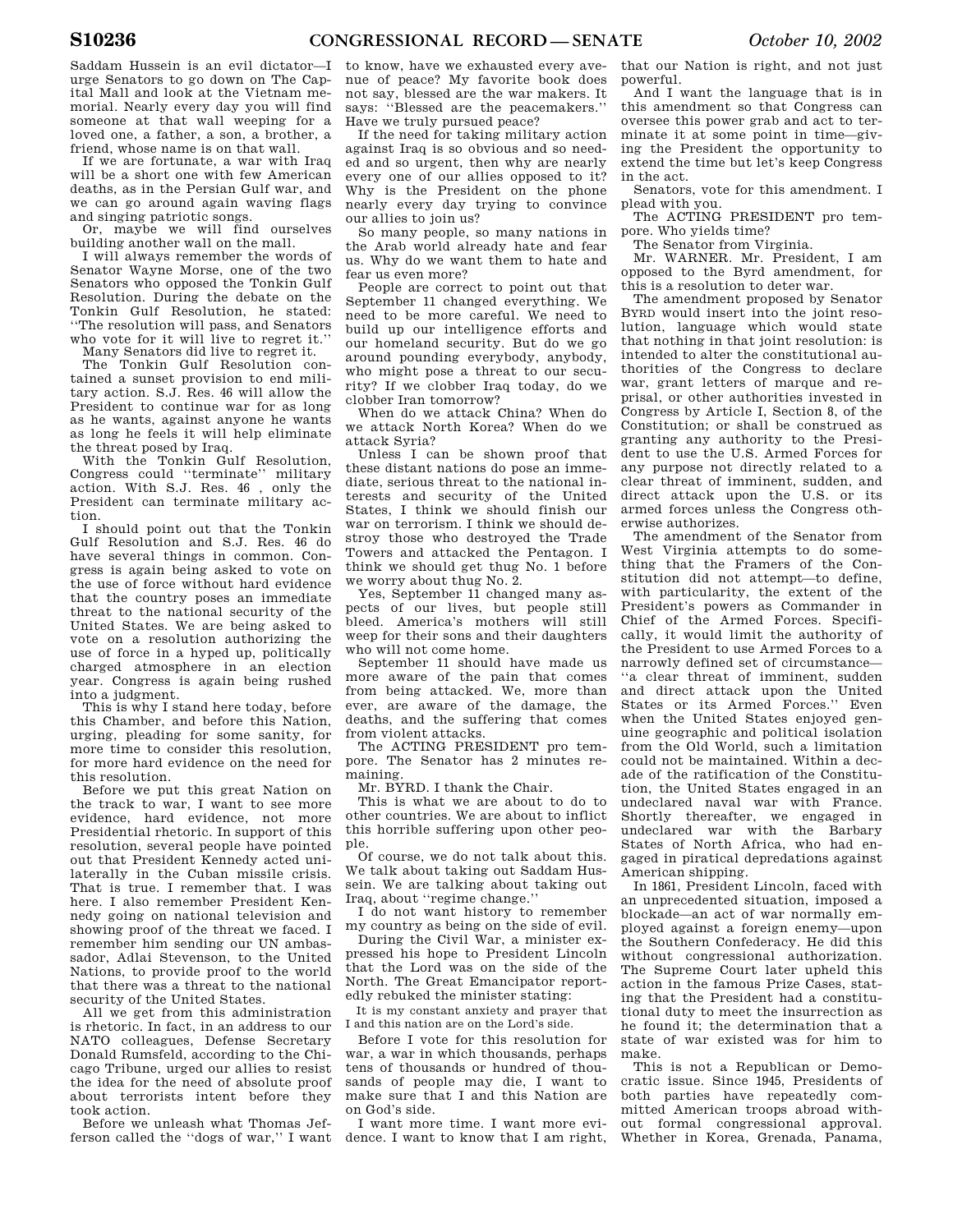Kosovo, or numerous other areas of the world, our Presidents have used their powers as Commander in Chief to protect the Nation and American interests whenever they, in their considered judgment, thought it best to do so. The Clinton administration, which committed American troops to military operations abroad on an unprecedented scale in situations not involving imminent danger of attack to the United States, did not request formal congressional approval for any of those oeprations—believing that the President possessed the constitutional authority to do so. Indeed, the Secretary of State in 1998 publicly stated that the 1991 congressional resolution authorizing the use of force against Iraq, together with existing Security Council resolutions, constituted sufficient authority for the use of force against Iraq.

On September 11th of last year the American people awoke to the realization that they were in imminent danger, had been for some time, and this danger gives no warning. It is a different type of danger, but no less real and no less threatening to the Nation than more traditional ones. As the President reminded us in his speech to the Nation on Monday evening:

Iraq could decide on any given day to provide a biological or chemical weapon to a terrorist group or individual terrorists. Alliance with terrorists could allow the Iraqi regime to attack America without leaving any fingerprints . . . confronting the threat posed by Iraq is crucial to winning the war on terror.

On the Today Show this week, Richard Butler, former head of UNSCOM, was asked how easy it would be for the Iraqis to arm a terrorist group or an individual terrorist with weapons of mass destruction. His response was ''Extremely easy. If they decided to do it, piece of cake!''

They may already have done it. The danger is clear, present, and imminent. We must grant the President the authority to use armed force to protect the Nation, and the flexibility to employ that force as seems best to him. Our enemies are cunning and flexible; we cannot defeat them with anything less.

The Byrd amendment regarding preservation of Congress's constitutional authorities is unnecessary. The portion of the amendment that would limit the authority of the President to wage war is, arguably unconstitutional. The Congress can declare war, but it cannot dictate to the President how to wage war. No law passed by Congress could alter the constitutional separation of powers.  $A<sub>k</sub>$ Bi **Bingaman**  $B<sub>c</sub>$ By  $\overline{\text{Ch}}$  $Cl<sub>i</sub>$ Da  $A<sub>1</sub>$ 

I urge my colleagues to defeat this amendment.

The ACTING PRESIDENT pro tempore. The Senator from Connecticut.

Mr. LIEBERMAN. Mr. President, I yield the remaining time on our side to my friend from Arizona.

The ACTING PRESIDENT pro tempore. The Senator from Arizona.

Mr. MCCAIN. Mr. President, I thank the Senator from Connecticut for his thoughtful statement. I want to say in the few remaining seconds that to view the cause of the tragedy of the Vietnam war as being the Tonkin Gulf resolution is a somewhat, in my view, simplistic view.

There were a lot of factors that entered into the beginning and the continuation of the Vietnam war. The Tonkin Gulf resolution was simply window dressing. At any time the Congress of the United States could have reversed that resolution and chose not to.

The ACTING PRESIDENT pro tempore. The time in opposition has expired.

The sponsor has 37 seconds.

Mr. BYRD. Mr. President, this is a Tonkin Gulf resolution all over again. Let us stop, look, and listen. Let us not give this President, or any President, unchecked power. Remember the Constitution. Remember the Constitution.

Mr. President, I yield back my time. The ACTING PRESIDENT pro tempore. The Senator from Connecticut.

Mr. LIEBERMAN. Mr. President, have the yeas and nays been ordered?

The ACTING PRESIDENT pro tempore. They have not.

Mr. LIEBERMAN. I ask for the yeas and nays.

The ACTING PRESIDENT pro tempore. Is there a sufficient second?

There appears to be a sufficient second.

The question is on agreeing to Byrd amendment No. 4869, as modified.

The clerk will call the roll.

The legislative clerk called the roll.

Mr. REID. I announce that the Senator from Arkansas (Mrs. LINCOLN) and the Senator from Maryland (Ms. MI-KULSKI), are necessarily absent.

Mr. NICKLES. I announce that the Senator from North Carolina (Mr. HELMS) is necessarily absent.

The PRESIDING OFFICER (Mr. MIL-LER). Are there any other Senators in the Chamber desiring to vote?

The result was announced—yeas 31, nays 66, as follows:

[Rollcall Vote No. 232 Leg.]

| `<br>,<br>× |  |
|-------------|--|
|-------------|--|

| Akaka<br><b>Biden</b><br>Bingaman<br>Boxer<br>Byrd<br>Cantwell<br>Chafee<br>Clinton<br>Conrad<br>Corzine<br>Dayton                           | <b>Dodd</b><br>Dorgan<br>Durbin<br>Feingold<br>Harkin<br>Hollings<br>Inouye<br><b>Jeffords</b><br>Kennedy<br>Kerry<br>Kohl | Leahy<br>Levin<br>Rockefeller<br>Sarbanes<br>Schumer<br>Stabenow<br>Torricelli<br>Wellstone<br>Wyden                            |  |
|----------------------------------------------------------------------------------------------------------------------------------------------|----------------------------------------------------------------------------------------------------------------------------|---------------------------------------------------------------------------------------------------------------------------------|--|
| $NAYS-66$                                                                                                                                    |                                                                                                                            |                                                                                                                                 |  |
| Allard<br>Allen<br>Baucus<br>Bayh<br><b>Bennett</b><br>Bond<br><b>Breaux</b><br><b>Brownback</b><br>Bunning<br>Burns<br>Campbell<br>Carnahan | Carper<br>Cleland<br>Cochran<br>Collins<br>Craig<br>Crapo<br>Daschle<br>DeWine<br>Domenici<br>Edwards<br>Ensign<br>Enzi    | Feinstein<br>Fitzgerald<br>Frist<br>Graham<br>Gramm<br>Grassley<br>Gregg<br>Hagel<br>Hatch<br>Hutchinson<br>Hutchison<br>Inhofe |  |

| Johnson           | Murray      | Smith ( |
|-------------------|-------------|---------|
| Kyl               | Nelson (FL) | Smith ( |
| Landrieu          | Nelson (NE) | Snowe   |
| Lieberman         | Nickles     | Specter |
| Lott              | Reed        | Stevens |
| Lugar             | Reid        | Thomas  |
| McCain            | Roberts     | Thomps  |
| $\rm_{McConnell}$ | Santorum    | Thurmo  |
| Miller            | Sessions    | Voinovi |
| Murkowski         | Shelby      | Warner  |
|                   |             |         |

Helms Lincoln Mikulski

Miller

NOT VOTING—3

The amendment (No. 4869), as modified, was rejected.

The PRESIDING OFFICER. Under the previous order, there will now be 45 minutes prior to the cloture vote on amendment No. 4856, as modified. Under the previous order, the first 15 minutes shall be under the control of the Senator from West Virginia, Mr. BYRD, the second 15 minutes shall be under the control of the Republican leader, and the third 15 minutes shall be under the control of the majority leader.

Mr. BYRD. Mr. President, I yield 5 minutes of my 15 minutes to the distinguish Senator from Pennsylvania, Mr. SPECTER.

The PRESIDING OFFICER. The Senator from Pennsylvania.

Mr. SPECTER. I thank the distinguished President pro tempore and the Chair.

Mr. President, I have sought this time to register my very strong objection to cloture on this resolution authorizing the use of force, which is the equivalent of a declaration of war. In my 22 years in the Senate, the only issue which has been of equal importance was the authorization for the use of force in 1991. The motion to invoke cloture, which is to cut off debate, is supposed to be done when there is a filibuster. However, there is no filibuster present on this issue.

I came to the floor yesterday in an effort to participate in a colloquy with Senator LIEBERMAN, the lead proponent of the bill, and found that all the time was allotted and all the time was taken. When no one appeared, we had about 3 minutes to discuss an issue which really required 30 minutes or an hour. I then sought time later in the afternoon, and all the time was taken. I then sought time this morning and find that the only time which is available is some time after 5 p.m. this afternoon.

It is customary in the Senate to see two lights on for a quorum call, but there have been very few quorum calls on this resolution—really none—except when Senators are on their way to the floor or when there are discussions. So there has certainly not been any effort to filibuster. Those who sought time to come over and discuss important issues have found that there is no time to do so.

We now have a series of amendments lined up with time allocations which are very brief. To discuss the cloture resolution itself in 45 minutes is very limited. To discuss the amendments which are pending is very difficult.

| Smith (NH)     |
|----------------|
| Smith (OR)     |
| Snowe          |
| Specter        |
| <b>Stevens</b> |
| Thomas         |
| Thompson       |
| Thurmond       |
| Voinovich      |
|                |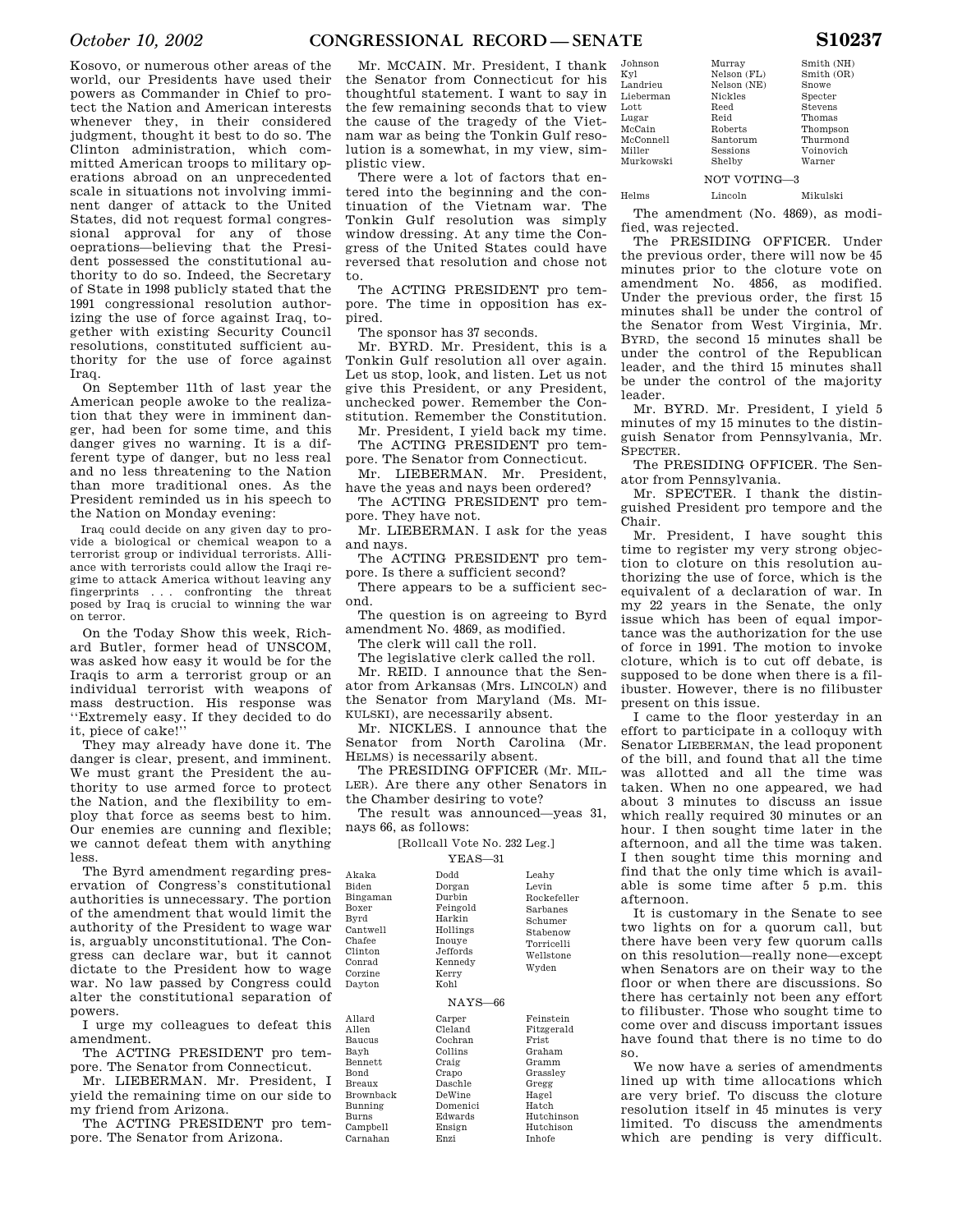There is in the bill a change from the 1991 resolution which has an objective test for the President to use force to carry out U.N. resolutions, whereas in the current resolution, it is subjective as the President sees fit. That is a matter of great moment which has not been debated in the Senate.

The resolution has numerous whereas clauses so that one can read the resolution to justify the use of force if the Iraqi Government continues to abuse its citizens. I would not want to say the Iraqi Government has not abused its citizens, but I do not believe anyone is seriously contending that is the basis for the President to take the United States to war. To stop Saddam Hussein from having weapons of mass destruction which pose a threat to the United States, is a reason.

Then there is the issue of regime change, which is in the whereas clause. The resolution contains a provision for U.S. national security interests. I posed questions to the Senator from Connecticut yesterday as to whether regime change was comprehended in our national security interest. That has yet to be answered.

The point I am making is that this is a matter which requires discussion and analysis. I do not believe it helps the President of the United States to have the Senate rush to judgment. It is not quite a blank check. It is not quite a knee-jerk reaction, but it is not the kind of deliberation that ought to characterize the work of this body. It would be unfortunate if the Senate votes for a resolution authorizing the use of force notwithstanding the questions which I have raised, although I said on the floor before that I may well support the President. However, if we do so in a context of deliberation and thoughtfulness when people like Senator LIEBERMAN, Senator MCCAIN, Senator WARNER, Senator BIDEN, Senator JEFFORDS, and other Members, put our imprimatur on it, it has some significance in the international arena, providing it is debated, and providing there is some lucid discussion on all of the issues we are confronting.

I noted in the ''Philadelphia Inquirer'' this week the comment of a House member: The President has handcuffed us. I am voting yes on this resolution because I think ultimately the box the President has put us in has forced us to vote in the interests of national security.

I do not think we ought to vote for this resolution because we are being handcuffed. I do not think anyone anywhere ought to vote for a resolution for being handcuffed or for being put in a box.

These are matters which require a lot of analysis and a lot of debate. The cloture motion will cut off nongermane amendments. That is a very tight restriction. Other amendments ought to be offered which are very important to the discussion on this critical matter. I thank the Senator from West Virginia, and I yield the floor.

The PRESIDING OFFICER. The Senator from West Virginia.

Mr. BYRD. Mr. President, I thank the distinguished Senator for a very courageous statement.

The Polycraticus of John of Salisbury, completed in 1159, says that Nero, the sixth in line from Julius, having heard the Senate had condemned him to death, begged that someone would give him courage to die by dying with him as an example. When he perceived the horseman drawing near, he upbraided his own cowardice by saying: ''I die shamefully.'' So saying, he drove the steel into his own throat and thus, says John of Salisbury, came to an end the whole House of the Caesars.

Mr. President, here in this pernicious resolution on which the Senate will vote soon, we find the dagger that is being held at the throat of the Senate of the United States. I say to my friends, we ought to pause and wonder if Captain John Parker and his minutemen fought on the green of Lexington for this piece of rag, this so-called resolution. When Parker lost 8 or 10 of his men with that first shot, is this what they died for, this resolution? Is that what they died for?

How about John Paul Jones, when he was fighting the *Serapis.* He was the captain of the *Bon Homme Richard* when he said, I have not yet begun to fight. What he was fighting for? Was he fighting for this piece of cowardice here in this resolution that gives to the President—lock, stock and barrel—the authority to use the military forces of this country however he will, whenever he will, and wherever he will, and for as long as he will?

We are handing this over to the President of the United States. When we do that, we can put a sign on the top of this Capitol, and we can say: ''Gone home.'' ''Gone fishing.'' ''Out of business.''

I don't believe our forebears died for that kind of a piece of paper. How about Nathan Hale? He, too, was from Connecticut, may I say to the chief sponsor of this resolution. Nathan Hale volunteered to go into the British lines when he was called upon to do so by George Washington. He volunteered. He went behind the British lines to draw the gun emplacements, the breastwork of the British. And on the night of September 21, 1776, he was prepared to return to his own lines. He had on his person the pictures that he had drawn, the notes he had made, and he was discovered as a spy on the night of September 21, 1776. Nathan Hale.

The next morning he was hauled up before a wooden coffin in which he knew that his body would soon lie and grow cold. And the captain of the British, Captain Cunningham, said to Nathan Hale: Do you have anything that you would like to say? He had already been refused a Bible. He was asked, did he have anything further.

He said: I only regret that I have but one life to lose for my country.

Nathan Hale gave his own life, one life. It was all he had. Can we give one

vote for our country today? Each of us took an oath under this Constitution. You took it in the chair, Mr. President. Mr. Senator from Virginia, you took it. This is the Constitution that James Madison from the State of Virginia helped to write; that George Washington helped to write. We take an oath to support and defend that Constitution. Are we defending it here today? Are we defending the role of the Senate as set forth in this Constitution which says Congress shall declare war?

Here we are about to hand off that role, that responsibility, to a President of the United States without limitation. He can go on and on. We are out of it. Once we pass this resolution and it is signed by the President, Senators are out of it. You can complain, but it won't help.

I say that we are denying the American people their right to be heard. Here we are being shut off on a cloture vote. I know the rules of the Senate. I have used the cloture vote myself. But in a situation such as this, I have pleaded for time, more time. I have been turned down.

The American people out there are going to render a judgment. They are going to render a judgment on every Senator in this body before it is over. I pray to God that if we go to war with Iraq, we will be lucky. I pray to God we will be lucky.

Nobody will support this country in war any more strongly than will I. But here today we are being tested. I didn't swear to support and defend the President of the United States when I came here. I pledged on the Bible up there on the desk to support and defend the Constitution of the United States, so help me God. That was no light prayer. That was no light oath.

I think we ought to look inside of ourselves. Look at our children and grandchildren. Look in the mirror and see if you can say: Old buddy, I voted for what I thought was right. I voted with the Constitution.

They say: Well, support our Commander in Chief. He is Commander in Chief of the Army and Navy and the militia when called into service. He is not Commander in Chief of industry. He is not Commander in Chief of the Senate of the United States. So where are the Nathan Hales today who would give their life, their own life for their country? Give one vote for this Constitution. After all, if it were not for this Constitution, I wouldn't be here. You would not be here. You would not be here. You would not be here. None of us would be here. But because of this Constitution, we are here today.

The people want us to ask questions. They want us to take a stand. They want us to take a stand against this stampede. Where are Senators today? Where are the backbones that stand up for the people? How many mothers, how many fathers will see their sons and their daughters die possibly in a war in a foreign land?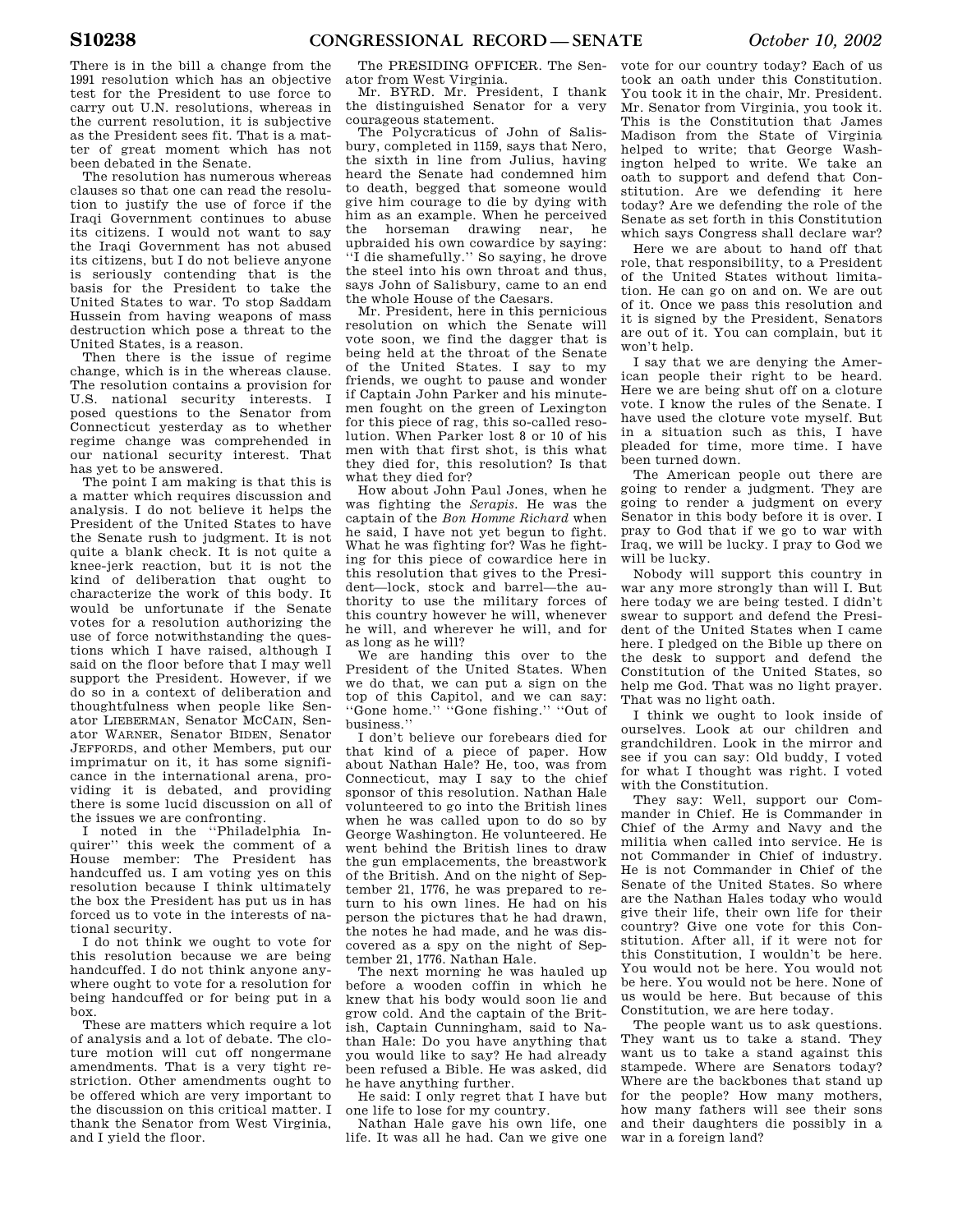I say, my friends, I am sorry to see this day. This is my 50th year in Congress. I never would have thought I would find a Senate which would lack the backbone to stand up against the stampede, this rush to war, this rush to give to the President of the United States, whatever President he is, whatever party, this rush to give a President, to put it in his hands alone, to let him determine alone when he will send the sons and daughters of the American people into war, let him have control of the military forces. He will not only make war, but he will declare war.

That flies in the face of this Constitution. This Constitution does not give to a President of the United States the right to determine when, where, how, and for how long he will use the military forces of the United States.

I plead to Senators in the name of this Constitution: We need people who will stand up for the American people. We need Senators who will take a stand. I hope Senators will take what I am saying in the best of spirit. I think we are making one horrible mistake.

Remember: I only regret that I have but one life to lose for my country. Nathan Hale.

The PRESIDING OFFICER. Under the previous order, the next 15 minutes will be controlled by the Republican Party.

The Republican leader is recognized.

Mr. LOTT. Mr. President, I believe under the agreement, I have 15 minutes of this time.

The PRESIDING OFFICER. The Senator is correct.

Mr. LOTT. I will use approximately 5 minutes of the time and yield the remainder of my time to Senator WAR-NER.

I would like to begin by saying how much I appreciate the work that has been done here in handling this legislation, having a full debate. Senator WARNER has been here joining in the discussion, Senator REID, Senator MCCAIN. There has been a serious effort to make sure we had an orderly process where Senators could make their feelings known. There has been thoughtful discussion on both sides of the issue and there might have been one or two quorum calls the whole time because Senators have known, when you come to the floor, this will be your opportunity to speak on this issue.

And there will be more time today. As I look at the schedule that was lined up through the diligent efforts of Senator WARNER, Senator MCCAIN, and Senator REID, we are going to have votes on amendments—even amendments that would not be germaine postcloture. There has been a real effort to make sure Senator BYRD and Senators LEVIN, DURBIN, BOXER, and others have an opportunity to offer amendments and make their case. We will have five votes between now and approximately 4 o'clock this afternoon.

Mr. President, I remember the discussion back in 1991 on the Persian

Gulf resolution. I think we had about 2 days of debate previously, and  $2 \frac{1}{2}$  days when we actually took up the debate when it passed. It was a very important debate. I thought it was an occasion when the Senate proved it is the world's greatest deliberative body. It was very serious. Every Senator spoke, we had the vote, and it passed. I thought it was one of the high-water marks since I have served in the Senate. It was only 2 1⁄2 days and every Senator got a chance to speak.

In 1998, at the request of President Clinton, I moved aggressively, in a bipartisan way, to pass the Iraqi Liberation Act. As I recall, at that time, Senator KYL worked with me on that issue, Senator WARNER was involved, as were Senators KERRY and LIEBERMAN, and we passed that resolution, which also called for a regime change unanimously, with very short debate—as I recall, maybe even a half day, or a day at the most. But it was important debate and an important vote.

So when we have been called on by Presidents of both parties to address this very serious issue in this very serious area of the world, we have handled it in the right way. I think that is the case here. Senators were told in my conference, and I know Senator DASCHLE told his side's conference, you will be able to speak on Friday and, again, on Monday. We will stay as long as you need. We had all day yesterday. A great effort was made to make sure Senators had a chance to speak. Now Senators have a chance to offer amendments and speak on them. After the vote between 3 and 4 o'clock, there will be more time because Senators do feel strongly about this and want an opportunity to be heard. They are going to have that opportunity.

I believe this issue has been aired fully. It is not new. We have been worrying about this, talking about this, and debating the seriousness of the threat from Saddam Hussein and his weapons of mass destruction for years—really, for 11 years. There is new information that is available. We have had our classified briefings. I have made sure Senators on our side—and I know the administration has made sure Senators on both sides of the aisle—have had a chance to get briefings at multiple opportunities. So Senators know what the issue is. We have seen, yesterday, Senators from both parties moving toward giving the President the authority to do this job.

I hope we can get inspectors in there, that they can find the weapons of mass destruction, and they are destroyed. But I don't trust Saddam Hussein. His record is clear. I think, once again, he will resist, he will agree, he will dissemble. In the end, he will try to block this. You can always hope and pray we will find a solution here.

The President of the United States has listened to the American people, to the Congress, to the U.N, and our allies. The President came to the Congress and said, yes, I want your input.

He sent up some suggested language on this resolution, and it was changed once and then twice; significant changes were made at the recommendation of Senators on both sides of the aisle. So he has worked with us in this effort. He encouraged our involvement and our debate. He has gone to the U.N. and called on them to stand up to their commitment and do their job, and quit passing resolutions that are not backed or demanded to be complied with, with force if necessary. He did the job. He and his administration, including the Secretary of State, Colin Powell, have worked with allies at the U.N. and with our allies around the world. This President has made it clear he is not going to act precipitously, but he is prepared to act.

This President has led with commitment and has shown leadership. He is prepared to try to find a peaceful solution here. But unless we make it clear he is committed, we are committed, and the U.N. is committed, this problem will not go away. It is serious and it is imminent. It takes but one person with a small container to bring very dangerous weapons of mass destruction into this country.

Some people say, why now? Well, because the threat is not going to lessen. It has been 4 years since we passed the Iraqi Liberation Act in 1998. I suspect matters have gotten much worse. Besides that, the U.N. is going to be leaving soon for the year and won't be back until next August. We want to see action from the U.N. We need to act to show our commitment, and we need to show our determination to get them to act in a way that has real force.

I think we have had a full debate and we will have more debate. To try to delay it another day, another week, is not going to be helpful. We need to stand up now, show we mean what we say, and we are going to get the results and, by doing that, perhaps something can be worked out without the use of force. But this President has asked for this. This Senate is committed to this. I believe the vote will be overwhelming.

I urge my colleagues to vote for clo-<br>ure. There will be times for ture. There will be times for postcloture debate. We have bent over backward to make sure everybody had an opportunity and will still have an opportunity to speak and even offer amendments.

With that, I yield the remainder of my time to the Senator from Virginia, who has done a magnificent job in fairly managing this legislation.

Mr. WARNER. I thank the leader. I appreciate very much the calm tone with which he addresses this issue of a rush to judgment. Regrettably, our colleague from Pennsylvania used those terms. I was reminded of being here last Friday afternoon for  $5\frac{1}{2}$  hours. What a memorable opportunity it was with my distinguished colleague from West Virginia. Senator KENNEDY and Senator DODD joined in. I think we went about a very constructive debate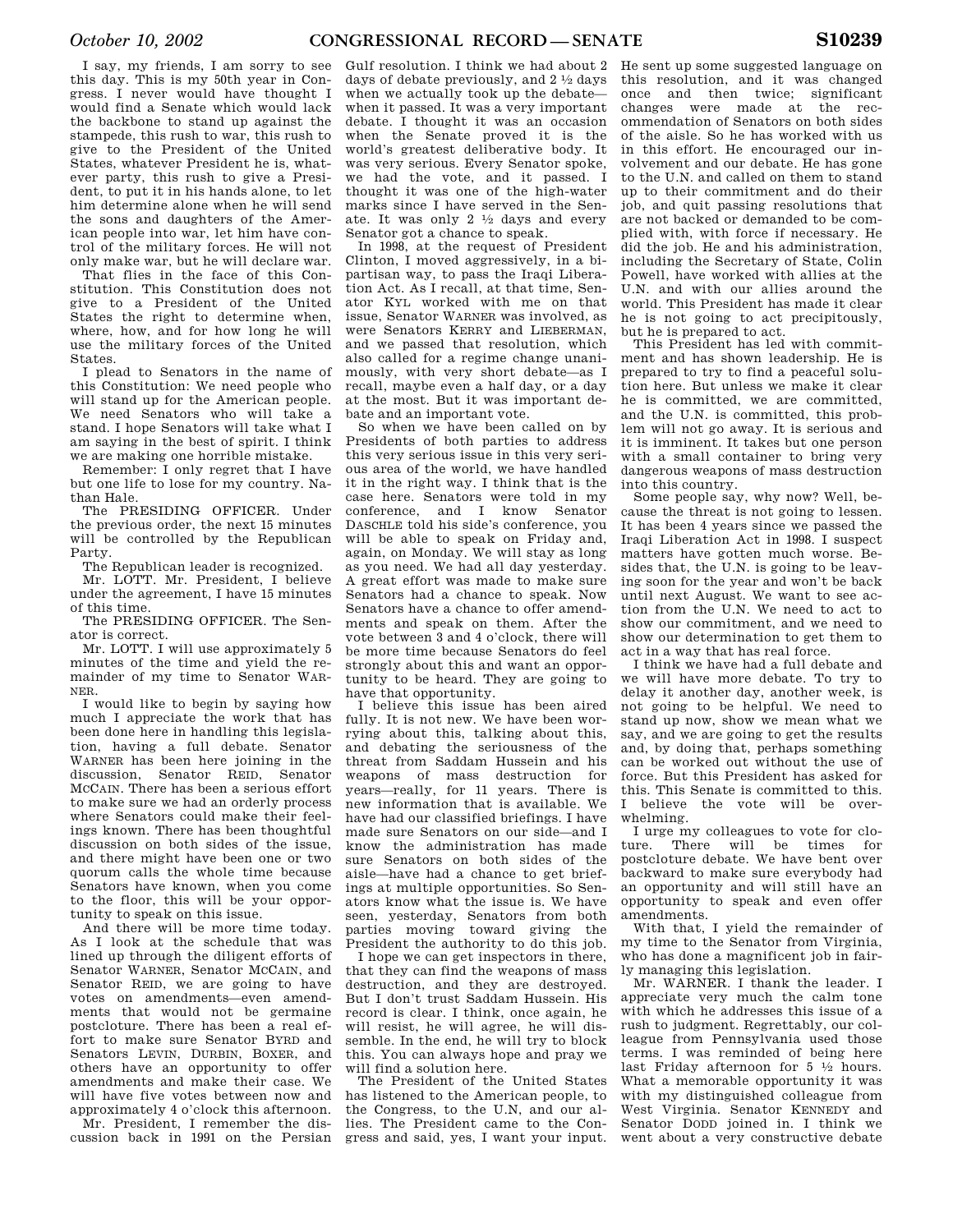and exchanged our views. Senator BYRD and I debated again on Monday, Tuesday, and Wednesday. Here we are on the fifth day.

Mr. President, this is not a rush to judgment. This is the Senate working diligently. Most of us were here close to 11 o'clock last night. In parallel, as the distinguished leader said—I remember it so well—the period of January 10 through 12, when a resolution, again drawn up by my colleague from Connecticut, the principal sponsor this time, at that time I was the principal sponsor. It was carefully debated. The Senate is doing its job and doing it well. We have had a very good debate and we will complete that debate here today, tomorrow, or whatever the case may be.

I wish to draw the attention of the Senate to the last vote—a very strong vote, not against our colleague from West Virginia. But I thought, as he mentioned the Gulf of Tonkin, how appropriate it was that in the leader's chair, Senator MCCAIN, my partner who is working diligently with me on this side, spoke very softly of his experience. I don't know of anyone in this Chamber more qualified than he to speak to that period, and the relevance of that resolution. I was Secretary of the Navy for 5 years, and Under Secretary during that period of time, and we remember well that period.

I wish to talk about the President of the United States. As I look upon this situation and listen to the debate, I think we are of a mind, all 100 of us, of the seriousness of these weapons of mass destruction. We may have a difference of conscience as to the level of threat posed perhaps today, tomorrow, in the future, but it is there. This is no question.

I stop to think that the United Nations has done nothing for 4 years. They have not sought to enforce the resolutions, 16 in number. It has been this President, President George Bush, who has taken the initiative to go not only to the American people, but to the whole world, and very carefully and methodically tell the world we should be on alert; we cannot do nothing. We should join as a community of nations to address it. He said that at the United Nations very brilliantly. I think everyone in this body respects him.

As we are debating today, another debate is taking place in the U.N. To the extent this resolution remains strong as it is now is the extent to which we can expect an equal and perhaps even stronger statement of resolve by the United Nations to fulfill its mandate, to fulfill its charter.

The League of Nations failed to act at a critical time in the history of this Nation, and it went into the dustbin of history. The United Nations will not go into the dustbin of history. I am confident that this time they will stand up, that they will devise a 17th resolution.

I look upon the action by the Senate today in voting a strong bipartisan

vote for this resolution as not an act of war. It is an act to deter war, to put in place the tools for our President and our Secretary of State to get the strongest possible resolution in the United Nations. It is an act seen to force, I repeat, the last option as our President has said ever so clearly time and again. It is an act to deter war to make the last option the use of force.

I yield the floor.

Mr. DASCHLE. Mr. President, I yield 5 minutes of my time to the Senator from Connecticut.

Mr. LIEBERMAN. Mr. President, I thank the majority leader for his gracious yielding of time. I thank him for more than that. I thank him for his leadership in this matter of how the Senate should proceed with regard to Iraq, and I thank him specifically for the work that he and his staff did in negotiations with the White House and with Members of the House to get this resolution to where it is where I am confident it can and will enjoy broad bipartisan support.

There will be time for debate later in the day about the relevance of this resolution, about the extent to which I am confident it is clearly within our constitutional authority under article I. I have comparisons to other declarations of war and authorizations of military action, that is, if anything, more specific than most.

I am inspired by Senator BYRD's reference to Nathan Hale. Nathan Hale was not only a son of Connecticut, but a Yale man. For my entire freshman year, I walked by an inspiring statue of Nathan Hale. I read about him. I studied him. I cannot say I knew him personally, but I feel as if I knew Nathan Hale, who was remembered for saying: ''I regret I have only one life to give for my country.''

Nathan Hale was a patriot, and he was prepared to give his life for the security and freedom of his country. I am absolutely confident that if Nathan Hale were in the Senate of the United States today, he would not only be cosponsoring this resolution, he would be impatient to have the talking stop and the action begin.

Is it time? Are we ready? Time is what it is about.

It is 12 years since Iraq invaded Kuwait and threatened to invade Saudi Arabia and thereby showed that all that Saddam Hussein had been saying about wanting to make Baghdad the capital of the Arab world and dominate the Arab world was not just talk; he was prepared to act on it.

It is 12 years since U.N. Resolution 678 authorizing the use of force against Iraq.

It is 11 years since the congressional authorization for Desert Storm and the triumphant brilliant effort of our military in Desert Storm.

It is 11 years since Saddam asked for a cease-fire and accepted the inspection regime as part of that cease-fire on which he has never followed through and complied.

It is 11 years since the no-fly zones were first adopted and began to be enforced by American military personnel.

It is 9 years since the U.N. found Saddam in ''material breach of his international obligations.''

It is 9 years since Iraq under Saddam Hussein attempted to assassinate former President Bush.

It is 6 years since Saddam crushed Kurdish and Shi'a resistance to his regime.

It is 4 years since Saddam ejected inspectors and President Clinton ordered Operation Desert Fox, an air campaign against Iraq in response to this act.

It is 4 years since this Senate called for the indictment of Saddam as a war criminal.

It is 4 years since the Senate found Iraq in breach of international obligations and authorized the President to take ''appropriate action in accordance with the Constitution and relevant laws of the United States to bring Iraq into compliance with its international obligation.''

It is 4 years since Congress passed and President Clinton signed the Iraq Liberation Act.

It is more than 1 year since we were attacked by terrorists on September 11, 2001, showing us the risks of inaction against those who would arm and threaten us.

It is 1 month since the President of the United States challenged the United Nations to act against this international lawbreaker.

It is 8 days since we started the debate on this resolution in the Senate; excluding the Sabbath, 6 days. The Lord made Heaven and Earth in 6 days. It is time now for us to come to a conclusion.

Is it time? Are we ready to act? I think the record shows we are ready to act.

I thank the Chair, and I yield the floor.

The PRESIDING OFFICER. The majority leader is recognized.

Mr. DASCHLE. Mr. President, if I need additional time, I will take it from my Senate leader allocation for the day.

The Senate is now engaged in one of the most consequential debates addressed in this Chamber for many years. We are confronting the grave issues of war and peace. We are considering how the United States should respond to a murderous dictator who has shown he will be bound neither by conscience nor by the laws or principles of civilized nations. And we are contemplating whether and under what conditions the Congress should authorize the preemptive use of American military power to remove the threat that he poses.

These questions go directly to who we are as a nation. How we answer them will have a profound consequence for our Nation, for our allies, for the war on terror, and perhaps most importantly, for the men and women in our Armed Forces who could be called to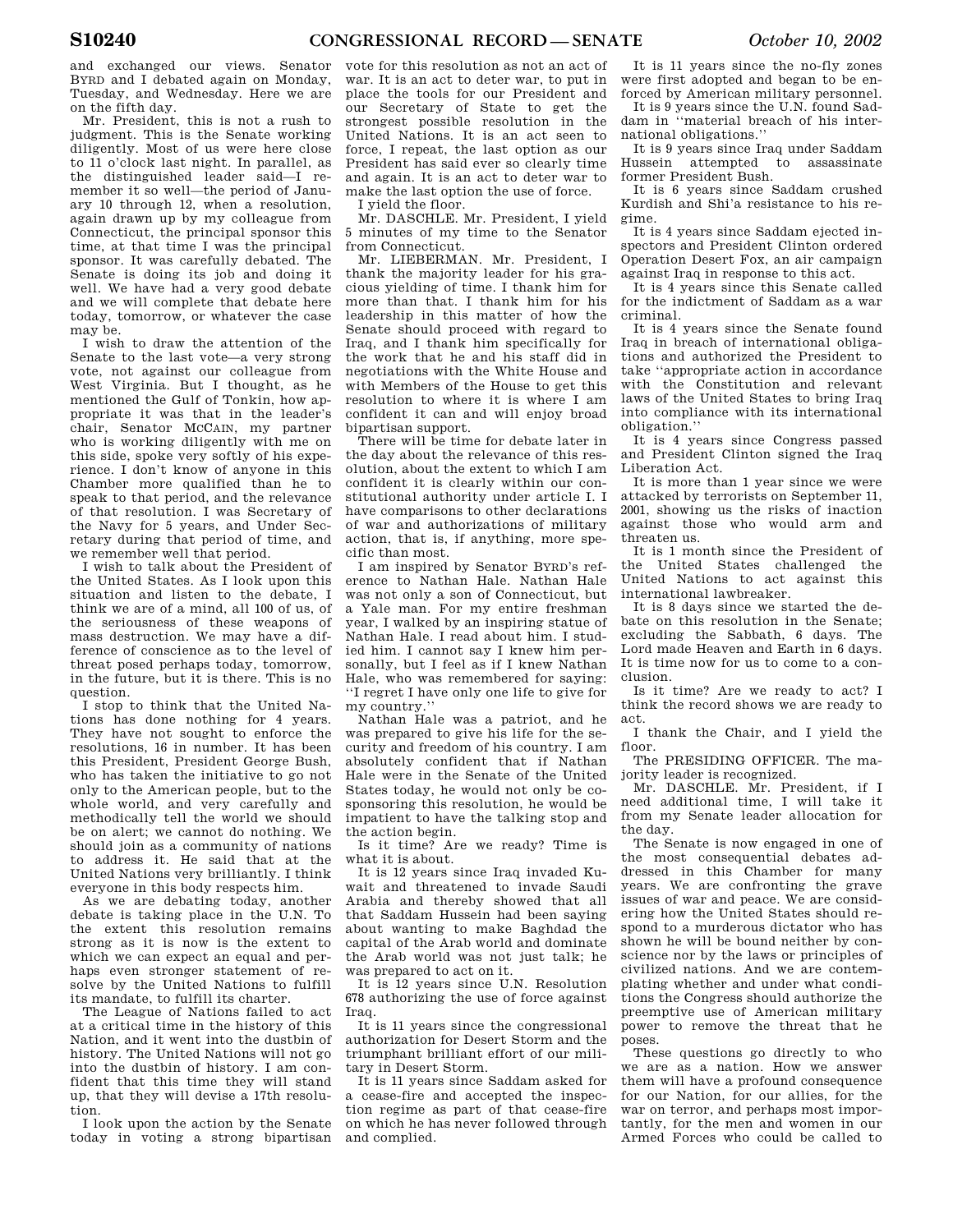risk their lives because of our decisions.

There is no question that Saddam Hussein is a dangerous man who has done barbaric things. He has invaded neighbors, supported terrorists, repressed and murdered his own people.

Over the last several months, as the world has sought to calm the violence between Israelis and Palestinians, Iraq has tried to inflame the situation by speaking against the very existence of Israel and encouraging suicide bombers in Gaza and the West Bank.

Saddam Hussein has stockpiled, weaponized and used chemical and biological weapons, and he has made no secret of his desire to acquire nuclear weapons. He has ignored international agreements and frustrated the efforts of international inspectors, and his ambitions today are as unrelenting as they have ever been.

As a condition of the truce that ended the gulf war, Saddam Hussein agreed to eliminate Iraq's nuclear, biological, and chemical weapons and to abandon all efforts to develop or deliver such weapons. That agreement is spelled out in U.N. Security Council Resolution 687. Iraq has never complied with the resolution.

For the first 7 years after the gulf war, it tried to deceive U.N. weapons inspectors, block their access to key sites, and make it impossible for them to do their jobs.

Finally, in October of 1998, the U.N. was left with no choice but to withdraw its inspectors from Iraq. As a result, we do not know exactly what is now in Iraq's arsenal. We do know Iraq has weaponized thousands of gallons of anthrax and other deadly biological agents. We know Iraq maintains stockpiles of some of the world's deadliest chemical weapons, including VX, sarin, and mustard gas. We know Iraq is developing deadlier ways to deliver these horrible weapons, including unmanned drones and long-range ballistic missiles. And we know Saddam Hussein is committed to one day possessing nuclear weapons.

If that should happen, instead of simply bullying the gulf region, he could dominate it. Instead of threatening only his neighbors, he could become a grave threat to U.S. security and to global security.

The threat posed by Saddam Hussein may not be imminent, but it is real, it is growing, and it cannot be ignored. Despite that, like many Americans, I was concerned by the way the administration first proposed to deal with that threat. The President's desire to wage war alone, without the support of our allies and without authorization from Congress, was wrong. Many of us, Democrats and Republicans, made it clear that such unilateralism was not in our Nation's best interest. I now commend the administration for changing its approach and acknowledging the importance of working with our allies. I also commend it for recognizing that under our Constitution, it

is Congress that authorizes the use of force, and for requesting a resolution providing such authority.

I applaud my colleagues, Democrats and Republicans in the House and in the Senate, for the improvements they have made to the administration's original resolution. Four changes were especially critical.

First, instead of giving the President broad and unfocused authorization to take action in the region, as the administration originally sought, this resolution focuses specifically on the threat posed by Iraq. It no longer authorizes, nor should it be used to justify, the use of force against other nations, organizations, or individuals that the President may believe threaten peace and stability in the Persian Gulf region. It is a strong and focused response to a specific threat. It is not a template or model for any other situation.

Second, the resolution expresses the deep conviction of this Congress and of the American people that President Bush should continue to work through the United Nations Security Council in order to secure Iraqi compliance with U.N. resolutions. Unfettered inspections may or may not lead to Iraqi disarmament, but whether they succeed or fail, the effort we expend in seeking inspections will make it easier for the President to assemble a global coalition against Saddam should military action eventually be needed.

Third, this resolution makes it clear that before the President can use force in Iraq, he must certify to the Congress that diplomacy has failed, that further diplomatic efforts alone cannot protect America's national security interests, nor can they lead to enforcement of the U.N. Security Council resolutions.

Fourth, this resolution protects the balance of power by requiring the President to comply with the War Powers Act and to report to Congress at least every 60 days on matters relevant to this resolution.

This resolution gives the President the authority he needs to confront the threat posed by Iraq. It is fundamentally different and a better resolution than the one the President sent to us. It is neither a Democratic resolution nor a Republican resolution. It is now a statement of American resolve and values. It is more respectful of our Constitution, more reflective of our understanding that we need to work with our allies in this effort, and more in keeping with our strong belief that force must be a last resort, not a first response.

Because this resolution is improved, because I believe Saddam Hussein represents a real threat, and because I believe it is important for America to speak with one voice at this critical moment, I will vote to give the President the authority he needs, but I respect those who reach different conclusions. For me, the deciding factor is my belief that a united Congress will help the President unite the world, and

by uniting the world we can increase the world's chances of succeeding in this effort and reduce both the risks and the costs America may have to bear. With this resolution, we are giving the President extraordinary authority. How he exercises that authority will determine how successful any action in Iraq might be.

In 1991, by the time the President's father sought congressional support to use force against Iraq, he had secured pledges of military cooperation from nearly 40 nations and statements of support from scores of others. He had already secured the backing of the United Nations, and he had already developed a clear plan of action. In assembling that coalition, the legitimacy of our cause was affirmed, regional stability was maintained, the risks to our soldiers were lessened, America's burden was reduced, and perhaps most importantly, Iraq was isolated.

At this point, we have done none of those things. That is why, unlike in 1991, our vote on this resolution should be seen as the beginning of a process, not the end. For our efforts in Iraq to succeed, the President must continue to consult with Congress and work hard to build a global coalition. That is not capitulation, it is leadership. And it is essential.

In my view, there are five other crucial steps the administration must take before any final decision on the use of force in Iraq is made. First and foremost, the President needs to be honest with the American people, not only about the benefits of action against Iraq but also about the risks and the costs of such action. We are no longer talking about driving Saddam Hussein back to within his borders, we are talking about driving him from power. That is a much more difficult and complicated goal.

There was a story in this past Sunday's Philadelphia Inquirer that top officials in the administration ''have exaggerated the degree of allied support for a war in Iraq.'' The story goes on to say that others in the administration ''are rankled by what they charge is a tendency'' by some in the administration ''to gloss over the unpleasant realities'' of a potential war with Iraq.

A report in yesterday's Washington Post suggests ''an increasing number of intelligence officials, including former and current intelligence agency employees, are concerned the agency is tailoring its public stance to fit the administration's views.''

I do not know whether these reports are accurate. We do know from our own national experience, however, that public support for military action can evaporate quickly if the American people come to believe they have not been given all of the facts. If that should happen, no resolution Congress might pass will be able to unify our Nation. The American people expect, and success demands, that they be told both the benefits and the risks involved in any action against Iraq.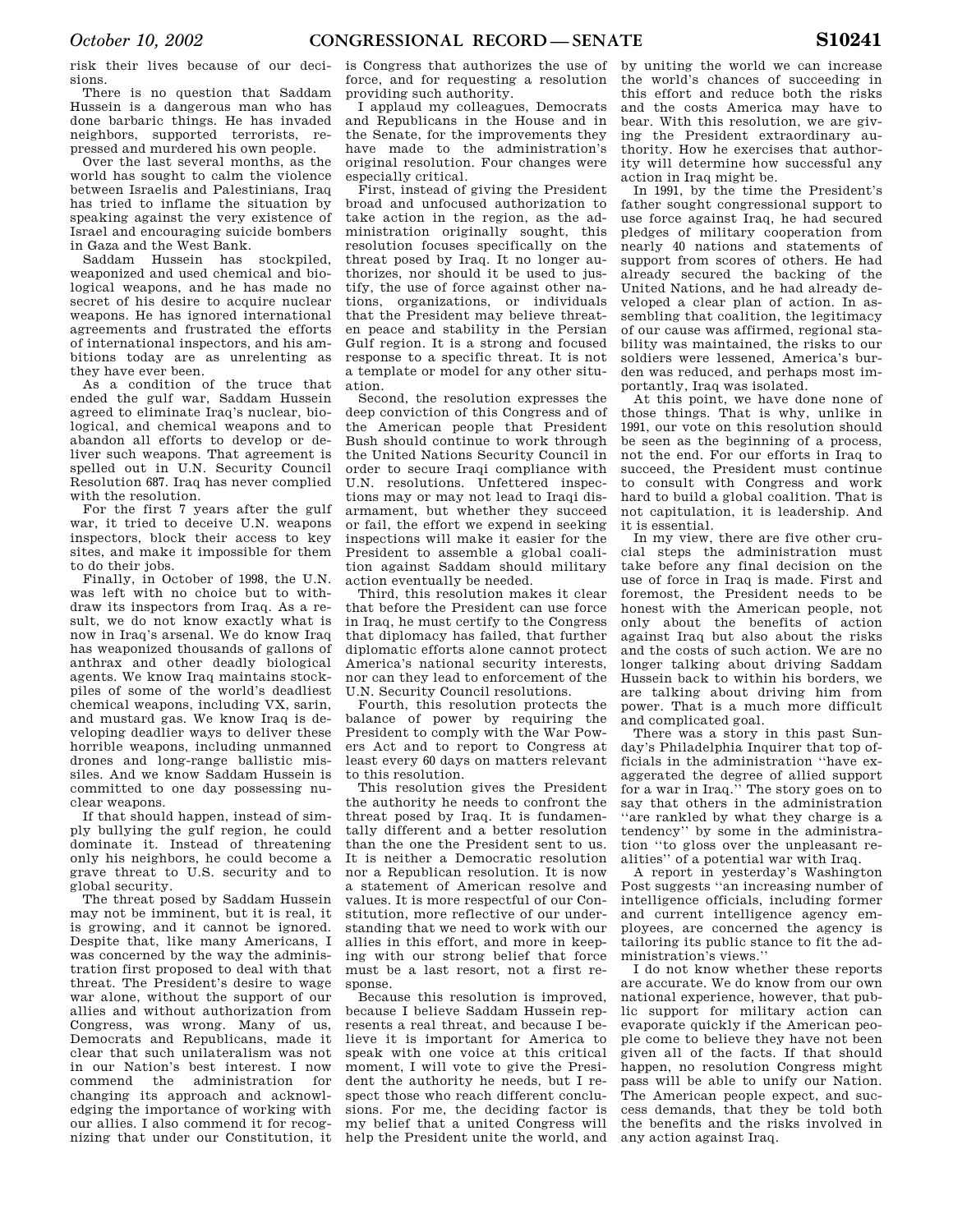Second, we need to make clear to the world that the reason we would use force in Iraq is to remove Saddam Hussein's weapons of mass destruction. I would have preferred if this goal had been made explicit in this resolution. However, it is clear from this debate that Saddam's weapons of mass destruction are the principal threat to the United States and the only threat that would justify the use of the United States military force against Iraq. It is the threat that the President cited repeatedly in his speech to the American people on Monday night. It may also be the only threat that can rally the world to support our efforts. Therefore, we expect, and success demands, that the administration not lose sight of this essential mission.

Third, we need to prepare for what might happen in Iraq after Saddam Hussein. Regime change is an easy expression for a difficult job. One thing we have learned from our action in Afghanistan is that it is easier to topple illegitimate regimes than it is to build legitimate democracies. We will need to do much better in post-Saddam Iraq than the administration has done so far in post-Taliban Afghanistan. Iraq is driven by religious and ethnic differences and demoralized by a repressive government and crushing poverty. It has no experience with democracy. History tells us it is not enough merely to hope that well-intentioned leaders will rise to fill the void that the departure of Saddam Hussein would leave. We must help create the conditions under which such a leader can arise and govern. Unless we want to risk seeing Iraq go from bad to worse, we must help the Iraqi people build their political and economic institutions after Saddam. That could take many years and many billions of dollars, which is another reason we must build a global coalition. The American people expect, and success demands, that we plan for stability and for economic and political progress in Iraq after Saddam.

Fourth, we need to minimize the chances that any action we may take in Iraq will destabilize the region. Throughout the Persian Gulf, there are extremists who would like nothing more than to transform a confrontation with Iraq into a wider war between the Arab world and Israel or the Arab world and the West. What happens if, by acting in Iraq, we undermine the government in Jordan, a critical ally and a strategic buffer between Iraq and Israel? What happens if we destabilize Pakistan and empower Islamic fundamentalists? Unlike Iraq, Pakistan already has nuclear weapons and the means to deliver. What happens if that arsenal falls into the hands of al-Qaida or other extremists?

We can tell the Arab world this is not a fight between their nations and ours. But a far better way to maintain stability in the gulf is to demonstrate that by building a global coalition to confront Saddam Hussein. That is why the administration must make every

reasonable effort to secure a U.N. resolution just as we did in 1991. With U.N. support, we can count a number of Arab countries as full allies. Without U.N. support, we cannot even count on their airspace. We expect, and success demands, that any action we take in Iraq will make the region more stable, not less.

Fifth, and finally, we cannot allow a war in Iraq to jeopardize the war on terrorism. We are fighting terrorist organizations with global networks, and we need partners around the globe. Some, including the chairman of the President's own Foreign Intelligence Advisory Board, doubt we can count on this continued cooperation in the war on terror if we go to war against Iraq. I do not know if that is true. I do know, however, that the military intelligence and political cooperation we receive from nations throughout the world are critical to the war on terrorism.

Saddam Hussein may yet target America. Al-Qaida already has. The American people expect, and our national security demands, that the administration make plans to ensure that any action we take in Iraq does not distract or detract from the war on terror. If they fail to do so, any victory we win in Iraq will come at a terrible cost.

On Monday night in his speech to the Nation, the President said: The situation could hardly get worse for world security and the people of Iraq.

Yes, it can. If the administration attempts to use the authority in this resolution without doing the work that is required before and after military action in Iraq, the situation there and elsewhere can indeed get worse. We could see more turmoil in the Persian Gulf, not less. We could see more bloodshed in the Middle East, not less. Americans could find themselves more vulnerable to terrorist attacks, not less.

So I stress again, this resolution represents a beginning, not an end. If we are going to make America and the world safer, much more work needs to be done before the force authorized in this document is used.

Some people think it is wrong to ask questions or raise concerns when the President says our national security is at risk. They believe it is an act of disloyalty. I disagree. In America, asking questions is an act of patriotism. For those of us who have been entrusted by our fellow citizens to serve in this Senate, asking questions is more than a privilege, it is a constitutional responsibility.

The American people have serious questions about the course of action on which this resolution could set us. Given the gravity of the issues involved and the far-reaching consequences of this course, it is essential that their questions are answered. I support this resolution. And for the sake of the American people, especially those who will be called to defend our Nation, we must continue to ask questions.

On one point, however, I have no question. I believe deeply and absolutely in the courage, the skill, and the devotion of our men and women in uniform. I know that if it becomes necessary for them to stand in harm's way to protect America, they will do so with pride and without hesitation and they will succeed. They are the finest fighting force the world has ever known. For their sake, for the sake of all Americans, for the world's sake, we must confront Saddam Hussein. But we must do so in a way that avoids making a dangerous situation even worse.

I yield the floor.

The PRESIDING OFFICER (Mr. JOHNSON). The Senator from Virginia.

Mr. WARNER. Mr. President, I congratulate the distinguished majority leader for a very powerful and very clear statement. I, too, join you in saying that it is our responsibility to ask questions. Questions have been asked throughout this debate. As best we can, we answered them.

But I think the distinguished leader has provided very helpful guidance in the uncertain days, months, and perhaps years to come. I commend you. As one of the cosponsors, I welcome your strong support.

Mr. DASCHLE. I thank the Senator from Virginia for his kind words.

Mr. BYRD. Will the Senator yield to me?

Mr. DASCHLE. I am happy to yield.

Mr. BYRD. Mr. President, I congratulate our leader. I congratulate him not only for his statement today, but I congratulate him on refusing to stand with other leaders of my party on the White House lawn. He has shown leadership. He has kept himself apart, kept himself in a position to make decisions. He hasn't rushed, pell-mell, to shake this piece of rag. He has done what leaders should do. He has stood aside and waited, helped to advise us and counsel with us. He is the one leader on this Hill in my party who didn't rush to judgment on this blank check that we are giving the President of the United States. I thank him. I congratulate him. I shall always praise him for that.

Mr. DASCHLE. Mr. President, I thank the distinguished Senator from West Virginia for his kind words and for his understanding and appreciation for the difficulties we face in this body as we make these momentous decisions.

Mr. WARNER. Mr. President, regular order.

Mr. LEAHY addressed the Chair.

CLOTURE MOTION

The PRESIDING OFFICER. The regular order has been called for.

Under the previous order, pursuant to rule XXII, the Chair lays before the Senate the pending cloture motion, which the clerk will report.

The legislative clerk read as follows: CLOTURE MOTION

We, the undersigned Senators, in accordance with the provisions of rule XXII of the Standing Rules of the Senate, hereby move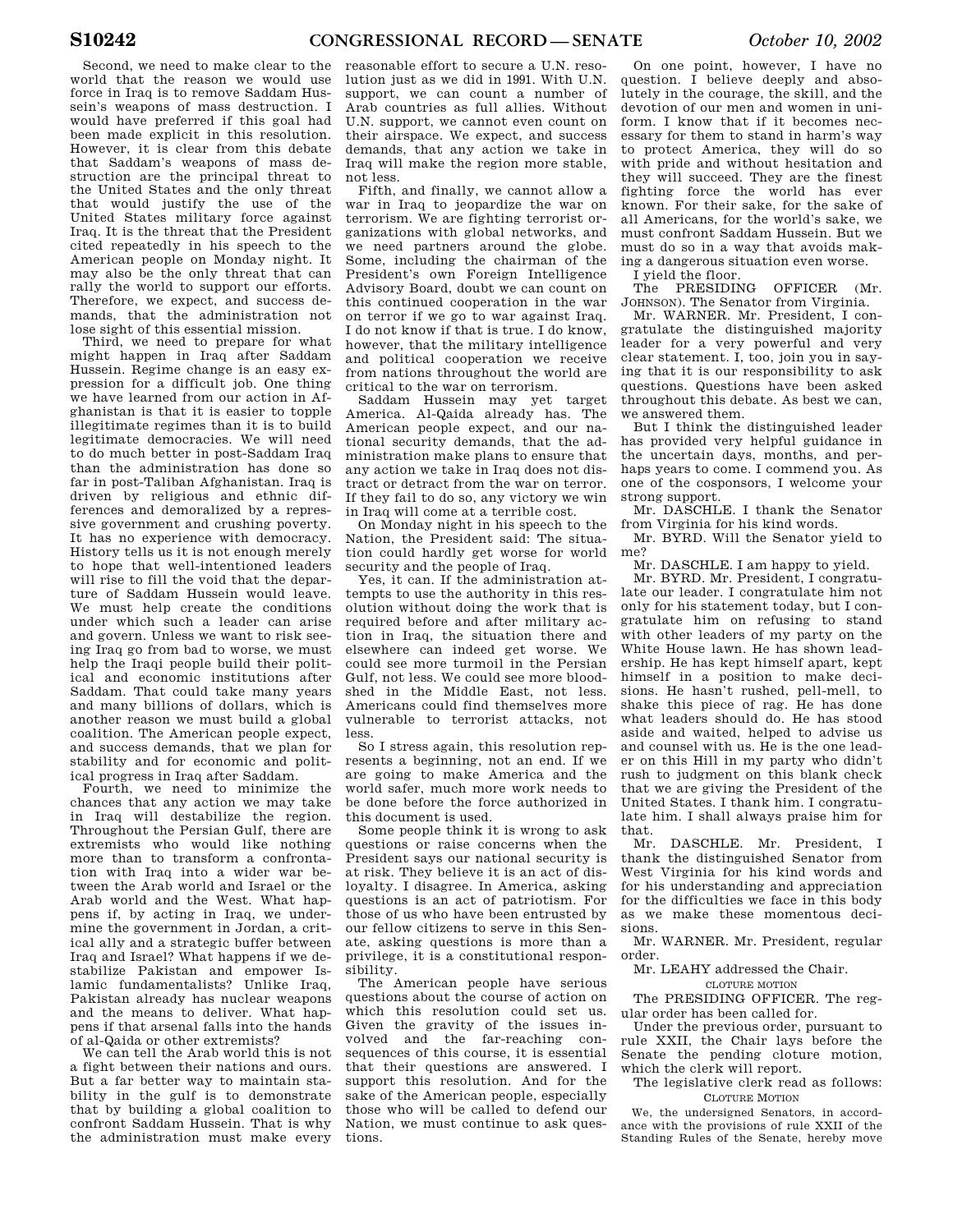to bring to a close debate on the Lieberman-Warner amendment to S.J. Res. 45:

Thomas Daschle, Bill Nelson, Joseph Lieberman, Evan Bayh, Harry Domenici, Joseph Biden, Patty Murray, Jay Rockefeller, Larry E. Craig, Trent Lott, John Warner, John McCain, Jesse Helms, Craig Thomas, Don Nickles, Frank H. Murkowski.

The PRESIDING OFFICER. By unanimous consent, the mandatory quorum call under the rule is waived.

The question is, Is it the sense of the Senate that debate on amendment No. 4856, as modified, to S.J. Res. 45, a joint resolution to authorize the use of United States Armed Forces against Iraq, shall be brought to a close?

The yeas and nays are required under the rule.

The clerk will call the roll.

The senior assistant bill clerk called the roll.

The yeas and nays resulted—yeas 75, nays, 25, as follows:

> [Rollcall Vote No. 233 Leg.] YEAS—75

| Allard           | Ensign        | McConnell   |
|------------------|---------------|-------------|
| Allen            | Enzi          | Mikulski    |
| Baucus           | Feinstein     | Miller      |
| Bayh             | Fitzgerald    | Murkowski   |
| <b>Bennett</b>   | Frist         | Nelson (FL) |
| Biden            | Graham        | Nelson (NE) |
| <b>Bond</b>      | Gramm         | Nickles     |
| <b>Breaux</b>    | Grasslev      | Reed        |
| <b>Brownback</b> | Gregg         | Reid        |
| Bunning          | Hagel         | Roberts     |
| <b>Burns</b>     | Harkin        | Rockefeller |
| Campbell         | Hatch         | Santorum    |
| Cantwell         | Helms         | Schumer     |
| Carnahan         | Hutchinson    | Sessions    |
| Cleland          | Hutchison     | Shelby      |
| Clinton          | <b>Inhofe</b> | Smith (NH)  |
| Cochran          | Johnson       | Smith (OR)  |
| Collins          | Kerry         | Snowe       |
| Craig            | Kvl           | Stevens     |
| Crapo            | Landrieu      | Thomas      |
| Daschle          | Lieberman     | Thompson    |
| DeWine           | Lincoln       | Thurmond    |
| Domenici         | Lott          | Torricelli  |
| Dorgan           | Lugar         | Voinovich   |
| Edwards          | McCain        | Warner      |
| $NAYS-25$        |               |             |
| Akaka            | <b>Dodd</b>   | Levin       |
| Bingaman         | Durbin        | Murrav      |
| Boxer            | Feingold      | Sarbanes    |
| Byrd             | Hollings      | Specter     |
| Carper           | Inouve        | Stabenow    |
| Chafee           | Jeffords.     | Wellstone   |
| Conrad           | Kennedy       |             |
| Corzine          | Kohl          | Wyden       |
| Davton           | Leahv         |             |
|                  |               |             |

The PRESIDING OFFICER. On this vote, the yeas are 75, the nays are 25. Three-fifths of the Senators duly chosen and sworn having voted in the affirmative, the motion is agreed to.

AMENDMENT NO. 4868

Under the previous order, there will now be 60 minutes of debate on the Byrd amendment No. 4868.

Who yields time?

Mr. REID. Mr. President, I suggest the absence of a quorum and ask unanimous consent that the time run equally during the quorum call.

The PRESIDING OFFICER. Without objection, it is so ordered.

The clerk will call the roll.

The legislative clerk proceeded to call the roll.

Mr. REID. Mr. President, I ask unanimous consent that the order for the quorum call be rescinded.

The PRESIDING OFFICER. Without objection, it is so ordered.

Mr. REID. Mr. President, I did not see the Senator from Minnesota in the Chamber. It is my understanding he now wants to proceed with his 15 minutes.

The PRESIDING OFFICER. The Senator from Minnesota.

Mr. DAYTON. Mr. President, I ask unanimous consent that I be added as an original cosponsor of Senator BYRD's amendment.

The PRESIDING OFFICER. Without objection, it is so ordered.

Mr. DAYTON. Mr. President, I rise to support this amendment by the great senior Senator from West Virginia. It closely parallels an amendment which I filed and which, unfortunately, now that the Senate has made its determination to limit the amount of time and debate on this historic decision. I will not be bringing to the Senate for a vote.

A decision to rush to judgment on this matter has now been made by the Senate. I won't belabor the point except to say that in January of 1998, after Saddam Hussein had bounced U.N. inspectors out of Iraq, the Senate took 5 months to consider and finally approve a resolution which did not even authorize President Clinton to use force. In October, 1998, the Senate passes another resolution which again did not authorize the President of the United States to use force.

In 1990, the Senate took 5 months after Saddam Hussein invaded Kuwait, and that resolution was passed just days before President Bush committed this Nation to its first military engagement in the Persian Gulf war.

We have had a number of very valuable hearings in the Senate Armed Services Committee in the last weeks. I asked one panel of recently retired generals, three of whom were directly involved in the Persian Gulf war, whether the absence of a Congressional resolution or declaration of war had in any way prevented or impeded that military buildup preparatory to the engagement in January of 1991. They said, no, it did not. So I don't understand why, from any consideration military, diplomatic, or constitutional—we should be voting and rushing to this judgment this weekend, but we will.

We will be voting on what? What is it, S.J. Res. 46, that we are actually voting upon? It is a preapproval of whatever the President of the United States decides to do whenever. It is a vote for euphemisms such as ''to use force'' or ''as he determines to be necessary.'' Why? Why are we rushing to this judgment at this time? So we can adjourn in the next few days and go home until next January, or until we decide whether the outcome of the November election will aid or impair our own political agendas?

Some of those concerns might seem justified, particularly as they relate to our own domestic concerns. But for decisions of war or peace, decisions about what is right for our national security,

decisions about the life or death of Americans fighting on our behalf, decisions about the survival of the existing world order and even possibly the survival of our world as we know it, there are no justifications for political calculation or personal convenience. There should be only one consideration, and that is to do what is right for the country, as God gives each of us to see that right.

Yet S.J. Res. 46 preapproves any decision by the President of the United States to commit this Nation to war at some time in the future, with U.N. support or without it—unilaterally, bilaterally, multilaterally, preventatively, preemptively. Even other amendments that I will support, which have the best of intentions, fall into this trap: What do you do when you are preapproving a war? Put a limit on this but not for that; if this; if that. However, it is very hard to forecast events of this magnitude.

There is no need for us to try to do so. There are no good reasons for us to do so, except the need to preapprove something and then go home.

If we don't vote for the final resolution, we will be accused of not supporting the President, of not speaking with one voice to Saddam Hussein, to the United Nations, and to the world. Those are very serious accusations, that you don't support the President of the United States. I do support the President. He is my President. He is our President. I pray he will make the right decisions and get the credit. I pray he won't make the wrong decisions and get the blame.

But when I am asked to support this President, or any President, I need to understand what it is exactly that he wants us to do, what he intends for us to support. This President, as I understood his speech last Monday, is certainly not asking the Congress to declare war on Iraq today. He is wisely reserving that judgment. Why wouldn't we exercise the same wisdom?

The situation, as we have seen in the last weeks, is inherently fluid. New facts become known; old facts even change. I support the President's reserving judgment until after the United Nations decision, until it attempts to force Saddam Hussein's compliance, until we can determine the outcome of those efforts. During those critical days or weeks ahead, I will be around. I will be available at any time, day or night, whenever, to participate back here on the Senate floor in this momentous decision. All of us in this Chamber and in the House could be here within hours, should be, and would be if we were called upon to do so, whenever the President or this Congress believed that a decision to commit this Nation to war must be made.

As the President said Monday night, the time before that decision is limited. But the time for that decision is not now.

Another reason to follow this protocol, the reason for my amendment,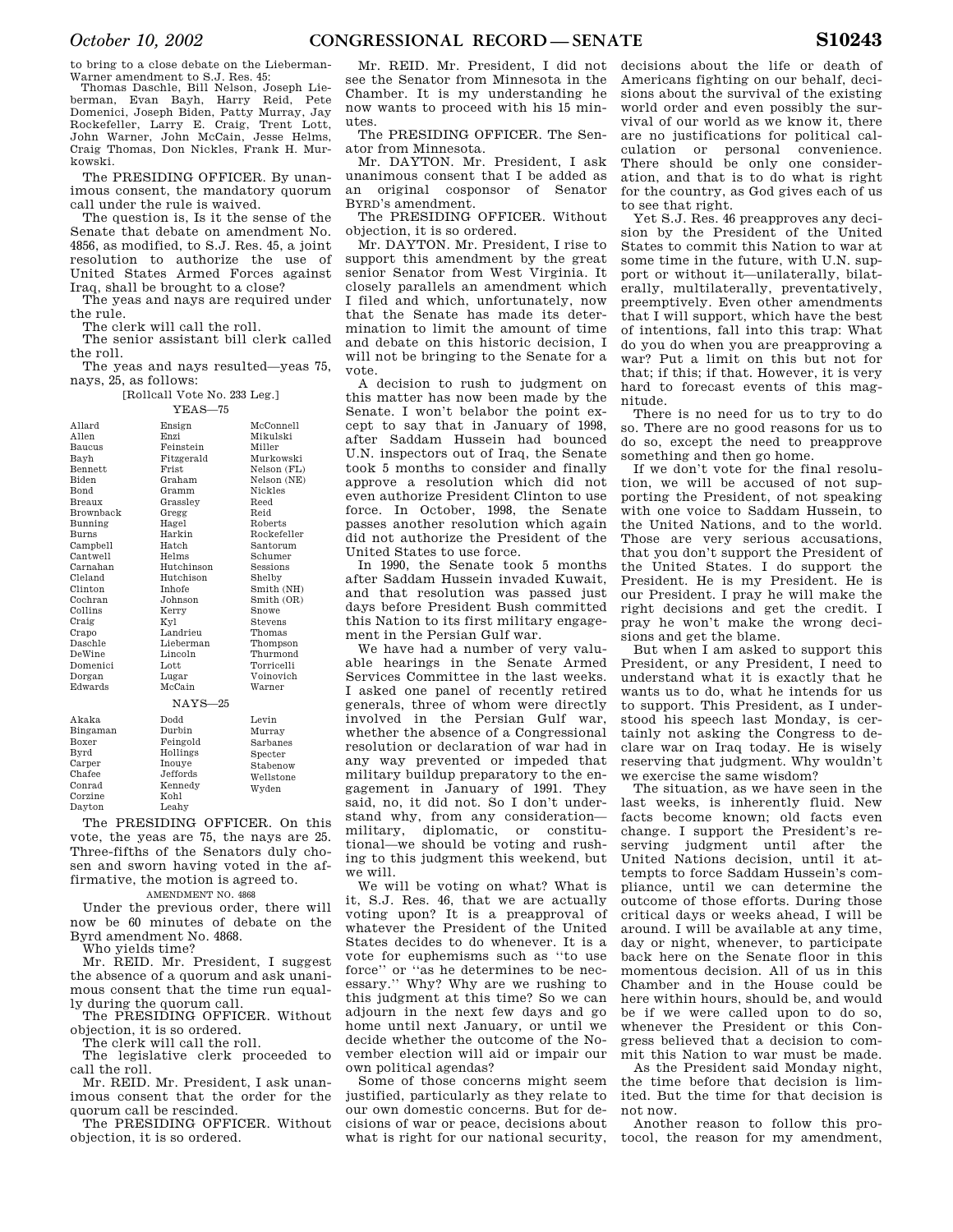amendment, is that it is what the Constitution of the United States requires Congress to do—either declare war or not. It says right in that book—I don't carry it with me quite as faithfully as the great Senator from West Virginia, but I do happen to have my copy today—Congress shall declare war. That is about as clear and unambiguous a statement as could be made.

There are important reasons that Congress was given, and only Congress was given, that authority and that responsibility. Because it was considered by our Founders to be essential to the system of checks and balances upon which this Republic depends.

James Madison wrote a letter to Thomas Jefferson in 1798, less than a decade after the Constitution's ratification, in which he said:

The Constitution supposes, what the History of all Governments demonstrates, that the Executive is the branch of power most interested in war, & most prone to it. It has, accordingly, with studied care, vested the question of war in the Legislature. But the Doctrines lately advanced strike at the root of all these provisions, and will deposit the peace of the Country in that Department which the Constitution distrusts as most ready without cause to renounce it. For if the opinion of the President, not the facts & proofs themselves, are to sway the judgment of Congress in declaring war, and if the President in the recess of Congress create a foreign mission, appoint the minister, & negociate [sic] a War Treaty, without the possibility of a check even from the Senate, . . . it is evident that the people are cheated out of the best ingredients of their Government, the safeguards of peace which is the greatest of their blessings.

The subsequent 204 years have demonstrated many times the wisdom and foresight of our Constitution. Its principles should give special pause to this body when being admonished by the President, by any President, not to ''tie my hands.'' Those words indicate a regrettable lack of regard for Congress and for our constitutional standing as a coequal branch of Government. Our Nation's Founders darn well wanted to tie a President's hands.

Thomas Jefferson wrote:

In questions of power, then, let no more be heard of confidence in man, but bind him down from mischief by the chains of the Constitution.

Those words are meant to apply to this President, to any President. Except in matters of war and peace? Especially in matters of war and peace. I would say this, the Constitution's wisdom has a very valuable perspective on the pressures and perils we face in this body today. Not only the perils in confronting a dangerous dictator, as we must, but also the perils in how we decide to do so.

Some might prefer to avoid the momentous decision the Constitution assigns us whether or not to declare war. Whether or not to send Americans into battle halfway around the world, where they would likely encounter the chemical or biological weapons we rightfully seek to spare this country. Some of

those Americans will die too young, and others will suffer horrible wounds lasting for lifetimes. Iraqi children and their families will be destroyed in their own homes, schools, and mosques. The rest of the world will judge that decision and its consequences, which they could not escape.

We will read about it in the newspapers. We will watch its manifestations on television. We will probably attempt to share the credit if it turns out well, and avoid the blame if, God forbid, it doesn't. We will talk about that decision. We might even hold hearings on it, but we won't assemble in this Chamber where previous Senates once voted declarations of war, but not since World War II.

Mr. President, these decisions are ones we will live with for our lifetimes. They should not be made in these circumstances. We should follow the guidance we have seen evident from the changes in the administration's views over the last weeks. I support and applaud those changing perspectives. I respect a leader who can listen and learn, then adjust his views and decisions accordingly. I believe the wise counsel from Members of this body—Republicans, Democrats, and Independents has been an important part of that process. I believe the American people, the collective wisdom of our fellow citizens, who overwhelmingly support the President, who overwhelmingly believe the President should consult with this body, who overwhelmingly believe the U.S. should act in concert with the U.N. and other nations of the world, and not alone, unilaterally, preemptively. I believe those public judgments, as we all manage to view them, probably daily in polling documents, have had enormous influence on the decisions that are going to be made.

We owe it to our responsibilities to what is best for this country; we owe it to the brave men and women who will have to carry out those decisions, to make them when they must be made, on the basis of the best, most current, and most complete information possible—knowing, even then, that we will still not have the certainty, clarity, foresight we would wish to have.

That is the wisdom of the Constitution. That is the wisdom of Senator BYRD's amendment. That is, I believe, the wisdom of the amendment I would have brought forth, which says simply the Congress shall go back to following the Constitution of the United States. The reasons for that document's decisions are as valid today as they were 213 years ago, and maybe some day—it will not be this week but soon, this body will review the decision not to follow its dictates and return to it. I look forward to that and, hopefully, Senator BYRD will be on the floor that day, as he deserves to be when that decision is made.

I yield the floor.

The PRESIDING OFFICER. Who yields time?

Mr. NICKLES. Mr. President, I yield myself 5 minutes. Mr. President, I wish

to respond to a couple of the statements made by the junior Senator from Minnesota. I don't think they are actually correct in categorizing what happened in 1998. I believe I heard him say then we were very deliberative and the resolution we passed did not authorize the use of force. Well, I will show you what we did in 1998.

In 1998, Saddam Hussein had continued his defiance of the U.N. He had not complied with any of the 16 resolutions. So the U.S. passed a resolution saying he should comply, Public Law 105–235, on August 14th. But the deliberative portion was introduced before the Senate on July 31, 1998—placed on the calendar July 27, measure laid before the Senate on July 31—and it passed the Senate with an amendment by unanimous consent. So it passed in one day. I don't remember the number of hours spent in debate, but it wasn't a lot. To say we spent months deliberating it is not accurate. The fact is we passed it in one day. And then to say it had no authorization for force, I don't believe is actually correct either. If you look at the resolved section—I put the 1998 resolution in the calendar because I think it is important. It goes through several items of noncompliance by Iraq. Basically, we are saying we should force or compel Iraq to comply. The resolved section says:

. . . the United States of America and Congress assembled, find the government of Iraq in a material and unacceptable breach of its international obligations, and therefore the President is urged to take appropriate action in accordance with the Constitution and relevant laws of the United States to bring Iraq into compliance with international obligations.

I believe in the appropriate action Congress was saying with a united voice: Take military action, if necessary, to get Saddam Hussein to comply with the U.N. resolution. That is what this resolution stated. We passed it unanimously. We also passed, in 1998, the Iraqi Liberation Act. This act did not authorize any additional military force. That is correct with this act, but not with Public Law 105–235.

When someone says we didn't authorize force in 1998—yes, we did. The Iraqi Liberation Act didn't have an authorization of force, but it did include a change of regime. It said Saddam Hussein should go. Again, we spoke with a united voice. We passed that by a voice vote. I might mention this to my colleagues. In the House, it passed by 360– 38. In the Senate, we received it from the House on October 6 and passed it in the Senate on October 7. We passed it by unanimous consent. We passed it without objection.

This resolution says it should be the policy of the U.S. to have a regime change. That became the law of the land. It passed unanimously in the Senate with an overwhelming vote in the House. Then, the earlier resolution that passed on August 14 said the President is urged to take appropriate action to compel compliance with existing U.N. resolutions. That was a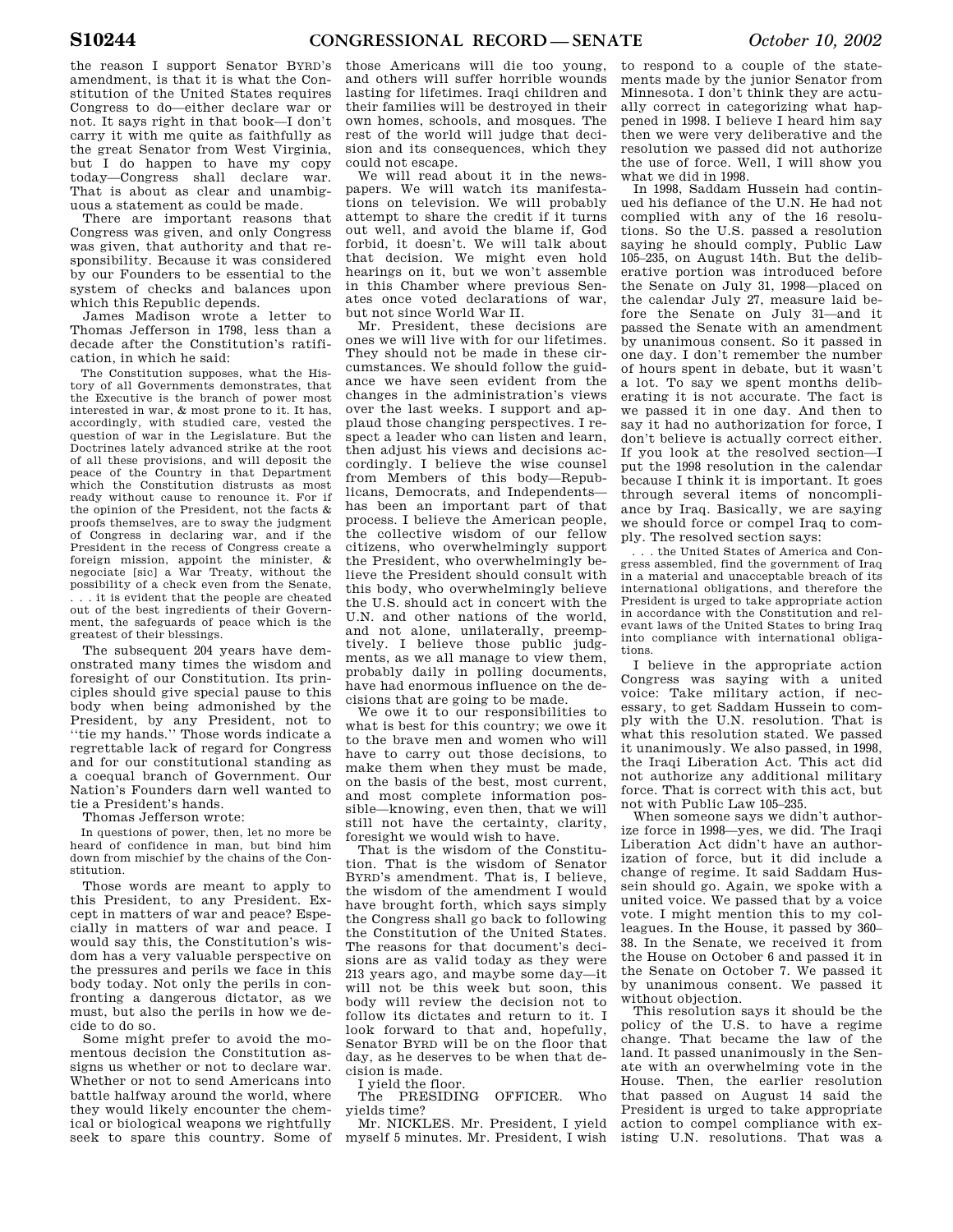strong, united voice. Congress spoke together, overwhelmingly. It was not unanimous in the House, but it was unanimous in the Senate. Both of these resolutions passed in one day.

So for people who are saying we haven't been deliberative enough, and what is the consequence of this—what has changed? This Congress, Democrats and Republicans, this Senate unanimously told President Clinton to compel compliance. Also, we stated it was the public policy of Congress to have a regime change in Iraq. I want to clarify the RECORD and make sure we are factually accurate.

Congress spoke in a united fashion in 1998. It was proud to be part of that then, and I am proud to be part of the sponsorship of this resolution, which I believe will also pass with a very strong voice—after much more extensive debate than we had in 1998. I thank my friend for yielding me the time.

Mr. DAYTON. Will the Senator yield for a question?

Mr. MCCAIN. Not on our time. If the Senator from West Virginia would like to yield the Senator time, I would be more than happy.

The PRESIDING OFFICER. The Chair advises the Senator from Minnesota that he has  $1\frac{1}{2}$  minutes remaining.

 $\overline{M}$ r. DAYTON. I will use that  $1\frac{1}{2}$  minutes to respond. I was not here when those events occurred. I rely on the authorities and information available to me. I will note Senator LOTT was quoted in several publications. On February 12, the then-majority leader said:

I had hoped that we could get to the point where we can pass a resolution this week on Iraq. But we really developed some physical problems, if nothing else. . . . So we have decided that the most important thing is not to move so quickly, but to make sure that we have had all the right questions asked and answered and that we have available to us the latest information about what is . . . happening with our allies in the world.

He went on to say:

The Senate is known for its deliberative actions. And the longer I stay in the Senate, the more I have learned to appreciate it. It does help to give us time to think about the potential problems and the risks and ramifications and to, frankly, press the administration.

The majority leader made that statement on the Senate floor on February 12. The resolution was passed and signed by President Clinton August 14, 1998, 6 months later.

Also, I am not a legal scholar, but in making my comments I cited the opinion of counsel at the Library of Congress and its Congressional Research Services. They opined—I realize lawyers and others can disagree——

The PRESIDING OFFICER. The Senator's time has expired.

Mr. DAYTON. I ask for unanimous consent that I have 30 seconds more to finish my remarks.

Mr. MCCAIN. I object.

The PRESIDING OFFICER. Objection is heard.

Mr. BYRD. I yield the Senator 2 minutes or whatever he needs.

Mr. President, I ask unanimous consent that Senator DAYTON's name be added as a cosponsor of my amendment.

The PRESIDING OFFICER. Without objection, it is so ordered.

Mr. DAYTON. I thank the Senator from West Virginia.

Mr. President, the opinion stated its judgment that since the document in 1998 urged the President to follow the actions which the Senator from Oklahoma has accurately described, it did not constitute an authorization under the War Powers Act. Furthermore, in the absence of any reference to authorization under the War Powers Act, which the resolution before us today contains, it did not provide that authority. I thank the Chair. I yield back time.

The PRESIDING OFFICER. Who yields time?

Mr. BYRD. Mr. President, how much time do I have?

The PRESIDING OFFICER. The Senator has 29 minutes 20 seconds.

Mr. BYRD. How many minutes?

The PRESIDING OFFICER. Twentynine.

Mr. BYRD. I thank the Chair. Mr. President, I ask unanimous consent that my time on this amendment not count against my hour under cloture.

The PRESIDING OFFICER. Is there objection?

Mr. MCCAIN. I object.

The PRESIDING OFFICER. Objection is heard.

Mr. BYRD. This shows the patience of a Senator. This clearly demonstrates that the train is coming down on us like a Mack truck, and we are not even going to consider a few extra minutes for this Senator.

Mr. BYRD. Mr. President, I yield 5 minutes to my friend from Pennsylvania.

Mr. MCCAIN. Mr. President, in deference——

Mr. BYRD. On the Senator's time.

Mr. MCCAIN. On my time. In deference to the Senator from West Virginia, on this one occasion, given all the circumstances, I will not object to it not counting against the Senator's hour.

Mr. BYRD. Mr. President, I thank my friend.

The PRESIDING OFFICER. Is there objection? Without objection, it is so ordered.

Mr. BYRD. Mr. President, I yield 5 minutes to the distinguished Senator from Pennsylvania, Mr. SPECTER.

Mr. SPECTER. Mr. President, I thank the distinguished President pro tempore for yielding me 5 minutes.

I do support his amendment which has two provisions. First:

Nothing . . . is intended to alter the constitutional authorities of the Congress to declare war, grant letters of Marque and Reprisal, or other authorities invested in Congress by Section 8, Article I of the Constitution.

I think this provision is necessary, although customarily you would not

think that you would need a statute to say the Constitution governs. However, I have expressed on the floor of the Senate my concern of the constitutionality of the delegation of authority to the President here.

Congress has the authority to declare war. The authorization for the use of force is a practical equivalent. What we are doing is saying the President may decide when to use that force and, in effect, decide when the war will start, or really to make a determination as to when war is declared. So I think that it is important to have this sort of provision, although its importance is hard to evaluate historically.

The second part of the pending amendment of the Senator from West Virginia is:

. . . shall be construed as granting any authority to the President to use the United States Armed Forces for any purpose not directly related to a clear threat of imminent, sudden, and direct attack upon the United States, its possessions, or territories, or the Armed Forces of the United States, unless the Congress of the United States otherwise authorizes.

The language of ''clear threat of imminent, sudden, and direct attack'' has been inserted in place of the language ''the existing threat posed by Iraq.'' This does call for a more precise determination of the need for preemptive action, and I think is sound. Ultimately, it is not going to detract from the authority of the President because the resolution allows the President to ''use all means that he deems to be appropriate,'' which is very broad authority.

The language of the pending Byrd amendment is consistent with one of the earliest articulations of the concept of self-defense. Secretary of State Daniel Webster in 1842, referring to self-defense in an anticipatory sense, stated that its use be ''confined to cases in which the necessity of that self-defense is instant, overwhelming, and leaving no choice of means and no moment of deliberation.''

Hugo Grotius, considered the father of international law, said in his 1925 treatise that a nation may use self-defense in anticipation of attack when there is ''present danger,'' which is a broader definition. Grotius further said:

It is lawful to kill him who is preparing to kill.

Elihu Root, a distinguished scholar on international law, said in 1914 that international law did not require a nation to wait to use force in self-defense ''until it is too late to protect itself.''

I think the language of the pending amendment offered by the Senator from West Virginia is helpful in providing assurance that preemptive force is really necessary. We know President Bush said he does not intend to use this military force unless absolutely necessary and has already made a determination that he thinks there is an imminent threat from Iraq. Some of the information which has been presented,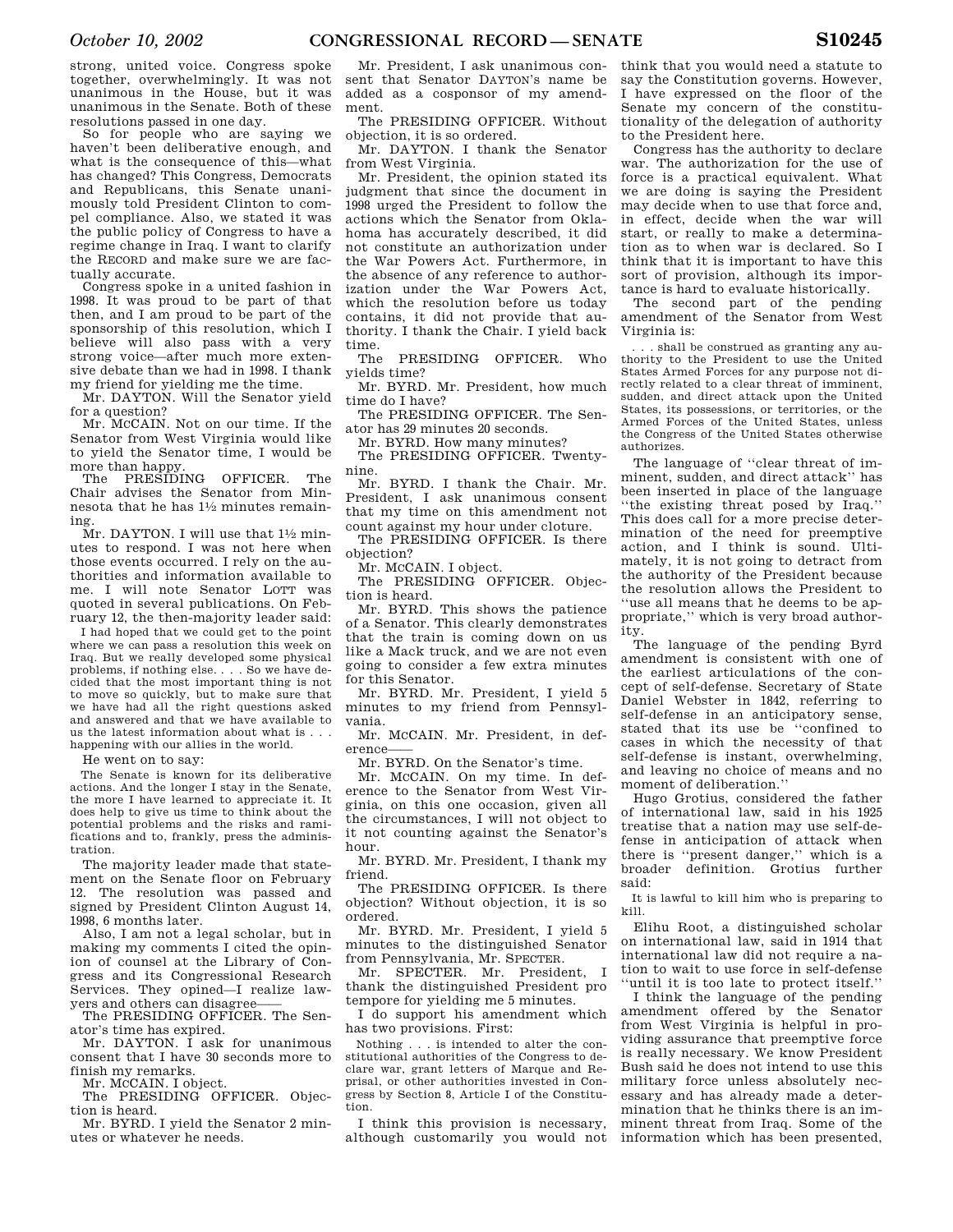partly in closed session, supports the President's concern along that line, but I do think this language is helpful. Therefore, I support it.

I thank the Chair and yield the floor. The PRESIDING OFFICER (Mrs. CLINTON). The Senator from Arizona.

Mr. MCCAIN. Madam President, I wish to say very briefly that I understand people have a desire to speak. We have a number of Senators who have not spoken on this issue. It is already looking as if we may be here well into this evening. From now on, I will be adhering strictly to the rules according to postcloture. I hope my colleagues will be understanding because we have to resolve this issue.

I yield the floor.

The PRESIDING OFFICER. Who yields time?

The Senator from West Virginia.

Mr. BYRD. Madam President, I believe the distinguished Democratic whip was able to get unanimous consent last night for my amendment No. 4868 to be modified to remove paragraph 2. It so states in the CONGRES-SIONAL RECORD on page S10217; am I correct?

The PRESIDING OFFICER. The Chair believes the RECORD is in error and that only amendment No. 4869 was modified.

Mr. BYRD. On what basis—Madam President, I hope this time is not being charged. We are trying to clarify something.

The PRESIDING OFFICER. Without objection, it is so ordered.

Mr. BYRD. On what basis does the Chair maintain that the RECORD is in error in that portion of the RECORD from which I read on page S10217? What is the basis for the Chair stating that RECORD portion is in error?

I do not question the integrity of the Chair. I am only asking why does the Chair state—I know the Chair is being advised to that effect—why are we to say that this RECORD, as it is clearly written, is in error?

The PRESIDING OFFICER. The Chair is relying on the Journal of proceedings.

Mr. BYRD. And what does the Journal say?

The PRESIDING OFFICER. The Journal indicates that only amendment No. 4869 was modified.

Mr. BYRD. May I ask the distinguished majority whip, is that statement by the Chair in accordance with his understanding?

Mr. REID. I say to my friend from West Virginia, I read directly from the paper that the Senator gave me. There were two unanimous consent requests on it. The one was not acceptable. The other was, and I read that into the RECORD. As I recall, it was changing section 4 to 3, or 3 to 4. That is what I submitted.

Mr. BYRD. There were two requests one changing the section numbers, and I am sure that one was agreed to.

Mr. REID. Yes.

Mr. BYRD. The other one, according to this RECORD, was also agreed to.

Mr. REID. No. That is the only one that—in fact, I said on the RECORD the other was not agreed to.

Mr. BYRD. May I read the RECORD. It is very short.

Mr. REID. Mr. President, this has been cleared with the minority. Mr. President, on behalf of Senator BYRD, I ask unanimous consent to modify his amendment No. 4868 to remove paragraph 2, and further I ask consent to modify amendment No. 4869 to change references to section 3(a) to 4(a).

The PRESIDING OFFICER. Without objection, it is so ordered.

Mr. REID. I say to my friend from West Virginia, I had the paper here and the clerk took that paper. Maybe they made a mistake. But there is no question in my mind whatsoever—as I told the Senator this morning when he came in—that the one had been approved, the other had not.

Mr. BYRD. Yes. The whip did tell me that, but when I looked at the RECORD, I saw, by the RECORD at least, it said that both requests were agreed to. I am not going to argue this point. I am going to take the distinguished whip's word, which is good for me at all times.

Mr. REID. I say to my friend from West Virginia, I appreciate that very much. In fact, there are a lot of things going on I may not be quite certain on, but I am absolutely, unqualifiedly certain of what I did last night.

Mr. BYRD. Madam President, I have absolute and complete faith in the integrity of the distinguished Senator from Nevada, and I thank the Chair, with the greatest of respect. I thank the Assistant Parliamentarian as well, for whom I have the greatest respect.

Madam President, how much time do I have remaining?

The PRESIDING OFFICER. Twentythree minutes.

Mr. BYRD. On this amendment?

The PRESIDING OFFICER. On this amendment, that is correct.

Mr. BYRD. Madam President, a point I want to make about this discussion that ensued after the statement was made by the distinguished Senator from Minnesota: There were references made to Public Law 105–235, August 14, 1998. Here is the resolving clause which has been quoted by the distinguished Republican whip:

Resolved by the Senate and House of Representatives of the United States of America in Congress assembled, . . . .

That the government of Iraq is in material and unacceptable breach of its international obligations, and therefore the President is urged to take appropriate action in accordance with the Constitution and relevant laws of the United States, to bring Iraq into compliance with its international obligations. Approved August 14, 1998.

Well, so what? What does that prove? What does that prove? Somebody tell me. Let's read it again. The resolving clause says that the Government of Iraq is in material and unacceptable breach of its international obligations. That is okay. But get this: And therefore the President is urged to take appropriate action.

What does that mean? There is nothing definitive about that. That is ambiguous. It is not contemporaneous with today's question. It is ambiguous. It is vague. What would that prove in a court if the Supreme Court of the United States were to take this up? What would those who read this piece of junk maintain that this says? It is plain. The President is urged—well, what does that mean, ''urged''?—to take appropriate action. What is that? That is not a declaration of war. What is that? What does that mean, ''to take appropriate action''? Well, you can guess, I can guess, he can guess, he can guess. Anybody can guess.

''Urges the President to take appropriate action in accordance with the Constitution . . . .'' Now, that is fine. It is in accordance with the Constitution. Then that would say that Congress has the power to declare war.

''In accordance with the Constitution and relevant laws of the United States, to bring Iraq into compliance with its international obligations.'' What is he supposed to do? What is the President being urged to do to bring Iraq into compliance with its international obligations? Anybody's guess. Why, surely this great country of ours is not going to be able to launch a war on the basis of that ambiguous and vague language.

I wish those who are continuing to refer to this Public Law 105–235 and the so-called relevant U.N. resolutions would explain what they mean. I hear that over and over again. In connection with the resolution that is before this Senate today, it refers to all relevant U.N. Security Council resolutions. ''All relevant . . . .'' What does that mean? And they keep referring to 660 and 678 and 687. I would like to discuss those resolutions with those who will do so. I hope they come on the floor. Where are they? Where are these men of great strength? Let them come to the floor. I want to debate with them these socalled resolutions.

In this resolution that is before the Senate, S.J. Res. 46, it refers to relevant resolutions. They keep talking about the relevant resolutions. What resolutions are they talking about enforcing? Are they talking about 660? Are they talking about 678? No. 678 was adopted on November 29, 1990. Is that what they are talking about? U.N. Resolution 687 was the enforcement resolution. That was the resolution that authorized the member states to act to uphold Resolution No. 660. But that conferring of authorization was wiped out. No. 678 was wiped out by 687 when Iraq contacted the Security Council and accepted 687. It was wiped out. So I am prepared to argue that. I do not want to do it on my flimsy 1 hour, but I am prepared.

I have heard the Senator from Connecticut—he is not in the Chamber right now, but he will be back. I have heard him and others refer to the socalled relevant resolutions. They have been wiped out. They are gone, and no single member state can revive them. They were extinguished on April 6,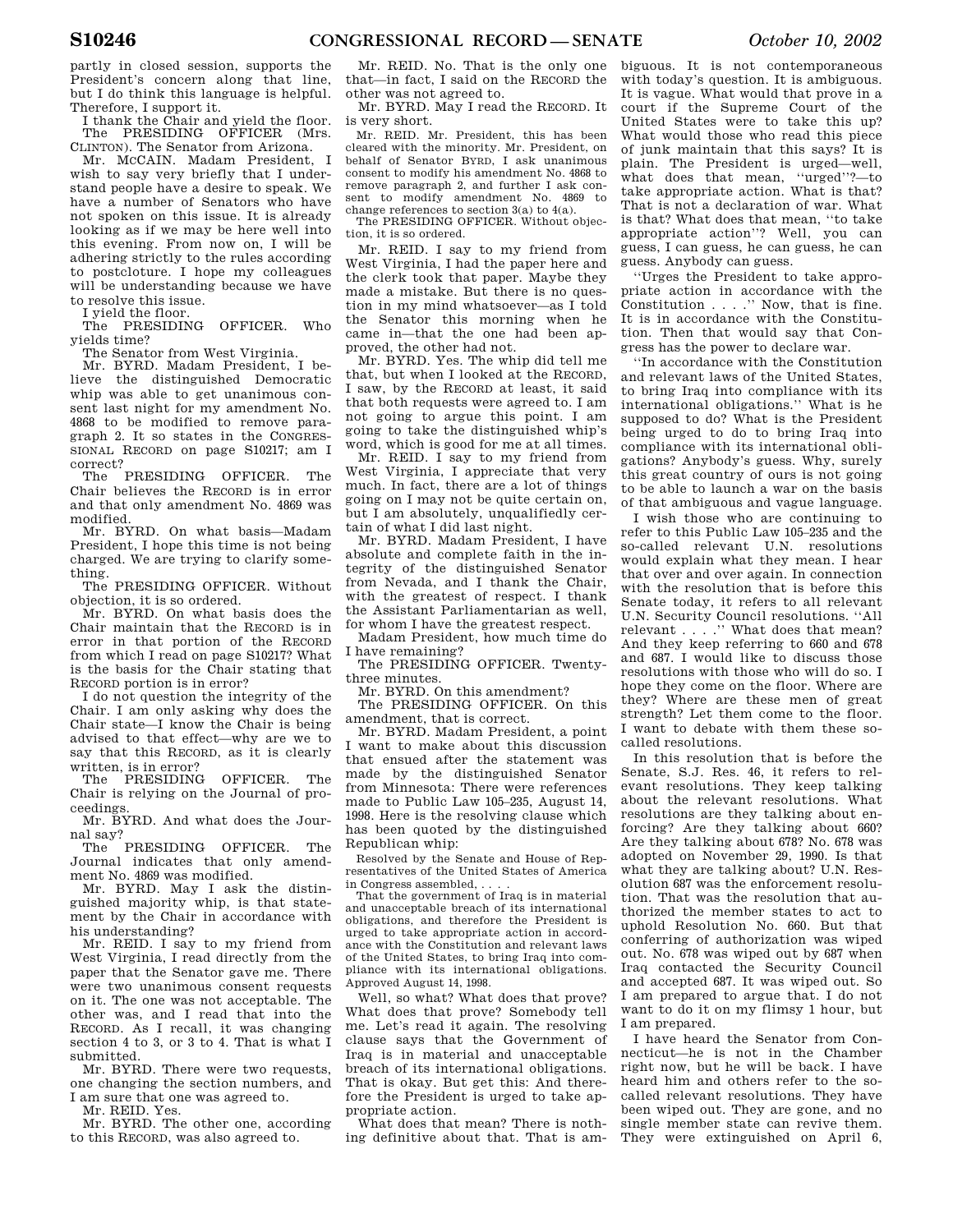1991, when Iraq signified to the Security Council that it accepted the terms of 687.

Now we can talk about that at a later time. I would love to get into it. I would like to get into a discussion on that, but for now, suffice it to say, what I am saying is this resolution we are talking about would accept as fact certain things that are not facts—this blank check we have been talking about that we are going to turn over to this President of the United States, the power to determine when, where, how, and for how long he will use the military forces of the United States. It is flimsy. That resolution is full of holes. The whereas clauses are full of holes. Now they have been wiped out by unanimous consent so they are no longer ''whereas'' but ''since.'' It is flimsy. Full of holes. Ambiguities. Statements of facts that are not facts. I am ready to debate that at any time.

Mr. DURBIN. Will the Senator yield? Mr. BYRD. I am happy to yield.

Mr. DURBIN. I hope Members will carefully read this amendment by Senator BYRD. This amendment says two things. One of these things should not even be controversial. It asserts the constitutional authority of this Chamber and the U.S. Congress to declare war. The Senator and I have stood together on this floor.

Mr. BYRD. Here it is, my Constitution.

Mr. DURBIN. I thought you might have your Constitution with you.

The Senator and I have stood on the floor and argued this point. Sometimes we did not fare so well. Keep in mind there was a question at the beginning of this debate about Iraq as to whether or not Congress would be engaged. Some argued that the President had the authority of his father's resolutions.

The second point made by Senator BYRD in this resolution is one I hope you will read carefully because I address part of this in an amendment I will offer later. He establishes a standard by which we would declare war. A standard is stated clearly: A clear threat of imminent, sudden, direct attack upon the United States, its possessions or territories, or the Armed Forces.

I hope Members of the Senate will read that. If that is not a standard by which we will measure whether this Nation will dedicate its Armed Forces and risk the lives of Americans in combat and the lives of innocent victims, I cannot imagine what we are going to debate. To take any other standard is to take the power away from Congress to declare war. This is a constitutional resolution. I applaud the Senator from West Virginia for offering it.

Mr. BYRD. I thank the distinguished Senator. How much time remains?

The PRESIDING OFFICER. Thirteen minutes.

Mr. BYRD. I hope Senators will show an abundance of mercy before the day is over and perhaps give me some more time.

Mr. President, this week the Senate is considering a very important resolution. The language of this resolution has been touted as a bipartisan compromise that addresses the concerns of both the White House and the Democratic leadership in Congress. But the only thing that I see being compromised in this resolution is this Constitution of the United States, which I hold in my hand, and the power that Constitution gives to Congress to declare war. This resolution we are considering is a dangerous step toward a government in which one man at the other end of this avenue holds in his hand the power to use the world's most powerful military force in whatever manner he chooses, whenever he chooses, wherever he chooses, and wherever he perceives a threat against national security.

The Bush administration has announced a new security doctrine that advocates acting preemptively to head off threats to U.S. national security. Much has been said about the diplomatic problem with this doctrine. But we should also recognize that the administration's new approach to war may also pose serious problems for our own constitutional system.

In the proposed use-of-force resolution, the White House lawyers claim ''the President has authority under the Constitution to use force in order to defend the national security interests of the United States.''

It says no such thing. I dare them to go to the Constitution and point out where that Constitution says what they say it said. They cannot do it. I know the job of any good lawyer—I have never been a practicing lawyer, but I know the job of a good lawyer is to craft legal interpretations that are most beneficial to the client. But for the life of me, I cannot find any basis for such a broad, expansive interpretation in the interpretation of the Constitution of the United States. Find it. Show it to me. You can't do it.

Where in the Constitution is it written that the title of Commander in Chief carries with it the power to decide unilaterally whether to commit the resources of the United States to war? Show it to me, lawyers, lawyers of the White House, or lawyers in this body. Show it.

There is a dangerous agenda, believe me, underlying these broad claims by this White House. The President is hoping to secure power under the Constitution that no President has ever claimed before. Never. He wants the power—the Bush administration wants that President to have power to launch this Nation into war without provocation and without clear evidence of an imminent attack on the United States. And we are going to be foolish enough to give it to him. I never thought I would see the day in these 44 years I have been in this body, never did I think I would see the day when we would cede this kind of power to any President. The White House lawyers have redefined the

President's power under the Constitution to repel sudden acts against the United States. And he has that power, to repel sudden, unforeseen attacks against the United States, against its possessions, its territories, and its Armed Forces.

But they suggest he could also justify military action whenever there is a high risk of a surprise attack. That Constitution, how they would love to stretch it to give this President that power which he does not have. Those White House lawyers would have us believe that the President has independent authority not only to repel attacks but to prevent them. How silly. You cannot find it in that Constitution.

The White House wants to redefine the President's implied power under the Constitution to repel sudden attacks, suggesting that the realities of the modern world justify preemptive military action whenever there is a high risk of a surprise attack. What in the world are they teaching in law school these days? What are they teaching? I never heard of such as that when I was in law school. Of course I had to go at night. I had to go 10 years to get my law degree. In the national security strategy released last week, a few days ago, the President argued—let me tell you what the President argued—we must adapt the concept of imminent threat to the capabilities of today's adversary. Get that.

Defense Secretary Rumsfeld echoed this sentiment when he told the Senate Armed Services Committee: I suggest that any who insist on perfect evidence are back in the 20th century and still thinking in pre-9/11 years.

What a profound statement that was. How profound. Perhaps the Secretary of Defense ought to go back to law school, too. I don't believe he was taught that in law school.

The President does not want to shackle his new doctrine of 20th century ideas of war and security, much less any outdated notion from the 18th century about how this Republic should go to war. The Bush administration thinks the Constitution, with its inefficient separation of powers and its cumbersome checks and balances they are cumbersome—has become an anachronism in a world of international terrorism and weapons of mass destruction.

They say it is too old. This Constitution, which I hold in my hand, is an anachronism. It is too old. It was all right back in the 19th century. It was all right in the 20th century. But we are living in a new time, a new age. There it is, right up there, inscribed, ''Novus ordo seclorum.'' A new order of the ages. New order of the ages.

This modern President does not have time for old-fashioned political ideas that complicate his job of going after the bad guys single-handedly.

And make no mistake, the resolution we are considering will allow the President to go it alone at every stage of the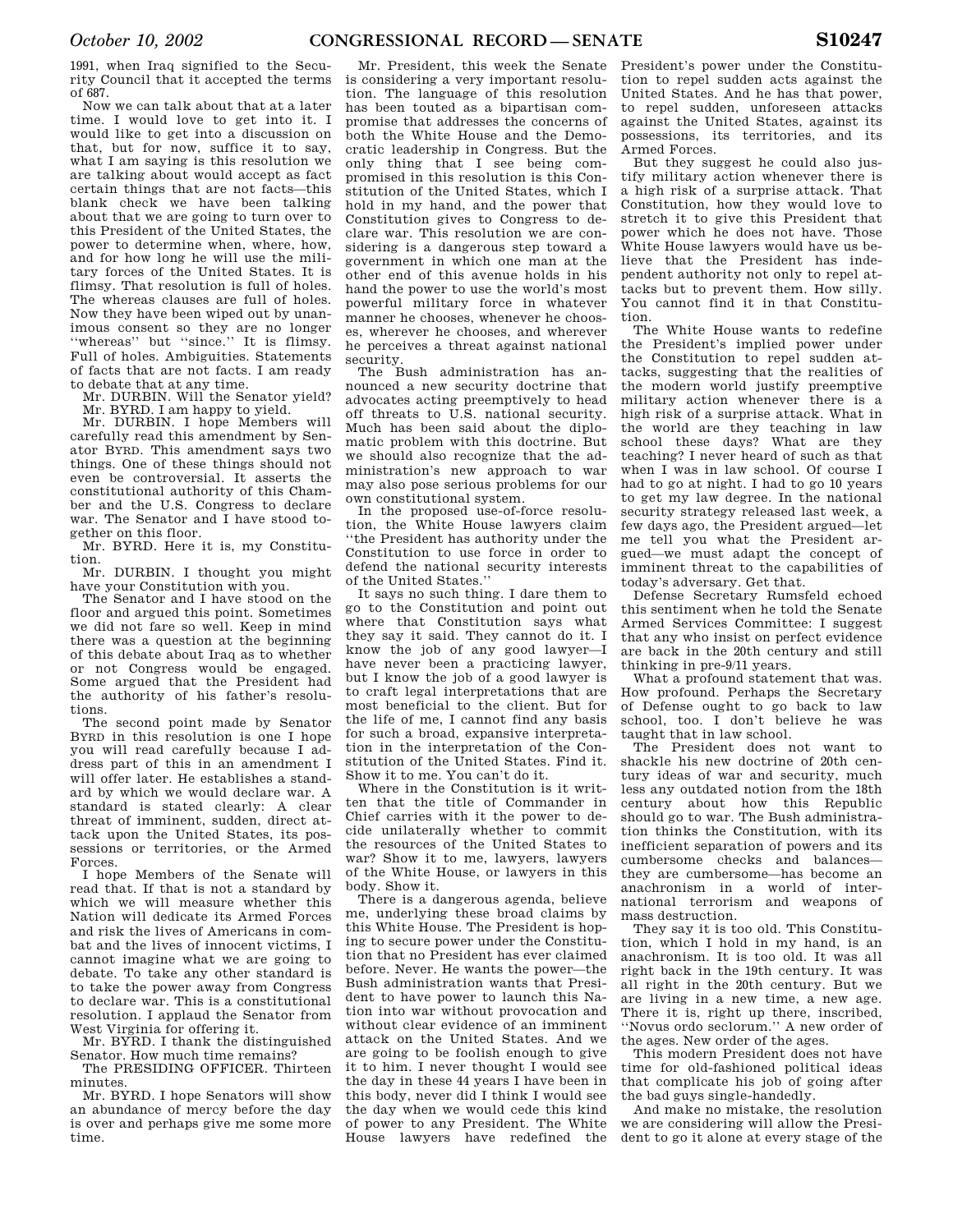process. It will be President Bush, by himself, who defines the national security interests of the United States. It will be President Bush, by himself, who identifies threats to our national security. It will be President Bush, by himself, who decides when those threats justify a bloody and costly war. And it will be President Bush, by himself, who determines what the objectives of such a war should be, and when it should begin and when it should end.

The most dangerous part of this modernized approach to war is the wide latitude the President will have to identify which threats present a ''high risk'' to national security. The administration's National Security Strategy briefly outlines a few common attributes shared by dangerous ''rogue states,'' but the administration is careful not to confine its doctrine to any fixed set of objective criteria for determining when the threat posed by any one of these states is sufficient to warrant preemptive action.

The President's doctrine—and we are about to put our stamp on it, the stamp of this Senate. The President's doctrine, get this, gives him—Him? Who is he? He puts his britches on just the same way I do. He is a man. I respect his office. But look what we are turning over to this man, one man.

The President's doctrine gives him a free hand to justify almost any military action with unsubstantiated allegations and arbitrary risk assessments.

Even if Senators accept the argument that the United States does not have to wait until it has been attacked before acting to protect its citizens, the President does not have the power to decide when and where such action is justified, especially when his decision is supported only by fear and speculation. The power to make that decision belongs here in Congress. That is where it belongs. That is where this Constitution vests it. The power to make this decision belongs to Congress and Congress alone.

Ultimately, Congress must decide whether the threat posed by Iraq is compelling enough to mobilize this Nation to war. Deciding questions of war is a heavy burden for every Member of Congress. It is the most serious responsibility imposed on us by the Constitution. We should not shrink from our duty to provide authority to the President where action is needed. But just as importantly, we should not shrink from our constitutional duty to decide for ourselves whether launching this Nation into war is an appropriate response to the threats facing our people—those people looking, watching this debate through that electronic lens there. They are the ones who will have to suffer. It is their sons and daughters whose blood will be spilled. Our ultimate duty is not to the President. They say: Give the President the benefit of the doubt. Why, how sickening that idea is. Our ultimate duty is not to the President of the United States. I don't give a darn whether he

is a Democrat or Republican or an Independent—whatever. It makes no difference. I don't believe that our ultimate duty is to him. Our ultimate duty is to the people out there who elected us.

Our duty is not to rubber-stamp the language of the President's resolution, but to honor the text of the Constitution. Our duty is not to give the President a blank check to enforce his foreign policy doctrine, but to exercise our legislative power to protect the national security interests of this Republic.

Our constitutional system was designed to prevent the executive from plunging the Nation into war in the name of contrived ideals and political ambitions. The nature of the threats posed by a sudden attack on the United States may have changed dramatically since the time when Constitution was drafted, but the reasons for limiting the war powers of the President have not changed at all. In fact, the concerns of the Framers are even more relevant. Talk about this being old fashioned. The concerns of the Framers are even more relevant to the dangerous global environment in which our military must now operate, because the consequences of unchecked military action may be more severe for our citizens than ever before.

Congress has the sole power under the Constitution to decide whether the threat posed by Iraq is compelling enough to mobilize this nation to war, and no Presidential doctrine can change that. If President Bush wants our foreign policy to include any military action, whether for preemption, containment, or any other objective, he must first convince Congress that such a policy is in the best interest of the American people.

The amendment I am offering reaffirms the obligation of the Congress to decide whether this country should go to war. It makes clear that Congress retains this power, even in the event that we pass this broad language, which I believe gives the President a blank check to initiate war whenever he wants, wherever he wants, and against any perceived enemy he can link to Iraq. My amendment makes clear that the President has the power to respond to the threat of an imminent, sudden, and direct attack by Iraq against the United States, and that any military action that does not serve this purpose must be specifically authorized by the Congress.

Other Senators have said on the floor that the language of this resolution does not give the President a blank check, and they have said that this resolution is narrowly tailored to Iraq. I do not read the resolution that way, but I hope that the President does. I hope the President reads this resolution as a narrowly crafted authorization to deal with Iraq's weapons of mass destruction, and not as an openended endorsement of his doctrine of preemptive military action.

We should all hope that the President does not fully exercise his authority under this resolution, and that he does not abuse the imprecise language Congress may ultimately adopt. But I believe that Congress must do more than give the President a blank check and then stand aside and hope for the best. Congress must make clear that this resolution does not affect its constitutional power to declare war under Article I, section 8 of the Constitution; otherwise, this resolution may appear to delegate this important legislative function to the executive

My amendment also clarifies the intent of this resolution is limited to authorizing a military response to the threat of an Iraqi attack upon the United States. Congress must ensure that the broad language of this resolution does not allow the President to use this authority to act outside the boundaries of his constitutional powers. This amendment affirms the constitutional requirement that the President must have congressional authorization before initiating military action for any purpose other than defending the United States against an imminent, sudden, and direct attack. We must not provide the temptation to this President, or any president, to unleash the dogs of war for reasons beyond those anticipated by the Congress.

The power of Congress to declare war is a political check on the President's ability to arbitrarily commit the United States to changing military doctrines, and the evolving nature of war and security threats does not change the language of the Constitution. The President cannot use the uncertainty of terrorist threats to confuse the clearly defined political processes required by the Constitution, and Congress should not rush to endorse a doctrine that will commit untold American resources to unknown military objectives.

The President admits in his National Security Strategy that ''America's constitution has served us well.'' But his actions suggest that he feels this service is no longer needed. Congress should ensure that the Constitution continues to serve our national security interests by preventing the United States from plunging headlong into an ever-growing war in the Middle East. I urge my colleagues to support this amendment in order to preserve the constitutional system of checks and balances that the founders of this republic valued so highly.

Mr. REID. Madam President, I would like to be recognized on a unanimous consent request.

The PRESIDING OFFICER. Without objection, it is so ordered.

Mr. REID. Madam President, based on the conversation I had earlier today, with everybody—Senator BYRD—about what is not in the RECORD, one of the things we did not do is dispose of the other amendments. Reciting from the RECORD, I said we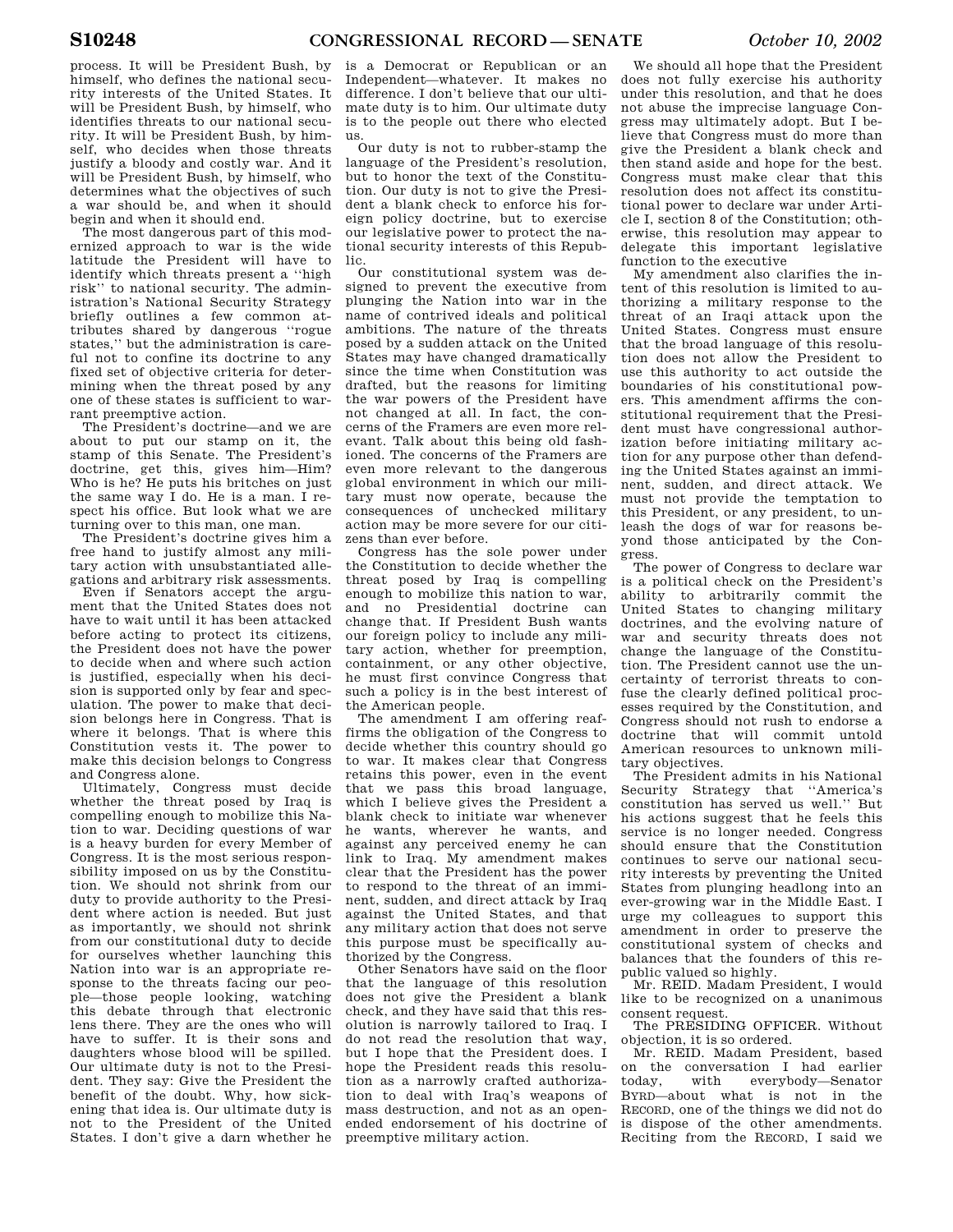will dispose—they will offer no other amendments tomorrow.

That is today, speaking for Senator DURBIN, Senator BOXER, and Senator LEVIN. So I ask unanimous consent that their other amendments at the desk be withdrawn from the desk.

Mr. BYRD. What is the request?

Mr. REID. I was reading from the RECORD that the amendments of DUR-BIN, BOXER, and LEVIN are not going to be offered. They are being withdrawn from the desk.

The PRESIDING OFFICER. Is the Senator asking the amendments be recalled?

Mr. REID. Yes.

The PRESIDING OFFICER. Is there objection? Without objection, it is so ordered.

Mr. REID. Senator DAYTON would also ask his be recalled. I ask unanimous consent that be the case.

The PRESIDING OFFICER. Without objection, the amendment is recalled.

The Senator from Arizona. Mr. MCCAIN. How much time do I

have remaining? The PRESIDING OFFICER. The Sen-

ator has 14 minutes 40 seconds. Mr. MCCAIN. I would like to yield 3

minutes to the Senator from Delaware. Mr. BIDEN. Madam President, the case that the Senator from West Virginia makes is a good case on the merits of whether or not we should, in fact, delegate this authority, but I am confused by the argument that constitu-

tionally we are unable to delegate that authority. Historically, the way in which the delegation of the authority under the constitutional separation of powers doctrine functions is there have to be some parameters to the delegation. For example, we could not delegate to the President the authority to pick and confirm any Supreme Court Justice he

wanted to confirm. The essence of the constitutional argument which my friend from West Virginia makes is, I assume, that there are no parameters to this delegation; therefore, the delegation per se is unconstitutional. I assume that is the rationale. But as I read this grant of authority, it is not so broad as to make it unconstitutional for us, under the war clause of the Constitution, to delegate to the President the power to use force if certain conditions exist. My time is about up, but I would argue that in section  $4(a)$ , subsections  $(1)$  and  $(2)$ , the conjunctive ''and'' instead of ''or'' exists, which means that as a practical matter in reading this, the only circumstance the President could find, in my view, that the national security was being threatened would be as it relates to the resolutions relating to weapons of mass destruction. But I will speak to that later. I appreciate my friend yielding me the time.

But, again, constitutionally, this resolution meets the test of our ability to delegate. It is not an overly broad delegation which would make it per se unconstitutional, in my view.

The PRESIDING OFFICER. The Senator from Arizona.

Mr. MCCAIN. Madam President, according to the letter of the Byrd amendment, a clear threat of imminent, sudden, and direct attack upon the United States, its possessions or territories, et cetera, clearly would have, would absolutely deprive the President of the United States of what he is seeking today. It would deprive the President of the United States of the authority he has requested to compel Saddam Hussein to disarm, so let's have no doubt about the impact of this amendment.

The President has spoken clearly of the threat Saddam Hussein's regime poses to America and the world today even though Iraq today clearly does not meet the Byrd amendment's standard of threatening imminent, sudden, and direct attack upon the United States of our Armed Forces. To wait for Saddam Hussein to threaten imminent attack against America would be to acquiesce to his development of nuclear weapons, to ignore his record of aggression against his neighbors, and to disregard his continuing threats to destroy Israel.

Failure now to make the choice to remove Saddam Hussein from power will leave us with choices later, when Saddam's inevitable acquisition of nuclear weapons will make it much more dangerous to defend our friends and interests in the region. It will permit Saddam to control much of the region, and to wield its resources in ways that can only weaken America's position. It will put Israel's very survival at risk, with moral consequences no American can welcome.

Failure to end the danger posed by Saddam Hussein's Iraq makes it more likely that the interaction we believe to have occurred between members of al-Qaida and Saddam's regime may increasingly take the form of active cooperation to target the United States.

We live in a world in which international terrorists continue to this day to plot mass murder in America. Saddam Hussein unquestionably has strong incentives to cooperate with al-Qaida. Whatever they may or may not have in common, their overwhelming hostility to America and rejection of any moral code suggest that collaboration against us would be natural. It is all too imaginable. Whether or not it has yet happened, the odds favor it and they are not odds the United States can accept.

Standing by while an odious regime with a history of support for terrorism develops weapons whose use by terrorists could literally kill millions of Americans is not a choice. It is an abdication. In this new era, preventive action to target rogue regimes is not only imaginable but necessary.

Who would not have attacked Osama bib Laden's network before September 11th had we realized that his intentions to bring harm to America were matched by the capability to do so?

Who would not have heeded Churchill's call to stand up to Adolf Hitler in the 1930's, while Europe slept and appeasement fed the greatest threat to Western civilization the world had ever known? Who would not have supported Israel's bombing of Iraq's nuclear reactor in 1981 had we then known, as Israel knew, that Saddam was on the verge of developing the bomb?

In the new era we entered last September, warning of an attack before it happens is a luxury we cannot expect. Waiting for imminence of attack could be catastrophic. Many fear we will not know of an attack until it happens and should our enemies use weapons of mass destruction in such an attack, the deaths of thousands or millions of Americans could occur with no warning—as happened last September. In this age, to wait for our enemies to come to us is suicidal.

In 1962, President Kennedy made the point that America cannot wait until we face the threat of open attack without gravely endangering our security. In President Kennedy's words, ''Neither the United States of America, nor the world community of nations can tolerate deliberate deception and offensive threats on the part of any nation, large or small. We no longer live in a world where only the actual firing of weapons represents a sufficient challenge to a nation's security to constitute maximum peril.''

The Byrd amendment would overturn the doctrine announced by the President of the United States to guide his administration's conduct of American national security policy. The Byrd amendment would negate any Congressional resolution authorizing the President to use all means to protect America from the threat posed by Iraq. It would set such a high threshold for the use of military force as to render the Commander in Chief powerless to respond to the clear and present danger Saddam Hussein's regime poses to America and the world.

I urge my colleagues to reject the Byrd amendment.

The PRESIDING OFFICER. The Senator from Arizona.

Mr. MCCAIN. Madam President, how much time do I have left?

The PRESIDING OFFICER. The Senator has 7 minutes.

Mr. MCCAIN. I yield 3 minutes to the Senator from Delaware.

The PRESIDING OFFICER. The Senator from Delaware.

Mr. BIDEN. Madam President, this is one of the confusing aspects of this debate. I find myself supporting this resolution but worried that supporting this resolution will get us into real trouble.

We use Saddam, Hitler, and al-Qaida all in the same verbiage and language. Let me make the real distinction, as I see it, regarding preemption.

If we knew that al-Qaida had particular weapons, knowing, as we did, what their stated objective was, and with the intelligence we had, we would be fully within our rights—not under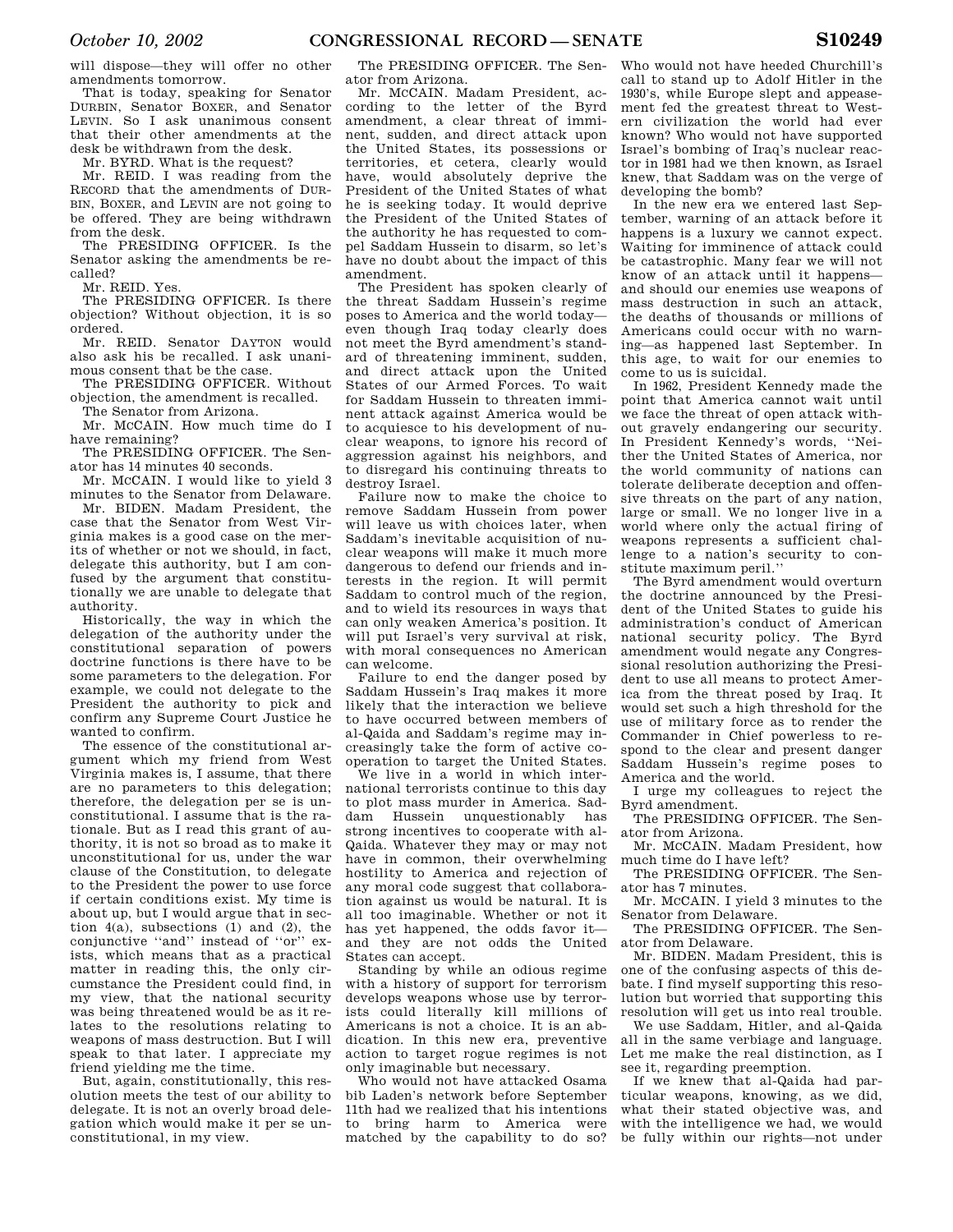any doctrine of preemption—because of the existence of a clear, present, and imminent danger to move against al-Qaida.

Conversely, with Hitler in the 1930s, the rationale for moving against Hitler wasn't a doctrine of preemption because we knew he was a bad guy. It was because his country signed the Treaty of Versailles. He was violating the Treaty of Versailles. The Treaty of Versailles did not have an end date on it. It didn't say you cannot have forces for the first 2 or 3 years, or you cannot do the following things. We were fully within our rights as a world community to go after Hitler in 1934, 1935, 1936, or 1937. It was not based on the doctrine of preemption but a doctrine of enforcement of the Treaty of Versailles, and in a very limited time.

What we have here, I argue, as the rationale for going after Saddam, is that he signed a cease-fire agreement. The condition for his continuing in power was the elimination of his weapons of mass destruction, and the permission to have inspectors in to make sure he had eliminated them. He expelled those inspectors. So he violated the cease-fire; ergo, we have authority—not under a doctrine of preemption. This will not be a preemptive strike, if we go with the rest of the world. It will be an enforcement strike.

I hope we don't walk out of here with my voting for this final document and somebody 6 months from now or 6 years from now will say we have the right now to establish this new doctrine of preemption and go wherever we want anytime.

The part on which I do empathize with my friend from West Virginia is this is not a very clearly written piece of work. That is why I think Senator LUGAR and myself and others had a better way of doing this. But it does incorporate with the President's words the notion that we are operating relative to weapons of mass destruction and U.S. security interests and enforcement—not preemption.

I conclude by saying that the President started his speech explaining the reason why he wanted his resolution on Monday. I guess it was Monday. And he said at the very outset that this is based upon enforcing what was committed to in dealing with weapons of mass destruction.

I know my time is up. I will speak to this more later.

I am opposed to the Byrd amendment, but I hope we don't establish some totally new doctrine in our opposition to it.

The PRESIDING OFFICER. The Senator from Arizona.

Mr. MCCAIN. How much time do I have remaining?

The PRESIDING OFFICER. Three and one-half minutes. Akaka A<sub>1</sub>

Mr. MCCAIN. Madam President, I yield 2 minutes to the Senator from Tennessee. Allen B<sub>a</sub> B<sub>a</sub>

The PRESIDING OFFICER. The Senator from Tennessee. Bingaman

Mr. THOMPSON. Madam President, I thank the Senator from Arizona. I appreciate what the Senator from Delaware just said. I think it makes a lot of sense. Craig DeW

I have many concerns about this amendment, but two stick out to me as I read it. My concern is that, under this rationale, if we were told we had good intelligence and we were convinced that within, let us say, 6 months we were going to be attacked, it would still not fit the definition of imminent and sudden.

As I read it, the threat must be an imminent, sudden, and direct attack upon the United States. A sudden attack of 6 months would not qualify. It might be imminent, but it certainly wouldn't be sudden. I don't think we can afford that luxury.

Second, our allies are totally excluded. Do we want to announce to the world that there must be only an imminent, sudden, direct attack upon the United States, its possessions, territories, and our Armed Forces, leaving our allies in that particular part of the world totally undefended by the United States? I don't think that is a message we want to send.

I respectfully oppose the amendment. The PRESIDING OFFICER. The Senator from Arizona.

Mr. MCCAIN. Madam President, in summary, this amendment regarding the preservation of Congress's constitutional authority is unnecessary. A portion of the amendment that would limit the authority of the President to wage war is arguably unconstitutional. The Congress can declare war, but it cannot dictate to the President how to wage war. No law passed by Congress could alter the constitutional separation of powers.

I urge my colleagues to defeat this amendment.

I yield back the remainder of my time.<br>The

PRESIDING OFFICER. The question is on agreeing to amendment No. 4868.

Mr. BYRD. Madam President, I ask for the yeas and nays.

The PRESIDING OFFICER. Is there a sufficient second?

There is a sufficient second.

The clerk will call the roll.

The assistant legislative clerk called the roll.

The result was announced—yeas 14, nays 86, as follows:

#### [Rollcall Vote No. 234 Leg.] YEAS—14

| Boxer<br>Byrd<br>Dayton<br>Durbin<br>Feingold | Inouve<br>Jeffords.<br>Kennedy<br>Leahv<br>Mikulski | Murray<br>Sarbanes<br>Specter<br>Wellstone |
|-----------------------------------------------|-----------------------------------------------------|--------------------------------------------|
|                                               | $NAYS-86$                                           |                                            |
| Akaka<br>Allard                               | Bond<br><b>Breaux</b>                               | Carper<br>Chafee                           |
| Allen                                         | <b>Brownback</b>                                    | Cleland                                    |
| Baucus                                        | Bunning                                             | Clinton                                    |
| Bayh                                          | <b>Burns</b>                                        | Cochran                                    |
| <b>Bennett</b>                                | Campbell                                            | Collins                                    |
| Biden                                         | Cantwell                                            | Conrad                                     |

Carnahan

Corzine

| Craig      | Hollings    | Reed        |
|------------|-------------|-------------|
| Crapo      | Hutchinson  | Reid        |
| Daschle    | Hutchison   | Roberts     |
| DeWine     | Inhofe      | Rockefeller |
| Dodd       | Johnson     | Santorum    |
| Domenici   | Kerry       | Schumer     |
| Dorgan     | Kohl        | Sessions    |
| Edwards    | Kyl         | Shelby      |
| Ensign     | Landrieu    | Smith (NH)  |
| Enzi       | Levin       | Smith (OR)  |
| Feinstein  | Lieberman   | Snowe       |
| Fitzgerald | Lincoln     |             |
| Frist      | Lott        | Stabenow    |
| Graham     | Lugar       | Stevens     |
| Gramm      | McCain      | Thomas      |
| Grassley   | McConnell   | Thompson    |
| Gregg      | Miller      | Thurmond    |
| Hagel      | Murkowski   | Torricelli  |
| Harkin     | Nelson (FL) | Voinovich   |
| Hatch      | Nelson (NE) | Warner      |
| Helms      | Nickles     | Wyden       |

The amendment (No. 4868) was re-

jected. PRESIDING OFFICER (Mr. EDWARDS). The Senator from Virginia is recognized.

Mr. WARNER. Mr. President, it is the intention of the Senate now to proceed to the Levin amendment No. 4862, with 50 minutes for the Senator from Michigan, 15 minutes for the Senator from Delaware, 15 minutes for the Senator from Arizona, Mr. MCCAIN, and 15 minutes for the Senator from Virginia. It is the intention of the Senator from Virginia to see that time is given to the distinguished Senator from Connecticut, Mr. LIEBERMAN.

We are now awaiting the opening statement of our distinguished chairman of the Armed Services Committee. I advise Senators that at the completion of that time, it is the intention of the Senator from Virginia to move to table the amendment.

Mr. LEVIN. I wonder if the Senator will withhold for a moment.

AMENDMENT NO. 4862

The PRESIDING OFFICER. Under the previous order, the Senate will proceed to consider amendment No. 4862, the Levin amendment.

Mr. LEVIN. Mr. President, I suggest the absence of a quorum.

The PRESIDING OFFICER. The clerk will call the roll.

The assistant legislative clerk proceeded to call the roll.

Mr. WARNER. Mr. President, I ask unanimous consent that the order for the quorum call be rescinded.

The PRESIDING OFFICER. Without objection, it is so ordered.

Mr. WARNER. Mr. President, in consultation with my colleagues, I withdraw the comment at this time of the desire of the Senator from Virginia to table.

The PRESIDING OFFICER. Who yields time?

Mr. LEVIN. I yield myself 8 minutes. The PRESIDING OFFICER. The Senator from Michigan.

Mr. LEVIN. Mr. President, the short title of our amendment is ''The Multilateral Use of Force Authorization Act of 2002.'' The very title of this alternative to the amendment establishes both its similarity and its difference from the Lieberman amendment.

It is similar because both of our approaches authorize the use of U.S.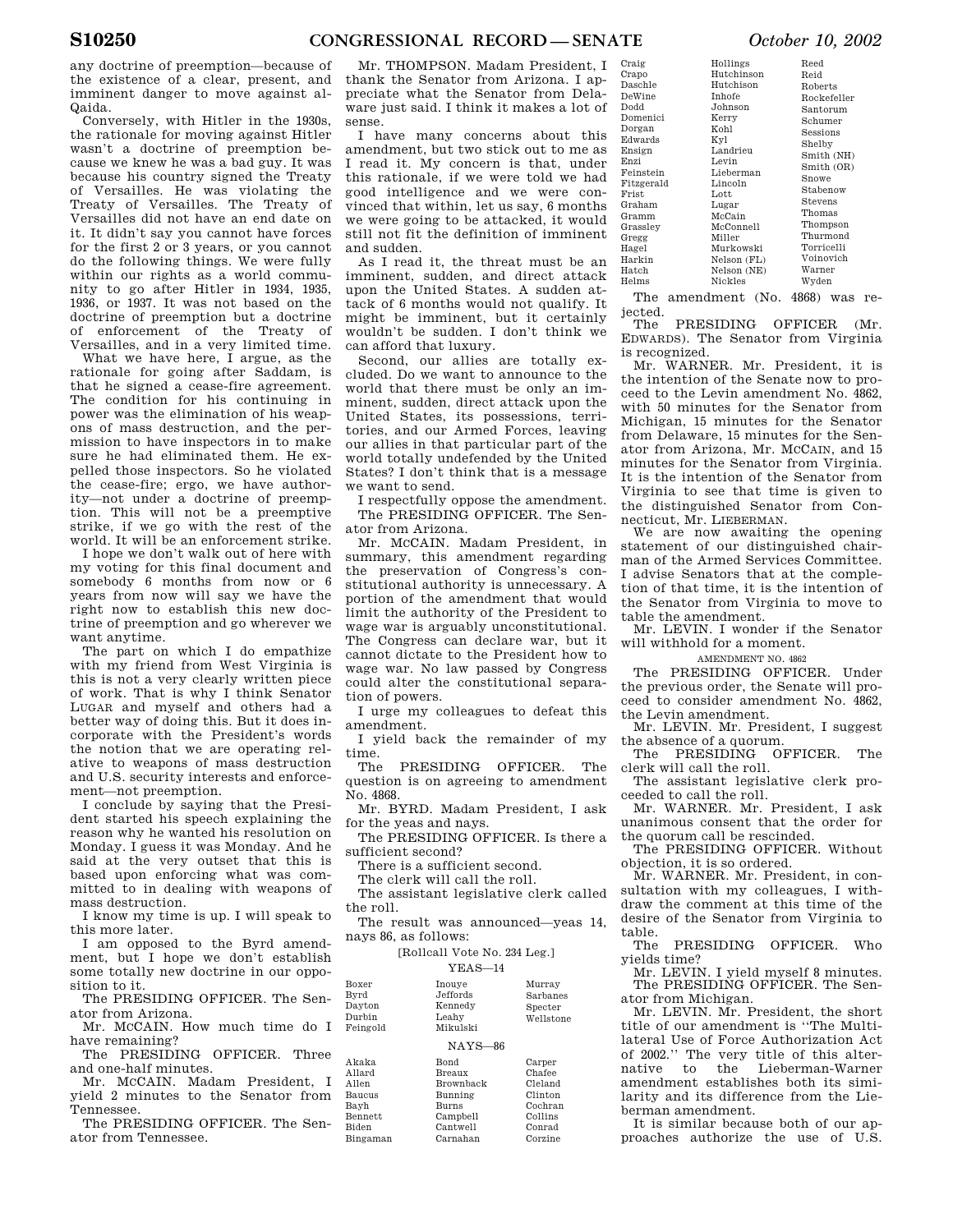Armed Forces. It is different because our resolution authorizes the use of force multilaterally pursuant to a U.N. resolution that the President has asked the Security Council to adopt for the purpose of destroying Saddam Hussein's weapons of mass destruction and prohibited missile delivery systems.

Our resolution also supports the President's call and urges the United Nations Security Council to promptly adopt a resolution that demands Iraq to provide unconditional access, unconditional destruction of all weapons of mass destruction and, in the same resolution, authorize U.N. member states to use military force to enforce that resolution.

Our resolution also affirms that the United States has at all times the inherent right to use military force in self-defense. There is no veto given the United Nations in this resolution of ours. Quite the opposite. We explicitly make it clear we maintain, of course, a right to use self-defense. And we provide that the Congress will not adjourn sine die this year, but will return to session to consider promptly proposals relative to Iraq if, in the judgment of the President, the United Nations fails to adopt or enforce the United Nations resolution for which he and we call.

The Lieberman resolution, like ours, authorizes the use of U.S. military force to enforce the Security Council resolution that is being sought by the President, as well as in the case of the Lieberman resolution, as well as earlier U.N. resolutions. But the Lieberman resolution also would authorize the use of force on a unilateral basis, not requiring that there be an imminent threat, which is essential to using force in self-defense preemptively under international law, but a lower threshold called a continuing threat.

That would be a departure from the requirement in international law that the use of force in self-defense be for imminent threats. That can have significant negative consequences for the world. If other nations adopt that precedent, if India and Pakistan adopt that precedent, two nuclear-armed nations, they can find continuing threats against each other, not imminent, just continuing threats and, using our precedent, if we adopt the Lieberman resolution, say: That is the new standard in international law; it does not have to be an imminent threat; we can preemptively attack a neighbor and anybody else if, in our judgment, it is a continuing threat.

If China decided that Taiwan, which it labels a renegade province, is a threat to its security, then under this precedent it can attack Taiwan under the approach that ''imminent'' is no longer a requirement.

Acting multilaterally—multilaterally—as our alternative resolution does—in other words, with the backing of the United Nations—has a number of advantages. It will garner the most support from other nations and avoid the negative consequences of being de-

prived of airbases, supply bases, overflight rights, and command-and-control facilities that are needed for military action.

Saudi Arabia has already said explicitly: If you do not get a U.N. resolution, you cannot use our military bases. And other nations have said the same. If they are going to be involved with us in using force against Iraq, they want the authority of a U.N. resolution to do it.

Our resolution has a better chance of success in persuading Saddam Hussein to comply, to capitulate, to cooperate finally with the U.N. weapons inspectors and to disarm because it will have the world community looking at the other end of the barrel down at him.

Our multilateral resolution reduces the chances of losing support from other nations in the war on terrorism, and we need law enforcement, intelligence, and financial cooperation from other nations.

Our multilateral approach reduces the potential for instability in an already volatile region, and that instability can undermine Jordan, Pakistan, and possibly even end up with a radical regime in Pakistan, a nuclear weapon nation.

Our multilateral approach reduces the likelihood of Saddam Hussein or his military commanders using biological or chemical weapons against our forces, as he will be looking, again, down the barrel of a gun with the world at the other end rather than only at the United States.

Both General Shalikashvili and General Clark testified in front of our committee that there is a significant advantage to our troops by going multilaterally in terms of the likely response of Saddam Hussein to a unilateral attack by the United States and the likelier use of weapons of mass destruction by him in response to a unilateral attack.

Our multilateral approach will increase the number of nations that will be willing to participate in the fighting. It will increase the number of nations that will be willing to participate in the long and costly effort in a post-Saddam Iraq, and we would be avoiding setting that precedent of using force preemptively without an imminent threat.

Mr. President, if we are serious about going to the U.N., as the President has said he is, we must focus our efforts there. We should not send an inconsistent message. We should not take the U.N. off the hook. We should not say: We really are interested in the U.N. acting, adopting a resolution, requiring an unconditional opening by Saddam, requiring the destruction of his weapons of mass destruction.

We are saying we really mean that; that is the kind of resolution we want. We are saying that. We also want that resolution to authorize member states to use military force to enforce it. That is what we are saying on the one hand, but if the Lieberman resolution

passes, then we will be sending the exact opposite message: If you do not, we will anyway.

That takes the U.N. off the hook. That blurs the focus that we should be placing on the importance of multilateral action authorized by the United Nations.

I believe that Saddam Hussein must be forced to disarm. I think it is going to take force, or the threat of force, to get him to comply.

It seems to me there is a huge advantage if that force is multilateral, and going it alone is a very different calculus with very different risks.

If we fail at the U.N., then under our resolution, the President can come back at any time he determines that the U.N. is not acting to either adopt or enforce its resolution. He can then come back here under our resolution, call us back into session, and then urge us to authorize a going-it-alone, unilateral resolution.

I thank the Chair, and I yield 8 minutes to Senator BINGAMAN.

The PRESIDING OFFICER. The Senator from New Mexico.

Mr. BINGAMAN. Mr. President, I rise to speak on the two resolutions that the Senator from Michigan has talked about in his comments because there are two resolutions before the Senate, both of which authorize the President to use force, if necessary, against Iraq.

Before I discuss those, let me just say a few words about the war on terrorism which has engaged the attention of this entire Nation during the last 13 months.

Before I discuss those, I congratulate the President on the way he was able to bring our country together after the attack of September 11 of last year. In cooperation with the President, Congress put aside other matters, put aside partisan issues, and acted quickly to appropriate necessary funds and to enact important legislation to help safeguard our country and its citizens. I think all of us in Congress joined in meeting this challenge, and I am proud we were able to do so.

The President has come to us again, and this time he has focused attention on another threat—that is, the threat that Saddam Hussein, the leader of Iraq, will use weapons of mass destruction against us or our allies or that he will provide such weapons to terrorists for them to use.

The President has indicated his belief that regime change in Iraq is needed to deal with this threat, but he makes the point that at this time he has not made a decision about whether or when to commence any military action.

The United Nations, for many years, has agreed with our country's view that Saddam Hussein should not be permitted to possess weapons of mass destruction. An inspection regime was established by the United Nations in April of 1991, and inspections by UNSCOM continued until August of 1998 to ensure that weapons were not being developed or maintained.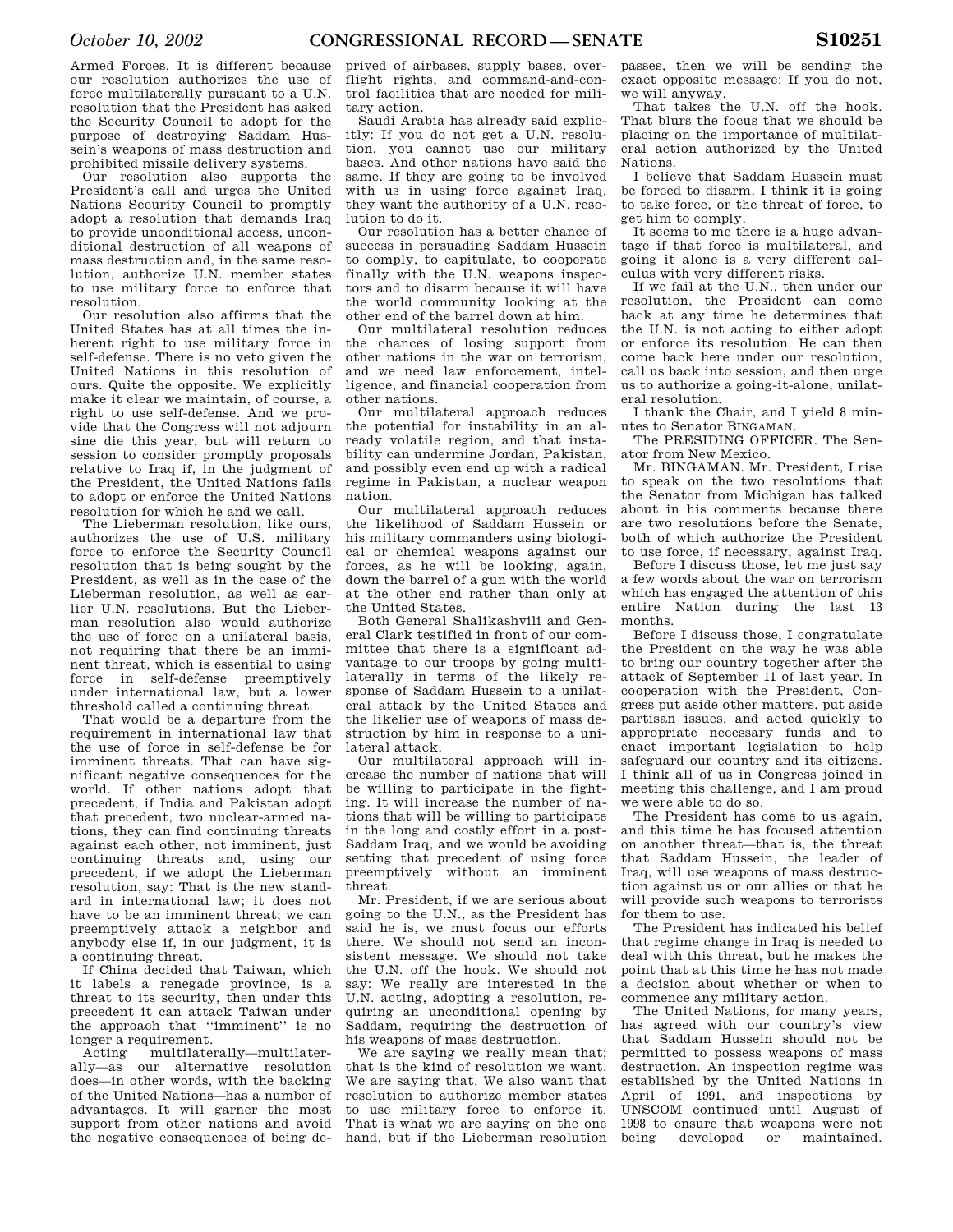I11In December of 1998, Iraq expelled those weapons inspectors, and since that time it is widely believed the likelihood of such weapons being developed in Iraq has increased.

So in response to this threat, the President has urged Congress to adopt a broadly worded resolution that authorizes him at any time in the future:

To use the Armed Forces of the United States as he determines to be necessary and appropriate, in order to defend the national security of the United States against the continuing threat posed by Iraq; and enforce the United Nations Security Council resolutions regarding Iraq.

Senator LEVIN, who is chairman of the Armed Services Committee, with whom I have been privileged to serve for the last 20 years, has urged us to adopt a different resolution that grants the President the authority to use military power, but Senator LEVIN's proposed resolution differs from the broad grant of authority the President has requested in two very significant ways.

First, it authorizes the use of force at this time only pursuant to a resolution of the U.N. Security Council. In this way, we would be ensuring our actions to eliminate Iraq's weapons of mass destruction continue to be taken in coordination with our allies.

Second, the Levin resolution authorizes the use of:

The Armed Forces of the United States to destroy, remove, or render harmless Iraq's weapons of mass destruction, nuclear weapons-usable material, ballistic missiles with a range greater than 150 kilometers, and related facilities, if Iraq fails to comply with the terms of the Security Council resolution.

There is a specific objective we are saying the President is authorized to use military force to accomplish.

The Levin resolution does not authorize unilateral action at this time to accomplish so-called regime change. Rather, it would leave open the option for the President to come back to seek and obtain that authority from Congress if and when he determines that military action against Iraq is required, even without U.N. sanction.

I strongly support giving the President authority to work with our allies in the United Nations, to inspect for, locate, and destroy weapons of mass destruction in Iraq. It may well prove necessary to use military force to accomplish that objective. In my view, the Levin resolution grants the President that authority. Unless that effort, which is already underway, fails, I believe it would be wrong for us to grant authority to the President to use U.S. Armed Forces in what is essentially a unilateral action to achieve goals that are, at best, vague and broad.

The President has made clear that in his view our goal should be regime change. The argument is Saddam Hussein has shown such a proclivity to lie, cheat, and evade that anything short of regime change will leave us vulnerable to a future attack by Iraq.

Depending on the success of our current efforts to reinstitute an inspection

regime, the American people and our allies may well conclude the President is correct. We may have to conclude that finding and destroying weapons of mass destruction in Iraq cannot be achieved as long as Saddam Hussein is in power, and if that is the necessary conclusion we reach, then a major military action will likely be required, with all the casualties and consequences such an action entails.

Our allies have not reached that conclusion yet. They believe a new inspection regime can be made to work and that the threat can be dealt with short of going to war. At least they believe it is worthwhile for us to make that final effort.

The President's proposed resolution authorizes him:

To use the Armed Forces of the United States as he determines to be necessary and appropriate.

This is, in my view, a virtually openended grant of authority. It is not a proper action for Congress to take at this time. I do not believe it is wise at this point to be authorizing war without the support of the United Nations and our allies. If war must be waged, other countries should be there with us, sharing the costs, both the financial and human costs, and helping restore stability in what will almost certainly be the tumultuous aftermath of that military action.

I also do not favor an authorization for war unless and until the President is prepared to advise Congress that war is necessary, and he has explicitly said he is not prepared to advise us of that at this time.

For all these reasons, I will support the resolution put forth by Senator LEVIN and not support the much broader grant of authority urged by the President.

I yield the floor.

The PRESIDING OFFICER. Who yields time?

Mr. WARNER. Mr. President, will my colleague yield for a question on my time and a response on his time? In other words, I will ask the question on the time allocated to me and the Senator can respond on the time allocated to him.

Mr. LEVIN. I am afraid my time is allocated totally, unless it can be a brief answer. I would be happy to answer briefly.

Mr. WARNER. Then I am going to have to narrow our ability to enter into a colloquy, which you and I have done so many times.

I will ask one question: As I read this amendment, I find it could be interpreted as precluding the ability to enforce the existing resolutions, namely 688, the no-fly zone. If the Senator wants a few minutes to study and reflect on that, I would like to have the Senator think this through. That is one very serious shortcoming. In other words, for 11 years we have been enforcing the no-fly zone, but as I read this, it could be construed as stopping that. I make that point.

Mr. LEVIN. I would be happy to answer that. It would be misconstrued if it were interpreted that way. This does not preclude the President from doing anything. This is an authorization. It is not a prohibition. It is an authorization to the President to use force. It does not preclude the President. It does not say the President may not use force. It says the President is authorized to use force. So there is no prohibition; there is no negative.

The President has sought our authority. This resolution would give the President that authority.

Mr. WARNER. I draw my colleague's attention to the fact it would require the United States to wait for the U.N. Security Council to act on a resolution before the President could take action to protect our national security interests.

Mr. LEVIN. Which is the WMD issue. It is only the WMD issue that is referred to.

Mr. WARNER. I will have to reserve the remainder of my time.

The PRESIDING OFFICER. Who yields time?

The Senator from Virginia.

Mr. WARNER. I yield 5 minutes to the distinguished Senator from Connecticut.

The PRESIDING OFFICER. The Senator from Connecticut.

Mr. LIEBERMAN. I thank the Chair and I thank my friend from Virginia for yielding me the time.

Mr. SARBANES. Parliamentary inquiry: Will the Chair inform us what the time allocations are and how much time is remaining.

The PRESIDING OFFICER. Senator LEVIN began with 50 minutes and has 33 minutes remaining. Senator BIDEN has 15 minutes, Senator MCCAIN has 15 minutes, and Senator WARNER has used 2 of his 15 minutes.

Mr. SARBANES. I thank the Chair.

The PRESIDING OFFICER. The Senator from Connecticut.

Mr. LIEBERMAN. Mr. President, I rise to oppose the amendment offered by my friend, the Senator from Michigan. It seems to me, as I look at this amendment, that the difference we have—those of us who have sponsored the underlying resolution, and the Senator from Michigan and others sponsoring the amendment—is over tactics, not objectives. Perhaps we should acknowledge one to the other. We each have the objective, I believe, to compel Saddam Hussein to comply with the various U.N. Security Council resolutions, and in that sense, particularly, to disarm.

I suggest to my friend from Michigan, noting how he continues to refer to his amendment as the multilateral approach, that those who sponsored the underlying resolution consider ours to be a multilateral international approach as well. We believe our willingness not only to accept and urge and encourage the President to go to the United Nations and hope the United Nations will authorize use of force if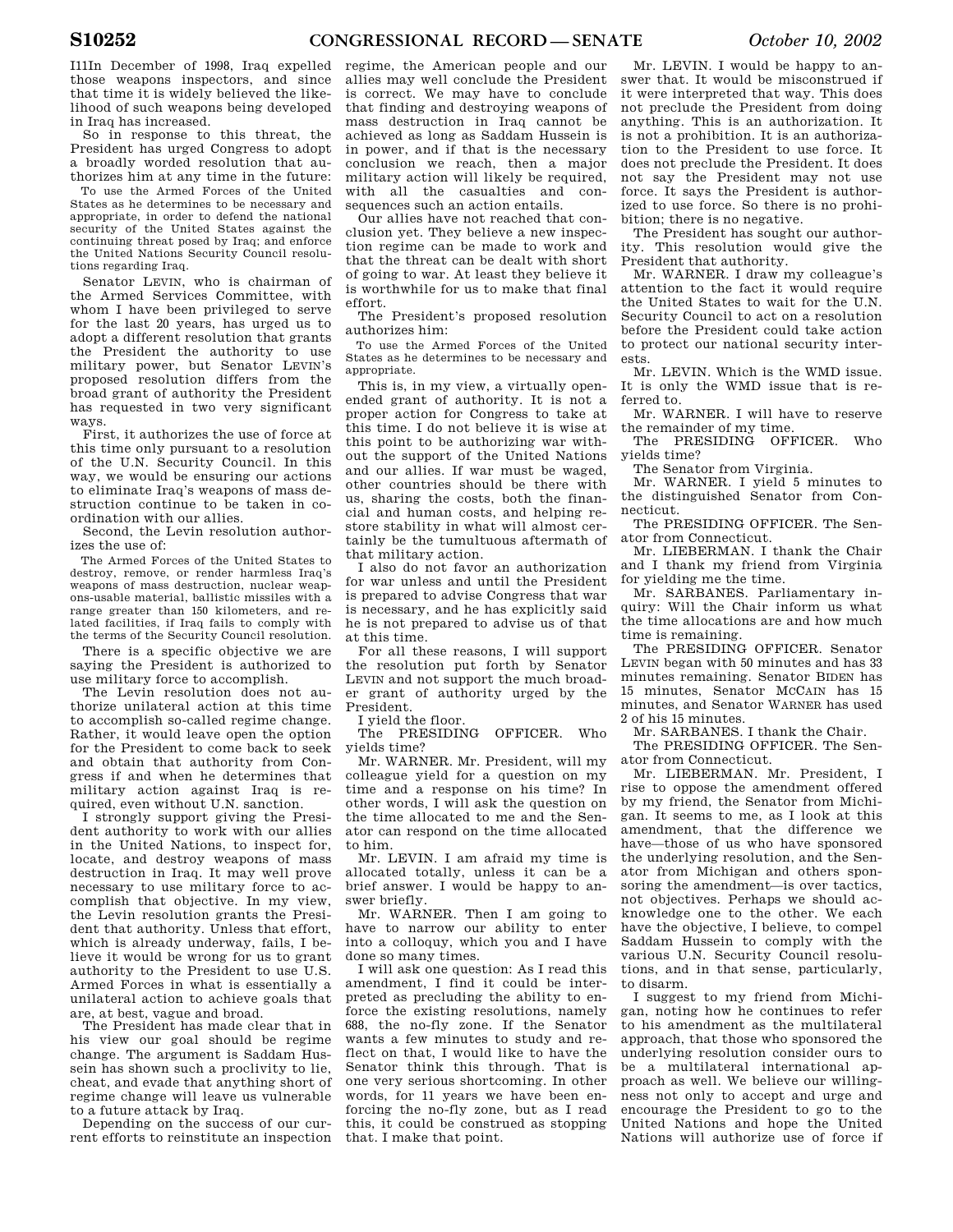Saddam Hussein does not comply with their resolutions but our willingness after that fact to say if that does not happen, the President has the right to utilize America's Armed Forces for that purpose, is probably the better way to achieve an international action against Iraq under Saddam Hussein. To show our willingness, our seriousness to use military force to lead an international coalition ourselves is the better way to convince the United Nations to take action on its own and therefore to have an international act.

There is a disagreement about tactics. The disagreement is whether we should do all this in one resolution, as we have, or, as the Senator from Michigan proposes in the amendment, to have two steps: First, go to the United Nations, only allow enforcement, particularly of the resolutions concerning Iraq's weapons of mass destruction, to be done by the United States with the permission of the United Nations. If that does not work, the President must come back for a separate resolution.

Last night in a colloquy with the Senator from Michigan, I suggested that his resolution does in fact give the Security Council a veto over the President's determination, the President's capacity, to use the American military to enforce certainly those resolutions having to do with weapons of mass destruction and ballistic missiles and related facilities.

It seems to me, notwithstanding the fact that the Senator's amendment affirms the President's inherent right to use military force in self-defense, section 4(a) also makes clear the President of the United States can only do that if he wants to take action to destroy or remove or render harmless Iraq's weapons of mass destruction, nuclear weapons, fissile material, ballistics, et cetera, pursuant to a resolution of the U.N. Security Council.

That means any member of the Security Council—Russia, China, France, any temporary member—can veto action by the United States, by the Commander in Chief. I don't want that to happen.

The question is, Why assume, if the United Nations does not take action, the United States will have to go it alone? Having gone to the United Nations, having made our case, the fact is if military action is necessary, the United States will never have to go alone. We will have allies in Europe, allies in the Middle East, who see our seriousness of purpose, who share in our desire to protect themselves and the world from Saddam Hussein, who will come to our side. We will have what we called in the case of Kosovo a coalition of the willing.

The Kosovo case is instructive on several points raised in this debate. There was no United Nations resolution authorizing the United States to deploy forces in the case of Kosovo because everyone, including the Clinton administration, the President, determined we would possibly be subject to

a Russian veto at the Security Council. The President was unwilling to accept that. There was no congressional resolution then organizing the deployment of our forces because there was controversy about that. There was clearly no imminent threat of a sudden direct attack against the United States, as in other amendments that have been before the Senate, because this was happening in the Balkans. But the President of the United States, President Clinton, clearly understood what was happening there was wrong. He wanted to take action not only to stop the genocide and prevent a wider war in Europe but in the most distant threat, to prevent a potential threat to the security of the United States, so he formed a coalition of willing nations.

Here the threat from Iraq under Saddam Hussein is much more imminent to the United States. So to subject our capacity to defend ourselves against that threat to a veto by the United Nations Security Council is inappropriate and wrong.

Again, I state a great phrase from the Bible: If the sound of the trumpet is uncertain, who will follow into battle?

If we sound a certain trumpet with this resolution, which this amendment would make uncertain, then many other nations will follow us into battle. I oppose the amendment.

The PRESIDING OFFICER. The Senator from Virginia.

Mr. WARNER. I will take a few minutes under my time and give to this Chamber two quotations that frame the entire debate. The first quotation is from 40 years ago. It was the President of the United States, John F. Kennedy, in 1962:

This Nation is prepared to present its case against the Soviet threat to peace and our own proposals for a peaceful world at any time and in any form, in the Organization of American States, in the United Nations, or in any other meeting that could be useful, without limiting our freedom of action.

This is precisely what this amendment does. It is a total substitute for the work that has been done by the Senator from Connecticut, working with others, the leadership on both sides of the aisle, and the President's staff. That would all come down, and in its place would be this resolution which has provisions that could be interpreted as a veto, questions the authority of the President, and puts too much reliance that the United Nations is going to devise a resolution which would meet the criteria that our President and other nations deem essential for a new inspection regime.

That was a quote by President Kennedy.

Now, 40 years forward, a second quote:

This resolution gives the President the authority he needs to confront the threat posed by Iraq. It is fundamentally different and a better resolution than the one the President sent to us. It is neither a Democratic resolution nor a Republican resolution. It is now a statement of American resolve and values.

#### Continuing:

For me, the deciding factor is my belief that a united Congress will help the President unite the world, and by uniting the world we can increase the world's chances of succeeding in this effort and reduce both the risks and the cost.

That quote was made just over 40 minutes ago by the distinguished majority leader of the Senate.

The House of Representatives debated language identical in both Chambers. To achieve that united Congress, we must maintain the integrity of the amendment that is presently pending. That is the amendment by Senator LIEBERMAN and myself, Senator MCCAIN, and Senator BAYH.

I yield the floor.

The PRESIDING OFFICER. Who yields time?

Mr. LEVIN. I yield 8 minutes to the Senator from California.

Mrs. BOXER. Mr. President, I thank Senator CARL LEVIN for his amendment. I thank the State of Michigan for sending Senator LEVIN to the Senate. His independence, his courage, his clear thinking, his love of country are evident in the work he has put behind this important amendment. I believe his answer to Iraq's challenge is, indeed, the right course for this country.

To me, the issue of Iraq should be approached in the following way. Iraq must be held to its word that it will submit to thorough inspections and dismantlement of weapons of mass destruction. Let me repeat that: Iraq must be held to its word that it will submit to thorough inspections and dismantlement of weapons of mass destruction.

The United Nations should pass an updated resolution ensuring unfettered inspections and disarmament, and that should take place or there will be dire consequences for Iraq. The weapons they have are a threat to the world. The world must respond. If we handle this matter correctly, the way Senator LEVIN is suggesting, I believe the world will respond. If we handle it wrong and I think the underlying resolution is the wrong approach—if our allies believe we have not made the case, they believe somehow this is a grudge match, or if they believe they are being manipulated for domestic political reasons, that is going to hurt our Nation and that is going to isolate us.

Indeed, this rush to pass unilateral authority—I have never seen anything quite like what has happened in the Senate. The rush to pass unilateral authority, the rush to say to the President, go it alone, don't worry about anybody else, is hurting this debate, and this debate looks political. It looks political.

If there are those in the administration who believe this debate could hurt Democrats, they may be surprised. Democrats do not walk in lockstep. We are independent thinking. I believe the people want that.

Remember, this administration started out thumbing its nose at the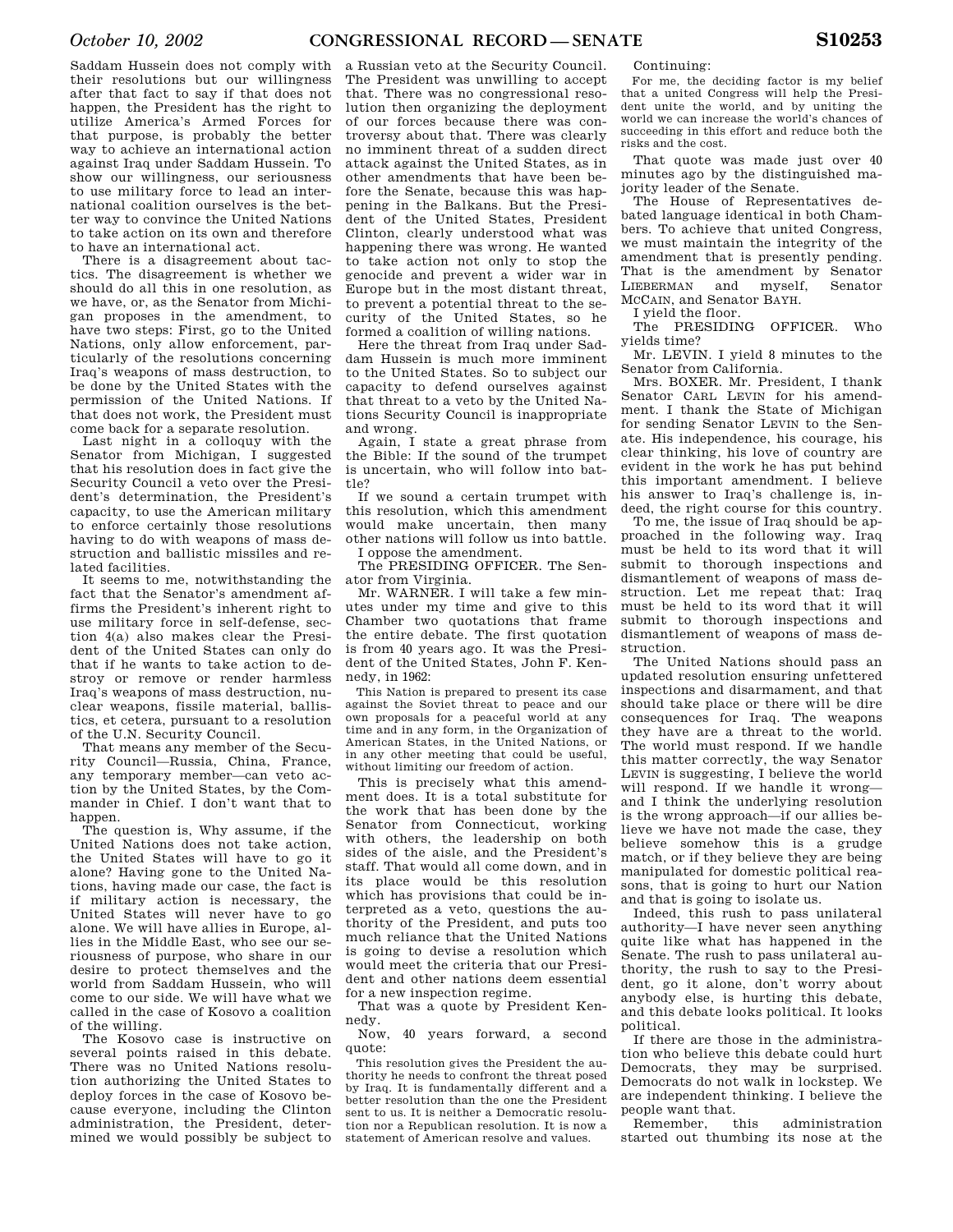Constitution and the role of Congress in terms of war and peace. This administration did not want to bring the debate on this war to Congress. We have many quotes I have already put in the RECORD on that subject. They did not want the President to go to the United Nations. Indeed, they said he did not have to go there; he did not have to come here; he did not have to do anything. Also, as the Presiding Officer knows, they wanted a resolution that gave the authority far beyond Iraq. They wanted to give the President authority to go anywhere in the world.

Now that idea is gone from the underlying Lieberman resolution. So checks and balances do work. I think what we ought to do is continue those checks and balances by passing the Levin amendment.

The Levin amendment puts America front and center in a way that will win over the civilized world. This is what it does.

No. 1, it urges the U.N. Security Council to quickly adopt a resolution for inspections of Iraq's weapons of mass destruction and the dismantlement of those weapons.

No. 2, this new U.N. Security Council resolution urges that we will back up the resolution with the use of force, including the United States. And the President gets that authority in Senator LEVIN's resolution.

No. 3, it reaffirms that, under international law and the United Nations Charter, the United States has the inherent right to self-defense. So anybody who says, my God, we are giving everything over to the U.N., has not read the resolution.

Last, it states the Congress will not adjourn sine die so that in a moment's notice we can return if the President believes we need to go it alone.

Some have said that the Levin amendment, again, gives veto power to the U.N. Security Council. That is not true. Again, under the Levin amendment, if the President cannot secure a new U.N. resolution that will ensure disarmament of Iraq, he can come back, he can lay out the case and answer the questions that have not been answered.

I have looked back through history. I never have seen a situation where the President of the United States asked for the ability to go to war alone and yet has not told the American people what that would mean. How many troops would be involved? How many casualties might there be? Would the U.S. have to foot the entire cost of using force against Iraq? If not, which nations are ready to provide financial support? Troop support? What will the cost be to rebuild Iraq? How long would our troops have to stay there? What if our troops become a target for terrorists?

We have seen in Kuwait, a very secure place for our people; we have had terrorist incidents already against our young people there.

Will weapons of mass destruction be launched against our troops? Against

Israel? If you read the CIA declassified report—declassified report—they are telling us that the chance that he will use them is greater if he feels his back is up against the wall. Everybody knows the underlying resolution implies regime change. It implies regime change. What I think is important about the Levin resolution is that it goes to the heart, the core of the matter, which is dismantlement of the weapons of mass destruction.

If Saddam knows his back is against the wall, he will use these.

The PRESIDING OFFICER. The Senator has 1 minute remaining.

Mrs. BOXER. I thank the President.

So let's be careful. Why not take the conservative approach, the two-step approach of the Levin resolution, when it comes to the life and death of our people? There are more questions that have not been answered, and I have put them in the RECORD. Yet the President wants the authority to go it alone and he has not answered even one of those questions to Members of this Senate, let alone to the American people.

I cannot vote for a blank check for unilateral action. I cannot vote for a go-it-alone approach before any of these fundamental questions have been answered. Twice in the past 4 years I voted to use force: once against Milosevic, once after September 11. So it is not that this Senator will never vote for force, but in this case, when the President is proposing to go it alone, I think we have the right on behalf of the people we represent to have the questions answered.

In closing, the Levin resolution gives us that two-step approach. It says to this President: If you want to go as part of a world force and make sure that we get the dismantlement of these weapons, we give you the authority and the blessing. If not, come back and ask us and we will debate then and we will vote then. I hope we will vote for the Levin resolution.

I yield the floor.

The PRESIDING OFFICER. Who yields time? The Senator from Arizona.

Mr. MCCAIN. I understand I have 15 minutes.

The PRESIDING OFFICER. The Senator is correct.

Mr. MCCAIN. Mr. President, at the outset, let me state that I agree with the distinguished Chairman of the Armed Services Committee: U.S. policy would be stronger if we received the unequivocal support of the United Nations Security Council. Of that, there is no doubt.

But that does not mean that our country must delegate our national security decisionmaking to the United Nations. It is neither morally necessary nor wise to give the U.N. Security Council veto power over our security.

I am a supporter of the United Nations. I have supported efforts to pay U.S. arrears to the organization. The U.N. does many good deeds around the world.

However, we should not kid ourselves: the Security Council is not a repository of moral goodness. It is not some supranational authority on international law, world peace or transnational justice. It is a collection of nation-states, each of whom makes decisions based on their national interests. Five nations have veto power. Ten more can vote up or down, or abstain on a given matter. Individual states may cloak their decisions in grand rhetoric of global interest, but they are driven by cool calculations of self-interest.

As my friend from Michigan knows, the atmosphere before a Security Council vote often resembles a Middle Eastern bazaar more than it does a somber courtroom. Deals are cut, resolutions are watered down, and statements are made based on the national interests of the five permanent Security Council members. That is as it should be, but we should not fool ourselves that there is some innate moral authority once 15 nations negotiate a deal.

Russia is engaged in vicious human rights abuses in Chechnya. Russia continues to undermine the sovereignty of the Republic of Georgia. Russia is owed billions of dollars from its ill-advised arms deals with Saddam Hussein's Iraq. Russia has long advocated easing and even lifting of sanctions against Iraq. Russia abstained on U.N. Security Council Resolution 1284 in December 1999, creating the current weapons inspections regime in Iraq—apparently because it believed the regime was too tough.

China also abstained from supporting U.N. Security Council Resolution 1284. China has good reason to be concerned about international opinion. China has engaged in serious proliferation activities. China severely represses its own people. Gaining the diplomatic acquiescence of the People's Republic of China may be desirable but it does not add any moral stature to our position.

And then there is France. France has armed Saddam Hussein for years. French President Chirac was Prime Minister when France sold a nuclear reactor to Iraq. In the words of the former head of Iraq's nuclear program, Khidhir Hamza, Saddam ''knew Chirac would eat old tires from the Tigris if it got him our nuclear deal, worth hundreds of millions of dollars, along with the prospect of cheap oil.''

For years, French businessmen have been regular visitors to Baghdad, seeking commercial advantage despite U.N. sanctions. No one in this body should be under any illusions about French motivations.

If President Bush and his team can gain French, Chinese and Russian support for a strong U.N. Security Council resolution, I applaud them. Recent signs are promising. Their support will help in the political and diplomatic realms. But their support will not make our case more just, or more right.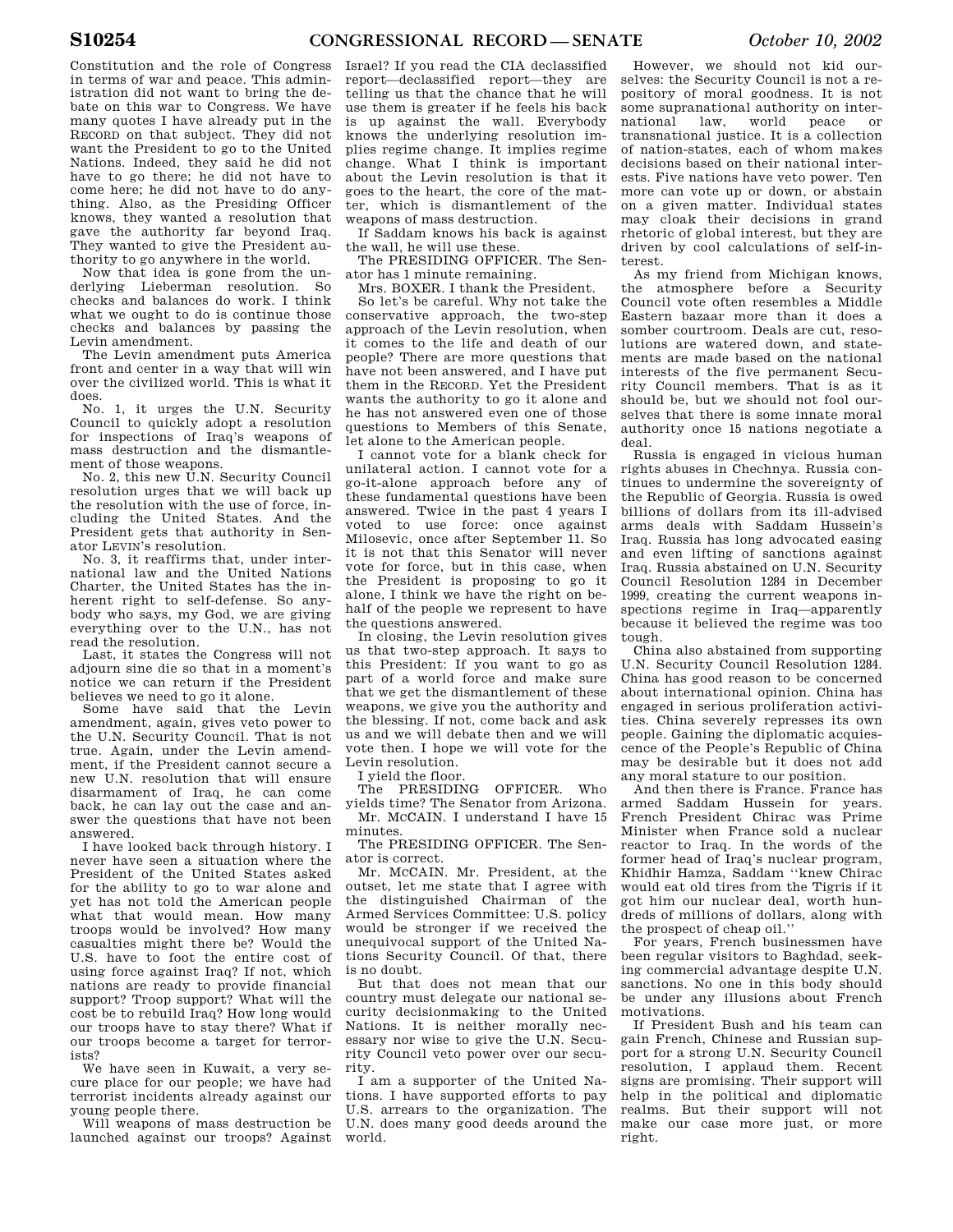In fact, the U.S. position in making progress at the U.N. precisely because of our determination. If this body were to pass the Levin amendment, we would set our cause back in New York. We would send a signal of indecision that would embolden those who oppose a tough resolution. They would see that the U.S. Senate is deferring judgment to them, virtually inviting them to harden their opposition to the U.S. position.

Let me address some real concerns I have about the amendment offered by my distinguished colleague. It urges the U.N. Security Council to adopt a particular resolution—one limited solely to inspectors' access to Iraq's weapons of mass destruction programs. I don't think we should try to put the U.S. Senate in the role of drafting the parameters of U.N. Security Council resolutions. Such a unilateral position by one legislative body in one U.N. member state seems a little bit out of keeping with his oft-stated desire for multilateralism.

The U.N. Security Council resolution urged by the Levin amendment is silent on the real issues facing the U.S. government in New York right now. Does the amendment accept or reject the U.N. Secretary General's 1998 deal with Saddam Hussein to leave huge swaths of Iraqi territory under separate rules? Does the amendment take a position on the need to interview Iraqi scientists outside of Saddam's control—and with their families so the regime cannot hold them hostage?

The Levin amendment is silent about many issues raised in U.N. Security Council resolutions—issues that the U.N. Security Council may see fit to address in the future as they have in the past: support for terrorism; threatening conventional military moves against Kuwait, and protection of the Iraqi people from Saddam's tyranny. Each of these has been addressed by U.N. Security Council resolutions in the past. Each of these has been addressed by the United States in the past. Why are they ignored in the Levin amendment.

Even more troubling is the narrow authorization for the use of force in the Levin amendment. Right now, American and British pilots are risking their lives enforcing the northern and southern no fly zones in Iraq. They are being shot at. They are defending themselves by attacking Iraqi radar and SAM sites that target them. These zones were erected to prevent Saddam from continuing to slaughter the Iraqi people not to engage in search and destroy mission for weapons of mass destruction. They are authorized by U.N. Security Council Resolution 688, passed on April 5, 1991. By omitting any reference to the ongoing Operation Northern Watch and Operation Southern Watch, one could construe the Levin amendment to not authorizing no fly zone enforcement. I am sure that is not its intent, but it could be its effect.

The same is true of U.N. Security Council Resolution 949, passed on Octo-

ber 15, 1994, which prohibits Saddam from reinforcing his conventional forces in southern Iraq. This resolution was necessitated by Saddam's massing of thousands of troops—including at least two Republican Guard divisions near the Iraq-Kuwait border. By limiting the authorization to only weapons of mass destruction, the Levin amendment's silence on the conventional threat to Kuwait could send the wrong signal to Iraq and undermine existing U.N. Security Council resolutions. Again, I am sure that is not its intent but it may be the effect.

Finally, there is the issue of what to do if the U.N. Security Council does not act. It may be, at the end of the day, that the individual nations making decisions in the U.N. Security Council do not agree with the compelling case that President Bush has laid out. It may be that they will decide that U.N. Security Council resolutions are not to be enforced, that the worst violator of U.N. Security Council resolutions should not be confronted. It may be that other nations choose to appease, accommodate, or ignore the clear and present danger posed by Iraq. Under the Levin amendment, what is the United States to do if the U.N. proves to be as unable to deal with Iraq as it was to deal with genocide in Rwanda and mass murder in Bosnia committed under the nose of U.N. peacekeepers?

Under the Levin amendment, Congress would reconvene to ''consider promptly proposals relative to Iraq if in the judgment of the President, the U.N. Security Council fails to adopt or enforce the resolution'' called for in the amendment. It is not sufficient to claim the Levin amendment affirms the U.S. right of self-defense and, therefore, there is not U.N. veto. If the U.N. vetoes action on Iraq, Congress will come back to ''consider proposals.'' Why? Why should we not decide now about the issue? Why should we wait and see?

Does the Senator believe the administration is pursuing the wrong resolution in New York? If he does, he should say so. Does the Senator believe the administration is not seriously committed to pursuing a resolution? If he does he should say so. But if he believes the U.S. is seriously pursuing a serious resolution in New York, there is no need for this amendment. Unless he wants to grant bargaining power to those who oppose the U.S. position in the U.N. or unless he disagrees with the U.S. position, there is not need for his amendment. The diplomatic process will continue. We may succeed. We may fail. But I believe we have enough information to act now. I believe we do not need to wait for the U.N. to act. I believe that even if the U.N. does not act, America should—as we did in Kosovo in 1999.

The case of NATO's preventive attack in Kosovo is instructive. I supported the NATO intervention. It was an intervention designed to stop ethnic

cleansing and mass murder by a government against its own people. Milosevic had no weapons of mass destruction. The threat he posed was to citizens in his country, not his neighbors. In Kosovo, the U.N. Security Council could not pass a resolution because of Russian opposition. Yet NATO, under U.S. leadership acted. Indeed, in 1998, Senator LEVIN noted with approval the Administration's position ''that the Security Council's authorization was desirable but not required for NATO action to intervene in Kosovo.'' Remarks on the Senate floor, July 8, 1998. This was 8 months before hostilities began. This was before any serious effort had been made at the U.N. This was before any veto was cast. It seems to me that if my distinguished colleague from Michigan could reach that kind of judgment that far in advance concerning the use of force against a far less threatening adversary, he should be able to do the same today.

In summary, the Levin amendment sends the wrong signal at the wrong time. It could give a green light to Saddam to repress his own people or use conventional forces to Kuwait while giving a red light to our diplomatic efforts at the U.N. This body should allow the executive branch the leeway to conduct diplomacy at the U.N.—not try to micromange it from the Senate floor. I urge the rejection of the amendment.

I reserve the remainder of my time.

The PRESIDING OFFICER (Mrs. CARNAHAN). The Senator from Michigan.

Mr. LEVIN. Madam President, I will yield myself 30 seconds to, first of all, assure my good friend from Arizona that my amendment means what it says, that we reserve the right of selfdefense at all times. There is no ceding of our security policy to the United Nations. We are very explicit on that.

If I could also point out to my friend from Arizona, back in the gulf war time—and I will yield myself 30 additional seconds—the exact authorization in the gulf war was: The President is authorized, subject to such and such section, to use the Armed Forces of the United States pursuant to United Nations Security Council resolutions.

And my friend from Arizona said at that time: I think we should get approval from the United Nations to use force, if necessary. And we should then, and if it could be done shortly, get approval from Congress to use force, if necessary.

I am not suggesting—I am not suggesting—nor did I suggest then that the Senator from Arizona was ceding the policy of the United States to the United Nations just because he wanted to go to the United Nations first before we voted to get authority from the United Nations. I never suggested that because it was not true. He would never cede authority over our security policy to the United Nations, nor would I, nor would any Member of this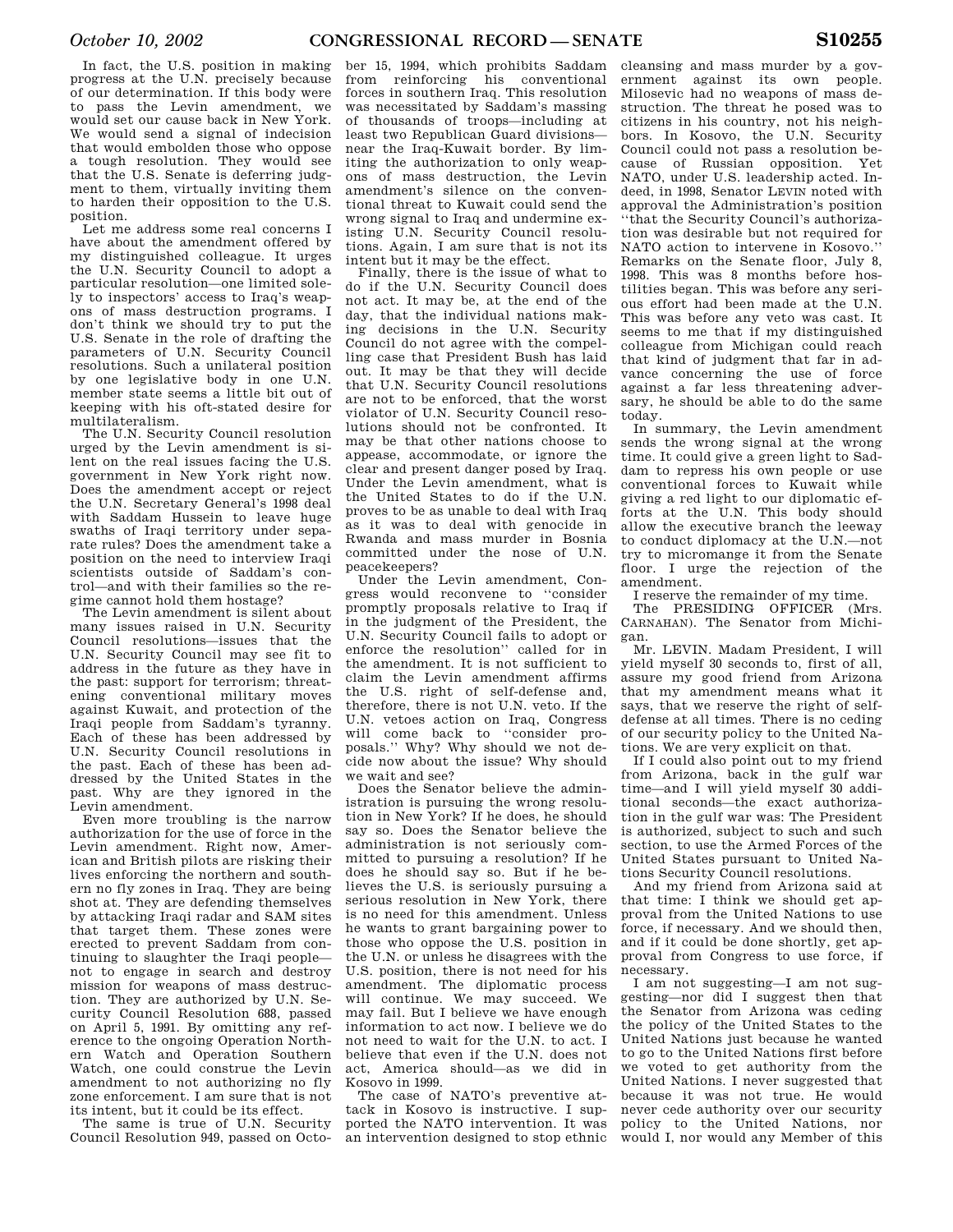body, nor does the resolution on which we are going to vote.

I yield 3 minutes to our friend from Maryland.

The PRESIDING OFFICER. The Senator from Maryland.

Mr. SARBANES. Madam President, I commend again the able Senator from Michigan for this proposal that he has before us. The strength of the proposal, and the care with which it has been crafted, is made manifest by the tortured argument of the Senators from Connecticut and Arizona against his resolution. They are in a convoluted posture to try to misinterpret this in order to try to make an argument against it. It is just incredible what has happened. We need some intellectual integrity here as we deal with this issue.

Let me ask the Senator from Michigan if he would answer a question or two.

The Senator from Connecticut said earlier that you were precluding the use of military force to exercise our inherent right of self-defense because we would have to have a United Nations resolution before, as I understand—before—we could exercise such force.

I read in your resolution a specific affirmation under international law of our inherent right to use military force; is that right?

Mr. LEVIN. The Senator is correct. It specifically ''affirms that . . . the United States has at all times the inherent right to use military force in self-defense.'' It explicitly preserves that right.

Mr. LIEBERMAN. Will the Senator yield for a question?

Mr. SARBANES. On your time.

Mr. LIEBERMAN. Is there time remaining, I ask the Senator from Arizona—the Senator from Virginia?

Mr. WARNER. Yes. Madam President, may I inquire as to the remaining time of the Senator from Arizona?

The PRESIDING OFFICER. The Senator from Arizona has 3 minutes remaining.

Mr. WARNER. Three minutes. And for the Senator from Virginia?

The PRESIDING OFFICER. The Senator from Virginia has 3 1⁄2 minutes.

Mr. BIDEN. Parliamentary inquiry, Madam President: How much time is under my control?

The PRESIDING OFFICER. Fifteen minutes.

Mr. BIDEN. Madam President, I would be happy to yield time for the Senator to respond.

The PRESIDING OFFICER. The Senator from Connecticut.

Mr. LIEBERMAN. I thank the Senator from Delaware very much.

I want to ask my friend from Michigan or my friend from Maryland to explain how you relate two parts of the Levin amendment. One, yes, does say you affirm the right of the U.S. to selfdefense, but then, two sections lower, it seems to me, you cut a very big exception, and you say ''pursuant.'' And because you say ''pursuant,'' I assume

it means only pursuant to a U.N. Security Council resolution can the President authorize the use of ''the Armed Forces of the United States to destroy, remove, or render harmless Iraq's weapons of mass destruction, nuclear weapons-usable material, ballistics missiles . . . and related facilities. . . .''

So it is one thing to affirm the general right of self-defense, but then the amendment takes it away with regard to what we all acknowledge is the most serious threat that Iraq constitutes to the U.S., which is weapons of mass destruction.

Mr. SARBANES. The Senator did this last night, and he is doing it again today. He has inserted into the authorization to use force pursuant to a U.N. resolution the word ''only.'' The word ''only'' is not there. These are two separate sections. One provides an authority under a U.N. resolution; the other preserves the inherent right of military—I want to say to my good friend from Connecticut, it is painful to me to see a former able and distinguished attorney general of the State of Connecticut twist and turn to try to do this, what he is trying to do, to the very well-crafted amendment of the Senator from Michigan. It is painful. It is painful to see this.

Mr. LIEBERMAN. Well, let me relieve you of your pain.

Mr. SARBANES. Will you withdraw the use of the word ''only''?

Mr. LIEBERMAN. This comes directly from my experience as an attorney and attorney general. If you are saying ''pursuant,'' how else—I ask the Senator from Michigan, do you believe, under your amendment, and if there is no resolution of the United Nations regarding destruction of weapons of mass destruction of Iraq, that the President could authorize the use of force?

Mr. SARBANES. Of course.

Mr. LEVIN. Of course he could. Pursuant to——

Mr. LIEBERMAN. Then why require that the President come back a second time to seek such authorization?

Mr. LEVIN. Because we are explicitly saying, pursuant to the right of self-defense, he may always, at any time, without authority from anybody. But the United Nations-

The PRESIDING OFFICER. The 3 minutes yielded to the Senator from Maryland has expired.

Mr. LEVIN. I wonder if the Senator from Delaware would yield a couple minutes for me to answer.

Mr. BIDEN. I am happy to.

The PRESIDING OFFICER. The Senator from Michigan.

Mr. LEVIN. This is a grant of authority. The word "only" is not in there. The Senator from Connecticut sought to add it last night.

Mr. SARBANES. And again here.

Mr. LIEBERMAN. And I am adding it

Mr. LEVIN. If I could finish my answer, when the Senator from Connecticut, in 1991, introduced and sup-

ported a resolution, which passed this Congress in a close vote—and the Senator from Connecticut was a leader in that effort; and I commend him for it the resolution relative to the gulf war said:

The President is authorized subject to this subsection to use U.S. Armed Forces pursuant to United Nations Security Council Resolution 678.

Did that mean because that grant of authority pursuant to a U.N. resolution was present, that the President could not operate in self-defense? Did you, somehow or other, by granting that right intend to eliminate the right of this Nation to act in self-defense? I know the answer is no. I know the answer is no.

Yet in our resolution, when we explicitly preserve that right, somehow or other the Senator from Connecticut is finding it inconsistent with the pursuant grant.

Mr. LIEBERMAN. Since the Senator from Maryland has questioned my legal capacity, I want to——

Mr. SARBANES. I said it just pained me to see it at work here on the floor. Mr. LIEBERMAN. I want to assure

the Senator from Maryland—— The PRESIDING OFFICER. Who yields time at this point?

Mr. BIDEN. Madam President, how much time is under the control of the Senator from Delaware?

The PRESIDING OFFICER. The Senator has 13 minutes remaining.

Mr. LIEBERMAN. I will bring this to a close.

Mr. BIDEN. Madam President, I will yield 2 more minutes to the Senator from Connecticut.

The PRESIDING OFFICER. The Senator from Connecticut.

Mr. LIEBERMAN. I want to assure the Senator from Maryland this is not a tactic. I am genuinely puzzled, for two reasons.

You give the grant of authority, and then you say ''pursuant.'' It seems to me logical the grant of self-defense, and then you spell out that pursuant to only a U.N. resolution can the President use the Armed Forces. But then here is the second. Only-

Mr. LEVIN. Only?

Mr. SARBANES. Where is the word ''only''?

If the Senator will yield to me, I think the Senator-

Mr. LIEBERMAN. No. I think I will just finish because I am taking Senator BIDEN's time.

I am reassured but still puzzled about why you then have the second part of your amendment, I say to Senator LEVIN. And it is this: If you believe you are not saying the ''only'' way the President can use America's military forces to disarm Iraq, then why do you require a return to the Congress for that authorization later?

It seems to me your affirmation of self-defense is very broad, and in spelling out the pursuant clause, you are limiting it. If you are not, then your language is effectively a nullity.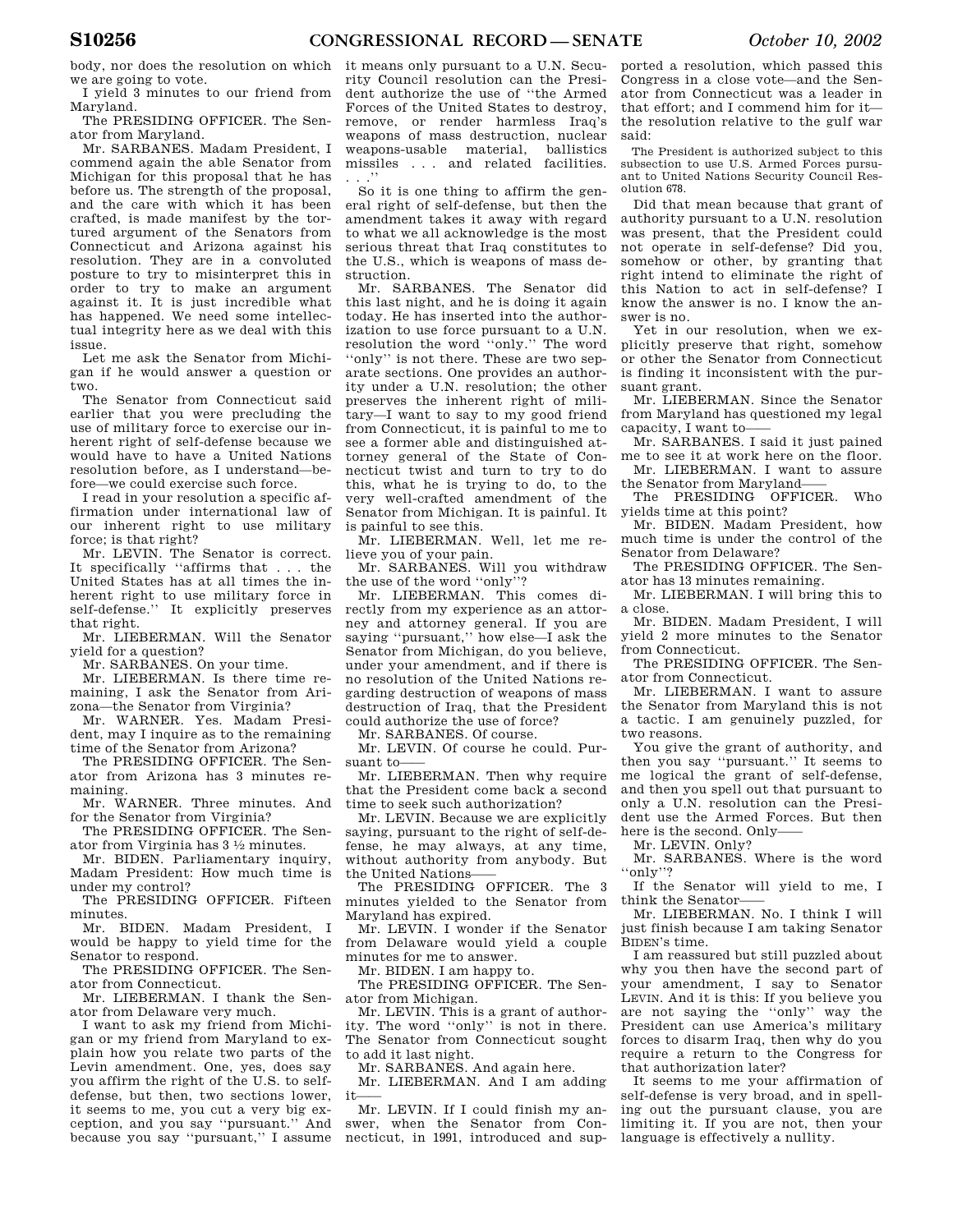Mr. LEVIN. It is a very significant section. What it says is, if the President does not get the resolution and if he cannot act in self-defense because the threat is not imminent, then he would come back to this Congress to seek unilateral authority. What the President has done is laid out a course of action which says even though the threat is not imminent, the President wants the authority to use unilateral action.

As a matter of fact, the amendment which will be offered later on today by Senator DURBIN will add the word ''imminent.'' I am quite sure the administration and the sponsors of the underlying amendment are going to fight very hard against adding that word ''imminent'' which has always, under international law, been required in order to attack based on a theory of self-defense.

So all our language does is protect the opportunity for the President, in the absence of a threat which rises to self-defense, an imminent threat which would justify self-defense, in the absence of a U.N. resolution, it specifically says, we are not going to adjourn sine die. This is too important.

If there is no threat that is imminent, if the U.N. does not act pursuant to this resolution, we would say to the President, we will come back to consider a unilateral authority. You don't need it, if it is self-defense. You don't need it, if the U.N. acts. But if it is not an imminent threat and the U.N. does not act, then we will be here to consider that request.

Mr. LIEBERMAN. I thank my friend. This exchange has clarified for me the intentions of the amendment. If I may briefly state it, you are saying the President can only take—forgive me for using the word ''only,'' but I will clarify it—action against, can only use the Armed Forces of the U.S. to take action against the weapons of mass destruction in Iraq without a U.N. resolution if he determines the threat from those weapons is imminent.

Mr. LEVIN. Is not imminent.

Mr. LIEBERMAN. If he determines the threat is not imminent, then he cannot take action against those weapons without the U.N. resolution, unless he returns to the Senate.

Mr. LEVIN. We are not saying what he cannot do here. This is an authority, if I may repeat.

I assume this is coming out of the time of the Senator from Delaware; is that correct?

The PRESIDING OFFICER. Yes.

Mr. BIDEN. Then I will not yield any more time. How much time do I have? The PRESIDING OFFICER. Who

yields time? Mr. BIDEN. If I may, how much time

remains under my control? The PRESIDING OFFICER. The Senator has 9 minutes.

Mr. BIDEN. I yield another 2 minutes to the Senator to finish his answer, but then I would want to speak briefly to this, if I may.

Mr. LEVIN. If I could complete that thought, this is a grant of authority. It is not a limitation of authority. That is a critical difference which, as lawyers, I think we understand. We are not saying what the President cannot do. We are saying nothing in here is in any way affecting the inherent right of selfdefense. We are reiterating the inherent right of self-defense to avoid the kind of argument the Senator from Connecticut is now making, to preclude the argument. It has not worked. The Senator from Connecticut is still making the argument. But to make it clear that in no way are we affecting the inherent right of self-defense, we reiterated that right.

Secondly, there is a grant of authority to act pursuant to a U.N. resolution.

The PRESIDING OFFICER. The Senator has used an additional minute.

Mr. LEVIN. Could I have 30 seconds? Mr. BIDEN. Sure.

Mr. LEVIN. If there is neither an imminent threat, which has been the traditional definition of self-defense, if there is neither a threat which is imminent, which would justify traditionally acting in self-defense, or if there is not a U.N. resolution authorizing member states to use force to go with those weapons of mass destruction, then we are saying we will be in session to consider a Presidential request.

The PRESIDING OFFICER. The additional time has been used.

Mr. SARBANES. Will the Senator yield me 10 seconds?

Mr. BIDEN. Madam President, I yield myself 3 minutes of the remaining 9 minutes I have, and I yield 10 seconds of that to my friend from Maryland.

Mr. SARBANES. I thank the Senator from Delaware.

I strongly commend the Senator from Michigan for how carefully thought-out and reasoned and constructive his amendment is, as was just reflected in the exchange which he had with the Senator from Connecticut.

Obviously, this amendment, which is before us and which I support, has been very carefully thought through to deal with all these eventualities. I commend the Senator from Michigan for it. The PRESIDING OFFICER. The Sen-

ator from Delaware.

Mr. BIDEN. Madam President, I rise to explain why three brilliant lawyers can be all right at the same time—because they all started from a different premise, part of the confusion for the debate that listeners will find on the floor.

I join my friend from Arizona and my friend from Virginia in being opposed to this amendment, but for reasons different than theirs. Let me try to explain as briefly as I can.

The point about whether or not there needs to be an imminent threat to justify the President taking action is what is at stake. I am of the school that suggests the President need not, if the underlying amendment passes, have to show there is an imminent

threat. He is enforcing a peace agreement in effect. He is enforcing, not preempting. And he is not responding to imminent threat.

I do not believe there is an imminent threat in the next day or two or week or a month. The reason why I oppose my friend from the State of Michigan is because I believe there is an inevitable threat. We are either going to have to react, if not tomorrow, we will have to in the next 5 years. If this man is unfettered, with \$2 billion per year in revenues, on the course he is on, I guarantee you, we will be responding. I guarantee you, we will.

Is it imminent now? No. Is al-Qaida involved now? No. Is all this talk about the likelihood of cooperation with terrorist groups a real immediate threat? No. I don't believe any of that now. But I do know we are going to have to address it. So the question is, do we address it now or do we wait a year or two or three.

The reason I oppose the amendment of my friend from Michigan is because the basic premise upon which I began is consistent with where my friend from Connecticut began, and that is the threat need not be imminent for us to take action. That is because we would be enforcing Security Council resolutions. That is authority we are about to delegate to the President.

I can understand why my friend from Maryland is upset about the way it is characterized by the Senator from Connecticut.

The bottom line is I believe if, in fact, we do not get a U.N. resolution, we are in a position we were in with regard to Kosovo. My friend from Arizona and I stood shoulder to shoulder on Kosovo trying to encourage the previous President of the United States to use force against the Serbs in Kosovo. I will submit for the RECORD at the appropriate time, after we had gone through an effort to get the U.N. to support it. The U.N. would not support it. And then we went.

The bottom line was, the Senator from Arizona and I felt strongly we had to go. We had to move. Were the Serbs an imminent threat to the United States of America? No. Was it a threat to our security interests? Yes. The stabilization of southeastern Europe. And so I think part of the thing that confuses people here—anyone listening to the debate, myself included, as part of the debate—is this notion of the place from which you began.

I reserve the remainder of my time.

Mr. FEINGOLD. Mr. President, I rise to briefly comment on Senator LEVIN's alternative proposal relating to Iraq. Some of my colleagues for whom I have tremendous respect have tried to address the fact that the administration's proposal is simply not good enough by emphasizing the desirability of a United Nations resolution, thus transforming this dangerous unilateral proposal into an internationally sanctioned multilateral mission. But while I recognize that international support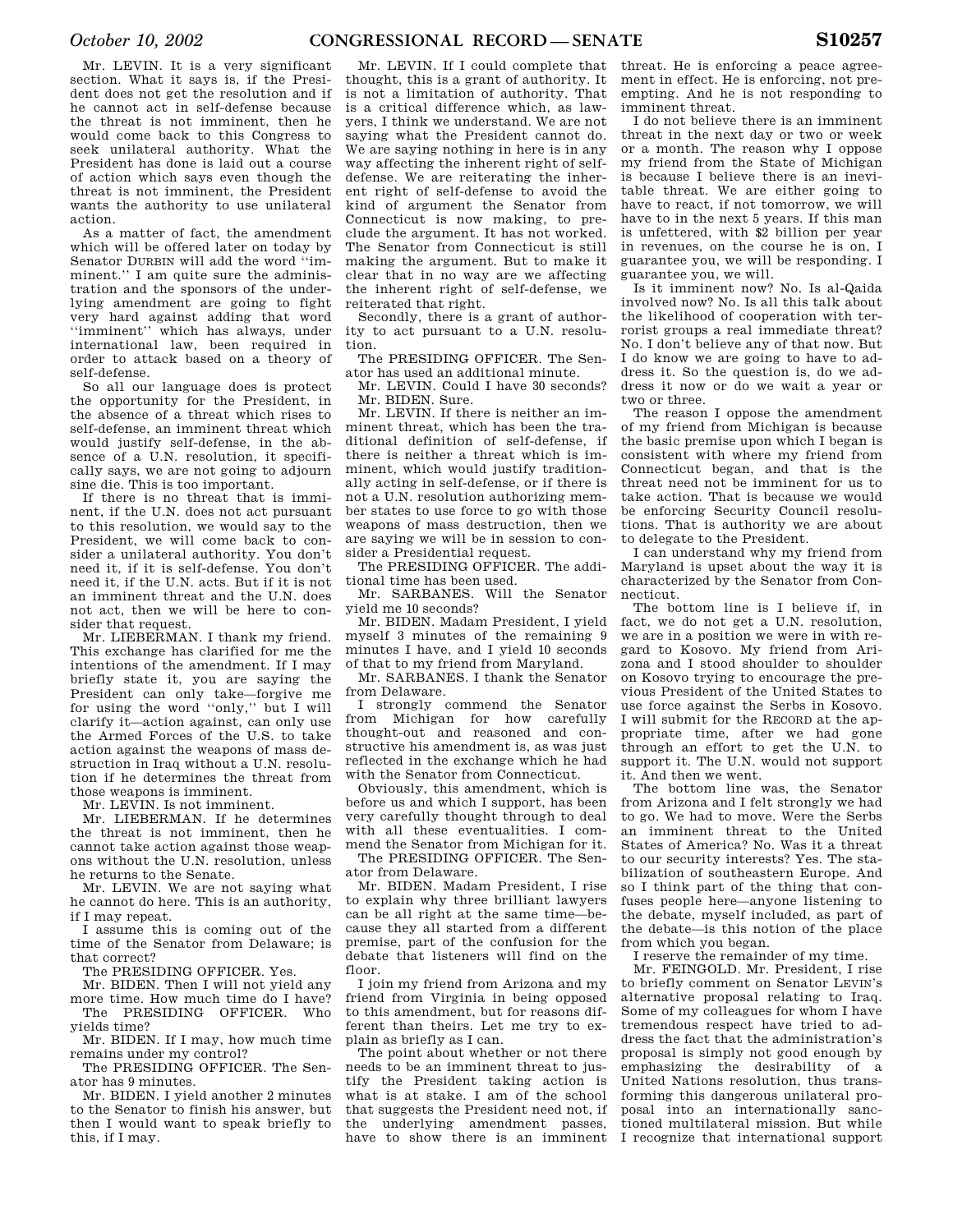is a crucial ingredient in any recipe for addressing the weapons of mass destruction threat in Iraq without undercutting the fight against terrorism, I will not and cannot support any effort to give the United Nations Security Council Congress's proxy in deciding whether or not to send American men and women into combat in Iraq. No Security Council vote can answer my questions about plans for securing WMD or American responsibilities in the wake of an invasion of Iraq. It is for this reason that I must oppose the proposal of the distinguished Senator from Michigan.

Mr. CORZINE. Mr. President, I rise in support of the Levin amendment to the underlying resolution and am proud to be counted as a cosponsor. I believe Senator LEVIN's legislation represents a rational and measured approach to military action against Iraq's tyrannical regime.

The Levin amendment emphasizes the importance of multilateralism and understands that the cooperation of the world community is an important component of American success in disarming Iraq and in Iraq's eventual reconstruction. As I said in my statement last night, if the world community is not with us when we take off, it will be hard to ask for their help when we land.

Although the administration at times appears to believe otherwise, multilateralism is not an unnecessary inconvenience, but an important precondition for success not just for actions to disarm Iraq but more importantly is prosecuting our war on terrorism. We rely on other countries for logistics, intelligence, and overflight rights. We have called on other countries to help cover the costs of previous military engagements. And we rely on other countries to provide peacekeepers to help restore law and order around the globe, including most recently in Afghanistan. And we most certainly depend on the 90-odd countries in our global coalition to combat terrorism at home in the post 9–11 government.

However, if we adopt a unilateral approach, we undermine cooperation of the world community we have so often enjoyed.

Furthermore, the Levin amendment wisely stops short of codifying the Bush preemption doctrine, a dangerous and reckless new development in American foreign policy.

Many countries have adversaries who<br>they believe present continuing believe present continuing threats, maybe even imminent threats, to their security. If we establish a precedent of preemption, how in the future can we criticize Russia for attacking Georgia, stop India from taking action against Pakistan, or oppose a Chinese invasion of Taiwan in the court of world public opinion.

Nothing in the Levin amendment precludes unilateral action by the United States in self-defense where imminent and immediate threats exist.

And nothing in the Levin amendment prevents the Congress from authorizing force at a later date if the U.N. does not take action.

I urge my colleagues to support the Levin amendment. I believe that it presents an excellent balance between the desire to contain and eliminate potential threats to American interests while demonstrating leadership in the post-cold-war world, and the value of devising a multilateral approach.

Thank you and I yield the floor.

The PRESIDING OFFICER. The Senator from Arizona is recognized.

Mr. MCCAIN. Madam President, I believe I have 3 minutes remaining. In all due respect to the Senator from Michigan, as Paul Harvey would say, ''Let's hear the rest of the story.'' The reason I said in 1991 that the U.N. Security Council should approve it is because the U.N. Security Council had already acted and approved. Never, at any time in my entire history, would I believe we are dependent upon the good will or the approval or disapproval of the U.N. Security Council. So I resent, slightly, the Senator from Michigan taking me out of context there.

The fact is, in Kosovo, if we took the same course of action the Senator from Michigan is contemplating now, when butchery and genocide was going on there, we would have waited until the Security Council acted, or didn't act, and then we would have gone back into session to determine what we should do about Kosovo.

How many thousands of people would have been murdered, butchered, and ethnically cleansed had we taken the same route that the Senator from Michigan is advocating on this issue, as far as Iraq is concerned?

All I have to say about this amendment is—well, you can just read it:

. . . will not adjourn sine die and will return to session at any time before the next Congress convenes—

Et cetera, et cetera. If that isn't a dictate by the action of the U.N. Security Council, nothing is.

We have come a long way. John F. Kennedy, on October 22, 1962, said this:

This Nation is prepared to present its case against the Soviet threat to peace and our own proposals for a peaceful world at any time, and in any forum, in the Organization of American States, in the United Nations, or in any other meeting that could be useful, without limiting our freedom of action.

The Levin amendment limits our freedom of action and contradicts the words of John F. Kennedy at the time of the Cuban missile crisis.

I reserve the remainder of my time.

The PRESIDING OFFICER. Who yields time?

Mr. LEVIN. Madam President, I yield 6 minutes to the Senator from Hawaii. The PRESIDING OFFICER. The Sen-

ator from Hawaii is recognized. Mr. AKAKA. Mr. President, I rise to

express my support for a resolution authorizing the use of force against Iraq. I do so with two cardinal prerequisites: first, that all possible means be ex-

hausted short of war to enforce United Nations resolutions concerning Iraq and, second, that any attack against Iraq take place as part of an international coalition. That is why I am pleased to cosponsor the amendment offered by my colleague from Michigan, Mr. LEVIN, the Chairman of the Armed Services Committee.

Before the United States wages war against Iraq, President Bush and the Congress owe it to the young Americans who face death or injury in that conflict to ensure that every effort has been made to obtain our ends without endangering them. Every ounce of preparation must be taken to ensure a swift and efficient outcome should war become necessary. As another President, Herbert Hoover, once said, ''Older men declare war. But it is youth that must fight and die.'' The burden is on our leaders to justify why young men and women need to risk their future now.

Defense analysts suggest that anywhere from 100,000 to 400,000 troops will be necessary for an attack. There are already approximately 75,000 Reservists and National Guard troops on active duty, and even more may be needed to deal with the conflict in Iraq and Afghanistan while not degrading military missions elsewhere in the world. An occupation force in Iraq might require at least 75,000 troops plus a civilian counterpart to the military presence. The Congressional Budget Office estimates that the war will cost between \$6 billion to \$9 billion a month on top of an initial deployment cost of \$9 billion to \$13 billion and that an occupation force would cost \$1 billion to \$4 billion per month. Remember in the first Persian Gulf War, it was our allies who paid for the war. The cost of the war this time will be borne largely by the American treasury, unless we are supported by an international coalition. With a battered economy, it will be difficult to fund two wars at once for an indefinite period of time. Already our funds are stretched. The head of the U.S. Special Operations Command has indicated that he requires an additional \$23 billion over the next 5 years to maintain his global responsibilities.

The need to justify such a course of action is particularly critical in the case of Iraq as President Bush is advocating a preemptive strike against a potential threat to the American homeland. Traditionally, America has never sought war by striking first nor has America eagerly sought foreign entanglements. This would be a preemptive war and one in which we could have few allies. Not since the Spanish-American War would the United States be fighting a war so far from our borders with so few friends.

As we consider this war, we must also consider the implications of what we are doing. Saddam Hussein is not the only dictator who oppresses his people, attacks his neighbors, and is developing weapons of mass destruction (WMD). North Korea's Kim Jong Il,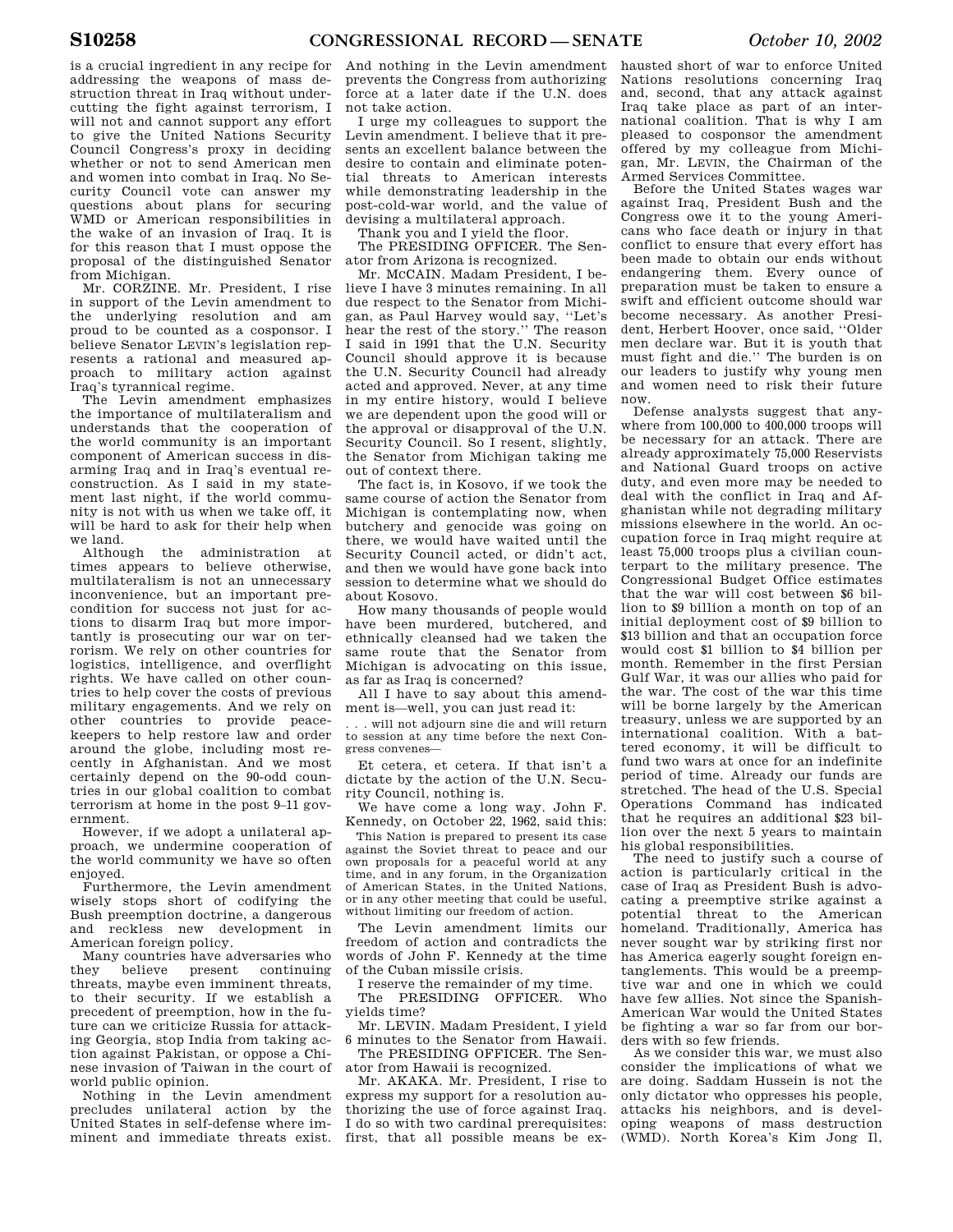Libya's Muammar Qadhafi, Iran's Ayatollah Khamenei, Syria's Bashar al-Asad, and others, all pose threats or have posed threats to American interests. All are known for their human rights abuses.

American troops stand eye to eye with North Korean troops on the DMZ. Libyan agents blew up an American commercial aircraft; Iran has imprisoned American diplomats; and Syria has supported terrorist groups who have attacked and murdered Americans. All have or are developing weapons of mass destruction, including nuclear weapons and missiles to deliver them. Some of these countries may already have nuclear weapons. Some have attacked—directly or indirectly through support for terrorist groups their neighbors. In the case of Iran, recent reports indicate that it is sheltering and assisting al-Qaida leaders.

In the case of other countries, we are working diligently, through bilateral and multilateral diplomacy, to constrain their efforts to develop weapons of mass destruction. However, in regard to Iraq, the President argues that Saddam poses a unique threat. His argument is convincing concerning the extent of devastation that Saddam has wreaked on his own people and his neighbors. He is truly, as the President notes, a ''homicidal dictator,'' but he is not the only dictator addicted to developing weapons of mass destruction. Nor is the policy solely a choice between invading Iraq or standing hopelessly by while Saddam becomes ever stronger. Since the Persian Gulf War, we and our allies have worked to make Saddam weaker and, according to all reports, including that of our own military, Saddam's military capability is much less now than it was in 1991.

Congressional testimony, reports by the intelligence community and outside analysts, state that Iraq's WMD capability is much less now than it was before the Gulf War. A recent CIA public report states that Iraq's chemical weapons capability ''is probably more limited now than it was at the time of the Gulf war . . . '' Although it is probable that Iraq's biological weapons program is more advanced than it was before the war, its delivery capability, according to the respected Londonbased International Institute for Strategic Studies, ''appears limited.''

I agree that we must neutralize Iraq's WMD threat. The question is how to do that most effectively while minimizing the loss in American lives. The argument that an inspection system cannot guarantee the elimination of Iraq's WMD program is certainly true but misses the point. There are few absolutes in this world. Defense Secretary Rumsfeld insists that we need American troops on the ground, rummaging through every Iraqi nook and cranny for evidence of WMD. Even with our troops doing so, there would be no guarantee that every item would be uncovered or how long it would take. We are still finding traces of

chemical weapons left over from World War I in the backyards of homes in Washington, D.C. Nor have our troops in Afghanistan, despite heroic efforts, been able to eradicate every al-Qaida operative.

But what aggressive inspections can do is destabilize the Iraqi WMD program, keep it bottled up, frustrate efforts at gaining new technologies and additional supplies, and force Iraqi technicians to hide and keep moving constantly. It will not be disarmament, but, if implemented effectively, it will be dismemberment of the Iraqi WMD program, splitting it in parts and preventing it from becoming whole.

A new inspection regime has to be very aggressive, receive considerable support from the United States and its allies, have a fixed set of dates for marking compliance, and be backed by the threat of war. Iraq's record of evading inspections is well documented. Benchmarks for compliance will remove wiggle room for countries who argue for a softening of sanctions provisions. Putting in place an aggressive new inspection regime is not an insubstantial achievement, and it does not undermine necessary preparations to develop an effective war-fighting strategy and strengthen international backing for a conflict.

Defense Secretary Rumsfeld and others in the administration tell us that time is not on our side. But we must make the time to ensure that we minimize American casualties. Time is not on Saddam Hussein's side either. Our patience has been exhausted and a new U.N. resolution must be firm in its deadlines. Some in the Administration believe Saddam's hold on those responsible for guarding him is so tenuous that in the event of an attack, they will turn on him and overthrow him.

The current discussion about Iraq has obscured the successes of American policy toward Iraq. A recent Congressional Research Service report by its distinguished Middle East expert, Kenneth Katzman, observes, the United States ''has largely succeeded in preventing Iraq from reemerging as an immediate strategic threat to the region.'' A British Government intelligence report notes that the ''success of U.N. restrictions means the development of new longer-range missiles is likely to be a slow process.''

If war becomes inevitable because Iraq refuses to give inspectors the liberty they need to perform their mission, then the United States must have an effective military strategy for fighting a war.

Great uncertainty surrounds the President's post-war strategy. Remember the day the war ends, Iraq becomes our responsibility, our problem. The United States lacks strategic planning for a post-conflict situation. Retired General George Joulwan recently said that the U.S. needs ''to organize for the peace'' and design now a strategy with ''clear goals, milestones, objectives.'' General Joulwan argues we did not

have such a plan for Bosnia and we are late to develop one in Afghanistan. Our objectives in Iraq have not yet been made clear: is it our goal to occupy Baghdad and if so, for how long? A rush to battle without a strategy to win the peace is folly.

General Hoar observed that ''there has been scant discussion about what will take place after a successful military campaign against Iraq. The term ''regime change'' does not adequately describe the concept of what we expect to achieve as a result of a military campaign in Iraq. One would ask the question, ''Are we willing to spend the time and treasure to rebuild Iraq and its institution after fighting, if we go it alone during a military campaign? Who will provide the troops, the policemen, the economists, the politicians, the judicial advisors to start Iraq on the road to democracy? Or are we going to turn the country over to another thug, who swears fealty to the United States?''

As General Shalikashvili stated in testimony before the Armed Services Committee, ''we were very fortunate in Afghanistan that in fact a government, interim government, emerged that seemed to have a modicum of support from its people. . . . We should not count on being lucky twice.'' Nor can we count on Iraq's oil funding reconstruction if wellheads are blown up as they were by retreating Iraqi forces in Kuwait.

Experts indicate that American troops will need to remain inside Iraq for many years in order to ensure stability. Iraq will require extensive economic assistance. As the current situation in Afghanistan indicates, the process of restoring viability to a nation nation-building—after years of repression is a difficult one and made more difficult by the inability of other nations to sustain their support in the effort. Violent attacks are on the increase in Afghanistan. Afghan officials have received only about half of the \$1.8 billion in aid promised last January. A study by the Army's Center of Military History has concluded that we would need to commit 300,000 peacekeeping troops in Afghanistan and 100,000 in Iraq if we are to have an impact comparable to that which we had in reconstructing Japan and Germany after the war.

The consequences of a long-term American occupation of Iraq needs to be carefully weighed. Anthony Cordesman, an analyst with the Center for Strategic and International Studies, has observed, ''there has been a 'deafening silence' from the Administration about how Iraq will be run after Hussein.'' Historically, the United States has had a poor record in the Middle East. We supported Iraq in its war against Iran.

Nor does eliminating Saddam necessarily mean that the Iraqi people will welcome American occupiers or that they will have democratic leaders to govern. Secretary Rumsfeld asserts that he trusts the Iraqi people will be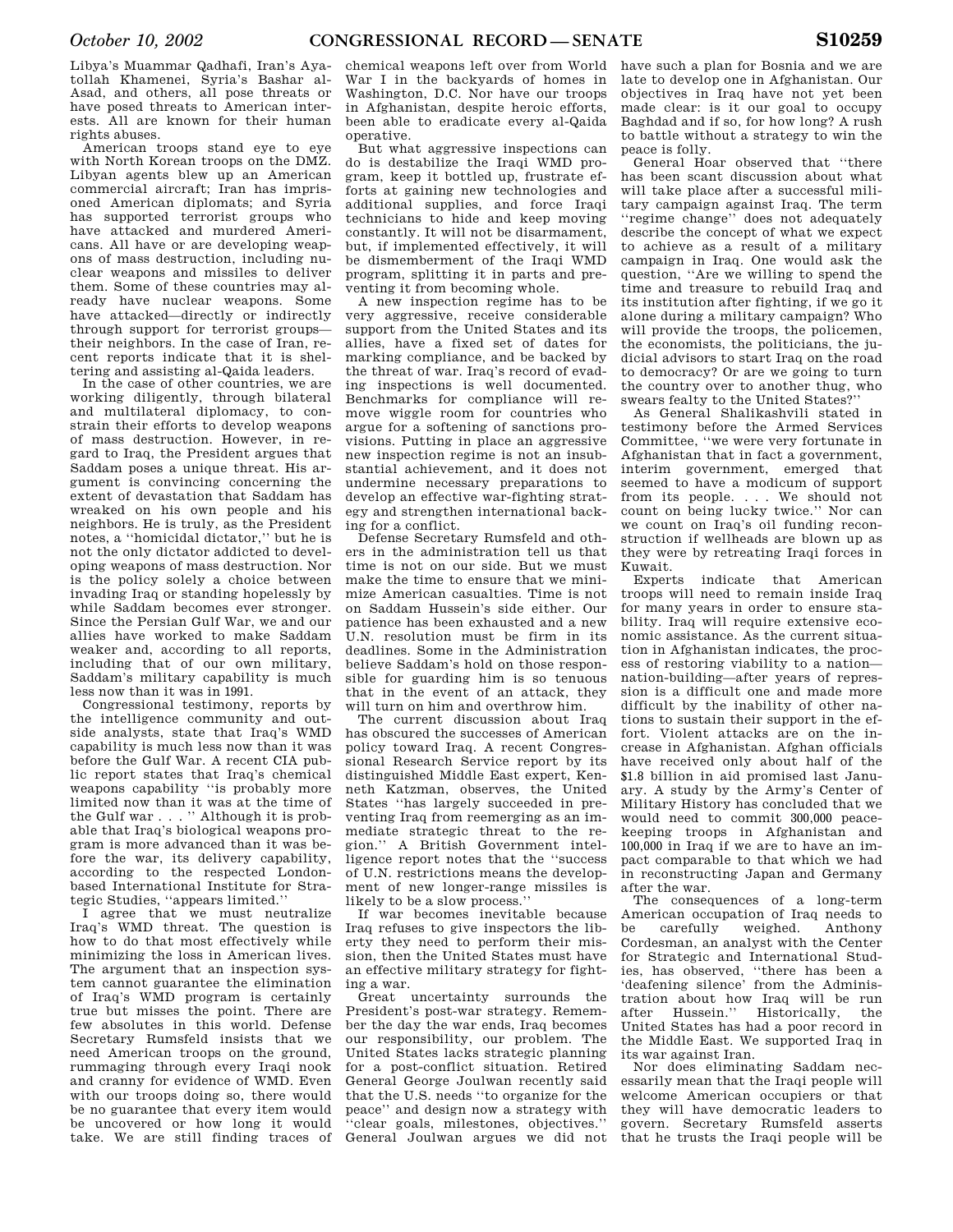inspired to form a new government. But can we be assured that it would be a democratic government or a democratic government that is pro-American? Can we be assured that the new regime will be committed to getting rid of Iraq's weapons of mass destruction, especially as Iraq's traditional adversary, Iran, has an even more advanced program of weapons of mass destruction?

Even though our military forces may be equipped to fight a war in Iraq and a war on terrorism in Afghanistan, there is a significant price to be paid. In his testimony before the Senate Armed Services Committee, General Richard Myers, Chairman of the Joint Chiefs, noted that certain unique units, such as intelligence platforms, command and control assets, and Special Operations Forces would need to be prioritized if the war on terrorism expanded. Richard Solomon, former Assistant Secretary of State in the first Bush Administration, refers to the ''danger of over-stretch'' in which the United States assets are deployed in multiple nation-building enterprises and are not able to respond if another crisis erupts.

All of these concerns point to the importance of international support as a critical ingredient of both our warfighting and our peace-making strategy. Without the imprimatur of the international community, the President's war will be seen as a private vendetta by the United States.

The President was right to frame his speech at the United Nations in the context of restoring credibility to the United Nations through enforcement of its resolutions. This is the essential context of this conflict but it can be validated as such only if the international community joins it. Regional support will provide an allied force with the forward basing needed to mount a large-scale attack. Right now no country in the region contiguous to Iraq is volunteering to host American troops in a war. International support will help dampen hostility toward the United States by the peoples of the region and help build support among the Iraqi people. International support for the post-war, peace-making phase of the operation will reduce the American military's footprint and decrease the need for American financial resources. Secretary Rumsfeld has testified that the United Nations or an international coalition will run Iraq after Saddam. For that to be the case, the United Nations or some ad hoc international coalition will have to be formed before the war.

The President also must ensure our troops are properly prepared. Recently, the Pentagon's Deputy Assistant Secretary for Chemical and Biological Defense stated that American troops are not ''fully equipped and prepared'' against a bio-chem attack. Decontamination shelters are reported to be in short supply as is the decontaminant foam used to clean up

following an attack. The General Accounting Office recently testified that 250,000 defective protective suits against a chemical or biological attack cannot be located and may remain in current Pentagon inventories.

We must take the threat of an Iraqi chemical or biological attack very seriously. According to the British Government's White Paper on Iraq, Iraq chemical weapons caused over 20,000 casualties in the Iran-Iraq War. Iraq used sprayers, bombs, artillery rockets, and artillery shells to deliver these weapons. Thousands of rockets and artillery shells filled with chemical weapons remain hidden in Iraq's arsenal.

Haste makes waste, affirms the adage, and in this case, haste means a waste of American lives. We may have an all-volunteer force but they are not mercenaries; they are citizen-soldiers and we owe it to each and every one of them and their families to proceed carefully when endangering their lives. Preparation is not the same as procrastination.

Constituent opinion in my home state is running strongly against any authorization of the use of force against Iraq. The President and his Administration need to make a clear and compelling case to the American people and to our allies abroad as to why this confrontation is necessary now.

For that reason, Mr. President, I support efforts to frame a multilateral approach to rid Iraq of its weapons of mass destruction. I support action by the United Nations in the form of a resolution calling for unconditional and unfettered inspections in Iraq. Only after we exhaust all of our alternative means should we engage in the use of force, and before then, the President must ensure we have a strategy and plans in place for winning the war and building the peace.

I yield the floor.

Mr. BIDEN. Madam President, how much time do I control?

The PRESIDING OFFICER. The Senator has 2 minutes remaining.

Mr. BIDEN. Madam President, I yield myself the remainder of my time.

The reason to go to the U.N. Security Council does not relate to sovereignty, it relates to security, and the security of the United States based upon the notion the President of the United States has recognized when he said he thought it was necessary to go to the U.N. Security Council.

I think the arguments made against the first part of the Levin amendment are specious. Why did the President of the United States go to the Security Council? Was he yielding our sovereignty? No more than our friend from Michigan is ''yielding our sovereignty.''

The President went to the U.N. because, as one White House official said to me, he had to do so. Why? For our security interests. If we did not go to the U.N. Security Council and check off the blocks, the moment any force crossed into Iraq, we would find every

U.S. embassy burned down in every Muslim country in the world. He went for security reasons.

My only disagreement with my friend from Michigan is I do not think we need a two-step process. We should go to the United Nations, and the President says we should go to the United Nations. We should seek the authority to enforce the inspectors in disarming weapons of mass destruction. And if he fails, my friend says come back and get authorization to proceed anyway. I am prepared to give him the authorization now. That is the only disagreement we have.

I would disagree with those who argue against my friend from Michigan saying that by his making this contingent of going to the United Nations first, he is in no way yielding to American sovereignty, any more than the President has.

In the underlying resolution, it requires the President, in effect, to go to the United Nations and exhaust all diplomacy.

Nobody has suggested the President of the United States has yielded our sovereignty. No one should suggest the Senator from Michigan is, either.

Mr. WARNER. Will the Senator yield for a brief question?

Mr. BIDEN. My time is up.

The PRESIDING OFFICER. The Senator has 20 seconds.

Mr. WARNER. The Senator raises a key point on which I was going to conclude, and that is, as we are debating, the Secretary of State is working before the U.N. Security Council.

Mr. BIDEN. Correct.

Mr. WARNER. He has made it clear to the Senator from Delaware, I am certain, as he has made it clear to me, that the two-step process will not achieve the goals a coalition of nations now working—Great Britain and the United States—desire to achieve; am I not correct?

Mr. BIDEN. Yes, with one caveat. He has expressed to me his ability to achieve a tough resolution would be enhanced by our not making it a two-step process. But he personally has told me and my committee he would consider and the President would consider a U.N. two-step process if they had to. The reason for my saying not two steps now is it strengthens his hand, in my view, to say to all the members of the Security Council: I just want you to know, if you do not give me something strong, I am already authorized, if you fail to do that, to use force against this fellow.

Mr. WARNER. That is right. Were we to act now, we would substantially reduce his leverage and ability.

Mr. BIDEN. In response, I cannot honestly say substantially reduce it. I think it will reduce it some. This resolution, for example, reduces the possibility of getting a strong response compared to what Lugar-Biden would have done. The truth is it is marginal. Everyone has to make their own judgment. I think it would reduce his ability. I would be hard pressed to say it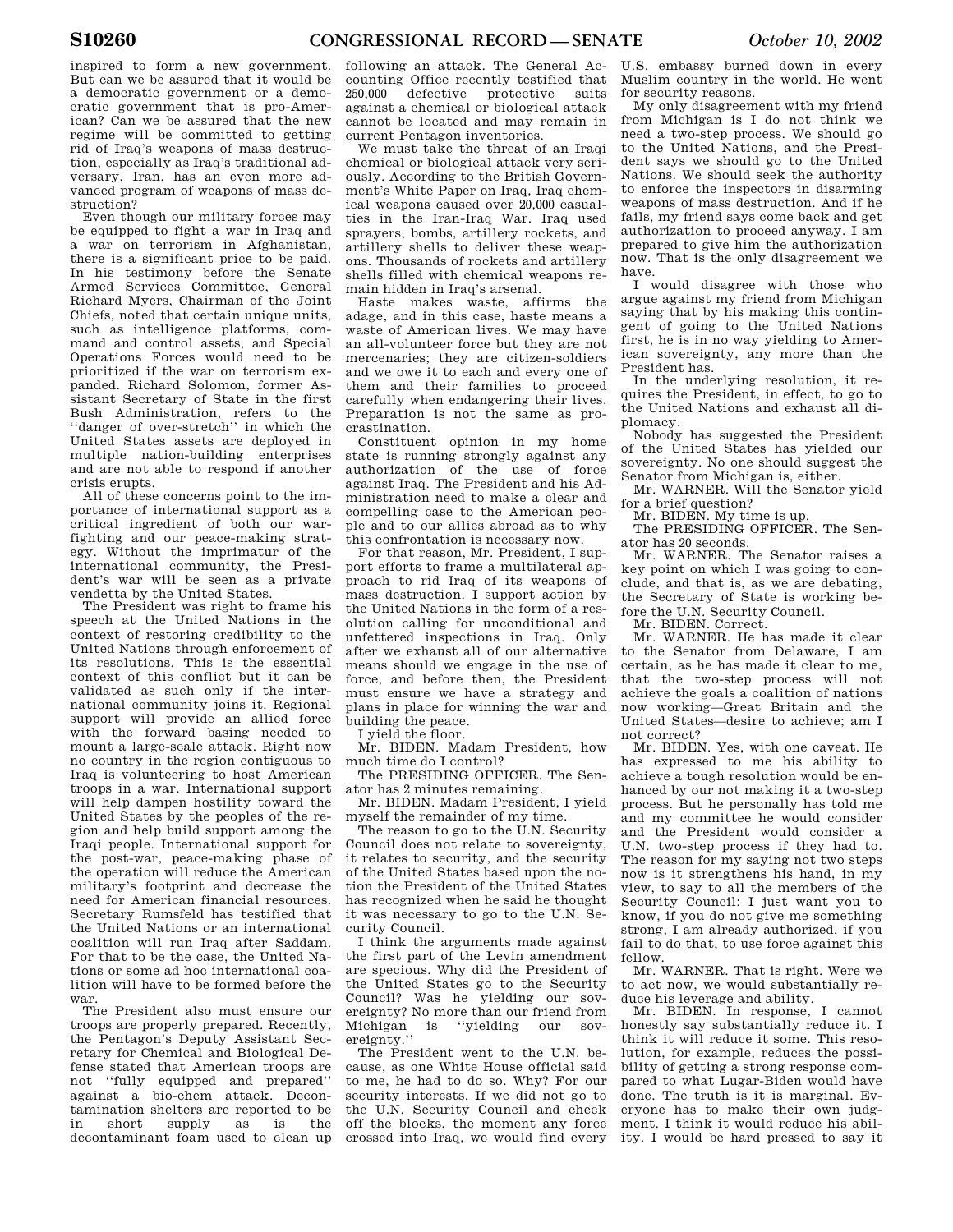was substantial. He has a stronger hand having the authority granted to him after he exhausts the U.N. outcome to say to them: Look, if you do not give it to me, I now have the authority to move.

Mr. WARNER. I say, Madam President, the distinguished majority leader said Congress should speak with one voice. We have in our resolution—you recognize the problem of one body. This is a total substitute amendment. It strips out everything. As the Senator from Delaware knows, I say to the distinguished chairman, the Levin resolution just takes part of 687. It does not incorporate the previous resolutions, the 16 which we have time and again on this floor said Saddam Hussein has ignored.

I say to my friend, it is very important, as the leader said, that Congress speak with one voice, and the only way to do that is to retain our Lieberman-Warner-McCain-Bayh amendment and not have a substitute.

I yield the floor.

Mr. BIDEN. Madam President, I ask unanimous consent to proceed for 30 seconds.

The PRESIDING OFFICER. Without objection, it is so ordered.

Mr. BIDEN. Madam President, if the President attempts to take this Nation to war over Kuwaiti prisoners, I hope to God that is not what you all mean by this underlying provision. If this President attempts to take this Nation to war over return of Kuwaiti property, if this President attempts to take this Nation to war based on this authority for any reason—any reason—other than weapons of mass destruction, I will be on this floor every day taking issue with this President attempting to stop the war. I cannot fathom anyone suggesting that Kuwaiti prisoners warrant us going to war. This is about weapons of mass destruction, in this Senator's view.

The PRESIDING OFFICER. The Senator's time has expired.

Mr. WARNER. Madam President, I totally reject there has been any inference on this side of such a nature, but we do incorporate in the preamble the other resolutions, and I think it important they be incorporated.

The PRESIDING OFFICER. Who yields time?

The Senator from Michigan.

Mr. LEVIN. Madam President, I yield myself 15 seconds. There may not be an inference in their rhetoric, but there is more than an inference in the resolution they support. It says resolutions of the U.N. It identifies them all, including the one on Kuwaiti prisoners. I am afraid while they may want to ignore the language in their own resolution, that is more than an inference that is there; that is authorized there.

It is amazing to me that language is inserted into my resolution, which is not there, by the opponents of my resolution, while ignoring the language in their own resolution which is there.

I yield 3 minutes to the Senator from Vermont.

The PRESIDING OFFICER. The Senator from Vermont.

Mr. WARNER. Madam President, I should point out it also includes the return of an American prisoner, an accounting of him.

Mr. LEVIN. That part I support.

Mr. WARNER. Fine.

The PRESIDING OFFICER. The Senator from Vermont.

Mr. JEFFORDS. Madam President, the vote on the Levin substitute amendment is one of the most important votes we will cast in this process. I commend the Senator from Michigan for his fine work on this alternative. The Levin amendment urges the United Nations to take strong and immediate action to pass a resolution demanding unrestricted access for U.N. arms inspectors in Iraq. It also urges the United Nations to press for full enforcement of its prior resolutions on Iraq. The Levin substitute language makes it clear that the United States will stand behind the U.N. Security Council, even authorizing the use of U.S. military force to support the Security Council directives if necessary.

At the conclusion of World War II, the United States had a vision of a world body that would be a forum for resolving future disputes with means other than war. There were many important initiatives that needed multilateral coordination by an international body. For more than half a century, the United States has poured diplomatic energy and considerable resources into the United Nations system. During the cold war years, the U.N. languished, weakened by the divisive United States-Soviet confrontation. But following the demise of the Soviet Union, the United Nations has regained considerable authority, and as the world's lone superpower, the United States is now finding that it has considerable use for the United Nations.

Our decade-long struggle with Saddam Hussein is one example of how working with the United Nations serves our interests. We partnered with the United Nations very effectively during the Persian Gulf War. Sanctions have prevented any significant rebuilding of Iraq's conventional military capabilities. We maintain U.N. no-fly zones over Iraq that have restricted military reprisals against the Iraqi Kurds and Shiites. United Nations inspectors on the ground in Iraq learned a great deal about Iraq's weapons of mass destruction program immediately following the gulf war. But things fell apart in subsequent years.

Once again, we need a strong United Nations to step up to Saddam Hussein. The United Nations must take the lead in enforcing its demands that Iraq give up its biological and chemical weapons stockpiles and production capabilities. The United Nations also demanded that Iraq dismantle its nuclear weapons program. I am pleased that last month, President Bush decided to take his case against Saddam Hussein to the

United Nations. The U.N. Security Council has responded with vigorous debate, and is considering a strong U.S. proposal for enforcement of a strict U.N. inspections regime. I urge the Security Council to act now, and act decisively.

The Levin amendment puts us squarely behind this United Nations effort. It is the only language that does so. It is critical that we give the U.N. our full support at this time, and give the Security Council the opportunity to take bold action as proposed by the United States. If we undercut the United Nations here today, we are depriving ourselves of the best chance to peacefully achieve the most important goal of disarming Saddam Hussein.

As the world's lone super power, we need a partner in the United Nations. Many of the critical tasks before us are actually international tasks. For instance, degradation of the environment is a global problem and requires a global solution. The crisis of climate change can hardly be addressed by the United States alone. Improving the quality of our water and air requires internationally coordinated efforts. Economic, employment and health problems are increasingly becoming global issues, as people move across national boundaries in search of jobs and opportunity. We need a strong partner in these efforts, and the United Nations system is our best hope.

We are becoming increasingly aware of the disparities in the economic wealth and use of resources around the globe. Addressing these problems will require a great deal of creative thinking and financial resources. While we are the world's strongest nation, we cannot solve these problems alone. Nor do we want to. We need a strong partner in this effort. A reinvigorated United Nations is the most likely venue for progress.

The spread of weapons of mass destruction has clearly become a threat to our national security. There is much more that the United States can do to stop this proliferation. But in order to have much success at these efforts, we must work in concert with the international community. We need a strong United Nations as a partner in this effort.

The effect of the Levin substitute is to give the United Nations a chance to prove it is up to the task. If we are to have a strong and effective partner in confronting the many problems facing the United States, then we must stand squarely behind the United Nations today. I urge my colleagues to support the Levin amendment.

Mr. President, I yield the floor.

The PRESIDING OFFICER. Who yields time?

Mr. LEVIN. I yield 3 minutes to the Senator from Illinois.

The PRESIDING OFFICER. The Senator from Illinois.

Mr. DURBIN. Madam President, I rise in support of the Levin resolution. I salute my colleague from the State of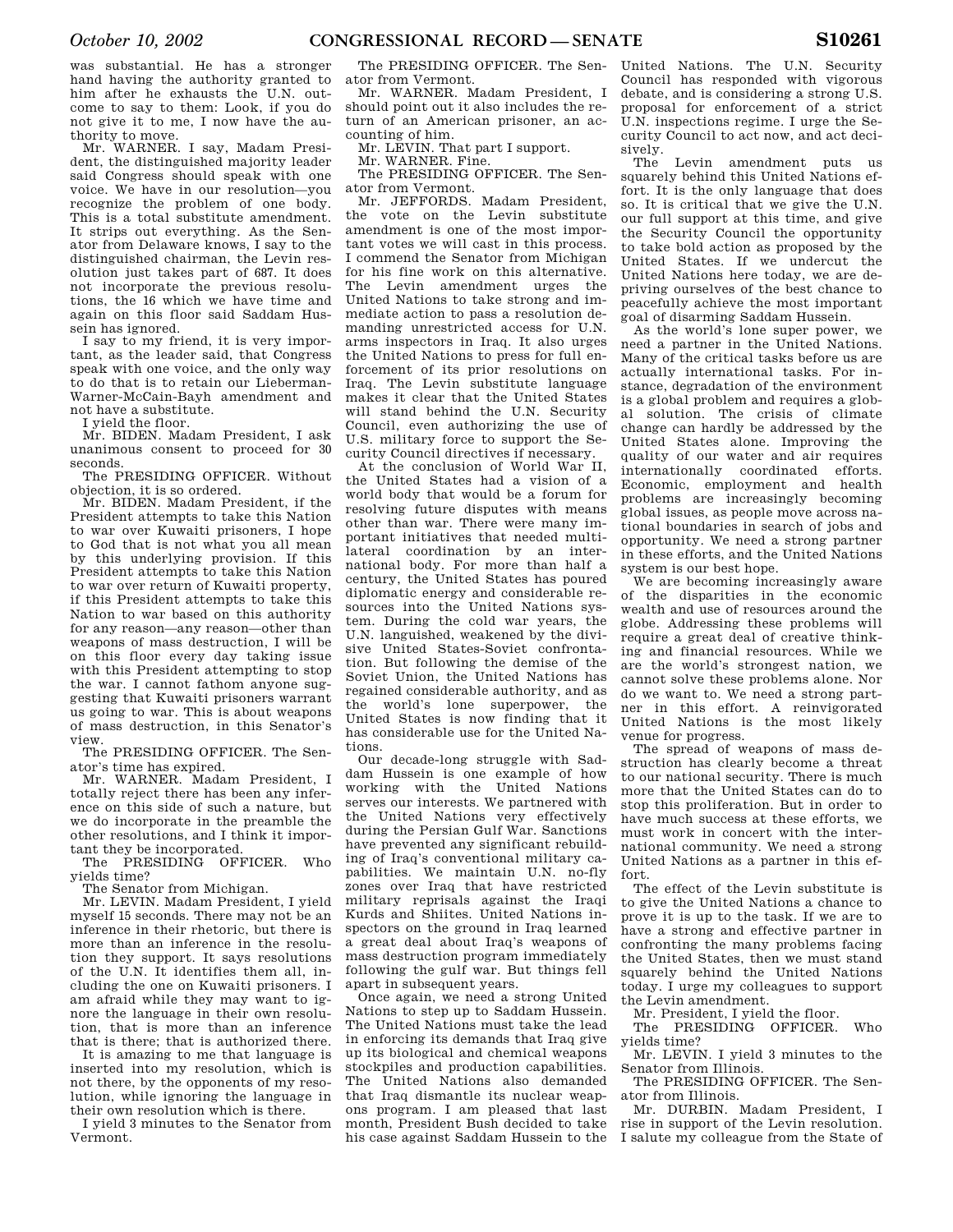Michigan because I think what he has captured in this resolution is, frankly, what the American people believe.

There is no one in this Senate Chamber making apologies for Saddam Hussein or his weapons of mass destruction. There is no one who wants to ignore the peril which that man could pose to the Middle East or to the United States of America. But what Senator LEVIN is suggesting is, frankly, to follow what the President is suggesting.

On September 12, President Bush went to the United Nations and he said to them, if their organization means anything, then they have to stand up to this man. We have to have unconditional inspections. For 5 years we have been standing by the sidelines, and we want to know what is happening in Iraq.

Senator LEVIN says that is the first place we should go, and I agree with him. And it is not as if the United Nations has ignored this. Secretary of State Colin Powell, a man I respect very much—one of the leaders in this administration—has been in New York working with the United Nations for this resolution. That is the best course of action. To have the United Nations behind us, as President Bush's father had the United Nations behind him in the Persian Gulf war, to have a coalition of allies representing countries from all around the world; countries that have joined us in the war on terrorism would now join us in a meaningful inspection regime in Iraq. That is what Senator LEVIN suggests.

What a contrast it is from the President's own resolution. The President's resolution talks about continued discussion with the United Nations. But make no mistake, the President's resolution gives him unconditional, go-italone authority to launch a land invasion in Iraq with or without an ally. There is a world of difference between what Senator LEVIN and I support and what the President has asked for.

Doesn't it make more sense for us to work with the United Nations for unconditional inspections to make certain we have inspectors on the ground looking at every square inch of Iraq, and if there is resistance from Saddam Hussein, if he obstructs us, if he creates obstacles, we then have the force of the United Nations behind us in enforcement? We do not stand alone. We stand with other nations and with the United Nations. That is what President Bush's father did, and it was the right thing to do. That is what we should do because, frankly, bringing this force together is a validation of this organization, the United Nations, which the United States, as much as any other nation in the world, helped to create.

After World War II, we said: Let's come together in collective security to work together to solve the problems of the world and to deal with war and peace.

Time and again, in over 100 instances, the United Nations has risen

to that challenge. We should give them that same opportunity and responsibility with the Levin resolution. That is the better course of action. As Senator LEVIN says clearly in his resolution, nothing in the resolution ever diminishes in any way whatsoever the power of the President of the United States to defend this country, its people, its territory, its Armed Forces, against any threat of aggression. That is part of what we expect of the Commander in Chief, the President, and Senator LEVIN preserves and protects that.

I urge my colleagues to support the Levin amendment. The Levin amendment is the best way for us to approach this challenge.

The PRESIDING OFFICER. The Senator's time has expired.

The Senator from Arizona has 1 minute.

Mr. MCCAIN. Madam President, I may be in the debate on the Durbin amendment. We can discuss the comparison between this situation and Kosovo. The United Nations Security Council never acted in Kosovo. The United States of America was not imminently threatened—was not threatened—but genocide was going on in Kosovo where thousands of people were being ethnically cleansed. If we had passed the Levin amendment at the time of Kosovo, when those of us supported then-President Clinton, we would have waited to find out whether the Security Council acted or not and then we would have come back and considered whether Kosovo was a threat to the United States of America. Kosovo is not today, was not then, and will not be tomorrow a threat, but the United States of America had an obligation, and because the United Nations Security Council did not act did not hamstring us.

The reading of this amendment says the Congress will come back into session in case of certain Security Council actions. There is no other way to read it. This amendment should be resoundingly defeated.

I yield the floor.

The PRESIDING OFFICER. The Senator from Michigan controls the remaining 5 minutes.

Mr. LEVIN. Madam President, that Saddam Hussein is a threat, must agree to inspections and be disarmed is something on which I hope we all agree. The only question here is: What is the best way to do that? Do we do that by going to the world community, as the President has, and saying we want the world community to enforce its resolution relative to weapons of mass destruction? And do we mean it? Do we go there, and are we serious when we say to them: We want you to act because it makes a difference, when force is used, as to whether or not it has the credibility and strength of the United Nations and the world community behind it? It makes a difference.

It did not make a difference in Kosovo. It makes a difference here. The

ramifications of going it alone here are major. In the short term, our troops are going to be more in danger if we go it alone without the U.N. authorization.

We have been told by the Saudis and other countries we are not going to have access to their bases, their airspace, their support, unless there is a U.N. resolution. We have been informed of that.

We know that the war against terrorism can be weakened unless we act as a world community. We cannot act unilaterally and expect that other nations are going to join us in a war on terrorism the way they would if there were a U.N. resolution supporting it.

If we go it alone, there are both short-term risks as well as long-term risks. The long-term risks in going it alone are that without an imminent threat—if there is one, we can move in self-defense. No U.N. resolution is ever needed to act in self-defense. But to act without an imminent threat, to attack another nation, raises some significant precedent problems for other threatening parts of the world. India and Pakistan can easily say there is a continuing threat and use this kind of a precedent to justify attacking each other. That is not the kind of precedent we should set.

So there are real risks that we should recognize in using force unilaterally. We should see the advantage of doing this multilaterally with the support of the world community. We should go to the world community, focus all of our efforts there, and tell them we are serious.

We say we are. Let's mean it, not just say that we want them to be credible but mean it, and to tell them in advance: Oh, by the way, if you do not do it, we will anyway.

It takes them right off the hook. Instead of putting a focus on the need for world community action to authorize this action and the advantage of it, our focus becomes blurred. It is an inconsistent message to the world. Now it is a message of unilateralism. We say: We need you, but whether you do it or not, we are going it alone.

This resolution—and here I must say I agree with my friend from Arizona. He agrees with me that it would be better if we got authority from the U.N., and I am glad he does. And then when he says we must not delegate our security policy to the U.N., I agree with him. We never will; we never would. This resolution explicitly eliminates any such implication by the reiteration of the right to act in self-defense.

Mrs. BOXER. Will the Senator yield for a question?

Mr. LEVIN. I would be happy to yield for a question. How much time do I have remaining?

The PRESIDING OFFICER. The Senator has 50 seconds.

Mrs. BOXER. This is a quick question. Some of our colleagues on the other side have basically said the Senator is relying totally on the United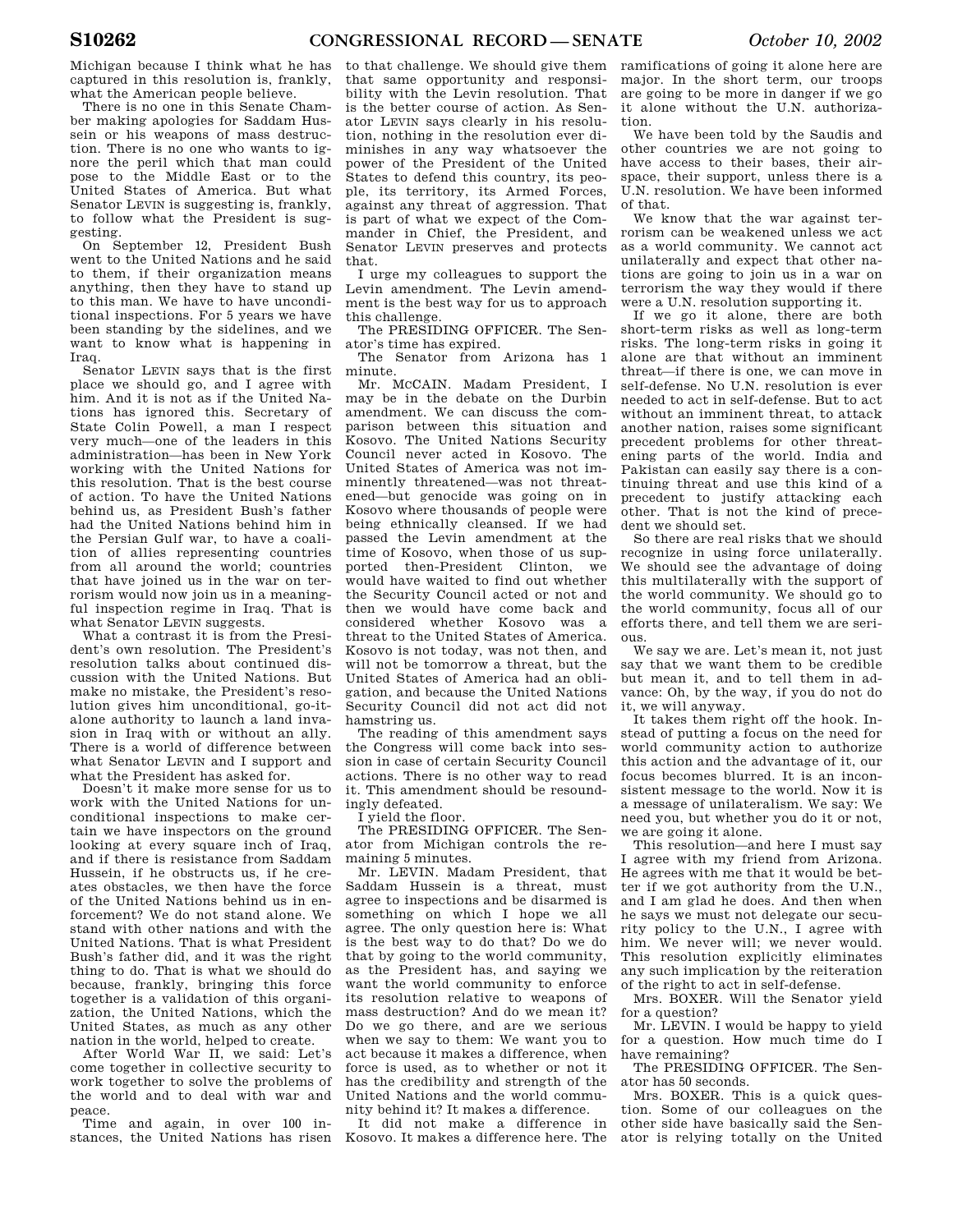Nations. I have read the Senator's resolution over and over. He is so clear on the point that at any time the President can take action in self-defense and, in addition, at any time the President can come back and make the case for unilateral action. Am I correct on that reading, that at any time he can come back and answer the questions he has yet to answer and lay out what it would mean to us to go it alone? Is that correct?

Mr. LEVIN. The Senator is very much correct. I thank the Senator for the support and for her kind words earlier this afternoon.

Madam President, is there any time remaining?

The PRESIDING OFFICER. The Senator has 3 seconds.

Mr. LEVIN. I yield back the entire length of my remaining time.

The PRESIDING OFFICER. The Senator from Nevada.

Mr. REID. Madam President, I ask unanimous consent that I be allowed to speak.

The PRESIDING OFFICER. Without objection, it is so ordered.

Mr. REID. Madam President, my good friend, the senior Senator from Pennsylvania, has questioned some of the things I have done today. I am disappointed he feels that way.

Last night we worked for a long period of time. It was not a matter of minutes; it took a long time. The Senator from Virginia, the Senator from Arizona, the Senator from Connecticut, and others, including the people offering these amendments—I personally spent time on the phone calling Senators who had amendments. The result, after a long period of time, was that Senators who have amendments—Senator BOXER, Senator DURBIN, Senator LEVIN, Senator BYRD—we worked out an arrangement where they could offer their amendments. Senator DAYTON always was going to offer his amendment and he withdrew it and decided not to offer it. His was nongermane.

In an effort to get this done, we allowed some amendments to be voted on today that were nongermane. That is how compromises are made in legislation. As part of the deal, the Senators who had other amendments would withdraw those amendments. There was clearly never any question about that. It is in the RECORD last night, ''and they will offer no other amendments tomorrow.''

In the rush of things, they were not withdrawn last night. They should have been. They were not. Just like the problem we had with Senator BYRD today, he understood there was a unanimous consent request that had never been made that was in the RECORD.

First, we did not need consent to withdraw this. Every Senator had the right on their own to withdraw this. That is a right. They did not need unanimous consent.

My good friend who understands the rules as well as anyone here had the right at any time to file a first-degree

amendment. For reasons he knows, he decided not to do so. He indicated he had second-degree amendments that he wanted to pin to some of the amendments, that the arrangements were made to not be part of the proceedings today.

I also say to my friend, the senior Senator from Pennsylvania, he said: Well, I will not agree to any of your unanimous consent requests.

I don't make unanimous consent requests for me. Rarely. I bet out of 100 unanimous consent requests, there is not three-tenths of 1 percent that I make for myself. I will try during this vote and the rest of the evening to see if we can work something out for the Senator from Pennsylvania that will satisfy him. We always try to do that. Both the majority and the minority floor staffs work very hard. We will try to do that. I don't want him upset and disappointed.

I want the RECORD to indicate that what they did last night was for the good of this body. We did our best. It may not have been a perfect arrangement, but I think it was fair. Senators were allowed to offer an amendment and in exchange for that they withdrew the others. Technically, they didn't do that last night. I didn't do it on their behalf. We did it this morning. It is done. That was the fair thing to do.

I repeat for the second time that I will be happy to work with the Senator from Pennsylvania to see if we can arrive at the conclusion he wants. We will see what we can do.

Mr. MCCAIN. Will the Senator yield?

Mr. REID. I would be happy to yield. Mr. MCCAIN. Along with the Senator from Virginia, the Senator from West Virginia, and other Senators, negotiations were conducted in good faith, in fairness, with full consultation. Many, many Senators are unhappy that they were unable to perhaps propose more amendments or perhaps do other things.

I attest to the fact that the Senator from Nevada, fulfilling his duties of getting this legislation achieved with the consideration due every Senator, in my view, did a fair and unbiased job.

I thank the Senator.

The PRESIDING OFFICER. The Senator from Virginia.

Mr. WARNER. I associate myself with the—

Mr. SPECTER addressed the Chair.

Mr. WARNER. The leader is to be recognized.

The PRESIDING OFFICER. The Senator from Virginia is the manager and is recognized.

Mr. WARNER. I associate myself with the remarks of my colleague, Mr. MCCAIN. I attest to the accuracy of the statement the Senator made.

I further add that the distinguished Republican leader, Mr. LOTT, from time to time visited with the floor managers, so he, likewise, was very much aware of the procedures.

Mr. REID. I kept the majority leader advised of everything that we did.

The PRESIDING OFFICER. The Senator from Pennsylvania.

Mr. SPECTER. Mr. President, I have sought recognition to respond to the Senator from Nevada, over the Senator from Virginia, because what the Senator from Virginia has said and what the Senator from Arizona has said does not bear on this issue.

I am not upset. I think I have been treated unfairly. I did not offer a firstdegree amendment to the so-called Biden-Lugar amendment because I had expected Senator BIDEN to offer that amendment. He did not do so up until 1 p.m. yesterday. Having found that out, I consulted with the Parliamentarian and found out that I could offer a second-degree amendment to some seven pending first-degree amendments. I worked it out very carefully and elaborately with the Parliamentarian this morning. The word was out that I was offering the Biden-Lugar amendment.

Other Members of the Senate from the other side of the aisle approached me, liked the fact I was doing it, and wanted an opportunity to vote on it. I got a call from a ranking member of the State Department saying the White House was concerned that I offered the amendment. The word was out that I had moved ahead to offer the Biden-Lugar amendment as a second-degree amendment. I had done that because, after extensive conversations with Senator BIDEN last week, I had decided to cosponsor it. When it was not offered, I decided to offer it. I was under no illusion of its being successful. It seemed to me on a matter of this importance, going to war, that matter ought to be before the Senate. So I worked it out. When I walked off the floor, I was told by an aide that the Senator from Nevada had asked unanimous consent to withdraw not only the Levin amendment, the Durbin amendment, and the Boxer amendment, but also the Dayton amendment. That was done in my absence. I thought that was unfair. I approached the Senator from Nevada and said so. It seems to me that I ought to have an opportunity to offer that amendment.

Now, I read the RECORD from last night that is referred to with respect to three of the Senators, Senator LEVIN, Senator BOXER, and Senator DURBIN. Senator DAYTON is not mentioned. I know he has the right to withdraw the amendment. Senator DAYTON does not like the resolution. Perhaps he would not have. There is an issue as to whether Senator DAYTON's amendment was germane. I am advised by the Parliamentarian that my second-degree amendment being germane cures whatever infirmity there may be on the Dayton first-degree amendment.

I have been in this body for 22 years, and I do not think I have objected to any unanimous consent agreement. However, there are plenty of Senators who do. I am not talking about the percentage the Senator from Nevada offers on his own behalf. This is part of my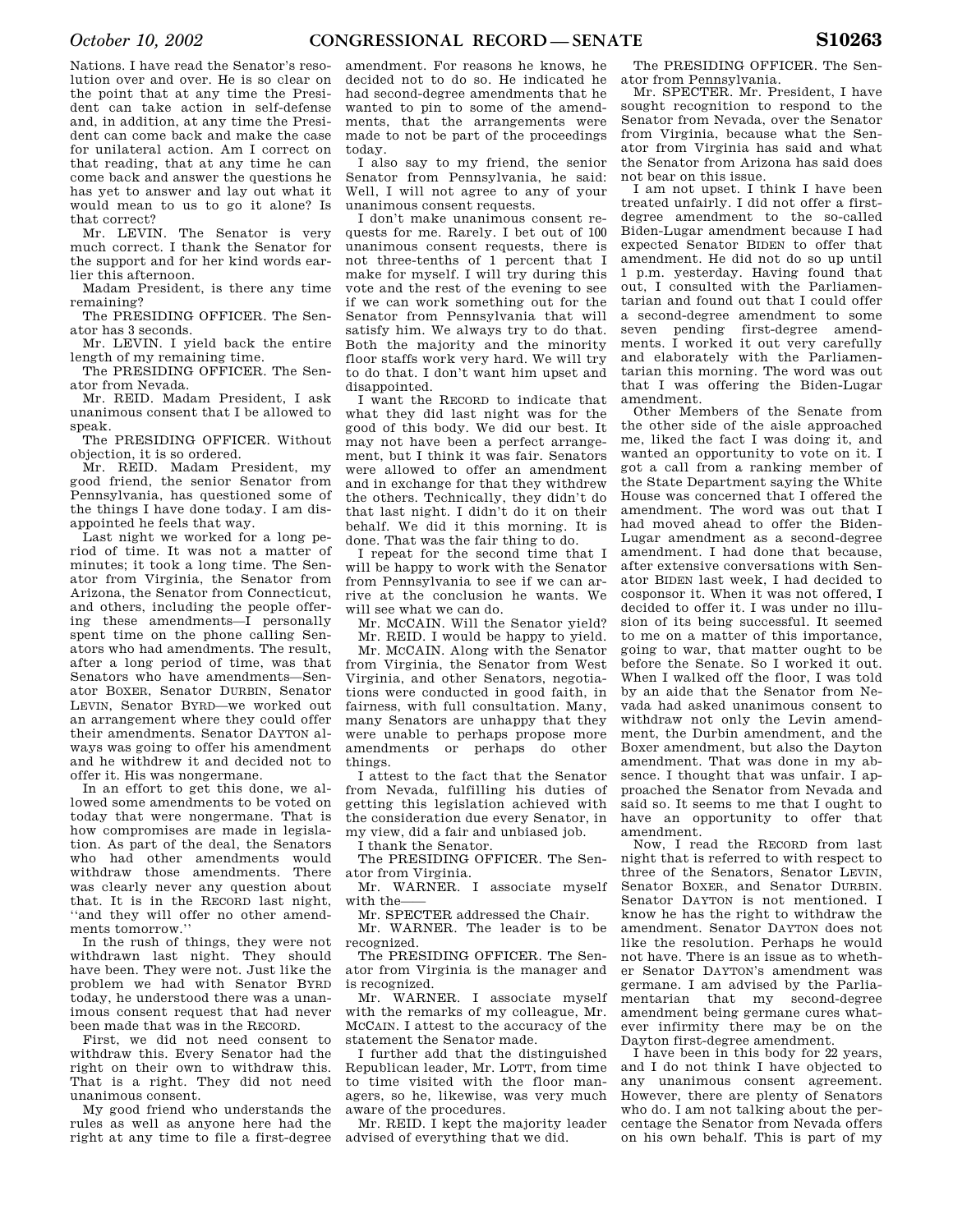objection to the way this entire debate is being run. There is cloture filed. I understand the rules. Seventh-five Senators voted against it. I have already heard comments from some who voted against it who are sorry they did so.

We are about to go to war and a Senator does not have a right to offer an amendment. A unanimous consent agreement is asked in my absence and I do not think that is fair.

I yield the floor.

Mr. WARNER. I ask for the yeas and nays.

The PRESIDING OFFICER. Is there a sufficient second?

There is a sufficient second.

The PRESIDING OFFICER. The question is on agreeing to the amendment of the Senator from Michigan, Mr. LEVIN.

The clerk will call the roll.

The legislative clerk called the roll. Mr. NICKLES. I announce that the Senator from Utah (Mr. BENNETT) is necessarily absent.

The PRESIDING OFFICER (Mr. NEL-SON of Nebraska). Are there any other Senators in the Chamber desiring to vote?

The result was announced—yeas 24, nays 75, as follows:

[Rollcall Vote No. 235 Leg.]

#### YEAS—24

| Akaka<br>Bingaman<br>Boxer<br>Byrd<br>Chafee<br>Conrad<br>Corzine<br>Dayton                                                                                                                                                                                    | Durbin<br>Feinstein<br>Harkin<br>Inouye<br>Jeffords.<br>Kennedy<br>Kohl<br>Leahy                                                                                                                                               | Levin<br>Mikulski<br>Reed<br>Rockefeller<br>Sarbanes<br>Stabenow<br>Wellstone<br>Wyden                                                                                                                                                         |
|----------------------------------------------------------------------------------------------------------------------------------------------------------------------------------------------------------------------------------------------------------------|--------------------------------------------------------------------------------------------------------------------------------------------------------------------------------------------------------------------------------|------------------------------------------------------------------------------------------------------------------------------------------------------------------------------------------------------------------------------------------------|
|                                                                                                                                                                                                                                                                | $NAYS-75$                                                                                                                                                                                                                      |                                                                                                                                                                                                                                                |
| Allard<br>Allen<br><b>Baucus</b><br>Bayh<br><b>Biden</b><br><b>Bond</b><br><b>Breaux</b><br><b>Brownback</b><br>Bunning<br><b>Burns</b><br>Campbell<br>Cantwell<br>Carnahan<br>Carper<br>Cleland<br>Clinton<br>Cochran<br>Collins<br>Craig<br>Crapo<br>Daschle | Edwards<br>Ensign<br>Enzi<br>Feingold<br>Fitzgerald<br>Frist<br>Graham<br>Gramm<br>Grasslev<br>Gregg<br>Hagel<br>Hatch<br>Helms<br>Hollings<br>Hutchinson<br>Hutchison<br><b>Inhofe</b><br>Johnson<br>Kerry<br>Kvl<br>Landrieu | McCain<br>McConnell<br>Miller<br>Murkowski<br>Murray<br>Nelson (FL)<br>Nelson (NE)<br>Nickles<br>Reid<br>Roberts<br>Santorum<br>Schumer<br>Sessions<br>Shelby<br>Smith (NH)<br>Smith (OR)<br>Snowe<br>Specter<br>Stevens<br>Thomas<br>Thompson |
| DeWine                                                                                                                                                                                                                                                         | Lieberman                                                                                                                                                                                                                      | Thurmond                                                                                                                                                                                                                                       |
| Dodd                                                                                                                                                                                                                                                           | Lincoln                                                                                                                                                                                                                        | Torricelli                                                                                                                                                                                                                                     |
| Domenici                                                                                                                                                                                                                                                       | Lott                                                                                                                                                                                                                           | Voinovich                                                                                                                                                                                                                                      |
| Dorgan                                                                                                                                                                                                                                                         | Lugar                                                                                                                                                                                                                          | Warner                                                                                                                                                                                                                                         |
| NOT VOTING-1                                                                                                                                                                                                                                                   |                                                                                                                                                                                                                                |                                                                                                                                                                                                                                                |

Bennett

The PRESIDING OFFICER. The Senator from Virginia.

Mr. WARNER. Mr. President, parliamentary inquiry: It is the understanding of the Senator from Virginia that the Durbin amendment is next under the order.

The PRESIDING OFFICER. The Senator is correct.

Mr. WARNER. And will the Chair state the allocation of time?

The PRESIDING OFFICER. The Senator from Illinois controls 40 minutes; is.

the Senator from Delaware, Mr. BIDEN, controls 10 minutes; and Senators WAR-NER and MCCAIN share 15 minutes.

Mr. WARNER. Mr. President, we are ready to proceed. I would like to just address the Senate momentarily, and I say to my distinguished friend and floor leader, that on this side, the following Senators have indicated a desire for some time to speak: Senator DEWINE, Senator COLLINS, SPECTER, Senator SESSIONS, Senator ENSIGN, Senator MCCONNELL, Senator GRAMM, Senator FITZGERALD, and Senator SHELBY.

Now, we have progressed very well through this debate to allocate the speakers going from one side to the other. I would hope we could do that. And in due course we could work together, I say to my good friend, who has been so helpful to move this piece of legislation, to get a UC to put speakers in line so as to sequence the times so that Senators can go about their duties today on other matters more conveniently.

The PRESIDING OFFICER. The Senator from Nevada.

Mr. REID. Mr. President, I say to my friend from Virginia, we also have a list of people who want to speak. Under the rules, we have 30 hours postcloture. We have used some of that time today. We have 100 Senators. A number of Senators have already spoken. I have looked at our list. I heard the Senator briefly mention his list. I would hope those Senators who have already spoken would allow some who have not the opportunity to speak. But that is a personal choice they have to make.

During this next debate, I will be happy to direct our floor staff, as you will, to see if we can work out—I think if we do more than four at a time, it creates a problem. So we will work on that and see if we can come up with some speakers after we dispose of this next amendment.

Mr. WARNER. I thank the leader. So we shall work together.

Senator MCCAIN and I will require additional time on this side, both of us, to address various issues. Having managed the bill, there are areas of this debate we believe need to be put in the proper context in which questions arose and were answered.

Mr. REID. After the two leaders, you have the right of first recognition, so you would certainly be able to do that.

Mr. WARNER. If I understand, I say to my leader, following disposition of the Durbin amendment, the parliamentary situation is that we are now on the balance of the 30 hours remaining under cloture; am I correct?

Mr. REID. Since cloture was invoked this morning. I don't remember exactly when it was invoked.

Mr. WARNER. About 11:10 is my recollection.

Mr. REID. The 30 hours started running at that time.

The PRESIDING OFFICER. The time was 11:38 a.m.

Mr. WARNER. Just to inform Senators what the parliamentary situation

I yield the floor. The PRESIDING OFFICER. Under

the previous order, the Senator from Illinois is recognized to offer an amendment.

Mr. DURBIN. Mr. President, if I am not mistaken, the Senator from Mississippi was seeking unanimous consent to speak at this time. I yield to him before I call up the amendment.

The PRESIDING OFFICER. The Senator from Mississippi.

Mr. COCHRAN. Mr. President, over the last several years the Subcommittee on International Security, Proliferation and Federal Services has monitored weapons systems development in Iraq and elsewhere. We have held numerous public hearings on the threat these developments pose to our national security.

For the information of all Senators, I am putting in the RECORD an unclassified description of the subcommittee's findings from the testimony presented to us by the intelligence agencies at our hearings. I firmly believe we are confronted with a dangerous threat to our forces who are now deployed in that area of the world. I am also convinced the President has outlined a strategy for dealing with this threat and with the dangers faced by our homeland which involves the United Nations and the Congress in the decisionmaking process, and we should support him.

This support would be clearly illustrated by approval of the Lieberman-Warner-McCain amendment. We should let our friends and adversaries alike know that, as a nation, we are united in our resolve to do whatever is necessary to protect our national security and the safety of our citizens, including the use of military force.

I ask unanimous consent that the outline of findings from my subcommittee which I described be printed in the RECORD.

There being no objection, the material was ordered to be printed in the RECORD, as follows:

#### FACTS ABOUT IRAQ'S WEAPONS OF MASS DESTRUCTION

Iraq's program to develop weapons of mass destruction and the means to deliver them has been underway for over three decades. Although it suffered setbacks during and immediately after the Gulf War, the program has since been reconstituted and has achieved significant progress in recent years. The following key facts about Iraq's program to acquire and employ weapons of mass destruction are drawn from publications and testimony of intelligence officials.

In an October 2002 report entitled ''Iraq's Weapons of Mass Destruction Programs, the Central Intelligence Agency reached these key judgments:

Iraq has continued its weapons of mass destruction (WMD) programs in defiance of UN resolutions and restrictions. Iraq has chemical and biological weapons as well as missiles with ranges in excess of UN restrictions; if left unchecked, it probably will have a nuclear weapon during this decade.

Iraq hides large portions of its WMD efforts. Revelations after the Gulf War starkly demonstrate the extensive efforts undertaken by Iraq to deny the world information about its programs.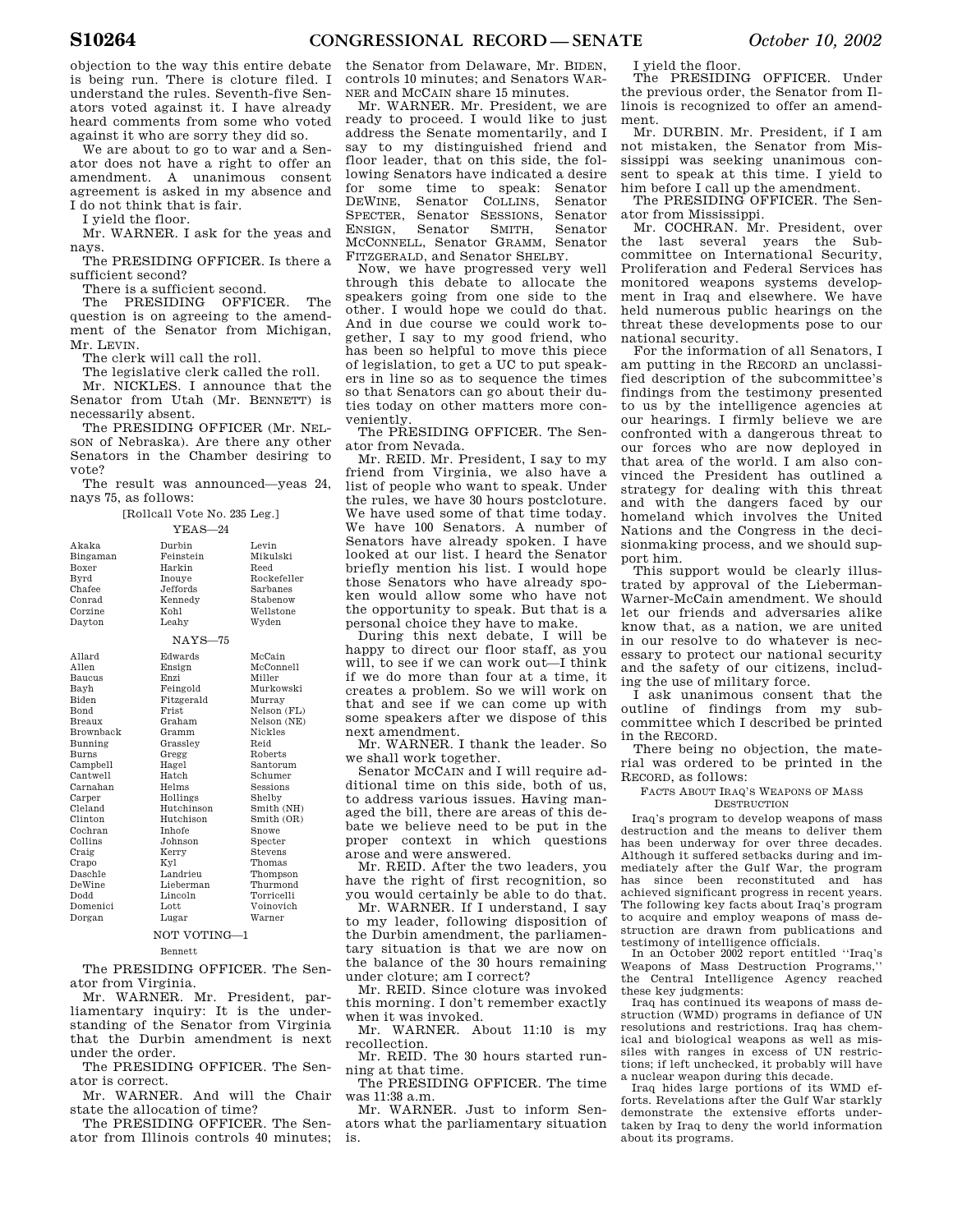maintained its chemical weapons efforts, energized its missile program, and invested more heavily in biological weapons; most analysts assess Iraq is reconstituting its nuclear weapons program.

Iraq's growing ability to sell oil illicitly increases Baghdad's capabilities to finance WMD programs; annual earnings in cash and goods have more than quadrupled.

Iraq largely has rebuilt missile and biological weapons facilities damaged during Operation Desert Fox and has expanded its chemical and biological infrastructure under the cover of civilian production.

Baghdad has exceeded UN range limits of 150 km with its ballistic missiles and is working with unmanned aerial vehicles (UAVs), which allow for a more lethal means to deliver biological and, less likely, chemical warfare agents.

Although Saddam probably does not yet have nuclear weapons or sufficient material to make any, he remains intent on acquiring them.

How quickly Iraq will obtain its first nuclear weapon depends on when it acquires sufficient weapons-grade fissile material.

If Baghdad acquires sufficient weaponsgrade fissile material from abroad, it could make a nuclear weapon within a year.

Iraq has begun renewed production of chemical warfare agents, probably including mustard, sarin, cyclosarin, and VX. Its capability was reduced during United Nations inspections and is probably more limited now than it was at the time of the Gulf War, although VX production and agent storage life probably have been improved.

Saddam probably has stocked a few hundred metric tons of chemical weapon (CW) agents.

The Iraqis have experience in manufacturing CW bombs, artillery rockets, and projectiles, and probably possess chemical agents for ballistic missile warheads, including for a limited number of covertly stored, extended-range Scuds.

All key aspects—R&D, production, and weaponization—of Iraq's offensive biological weapon (BW) program are active and most elements are larger and more advanced than they were before the Gulf War.

Iraq has some lethal and incapacitating BW agents and is capable of quickly producing and weaponizing a variety of such agents, including anthrax, for delivery by bombs, Scud missiles, aerial sprayers, and covert operatives, including potentially against the U.S. Homeland.

Baghdad has established a large-scale, redundant, and concealed BW agent production capability, which includes mobile facilities; these facilities can evade detection, are highly survivable, and can exceed the production rates Iraq had prior to the Gulf War.

Iraq maintains a small missile force and several development programs, including for an Unmanned Aerial Vehicle (UAV) that most analysts believe probably is intended to deliver biological warfare agents.

Gaps in Iraqi accounting to UNSCOM suggests that Saddam retains a covert force of up to a few dozen Scud-variant missiles with ranges of 650 to 900 km.

Iraq is deploying its new al-Samoud and Ababil-100 short-range ballistic missiles, which are capable of flying beyond the U.N. authorized 150-km range limit.

Iraq's UAVs, especially if used for delivery of chemical and biological warfare (CBW) agents, could threaten its neighbors, U.S. forces in the Persian Gulf, and the United States if brought close to, or into, the U.S. Homeland.

Iraq is developing medium-range ballistic missile capabilities, largely through foreign assistance in building specialized facilities.

Iraq's effort to extend the reach of its ballistic missile force is not limited to mediumrange missiles capable of striking its immediate neighbors. Iraq has pursued long-range ballistic missiles in the past and has even tested a rudimentary space launch vehicle (SLV).

In testimony before the Subcommittee on International Security, Proliferation and Federal Services, Robert Walpole, the National Intelligence Officer for Strategic and Nuclear Programs stated, ''Iraq's goals of becoming the predominant regional power, and its hostile relations with many of its neighbors, are the key drivers behind Iraq's ballistic missile program.''

According to the Department of Defense's report ''Proliferation: Threat and Response,'' Iraq in December 1988 attempted to launch the Al Abid 3-stage space launch vehicle, which used 5 Scud missiles clustered together as a first stage.

The Intelligence Community's unclassified summary of the ''National Intelligence Estimate on Foreign Missile Developments and the Ballistic Missile Threat Through 2015'' states:

After observing North Korean missile development the past few years, Iraq would be likely to pursue a three-stage Taepo Dong-2 [TD–2] approach to a ICBM, or spacelaunched vehicle, which would be capable of delivering a nuclear weapon-sized payload to the United States.

Iraq could develop and test a Taepo Dong-2-type system within about ten years of a decision to do so.

If Iraq could buy a TD–2 from North Korea, it could have a launch capability within a year or two of a purchase.

It could develop and test a TD–1–type [Taepo Dong–1] system, within a few years.

Iraq could attempt before 2015 to test a rudimentary long-range missile based on its failed Al-Abid SLV

If it acquired No Dongs from North Korea, it could test an ICBM within a few years of acquisition by clustering and staging the No Dongs—similar to the clustering of Scuds for the Al-Abid SLV.

Mr. COCHRAN. I thank the distinguished Senator from Illinois.

AMENDMENT NO. 4865 TO AMENDMENT NO. 4586

Mr. DURBIN. Mr. President, pursuant to the unanimous consent agreement, I call up my amendment.

The PRESIDING OFFICER. The clerk will report.

The bill clerk read as follows:

The Senator from Illinois [Mr. DURBIN] proposes an amendment numbered 4865 to amendment No. 4586.

(Purpose: To amend the authorization for the use of the Armed Forces to cover an imminent threat posed by Iraq's weapons of mass destruction rather than the continuing threat posed by Iraq)

On page 7, line 20, strike ''the continuing threat posed by Iraq'' and insert ''an imminent threat posed by Iraq's weapons of mass destruction''.

Mr. DURBIN. Mr. President, I call up this amendment to the underlying resolution presented by the President and sponsored by Senator LIEBERMAN and others on the floor of the Senate.

In this Capitol Building, there are many historic rooms. There is one that is of great significance to me. It is only a few steps down the hall. It was in room 219 where I gathered with about a dozen of my colleagues among the Senate Democrats for a meeting on the morning of September 11, 2001. I can

still recall the meeting vividly as we watched the television screen and its report, as we heard of the evacuation of the White House, as we jumped from our chairs and looked down The Mall to see the black smoke billowing from the Pentagon. And then we were told immediately to leave this great building and rushed down the steps and far away.

That is my image of September 11. Everyone who is following this debate has their own image of September 11. My world changed. America changed. Perhaps things changed all around the world on that day.

I came to work on that morning never believing that just a few days later, on September 14, I would stand on this floor and join every one of my colleagues in the Senate in a unanimous bipartisan vote of support for President Bush's request for war on terrorism. I am not a person who comes to that vote easily. I am one who grew up with the specter of war during our war in Vietnam. I am a person who served in the Congress and considered the momentous decision of the Persian Gulf war. I always took those votes extremely seriously. But there was no doubt in my mind on September 14, this was the right one. The war against terrorism was the right one. We were going to go after those parties responsible for what they had done to us on that day of infamy.

Now we gather in the Senate, a little over a year later, to face another historic vote. The President has asked Congress for the authority to wage another war, a war against Iraq. It is fair first to ask what progress we have made on the war against terrorism. Some things have happened for which we can be very proud.

The Taliban is out of power in Afghanistan. They no longer will be catering to the kind of extremist we saw with al-Qaida. Osama bin Laden is at least on the run, and that is certainly good news. Afghanistan is moving back toward a civilized state. Women are returning to the streets without the burkas. Girls are going to school. Positive things are happening. We saw an intelligence network created around the world to support the U.S. war on terrorism, an amazing display of unity and support for what we were doing.

But still, as I stand here today and make this assessment of the war on terrorism, the manhunt continues for Osama bin Laden and his top lieutenants. Afghanistan is still in its national infancy. Hamid Karzai, leader of Afghanistan, is a good man but barely escaped an assassination attempt a few weeks ago, an assassination that, had it resulted, would have thrown that nation into chaos. Al-Qaida is still known to be in 60 nations around the world, and this war is far from over.

Make no mistake, we cannot dedicate the resources, the manpower, the skills, and the weapons of war to a new war in Iraq without sacrifices in our war on terrorism. This will be a war on two fronts; sacrifices will be made.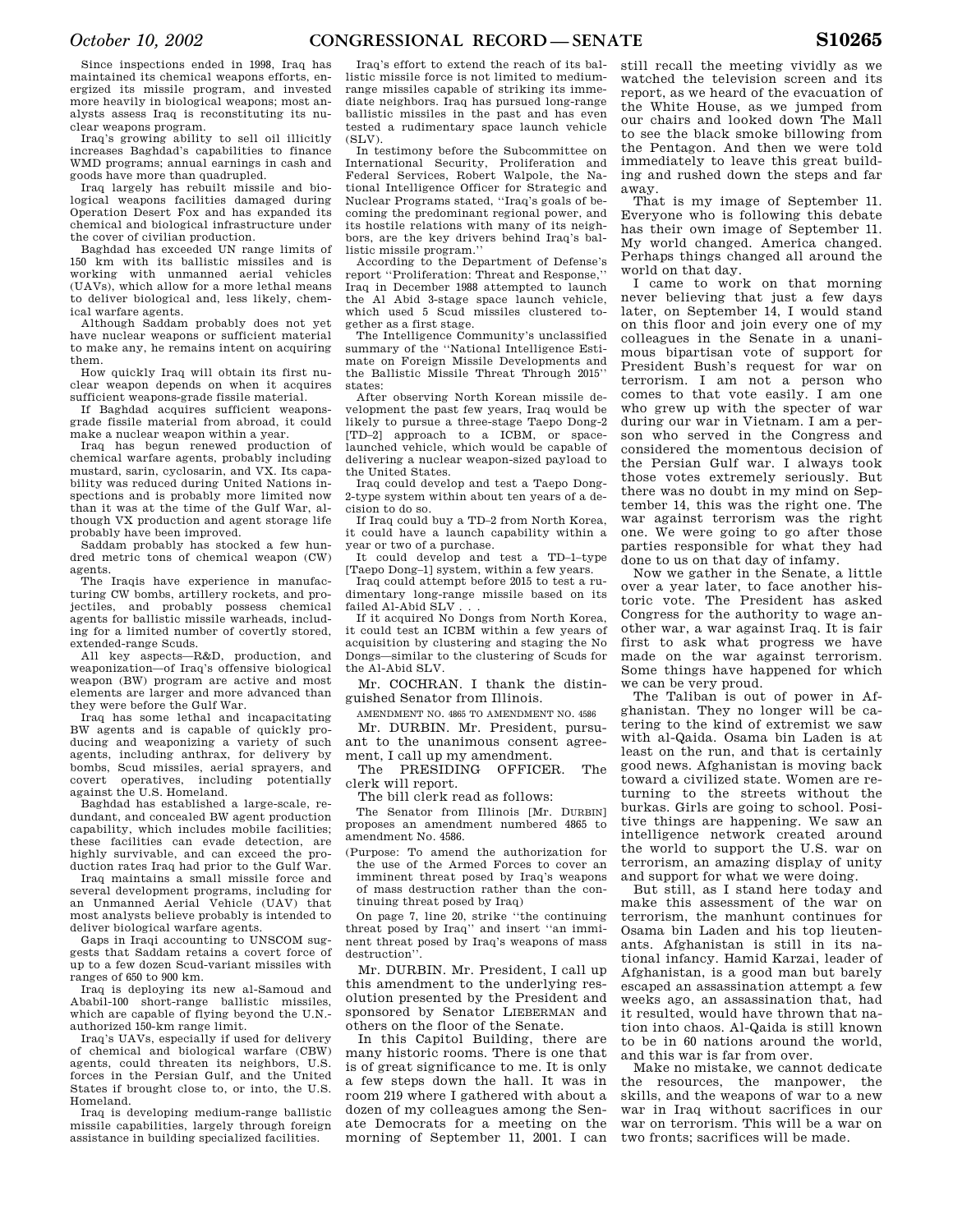Let's speak to the President's request for a war against Iraq. If you have followed the comments from the President since August until today, you will note that his approach has changed. In fact, this is the third version of the resolution before us.

In one respect it is a tribute to the President that he has worked with others to try to improve the resolution. We expect that. In another, it suggests a change in attitude and philosophy and perhaps an intent as this resolution develops.

The speech the President gave on Monday night I listened to, every single word of it. I wanted to hear everything he had to say. The speech the President gave to the American people was far different than the language of the resolution before us.

What has happened since August when the President first raised the specter of Iraq as a threat to the United States?

Initially the White House said: We don't need congressional approval. We can move forward. They went on to say: We can do it unilaterally. We don't need any allies. We can attack Iraq if necessary by ourselves. And the President said our goal is regime change. We want Saddam Hussein gone. We have had enough of him. And he went on to say—Vice President CHENEY backed him up—inspections by the U.N. are worthless. We tried that.

That was the first cut, the first position of the White House.

Last Monday, when the President gave a speech, it was a much different message. He is seeking congressional approval. That is why we are here today. He said that he is going to help lead a coalition of forces against Saddam Hussein, far different than what this resolution says, far different than what he said at the outset.

He is now working through the United Nations; something that had been dismissed early on in the debate has now become a big part of it. The President went on to say that he is now focusing on weapons of mass destruction and destroying them. There won't be any argument here. I have yet to meet a single Member of Congress who defends Saddam Hussein and his weapons of mass destruction.

The President said we need an inspection regime through the United Nations. That is a big departure from where he was. But that speech basically described a process the President suggested and endorsed, which many of us endorse as well.

In 8 weeks the administration has changed its rhetoric but the resolution we have before us has not. This resolution is important for many reasons. First, it is a war resolution. With this expression of authority from Congress, the President will have what he needs under our Constitution to move forward, to dispatch troops, mobilize reserves, move the men and women in uniform into harm's way, and be prepared for battle. That is, of course, the most important part of the resolution.

Another part rivals it in importance. This resolution is historically important because it marks a dramatic departure in the foreign policy of the United States of America. It is not simply a question of our policy toward Iraq or Saddam Hussein; it is a question of our policy toward the world.

This resolution still authorizes a unilateral, go-it-alone invasion of Iraq. This resolution contains no requirement to build a coalition of allies behind us. It has been said over and over again, isn't it better for the United States to have a coalition behind us than to have a coalition against us? This resolution does not specify that we are targeting weapons of mass destruction. This resolution represents a dramatic departure in foreign policy. That is why I have offered this amendment.

Senator LEVIN of Michigan was here earlier speaking about the role of the U.N. As much as any nation, the United States has guided and nurtured the U.N. We have gone through painful, frustrating moments when we have disagreed with their actions and could not agree with Security Council decisions, but by and large we have stood by the U.N. since its creation. In the words of Kofi Annan, ''The U.N. is the international community at work for the rule of law.''

That is as succinct a description of what the U.N. is all about as I have ever read. We have been with the U.N. through NATO, in the cold war, on questions of post-Soviet transatlantic order, and a variety of other issues. Now comes the President, on September 12 of this year, who visits the U.N. and issues a significant challenge. He says to the U.N. on September 12: If this organization has a backbone, it is going to stand up to Saddam Hussein, demand inspections for the weapons of mass destruction, and remove or destroy them. And if it does not, the President basically said that the U.N. is irrelevant; it has become the League of Nations.

Well, since then, progress has been made. A man whom I respect very much, Secretary of State Colin Powell, has been involved in shuttle diplomacy with the Security Council to put together U.N. support for just the very approach the President asked. It is the right approach—to really put our inspectors on the ground with no holds barred, nothing off limits, with no exemptions for Presidential palaces, so that we can go in and discover, with the help of our intelligence community, which will provide information where we think the weapons can be found and, in finding them, be able to establish once and for all that Iraq is in violation of U.N. resolutions and destroy the weapons.

If Saddam Hussein and Iraq should resist or stop us, consider the position we are in. We can then turn to the U.N. and say: We gave you your opportunity. You know this man will not comply with orders. Now stand to-

gether in enforcing the U.N. inspection. What a strong position that is—for us to have a coalition of nations, through the U.N., working with us, rather than the Bush resolution, which says we will do it by ourselves.

I think we have seen progress, but this resolution would brush it all aside. This resolution would say to the U.N. and others around the world: Go ahead and finish your debate and engage yourself as much as you like, but in the final analysis this Nation, the United States of America, will do exactly what it wants to do.

I don't think that has been our approach historically. We have always said: If you attack us, expect an answer. That is what happened on September 14, when we voted on the resolution on the war on terrorism. But why, if the U.N. is making progress toward this goal, do we want to say we are going to ignore the progress you have made, ignore the fact that you have accepted this challenge, we are going to ignore the possibility of meaningful inspections to disarm Iraq, and we will go it alone, we will launch a land invasion?

I think that is a mistake. This U.N. coalition effort is very important. In October of last year, President Bush stated, with some pride, that we had launched our war on terrorism, and he said: ''We are supported by the collective will of the world.'' And we were. The President has a right to be proud of that. The fact that we mobilized nations around the world to come behind us in the war against al-Qaida and the terrorists meant something in the war on terrorism.

Why, then, does it not mean something today? Why, then, when we are considering this war resolution, are we not committing to build a coalition of force to make sure we are successful? We know what the coalition means. It means strength in numbers. It means a sharing of the burden. Why should it only be American soldiers walking through the deserts on the way to Baghdad? Should we not have an international force? Because the threat Saddam Hussein poses is certainly to the Middle East and other countries before it threatens the United States. Why should other nations not defray the cost of this war? The fact that we would spend \$100 billion or \$200 billion when we are currently in deficit—why should that not be shared? Certainly, when we fought in the Persian Gulf, that was what happened. There is nothing in the Bush resolution for a coalition of force to join us in this effort in Iraq.

Also, the creation of a coalition establishes vital cover for other nations to join us. Do you recall the comments made by Saudi Arabia a few days after the President's visit to the U.N.? They had been not only cold but antagonistic to the idea of the United States going it alone against Iraq. They announced, after his visit to the U.N., that if the U.N. took action, they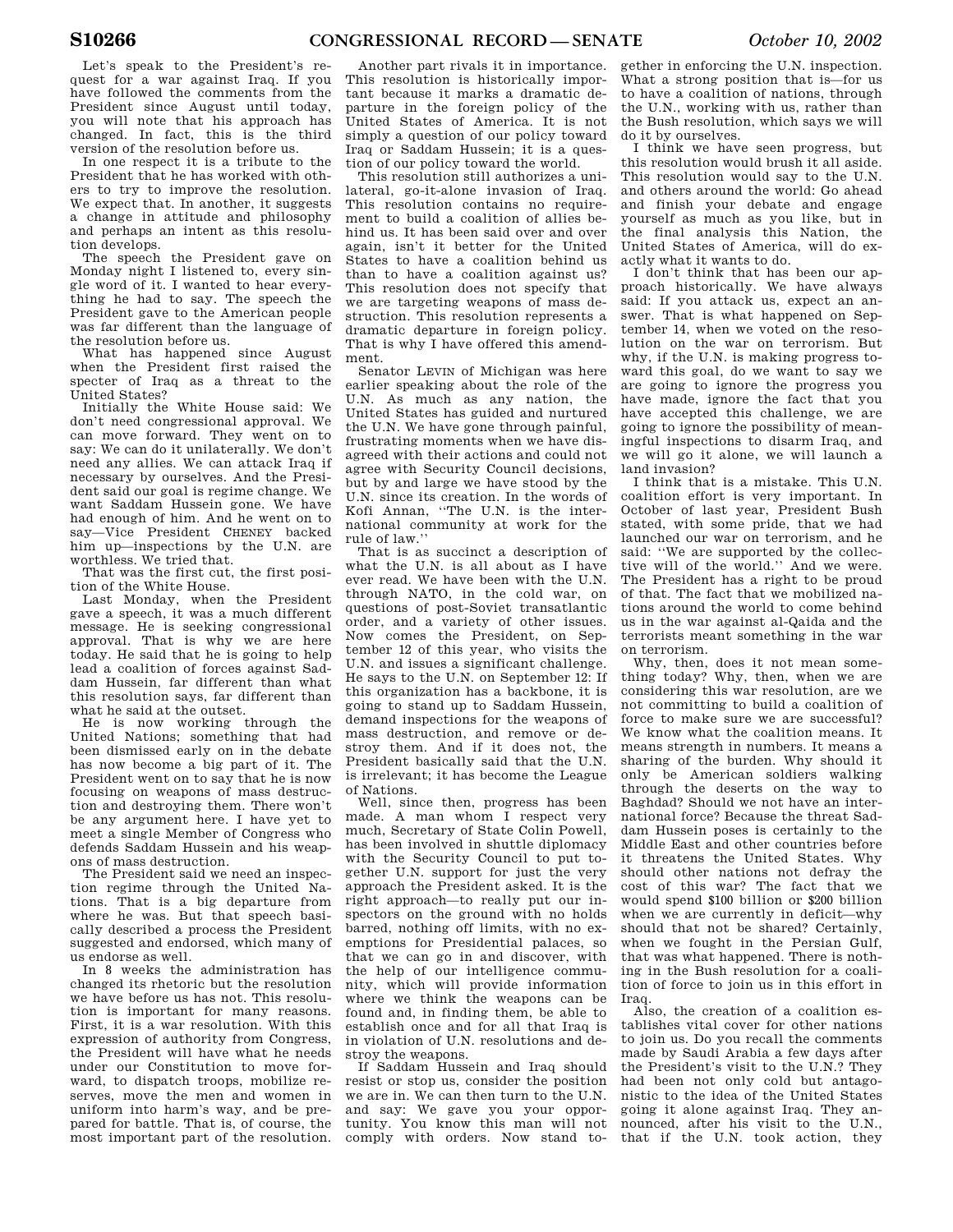would cooperate. Why is that significant? It is as significant today as it was in the Persian Gulf. President Bush's father realized that when you bring Arab States into the coalition, it is critically important as we consider action against an Arab nation, Iraq.

Think of this for a moment, too: If our coalition includes Arab States and countries from around the world, it minimizes the impact this will have on the fundamentalists and extremists who are trying to breed and educate and train the next generation of terrorists. A third of the people living in the Arab world today are under the age of 14.

If this is a coalition including Arab States, then we are in a much stronger position to argue that it is U.N. action, collective action, it is not the United States going it alone. This will help to defuse any terrorists who might come out and will help to establish stability after the attack.

Let me go to the particular reason to raise this amendment to this resolution. The House has passed the resolution we are considering. It tells you we are drawing that much closer to the possibility of war. It is a historic decision, one which now is in this Chamber. If this Chamber agrees to the same resolution and presents it on the President's desk, my guess is it will be signed very quickly. It is more than just war against Iraq. Just a few weeks ago, the administration released what they called ''The National Security Strategy of the United States of America.'' It is a document which outlines what they consider to be the new parameters of foreign policy in our Nation. It is well worth the read.

You will find in this document, on page 15, a significant and historic departure from the foreign policy of the United States. The argument is made in this publication by the administration, by President Bush's White House, that the world has changed so significantly since September 11, 2001, that the principles and values and norms of conduct of our foreign policy must be changed dramatically in this respect. We have always said to the world: The United States is not an aggressor nation. We are not seeking to invade your country for territory or treasure. But if you threaten us, you can expect that we will return with all the force and power we have. We are not trying to conquer you, but if you threaten our territory, our people, our allies, our Armed Forces, you can expect the worst. That is the way it should be.

We have said historically we are a defensive nation. Even at the height of the cold war, we did not endorse a first strike against the Soviet Union. No, we are a defensive nation. This new foreign policy reflected in the resolution before us is a dramatic departure from that.

The argument is made that we have no choice. Because we are now fighting terrorism, we can no longer wait for an imminent threat against the United

States. We have to be able to move preemptively for what might be, as is said in this resolution, a continuing threat.

What does it mean? If you list the nations of the world that pose any threat to the United States, unfortunately the list is fairly long. It would not just be Iraq. The President's ''axis of evil'' includes North Korea and Iran. One would certainly put Syria, Libya, and maybe many other countries on that list.

What the President's foreign policy is calling for is the right of the United States to attack these countries without provocation, without imminent threat. That, I say to my friends in the Senate, is a dramatic departure in foreign policy. We are not just talking about how to deal with Saddam Hussein, how to deal with weapons of mass destruction in Iraq, what to do through the United Nations. The supporters of this resolution are calling for a dramatic departure in American foreign policy.

From my point of view, it is a departure which is unwarranted and unwise. This is why I believe it: For over 50 years, with nuclear Armageddon facing us, with nuclear missiles poised in the Soviet Union and in the United States, our position was one of deterrence. We said, as I mentioned before, we would not strike first. We held that position, with some rare exceptions. That was our position as a nation, and it prevailed. It prevailed to overcome the Soviet Union and, frankly, to bring the Russians closer to our position in the world and to bring the world closer to peace.

Look what has happened in the last 10 years in our relationship with Iraq. Since the Persian Gulf war, we have made it clear to Saddam Hussein and his leaders that if they make one bad move with a weapon of mass destruction, either through a terrorist organization or directly against the United States, its neighbors, or any of our allies, frankly, they will pay a heavy price. There has never been a doubt about that. There is no doubt about that today.

The establishment and maintenance of the no-fly zone is our way of keeping an eye on Saddam Hussein from start to finish. There is not a tank or truck that moves in Iraq today we do not monitor. There is not a hole that is dug and filled up we do not monitor. We made that clear under existing foreign policy, but this resolution says it is time for us to change that policy. It is time for us to argue we can preemptively strike Iraq or any other country before they pose a threat to the United States. That is a dramatic change.

My amendment goes to this issue and says the President has the authority to use force. Let me read it specifically because I do not want to misstate it for my colleagues:

The President is authorized to use the Armed Forces of the United States as he determines to be necessary and appropriate in order to defend the national security of the

United States against an imminent threat posed by Iraq's weapons of mass destruction.

That is what my amendment says. It spells that out in terms of foreign policy that we have created, in many respects, and honored throughout our history. To state it as stated in this resolution is to endorse this new rewrite of American foreign policy and to say in the age of terrorism that preemption is the answer.

I asked Dr. Condoleezza Rice a question when she came before us a few weeks ago, as follows: If we are going to argue that we have the right as a nation to attack any nation we suspect may be a threat to us, how then can the United States play a role in the world supporting diplomacy and peace? How can we argue to countries that are in incendiary relationships, such as India and Pakistan over Kashmir, that they should not do preemptive attacks of their own? How do we make that argument?

Oh, she said, diplomacy is working in Kashmir. It depends on what day of the week that question is asked. I hope it works. I hope peace comes to that region. We really lose our right to argue and demand more diplomacy and more peacekeeping when we say the United States may preempt any perceived threat, but other nations in the world should negotiate. The same can be said of China and Taiwan and many other places in the world.

To my colleagues I say this: This resolution not only addresses Iraq, it marks a significant departure in foreign policy. I hope, even though we have not had hearings, even though we have not debated this at length, that this amendment which I offer, with just a handful of words, will call into question whether this is the wisest policy, whether this is a necessary policy.

Let me say this as well. I know the United States is in a fearful and anxious situation since the attacks of September 11, 2001. Though we have been heartened by the strength of this Nation and its unity, there is still a lingering question as to whether we will be struck again.

It is because of that anxiety, because of that fear, I think many of us are moving now to say, let's do what is necessary, let's make the changes, let's get on with it.

I caution and beg my colleagues to think twice about that. America has faced periods of fear in its past, some not from foreign threats but from domestic situations.

One of the most noteworthy in our history was the Great Depression which faced our country when then-President Franklin Roosevelt, in his Inaugural Address, said:

This great Nation will endure as it has endured, will revive and will prosper. So, first of all, let me assert my firm belief that the only thing we have to fear is fear itself. Nameless, unreasoning, unjustified terror which paralyzes needed efforts to convert, retreat, and advance. In every dark hour of our national life, a leadership of frankness and vigor is met with that understanding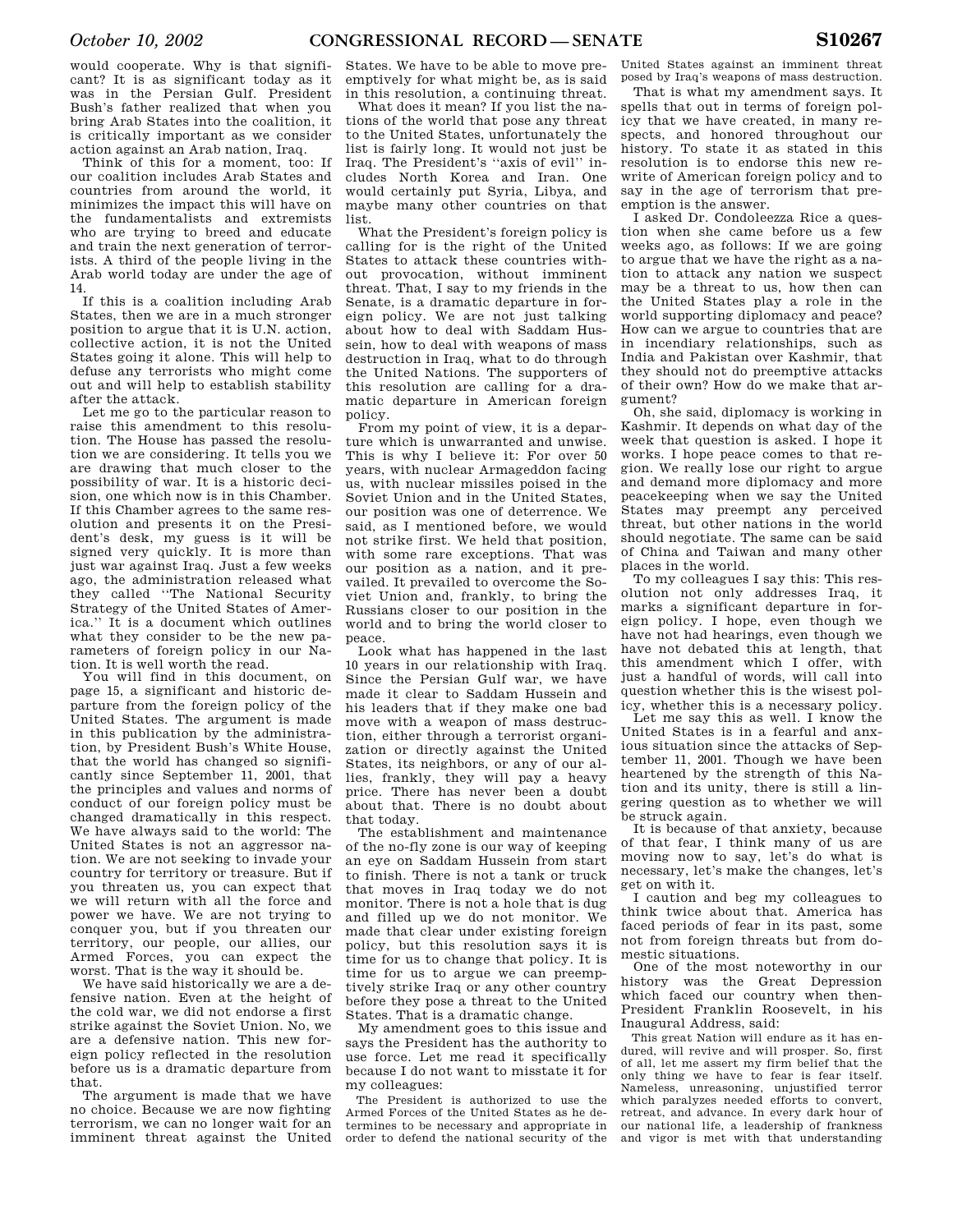and support of the people themselves, which is essential to victory.

I have listened to speeches on this floor, speeches which have, frankly, touched the anxiety, concerns, and fear of America. I have heard people on this floor lionize Saddam's weapons of mass destruction as a threat. The President's own resolution said Saddam Hussein may launch a surprise attack against the United States, language which is almost, frankly, impossible to understand in the world in which we live.

I heard those same voices minimize the impact of weapons of mass destruction on the battlefields of Iraq if we launch a land invasion to try to force regime change.

As we know—it has been declassified this week—our intelligence community tells us the most likely scenario of weapons of mass destruction to be used against Americans is if we launch an invasion of Iraq. Saddam Hussein knows today if those weapons move or are used in any way against us and our allies, he will pay a terrible price.

Our foreign policy must not be driven by fear. We must be vigilant. We must be careful. But at this moment of national concern over our vulnerability of terrorism, we cannot lose sight of the course which guided our Nation for generations. As we search every corner of our Nation and every corner of the world for danger and threats, we can never lose our sight on true north, and that rock-solid reliable point is a commitment to a rule of law, a commitment to a foreign policy based on established values and established standards of international conduct.

We cannot now ignore the challenge of Saddam Hussein. We need to address it. We should push forward with inspections through the United Nations, and build a coalition of support to make sure he is kept under control. The Presidential resolution, which envisions the United States standing alone, is not the best course. The Presidential resolution, which calls for a dramatic departure in our foreign policy, is not the best course.

Mr. President, I reserve the remainder of my time and yield the floor. How much time do I have remaining?

The PRESIDING OFFICER (Mr. CAR-PER). The Senator from Illinois has 15 minutes remaining.

The Senator from Virginia.

Mr. WARNER. Mr. President, my understanding is the Senator from Virginia and the Senator from Arizona have 15 minutes, equally divided.

The PRESIDING OFFICER. The Senator is correct.

Mr. WARNER. At this time, the Senator from Arizona wishes to allocate his time to Senator KYL.

The PRESIDING OFFICER. The Senator from Arizona.

Mr. KYL. Mr. President, I will speak for about 7 minutes. If any other Senator wishes to speak, they may certainly do so.

Mr. President, I want to address directly the Senator's amendment. He

talked about everything but his amendment. His amendment is remarkable because instead of allowing the President to deal with the continuing threat posed by Iraq, this amendment would require the President to identify an imminent threat; that is to say, one that is immediate, pressing, upon us, imminent. I suggest, as a member of the Intelligence Committee for almost 8 years, that it is virtually impossible for us to know when a threat is imminent, a threat posed by a regime such as Saddam Hussein's, or a group of terrorists.

These people do not announce their threats in advance. They conceal their intentions, as well as their capabilities, and it is very difficult for us to know the precise moment at which the threat is imminent.

So this amendment is remarkable because it would literally force the President to wait until the last minute in order to take the action that is permitted by the amendment.

There is a saying in the intelligence community that we do not know what we do not know. We find out later what we did not know.

We did not know that Saddam Hussein, for example, had gone to the extent he had in the development of biological and chemical weapons until defectors came out of Iraq and told us what he had done. We did not find out about that through other intelligence. Then we sent inspectors, and before Saddam Hussein got it all hidden, they were able to find some of it, at which point he said: Oh, gosh I forgot about that—or words to that effect.

We did not realize the extent to which he had developed his nuclear capability until after the gulf war was over, when we learned that he was years closer to having a nuclear weapon than we had thought.

If Saddam Hussein had waited to attack Kuwait, had not attacked Kuwait, and gone ahead with his plans, he would have had a nuclear capability before the United States knew about it. By then, it would have been too late.

My point is this: We may have pretty good intelligence, but it is not good enough to calibrate as closely as the Senator's amendment would require, to wait until the moment when the President says now it is imminent. And that is the problem. Action has to be taken when the threat is clear, when it is known to be there, but we do not really know exactly when he is going to make his move.

As September 11 showed, if it showed us anything, our intelligence is not good enough to do that. We can know there is a threat. We can know it is growing, we can know it is continuing, but we cannot know that moment when it becomes imminent.

This amendment asks an impossibility of the President: To prove that the threat is imminent or at least to wait until it is clear to him that the threat is imminent. But we may never know until it is too late that Saddam Hussein has a nuclear weapon.

The Senator also complained about this new doctrine of preemption, but I would suggest that with respect to Iraq, we are not talking about preemption, we are talking about unfinished business called the gulf war.

Every day the United States and the United Kingdom fly airplanes, pursuant to United Nations resolutions, to enforce those resolutions—frankly, to engage in aerial inspection called reconnaissance—and they get shot at almost every day. When they get shot at, they either try to take out the radar site or SAM missile site that is firing at them after they have been shot at, or what they try to do is knock it out before they get shot at. Now, somebody may call that preemption. I call it selfdefense and common sense.

This is not some new doctrine we are about to engage in that is going to threaten world peace. This is the unfinished business of the gulf war that is authorized by United Nations resolutions that we engage in every day and that requires us to act in our own selfdefense.

It is also said that for the last 11 years, Saddam Hussein has not used his weapons of mass destruction. So why deal with this now? Why not wait until the threat is imminent? Is that it? We are supposed to put our trust in Saddam Hussein? I am unwilling to place the security of the United States of America in the hands of the likes of Saddam Hussein. I do not believe we can trust him.

Because our intelligence is not good enough to calibrate this threat to the action that would be authorized by the amendment, and because we cannot trust Saddam Hussein, I support the resolution that is before us and oppose the amendment of the Senator from Illinois.

Finally, suggesting, as some have, although I did not hear these words from the Senator, that there has to be a smoking gun—that is the concept behind this notion of imminence—before we can take action, is extraordinarily misguided. Remember, a gun smokes after it has been fired.

When I think of a smoking gun, I think of the Pentagon and the World Trade Center. I believe that the amendment of the Senator from Illinois is dangerous, misguided, and I hope my colleagues will join me in defeating it.

The PRESIDING OFFICER. The Senator from Texas.

Mr. GRAMM. Mr. President, how much time do we have remaining?

The PRESIDING OFFICER. Who yields time to the Senator from Texas?

Mr. KYL. Mr. President, on behalf of Senator WARNER, unless Senator LIE-BERMAN wishes any time, I yield the remainder of the time to Senator GRAMM. The PRESIDING OFFICER. Nine minutes.

Mr. GRAMM. Mr. President, this has been a great debate. I want to congratulate Senator WARNER and Senator LIEBERMAN, and I want to thank my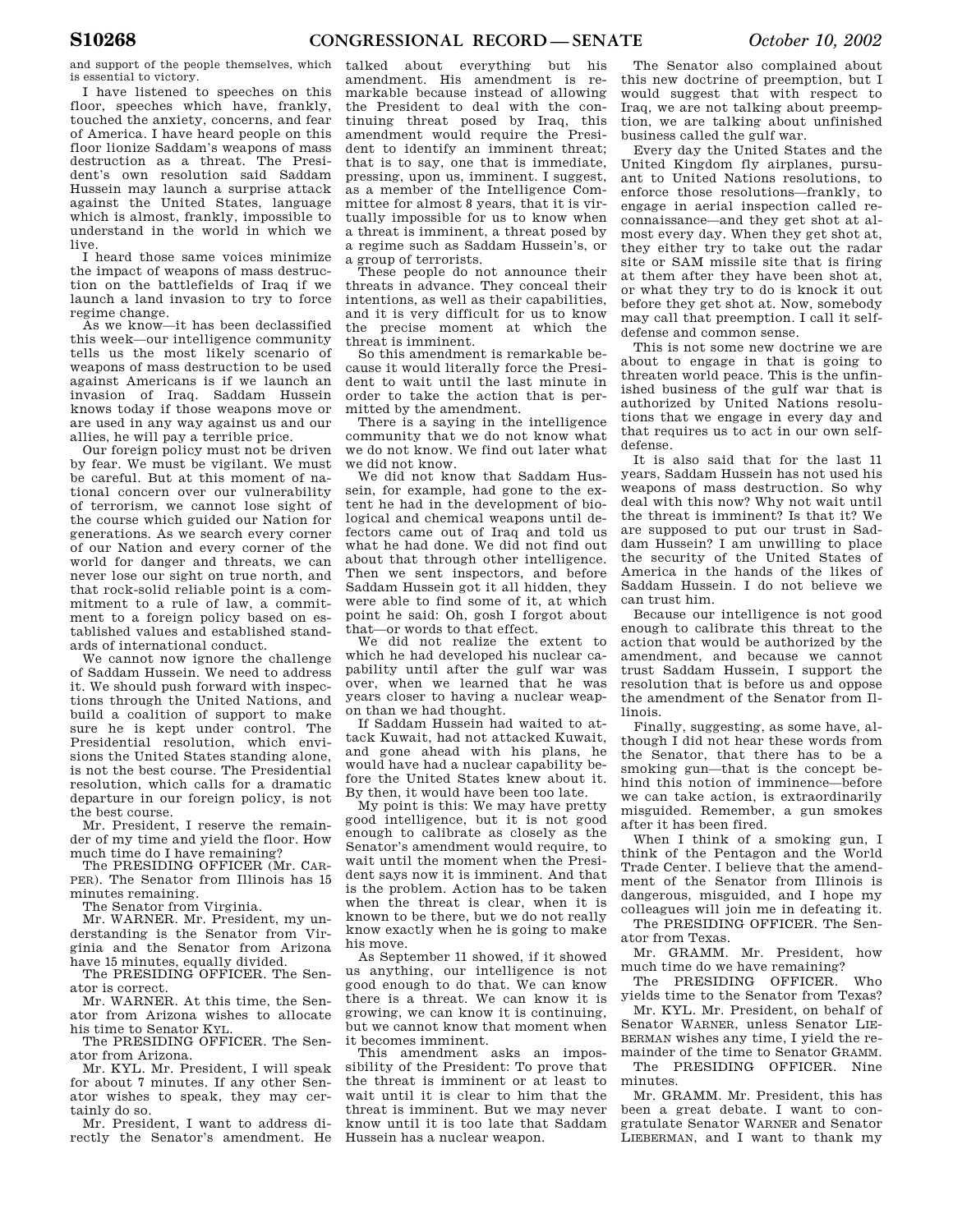dear friend JOHN MCCAIN for his leadership on this issue.

Even error has been presented on the floor of the Senate in a way that one could be proud of. I think these kinds of debates build the stature of the Senate, and when the American people listen to this debate they will realize that on this issue there is a lot of serious thinking, a lot of good thought, and I believe in the end we are going to make the right decision.

I have waited to speak—did the Senator want me to yield?

Mr. WARNER. Yes. I had to speak to the Republican leader. I had 7 minutes. I wish to allocate several of those minutes to our colleague from Connecticut.

Mr. President, how much time remains?

The PRESIDING OFFICER. Seven minutes.

Mr. GRAMM. Mr. President, I ask unanimous consent that I have 5 minutes.

Mr. REID. Objection.

The PRESIDING OFFICER. Objection is heard.

Mr. WARNER. I regret to say to my good friend from Texas——

Mr. GRAMM. How about 41⁄2 minutes? Mr. WARNER. Why doesn't the Senator take an additional 2 minutes so we can complete the debate on this

amendment? Mr. GRAMM. Mr. President, I will wait until this amendment is completed and then I will speak.

The PRESIDING OFFICER. The Senator from Virginia.

Mr. WARNER. I thank my friend from Texas for his cooperation. I now yield the remaining time, with the exception of 1 minute for the Senator from Virginia, to the Senator from Connecticut.

Mr. LIEBERMAN. Mr. President, I ask that the Chair notify me when a minute remains so I may terminate my remarks.

The PRESIDING OFFICER. The Chair will do so.

Mr. LIEBERMAN. Mr. President, I rise to oppose, respectfully, the amendment introduced by the Senator from Illinois.

The underlying resolution, building on 11 years in which the world community has tried every way imaginable, except war, to get Saddam Hussein to keep the promises he made at the end the gulf war to disarm, is a strong resolution. This amendment would diminish it, and in that sense it would also diminish its effectiveness to convince the United Nations to act so we do not have to form our own international coalition.

In two regards, it also diminishes the authority of the Commander in Chief, as granted by our resolution, and does so in a way that is far more restrictive than most any authorizing resolution for war or military action that I have seen before.

First, it introduces the word ''imminent'' in place of the words ''continuing threat.'' We say in our resolution that the President may use the Armed Forces of the United States in order to defend the national security of our country against the continuing threat posed by Iraq. The Durbin amendment would change that to the imminent threat posed by Iraq's weapons of mass destruction.

In changing it to ''imminent,'' which is a temporal term—it suggests time, that something is about to happen soon—it adds a qualification that I think is unwarranted. In the totality of Saddam Hussein's evil administration, weapons of mass destruction, ballistic missiles, unmanned aerial vehicles, there is a threat that is real to us, and I am convinced will be used against the American people unless we act, hopefully through the United Nations, to disarm him.

So while it might not be imminent in the sense that he is about to use it against us, in my opinion it is a ticking time bomb. We do not know exactly how many seconds or minutes or hours are left on that timer. I don't want the President to be limited to an imminent threat to use the power we are giving him here.

Second, it limits that authority for the President to act only in regard to an imminent threat of weapons of mass destruction.

The resolution we have introduced provides two conditions under which the President may use the Armed Forces to defend the national security of the United States against the continuing threat posed by Iraq and to enforce all relevant U.N. Security Council resolutions regarding Iraq. This harkens back to a colloquy I had with Senator SPECTER of Pennsylvania yesterday.

It seems to me these two parts have to be read in totality as modifying each other. The resolutions that are relevant in the U.N. Security Council are to be enforced particularly in relationship to the extent to which they threaten the national security of the United States. In doing this, we are expressing our understanding that the President is unlikely to go to war to enforce a resolution of the United Nations that does not significantly affect the national security of the United States.

We want to do what the Constitution invites us to do. Congress is given the authority under article I to declare war. The President under article II is the Commander in Chief. There is a healthy tension there. It is up to Congress to authorize and to the President to act as Commander in Chief with the latitude that authority gives him but also with the accountability and responsibility that authority gives him.

I have spent time looking at authorizing resolutions for war or military action from the past. The one that we put together—although some of our colleagues have described it, I think, erroneously as a blank check—is quite limited compared to the declaration of

war authorizing and directing the President to employ the entire naval and military forces of the United States and the resources of the Government to carry on war—this was in the case of World War I—and to bring the conflict to a successful termination, all the resources of the country are hereby pledged by the Congress of the United States.

We have only one Commander in Chief; 535 Members of Congress cannot effectively conduct a war. We set the parameters, as this resolution does. We authorize. But it is the President ultimately who carries out and serves as our Commander in Chief. That is what our resolution does. That purpose would be significantly altered and, I say respectfully, weakened by the language of the Senator from Illinois, which is why I respectfully oppose his amendment.

I yield the floor.

The PRESIDING OFFICER. The Senator from Virginia.

Mr. WARNER. My understanding is that the Senator from Delaware has 10 minutes. He is not here. I will ask unanimous consent I take 7 of his 10 minutes.

The PRESIDING OFFICER. Without objection, it is so ordered.

Mr. WARNER. Mr. President, I wish to retain 2 of those minutes for myself and give 4 minutes to our colleague from Texas.

The PRESIDING OFFICER. The Senator from Texas.

Mr. GRAMM. Mr. President, I thank my dear colleague and floor leader. I will make a couple of comments.

I have listened to these arguments, and I would say they have been made very effectively and with great eloquence. But as I hear them, they boil down to two simple arguments. The first argument is that if we are going to use military power against Saddam Hussein, we ought to do it within the context of the United Nations and it ought to be part of a multinational effort. I reject that.

I reject it because when we are talking about the security of our Nation, I am not willing to delegate the responsibility of protecting it to the U.N. When it comes to the lives and safety of our people, I am not willing to leave that up to the U.N. I am not even willing to leave it up to our allies. It is the responsibility of the U.S. Government. That is why we need this resolution.

The plain truth is, if nobody else in the world is willing or able to do this job, we are able and we are willing. That is what this resolution says. And by being able and being willing, I believe there will be others who will help us.

The second argument can be explained through an analogy. Let's say there is a rattlesnake nesting in your rock garden. Our colleagues are saying, look, if you go in there and try to find that rattlesnake and try to kill him, he is liable to bite you. The probability of being bitten is lower if you leave him alone.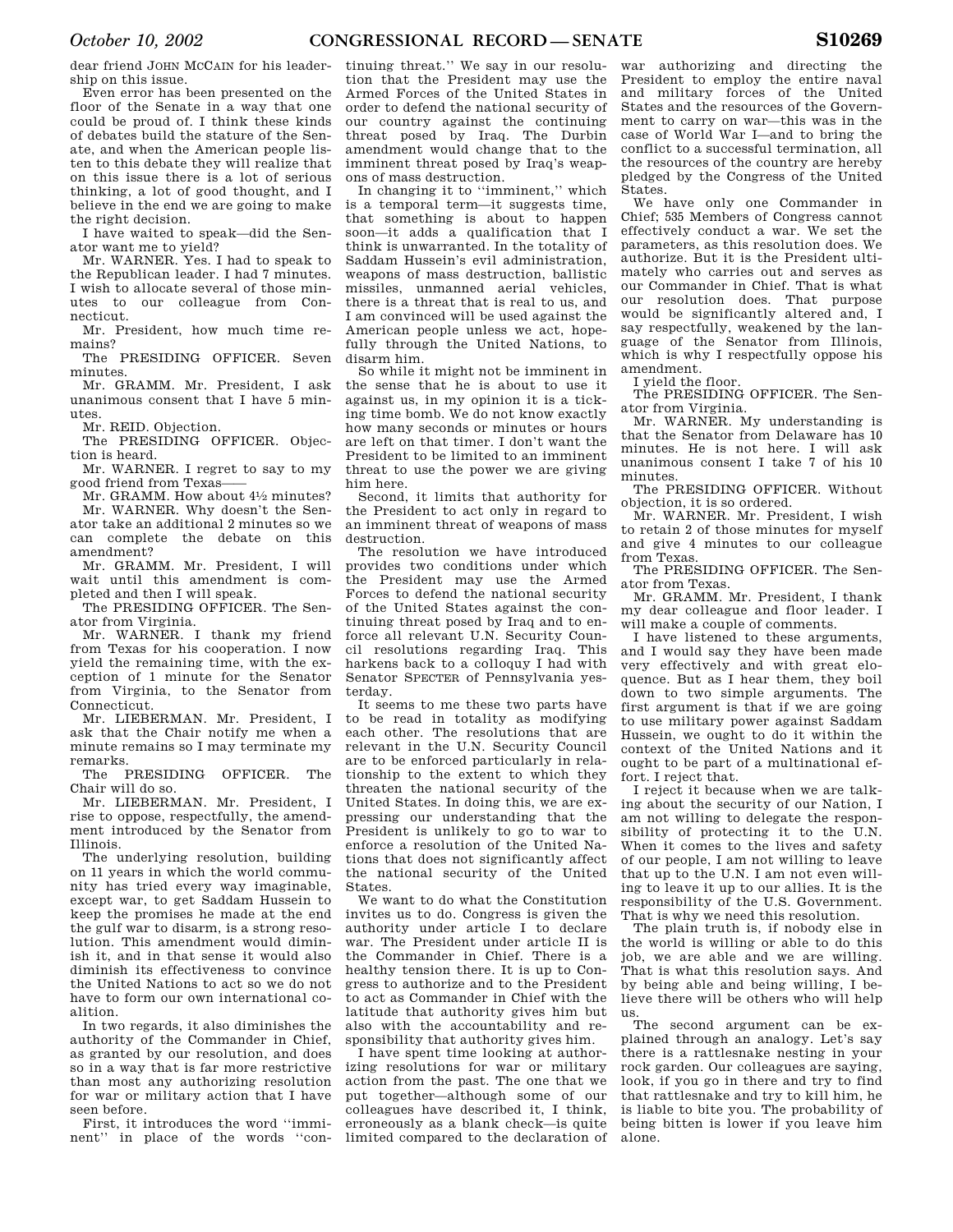For a short period of time, they are right. There is no doubt about the fact if you put on your snake boots and you get rat shot and your pistol and go out there with a stick and start poking around trying to find him, the probability during that period of time that you are going to get bitten does go up. But most rational people get their pistol and get that stick and go out there because that rattlesnake will be out there for a long time. Your dog might go through there and get bitten. Your grandchild might be playing out there. The good thing about going in to find a rattlesnake is you know he is there and you are alert to the threat.

My view is we do have the rattlesnake in the rock garden. We have the ability to go in and get him out. And because of the threat that it poses to us, I don't think we ought to wait around to do what we know we need to do. In looking at the future, I say the threat is greater if we do not act than if we do.

Those are the two arguments I hear. They are in fancier garb and they are better put. But it really boils down to, let's turn over our security to the U.N. or to our allies. I am not willing to do that. Let's avoid the risk of this conflict because it will be dangerous while the conflict is going on. It will be a lot safer once the conflict is over.

That is where we are. I think we are doing the right thing. I think we are going to have an overwhelming vote. We have had great bipartisan success on this force resolution because Saddam Hussein has no organized political support in America. I wish we did not face organized political support for opposition to homeland security.

The PRESIDING OFFICER. The Senator from Virginia is recognized.

Mr. WARNER. Mr. President, I say to our distinguished colleague from Texas, I listened intently to his remarks. Two things occurred to me. First, how much we value the Senator's contribution these many years we have served together. We shall miss him. Also, the Senator cut right to the heart of the argument, leaving no doubt where he stands.

Mr. President, I am happy to yield the floor. I think I have 3 minutes left under my control.

Mr. DURBIN. It is my understanding the Senator from Delaware still has time remaining under the unanimous consent request.

The PRESIDING OFFICER. The Senator from Delaware has 3 minutes remaining, and the Senator from Illinois has 15 minutes remaining.

Mr. DURBIN. I thank the Senator for his courtesy. When we disagree, he is always courteous in his treatment and fair on the floor of the Senate.

I might say to my friend from Connecticut, it is rare we disagree. I am sorry this is one of those cases. But I would pose a question, if he wants to answer it—without yielding the floor.

Do you believe that the threat of weapons of mass destruction in Iraq is

an imminent threat to the United States today?

Mr. LIEBERMAN. I thank my friend. I agree it is rare we disagree, so I do so with respect.

That is my point. I believe the threat is real. The weapons of mass destruction threat is real. Whether it is imminent or not, I do not know.

As I said, the analogy that comes to mind is of a bomb on a timer. I don't know whether the timer is set to go off in a day or a year. But because the danger is so real, I don't want to establish the standard of imminence before the United Nations or the President of the United States can act to eliminate the danger.

Mr. DURBIN. I thank my colleague from Connecticut, and I think it is an honest answer. But let me tell you, I serve on the Intelligence Committee and I would not disclose anything I learned there because it is classified and top secret, but some things I can say because they are public knowledge.

If you want to talk about threats to the United States, let me quickly add to that list North Korea. Currently, North Korea has nuclear weapons. North Korea has missiles that can deliver that nuclear weapon to many countries that we consider our friends and allies in their region.

Iran may not have a nuclear weapon today but could be further along than Iraq is at this moment. There is scant if little evidence that Iraq has a nuclear weapon.

We do not trust Syria because it is a harbor for some 12 or 15 different terrorist organizations in Damascus, and we certainly do not trust Libya because of our fear of weapons of mass destruction.

So now of all the countries I have listed, Iraq is one of them for sure. But I have given you five or six countries which, under this resolution's logic and under this President's new foreign policy, we should be considering invading. Which one and when?

Historically, we have said it is not enough to say you have a weapon that can hurt us. Think of 50 years of cold war when the Soviet Union had weapons poised and pointed at us. It is not enough that you just have weapons. We will watch to see if you make any effort toward hurting anyone in the United States, any of our citizens or our territory.

It was a bright-line difference in our foreign policy which we drew and an important difference in our foreign policy. It distinguished us from aggressor nations. It said that we are a defensive nation. We do not strike out at you simply because you have a weapon if you are not menacing or threatening to us. Has September 11, 2001, changed that so dramatically?

The words ''imminent threat'' have been used throughout the history of the United States. One of the first people to articulate that was a man who served on the floor of this Chamber, Daniel Webster, who talked about an-

ticipatory self-defense, recognized way back in time, in the 19th century. What we are saying today is those rules don't work anymore; we are going to change them.

I might also add, even though the Senator from Connecticut didn't address it directly, as to whether Iraq is an imminent threat, the minority leader, Republican minority leader, Senator LOTT, today on the floor came forward and said, and I quote:

He [meaning the President] is prepared to try to find a peaceful solution here. But unless we make it clear he is committed, we are committed, the U.N. is committed, this problem will not go way. It is serious and it is imminent.

The words of Senator LOTT on the floor today, recognizing the point I am trying to make here. If the President believes it is an imminent threat from weapons of mass destruction, he should have the authority to go forward.

But this is not just a matter of striking a strong position and showing that we have resolve. It is a matter of the people of the United States, through the Senate and the House, giving authority to the President of the United States to commit the lives of our men and women in the U.S. Armed Forces.

I, for one, have thought long and hard about voting for war. As I said on September 14, 2001, I did. I would do it again on the war on terrorism. I believe every Senator—every Senator— Republican and Democrat alike, takes this responsibility particularly seriously.

I had a personal experience in my district as a Congressman in the Persian Gulf war. One of my friends had a son who was in the Marines. She called me and said: He has just been sent over there, and I am worried to death about him.

I said: Let's wait and see how this goes.

We engaged in a debate on the floor of the House and Senate, and we gave President Bush's father, the President, authority to go forward. If you remember, we built up our troops and forces for 6 months, the day came, and the war began, and we were prepared, and we were decisive; in a matter of 48 hours the war ended and I breathed a sigh of relief. It was over quickly, and there were just a handful—I think about 200 American—of casualties out of the thousands and thousands of troops who were in harm's way.

No sooner had I had this feeling of relief than I got a call. One of the 200 killed in that 48-hour period was Christian Porter, a lance corporal in the U.S. Marine Corps, killed by friendly fire—the son of my close friend. I went to that funeral, faced his mother and his father. There was little I could say. I went to the veterans cemetery, the National Cemetery, afterwards, as I am sure all of the Members of the Senate would do to pay their respects to his family and respect to this man who served his country.

The image of that funeral at that service in that day is still in my mind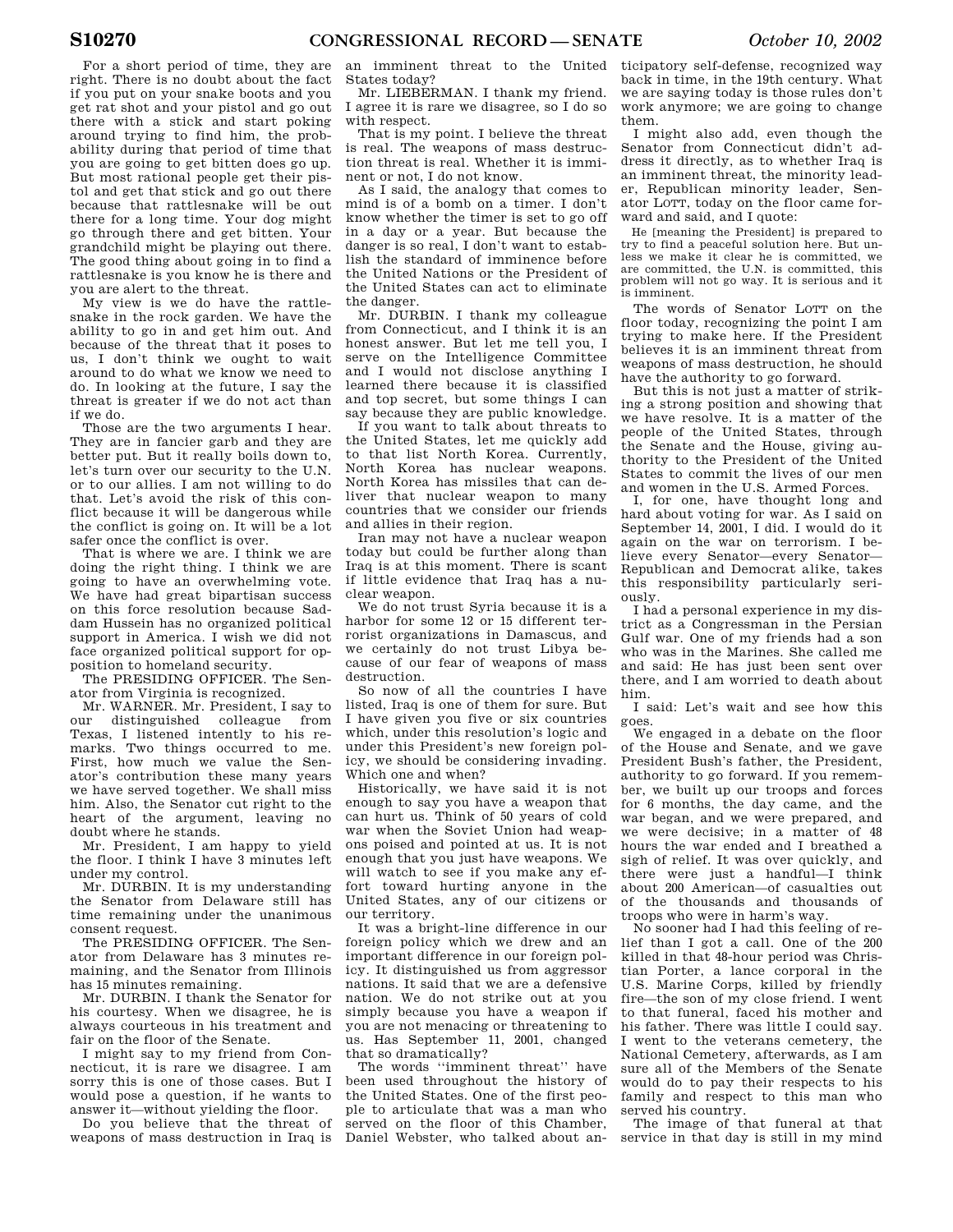today as I think about the decision we are making, about whether or not we are just striking a position to show our resolve or whether we are in fact, as this resolution says, giving to this President the authority to call into combat men and women who will put their lives on the line for the decision we make today.

Is it unfair for us to say, on this side of the debate, that we should exhaust every reasonable and realistic option before we engage in war? That we should work through the United Nations if we can find an inspection regime that is honest, to try to lessen the threat on the United States at any time in the future? That we should gather a coalition of forces?

I couldn't disagree more with my colleague from Texas. Yes, it is a threat to the United States. All of the countries I listed are threats. But why should we bear this burden alone? Should this burden not be shared by our allies and those who agree with us that we need a peaceful and civilized world? Shouldn't their troops be in the field with American troops fighting side by side for this cause? Only American soldiers? Only American tax dollars? Only America is assuming the responsibility for stability when the war on Iraq is over?

I don't think it is a fair approach. It is far better for us to have a coalition working on it. But what triggers it, goes to the heart of this amendment, is that moment in time when this President—and he is the one who has the authority as Commander in Chief—says we now face an imminent threat from weapons of mass destruction.

What could that be? It could be the identification of fissile material that is now going into Iraq which could lead to their development of a nuclear weapon. That, in my mind, shows imminent threat. It could be his using weapons of mass destruction and sharing them with terrorist organizations. That is clearly an imminent threat. All of these things would trigger the United States to step forward and say now we have to defend ourselves. But at this point in time, none of that is here.

We are being asked, by voting on this resolution, not to wait for the United Nations, not to wait for a coalition, but to move forward on a continuing threat. Member after Member comes to the floor and tells us: The threat against the United States of weapons of mass destruction is an imminent threat. We have to take it seriously. We have to vote on this before the election. That is what the White House says: We have to do it now, we have to do it before we leave town.

Yet when you ask them to put the words ''imminent threat'' in the resolution, watch them scatter and run when the vote comes to the desk here. There will be a handful of us voting for that, a handful of us who believe the foreign policy which has guided the United States for so many generations, so successfully, which has brought us

peace and stability, should be honored and respected even on this resolution of great historic moment.

I yield the floor and reserve the remainder of my time. I don't know if there are others who wish to speak.<br>The PRESIDING OFFICER. Who

The PRESIDING OFFICER. yields time?

The Senator from Virginia.

Mr. WARNER. Mr. President, we are making excellent progress on this bill. Did the leader wish to speak?

Mr. REID. Not quite yet. We need a few more minutes.

Mr. WARNER. I am sorry. I did not hear the leader.

Mr. President, we have some matters moving along very well. I thank my colleague from Illinois for his remarks. I shall proceed to use my 3 minutes, and the 3 minutes from the Senator from Delaware, which as I understand it is still there, without objection.

The PRESIDING OFFICER. Without objection.

Mr. WARNER. I have listened carefully to our colleague. His amendment is very simple on its face. But behind the simplicity lies a great deal of history.

This Nation of ours has been protected by the two oceans, and by wonderful neighbors to the north and to the south. We have had a sense of security. But with the advent of high technology, and with the advent of worldwide syndicates of terrorists, America will never be the same again.

That is a tough thing for me to tell my children and my grandchildren because I have labored in my life—as everyone in this Chamber has—to provide not only for my family, friends and neighbors such that they can enjoy the life we have enjoyed these many years. However, high technology, while it benefits mankind in so many ways, has brought about dramatic change.

If you wish to have the standard of imminent threat placed in the bill that Senator LIEBERMAN, Senator MCCAIN, Senator BAYH and I have crafted, I say to you most respectfully, with the advent of this extraordinary evolution of technology, the time involved in warning that is implicit in imminent threat left us with the end of the 20th century. The 21st century high technology has erased that. Imminent danger struck us on September 11th. We didn't know it was coming. The doctrine of imminent danger, as I say, has changed in this 21st century. It no longer gives us the warning that we must have.

I urge my colleagues to let this resolution remain unchanged by this amendment as they have with the other amendments that have been brought before us.

I expect Senator REID in the Chamber momentarily. I know he has a concluding matter by way of a unanimous consent request.

Before I, ask for regular order, I want to make certain that——

The PRESIDING OFFICER. The Chair advises the Senator from Virginia that all time has not expired.

Mr. BYRD. What is the Chair saying, may I ask?

The PRESIDING OFFICER. The Chair advises the Senator from Virginia that all time has not expired. Forty-five seconds remain to the Senator from Virginia, and 6 minutes remain to the Senator from Illinois.

Mr. DURBIN. Mr. President, I thank the Senator from Virginia for his courtesy. I am not going to use all 6 minutes. The Senator is correct.

The PRESIDING OFFICER. Has the Senator from Virginia yielded?

Mr. WARNER. Yes.

The PRESIDING OFFICER. The Senator from Illinois.

Mr. DURBIN. I thank the Chair.

The Senator is correct. The tools of war, the incidence of war, the timing of war has changed. But it has changed throughout our history. The principles, the rules of value, the norms and conduct which we apply today were applied starting in a much different era, and applied again and again as we saw ourselves move into an era of airplanes, into an era of intercontinental missiles. The same standards, principles, norms, conduct, and value remain.

I do not believe the war on terrorism is easy. But I also believe the United States has established an international reputation behind the rule of law—a reputation which I am afraid is going to be changed dramatically by this resolution. No longer will we wait for that imminent threat if this amendment is defeated. It is enough for us to assert that a country is a threat to the United States and begin a land invasion. And that, to me, is a dramatic change from where the United States has always been throughout its history.

I hope we will think twice about that. I have no illusions about the result of this vote. But to think we are going to make this wholesale change in foreign policy without the deliberations and hearings and without a direct debate, to me, is just wrong.

I think the Foreign Affairs Committee and others should have taken the President's new foreign policy suggestions directly and seriously and gone forward with them. Instead, through Saddam Hussein and the debate on Iraq, we are about to make a historic change in foreign policy which I hope we do not do.

In the interest of moving this to a vote, I not only yield the floor, but I yield the remainder of my time.

Mr. WARNER. Mr. President, have the yeas and nays been ordered?

The PRESIDING OFFICER. They have not.

Mr. WARNER. Mr. President, I ask for the yeas and nays.

The PRESIDING OFFICER. Is there a sufficient second?

There is a sufficient second.

The yeas and nays were ordered.

Mr. WARNER. Mr. President, if I might conclude, time doesn't permit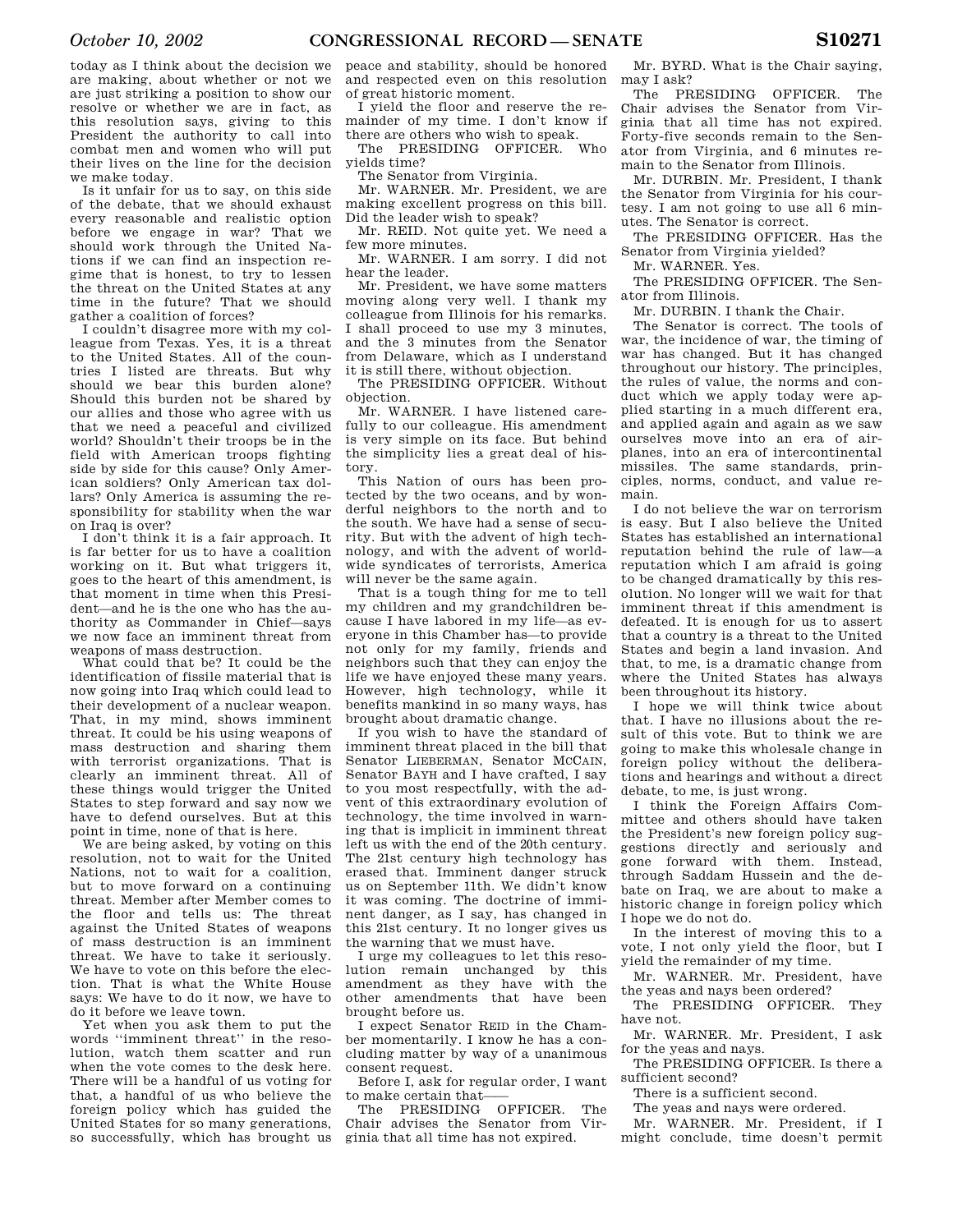matter. I think we are about to proceed as soon as the distinguished majority whip addresses the Senate.

Mr. REID. Mr. President, I haven't had a chance to speak to my friend from Virginia, but the chairman of the Foreign Relations Committee—if we could just get a unanimous consent request agreed to, which I am hopeful and confident we will—the Senator from Delaware wants to be recognized to speak.

Mr. WARNER. Mr. President, yes. I received this information. But I would be happy to allow our distinguished chairman time.

Mr. REID. We know others want to speak, but he is chairman of the committee, and he has been very quiet, which is unusual.

Mr. WARNER. I wouldn't suggest that he has been quiet, but I certainly want to recognize him and give him such time-

Mr. BIDEN. Mr. President, if the Senator will yield, let the RECORD show I have spoken about one-tenth the amount of time my friend from Virginia has, but not nearly with the persuasiveness he has. I want the opportunity to speak before the final vote.

Mr. REID. Mr. President, I ask unanimous consent that upon disposition of the Durbin amendment, Senator BYRD be recognized to speak for up to 2 hours; that upon the disposition of the Lieberman amendment, the joint resolution be read a third time; the cloture vote on the joint resolution be vitiated; the Senate proceed to the consideration of the House companion, H.J. Res. 114; the joint resolution be read a third time, and the Senate vote on final passage of that joint resolution; that the preamble be agreed to and that no amendments to the title be in order; and that S.J. Res. 45 be indefinitely postponed, with the preceding all occurring without any intervening action or debate.

The PRESIDING OFFICER. Is there objection?

Mr. WARNER. Mr. President, reserving the right to object, I had not intended to, but I just received a request from Senator MCCAIN that he be allowed to follow Senator BYRD's speech for not to exceed 30 minutes.

Mr. BIDEN. Mr. President, reserving the right to object, as chairman of this committee, I have yet to make a full speech on this subject. I have withheld for 3 days on the request of everyone else. I understand that.

Two things: No. 1, I just want to make sure I get to speak before the final vote; and, No. 2, that I speak at some point after Senator MCCAIN speaks and very close to Senator BYRD's speech.

Mr. REID. The Senator will speak after Senator MCCAIN.

I ask unanimous consent that be part of the request.

Mr. BIDEN. This is highly unusual. I can't think of another time when the chairman of the Foreign Relations has been denied an opportunity to speak when he wishes to. But I will be happy to yield, because I just want to be a nice fellow. But this is preposterous.

The PRESIDING OFFICER. Is there objection?

Mr. BYRD. Mr. President, may I say to the distinguished Senator from Delaware that at the request of the distinguished majority whip, which was agreed to, I will have two hours. This Senator will be glad to yield to the chairman of the Foreign Relations Committee the first one-half hour of my time.

Mr. BIDEN. Mr. President, there is no need for that. I just want an opportunity to make my speech. It will take about 35 or 40 minutes to lay out in the RECORD why this is an important position which we are all about to take.

The PRESIDING OFFICER. Is there objection?

Mr. WARNER. No objection.

The PRESIDING OFFICER. Without objection, it is so ordered.

Mr. REID. Regular order, Mr. President.

The PRESIDING OFFICER (Ms. CANTWELL). The question is on agreeing to amendment No. 4865. The yeas and nays have been ordered, and the clerk will call the roll.

The assistant legislative clerk called the roll.

The result was announced—yeas 30, nays 70, as follows:

# [Rollcall Vote No. 236 Leg.]

|                                                                                                                                                                                        | $YFAS - 30$                                                                                                                                                                               |                                                                                                                                                                                                            |
|----------------------------------------------------------------------------------------------------------------------------------------------------------------------------------------|-------------------------------------------------------------------------------------------------------------------------------------------------------------------------------------------|------------------------------------------------------------------------------------------------------------------------------------------------------------------------------------------------------------|
| Akaka<br>Bingaman<br>Boxer<br>Byrd<br>Cantwell<br>Carper<br>Conrad<br>Corzine<br>Dayton<br><b>bbo</b> C                                                                                | Dorgan<br>Durbin<br>Feingold<br>Harkin<br>Inouye<br>Jeffords.<br>Kennedy<br>Kerry<br>Leahv<br>Levin                                                                                       | Mikulski<br>Murray<br>Nelson (NE)<br>Reed<br>Sarbanes<br>Schumer<br>Stabenow<br>Torricelli<br>Wellstone<br>Wyden                                                                                           |
|                                                                                                                                                                                        | $NAYS-70$                                                                                                                                                                                 |                                                                                                                                                                                                            |
| Allard<br>Allen<br>Baucus<br>Bayh<br>Bennett<br>Biden<br>Bond<br>Breaux<br>Brownback<br>Bunning<br>Burns<br>Campbell<br>Carnahan<br>Chafee<br>Cleland<br>Clinton<br>Cochran<br>Collins | Ensign<br>Enzi<br>Feinstein<br>Fitzgerald<br>Frist<br>Graham<br>Gramm<br>Grassley<br>Gregg<br>Hagel<br>Hatch<br>Helms<br>Hollings<br>Hutchinson<br>Hutchison<br>Inhofe<br>Johnson<br>Kohl | McCain<br>McConnell<br>Miller<br>Murkowski<br>Nelson (FL)<br><b>Nickles</b><br>Reid<br>Roberts<br>Rockefeller<br>Santorum<br>Sessions<br>Shelby<br>Smith (NH)<br>Smith (OR)<br>Snowe<br>Specter<br>Stevens |
| Craig<br>Crapo<br>Daschle<br>DeWine<br>Domenici<br>Edwards                                                                                                                             | Kyl<br>Landrieu<br>Lieberman<br>Lincoln<br>Lott<br>Lugar                                                                                                                                  | Thomas<br>Thompson<br>Thurmond<br>Voinovich<br>Warner                                                                                                                                                      |

The amendment (No. 4865) was rejected.

Mr. REID. Madam President, I suggest the absence of a quorum. The PRESIDING OFFICER. The

clerk will call the roll.

The senior assistant bill clerk proceeded to call the roll.

Mr. REID. Madam President, I ask unanimous consent that the order for the quorum call be rescinded.

The PRESIDING OFFICER. Without objection, it is so ordered.

Mr. REID. Madam President, Senator BYRD has indicated to me and a number of us that he will not use the full 2 hours. In that we are waiting for him, I think it appropriate that the time of the quorum call I will make run against his allotted 2 hours. I ask unanimous consent that be the order.

The PRESIDING OFFICER. Without objection, it is so ordered.

Mr. REID. Madam President, I withdraw my unanimous consent request.

The PRESIDING OFFICER. Without objection, the request is vitiated.

Mr. REID. I ask the Senator from Arizona—he is entitled to a half hour after Senator BYRD speaks—if he would mind using that time now?

Mr. MCCAIN. I say to the Senator from Nevada, not only will I be glad to start using the time now, but when Senator BYRD returns to the floor, I will be glad to interrupt my speech for Senator BYRD.

The PRESIDING OFFICER. The Senator from Arizona.

Mr. MCCAIN. Madam President, I will proceed with my statement. If Senator BYRD arrives on the floor, I will interrupt it and yield to Senator BYRD.

In the history of nations, greatness is forged, or opportunity squandered, not by natural evolution or by the hand of mysterious Fate, but by decisions leaders make in times of potential or imminent peril. A common view in America is that these decisions are thrust on us—the world wars, Iraq's invasion of Kuwait, the attacks of September 11 and we find meaning, and honor, in our response. As Americans, that response is guided by faith in our founding principles, in our love of freedom, and the blessings of justice.

Yet leaders always have choices, and history teaches that hard choices deferred—appeasing Hitler, choosing not to deter Saddam Hussein in 1990, failing to act sooner against al Qaeda often bring about the very circumstances we wished to avoid by deferring action, requiring us to react in freedom's defense.

America's leaders today have a choice. It will determine whether our people live in fear behind walls that have already been breeched, as our enemies plan our defeat in time we have given them to do it. It will answer the fundamental question about America's purpose in the world—whether we perceive our beliefs to be uniquely American principles or universal values, for if they are so dear to us that we believe all people have the right to enjoy them, we should be willing to stand up for them, wherever they are threatened.

It will reveal whether we are brave, and wise or reluctant self-doubting, and in retreat from a world that still, in its cruelest corners, possesses a merciless hostility to our values and interests. It will test us, as did September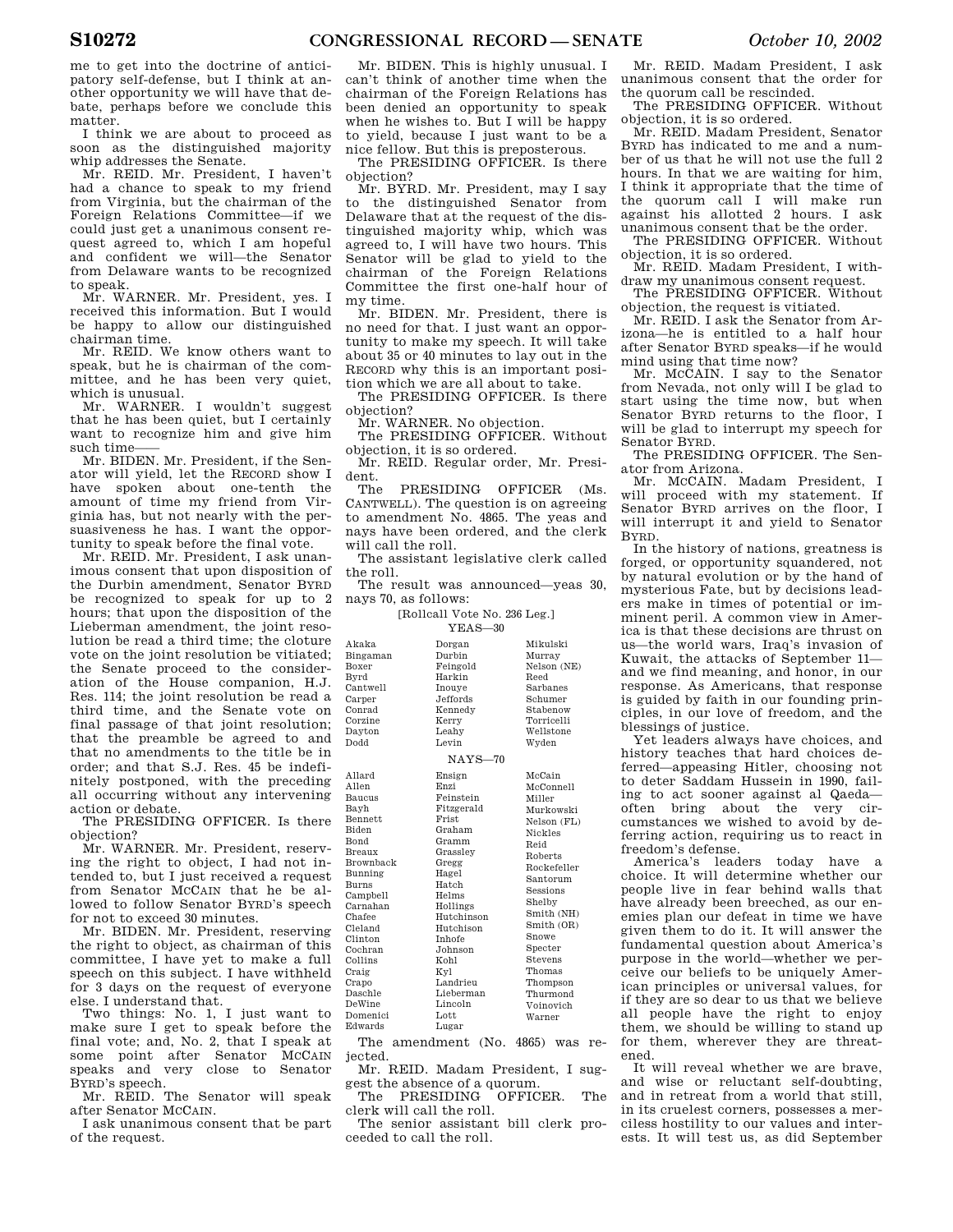11, except that we can choose to engage the enemy on our terms rather than wait for the battle to be brought to us.

Our choice is whether to assume history's burden to make the world safe from a megalomaniacal tyrant whose cruelty and offense to the norms of civilization are infamous, or whether to wait for this man, armed with the world's worst weapons and willing and able to use them, to make history for  $11S$ .

It is a question of whether preemptive action to defeat an adversary whose designs would imperil our vital interests is not only appropriate but moral—and whether our morality and security give us cause to fire the first shot in this battle. It will help determine whether the greater Middle East will progress toward possession of the values Americans hold to be universal, or whether the Arab and Islamic worlds will be further influenced by a tyrant whose intent is to breed his own virulent anti-Americanism in all who fall under his influence, and use that influence to hurt us gravely.

The government of Saddam Hussein is a clear and present danger to the United States of America. Would that he were just another Arab dictator, pumping oil and repressing his people but satisfied with his personal circumstances within the confines of his country's borders. That situation alone would offend our sense of justice and compel us to militate for a regime change, but buy means short of preemptive military action. But Saddam Hussein has shown he has greater ambitions.

His ambitions lie not in Baghdad, or Tikrit, or Basra, but in the deserts of Kuwait and Saudi Arabia. They lie in Jerusalem and Tel Aviv, where he sponsors suicide bombings by Palestinians he calls ''martyrs'' and the civilized world calls terrorists, using murder by proxy to advance his aspirations to lead the Arab world and fan hatred of Israel, America, and the universal ideal of freedom. These ambitions have led him to attack his sovereign neighbors—Kuwait, Saudi Arabia, Israel, Iran and Bahrain. His will to power has so affected his judgment that he has started two major wars and lost them, each time imperiling his own grip on power.

His moral code is so spare that he has gassed his own people—horror the world thought it had left behind at Auschwitz and Treblinka. We are told that he enjoys watching video of his opponents being tortured, for fun. He kills not just his political opponents but their families, cruelly.

He has developed stocks of germs and toxins in sufficient quantities to kill the entire population of the Earth multiple times. He has placed weapons laden with these poisons on alert to fire at his neighbors within minutes, not hours, and has devolved authority to fire them to subordinates. He develops nuclear weapons with which he would hold his neighbors and us hostage.

No, this is not just another self-serving, oil-rich potentate. He is the worst kind of modern-day tryant—a conscienceless murderer who aspires to omnipotence who has repeatedly committed irrational acts since seizing power. Given this reality, containment and deterrence and international inspections will work no better than the Maginot Line did 62 years ago.

He has unrepentantly violated sixteen United Nations Security Council resolutions, defying the will of the international community so consistently, so compulsively, so completely that no leader who professes allegiance to the values the United Nations was formed to uphold can sanction his audacity. His defiance, if not ended, is a threat to every nation that claims membership in the civilized world by virtue of its respect for law and fundamental human values.

Because Saddam Hussein respects neither law nor values, advocating inspections of his weapons facilities as an alternative to war posits a false choice between ending the threat he poses peaceably or by force of arms. His character, his ambition, and his record make clear that he will never accept the intrusive inspections that, by depriving him of his arsenal of dangerous weapons, would deprive him of his power. This power gives him international stature, feeds his fantasy of being a Saladin for our time, and sustains his ability to repress his people and thus remain the rule of Iraq.

Saddam Hussein is on a crash course to construct a nuclear weapon—as he was in 1981 when Israel preemptively destroyed his reactor at Osirak, enabling U.S. forces to go into Iraq a decade later without the threat of nuclear attack, and as he was in 1990, when he thought development of such a weapon, if completed in time, would have deterred American military action against him, allowing him to secure his control over his neighbors and dominate the region.

Saddam has masterfully manipulated the international weapons inspections regime over the course of a decade, enabling him to remain in power with his weapons of mass destruction intact, and growing in lethality. He knows how to play for time, and how to exploit divisions within the international community, greased by the prospect of oil contracts for friendly foreign powers.

His calculated ambiguity about his willingness to accept a new inspections regime are intended to stave off military attack until such time as he is able to deter it through deployment of an Iraqi nuclear weapon. He is using opponents of war in America, including well-intentioned individuals who honestly believe inspections represent an alternative to war, to advance his own ends, sowing divisions within our ranks that encourage reasonable people to believe he may be sincere.

He is not. He has had ten years to prove otherwise, and he has trans-

parently failed. His regime would be secure if he would only acquiesce to the international community's demands to disarm, but he has not. It is Saddam Hussein who puts his own regime at risk by developing these weapons. The burden is not on America to justify going to war. The burden is Saddam Hussein's, to justify whey his regime should continue to exist as long as its continuing existence threatens the world.

Giving peace a chance only gives Saddam Hussein more time to prepare for war—on his terms, at a time of his choosing, in pursuit of ambitions that will only grow as his power to achieve them grows. American credibility, American security, and the future of the United Nations Security Council rest on the will of the United States to enforce the legitimate demands of the international community for Iraq's disarmament, by means that match the menace posed by his ambitions.

Saddam Hussein's regime cannot be contained, deterred, or accommodated. Containment has failed. It failed to halt Saddam's attacks on five sovereign nations. The sanctions regime has collapsed. As long as Saddam remains in power, he will be able to deceive, bribe, intimidate, and attack his way out of any containment scheme.

Some say we can deter Saddam Hussein, even though deterrence has failed utterly in the past. I fail to see how waiting for some unspecified period of time, allowing Saddam's nuclear ambitions to grow unchecked, will ever result in a stable deterrence regime. Not only would deterrence condemn the Iraqi people to more unspeakable tyranny, it would condemn Saddam's neighbors to perpetual instability. And once Iraq's nuclear ambitions are realized, no serious person could expect the Iraqi threat to diminish.

As for accommodation, I am reminded of Winston Churchill's characterization of appeasement: continually feeding the alligator in the hope that he will eat you last.

I do not believe the threat posed by Saddam Hussein's regime will be eliminated until he is removed from power. Congress made the same point in 1998 when we passed the Iraq Liberation Act, which made regime change in Baghdad a priority of American policy.

Our regional allies who oppose using force against Saddam Hussein warn of uncontrollable popular hostility to an American attack on Iraq. But what would really be the effect on Arab populations of seeing other Arabs liberated from oppression? Most Iraqi soldiers will not willingly die for Saddam Hussein. Far from fighting to the last Iraqi, the people of that tortured society will surely dance on the regime's grave.

I wish the Bush administration and its predecessor had given more serious support to internal and external Iraqi opposition than has been the case. But it's a safe assumption that Iraqis will be grateful to whoever is responsible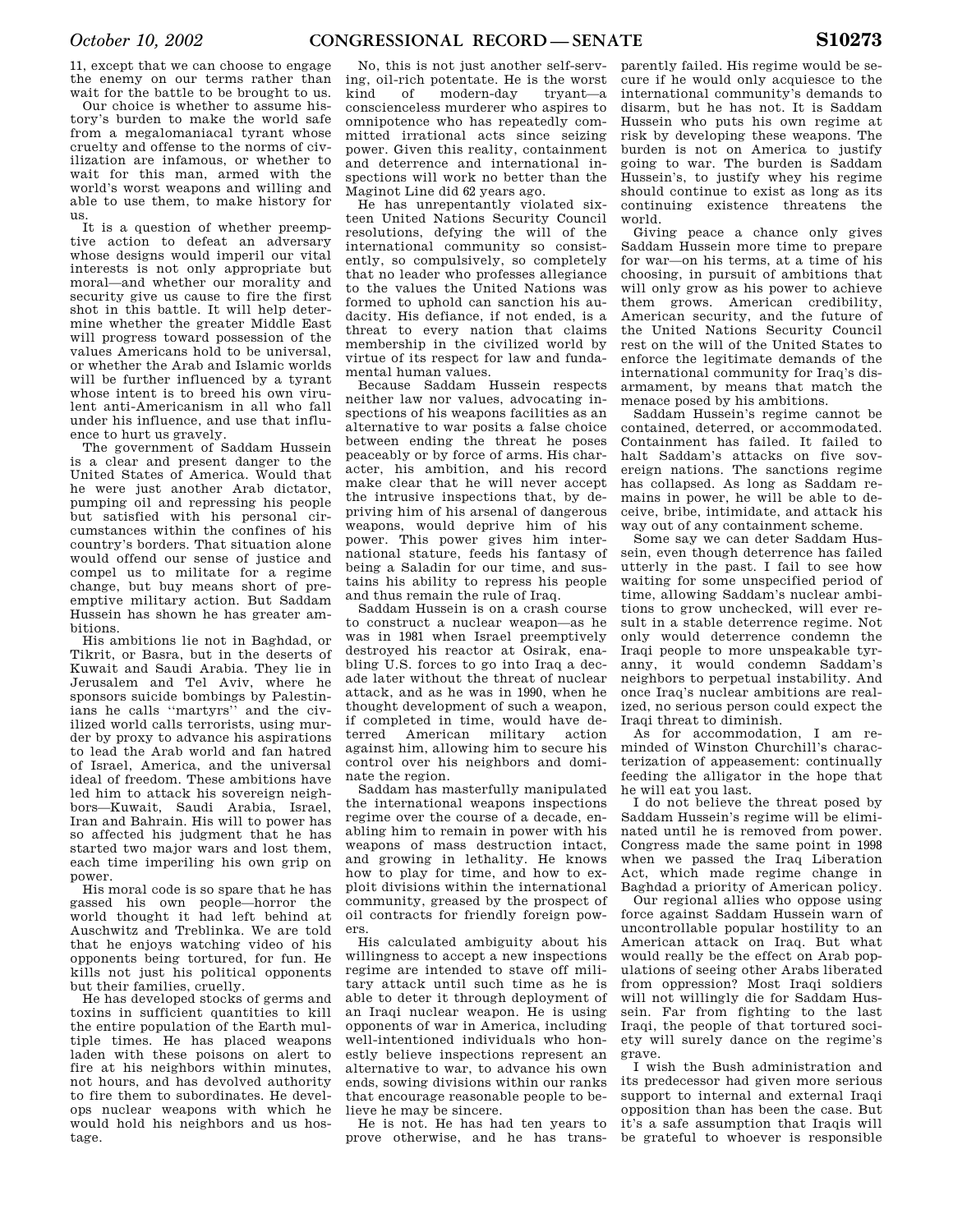for securing their freedom. Perhaps that is what truly concerns some of our Gulf War allies: that among the consequences of regime change in Iraq might be a stronger demand for self-determination from their own people.

I commend the President for making a strong case for bringing Iraq into compliance with its international obligations to the United Nations. The Security Council bears the responsibility for enforcing the obligations it has imposed on Iraq in order to uphold international peace and security. The President was right to tell our friends and allies on the Council that if it does not act, America will.

Diplomacy is important, and I welcome the diplomatic campaign the administration is waging to solicit the support of other nations. At the end of the day, we will not wage this war alone. Many nations are threatened by Saddam Hussein's rule, and many nations have a stake in the new order that will be built atop the ruins of Saddam Hussein's fascist state. Our friends and allies will help us construct this new order, and we should welcome that.

Our friends and allies must know that we do not target Saddam's regime simply because he is a bad man, although his continuation of his tyranny is a rebuke to every decent value of humanity. We contemplate military action to end his rule because allowing him to remain in power, with the resources at his disposal, would intolerably and inevitably risk American interests in a region of the world where threats to those interests affect the whole world.

For the United States to accept Saddam's continued rule is to acquiesce to the certain prospect of strategic blackmail when, soon, Saddam wields a nuclear weapon and threatens the destruction of Israel or the invasion of Saudi Arabia, or demands the withdrawal of all American forces from the region, and America finds itself forced to respond at much more terrible cost than we would pay today.

Failure now to make the choice to remove Saddam Hussein from power will leave us with few choices late, when Saddam's inevitable acquisition of nuclear weapons will make it much more dangerous to defend our friends and interests in the region. It will permit Saddam to control much of the region, and to wield its resources in ways that can only weaken America's position. It will put Israel's very survival at risk, with moral consequences no American can welcome.

Failure to end the danger posed by Saddam Hussein's Iraq makes it more likely that the interaction we believe to have occurred between members of al Qaeda and Saddam's regime may increasingly take the form of active cooperation to target the United States.

We live in a world in which international terrorists continue to this day to plot mass murder in America. Saddam Hussein unquestionably has

strong incentives to cooperate with al Qaeda. Whatever they may or may not have in common, their overwhelming hostility to America and rejection of any moral code suggest that collaboration against us would be natural. It is all too imaginable. Whether or not it has yet happened, the odds favor it, and they are not odds the United States can accept.

To those who argue that America's threat to Saddam's rule makes it more likely that he would collaborate with terrorists to attack our homeland, I would ask: how can we sanction the continuing existence of a regime whose ruler has the capability to inflict such damage on us and would even consider doing so?

Standing by while an odious regime with a history of support for terrorism develops weapons whose use by terrorists could literally kill millions of Americans is not a choice. It is an abdication. In this new era, preventive action to target rogue regimes is not only imaginable but necessary. Who would not have attacked Osama bin Laden's network before September 11th had we realized that his intentions to bring harm to America were matched by the capability to do so? Who would not have heeded Churchill's call to stand up to Adolf Hitler in the 1930s, while Europe slept and appeasement fed the greatest threat to Western civilization the world had ever known? Who would not have supported Israel's bombing of Iraq's nuclear reactor in 1981 had we then known, as Israel knew, that Saddam was on the verge of developing the bomb?

Opponents of this resolution offer many questions that are designed to persuade the President to wait before moving against Saddam Hussein. They have every right to do so. But there is one question I don't want to be asked in the months and years ahead: ''Why did you give Saddam Hussein time to harm us?''

Weighing the costs of inaction is an important as chronicling the costs of action in blood and treasure as we prepare to confront Iraq in 2002. In an age of weapons of mass destruction and global terrorists bent on acquiring those weapons, the costs of inaction could well be catastrophic.

As we hold this debate today, this future is not preordained. We have choices. I hope we make the right one.

Politics has no place in this debate. Voting for a course of action that will send young Americans off to fight and die for their country is the most solemn responsibility every member of this Congress will undertake. Those of us who have the honor of bearing that responsibility must weigh our words, and consult our consciences carefully. By voting to give the President the authority to wage war, we assume and share his responsibility for the war's outcome. Others have neither that burden nor that privilege.

We have a choice. The men and

country, and who might lose their lives in service to our cause, do not. They will do their duty, as we see fit to define it for them.

We have a responsibility to these men and women to judge responsibly when our security is so threatened that we must call on them to uphold their oath to defend it. When we call them to serve, they will make us proud. We should strive to make them proud by showing deliberation, judgment, and statesmanship in the debate that will determine their mission.

There is no such thing as a Democrat or a Republican war. We vote on this resolution in the same way brave young men and women in uniform will fight and die as a result of our vote-as Americans. The freedom and security Americans will continue to enjoy as history's greatest nation will be their legacy, and their honor.

They will do their duty. Ours lies before us. Its outcome will determine America's course in this century, in an age when waiting for imminence of attack is catastrophic.

In this age, liberating oppressed peoples from the tyranny of those who would do us harm serves not only narrow American interests but the ordered progress of freedom. The global success of liberty is America's greatest strategic interest as well as its most compelling moral argument. All our other interests are served in that cause. In it rests our faith in the greatness of America, the last, best hope of earth.

What ensures our success in this long struggle against terrorism and rogue leaders who conspire against us is that our military strength is surpassed only by the strength of our ideals. Our enemies are weaker than we are in men and arms, but weaker still in causes. they fight to express an irrational hatred for all that is good in humanity, a hatred that has fallen time and again to the armies and ideals of the righteous. We fight for love of freedom and justice, a love that is invincible. We will never surrender. They will. All we must do is stay true to our faith.

Mr. REID. I ask unanimous consent to speak.

The PRESIDING OFFICER. The Senator from Nevada.

Mr. REID. Before the Senator from West Virginia begins his remarks, I wish to say something publicly that I should have said privately. That is, I know a little bit about the rules of the Senate, but very little compared to the Senator from West Virginia.

I am not sure everyone appreciates how far along we are. This is a very important resolution we are debating no matter on what side of the resolution you are. The Senator from West Virginia has expressed his thoughts now for almost a week off and on. We would not be in the position we are today to finish this sometime tonight but for the Senator from West Virginia.

women who wear the uniform of our not anyone I would like to have next to In my younger days when I would be involved in things physical, there is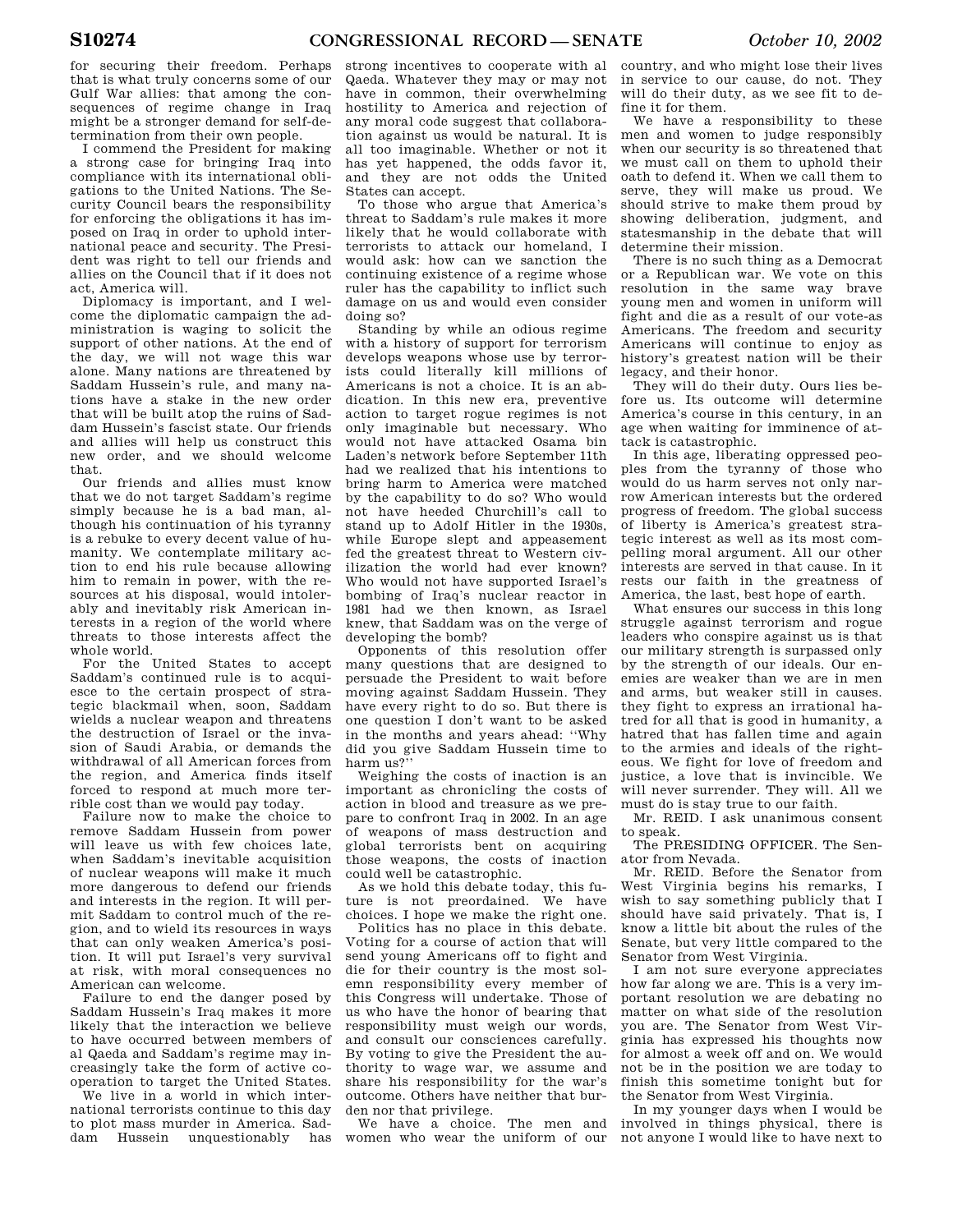me than the Senator from West Virginia. He is a fighter. I have never come across many fighters like the President pro tempore of the Senate. I express my personal appreciation and that of all the Senators for the Senator allowing us to be in the position we are today to finish this resolution tonight.

The Senator from West Virginia has forgotten more about the Senate rules than I will ever know. I am searching for words to express my admiration and respect for the Senator from West Virginia. He is a fighter, but he is a fair fighter and is always willing to see the other side of the picture, even though we may not agree.

Senator BYRD, you have made my life and that of the Senate, while interesting today, a lot easier than it could have been. The Senator accomplished this. No one in the world could have expressed themselves with the sincerity of feelings and love of country and Constitution as has the Senator. I say again, thank you for allowing us to be in this situation we are in today.

Mr. MCCAIN. May I add to the comments of the Senator from Nevada. I find from my days trying to enact a line-item veto, the days when the Senator from West Virginia was the majority leader, that he has always treated me with the utmost courtesy and consideration. In all of my encounters, I have found him to be incredibly enlightening, very educational, and occasionally frustrating. I would like to thank Senator BYRD for setting the tone and the tenor of this debate at a level that I think was important to maintain and one that I think all Members of the Senate, no matter which side they are on on this issue, can be proud of as we will look back at this debate and this very important resolution that is being considered.

I thank the Senator from West Virginia. I look forward to hearing him for the next couple of hours.

I thank the Chair.

How much time do I have remaining on my time?

The PRESIDING OFFICER (Mr. DAY-TON). Eight minutes.

Mr. MCCAIN. I ask unanimous consent to reserve the remainder of my time for Senator BAYH, who is one of the original cosponsors.

The PRESIDING OFFICER. Without objection, it is so ordered.

Mr. MCCAIN. I yield the floor.

The PRESIDING OFFICER. The Senator from West Virginia.

Mr. BYRD. Mr. President, I wish to begin. I read this quote:

Naturally, the common people don't want war but, after all, it is the leaders of a country who determine the policy and it is always a simple matter to drag the people along. Whether it is a democracy or a fascist dictatorship or a parliament or a Communist dictatorship, voice or no voice, the people can always be brought to the bidding of the leaders. That is easy. All you have to do is tell them they are being attacked and denounce the pacifists for a lack of patriotism and exposing the country to danger. It works the same in every country.

Hermann Goering, 1893–1946, field marshal, German Army, founder of the Gestapo, President of the Reichstag, Nazi parliament, and convicted war criminal. Speech, 1934.

Mr. President:

The moving Finger writes; and, having writ, Moves on: nor all your Piety nor Wit Shall lure it back to cancel half a Line,

Nor all your Tears wash out a Word of it.

So said the Persian poet, Omar Khayyam, in the 11th century.

And so I say today. The Senate has made clear its intentions on the Iraq resolution. There is no doubt, there is no question. The Senate has made its intentions indubitably clear. The outcome is certain. The ending has been scripted. The Senate will vote, and the Iraq resolution will pass.

I continue to believe that the Senate, in following this preordained course of action, will be doing a grave disservice to the Nation and to the Constitution on which it was founded.

In the newly published ''National Security Strategy of the United States,'' the document which I hold in my hand—''The National Security Strategy of the United States of America,'' date: September 2002, the document in which the President of the United States outlines the unprecedented policy of preemptive deterrence which the Iraq resolution will implement—the President asserts that: ''The constitution has served us well.''

There you have it, 31 pages, and that is the only reference to the Constitution of the United States that is made in this document titled ''The National Security Strategy of the United States of America.'' He asserts that: ''The constitution has served us well.'' That's it. That is the alpha and the omega of the reference to the Constitution, this great Constitution of the United States which creates the Presidency of the United States, which creates a bicameral legislative body, which creates the judicial branch of this great Nation—provides for it. That is all it says about the Constitution. He asserts that ''the Constitution has served us well.''

And note, too, that the word ''constitution'' as mentioned in the President's document is in lower case. It doesn't begin with a capital letter, it begins with a lower-case letter, ''the constitution.''

I have a constitution. The Senator from New Mexico has a constitution. His constitution, which was given to him by his Roman ancestral forebears, that is his constitution. He is strong, he is weak, he has strong mental processes, he has a good heart, or whatever it is—his constitution, lower case. But this Constitution is with a capital C. This administration doesn't believe that it merits a capital C even, and only mentions, as I say, one time in passing that ''the Constitution has served us well.''

That, apparently, is what this administration thinks of the Constitution. And it references the Constitution as

though it were some dusty relic of the past that needs to be eulogized before it is retired. And so it says: ''The constitution has served us well.''

He is wrong about that. The Constitution is no more dated than the principles that it established than is this great book that I treasure above all books, this great book right here.

The President is wrong. The Constitution is no more dated in the principles it established than is the Holy Bible.

The Constitution continues to serve us well, if only we would take the time to heed it.

I am deeply disappointed that this Senate, which I have believed in for all these many years—and which God and the people of West Virginia have blessed me to experience, 44 years come next January 3rd—I am deeply disappointed the Senate is not heeding the imperatives of the Constitution and is instead poised to hand off to the President of the United States the exclusive power of Congress to determine matters of war and peace—to declare war.

I do not in my heart believe this is what the American people expect of the Senate.

I have had many occasions in which to stand and laud the Senate, and to renew my expression of deep belief in the Senate of the United States as an institution. I have done that many times. But I am deeply disappointed the Senate is not heeding the imperatives of the Constitution, and is instead poised, as I say, to hand over to the President the exclusive power of Congress to determine matters of war and peace.

I do not in my heart believe this is what the American people expect of the Senate.

I have heard from tens of thousands of people—people from all across this country of ours—people from every State in the Union, from New Mexico to Florida to California to the State of Washington, and to the States of Wisconsin, Minnesota, West Virginia, New York, and all in between. I have heard from thousands of Americans who have urged me to keep up the fight—almost 50,000 e-mail letters within the last 5 days, and more than 18,000 telephone calls to my office in the last 5 days urging me to keep up the fight. So they are listening, and they want to hear more.

If Senators don't think for a moment that people are listening to this Senate debate, the people are listening. They want to be informed. They have questions they want answered.

When I came to this body, we didn't have televised coverage. We didn't have a radio. We didn't even have radio coverage of the debates in this Senate. I can remember that when a Senator stood to his feet, other Senators gathered closely. They moved up close in their seats to listen to that Senator. We had no public address system in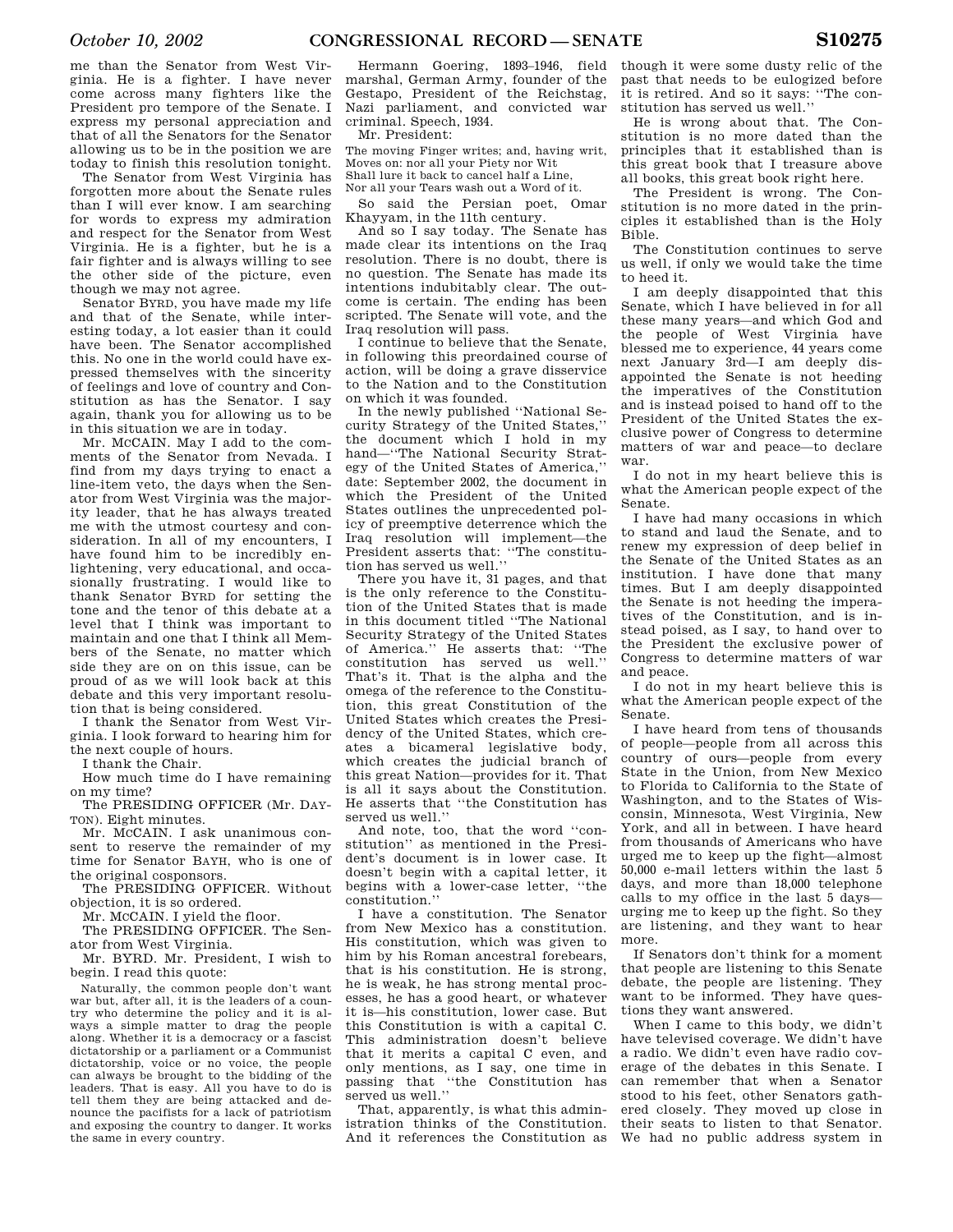this Chamber. But they were being informed by the Senate debates. The people were being educated and informed as to the great issues of the day. The Senate was an institution which did inform the people. We spent days upon days on the great issues that came before this Senate—more than 100 days, for example, on the Civil Rights Act of 1964, more than 100 days. This institution did its duty to the American people by informing them of the issues of the day, and by debating those issues— Republicans and Democrats. The aisle was not as wide in those days as it is now. Sometimes I think it is a great canyon here, a great chasm that separates the Democratic and the Republican parties in this Senate. But not so then. We disagreed from time to time.

But I can remember. If I were to take the time now, I could call the names of the faces who in my dreams come back to me—the faces of those who sat in those seats years ago, decades ago. They were men. There was only one woman at that time, Margaret Chase Smith of Maine. But Senators, Republicans and Democrats, joined in informing the people through the process of debate.

I am only one Senator from a very small State. Yet, as I say, within the past week, I have received nearly 20,000 telephone calls and nearly 50,000 emails supporting the position I have taken on this floor. This is not counting the calls and the e-mails that have come in to my State office in Charleston, WVA.

I want all of those people across America, out there across the plains, the Great Rockies, across the Mississippi, and to the Pacific coast, from the gulf coast to the Canadian border— I want all those people who took the time to contact me to know how their words have strengthened, heartened me and sustained me in my feeble efforts here to turn the tide of opinion in the Senate.

''The iron will of one stout heart shall make a thousand quail.''

These are my heroes—the people out there who have called, who have written, and who have told me in person as I have walked across the street. They are my heroes. And I will never forget the remarkable courage and patriotism that reverberated in the fervor—in the fervor—of their messages. I gave them hope because they love this country. And they love this Constitution. Senators all know that. The people out there love this Constitution. They love this Constitution. All of the people out there do.

So they are my heroes.

As the Apostle Paul, that great apostle, said, ''I have fought a good fight, I have finished the course, I have kept the faith.''

There are Americans all across this country in every State of this Union who have joined in spirit with me and with a small band of like-minded Senators in fighting the good fight.

We could stay here on this floor and continue to fight. They say, well, we

might stay here until 4:30 in the morning. Come on. Come on.

I am thinking of the words of Fitzjames in ''The Lady of the Lake,'' when he stood there before Roderick and said: ''Come one, come all! this rock shall fly From its firm base as soon as I.'' So come on. Let's see the clock turn to 4:30 in the morning. Who cares what time it is as long as we are speaking for our country?

So I say to the distinguished Senator who presides over this Chamber tonight, whose forebear and ancestral relative signed his name at the Constitutional Convention on September 17, 1787—his name was Dayton, Jonathan Dayton. This is his relative who presides over the Senate at this moment.

So we could continue this fight. Let me tell you, ladies and gentlemen, there are several checkpoints—I will call them checkpoints—at which, under the rules, I could cause the Senate to have to go through another cloture and another 72 hours. I could do that. And I would have no hesitancy, not any, in doing it if I did not know the Senate has already spoken.

Also, there is a point at which it becomes time to accept reality and to regroup. It is clear we have lost this battle in the Senate. The next front is the White House. I urge all those people who are following the debate out there, and who have encouraged me in my efforts, and have encouraged the other Senators who have stayed with me firmly—without faltering, without fainting, and without wavering—I urge the people to keep on in their behalf, who have encouraged us in our efforts, I urge them to turn their attention to the President of the United States. Call him, write him, e-mail him, urge him to heed the Constitution and not short circuit this Constitution by exercising the broad grant of authority the Iraq resolution provides.

The President has said on many occasions that he has not yet made up his mind to go to war. And here we are, we have been stampeded into this moment, when we will soon approve this resolution.

Let me say again, there are several checkpoints at which we could play this record over and over again. For example, the title of the resolution could be amended. How about that? And then there is going to be a House resolution coming over to this body, and there is going to be a request, I suppose, after the Senate votes on that resolution, a request to insert the words of the Senate, which are likewise the same words, so that it will have a House number. And there would have been a place.

I will not go through all these places. But we could fight on. No, we would not finish at 4:30 tomorrow morning, we would not finish it at 4:30 the next morning, if we wanted to. I hope the leadership and the Senators will all understand that. I am not bragging. Dizzy Dean said: It's all right to brag if you have done it. We could do that. We

could do that. But what good would it do? What good would it do? The course of destiny has already been set by this Senate.

So the President has said on many occasions he has not made up his mind to go to war. When he does make up his mind, if he does, then he should come back to Congress and seek formal authorization.

Let those high-powered lawyers of the White House tell him otherwise. They are going to stand by their client, I suppose. But they did not go to the same law school I went to. They probably did not have to work as hard as I had to work. Their wives may not have worked as hard as my wife to put me through law school. Well, so much for that.

Let him come back to the Congress for authorization.

Mr. President, I continue to have faith in our system of Government. It works. I continue to have faith in the basic values that shape this country, this Nation. Ours was a great country before it became a great nation. Those values do not include striking first at other countries, at other nations. Those values do not include using our position as the strongest and most formidable Nation in the world to bully and intimidate other nations.

There are no preemptive strikes in the language of the Constitution, I do not care what other Senators say. Those values do not include putting other nations on an enemies list so we can justify preemptive military strikes.

Were I not to believe in the inherent ability of the Constitution to withstand the folly of such actions as the Senate is about to take, I would not stop fighting. Yes, he is 85—85. I will be 85 years old 41 days from now if the good Lord—if the good Lord—lets me live. But don't you think for a moment I can't stand on this floor all the rest of this night. I like to fight when I am fighting for the Constitution and for this institution. I will fight until I drop, yes, fight until they hack my flesh to the bone. I would fight with every fiber in my body, every ounce of my energy, with every parliamentary tool at my disposal—and there are parliamentary tools at my disposal; don't you ever think there are not—but I do believe the Constitution will weather this storm. The Senate will weather the storm as well.

I only hope that when the tempest passes, Senators will reflect upon the ramifications of what they have done and understand the damage that has been inflicted on the Constitution of the United States.

Now, those people out there believe in the Constitution. And I have been very disappointed to have stood on my feet—an 85-year-old man, standing on his feet, and pleading with his colleagues to stand up for the Constitution—I have been disappointed that some of them seem not to have listened at all. That is a real disappointment. It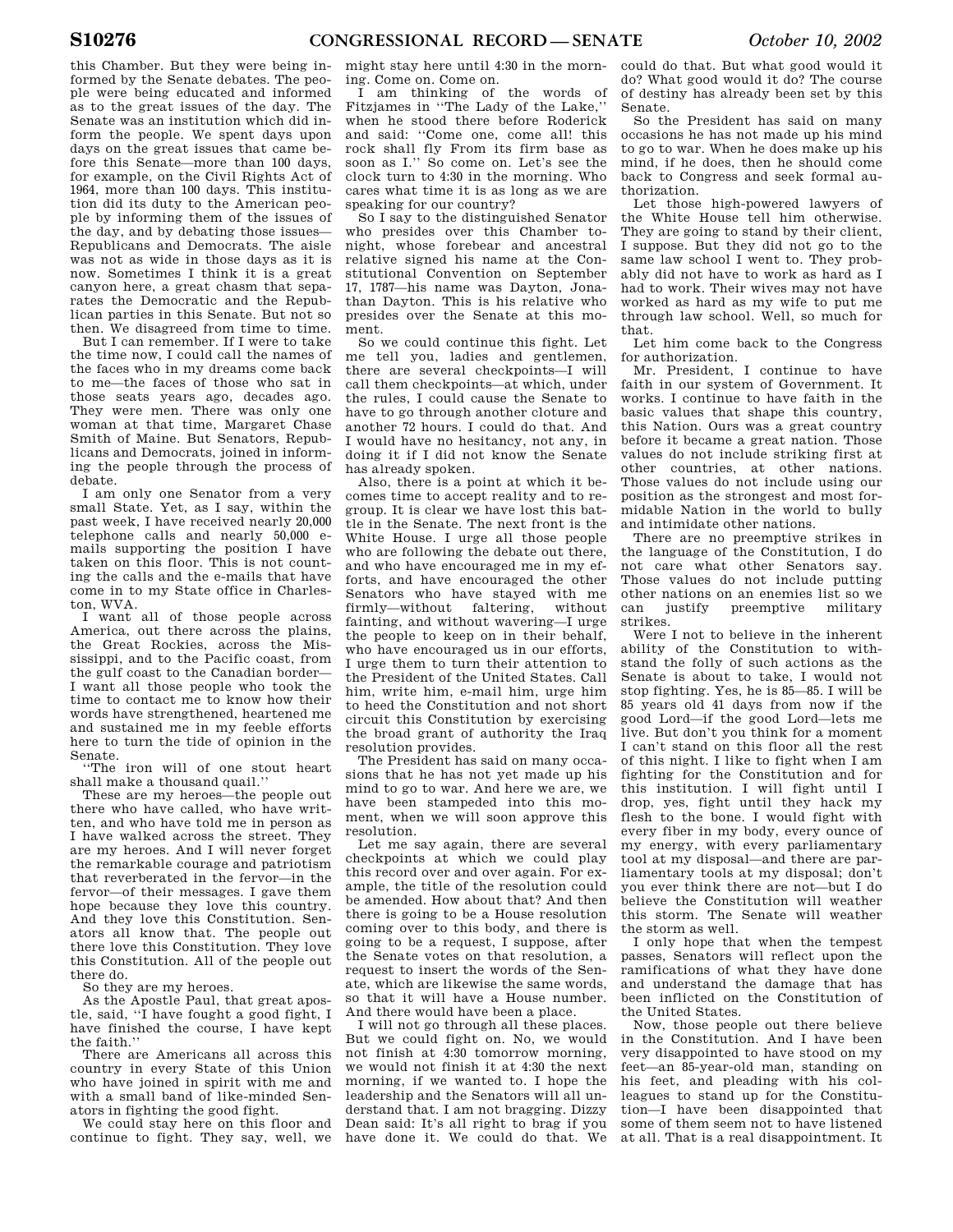isn't ROBERT C. BYRD who counts; it is the Constitution of the United States. And but for that Constitution, they would not be here, I would not be here, and you, Mr. President, would not be here. It is that Constitution.

And we all take an oath, a solemn oath, to support and defend the Constitution of the United States against all enemies, foreign and domestic.

In the greatest oration that was ever delivered in the history of mankind, the oration ''On the Crown,'' delivered in the year 331 B.C. by Demosthenes in his denunciation of Aeschines, he asked this question: Who deceives the state?

He answered his own question by saying: The man who does not speak what he thinks. Who deceives the state? The man who does not speak what he thinks.

I believe we ought to speak what we think. A political party means nothing, absolutely nothing to me, in comparison with this Constitution which I hold in my hand. It means nothing, political party means nothing to me, in comparison with this great old book which our mothers read, the Holy Bible.

It seems to me that in this debate thinking about the 50,000 e-mails that have come to this country boy from the hills of West Virginia, 50,000 emails, almost 20,000 telephone calls; my wonderful staff have been hard-pressed to take all these calls and log them in—the American people seem to have a better understanding of the Constitution than do those who are elected to represent them.

Now, that is a shame, isn't it? I feel sorry for some of my colleagues. I love them; bless their hearts. I love them. I forgive them. But you might as well talk to the ocean. I might as well speak to the waves as they come with the tides that rise and fall. I might as well speak to the waves, as did King Canute, as to speak to some of my colleagues. They won't hear me. And it isn't because it is ROBERT BYRD. They just don't want to hear about that Constitution.

That is what these people are writing me about. Perhaps it is that their understanding, the understanding of the people, the great mass of people out there, it may be that their understanding of the Constitution has not yet filtered through the prism of the election year politics. That's it—the election year politics.

I believe the American people have a better understanding of what the Senate is about to do, a greater respect for the inherent powers of the Constitution, and a greater comprehension of the far-reaching consequences of this resolution, a greater comprehension than do most of their leaders.

I thank my colleagues who have allowed me to express at considerable length my reasons for opposing the resolution. I thank those Senators, such as the Senator who presides over the Senate at this very moment, I thank those Senators who have stood with me in my fight for the Constitution and

for this institution and for that provision in the Constitution that says, Congress shall have power to declare war.

I thank those Senators who have engaged in thoughtful debate with me. I thank Senator MCCAIN. I thank Senator WARNER. I thank these men. They stood up for what they believe. They stood up for this administration. The only difference is, I will stand for no administration—none—when it comes to this Constitution. If the administration took a position opposite that Constitution, forget it. I don't care if it is a Democrat.

I do not believe the Senate has given enough time or enough consideration to the question of handing the President unchecked authority to usurp the Constitution and declare war on Iraq. I have no brief for Iraq. But I accept the futility of continuing to fight on this front. So I could keep us here all night tonight. I know there would be other Senators who would stand with me. Other Senators believe as I do. I could keep us here tomorrow. I could keep us here through Saturday. I would hope we would not be in on Sunday. That is the Sabbath Day. But come back on next Tuesday, have at it again, until the flesh from my bones be hacked.

I say to the people of America, to those who have encouraged other Senators and me to uphold the principles of the Constitution: Keep up the fight. Keep fighting for what is right. Let your voices be heard.

Why do you think George Washington crossed the Delaware? I say to my good friend from Delaware, JOE BIDEN, my esteemed friend, my esteemed colleague. He crossed the Delaware, I say to my friend FRED THOMP-SON—Senator FRED THOMPSON, we are going to soon miss him. I like him. I like him. He always speaks with great passion and fervor, and he is always respectful of other Senators. He was here during the days of Sam Ervin, Howard Baker, the days of Watergate, that Senator from Tennessee.

Let me say, I will always listen to you, the people out there, and I hope the President will begin to listen to you.

If the President really wants to do something for this country, let him help to fight the war at home. This week, we will soon be passing another CR. Time and time again, the President's Attorney General and the Director of Homeland Security have put the Nation on notice that there is an imminent threat of another terrorist attack to our homeland. And from time to time, they have even identified the most likely targets, such as our nuclear powerplants, our transportation infrastructure, our Nation's monuments, our embassies. They have told our citizens to be vigilant about this imminent risk.

What has the President done to respond to this imminent risk of terrorist attack on our Nation's shoulders? The President has proposed to create a new bureaucracy. He has pro-

posed to move boxes around on an organization of flowcharts. He has proposed to create the second-largest domestic agency in the history of the Republic. Even the President recognizes that actually creating the new Department of Homeland Security will take at least 1 year.

I tell you, my friends, if I ever saw a good lawyer, he sits right here on the back row, right now—that Senator from Tennessee, FRED THOMPSON. Why do I say that? Because he made the most rousing defense of this sorry resolution that is before the Senate and on which we will soon vote, the most rousing defense of it. And yet he is against it. He is against it. That is what I call a good lawyer; he makes a rousing defense of this thing which he hates.

Even the President recognizes that actually creating the new Department of Homeland Security will take at least 1 year. The GAO has said it will take at least 5 to 10 years for a new Department to be effected.

So while our citizens are facing this imminent risk, under the President's proposal, the agencies responsible for securing our borders, such as the Customs Service, the Immigration and Naturalization Service, and the Coast Guard, will spend the next year or more figuring out for whom they work, with whom they work. Instead of focusing on their mission, our border agencies and inspectors will be wondering whether their units will be reorganized or transferred to new locations, and they will be wondering where their phones are, where their computers are, and whether their jobs are going to be eliminated. And what would be happening in the meantime? Who will be keeping the store and watching the terrorists?

Reorganizing our bureaucracy will not improve our Nation's immediate capacity to deter or respond to the imminent threat of a terrorist attack. Since September 11, the Senate Appropriations Committee has focused on providing immediate resources to Federal, State, and local agencies and first responders in order to improve our capacity to respond to this evolving threat.

On September 14, 2001—just 3 days after the horrific attacks on September 11—Congress approved \$40 billion. That is \$40 for every day since Jesus Christ was born. Congress approved \$40 billion, including \$9.8 billion for homeland defense. Resources were provided to the FBI to hire more agents and to improve their computers; to State and local governments to improve the capacity of our hospitals and clinics to respond to chemical or biological weapons attacks; to State and local governments to train and equip our law enforcement and fire personnel to respond to attacks; for HHS to purchase smallpox vaccine for USDA; to the FDA to protect our food safety; to the Postal Service to purchase equipment that can protect the mail—where have you been, Mr. President? That is what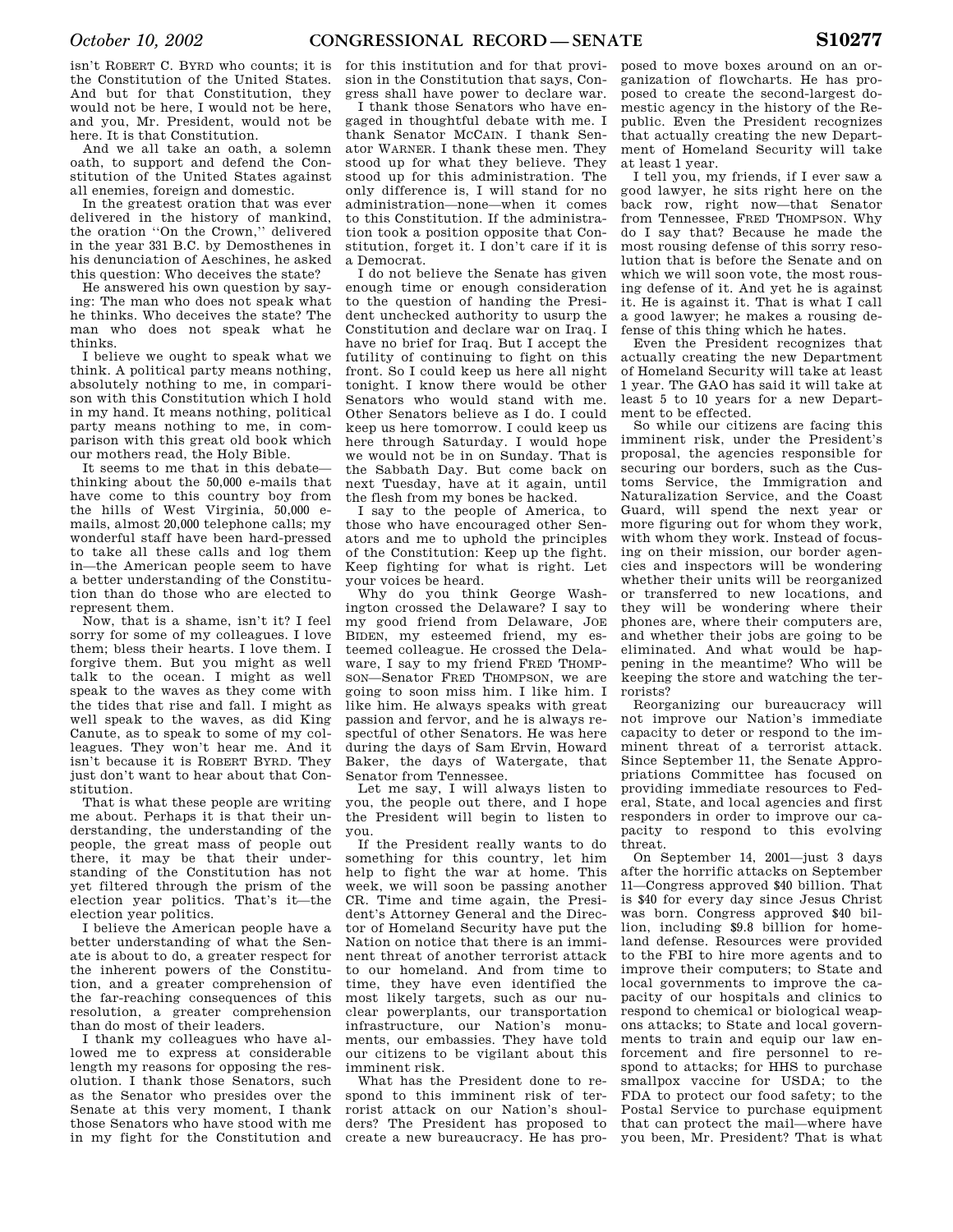Congress did—for the FAA to secure cockpits and to improve the security of our airports; to the Department of Transportation for port security; to the Energy Department to help secure our nuclear facilities; to Customs and INS for additional border security inspectors and agencies, and for improved training and equipment.

To listen to the President, he is the only person who has been thinking anything about homeland security. Here is the great Congress of the United States that has been providing moneys for the defense of our country.

Despite objections from the White House, Congress was able to increase funding for homeland security programs by \$3.9 billion. Where have you been, Mr. President? If you want to do something, do something here at home.

On November 14, 2001, Senate Democrats supported the inclusion of \$15 billion for homeland security in an economic stimulus package, including \$4 billion for bioterrorism and food safety; \$4.6 billion for law enforcement and responsive initiatives; \$3.2 billion for transportation security: and \$3 billion for other homeland security programs, including mail screening and protection for our nuclear plants and labs, water projects, and other facilities.

Where has he been, Mr. Commander in Chief? Out on the campaign trail raising money for the campaign? This is what Congress has been doing.

On November 14, 2001, the White House strongly objected to the amendment, asserting that existing funding was ''more than adequate to meet foreseeable needs.''

Now, who is fighting for homeland security? Under pressure from the White House, Senate Republicans, objecting to the emergency designation for the homeland security funding, raised the Budget Act point of order. Efforts to waive the budget point of order failed. On December 4, 2001, the Appropriations Committee reported out, by a vote of 29 to 0, the Defense appropriations bill for fiscal year 2002.

In addition to the \$20 billion appropriated on September 14, the bill would have provided \$7.5 billion in additional homeland security funds, including \$3.9 billion for bioterrorism and food safety; \$1.3 billion for antiterrorism law enforcement; \$1.43 billion for security of mail and nuclear facilities; \$879 million for transportation and border security. The bill would also have provided an additional \$7.5 billion to FEMA's disaster relief account for activities and assistance related to 9/11.

On December 5, 2001, in a meeting with congressional leaders, President Bush threatened to veto the Defense appropriations bill because of funding ''that is not needed at this time.''

On December 6, 2001, Senate Republicans objected to the emergency designation for the homeland security funding in the Defense appropriations bill and raised the Budget Act point of order. Efforts to waive the budget point of order failed.

On December 7, 2001, after negotiations with Senate Republicans, homeland security programs were reduced by over \$3.6 billion. The Senate then passed the Defense appropriations bill. In April and May of 2002, the Senate Appropriations Committee held five bipartisan hearings, led and conducted by Senator TED STEVENS and me, concerning the defense of our homeland. Senator STEVENS and I, and others on that committee, Republicans and Democrats, heard from Governors and from mayors. We heard from firemen, law enforcement, and emergency medical personnel. We heard from specialists in the field of counterterrorism. Based on those hearings, the Committee on Appropriations in the Senate produced a bipartisan supplemental appropriations bill to continue our effort to provide immediate resources to improve our Nation's capacity to deter and respond to terrorist attack.

On May 22, 2002, the Senate Appropriations Committee, by a vote of 29 to 0, reported out a supplemental appropriations bill that included \$8.3 billion for homeland defense programs.

Once again, on June 4, 2002, the President threatened to veto the bill because he believed it contained unnecessary homeland security spending.

On June 7, 2002, the Senate passed the Supplemental Appropriations Act for further recovery from and response to terrorist attacks on the United States. The bill provided \$8.3 billion for homeland security programs, including the following amounts above the President's request: \$265 million for airport security funds; \$646 million for first responder programs; \$716 million for port security. However, under pressure from the White House, conferees on that bill were forced to reduce homeland security funding from \$8.3 billion to \$6.7 billion—under pressure from the White House.

In negotiations with House Republicans, homeland security funding was dropped for cybersecurity, for improved capacity for the Centers for Disease Control to investigate potential biological attacks, for airport security, for the Coast Guard, and for the Customs Service.

On July 24 of this year, the Senate passed the conference report to the Supplemental Appropriations Act for further recovery from and response to terrorist attacks on the United States. Get this now; we are talking about war here, the war on terrorism. Where? Here in this country. This act reduced the \$8.3 billion for homeland security appropriated by the Senate to \$6.7 billion.

Did the White House agree to fund the full \$6.7 billion for homeland defense programs? Did it?

No. The White House talks a good game on homeland defense, but the White House support is more about rhetoric than it is about resources. In order for the President to spend \$2.5 billion for homeland defense spending, it was necessary for him to do what?

Just sign his name on a document designating the funding as an emergency requirement.

What did the President choose to do? Did he choose to sign his name and start that \$2.5 billion to flowing into the States and counties and municipalities of this country? No. The President chose not to make that designation.

In making that decision, he terminated \$2.5 billion of funding for the FBI, funding to train and equip our Nation's firefighters, funding for the Corps of Engineers to help ensure our water supply, funding for security at nuclear facilities, funding for the Coast Guard.

Now tell that, Mr. President, at your next campaign stop, your next fundraiser when you are talking about making war on Iraq. Tell the people there what I have been reading. It is fact. These are for the record.

One of the lessons we learned at the World Trade Center on September 11 was that our fire personnel could not communicate by radio with police personnel; that local officials could not communicate with State and regional personnel.

When the President decided to block the \$2.5 billion, he blocked the \$100 million that we approved to help State and local governments across the land to solve the problem, and \$90 million to provide medical assistance to the first responders at the World Trade Center was lost.

What is the President's solution for the imminent threat to our Nation's homeland security? Rhetoric? Yes. More bureaucracy? Yes. Resources to respond to the immediate threat? No.

Mr. President, with reference to this Commander in Chief business that we hear about—oh, the Commander in Chief, they say. I listen to my friends across the aisle talking about the Commander in Chief. We must do this for the Commander in Chief; we must stand shoulder to shoulder with the Commander in Chief. The Commander in Chief. Of what is he Commander in Chief? The army, the navy, and the militia of the several States. But who provides the army and the navy? Who provides for the calling out of the militia of the several States? Congress. So much for the the term ''Commander in Chief.''

Charles I used that term in 1639— Commander in Chief. You know what happened to Charles I of England? The swordsman cut off the head of Charles I on January 30, 1649. So much for Commander in Chief.

Parliament and the King of England fought a war. Can you imagine that? Can you imagine Congress fighting a war with the President of the United States? They did that in England. Yes, Parliament and the King fought a war. Who lost? The King. Who was it? King Charles I. A high court convened on January 1, I believe it was, 1649, and in 30 days they cut Charles I's head off severed it from his body. So much for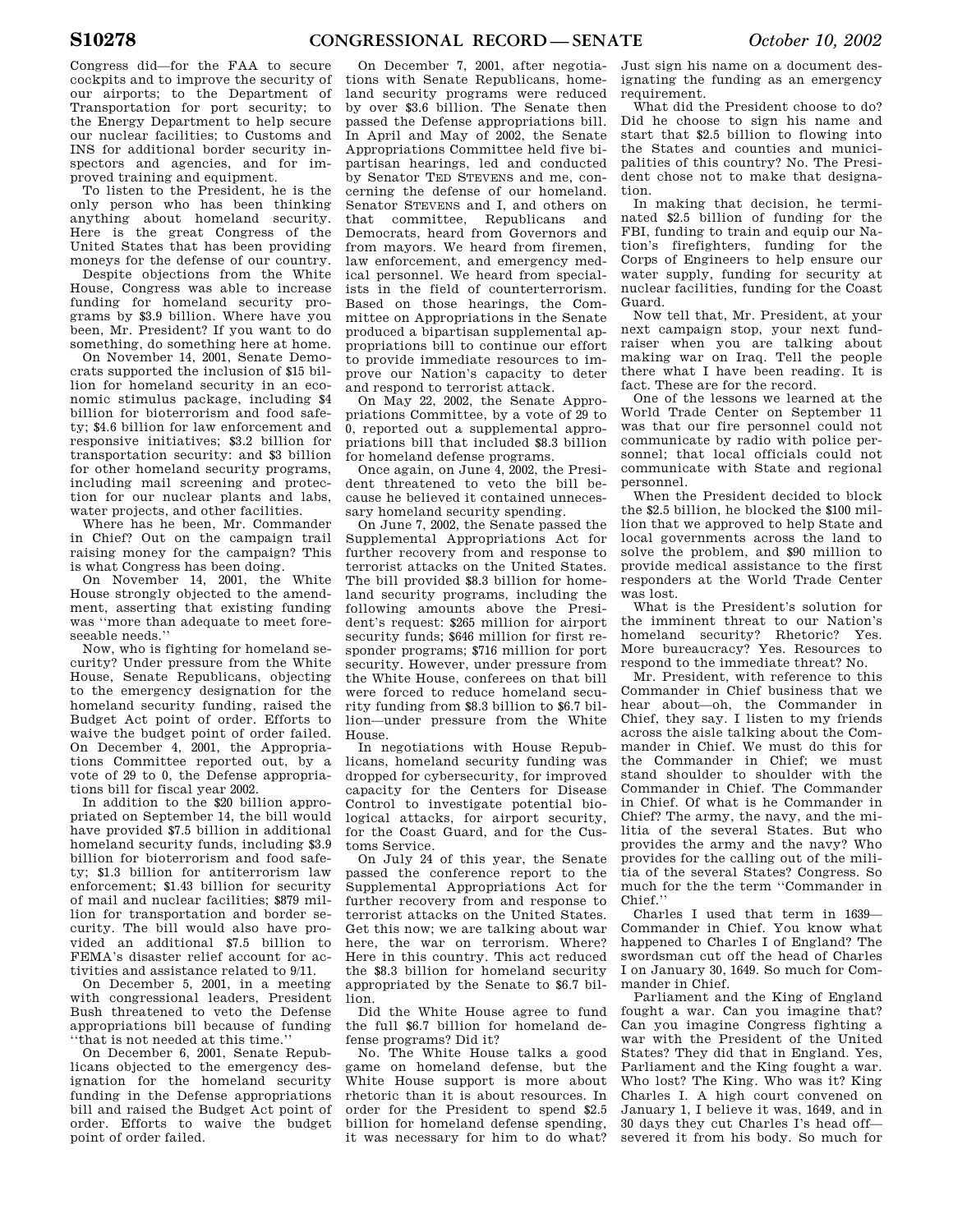Charles I. That was the Commander in Chief. Yes. Hail to the chief.

I respect the President as much as anybody else. But the Barons at Runnemede on the banks of the Thames on June 15, 1215, took it upon themselves to let the King know that there was a law, and that Kings had to live by the law, just as did barons and others.

I do not know who is talking to this President down here. I do not know who among his crowd down there is trying to pump him up, but my friends, this President of the United States is the President by virtue of this Constitution. He is created by this Constitution that I hold in my hand, which says in article II that the President shall be Commander in Chief. And yet this refers to the Constitution in this national security strategy of the United States of America printed on September 2002. It refers to the Constitution not even with a capital letter.

The Constitution of America—what is the matter with those people? Haven't they studied the Constitution down at the other end of the avenue? They better become aware of it. This is the Constitution, and that Constitution refutes this resolution on which Congress is about to vote to give to the President of the United States power to determine the use of the military forces, when he will use them, where he will use them, how long he will use them. It is this Constitution. You better believe it, may I say to those who advise the President.

I think the President is probably a much better individual by himself, but somebody is giving him bad advice.

Here is what Hamilton says. Let's read what Hamilton says. He is one of the three authors of the ''Federalist Papers.'' Hamilton, who was shot to death in Weehawken, NJ, on the 11th of July, 1804. He died on the 12th of July, 1804; shot by the Vice President of the United States; murdered by the Vice President of the United States. Let's hear what Alexander Hamilton has to say in the Federalist Paper No. 69. Read it. These are the ''Federalist Papers.'' There are 85 of them written by Jay, Hamilton, and Madison. Let's hear what he says about the Commander in Chief. I want the Commander in Chief to hear me. I want the Commander in Chief to hear not what ROBERT BYRD said—who is he?—but read what Alexander Hamilton said:

The President is to be the ''commander-inchief'' of the army and navy of the United States, and of the militia of the several States, when called into the actual service of the United States. . . .In most of these particulars, the power of the President will resemble equally that of the king of Great Britain and of the governor of New York. The most material points of difference are these:—First. The President will have only the occasional command of such part of the militia of the nation as by legislative provision may be called into the actual service of the Union. The king of Great Britain and the governor of New York have at all times the entire command of all the militia within their several jurisdictions. In this article, therefore—

Talking about this article of the Constitution—

In this article, therefore, the power of the President would be inferior to that of either the monarch or the governor. Second. The President is to be commander-in-chief of the army and navy of the United States. In this respect his authority would be nominally the same with that of the king of Great Britain, but in substance much inferior to it.

Get that down there at the other end of the avenue. Read it.

Second. The President is to be commanderin-chief. . . .It would amount to nothing more than the supreme command and direction of the military and naval forces, as first general and admiral of the Confederacy; while that of the British king extends to the declaring of war and to the raising and regulating of fleets and armies—all which, by the Constitution under consideration, would appertain to the legislature.

That is Hamilton.

I am reading from the Federalist Papers. Perhaps I ought to send a copy down to the White House. I will see if I can't do that. I will send them a copy. It will not cost them anything, just a gift from ROBERT C. BYRD.

Now, I have a little more to say. Suffice it to say there are other of my colleagues, and I, who have stood on this floor and we have pointed to the Constitution of the United States. We have said time and time again, as we have offered amendments, to try to uphold this Constitution of the United States, read those amendments. They went down, I am sorry to say, but I am not discouraged.

Let me read some verses from the Book of Luke in the Holy Bible, beginning with chapter 16, verse 19 and continuing through verse 31:

There was a certain rich man, which was clothed in purple and fine linen, and fared sumptuously every day. And there was a certain beggar named Lazarus, which was laid at his gate, full of sores, and desiring to be fed with the crumbs which fell from the rich man's table. Moreover the dogs came and licked his sores. And it came to pass that the beggar died, and was carried by the angels into Abraham's bosom. The rich man also died, and was buried.

And in hell he lift up his eyes, being in torments, and seeth Abraham afar off, and Lazarus in his bosom. And he cried and said, Father Abraham, have mercy on me, and send Lazarus, that he may dip the tip of his finger in water, and cool my tongue; for I am tormented in this flame.

But Abraham said, Son, remember that thou in thy lifetime receivedst thy good things, and likewise Lazarus evil things; but now he is comforted and thou art tormented. And beside all of this, between us and you there is a great gulf fixed; so that they which would pass from hence to you cannot. Neither can they pass to us, that would come from thence.

Then he said, I pray thee therefore, father, that thou wouldest send him to my father's house; For I have five brethren: that he may testify unto them, lest they also come into this place of torment. And Abraham saith unto him, They have Moses and the prophets; let them hear them. And he said, Nay, father Abraham; but if one went unto them from the dead they will repent. And he said unto him, if they hear not Moses and the prophets, neither will they be persuaded, though one rose from the dead.

There you have it. We can speak until we are blue in the face, we can speak until our tongues fall out, and they will not hear us. So if there were those who were brought from the dead, would some listen?

Some would; some would not.

We have spoken. We have spoken out of our hearts, and we can speak until our hearts fall from our bodies, but some would not hear. Let those who will not hear understand that this Constitution will endure. It will endure because it was written, as John Marshall said, to endure for the ages.

In closing, I want to thank my dear friends in this Senate who have stood in this Chamber day after day in the effort to educate our people.

The Senate is a great institution, but somehow I think we are failing. We are failing to educate the people. Why? Because we do not want to spend enough time. How much time have we spent on this resolution as of yesterday at 4 p.m.? A little over 25 hours on this bill—25 hours. Why, many of the larger municipalities in this country would spend a week on an application for a sewer permit. And here we spend 2 days?—that is what it amounts to, 25 hours—and we are ready to quit.

We know we might as well quit because this cloture rule is being used against us. Why at this critical time, when we are discussing the most critical legislation we have had before the Senate this year, the most critical legislation we may have in a long time? We have been stampeded, we have been rushed, and it is unfair to the people of this country. Yet it has to be that way.

I have letters from constitutional scholars in response to my inquiry of them as to the war powers of the United States Congress. I received several letters from constitutional scholars from around the country, and I ask unanimous consent that they be printed in the RECORD: A letter by Jane E. Stromseth, professor of law, Georgetown University Law Center; a letter from Tufts University, the Fletcher School of Law and Diplomacy, a letter signed by Michael J. Glennon, professor of international law.

There being no objection, the material was ordered to be printed in the RECORD, as follows:

GEORGETOWN UNIVERSITY LAW CENTER,

*Washington, DC, August 26, 2002.*  Hon. ROBERT C. BYRD,

*U.S. Senate,* 

*Washington, DC.* 

DEAR SENATOR BYRD: Thank you for your letter of July 22, asking for my opinion regarding whether the Bush Administration currently has sufficient constitutional and/ or statutory authority to introduce U.S. Armed Forces into Iraq for the purpose of removing Saddam Hussein from power. This question is of vital importance to our country and our Constitution, and I appreciate the opportunity to address it.

The answer to your question requires an interpretation of the Constitution and of several statutes, and it also depends on the factual circumstances surrounding any contemplated military action. As I discuss below, if the United States or its armed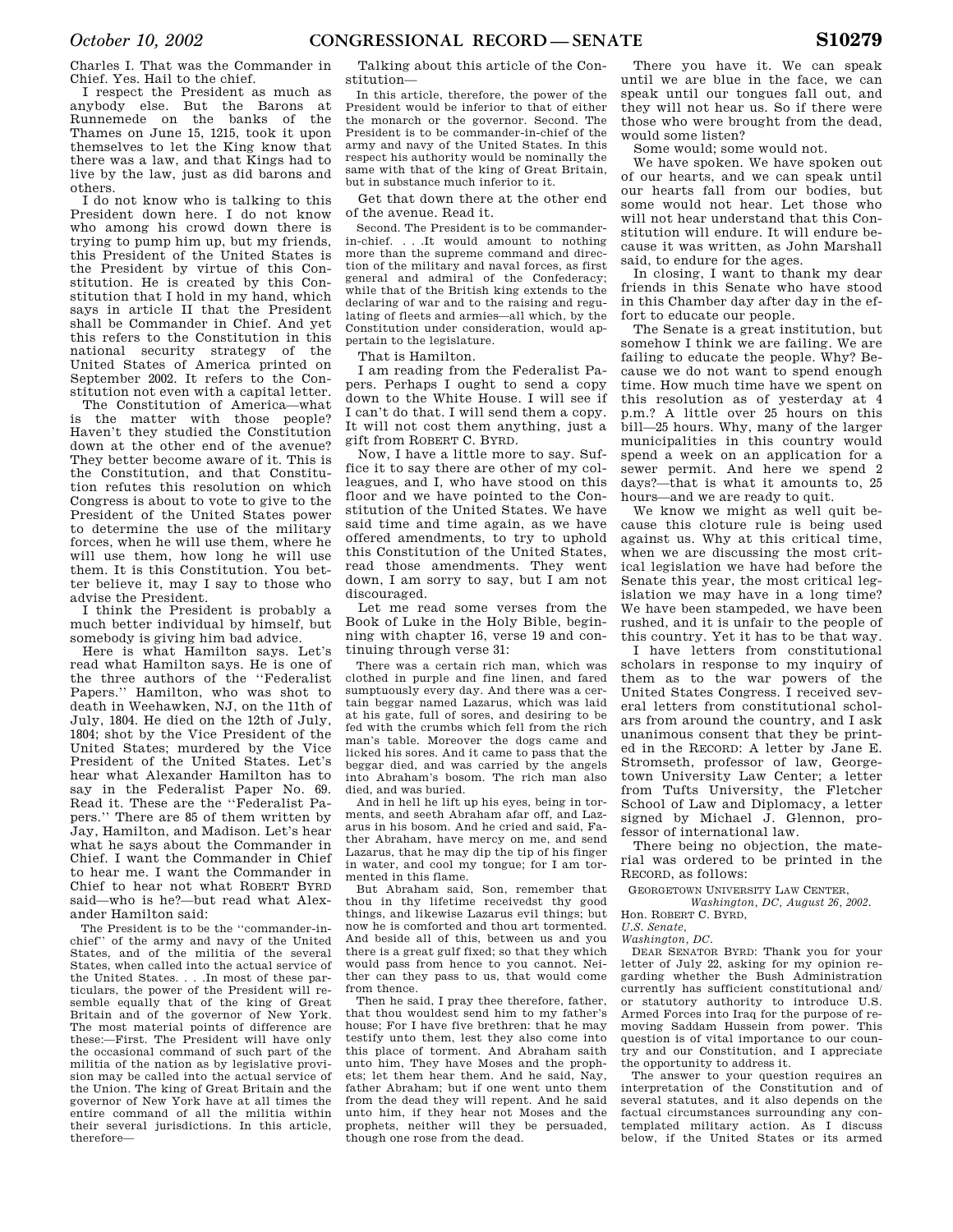forces are subject to attack or imminent attack by Iraq, the President can invoke his constitutional authority as Commander in Chief to repel sudden attacks. Also, if the President establishes a direct link between Iraq and the attacks of September 11, he can invoke S.J. Res. 23 (Pub. L. No. 107–40) as statutory authority to commit U.S. forces to Iraq. However, based on the facts as they have been presented by the Bush Administration as of August 26, 2002, neither an imminent attack by Iraq nor a clear link between Iraq and the September 11 attacks have been established. Moreover, given the likely scale and risks of a U.S. military action to remove Saddam Hussein from power, the commitment of U.S. forces to Iraq to impose a regime change would constitute a war requiring prior congressional authorization, which, absent a connection to the September 11 attacks does not presently exist. While serious arguments can be advanced that the 1991 Gulf War authorization, coupled with subsequent legislative action, provide statutory authority to use U.S. armed forces to remove Saddam Hussein as part of enforcing the Gulf War cease-fire resolution (UN Security Council Resolution 687), those arguments ultimately fall short on close examination. In sum, whether commencing U.S. military action against Saddam Hussein, in circumstances outside a link to Sept. 11 or an attack or imminent attack against the United States, is a wise policy is a question on which reasonable people can disagree; it is also a question that ought, under our Constitution, to be debated by Congress and its authorization secured before any such military action commences. The basis for these conclusions is set forth full below.

### *First Principles*

As you know well, the Constitution's war powers provisions are part of a structural system of checks and balances designed to protect liberty by guarding against the concentration of power. The Constitution gave Congress the power to declare war because the Founders believed that such a significant decision should be made not by one person, but by the legislature as a whole, to ensure careful deliberation by the people's elected representatives and broad national support before the country embarked on a course so full of risks. As James Madison put it: ''In no part of the constitution is more wisdom to be found, than in the clause which confides the question of war or peace to the legislation, and not to the executive department . . . [T]he trust and the temptation would be too great for any one man. . . .''1 The Founders, in short, vested the power to decide whether the country should go to war in the Congress to ensure that the decision to expose the country to such sacrifices and costs reflected the judgment and deliberation of the legislative branch as a whole.

At the same time, the framers wanted a strong Executive who could ''repel sudden attacks'' and act with efficiency and dispatch in protecting the interests of the United States in a dangerous world. By making the President Commander in Chief, moreover, they sought to ensure effective, unified command over U.S. forces and civilian accountability. My best reading of the constitutional sources is that the Founders expected the President, as Commander in Chief and Chief Executive, to protect the United States in a dangerous and uncertain world by repelling attacks or imminent attacks against the United States, its vessels, and its armed forces, but not, on his own, to go beyond this authority and commence war without congressional authority. The Founders, in short, made a clear distinction between defending against attacks initiated by others and commencing war.

Historical practice since the Constitution's ratification has not fundamentally altered how we should understand the Constitution's allocation of war powers today. On the contrary, practice cannot supplant or override the clear requirements of the Constitution, which gives the power to declare or initiate war to Congress. Furthermore, of the dozen major wars in American history, five were formally declared by Congress and six were authorized by other legislative measures.2 Whatever conclusions one might reach about small-scale uses of force, which admittedly raise more complicated issues, the fact remains that major wars have been authorized by Congress.3

The War Powers Resolution (Pub. L. No. 93–148) aims to ''insure that the collective judgment of both the Congress and the President'' apply to the introduction of U.S. forces into hostilities and to the continued use of those forces. Moreover, it seeks to enable the Congress to better fulfill its constitutional responsibilities by requiring the President ''in every possible instance'' to ''consult with Congress before introducing'' U.S. armed forces into hostilities or imminent hostilities. Among its other provisions, the War Powers Resolution makes clear, in Section 8(a), that authority to introduce U.S. Armed Forces into hostilities or imminent hostilities ''shall not be inferred . . . from any provision of law . . . , including any provision contained in any appropriation Act, unless such provision specifically authorizes the introduction of United States Armed Forces into hostilities or into such situations and states that it is intended to constitute specific statutory authorization within the meaning of this joint resolution.<sup>'</sup> This clear-statement rule is designed to serve the constitutional purpose of ensuring a clear and deliberate congressional authorization of force. Thus, when Congress authorized commencement of the Gulf War in 1991, and again when Congress authorized the use of force in response to the September 11 attacks, it expressly affirmed that it was providing specific statutory authorization within the meaning of the War Powers Resolution.

Moreover, the War Powers Resolution makes clear that it is not intended ''to alter the constitutional authority of the Congress or of the President,'' nor shall it ''be construed as granting any authority to the President with respect to the introduction of United States Armed Forces into hostilities . . . which authority he would not have had in the absence of this joint resolution.'' (Section  $8(d)(1)$  and  $8(d)(2)$ ). Thus, contrary to claims sometimes made, the War Powers Resolution does not authorize the President to commit U.S. forces to war for 60 days.4 On

 $3$ In a longer piece, I discuss original intent, historical practice, and current arguments about war powers more fully and systematically, and I draw upon my conclusions in that piece here. See Jane E. Stromseth, ''Understanding Constitutional War Powers Today: Why Methodology Matters,'' 106 Yale

 $4$ The War Powers Resolution and its  $60/90$  day time-clock apply to a wide variety of situations in which U.S. forces are introduced into hostilities as well as into ''situations where imminent involve-

the contrary, because the Constitution requires congressional authorization to commence war, the War Powers Resolution should not be read to confer such authority on the President. Congress thus expressly authorized the 1991 Persian Gulf War and certainly did not view the War Powers Resolution as obviating the need for such authorization. (I have attached my summary of the congressional debate preceding the Gulf War as an appendix to this letter).

#### *Military Action Against Iraq for the Purpose of Removing Saddam Hussein from Power*

If the President were to commit U.S. armed forces to Iraq for the purpose of removing Saddam Hussein from power, the United States would be embarking on what likely would be a major and sustained commitment of military forces in a campaign that would involve enormous risks and substantial potential casualties. In order to commit U.S. forces to such a military action, the President would need authority to act.

Constitutionally, the President possesses the power to repel sudden attacks, which, in my view, includes the power to forestall imminent attacks against the United States and its armed forces, and to protect Americans in imminent danger abroad.5 In an age of terrorism, there may well be direct and imminent threats to the United States that require an immediate defensive response by the President and constitute a legitimate exercise of the international right of self-defense. But, at this point, the President has not offered evidence of an imminent attack by Iraq on the United States or its forces. The purpose behind the President's power as Chief Executive and Commander in Chief to ''repel sudden attacks'' is to give the President the flexibility to act to defend the United States when there is not time to consult with Congress. But the decision to go beyond this and to commence a war is vested in Congress. Moreover, there is time for a thorough legislative debate regarding Iraq; the United States and its forces are not currently being attacked; military forces would be built up over a period of time before military action could be commenced; and ample time exists to consult with Congress and seek its authorization to use force.

Major military action with far-reaching objectives such as regime change is precisely the kind of action that constitutionally should be debated and authorized by Congress in advance. Under present circumstances, which admittedly could change, military action against Iraq to force a change in regime would pose significant risks to U.S. forces, including risks of Iraqi retaliation with weapons of mass destruction, and risks of a larger conflict in an already hemoraging Middle East. Initiating a military confrontation of this nature would be a decision to engage in war that is precisely the kind of decision the Founders vested in Congress by virtue of its power to declare war. Moreover, the purposes behind that power (ensuring deliberation, democratic consensus and national unity before

<sup>1</sup>James Madison, in Alexander Hamilton & James Madison, Letters of Pacificus and Helvidius on the Proclamation of Neutrality of 1793, at 89 (Washington, D.C., J. Gideon & G.S. Gideon, 1845).

<sup>2</sup>President Truman committed U.S. forces to Korea without seeking congressional authorization. For a discussion of constitutional war powers and the Korean War, see Jane Stromseth, ''Rethinking War Powers: Congress, The President, and the United Nations,'' 81 Georgetown Law Journal 597, 621–640 (1993). Congress subsequently enacted legislation to provide funds for the Korean War and to extend the draft, id. at  $626,\,630.$ 

ment in hostilities is clearly indicated by the circumstances.'' Whatever effects this statute has, or was intended to have on smaller-scale deployments of force, including deployments that involve simply the prospect of hostilities, the War Powers Resolution cannot be read as authorizing 60 days wars because of the clear language to the contrary in sections  $8(d)$  and  $2(c)$  of the statute.

 $^5\mathrm{This}\,$  interpretation of the President's authority is consistent with the understanding reflected in the original Senate version of the War tion. See S. Rep. No. 93–220, at 22 (1973). For a discussion of the scope of the President's defensive war powers, see Stromseth, ''Understanding Constitutional War Powers Today: Why Methodology Matters,'' 106 Yale L. J. 845, 888–892 (1996).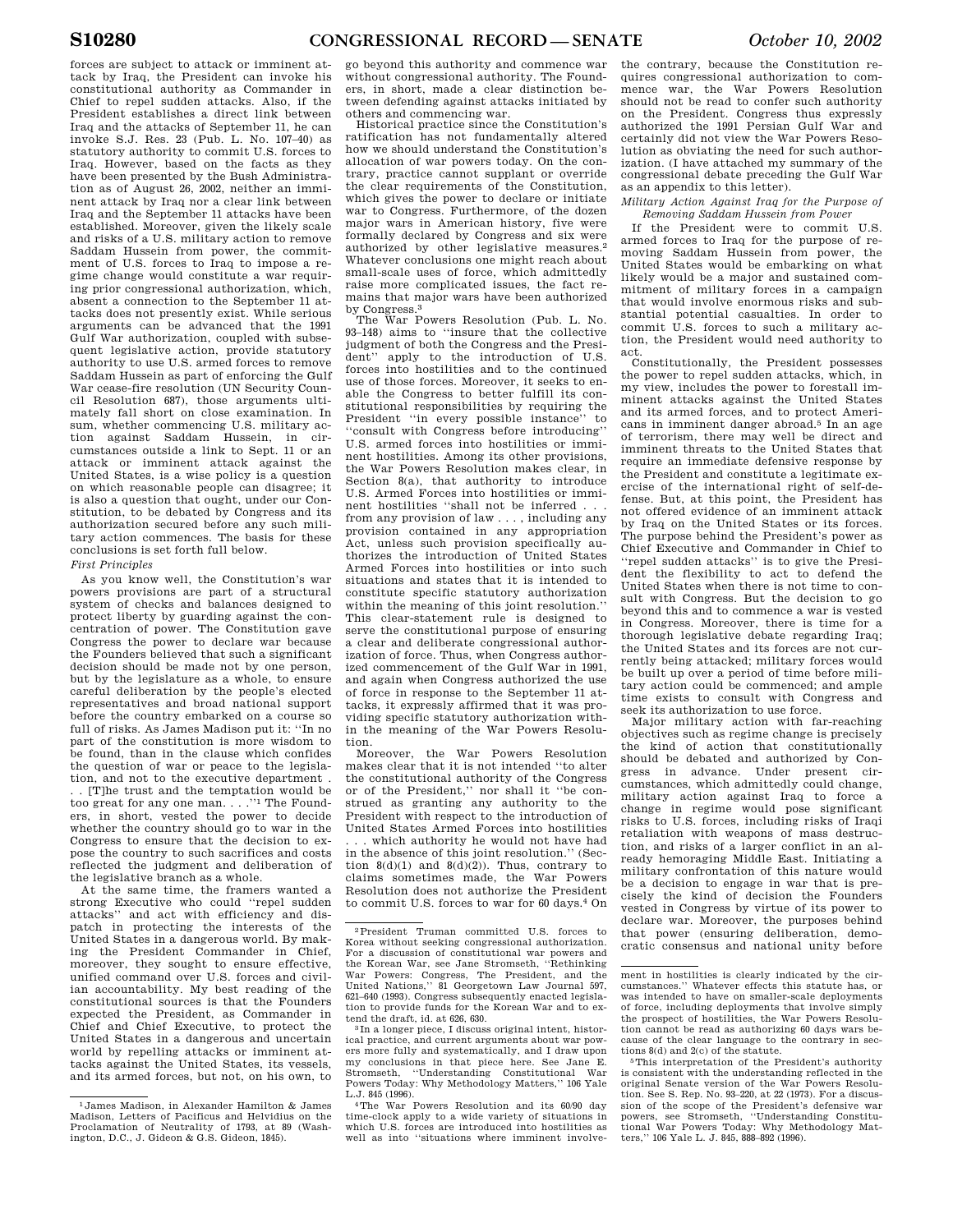engaging in war) are critical if the American people and American armed forces are being asked to bear those risks. In short, under the factual circumstances that exist as of the date of this letter, the President cannot rely on inherent constitutional authority to commit U.S. forces to Iraq for the purpose of removing Saddam Hussein from power.

*Congress's Post-September 11 Authorization of Force* 

Whether statutory authority presently exists to introduce U.S. armed forces into Iraq to depose Saddam Hussein depends on whether such action would fall within the provisions of S.J. Res. 23 (Pub. L. No. 107–40), adopted in response to the September 11 attacks.

Congress's authorization for the use of force against those responsible for the attacks of September 11 is an express recognition that Congress and the President both have a critical constitutional role to play in the war on terrorism. S.J. Res. 23 authorizes the President: ''to use all necessary and appropriate force against those nations, organizations, or persons he determines planned, authorized, committed, or aided the terrorist attacks that occurred on September 11, 2001, or harbored such organizations or persons, in order to prevent any future acts of international terrorism against the United States by such nations, organizations or persons.'' Thus, the force must be directed against those responsible for the September 11th attacks, or those who harbored such organizations or persons; and the purpose of using force is focused and future-oriented: to prevent additional terrorist acts against the United States by the states, organizations, or persons responsible for the September 11th attacks or who harbored those responsible.

Congress' post-September 11th resolution was an unambiguous decision to authorize force. Like the Gulf War authorization in 1991, the authorization explicitly affirms that it ''is intended to constitute specific statutory authorization within the meaning of section 5(b) of the War Powers Resolution.'' This removes any actions that fall within the scope of the authorization from the War Powers Resolution's 60-day timeclock provision. At the same time, Congress made clear that the requirements of the War Powers Resolution otherwise remain applicable, which would include the requirement of regular reporting and consultation. Moreover, in signing the Joint Resolution, President Bush made clear that he would consult closely with Congress as the United States responds to terrorism.

Whether this joint resolution authorizes military action against Iraq to remove Saddam Hussein from power depends on whether the requisite link to the attacks of September 11 exists or not. That is, did Iraq ''plan [], authorize, [] commit [], or aid [] the September 11 attacks,'' or ''harbor'' organizations or persons who did? Under the terms of the resolution, the President determines whether such a link to the September 11th attacks is established, but Congress undoubtedly expected that the President would make his determination and the basis for it known to Congress. In a matter as momentous as commencing hostilities against Iraq, Congress and the American people would certainly expect a clear and convincing indication of evidence linking Iraq to the September 11 attacks. As of August 26, 2002, the Administration, to my knowledge, has not made such a showing nor publicly argued that there is a direct link between Iraq and the September 11 attacks. Nor has the Administration presented its views regarding whether using force to remove Saddam Hussein from power is ''necessary and appro-

priate force . . . in order to prevent any future acts of international terrorism against the United States'' by the nations, organizations or persons responsible for the September 11 attacks. If the link between Iraq and the September 11 attacks is tenuous, additional congressional authorization clearly addressing Iraq would better serve the important constitutional purposes underlying Congress's power to declare war: congressional deliberation and national consensus before the country embarks on a major military action so full of risks.

*The 1991 Gulf War Authorization* 

Some argue that the President has current authority to use U.S. forces against Iraq to remove Saddam Hussein based on the 1991 Use of Military Force Against Iraq Resolution (Pub. L. 102–1). This Resolution, adopted prior to the 1991 Gulf War, authorized the President to use U.S. Armed Forces pursuant to U.N. Security Council Resolution 678 to achieve implementation of previous, enumerated Security Council resolutions.6 Those Security Council resolutions included Resolution 660 (1990) demanding that Iraq withdraw immediately from Kuwait. UN Security Council Resolution 678, in turn, authorized UN member states cooperating with Kuwait 'to use all necessary means to uphold and implement resolution 660 (1990) and all subsequent relevant resolutions and to restore international peace and security in the area.'' In contrast to this UN resolution, which refers to ''all subsequent relevant resolutions,'' the 1991 congressional authorization of force was crafted to refer only to implementation of specific UN resolutions adopted prior to Resolution 678—resolutions that focus above all on Iraqi withdrawal from Kuwait and restoration of Kuwait's sovereignty. Congress, in short, tailored its 1991 authorization to the specific goal of liberating Kuwait rather than providing an open-ended authorization of force.

Those who invoke the 1991 Use of Military Force Against Iraq Resolution as current authority to remove Saddam Hussein begin by noting that Iraq is in material breach of UN Security Council Resolution 687 (the Gulf War cease-fire resolution). That resolution requires Iraq to relinquish all weapons of mass destruction and authorized a UN Special Commission (UNSCOM) to monitor Iraq's compliance. Resolution 687, in particular, requires Iraq to ''unconditionally accept the destruction, removal, or rendering harmless, under international supervision'' of all chemical and biological weapons and all ballistic missiles with a range exceeding 150 kilometers and to ''unconditionally undertake not to use, develop, construct or acquire'' such weapons. (Resolution 687, paragraphs 8 and 10). Iraq likewise is required not to develop or acquire nuclear weapons or subsystems or components, and to submit to ongoing monitoring and verification of its compliance (paragraphs 12, 13). Undoubtedly, Iraq's persistent refusal to allow full, unimpaired weapons inspections is a clear and unacceptable breach of Resolution 687. The domestic legal question then is: has Congress authorized the use of U.S. armed forces to remove Saddam Hussein from power in order to enforce UN Security Council Resolution 687?

The 1991 Authorization for Use of Military Force Against Iraq Resolution does not, on its face, provide authorization to use force to implement Resolution 687. Adopted prior to the Gulf War, the 1991 Joint Resolution authorized the President to use U.S. armed forces pursuant to UN Resolution 687 in order to achieve implementation of specific UN resolutions adopted prior to Resolution 687. So purely as a temporal matter, the cease-fire resolution (687), which came at the end of the Gulf War, is not among the UN resolutions enumerated in the 1991 Joint Resolution. Consequently, the 1991 authorization does not provide clear authority to use force today to remove Saddam Hussein from power as a means to enforce the Gulf War cease-fire resolution.

Since 1991, Congress has indicated in a ''sense of the Congress'' resolution its support for using "all necessary means" achieve the ''goals'' of UN Resolution 687; Congress has also indicated its support for a policy of regime change in Iraq. Yet, upon careful examination, these indications of congressional intent do not provide a clear authorization by Congress of the use of U.S. armed forces to attack Iraq to remove Saddam Hussein from power. If the United States is to commence war against Iraq, and to expose U.S. forces and citizens to the considerable costs and sacrifices that this would entail, both the Constitution and the War Powers Resolution (section 8(a)(1)) expect a clear authorization from Congress that reflects a deliberate decision to initiate hostilities on a major scale. The various congressional actions since 1991 concerning Iraq do not provide that authorization.

First, Section 1095 of the FY1992 Defense Authorization Act (Pub. L. 102–190, signed December 5, 1991) declared the sense of the Congress that Iraq's noncompliance with UN Resolution 687 constitutes ''a continuing threat to the peace, security, and stability of the Persian Gulf region'' and that ''the Congress supports the use of all necessary means to achieve the goals of Security Council Resolution 687 as being consistent with the Authorization for Use of Military Force Against Iraq Resolution (Public Law 102–1).'' At the same time, Section 1095 also expressed the sense of the Congress that ''the President should consult closely with the partners of the United States in the Desert Storm coalition and with the members of the United Nations Security Council in order to present a united front of opposition to Iraq's continuing noncompliance with Security Council Resolution 687.''

Some may contend that Section 1095 together with the 1991 Authorization for Use of Military Force Resolution gives the President the authority to use force to commence war against Iraq to impose a regime change because the 102nd Congress expressed its view that using ''all necessary means to achieve the goals of Security Council Resolution 687'' is ''consistent with'' the 1991 authorization of force. Iraq is in material breach of Resolution 687, as it was back in 1991, and thus, according to this argument, the President can use force to achieve Iraq's compliance, in accordance with Section 1095 and the 1991 authorization, by removing Sad-

dam Hussein from power. Yet, upon careful review, this argument ultimately falls short. First, regime change goes beyond the provisions or requirements of UN Resolution 687, so Congress has not provided clear authority for commencing hostilities for this purpose as a means to implement 687. It is one thing to use limited force to enforce no-fly-zones, for instance; it is a quite different thing to commence war

<sup>6</sup> H.J. Res. 77, Pub. L. No. 102–1, provides in Section 2(a): ''The President is authorized, subject to subsection (b), to use United States armed forces pursuant to United Nations Security Council Resolution 678 (1990) in order to achieve implementation of Security Council Resolutions 660, 661, 662, 664, 665, 666, 667, 669, 670, 674, and 677." quires the President, before using force, to make available to Congress his determination that ''the United States has used all appropriate diplomatic and other peaceful means to obtain compliance by Iraq with the United Nations Security Council resolutions cited in subsection (a); and . . . that those efforts have not been and would not be successful in obtaining such compliance.''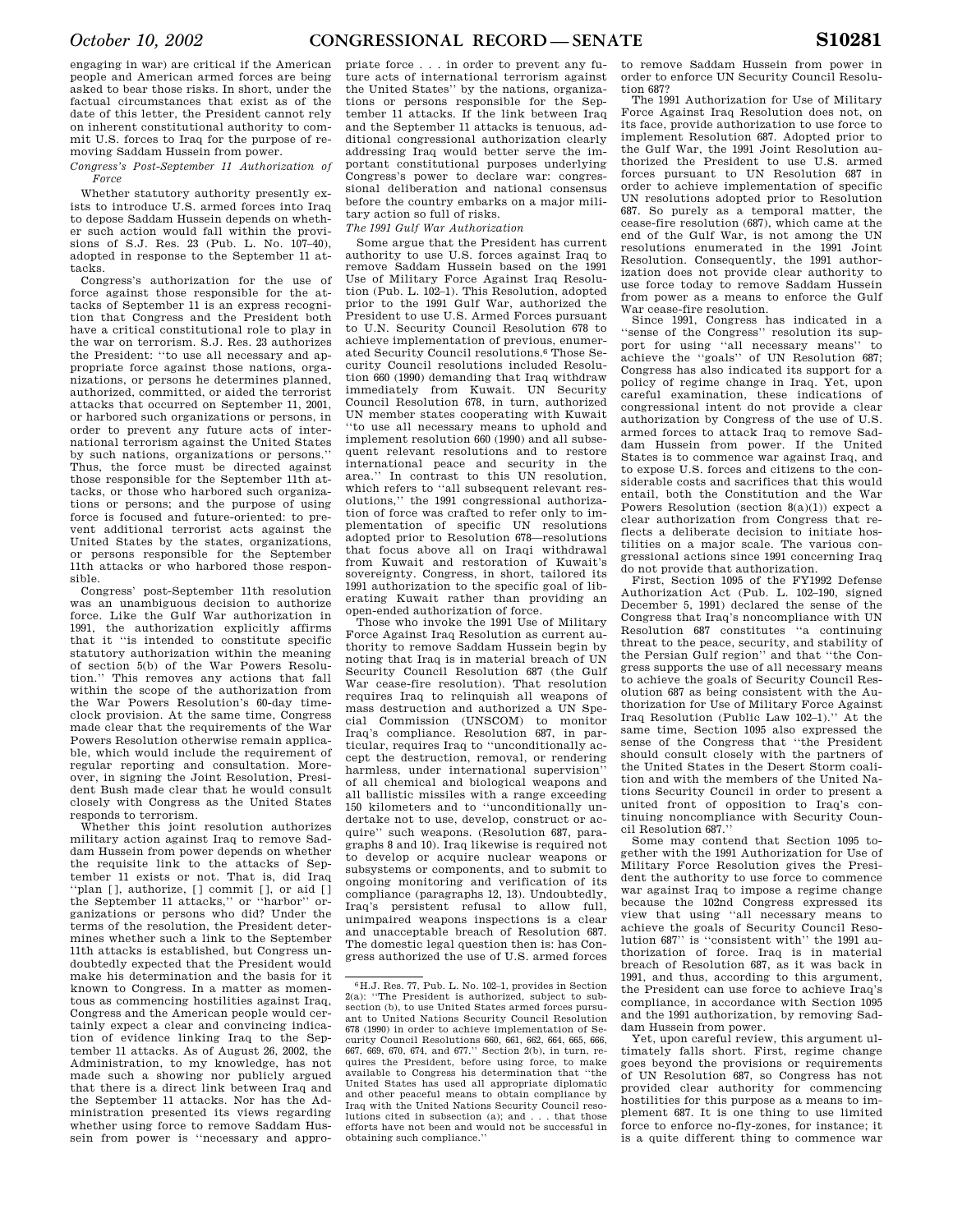to remove Saddam Hussein from power. Second, and more importantly, Section 1095 does not provide the clear authorization of war that both the Constitution and the War Powers Resolution expect. Section 1095 does not use the word ''force'' or ''authorize''; rather, it is a ''sense of the Congress'' resolution indicating that Congress ''supports'' the use of ''all necessary means'' to ''achieve the goals'' of Resolution 687 as being consistent with the 1991 Authorization. Section 1095 also fails to fulfil the War Powers Resolution's clear-statement rule that authority to use force cannot be inferred from legislation that does not specifically cite its provisions. Although Section 1095 refers to the 1991 Authorization, it does not itself cite the War Powers Resolution. Constitutionally, reliance on a ''sense of the Congress'' resolution in a massive defense authorization bill enacted over a decade ago as authorization to commence a war against Iraq today to remove Saddam Hussein from power falls short of a clear contemporaneous authorization of major military action that is faithful to the purposes underlying the Constitution's vesting of the power to declare war in Congress.

The Constitution vested the power to declare war in Congress to ensure careful deliberation by the Congress as well as the President before the United States commenced war. Much has changed over the last decade, particularly after the attacks of September 11, and initiating war against Iraq today clearly would involve substantial costs and risks for the United States, our forces and citizens, and for our allies. Reasonable people may come to different conclusions on the merits of this issue. But commencing a major military action against Iraq to remove Saddam Hussein from power would clearly constitute war, and congressional deliberation and clear authorization is required. Reliance on an ambiguous ''sense of the Congress'' resolution adopted over a decade ago falls short of clear authority to commence war against Iraq. The American people, including the brave men and women who fight for our country, would expect a full debate and consideration of the issue from their elected representatives in Congress in light of the circumstances we face today. The Constitution's wisdom on this point is compelling: Authorization, if provided by Congress, ensures that the costs and implications of any such action have been fully considered and that a national consensus to proceed exists. Congressional authorization also ensures American combat forces that the country is behind them, and conveys America's resolve and unity to allies as well as adversaries.

To be sure, congressional action since 1991 indicates Congress's continuing concern about Iraq's noncompliance with UN Resolution 687 and Congress's support for maintaining the no-fly-zones. But Congress has not provided clear statutory authority to commence war against Iraq to overthrow Saddam Hussein. In 1998, in response to Saddam Hussein's continuing defiance of UN Resolution 687 and his refusal to allow weapons inspections, the Senate and House passed a resolution, S.J. Res. 54 (Pub. L. 105–235, signed Aug. 14, 1998), which declared Iraq in ''material breach'' of its international obligations and ''urged'' the President ''to take appropriate action, in accordance with the Constitution and relevant laws of the United States, to bring Iraq into compliance with its international obligations.'' This did not, however, provide clear authorization to use U.S. armed forces.

Later in October 1998, Congress declared in the Iraq Liberation Act of 1998, Pub. L. 105– 338 (112 Stat. 3178), that it ''should be the policy of the United States to support efforts to remove the regime headed by Saddam Hus-

sein from power in Iraq and to promote the emergence of a democratic government to replace that regime.'' (sec. 3). But that Act also declared that ''[n]othing in this Act shall be construed to authorize or otherwise speak to the use of United States Armed Forces . . . in carrying out this Act'' except as provided in section  $4(a)(2)$  of the Act, which authorizes the President to provide assistance to Iraqi democratic opposition organizations through a ''drawdown of defense articles from the stocks of the Department of Defense, defense services of the Department of Defense, and military education and<br>training for such organizations," (sec. training for such organizations."  $4(a)(2)$ ).

Some may argue that the 1991 Authorization and Section 1095—combined with Pub. L. 105–235 (declaring Iraq in material breach of its international obligations); Publ. L. 105–338 (calling for a regime change in Iraq); and congressional acquiescence during ''Operation Desert Fox'' (Dec. 16–19, 1998) when force was used in response to Iraq's refusal to readmit weapons inspectors—amounts to implied authorization by Congress to use U.S. armed forces on a more substantial scale to remove Saddam Hussein from power. See *Dames & Moore* v. *Regan,* 453 U.S. 654 (1981) (relying on related legislation and congressional acquiescence in holding that the President was implicitly authorized to suspend claims pending in U.S. courts).

This argument falls short as well. While Congress's acts and resolutions clearly indicate its concern about Iraq's noncompliance with UN Resolution 687, nowhere in the record is there explicit authorization by Congress to commence a war against Iraq to remove Saddam Hussein from power. Sense of the Congress resolutions and congressional acquiescence cannot substitute for a clear authorization to initiate war. They do not meet the clear-statement provisions of Section 8 of the War Powers Resolution. Furthermore, the principles underlying the Constitution's decision to vest the power to declare war in Congress are not served by relying on ambiguous indications of Congressional intent regarding force. Moreover, Congress itself decisively closed the door to ''composite'' interpretations of its intent in 1998, when it made clear that its support for a policy of regime change should not be 'construed to authorize or otherwise speak to the use of United States Armed Forces.'' *Summing Up* 

To recap the basic points of this letter: If the United States is subject to attack or imminent attack by Iraq, the President clearly possesses constitutional authority to use U.S. armed forces. Likewise, if it can be demonstrated that Iraq ''planned, authorized, committed, or aided'' the September 11 attacks, or ''harbored'' those responsible, the President would have authority to use force under S.J. Res. 23. If the link is tenuous and disputed, however, the constitutional purposes underlying the vesting of the power to declare war in Congress would be best served by an additional clear, express authorization of force against Iraq that reflects the deliberation and judgment of the Congress. Finally, Congress's authorization of the Persian Gulf War, together with subsequent legislative action, fall short of a clear authorization of war against Iraq to remove Saddam Hussein from power.

Both the Constitution and the War Powers Resolution affirm the critical importance of ensuring that decisions to commit U.S. forces to war reflect the deliberation and support of both the President and the Congress. Prior to the Persian Gulf War, the President obtained clear authority to use force from Congress. Likewise, in response to the September 11 attacks, Congress and the

President acted together in enacting S.J. Res. 23. As our country moves ahead in the war against terrorism and as it considers policy options with respect to Iraq, I sincerely hope that the Congress and the President will work together as the Constitution envisions.

Please call on me again if I can be of assistance. Sincerely,

JANE E. STROMSETH, *Professor of Law.* 

TUFTS UNIVERSITY, THE FLETCHER SCHOOL OF LAW AND DIPLOMACY, MEDFORD, MA, AUGUST 20, 2002.

*Hon.* ROBERT C. BYRD,

*U.S. Senate, Washington, DC.* 

DEAR SENATOR BYRD: Thank you for your letter of July 22, 2002 requesting my opinion whether the President currently has authority under U.S. domestic law to introduce the U.S. armed forces into hostilities against Iraq for the purpose of removing Saddam Hussein from power.

To summarize, I believe that he does not, although that conclusion is based upon the assumption that Iraq was not involved in the events of September 11, and that use of force for this purpose would risk substantial casualties or large-scale hostilities over a prolonged duration. I reach that conclusion for the following reasons:

A. No treaty currently in force gives the President authority to use force.

B. None of the three relevant statutes gives the President authority to use force.

1. The War Powers Resolution confers no power on the President to introduce the armed forces into hostilities that he would not have had in its absence.

2. Congress's Gulf War authorization would confer such power only if Security Council Resolution 678 did so, and Resolution 678 probably does not do so.

a. The authority conferred by Resolution 678, which authorized use of force against Iraq following its invasion of Kuwait, was narrowly circumscribed and was directed at reversing the Iraqi invasion of Kuwait.

b. That authority most likely was extinguished on April 6, 1991, the date the Iraqis notified the United Nations of their acceptance of the pertinent provisions of Security Council Resolution 687, which declared a formal cease-fire.

c. Once extinguished that authority did not revive when Iraq failed to comply with its obligations under Resolution 687.

d. A decision to revive Resolution 678 must be made by the Security Council and cannot be made by an individual member state.

e. It would be inappropriate to infer Security Council intent to revive Resolution 678 from acquiescence by the Council to subsequent military strikes against Iraq that were not expressly authorized.

f. The War Powers Resolution requires that doubts flowing from ambiguous or unclear measures be resolved against finding authority to use force; at a minimum, these consid-

erations raise such doubts. 3. S.J. Res. 23 would permit use of force against Iraq only if Iraq participated in the events of September 11.

C. Absent authorization from a treaty or statute, authority to use force against Iraq can derive only the Constitution. The Constitution's text, the case law, custom, the intent of the Framers, and structural and functional considerations all suggest that, to the extent that use of force against Iraq would risk substantial casualties or large-scale hostilities over a prolonged duration, prior congressional approval would be required.

I now turn to a closer examination of each of the three sources from which authorization to use force could in principle derive: a treaty, a statute, or the Constitution.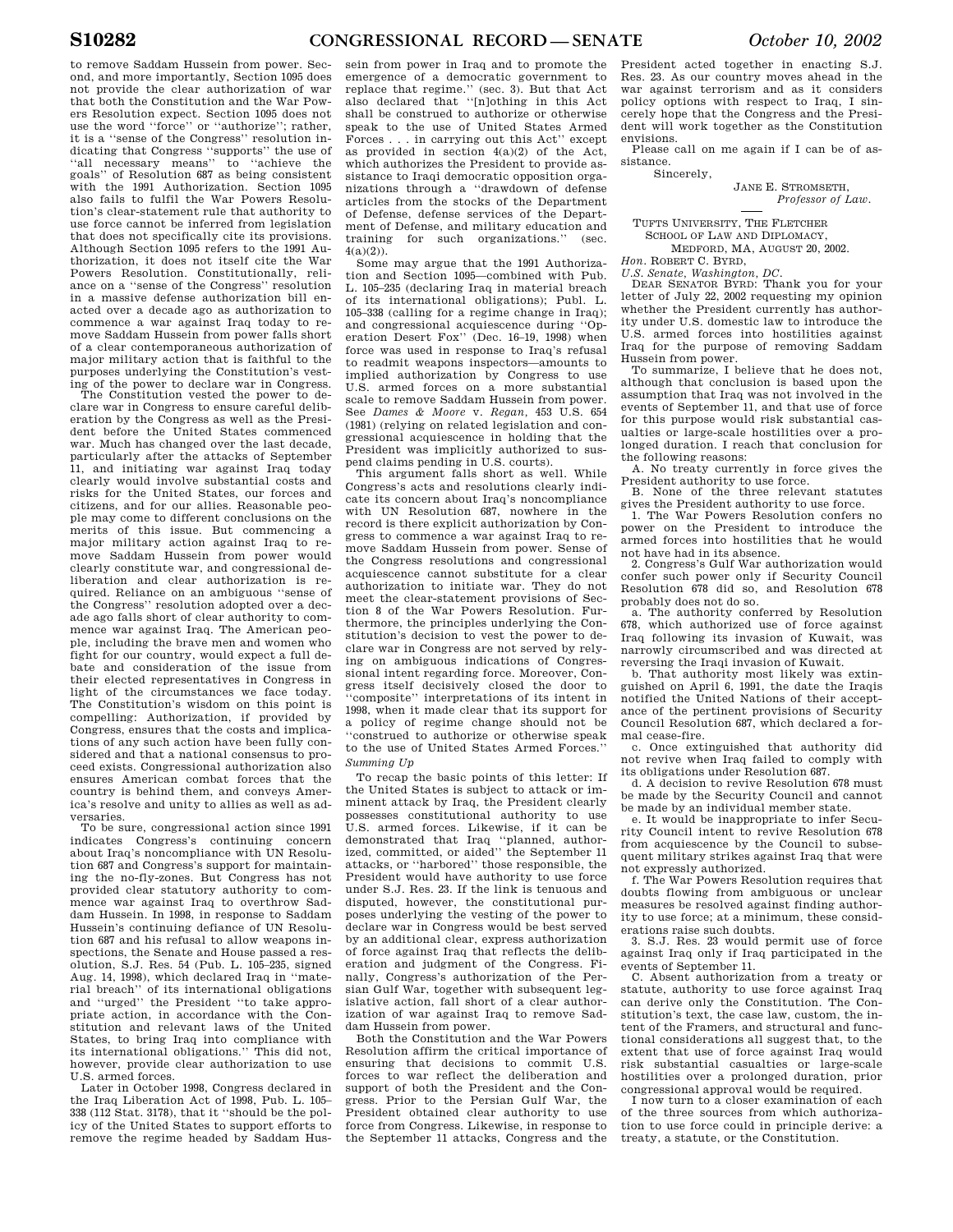### *A. Authorization by treaty*

No treaty currently in force gives the President authority to use force. Indeed, the United States has never been a party to any treaty that purported to give the President authority to use force. The constitutionality of any such treaty would be doubtful in that it would necessarily divest the House of Representatives of its share of the congressional war power. (For this reason, all of the United States' mutual security treaties have made clear that they do not affect the domestic allocation of power.) Moreover, war-making authority conferred by any such treaty would be cut off unless it met the requirements of section 8(a)(2) of the War Powers Resolution. Section 8(a)(2) requires, in effect, that any treaty authorizing the use of force meet two conditions. The first condition is that any such treaty must ''be implemented by legislation specifically authorizing'' the introduction of the armed forces into hostilities or likely hostilities. This condition is not met because no treaty is so implemented. The second condition is that any such implementing legislation must state that it is ''intended to constitute specific statutory authorization'' within the meaning of the War Powers Resolution. Again, since no implementing legislation is in effect, the second condition is also not met. Thus it must be concluded that, if further authority to use force is required, the President cannot seek that authority from any treaty.

\* \* \* \* \* *B. Authorization by statute* 

The second source to which the President might turn for authority to use force is statutory law. I referred above to the provision of the War Powers Resolution that limits authority to use force that can be inferred from a treaty. A companion provision limits such authority that can be inferred from a statute. That provision is section 8(a)(1). Section  $8(a)(1)$  sets out two similar conditions that must be met before authority to use armed force can be inferred from a given statute. The first condition is that such a statute must ''specifically authorize'' the introduction of the armed forces into hostilities or likely hostilities. The second condition is that such a statute must state ''that it is intended to constitute specific statutory authorization within the meaning of'' the War Powers Resolution. Unless each condition is met, a given statute may not be relied upon as a source of authority to use armed force. Arguments challenging the validity of this provision are essentially frivolous. (Archibald Cox testified that he was ''aghast'' at the contention; I addressed the argument in an appendix to my testimony before the Senate Judiciary Committee on April 17, 2002.)

The War Powers Resolution cannot itself be relied upon as authorization to introduce the armed forces into hostilities because it does not meet these two conditions and because it explicitly provides that it confers no power on the President to introduce the armed forces into hostilities that he would not have had in its absence. Two statutes now in effect, however, may meet these conditions. The first statute is H.J. Res. 77 of January 14, 1991 (P.L. 102–1), the law authorizing use of force against during the Gulf War. The second statute is S.J. Res. 23, the law enacted by Congress and signed by the President on September 18, 2001 (P.L. 107–40).

### *1. The Gulf War authorization*

Congress's Gulf War resolution authorized the President to use force against Iraq only to the extent that such use of force had been authorized by the United Nations Security Council. Section 2(a) of P.L. 102–1 provides that ''[t]he President is authorized, pursuant

to subsection (b), to use the United States Armed Forces pursuant to United Nations Security Council Resolution 678 (1990) in order to achieve implementation of Security Council Resolutions 660, 661, 662, 664, 665, 666, 667, 669, 670, 674, and 677.'' (Subsection (b) required the President to determine, before using force, that all appropriate diplomatic and other peaceful means had been used.) Thus the Gulf War resolution would continue to authorize use of force against Iraq if such use continues to be authorized under resolution 678 of the Security Council. If Resolution 678 does not continue to authorize the United States to use force against Iraq, on the other hand, the Gulf War resolution would not authorize the President to introduce the armed forces into hostilities against Iraq, and further congressional approval would be required. This would be true, as indicated above, even if the Security Council adopts new approval to use force against Iraq, since the existing congressional authorization, the Gulf War resolution, refers only to specific Security Council measures adopted at the time of the Gulf War.

In considering this key issue, it is helpful to recall the chain of events that led to the adoption of the relevant congressional and Security Council resolutions:

On August 2, 1990, Iraq invaded and occupied the territory of Kuwait.

On August 2, 1990, the Security Council adopted the first of the eleven resolutions later set out in Congress's Gulf War resolution, quoted above. This was Resolution 660, which condemned the Iraqi invasion of Kuwait and called for an immediate and unconditional withdrawal. All eleven Security Council resolutions related to the Iraqi invasion of Kuwait and represented an effort gradually to tighten the screws before authorizing use of force.1

On November 29, 1990, the UN Security Council adopted Resolution 678 which, among other things, authorized ''all member States to uphold and implement Resolution 660 (1990) and all subsequent relevant resolutions and to restore international peace and security in the region.'' The Resolution provided that this authority could not be exercised, however, if Iraq ''on or before January 15, 1991, fully implements . . . the abovementioned resolutions. . ." (The "above mentioned resolutions'' were the same eleven measures.)

On January 14, 1991, Congress adopted the Gulf War resolution.

On January 17, 1991, the United States commenced air attacks against Iraq. On February 24, 1991, the United States

commenced the ground attack. On February 27, 1991, Iraq in a letter to the

President of the Security Council, promised to comply with the twelve Security Council resolutions.

On February 28, a cease-fire was declared. On March 2, 1991, the Security Council adopted Resolution 686, noting the cease-fire,

noting Iraq's promise to comply with the the Council's twelve resolutions, demanding that Iraq do so, and demanding that Iraq meet additional conditions spelled out in paragraphs (2) and (3). Significantly, Resolution 686 further provided that, ''during the period required for Iraq to comply with paragraphs 2 and 3 above, the provisions of paragraph 2 of resolution 678 (1990) remain valid. . .

On April 3, 1991, the Security Council adopted Resolution 687 which demanded that Iraq destroy all weapons of mass destruction and set up a comprehensive on-site inspection regime under the aegis of the UN Special Commission on Iraq (UNSCOM). The Resolution also declared that ''upon official notification by Iraq to the Secretary-General and to the Security Council of its acceptance of the provisions above a formal cease-fire is effective between Iraq and Kuwait and the Member States cooperating with Kuwait in accordance with resolution 678 (1990).''

On April 6, 1991 in a letter from its Iraqi Minister of Foreign Affairs, Iraq notified the President of the Security Council and the Secretary-General that it accepted the provisions of the Resolution 687.

In light of this background, can Resolution 678 reasonably be construed to continue to authorize use of force by the United States against Iraq? While reasonable arguments can be made on both sides,<sup>2</sup> the more persuasive argument appears to be that it does not, for these reasons:

(a) The authority conferred by Resolution 678 was narrowly circumscribed and was directed at reversing the Iraqi invasion of Kuwait. Resolution 678 conferred authority to use armed force for three different purposes. (i) The first purpose was to uphold and implement resolution 660. Resolution 660, however, simply called upon Iraq to withdraw from Kuwait that goal has been achieved. (ii) The second purpose was to uphold and implement ''all subsequent relevant resolutions'' The phrase could conceivably be construed as referring to any resolution adopted after the date on which Resolution 660 was adopted, August 2, 1990. Read in context, however, it seems more likely that the phrase refers to the nine ''foregoing resolutions'' that were recalled and reaffirmed in the first prefatory clause of Resolution 678. Those resolutions were ''subsequent to'' Resolution 660 but of course all preceded Resolution 678. 'All subsequent resolutions," it might further be argued, could hardly be taken as referring to any resolution ever adopted on any future date by the Security Council. Such a construction would have had the effect, internationally, divesting the Security Council of any future role in deciding whether to authorize use of force against Iraq even though paragraph 5 of Resolution 678 explicitly affirms the intent of the Security Council ''to remain seized of the matter.'' Domestically, given the incorporation by reference of the phrase in Congress's Gulf War resolution, such as interpretation would

<sup>1</sup> Among other things, those resolutions imposed economic sanctions on Iraq (661), found that the Iraqi annexation of Kuwait was null and void and demanded that Iraq rescind its annexation (662), demanded that Iraq permit the departure of thirdcountry nationals and ensure their safety (664), authorized member states to halt maritime shipping to Iraq so as to inspect cargoes incident to the economic embargo (665), took steps to ensure a supply of foodstuffs to alleviate human suffering in Iraq (666), demanded the release of diplomatic personnel seized by Iraq in Kuwait (667), established a consultative mechanism to deal with special economic problems arising from the economic sanctions (669), extended limitations on aircraft destined to land in Iraq or Kuwait (670), demanded that Iraq cease and desist from taking third-country nationals hostage or otherwise mistreating them or Kuwaiti nationals (674), and condemned the Iraqi destruction of civil records maintained by the government of Kuwait (677).

<sup>2</sup>Most commentators have rejected the argument that authority to use force continues to flow from Resolution 678. *See, e.g.*, Gray, After the Cease-Fire: Iraq, the Security Council and the Use of Force, 65 British Yearbook of International Law 135 (1994); Krisch, Unilateral Enforcement of the Collective Will: Kosovo, Iraq, and the Security Council, 3 Max Planck United Nations. Y.B. 59 (1999); Lobel & Ratner, Bypassing the Security Council: Ambiguous Authorizations to Use Force, Cease-Fires and the Iraqi Inspection Regime, 93 American Journal of International Law 124 (1999); Tomuschat, Using Force against Iraq, 73 Die Friedens-Warte-Journal of International Peace and Organization 75 (1997); and Dekker & Wessel. Military Enforcement of Arms Wessel, Military Enforcement of Arms Control in Iraq, 11 Leiden Journal of International Law 497 (1998). But see Wedgewood, The Enforcement of Security Council Resolution 687: The Threat of Force against Iraq's Weapons of Mass Destruction, 92 American Journal of International Law 724 (1998).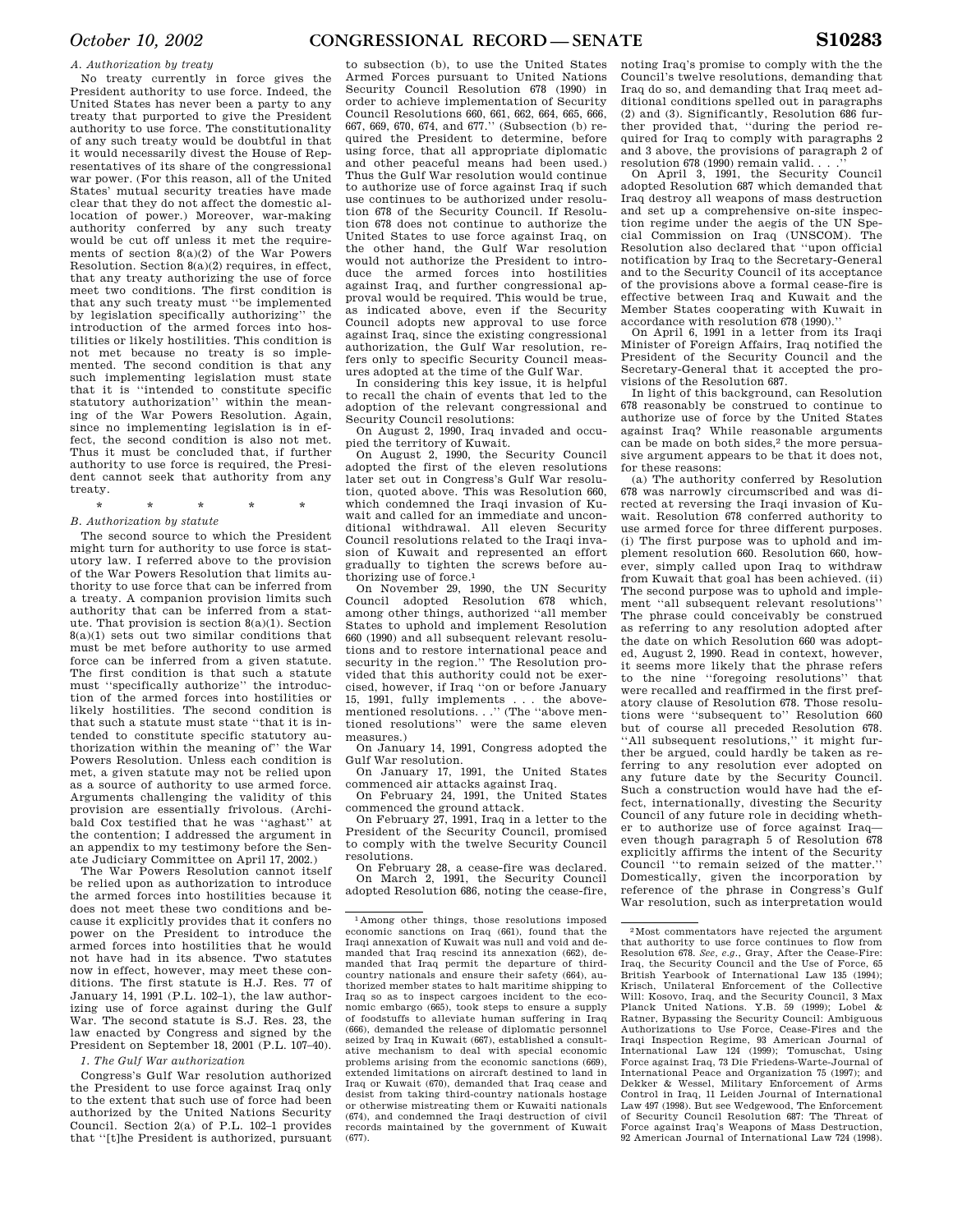have effected a massive delegation of the congressional war power to the Security Council—a delegation that would crate profound constitutional problems. These difficulties are avoided by giving the phrase ''all subsequent relevant resolutions'' the meaning that it seems plainly intended to have had, namely, as referring to resolutions subsequently to Resolution 660 but adopted before Resolution 678. (iii) The third purpose for which Resolution 678 authorized use of force was to restore international peace and security in the region. A broad interpretation of that grant of authority would view it as permitting use of force against Iraq by any state at any point in the future when that state concluded that Iraq had disrupted that region's peace and security. The authority to restore peace and security was, however, like other provisions of Resolution 678 authorizing use of force against Iraq, tied to and precipitated by the Iraqi invasion of Kuwait. Each of the twelve Security Council resolutions cited in Congress's Gulf War Resolution relates directly to that invasion. Resolution 687, declaring a ''formal ceasefire,'' appears to have represented a de facto finding by the Security Council that peace and security had been restored. It seems unlikely that the Security Council, in adopting Resolution 678, intended to declare Iraq a free-fire zone into the indefinite future.

(b) The authority to use force conferred in Resolution 678 was most likely extinguished April 6, 1991, the date the Iraqis notified the United Nations of their acceptance of the pertinent provisions of Resolution 687. Under that Resolution, ''a formal cease-fire'' took effect upon such notification. The legal obligations that flow from a formal cease-fire are incompatible with the legal rights that flow from authorization to use force. The Security Council did ''reaffirm'' Resolution 678 in Resolution 949, adopted October 15, 1994, and also in Resolution 1137, adopted November 12, 1997. However, this was done only in prefatory clauses; neither Resolution 949 nor Resolution 1137 re-authorizes the use of force against Iraq. No resolution has done so. The Security Council has never declared that either the cease-fire or Resolution 687 is no longer in effect.

(c) The authority to use force conferred in Resolution 678, once extinguished did not revive when Iraq failed to comply with its obligations under Resolution 687. Resolution 687 makes clear that the termination of that authority was conditioned upon Iraq's notification of acceptance of the pertinent provisions of Resolutions 687, not upon Iraq's compliance with those provisions. In this regard it is instructive to compare the terms of Resolution 687 with the terms of its predecessor resolution, Resolution 686. Resolution 686 implemented a provisional cease-fire following the suspension of hostilities between Iraq and the coalition forces. As noted above, Resolution 686 provides that compliance, not acceptance, by Iraq was required with respect to two paragraphs of Resolution 686 to bring about the termination of authority to use force. (It is agreed that Iraq has complied with those two paragraphs.) In contrast, Resolution 687 provides that acceptance, not compliance, was all that was required to terminate authority to use force. Had the Security Council intended to cause that authority to revive upon Iraqi non-compliance, the Council presumably would have used the same words, or similar words, that it used in the preceding resolution to bring about that result. But it did not. There is no indication in the terms of Resolution 687 or any other Security Council resolution that the Council intended that Iraqi non-compliance would trigger a revival of authority to use force.

(d) A decision to revive Resolution 678 must be made by the Security Council and

cannot be made by an individual member state. As suggested by the interactive context in which the Gulf War was ended, the transaction that brought hostilities to a close was in the nature of an agreement. Its terms were set forth in Resolution 686 and 687. Those terms were agreed to and approved by Iraq and the U.N. Security Council, not by Iraq and individual member states of the Security Council, and not by Iraq and individual member states of the Gulf War coalition. An earlier, informal, battlefield cease-fire was instituted by coalition forces. But the coalition owed its presence to authority conferred by the Security Council, and the informal cease-fire was superseded by the formal termination of hostilities set out by the Security Council in Resolution 687. The parties to that formal undertaking were Iraq and the U.N. Security Council. With rare exceptions that are not applicable here, under long-settled principles of international law rights flowing from the material breach of an agreement run to the aggrieved party of the agreement; a state has no right to complain of the breach of an agreement to which it is not a party. One of the rights that flows from the power to complain of the material breach of an agreement is the option to terminate or suspend the agreement in whole or in part. In Resolution 687 the Security Council apparently intended to retain that right: paragraph 34 of Resolution 687 provides that the Council, not individual states, ''shall take such further steps as may be required for the implementation of the present resolution and to secure peace and security in the region.'' Thus it would be up to the Council as a body to decide what action to take in response to a breach. Individual states such as the United States have no right to terminate or suspend those provisions of Resolution 687 that caused the authorities granted in Resolution 678 to be extinguished upon the notification of Iraqi acceptance. The option to terminate or suspend those provisions resides exclusively in the author of Resolution 678 and party to the agreement with Iraq: the Security Council, not individual member states.

(e) It would be inappropriate to infer implicit Security Council intent to revive Resolution 678 from acquiescence by the Council to subsequent military strikes against Iraq that were not expressly authorized. It can be argued that a consistent pattern of acquiescent practice would constitute evidence of the authoritative interpretation of the Resolution. However, the right of veto that inheres in the Council's five permanent members renders this argument unconvincing in these circumstances. All five members have not remained silent during each of the subsequent strikes against Iraq; several have on occasion objected. Following the 1998 air strikes on Iraq, for example, the President of the Russian Federation declared that ''[t]he U.N. Security Council resolutions on Iraq do not provide any grounds for such actions. By the use of force, the U.S. and Great Britain have flagrantly violated the U.N. Charter and universally accepted principles of international law."<sup>3</sup> The Chinese also objected.<sup>4</sup> When Resolution 1154 was adopted, warning that continued violations of Iraq's obligations to permit unconditional access to UNSCOM ''would have the severest consequences,'' the French representative to the Security Council stated that the resolution

was designed ''to underscore the prerogatives of the Security Council in a way that excludes any question of automaticity. . . . It is the Security Council that must evaluate the behavior of a country, if necessary to determine any possible violations, and to take the appropriate decisions.'' 5 Even if all five permanent members of the Security Council had remained silent, silence under such circumstances does not necessarily signify consent or approval. Silence may simply indicate a belief that objection is futile. Moreover, if formal objection were now legally required, this argument would in effect establish a new procedure under which each of those five members would be required to take the affirmative step of voicing objection to acts not authorized by the Council that they did not wish to be seen as approving. The U.N. Charter itself places no such obligation on the permanent five members of the Council; to prevent the Council from acting, each is required to voice objection only to a formal proposal made by a member of the Council within the Council's proceedings, not to the external conduct of third states. In any event, even if it were appropriate to infer the Council's approval to attack Iraq from its acquiescence to other attacks on Iraq, there would be no reason to assume that the Council, in its acquiescence, intended to revive Resolution 678 rather than to create new, implicit authority. New, implicit Security Council authority would not constitute authorization under Congress's Gulf War Resolution to introduce the armed forces into hostilities against Iraq. As noted above the Gulf War Resolution permits such use of force only if it is permitted by Resolution 678. New Security Council authorization, whether given explicitly in the form of a new resolution or implicitly in the form of acquiescence, would not satisfy the terms of the Gulf War Resolution and could not, under U.S. domestic law, authorize the President to introduce the armed forces into

hostilities. (f) The War Powers Resolution requires that doubts flowing from ambiguous or unclear measures be resolved against finding authority to use force; at a minimum, these considerations raise such doubts. As discussed above, section 8(a)(1) of the War Powers Resolution requires that Congress ''specifically authorize'' the introduction of the armed forces into hostilities if its enactment is to suffice as statutory approval. The War Powers Resolution, in other words, requires that doubts flowing from ambiguous or unclear measures be resolved against finding authority to use force. Because serious doubt exists whether Security Council Resolution 678 confers continuing authority on the United States to use force against Iraq,<sup>6</sup> the Gulf War Resolution, which incorporates Security Council Resolution 678 by reference, cannot be said to constitute specific statutory authorization within the meaning of the War Powers Resolution to introduce the armed forces into hostilities against Iraq.

For these reasons, I conclude that the Gulf War authorization is most reasonably construed as conferring no such authority.

*2. S.J. Res. 23* 

The second statute that meets these conditions is the law enacted by Congress and signed by the President on September 18, 2002, P.L. 107–40, also known as Senate Joint Resolution 23 or S.J. Res. 23.

The statute contains five whereas clauses. Under traditional principles of statutory

<sup>3</sup>Statement of the President of the Russian Federation, press release of the Mission of the Russian

<sup>&</sup>lt;sup>4</sup> Press release of the Foreign Ministry of China, Dec. 17, 1998 (''The unilateral use of force . . . without the authorization of the Security Council runs counter to the U.N. Charter and the principles of international law.')

<sup>5</sup> U.N. Doc. S/PV.3858, at 15, 18 (1998).

<sup>6</sup>Because your letter requests my views concerning the application of U.S. domestic law, I do not here discuss whether international law would permit use of force against Iraq absent Security Council approval.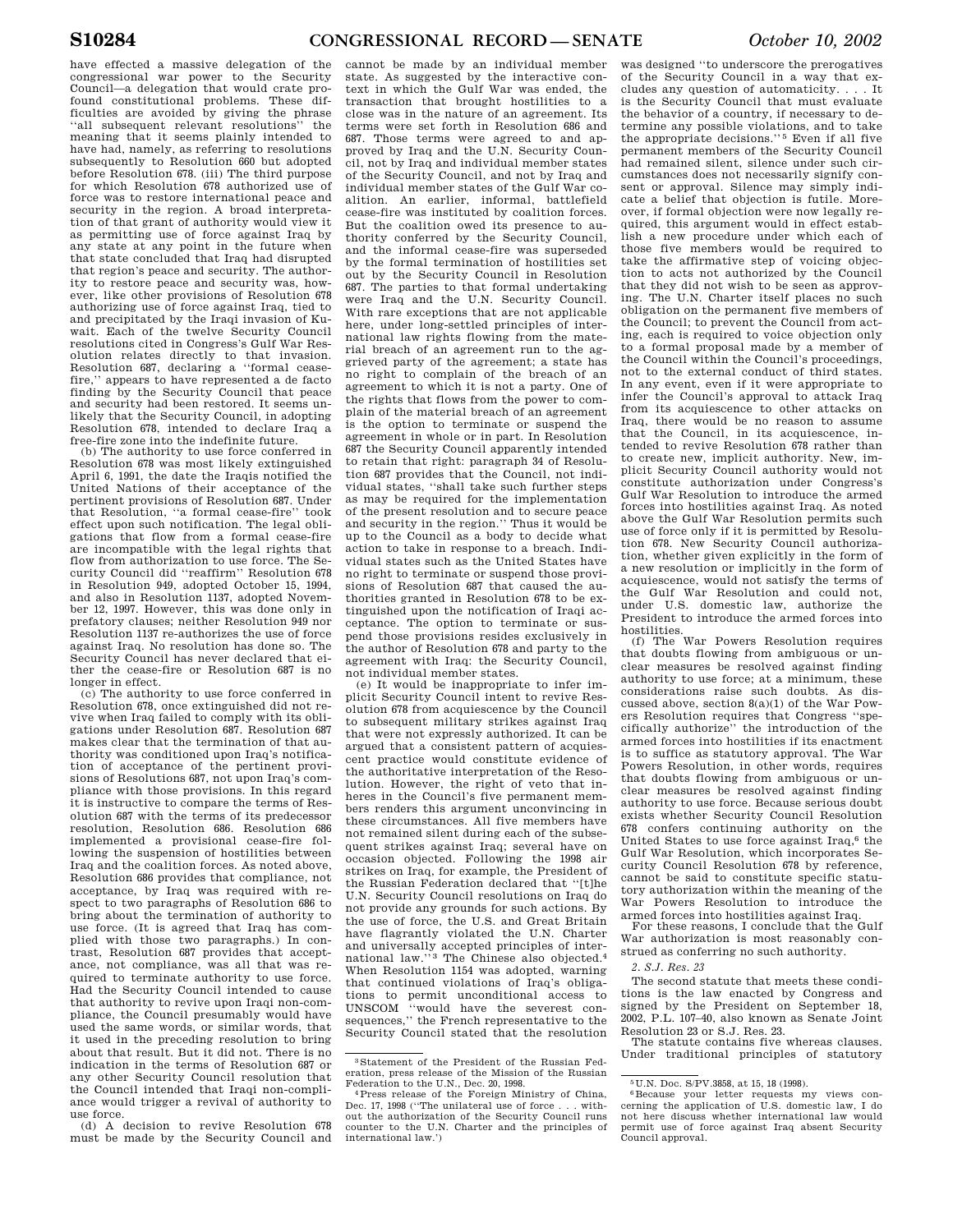construction these provisions have no binding legal effect. Only material that comes after the so-called ''resolving clause''—Resolved by the Senate and House of Representatives of the United States of America in Congress assembled''—can have any operative effect. Material set out in a whereas clause is purely precatory. Such material may be relevant for the purpose of clarifying ambiguities in a statute's legally operative terms, but in and of itself such a provision can confer no legal right or obligation.

To determine the breadth of authority conferred upon the President by this statute, therefore, it is necessary to examine the legally operative provisions, which are set forth in section 2(a) thereof. That section provides as follows: ''IN GENERAL.—That the President is authorized to use all necessary and appropriate force against those nations, organizations, or persons he determines planned, authorized, committed, or aided the terrorist attacks that occurred on September 11, 2001, or harbored such organizations or persons, in order to prevent any future acts of international terrorism against the United States by such nations, organiza-<br>tions or persons." The central conclusion The central conclusion that emerges from these words (which represent the only substantive provision of this statute) is that all authority that the statute confers is tightly linked to the events of September 11. The statute confers no authority unrelated to those events. The statue authorizes the President to act only against entities that planned, authorized committed, or aided the terrorist attacks that occurred on September 11. 2002. No authority is provided to act against entities that were not involved in those attacks. The closing reference limits rather than expands the authority granted, by specifying the purpose for which that authority must be exercised— ''to prevent any future acts of international terrorism against the United States. . . . No authority is conferred to act for any other purpose or to act against ''nations, organizations or persons'' generally. Action is permitted only against ''such'' nations, organizations or persons, to wit, those involved in the September 11 attacks.

The statute thus cannot serve as a source of authority to use force in prosecuting the war on terrorism against entities other than those involved in the September 11 attacks. To justify use of force under this statute, some nexus must be established between the entity against which action is taken and the September 11 attacks.

The requirement of nexus between the September 11 attacks and the target of any force is reinforced by the statute's legislative history. Unfortunately, because of the truncated procedure by which the statute was enacted, no official legislative history can be compiled that might detail what changes were made in the statute and why. It has been reported unofficially however, that the Administration initially sought the enactment legislation which would have set out broad authority to act against targets not linked to the September 11 attacks. The statute proposed by the Administration reportedly would have provided independent authority for the President to ''deter and preempt any future acts of terrorism or aggression against the United States."7 Members of Congress from both parties, however, reportedly objected to this provision.8 The provision was therefore dropped from the operative part of the statute and added as a final whereas clause, where it remained upon enactment. You outlined this history in your remarks on the Senate floor on October 1, 2001 (Cong. Rec., daily ed., Oct. 1, 2001 at S9949).

Accordingly, unless Iraq participated in the events of September 11, authority for use of force against Iraq must derive from a source other than S.J. Res. 23. Only one possible source remains: the United States Constitution. If use of force by the President is authorized by the Constitution, no authority is needed from any treaty or statute.

### *C. Constitutional authorization*

A starting point in considering the scope of the President's independent constitutional powers is to note a proposition on which commentators from all points on the spectrum have agreed: that the President was possessed of independent constitutional power to use force in response to the September 11 attacks upon the United States. As was widely observed at the time, the War Powers Resolution itself supports this conclusion. Its statement of congressional opinion concerning the breadth of independent presidential power under the Constitution (section 2(c)(3)) recognizes the President's power to use force without statutory authorization in the event of ''a national emergency created by attack upon the United States, its territories or possessions, or its armed forces.'' Thus, U.S. military operations in Afghanistan could have been carried out under the President's constitutional authority, even if S.J. Res. 23 had never been enacted. This conclusion has important implications for the question you have posed. If it turns out that Iraq is linked to the September 11 attacks, S.J. Res. 23 will continue to suffice, along with the President's constitutional authority, to provide all necessary authorization.

A more difficult question arises if Iraq was not connected with the September 11 attacks. In the last 30 years, Congress has on two occasions expressed its opinion concerning the scope of the President's power to use armed force without prior congressional approval the issue. One statement of opinion, as I mentioned, is set forth in section  $2(c)(3)$ of the War Powers Resolution. I've also alluded to the other statement: the final whereas clause in S.J. Res. 23. That whereas clause expresses the opinion of Congress that ''the president has authority under the Constitution to take action to deter and prevent acts of international terrorism against the United States.'' Obviously, these two statements are inconsistent. The scope of presidential power to wage war that was recognized by Congress in the War Powers Resolution is much narrower than that recognized in S.J. Res. 23. If the President only has power to act alone in ''a national emergency created by attack upon the United States, its territories or possessions, or its armed forces,'' then he obviously is without power to ''to take action to deter and prevent acts of international terrorism against the United States'' where no attack upon the United States has occurred. Which statement is correct?

In my view, neither. The statement in the War Powers Resolution is overly narrow, and the statement in S.J. Res. 23 is overly broad. The original, Senate-passed version of the War Powers Resolution contained wording, which was dropped in conference, that came close to capturing accurately the scope of the President's independent constitutional power. It provided—in legally binding, not precatory, terms—that the President may use force ''to repel an armed attack upon the United States, its territories or possessions;

to take necessary and appropriate retaliatory actions in the event of such an attack; and to forestall the direct and imminent threat of such an attack.'' This formula, unlike the hastily-crafted words of the S.J. Res. 23 whereas clause, was drafted over a period of years, with numerous hearings and advice from the top constitutional scholars in the country. It was supported by Senators Fulbright, Symington, Mansfield, Church, Cooper, Eagleton, Muskie, Stennis, Aiken, Javits, Case, Percy, Hatfield, Mathias, Scott and yourself—not an inconsequential group. They agreed upon a simple premise: that the war power is shared between Congress and the President.

This is the premise that animates all efforts by members of Congress who seek to have the Executive meet authorization and consultation requirements. This is the premise that is, for all practical intents and purposes, rejected by proponents of sole executive power.

The premise flows from each source of constitutional power:

The constitutional text. Textual grants of war power to the President are paltry in relation to grants of that power to the Congress. The president is denominated ''commander-in-chief.'' In contrast, Congress is given power to ''declare war,'' to lay and collect taxes ''to provide for a common defense,'' to ''raise and support armies,'' to ''provide and maintain a navy,'' to ''provide for calling forth the militia to execute the laws of the Union, suppress insurrections and repel invasions,'' to provide for organizing, arming, and disciplining, the militia,'' and to ''make all laws necessary and proper for carrying into execution...all...powers vested by this Constitution in the Government of the United States.''

The case law. Support for the Executive derives primarily from unrelated dicta pulled acontextually from inapposite cases, such as United States v. Curtiss-Wright (1936). The actual record is striking: Congress has never lost a war powers dispute with the President before the Supreme Court. While the cases are few, in every instance where the issue of decision-making primacy has arisen—from *Little* v. *Barreme*  (1804) to the Steel Seizure Case (1952)—the Court has sided with Congress.

Custom. It is true that Presidents have used armed force abroad over 200 times throughout U.S. history. It is also true that practice can affect the Constitution's meaning and allocation of power. The President's power to recognize foreign governments, for example, like the Senate's power to condition its consent to treaties, derives largely from unquestioned practice tracing to the earliest days of the republic. But not all practice is of constitutional moment. A practice of constitutional dimension must be regarded by both political branches as a juridical norm, the incidents comprising the practice must be accepted, or at least acquiesced in, by the other branch. In many of the precedents cited, Congress objected. Furthermore, the precedents must be on point. Here, many are not. Nearly all involved fights with pirates, clashes with cattle rustlers, trivial naval engagements and other minor uses of force not directed at significant adversaries, or risking substantial casualties or largescale hostilities over a prolonged duration. In a number of the ''precedents,'' Congress actually approved of the executive's action by enacting authorizing legislation (as with the Barbary Wars).

Structure and function. If any useful principle derives from structural and functional considerations, it is that the Constitution gives the Executive primacy in emergency war powers crises, where Congress has no time to act, and that in non-emergency situations—circumstances where deliberative

<sup>7</sup> Helen Dewar & Juliet Eilperin, Emergency Funding Deal Reached; Hill Leaders Agree to Work Out Language on Use of Force, Wash. Post, Sept. 14, 2001

<sup>&</sup>lt;sup>8</sup> Helen Dewar & John Lancaster, Congress Clears Use of Force, Aid Package; \$40 Billion—Double Bush's Request—Earmarked for Rebuilding. Terror Response, Wash. Post, Sept. 16, 2001 at A11.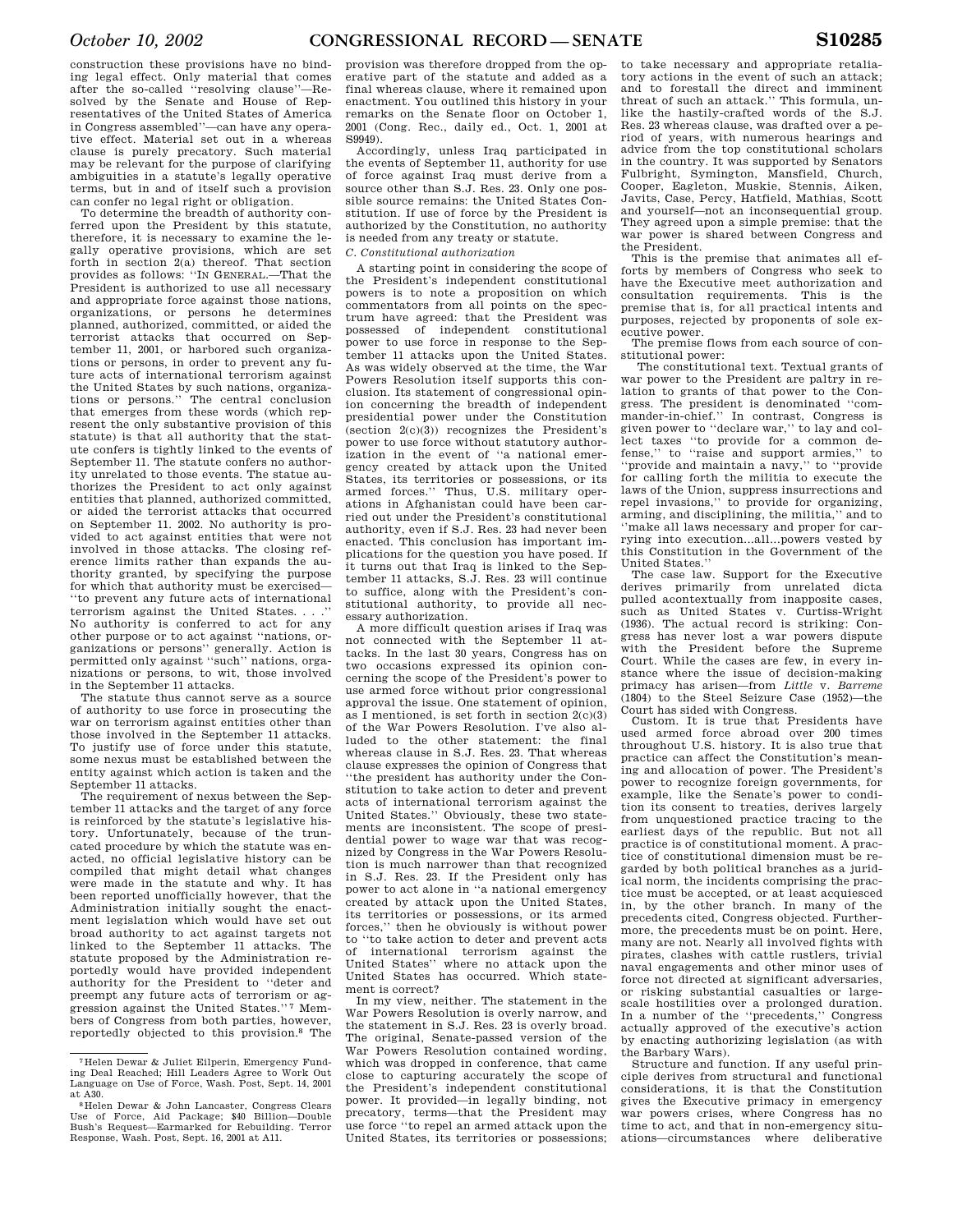legislative functions have time to play out congressional approval is required.

Intent of the Framers. quotations can be, and regularly are, drawn out of context and assumed to represent a factitious collective intent. It is difficult to read the primary sources, however, without drawing the same conclusion drawn by Abraham Lincoln. He said: ''The provision of the Constitution giving the war-making power to Congress, was dictated, as I understand it, by the following reasons. Kings had always been involving and impoverishing their people in wars, pretending generally, if not always, that the good of the people was the object. This our convention understood to be the most oppressive of all kingly oppressions; and they resolved to so frame the Constitution that no one man should hold the power of bringing this oppression upon us.'' Chief Justice William Rehnquist, quoting Justice Robert Jackson in Dames & Moore v. Regan (1981), shared Lincoln's belief that the Framers' rejected the English model. He said: "The example of such unlimited executive power that must have most impressed the forefathers was the prerogative exercised by George III, and the description of its evils in the Declaration of Independence leads me to doubt that they were creating their new Executive in his image.'

Notwithstanding the plain import of these sources of constitutional power, some argue that the only role for Congress occurs after the fact—in cutting off funds if the president commences a war that Congress does not support. Two problems inhere in this theory. First, it reads the declaration-of-war clause out of the Constitution as a separate and independent check on presidential power. The Framers intended to give Congress control over waging war before the decision to go to war is made. Giving Congress a role only after the fact, however, would make its power to declare war nothing but a mere congressional trumpet to herald a decision made elsewhere.

Second, the theory flies in the face of the Framers' manifest intention to make it more difficult to get into war than out of it. This approach would do the opposite. If the only congressional option is to wait for the president to begin a war that Congress does not wish the nation to fight and then cut off funds, war can be instituted routinely with no congressional approval—and seldom if ever ended quickly. The practical method of cutting off funds is to attach a rider to the Department of Defense authorization or appropriation legislation. This means, necessarily, passing the legislation by a twothirds vote so as to overcome the inevitable presidential veto. The alternative is for Congress to withhold funding altogether—and be blamed by the president for closing down not merely the Pentagon but perhaps the entire federal government. The short of it is, therefore, that to view the congressional appropriations power as the only constitutional check on presidential war power is for all practical purposes to eliminate the declaration-of-war clause as a constitutional restraint on the president.

For reasons such as these, the Office of Legal Counsel of the Justice Department concluded in 1980 that the core provision of the War Powers Resolution—the 60-day time limit—is constitutional. It said: ''We believe that Congress may, as a general constitutional matter, place a 60-day limit on the use of our armed forces as required by the provisions of [section 5(b)] of the Resolution. The Resolution gives the President the flexibility to extend that deadline for up to 30 days in cases of ''unavoidable military necessity.'' This flexibility is, we believe, sufficient under any scenarios we can hypothesize to preserve his function as Commander-in-

Chief. The practical effect of the 60-day limit is to shift the burden to the President to convince the Congress of the continuing need for the use of our armed forces abroad. We cannot say that placing that burden on the President unconstitutionally intrudes upon

his executive powers. ''We believe that Congress may, as a general constitutional matter, place a 60-day limit on the use of our armed forces as required by the provisions of [section 5(b)] of the Resolution. The Resolution gives the President the flexibility to extend that deadline for up to 30 days in cases of ''unavoidable military necessity.'' This flexibility is, we believe, sufficient under any scenarios we can hypothesize to preserve his function as Commander-in-Chief. The practical effect of the 60-day limit is to shift the burden to the President to convince the Congress of the continuing need for the use of our armed forces abroad. We cannot say that placing that burden on the President unconstitutionally intrudes upon his executive powers.

''Finally, Congress can regulate the President's exercise of his inherent powers by imposing limits by statute.'' 9

Finally, it is worth recalling that much the same issue arose prior to the outset of the Gulf War. The President, executive branch lawyers maintained, was constitutionally empowered to place the United States at war against Iraq without congressional approval. A number of Members of Congress brought an action seeking an injunction to prevent him from initiating an offensive attack against Iraq without first securing a declaration of war or some other explicit congressional authorization. The action was dismissed by a federal district court as not yet ripe for review. In the course of doing so, however, the court made the following pithy but important observation, which seems directly pertinent to events unfolding today: ''If the Executive had the sole power to determine that any particular offensive military operation, no matter how vast, does not constitute war-making but only an offensive military attack, the congressional power to declare war will be at the mercy of a semantic decision by the Executive. Such an ''interpretation'' would evade the plain language of the constitution, and it cannot stand: 10

To the extent that use of force against Iraq to remove Saddam Hussein from power would risk substantial casualties or largescale hostilities over a prolonged duration, I therefore conclude that prior congressional approval would be required.

Sincerely,

#### MICHAEL J. GLENNON, *Professor of International Law.*

Ms. STABENOW. Will my friend from West Virginia yield for a moment?

Mr. BYRD. Yes, I would be happy to.

Ms. STABENOW. Before the Senator concludes this evening, I wanted to thank him, as a new Member to this body, for his incredible commitment to our Constitution, our country, and our people. It has been an inspirational time for me to watch the Senator from West Virginia on the floor, listen to his arguments, and see his dedication. I have been proud to stand with him in opposing this resolution.

I ask unanimous consent that a New York Times op-ed written today by the distinguished Senator from West Vir-

ginia be printed in the RECORD. It is an excellent summary of the concerns that many of us have in rushing into this war, and I want to thank the Senator for that. I think it is important this be in the RECORD of the Senate as a part of this debate today.

There being no objection, the material was ordered to be printed in the RECORD, as follows:

[From the New York Times, Oct. 10, 2002]

## CONGRESS MUST RESIST THE RUSH TO WAR

### (By Robert C. Byrd)

A sudden appetite for war with Iraq seems to have consumed the Bush administration and Congress. The debate that began in the Senate last week is centered not on the fundamental and monumental questions of whether and why the United States should go to war with Iraq, but rather on the mechanics of how best to wordsmith the president's use-of-force resolution in order to give him virtually unchecked authority to commit the nation's military to an unprovoked attack on a sovereign nation.

How have we gotten to this low point in the history of Congress? Are we too feeble to resist the demands of a president who is determined to bend the collective will of Congress to his will—a president who is changing the conventional understanding of the term ''self-defense''? And why are we allowing the executive to rush our decision-making right before an election? Congress, under pressure from the executive branch, should not hand away its Constitutional powers. We should not hamstring future Congresses by casting such a shortsighted vote. We owe our country a due deliberation.

I have listened closely to the president. I have questioned the members of his war cabinet. I have searched for that single piece of evidence that would convince me that the president must have in his hands, before the month is out, open-ended Congressional authorization to deliver an unprovoked attack on Iraq. I remain unconvinced. The president's case for an unprovoked attack is circumstantial at best. Saddam Hussein is a threat, but the threat is not so great that we must be stampeded to provide such authority to this president just weeks before an election.

Why are we being hounded into action on a resolution that turns over to President Bush the Congress's Constitutional power to declare war? This resolution would authorize the president to use the military forces of this nation wherever, whenever and however he determines, and for as long as he determines, if he can somehow make a connection to Iraq. It is a blank check for the president to take whatever action he feels ''is necessary and appropriate in order to defend the national security of the United States against the continuing threat posed by Iraq.'' This broad resolution underwrites, promotes and endorses the unprecedented Bush doctrine of preventive war and preemptive strikes—detailed in a recent publication, ''National Security Strategy of the United States''—against any nation that the president, and the president alone, determines to be a threat.

We are at the graves of moments. Members of Congress must not simply walk away from their Constitutional responsibilities. We are the directly elected representatives of the American people, and the American people expect us to carry out our duty, not simply hand it off to this or any other president. To do so would be to fail the people we represent and to fall woefully short of our sworn oath to support and defend the Constitution.

<sup>9</sup>Presidential Power to Use the Armed Forces Abroad without Statutory Authorization, 4A, Op. Office of the Legal Counsel, Dept of Justice 185, 196

<sup>&</sup>lt;sup>10</sup> Dellums v. Bush, 752 F. Supp. 1141 (D.D.C. 1990).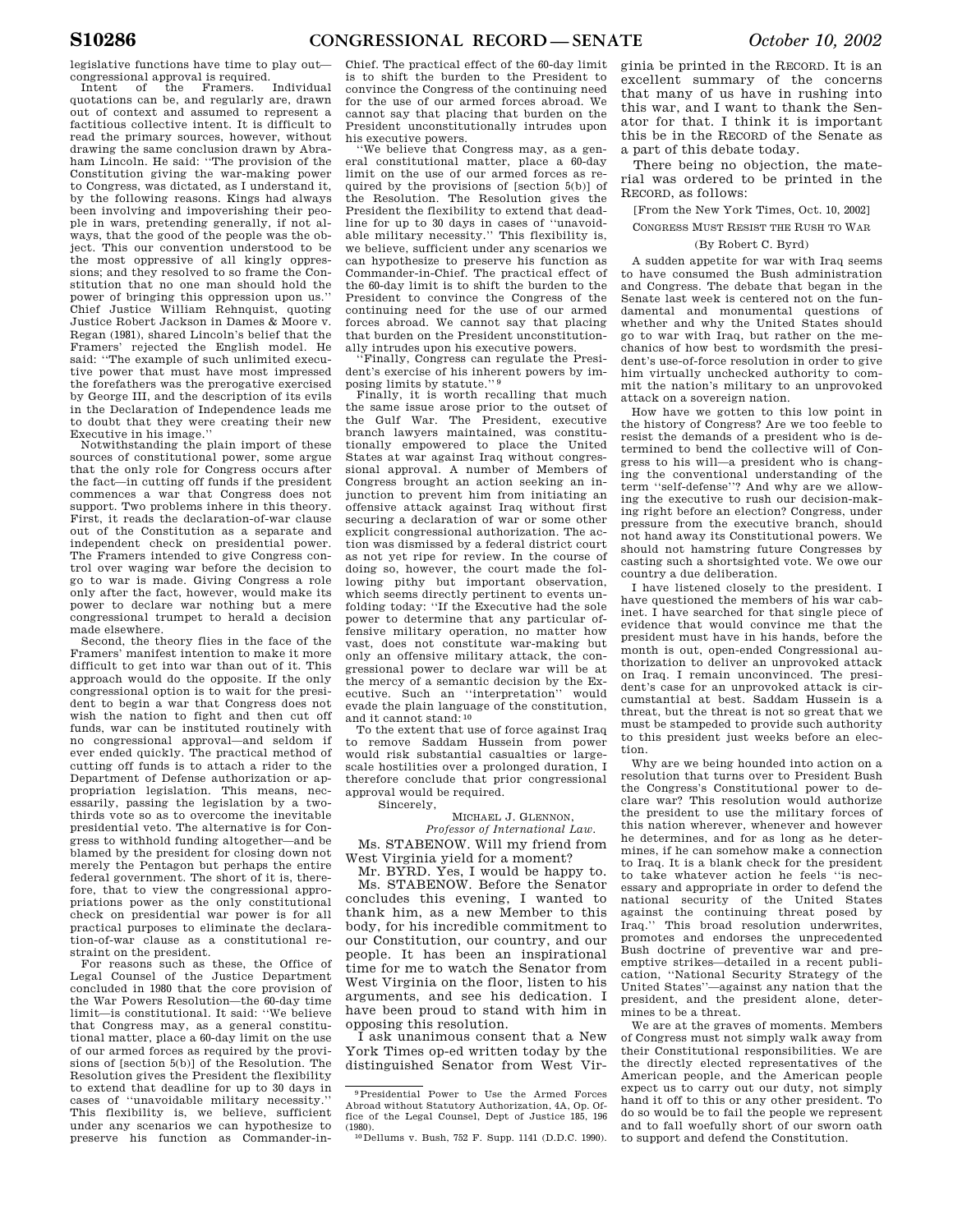We may not always be able to avoid war, particularly if it is thrust upon us, but Congress must not attempt to give away the authority to determine when war is to be declared We must not allow any president to unleash the dogs of war at his own discretion and or an unlimited period of time.

Yet that is what we are being asked to do. The judgment of history will not be kind to us if we take this step.

Members of Congress should take time out and go home to listen to their constituents. We must not yield to this absurd pressure to act now, 27 days before an election that we will determine the entire membership of the House of Representatives and that of a third of the Senate. Congress should take the time to hear from the American people, to answer their remaining questions, and to put the frenzy of ballot-box politics behind us before we vote. We should hear them well, because while it is Congress that casts the vote, it is the American people who will pay for a war with the lives of their sons and daughters.

Mr. SARBANES. Will the Senator yield?

Mr. BYRD. Mr. President, let me first thank the Senator from Michigan, DEBBIE STABENOW, for her eloquence, for her steadfast determination to stand by the Constitution as she has shown so many days, so many times in recent days. I thank her for being the Senator she is, a Senator who is indebted to her people and stands every day somewhere in this Senate complex working for the people she represents. I have received great inspiration from watching her. I serve on the Budget Committee with her and she is an outstanding voice for the people who believe in the Constitution, who takes a stand and is so eloquent, so articulate on behalf of that Constitution.

I thank the Senator from Michigan from the bottom of my heart.

I am about to yield the floor.

Mr. SARBANES. Will the Senator yield for a moment?

Mr. BYRD. Yes.

Mr. SARBANES. Mr. President, I join my colleague from Michigan in expressing my deep thanks to the Senator from West Virginia for his extraordinarily effective and powerful presentations in the course of this debate. I was also planning to put this article in, as my colleague has already done. It is a very powerful statement that appeared in this morning's New York Times entitled ''Congress Must Resist the Rush to War.'' The Senator from West Virginia, as he always does, asks some very piercing questions and calls the Congress to its responsibilities.

Let me quote a paragraph or two from the article:

This broad resolution underwrites, promotes and endorses the unprecedented Bush doctrine of preventive war and pre-emptive strikes—detailed in a recent publication, ''National Security Strategy of the United States''—against any nation that the president, and the president alone, determines to be a threat.

Of course, the particular resolution that is before the Senate, as is pointed out in this article, and I quote the Senator from West Virginia:

This resolution would authorize the president to use the military forces of this nation wherever, whenever, and however he determines, and for as long as he determines if he can somehow make a connection to Iraq.

And there actually were other proposals to narrow that authority, but of course none of them carried.

Further quoting:

It is a blank check for the president to take whatever action he feels ''is necessary and appropriate in order to defend the national security of the United States against the continuing threat posed by Iraq.''

I say to my colleague from West Virginia, it seems to me clear that upon approval of this resolution, as far as the Congress is concerned, war has been declared against Iraq. Would the Senator agree with that observation?

Mr. BYRD. I do, I do. And I say further to my dear friend that as soon as this resolution is adopted and signed by the President of the United States, Congress is out of it. It is on the sidelines. We may wish we could say something. We may wish we could do something. But as far as the human eye can see, we are out of it until such time as Congress asks to repeal this legislation or to put a limit on it internally.

Mr. SARBANES. Let me ask my colleague this question: Suppose some unforeseen, extraordinary development should take place after this resolution is passed and sent down and signed by the President which transforms perhaps the weapons of mass destruction situation. The President, though, could still move ahead and go to war, could he not?

Mr. BYRD. Yes.

Mr. SARBANES. They would have been given the authority to do that; would that be correct?

Mr. BYRD. Absolutely. We would have handed this over to the President—lock, stock, and barrel. Here it is.

Mr. SARBANES. When would the President have to decide whether he was going to use this authority? Let's assume with respect to passing it later in the evening—although I will oppose it—assuming it is passed and the Congress authorizes the President to go to war, in effect, with Iraq, is there a limit on the time period in which the President could then use that power to launch war against Iraq?

Mr. BYRD. There is no limit.

I offered an amendment, and the distinguished Senator from Maryland supported that amendment today, as the distinguished Senator from Minnesota supported it, the distinguished Senator from Michigan, the distinguished Senator from New York, but we only got 31 votes. That amendment was defeated.

Mr. SARBANES. That underscores what the distinguished Senator says in this op-ed piece that appeared in this morning's New York Times. I quote:

We may not always be able to avoid war, particularly if it is thrust upon us, but Congress must not attempt to give away the authority to determine when war is to be declared. We must not allow any president to unleash the dogs of war at his own discretion and for an unlimited period of time.

Yet that is what we are being asked to do [in the resolution before the Senate].

Mr. BYRD. Yes.

Mr. SARBANES. This, of course, is a decision with far-sweeping consequences, certainly as it deals with Iraq and all of its implication. But the precedent is being established in terms of the future, it seems to me, and that constitutes a major erosion of the role of the Congress with respect to the Nation going to war.

Mr. BYRD. It does. And it is easy enough, I suppose, to pass this resolution. But should we try to negate it, should we try to repeal it, should we try to change the law, a President can veto any change that Congress might bring along later, any change it might enact, in order to overturn this law it is now about to adopt.

Mr. SARBANES. I am glad the distinguished Senator made that point because that is the next item I wanted to go to. People could say: If the circumstances changed and the Congress wants to pull it back, why not come in. pass a law, and pull it back? But the fact is that a President who wanted to keep that authority and may well want to use it, as long as he could keep the support of one-third—not of each House of the Congress but only one-third of one House, either a third of the Senators, plus one, or a third of the Members of the House of Representatives he could negate congressional action that tried to pull back this war-making authority, could he not?

Mr. BYRD. The distinguished Senator from Maryland is absolutely correct. It only takes a majority of both Houses to pass this resolution, but it would take two-thirds in the future if the President should attempt to veto a substitute piece of legislation by this Congress to abort what we are doing here today, to appeal it, to amend it. One-third plus one in either body could uphold the President's veto, and that legislation would not become law.

Mr. SARBANES. I think that is a point we have not really touched on much in this debate, but I think it is an extremely important point.

What has happened—you pass this resolution, you make a major grant of war-making authority to the President, but then if subsequently you decide it ought to be pulled back or ought not be exercised by the President, it is extraordinarily difficult to do that, so not only have you given the President this broad power to begin with, but the way the system is constructed, he can hold on to that power, even if a majority of both Houses of the Congress which gave the power want to take it back. Is that not correct?

Mr. BYRD. The Senator could not be more correct. The Senator is absolutely correct.

Mr. SARBANES. It is worth engaging in this discussion just to underscore the sweep of authority that is being provided.

Again, I thank my colleague for his leadership on this issue and especially commend him for what I thought was a very thoughtful and powerful article. I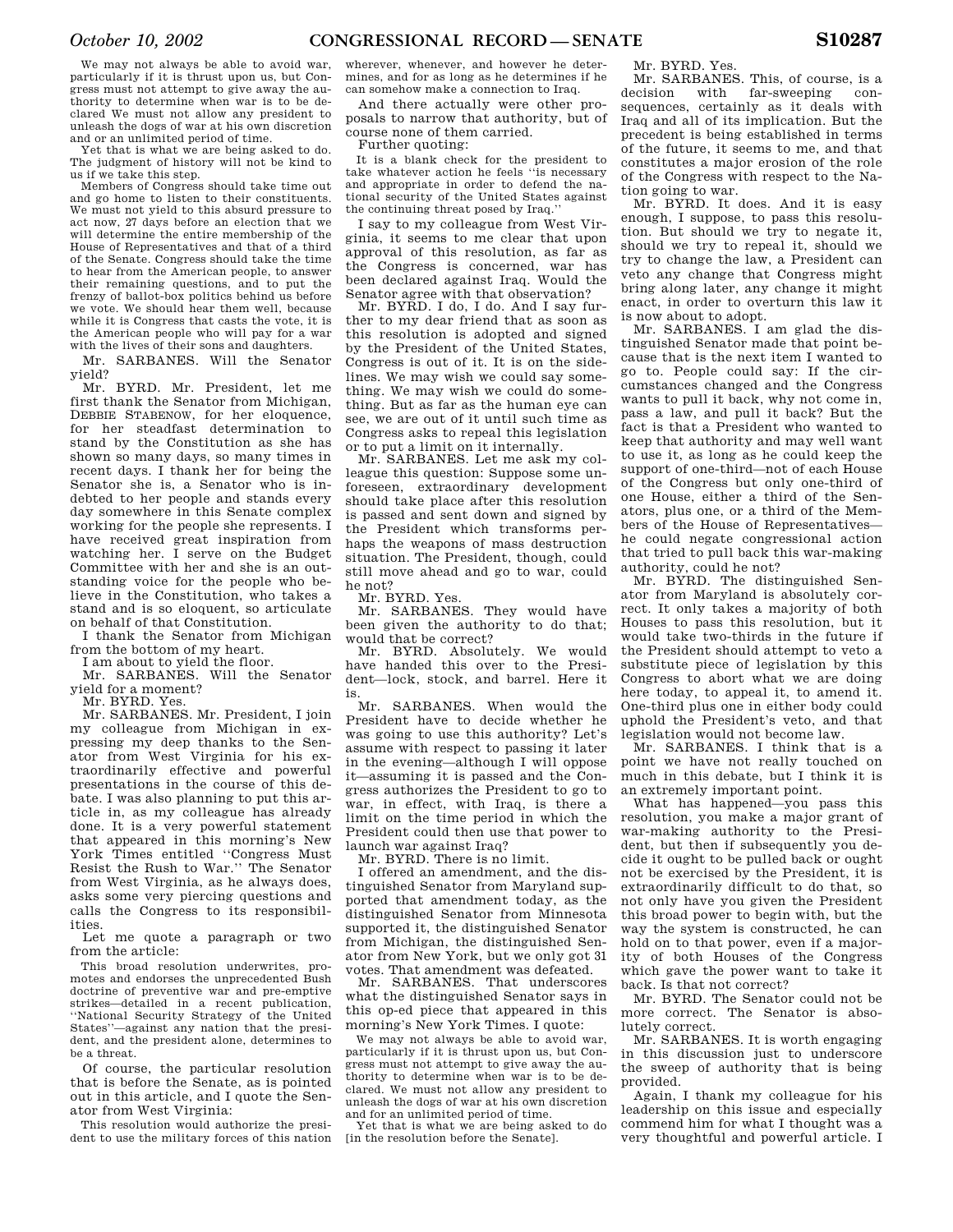encourage people across the country to read this article. It is a very succinct, analytical, and perceptive statement of the issues that are at stake.

Mr. BYRD. Mr. President, I thank the distinguished Senator from Maryland. He is a great Senator. I am proud of the years I have served with him. We have gone through some interesting times here in the Senate. We stood beside one another, shoulder to shoulder, shoulder to shoulder in fighting for this Constitution on several occasions—the line-item veto, constitutional amendment to balance the budget, and on other occasions. I thank the people of Maryland for sending him and for keeping him here.

I would say that the Republic will long live, as long as the people of America send Senators here like PAUL **SARRANES** 

I thank the people of Maryland, and I thank God for him.

Mr. President, I am about to yield the floor. I have been asked by the distinguished Senator from New York to yield to her. How much time do I have?

The PRESIDING OFFICER (Mr. JEF-FORDS). The Senator has 42 minutes.

Mr. BYRD. Mr. President, I do not intend to hold the floor much longer. How much time will the Senator from New York, Mrs. CLINTON, wish me to yield to her?

Mrs. CLINTON. Twenty minutes.

Mr. BYRD. Mr. President, I yield 20 minutes to the Senator, and I reserve the remainder of my time.

The PRESIDING OFFICER. The Senator from New York is recognized.

Mr. MCCAIN. Will the Senator from New York just yield for a second to me?

Mr. BYRD. And I yield to the distinguished Senator whatever time he needs.

Mr. MCCAIN. I point out the distinguished chairman of the Foreign Relations Committee has not had an opportunity to speak. In all due respect, I would like to give the chairman of the Foreign Relations Committee the respect he deserves.

Mr. BIDEN. I thank the Senator. I am delighted to wait in line, and I will wait until after the Senator has finished.

Mr. BYRD. Mr. President, how much time do I have remaining?

The PRESIDING OFFICER. Fortyone minutes.

Mr. BYRD. I yield 20 minutes to the Senator from New York, Mrs. CLINTON, and I yield 20 minutes, leaving myself 1 minute, to the Senator from Delaware, Mr. BIDEN.

I thank the distinguished Senator from Arizona for reminding me the Senator from Delaware had been waiting very patiently.

I thank all Senators.

Mr. BIDEN. No problem.

Mrs. CLINTON. Mr. President, I thank the Senator from West Virginia for his courtesy. By far beyond that, I thank him for his leadership and his eloquence and his passion and commit-

ment to this body and to our Constitution. I join with the remarks by both the Senators from Michigan and Maryland, expressing our appreciation for the way in which he has waged this battle on behalf of his convictions. It is a lesson to us all.

Today, Mr. President, we are asked whether to give the President of the United States authority to use force in Iraq should diplomatic efforts fail to dismantle Saddam Hussein's chemical and biological weapons and his nuclear program.

I am honored to represent nearly 19 million New Yorkers, a thoughtful democracy of voices and opinions who make themselves heard on the great issues of our day, especially this one. Many have contacted my office about this resolution, both in support of and in opposition to it. I am grateful to all who have expressed an opinion.

I also greatly respect the differing opinions within this body. The debate they engender will aid our search for a wise, effective policy. Therefore, on no account should dissent be discouraged or disparaged. It is central to our freedom and to our progress, for on more than one occasion history has proven our great dissenters to be right.

I believe the facts that have brought us to this fateful vote are not in doubt. Saddam Hussein is a tyrant who has tortured and killed his own people, even his own family members, to maintain his iron grip on power. He used chemical weapons on Iraqi Kurds and

on Iranians, killing over 20,000 people. during the 1980s, while he engaged in such horrific activity, he enjoyed the support of the American Government because he had oil and was seen as a counterweight to the Ayatollah Khomeini in Iran.

In 1991, Saddam Hussein invaded and occupied Kuwait, losing the support of the United States. The first President Bush assembled a global coalition, including many Arab States, and threw Saddam out after 43 days of bombing and hundreds of hours of ground operations. The United States led the coalition, then withdrew, leaving the Kurds and the Shiites, who had risen against Saddam Hussein at our urging, to Saddam's revenge.

As a condition for ending the conflict, the United Nations imposed a number of requirements on Iraq, among them disarmament of all weapons of mass destruction, stocks used to make such weapons, and laboratories necessary to do the work. Saddam Hussein agreed and an inspection system was set up to ensure compliance. Though he repeatedly lied, delayed, and obstructed the inspectors' work, the inspectors found and destroyed far more weapons of mass destruction capability than were destroyed in the gulf war, including thousands of chemical weapons, large volumes of chemical and biological stocks, a number of missiles and warheads, a major lab equipped to produce anthrax and other bioweapons, as well as substantial nuclear facilities.

In 1998, Saddam Hussein pressured the United Nations to lift the sanctions by threatening to stop all cooperation with the inspectors. In an attempt to resolve the situation, the U.N., unwisely in my view, agreed to put limits on inspections of designated sovereign sites, including the so-called Presidential palaces—which in reality were huge compounds, well suited to hold weapons labs, stocks, and records which Saddam Hussein was required by U.N. resolution to turn over.

When Saddam blocked the inspection process, the inspectors left. As a result, President Clinton, with the British and others, ordered an intensive 4-day air assault, Operation Desert Fox, on known and suspected weapons of mass destruction sites and other military targets.

In 1998, the United States also changed its underlying policy toward Iraq from containment to regime change and began to examine options to effect such a change, including support for Iraqi opposition leaders within the country and abroad. In the 4 years since the inspectors, intelligence reports show that Saddam Hussein has worked to rebuild his chemical and biological weapons stock, his missile delivery capability, and his nuclear program. He has also given aid, comfort, and sanctuary to terrorists, including al-Qaida members, though there is apparently no evidence of his involvement in the terrible events of September 11, 2001.

It is clear, however, that if left unchecked, Saddam Hussein will continue to increase his capability to wage biological and chemical warfare and will keep trying to develop nuclear weapons. Should he succeed in that endeavor, he could alter the political and security landscape of the Middle East which, as we know all too well, affects American security.

This much is undisputed. The open questions are: What should we do about it? How, when, and with whom?

Some people favor attacking Saddam Hussein now, with any allies we can muster, in the belief that one more round of weapons inspections would not produce the required disarmament and that deposing Saddam would be a positive good for the Iraqi people and would create the possibility of a secular, democratic state in the Middle East, one which could, perhaps, move the entire region toward democratic reform.

This view has appeal to some because it would assure disarmament; because it would right old wrongs after our abandonment of the Shiites and Kurds in 1991 and our support for Saddam Hussein in the 1980s when he was using chemical weapons and terrorizing his people; and because it could give the Iraqi people a chance to build a future in freedom.

However, this course is fraught with danger. We and our NATO allies did not depose Mr. Milosevic, who was responsible for more than a quarter of million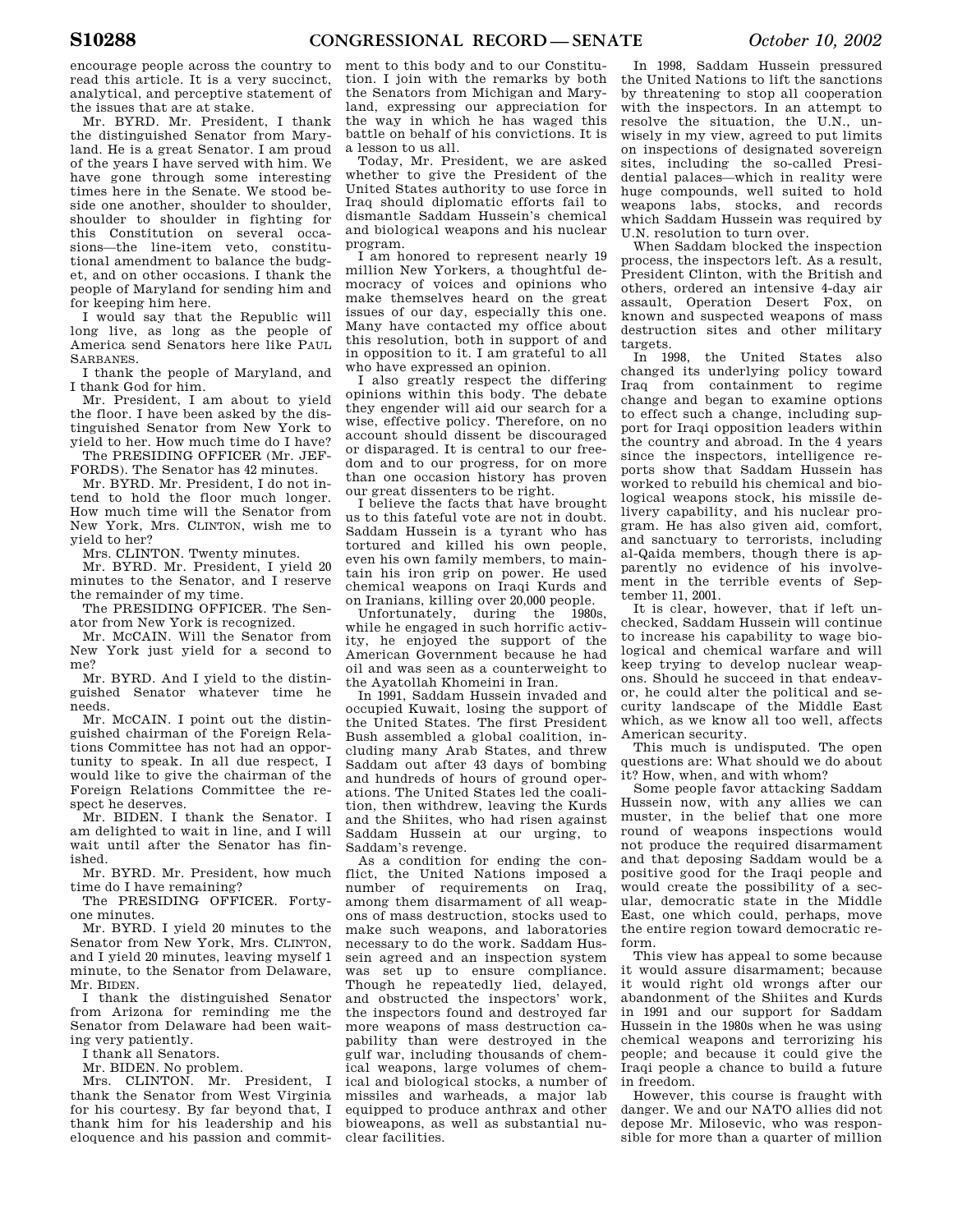people being killed in the 1990s. Instead, by stopping his aggression in Bosnia and Kosovo, and keeping the tough sanctions, we created the conditions in which his own people threw him out and led to his being in the dock and being tried for war crimes as we speak.

If we were to attack Iraq now, alone or with few allies, it would set a precedent that could come back to haunt us. In recent days, Russia has talked of an invasion of Georgia to attack Chechen rebels. India has mentioned the possibility of a preemptive strike on Pakistan. What if China should perceive a threat from Taiwan?

So, for all its appeal, a unilateral attack, while it cannot be ruled out, is not a good option.

Others argue that we should work through the United Nations and should only resort to force if and when the United Nations Security Council approves it. This too has great appeal for different reasons. The United Nations deserves our support. Whenever possible we should work through it and strengthen it, for it enables the world to share the risks and burdens of global security and when it acts, it confers a legitimacy that increases the likelihood of long-term success. The United Nations can lead the world into a new era of global cooperation. And the United States should support that goal.

But there are problems with this approach as well. The United Nations is an organization that is still growing and maturing. It often lacks the cohesion to enforce its own mandates. And when Security Council members use the veto on occasion for reasons of narrow national interest, it cannot act. In Kosovo, the Russians did not approve the NATO military action because of political, ethnic, and religious ties to the Serbs.

The United States, therefore, could not obtain a Security Council resolution in favor of the action necessary to stop the dislocation and ethnic cleansing of more than a million Kosovar Albanians. However, most of the world was with us because there was a genuine emergency with thousands dead and a million more driven from their homes. As soon as the American-led conflict was over, Russia joined the peacekeeping effort that is still underway.

In the case of Iraq, recent comments indicate that one or two Security Council members might never approve forces against Saddam Hussein until he has actually used chemical, biological, or God forbid, nuclear weapons.

So, the question is how do we do our best to both diffuse the threat Saddam Hussein poses to his people, the region, including Israel, and the United States, and at the same time, work to maximize our international support and strengthen the United Nations.

While there is no perfect approach to this thorny dilemma, and while people of good faith and high intelligence can reach diametrically opposing conclu-

sions, I believe the best course is to go to the United Nations for a strong resolution that scraps the 1998 restrictions on inspections and calls for complete, unlimited inspections, with cooperation expected and demanded from Iraq.

I know the administration wants more, including an explicit authorization to use force, but we may not be able to secure that now, perhaps even later. If we get a clear requirement for unfettered inspections, I believe the authority to use force to enforce that mandate is inherent in the original 1991 United Nations resolutions, as President Clinton recognized when he launched Operation Desert Fox in 1998.

If we get the resolution the President seeks, and Saddam complies, disarmament can proceed and the threat can be eliminated. Regime change will, of course, take longer but we must still work for it, nurturing all reasonable forces of opposition.

If we get the resolution and Saddam does not comply, we can attack him with far more support and legitimacy than we would have otherwise.

If we try and fail to get a resolution that simply calls for Saddam's compliance with unlimited inspections, those who oppose even that will be in an indefensible position. And, we will still have more support and legitimacy than if we insist now on a resolution that includes authorizing military action and other requirements giving other nations superficially legitimate reasons to oppose Security Council action. They will say, we never wanted a resolution at all and that we only support the U.N. when it does exactly want we want.

I believe international support and legitimacy are crucial. After shots are fired and bombs are dropped, not all consequences are predictable. While the military outcome is not in doubt, should we put troops on the ground, there is still the matter of Saddam Hussein's biological and chemical weapons. Today he has maximum incentive not to use them or give them away. If he did either, the world would demand his immediate removal. Once the battle is joined, with the outcome certain, he will have maximum incentive to use weapons of mass destruction and give what he can't use to terrorists who can torment us with them long after he is gone. We cannot be paralyzed by this possibility, but we would be foolish to ignore it. According to recent reports, the CIA agrees with this analysis. A world united in sharing the risk at least would make this occurrence less likely and more bearable and would be far more likely to share the considerable burden of rebuilding a secure and peaceful post-Saddam Iraq.

President Bush's speech in Cincinnati and the changes in policy that have come forth from the administration since they first began broaching this issue some weeks ago have made my vote easier.

Even though the resolution before the Senate is not as strong as I would like in requiring the diplomatic route first and placing highest priority on a simple, clear requirement for unlimited inspections, I take the President at his word that he will try hard to pass a United Nations resolution and seek to avoid war, if possible.

Because bipartisan support for this resolution makes success in the United Nations more likely and war less likely, and because a good faith effort by the United States, even if it fails, will bring more allies and legitimacy to our cause, I have concluded, after careful and serious consideration, that a vote for the resolution best serves the security of our Nation. If we were to defeat this resolution or pass it with only a few Democrats, I am concerned that those who want to pretend this problem will go way with delay will oppose any United Nations resolution calling for unrestricted inspections.

This is a difficult vote. This is probably the hardest decision I have ever had to make. Any vote that may lead to war should be hard, but I cast it with conviction. Perhaps my decision is influenced by my 8 years of experience on the other end of Pennsylvania Avenue in the White House watching my husband deal with serious challenges to our Nation. I want this President, or any future President, to be in the strongest possible position to lead our country in the United Nations or in war. Secondly, I want to ensure that Saddam Hussein makes no mistake about our national unity and support for the President's efforts to wage America's war against terrorists and weapons of mass destruction. Thirdly, I want the men and women in our Armed Forces to know that if they should be called upon to act against Iraq our country will stand resolutely behind them.

My vote is not, however, a vote for any new doctrine of preemption or for unilateralism or for the arrogance of American power or purpose, all of which carry grave dangers for our Nation, the rule of international law, and the peace and security of people throughout the world.

Over 11 years have passed since the UN called on Saddam Hussein to rid himself of weapons of mass destruction as a condition of returning to the world community.

Time and time again, he has frustrated and denied these conditions. This matter cannot be left hanging forever with consequences we would all live to regret. War can yet be avoided, but our responsibility to global security and the integrity of United Nations resolutions protecting it cannot.

I urge the President to spare no effort to secure a clear, unambiguous demand by the United Nations for unlimited inspections.

Finally, on another personal note, I come to this decision from the perspective of a Senator from New York who has seen all too closely the consequences of last year's terrible attacks on our Nation. In balancing the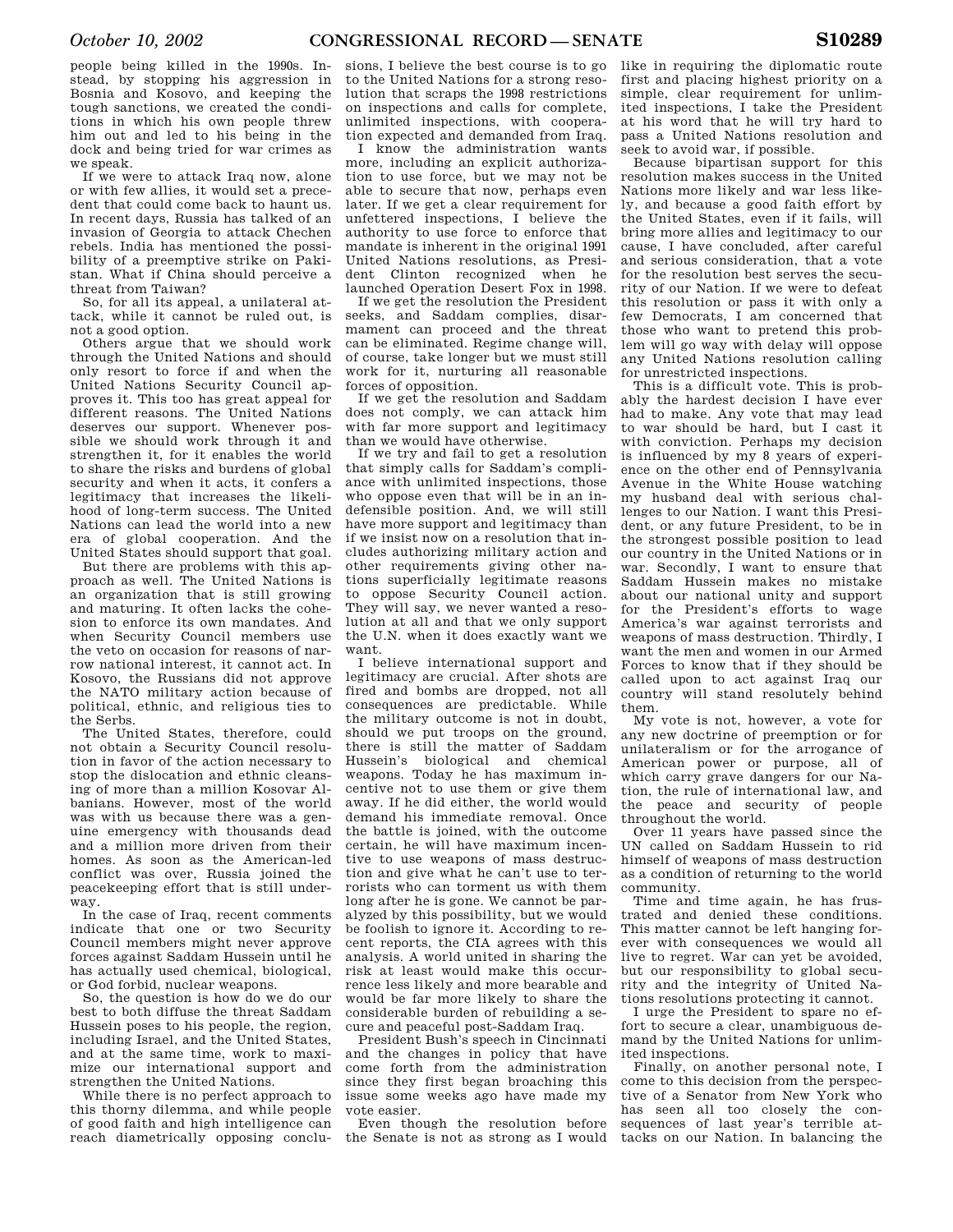risks of action versus inaction, I think New Yorkers, who have gone through the fires of hell, may be more attuned to the risk of not acting. I know I am.

So it is with conviction that I support this resolution as being in the best interests of our Nation. A vote for it is not a vote to rush to war; it is a vote that puts awesome responsibility in the hands of our President. And we say to him: Use these powers wisely and as a last resort. And it is a vote that says clearly to Saddam Hussein: This is your last chance; disarm or be disarmed.

The PRESIDING OFFICER. The Senator from Delaware is recognized.

Mr. BIDEN. Mr. President, I seek the floor in my own right. I understand the distinguished Senator from West Virginia offered me 20 minutes of his time. I seek the floor in my own right. As I understand, under the present state of affairs, I have up to 1 hour.

The PRESIDING OFFICER. The Senator has the remainder of his 1 hour: 47 minutes.

Mr. BIDEN. I thank the Chair.

Mr. President, I will vote for the Lieberman-Warner amendment to authorize the use of military force against Iraq. And unlike my colleagues from West Virginia and Maryland, I do not believe this is a rush to war. I believe it is a march to peace and security.

I believe that failure to overwhelmingly support this resolution is likely to enhance the prospects that war will occur. And in line with what the distinguished Senator from New York just said, I believe passage of this, with strong support, is very likely to enhance the prospects that the Secretary of State will get a strong resolution out of the Security Council.

I will vote for this because we should be compelling Iraq to make good on its obligations to the United Nations. Because while Iraq's illegal weapons of mass destruction program do not—do not—pose an imminent threat to our national security, in my view, they will, if left unfettered. And because a strong vote in Congress, as I said, increases the prospect for a tough, new U.N. resolution on weapons of mass destruction, it is likely to get weapons inspectors in, which, in turn, decreases the prospects of war, in my view.

I am among those who had serious reservations about and flat out straight opposition to the first draft proposed by the White House on September 19. It was much too broad. The draft raised more questions than it answered. It was not clear whether the authorization requested by the President to use force was limited to Iraq or applicable to the region as a whole.

It was not clear whether the objective was to compel Iraq to destroy its weapons of mass destruction programs, to liberate Kuwaiti prisoners, or to end Saddam Hussein's regime. It was not clear whether the rationale for action was to enforce the U.N. Security Council resolutions that Saddam has flouted for the last decade or to implement a

new doctrine of preemption. And it was not clear whether the administration considered working through the U.N. and working with allies important or irrelevant.

The second draft negotiated with congressional leadership—and I would say I believe, in part, as a consequence of the efforts of my good friend, Senator LUGAR, and me, and roughly 23 or 24 Republicans—got the attention of the administration. They were simultaneously negotiating with the Senator from Indiana and me as well as the leader in the House. The leader in the House reached an agreement first. I thought that was unfortunate because I believe we could have had a better resolution had that not occurred.

Nonetheless, the second draft negotiated addressed some of these questions but left others unanswered. Along with many of my colleagues on both sides of the aisle—notably, Senator LUGAR—I continued to seek greater clarity about the focus of the proposed resolution.

President Bush brought the resolution into sharper focus this week in his speech to the Nation. He said:

War is neither imminent nor inevitable.

He also said his objective was to disarm Iraq, that his rationale to enforce United Nations resolutions was not based upon preemption, and that he desired to lead the world, and if war was necessary, it would be with allies at our side.

Mr. President, the resolution now before the Congress, similarly, is clear and more focused than previous drafts. It is not perfect, but it acknowledges the core concerns that Senator LUGAR, I, and others raised and that have been raised by such Senators as HAGEL and SPECTER and many others. Considered in the context of the President's speech this week, and his address last month to the United Nations General Assembly, this resolution, though still imperfect, deserves our support. Let me explain why.

First, the objective is more clearly and carefully stated. The objective is to compel Iraq to destroy its illegal weapons of mass destruction and its programs to develop and produce missiles and more of those weapons.<br>Saddam is dangerous. The

Saddam is dangerous. The world would be a better place without him. But the reason he poses a growing danger to the United States and its allies is that he possesses chemical and biological weapons and is seeking nuclear weapons, with the \$2 billion a year he illegally skims from the U.N. oil-forfood program. For four years now, he has prevented United Nations inspectors from uncovering those weapons and verifying Iraq's disarmament, and he is in violation of the terms he agreed to allowing him to stay in power.

What essentially happened was, he sued for peace. What essentially happened was, the U.N. resolutions were a reflection of what ordinarily, if there were no U.N., would be in the form of a peace agreement.

This resolution authorizes the President to use force to

defend the national security of the United States against the continuing threat posed by Iraq; and enforce all relevant United Nations Security Council Resolutions. . . .

In my view, and as has been stated by the President and Secretary of State, the threat to the United States is Iraq's weapons of mass destruction programs. The relevant U.N. resolutions are those related to Iraq's nuclear, chemical, and biological weapons. And the fact that we use the conjunctive clause, the word ''and,'' and not the word ''or,'' means that the authorization we are granting to the President is tied to defending the national security of the United States in the context of enforcing the relevant U.N. resolutions relating to weapons of mass destruction.

This is not a blank check for the use of force against Iraq for any reason. It is an authorization for the use of force, if necessary, to compel Iraq to disarm, as it promised after the Gulf War.

Some in the Administration have argued that our stated objectives should be the end of Saddam Hussein's regime. Regime change is the ultimate goal of American policy, as embodied in the sense-of-the-Congress provision of the Iraq Liberation Act in 1998. Indeed, an effective effort to disarm Iraq could well result in regime change. After all, such an effort would force Saddam to make a hard choice—either give up his weapons or give up power—and he has made the wrong choices many times before.

In his own words, the President said:

Taking these steps would also change the nature of the Iraqi regime itself. America hopes the regime will make that choice.

But this resolution does not make Saddam's removal its explicit goal. To have done so, in my view, would run the risk of alienating other countries who do not share that goal and whose support we need to disarm Iraq and possibly to rebuild it. And it would significantly weaken our hand at the United Nations.

Nor does this resolution give the President the authorization to go to war over Bahraini prisoners, reparations owed to Kuwait, foreign MIAs, the return of Kuwait's national archives, or Saddam's ties to terrorism and human rights abuses. These are serious problems. The United Nations must continue to insist they be resolved, including maintaining embargoes and tightening and strengthening those sanctions against Iraq. But I doubt seriously the American people will support going to war to rectify any of them; nor will our allies.

The Secretary of State, in testimony before the Committee on Foreign Relations, made clear that our core objective is disarmament. I quote:

I think it is unlikely that the President would use force if [Iraq] complied with the weapons of mass destruction conditions. . . .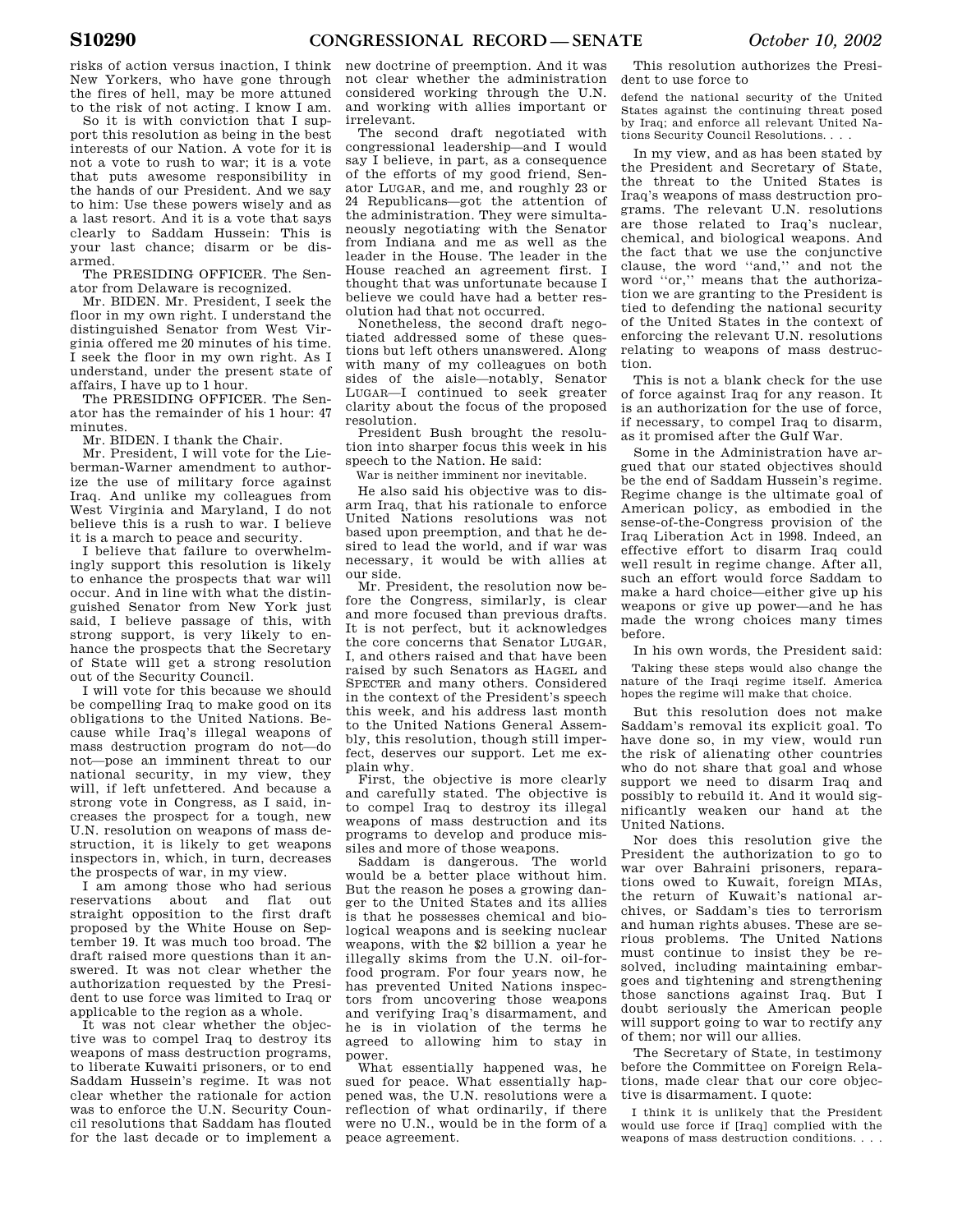we all know that the major problem . . . the President is focused on and the danger to us and to the world are the weapons of mass destruction.

By the way, even if my reading is incorrect and he would be able to go to liberate Bahraini prisoners, does anybody in this body think the President of the United States would risk American forces and, in a very crass sense, his presidency by going in with American forces unilaterally to make sure that Bahraini prisoners were in fact released? That is fiction.

This week the President stated the objective clearly and concisely. He said:

Saddam Hussein must disarm himself or, for the sake of peace, we will lead a coalition to disarm him.

The President is right to focus on disarming Iraq and not on regime change.

Second, the rationale is more tightly focused. It is to enforce the U.N. Security Council resolutions on weapons of mass destruction that Saddam has defied for more than a decade. This is a man who waged a war of aggression, lost the war, and sued for peace. The terms of surrender dictated by the United Nations require him to declare and destroy his weapons of mass destruction programs. He has not done so.

This resolution sets out in detail Saddam's decade of defying the Security Council resolutions on disarmament. It states that Iraq ''remains in material and unacceptable breach of its international obligations,'' through its weapons of mass destruction programs. It authorizes the President to enforce all ''relevant U.N. Security Council resolutions regarding Iraq, with force, if necessary.

As the President said this week:

America is challenging all nations to take the resolutions of the United Nations Security Council seriously.

That is what this is about. Yet some administration supporters have argued using force against Iraq is justified on the basis of a new doctrine of preemption, a doctrine that would represent the most far-reaching change in our foreign policy since the end of the cold war. In fact, the concept of preemption has long been part of our foreign policy tool kit. It is a doctrine well established under international law.

What we are talking about here in this new policy is a policy of prevention, striking first at someone who may some day pose a threat to us, even if that threat is not imminent today. This policy merits a serious national debate, but not adoption by this body, nor is it contained in this resolution.

The speed and stealth with which an outlaw state or terrorist could use weapons of mass destruction and the catastrophic damage they could inflict require us to consider new ways of acting, not reacting. But that is not what this is about.

It would be dangerous to rush to embrace as a new principle of American

foreign policy a rule that gives every nation the right to act preventively. The former Secretary of State, Secretary Henry Kissinger, made this point powerfully in his testimony before my committee 2 weeks ago. I quote him:

As the most powerful nation in the world, the United States has a special unilateral capacity and indeed obligation to lead in implementing its convictions. But it also has a special obligation to justify its actions by principles that transcend the assertions of preponderant power. It cannot be in either the American national interest or the world's interest to develop principles that grant every nation an unfettered right of preemption against its own definition of threats to its security.

Dr. Kissinger is right. What message would declaring a policy of prevention send to the Indians and Pakistanis, the Chinese and the Taiwanese, the Israelis and the Arabs, the Russians and Georgians?

This resolution does not send that message because it does not endorse the prevention doctrine. It does not need to. Because, as the President has argued, this is about compelling Saddam Hussein to make good on his requirement and obligation to disarm.

Third, this resolution makes clear the President's determination to build international support for our Iraq policy. Our allies throughout the world and in the region have important contributions to make in the effort to disarm Iraq and to rebuild Iraq, if we go to war. And we depend upon their continued cooperation in the unfinished war against terrorism. The United States has a singular capacity to act alone, if necessary. We must—and this resolution does—preserve our right to do so. But acting alone in Iraq would cost us significantly more in lost lives, in dollars spent, and influence dissipated around the world. Acting alone must be a last resort, not a defiant retort to those not yet convinced of our policy.

This resolution emphasizes the importance of international support, manifested through the United Nations Security Council. It states that:

The Congress of the United States supports the efforts by the President to—

(1) strictly enforce through the United Nations Security Council all relevant Security Council resolutions applicable to Iraq and encourages him in those efforts; and,

(2) obtain prompt and decisive action by the Security Council to ensure that Iraq abandons its strategy of delay, evasion and noncompliance. . . .

Similarly, the President, in going to the United Nations over the strong objection of half his administration, made clear his desire to work with others, not around them. In his speech this week, he talked about his determination ''to lead the world'' in confronting the Iraqi problem. He stated that if we act militarily, we will act ''with allies at our side.''

I am convinced he will follow through on this commitment.

In short, the combination of this resolution and the President's own words in recent speeches, both publicly and privately, give me confidence that most of our core concerns have been addressed.

I also take confidence from how far this administration has come on Iraq over the past year. Many in this Chamber predicted, and many who oppose this resolution predicted, that the administration would use the terrible events of September 11 as an excuse to strike back at Iraq. This, despite any credible evidence that Iraq was involved in the terrorist attacks on America.

Both The New York Times and The Washington Post have reported that in the days following 9/11, the most senior Pentagon officials urged the President to consider setting his sights on Iraq, not Afghanistan. I can say from personal conversations, I know that to be true. As a matter of fact, I gathered my Foreign Relations Committee staff not long after 9/11, when talk of going to Afghanistan was in this Chamber and at the administration. I suggested, based on conversations I had with some, be careful, prepare. We are not going to Afghanistan. We are going to Iraq.

I know there was a proposal that was being promoted to the President that he should use this as an excuse to go to Iraq. Secretary Rumsfeld is reported to have argued there would be a big buildup of forces with not that many good targets in Afghanistan.

At some point, the United States would have to deal with Iraq and is this not the opportunity? he apparently suggested—not to me; that is as reported. Many predicted the administration would ignore the U.N. and the need to build international support for its Iraqi policy. That is not surprising because senior administration officials said as much.

During the spring and early summer, literally dozens of articles flatly stated that the President planned a unilateral attack against Iraq. As late as August 29 of this year, The New York Times reported:

Officials in Washington and Crawford, TX, are engaged in an intense debate over whether they should seek to involve the United Nations one last time. . . . As one top adviser described the argument, Mr. Bush must decide ''whether to go it alone or go to the United Nations.'' He went to the United Nations.

Many predicted the administration would refuse to give the weapons inspectors one last chance to disarm. That is not surprising. That prediction would have been made because administrative officials consistently disparaged inspections.

Richard Perle, senior adviser to the Pentagon, said:

The inspectors are not going to find anything. . . .They will flounder if they are permitted to return.

Vice President CHENEY, as late as August 26 of this year, took this line:

A person would be right to question any suggestion that we should just get inspectors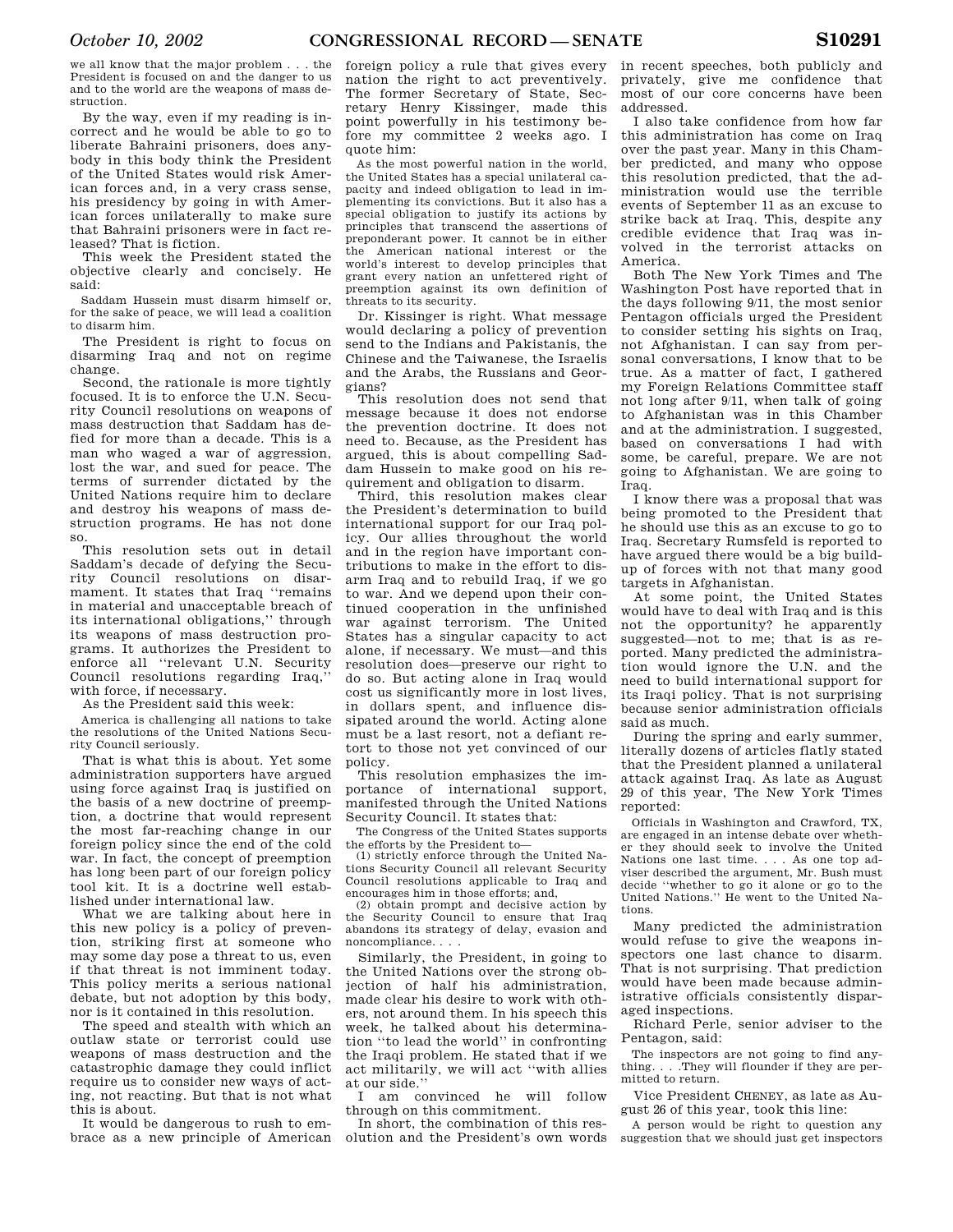back into Iraq and then our worries will be over. A return of inspectors would provide no insurance whatsoever of Saddam's compliance with U.N. resolutions.

I don't know how many Sunday shows I did from June through now, where every interviewer would say: But, Senator, you are wrong, the President is going to act alone. And they read me quote after quote from high officials.

Thank God for Colin Powell. Thank God for Colin Powell because that was the other half being argued by the administration quietly, saying: Mr. President, do not listen to those voices who counsel ''no inspectors and do not go back to the U.N.''

Many predicted the administration would not seek authorization from Congress for the use of force and, again, that is not surprising. As late as August 29 of this year, the White House counsel—the White House counsel—reportedly told the President that he had all the authority he needs to wage war against Iraq—there was a big deal about leaking a memorandum from the White House counsel to the world that Congress need not be involved, Mr. President. I had two private meetings with the President myself, where I made clear that I thought that was dead wrong and he would be—to use the slang on the east side of my city—''in a world of hurt'' if he attempted to do that.

The President said to me personally he was going to come to Congress if he sought authority. What did he do? He came to Congress. But it is not strange that my colleagues up here would believe he would not do that. The White House press secretary actually reiterated that conclusion of the White House counsel at a White House briefing. Each prediction by those who thought the President would make, in my view, the wrong choice, seemed very well founded because it was based on the beliefs and statements of very senior administration officials, including the Vice President of the United States.

We all know the lore around here that the Vice President of the United States is the most powerful man in the administration. Some even suggest it goes beyond that. But guess what? Each prediction proved to be wrong, as some of us, quite frankly, predicted all along.

My colleague from New York may remember my getting a little bit of a sarcastic response in the Democratic Caucus when I suggested there was no possibility there would be a war before November; there was no possibility of an October surprise; there was no possibility that he would go and seek power to go to war, if need be, absent congressional authorization. There was no possibility he would fail to go to the U.N. It is not just because that is the only thing I believe a rational President could do, but because he told me—and I suspect many others—that that is what he would do.

Mr. President, President Bush did not lash out precipitously after 9/11. He did not snub the U.N. or our allies. He did not dismiss a new inspection regime. He did not ignore the Congress. At each pivotal moment, he has chosen a course of moderation and deliberation. I believe he will continue to do so—at least that is my fervent hope. I wish he would turn down the rhetorical excess in some cases because I think it undercuts the decision he ends up making. But in each case, in my view, he has made the right rational and calm, deliberate decision.

As I noted a few moments ago, the President said this week that the use of force in Iraq is neither ''imminent nor inevitable,'' and that makes sense because while the threat from Iraq is real and growing, its imminence and inevitability in terms of America's security have been exaggerated.

For two decades, Saddam Hussein has relentlessly pursued weapons of mass destruction. There is a broad agreement that he retains chemical and biological weapons, the means to manufacture those weapons and modified Scud missiles, and that he is actively seeking a nuclear capability. It remains less clear how effective his delivery vehicles are, whether they be the al-Hussein missiles, with a 650 kilometer range, short-range missiles, or untested and unmanned aerial vehicles for the dispersion of chemical and biological weapons.

Shifting weather conditions, the likely incineration of much of the chemical or biological agent in a warhead explosion, and the potential blowback on Iraqi forces, all complicate the Iraqi use of these weapons. But we are right to be concerned that, given time and a free hand, Saddam would improve this technology.

Other countries have, or seek, weapons of mass destruction. Saddam actually used them against his neighbors, against his own people. He has a lengthy track record of aggression first, in Iran, then Kuwait. He has brutally repressed Iraqi civilians—the Kurds in the North, then the Shias in the south, and then the Kurds again. And the combination of Saddam Hussein and weapons of mass destruction is dangerous, destabilizing, and deadly.

Ultimately, either those weapons must be dislodged from Iraq, or Saddam must be dislodged from power. But exactly what threat does the combination of Saddam and weapons of mass destruction pose to the United States? How urgent is the problem? Some argue the danger is threefold: one, Iraq could use these weapons against us; two, it could use them to blackmail us; three, it could become a surreptitious supplier to terrorist groups.

Others question these scenarios. For example, Brent Scowcroft, President George Herbert Walker Bush's National Security Adviser, and chairman of President Bush's foreign intelligence advisory board, recently wrote:

Threatening to use these weapons for blackmail—much less their actual use—

would open [Saddam] and his entire regime to a devastating response by the U.S. While Saddam is thoroughly evil, he is above all a power-hungry survivor.

Similarly, Scowcroft wrote ''there is scant evidence to tie Saddam to terrorist organizations, and even less to the September 11 attacks. Indeed, Saddam's goals have little in common with the terrorists who threaten us

. . . and he is unlikely to risk his investment in weapons of mass destruction, much less his country, by handing such weapons to terrorists who would use them for their own purposes and leave Baghdad as a return address.''

Daniel Benjamin, former Director of Counter-terrorism on the National Security Council staff, and co-author of the remarkable new book, ''The Age of Sacred Terror,'' wrote recently in The New York Times the following:

Iraq and Al Qaeda are not obvious allies. In fact, they are natural enemies. . . .To contemporary jihadists, Saddam Hussein is another in a line of dangerous secularists, an enemy of the faith. . . .Saddam Hussein has long recognized that Al Qaeda and likeminded Islamists represent a threat to his regime. Consequently, he has shown no interest in working with them against their common enemy, the United States. . . . Iraq has indeed sponsored terrorism in the past but always of a traditional variety: it sought to eliminate Iraqi opponents abroad or, when conspiring against others, to inflict enough harm to show the costs of confronting it. But Mr. Hussein has remained true to the unwritten rules of state sponsorship of terrorism: never get involved with a group that cannot be controlled, and never give a weapons of mass destruction to terrorists who might use it against you.

I reiterate here, just as Mark Twain said, ''The reports of my death are much exaggerated,'' the reports of al-Qaida in Iraq are much exaggerated.

Our own intelligence community, in testimony before the Foreign Relations, Armed Services, and Intelligence Committees—that has been declassified—concluded that the probability of Iraq initiating an attack against the United States with weapons of mass destruction is ''low''—l-o-w—low. They also have concluded that ''Baghdad for now appears to be drawing a line short of conducting terrorist attacks . . . with chemical or biological weapons against the United States.''

I believe it is unlikely Saddam Hussein will use weapons of mass destruction against us unless he is attacked. To do so would invite immediate annihilation, and I am skeptical that he would become a supplier to terrorist groups. He would risk being caught in the act or having those weapons turned against him by groups who disdain Saddam as much as they despise us, and he would be giving away what is to him the ultimate source and symbol of his power, the only thing that makes him unique among the thugs in the region.

Of course, Saddam has miscalculated before, and we are right to be concerned about the possibility, however remote, that he will do it again, but we are wrong on this floor to exaggerate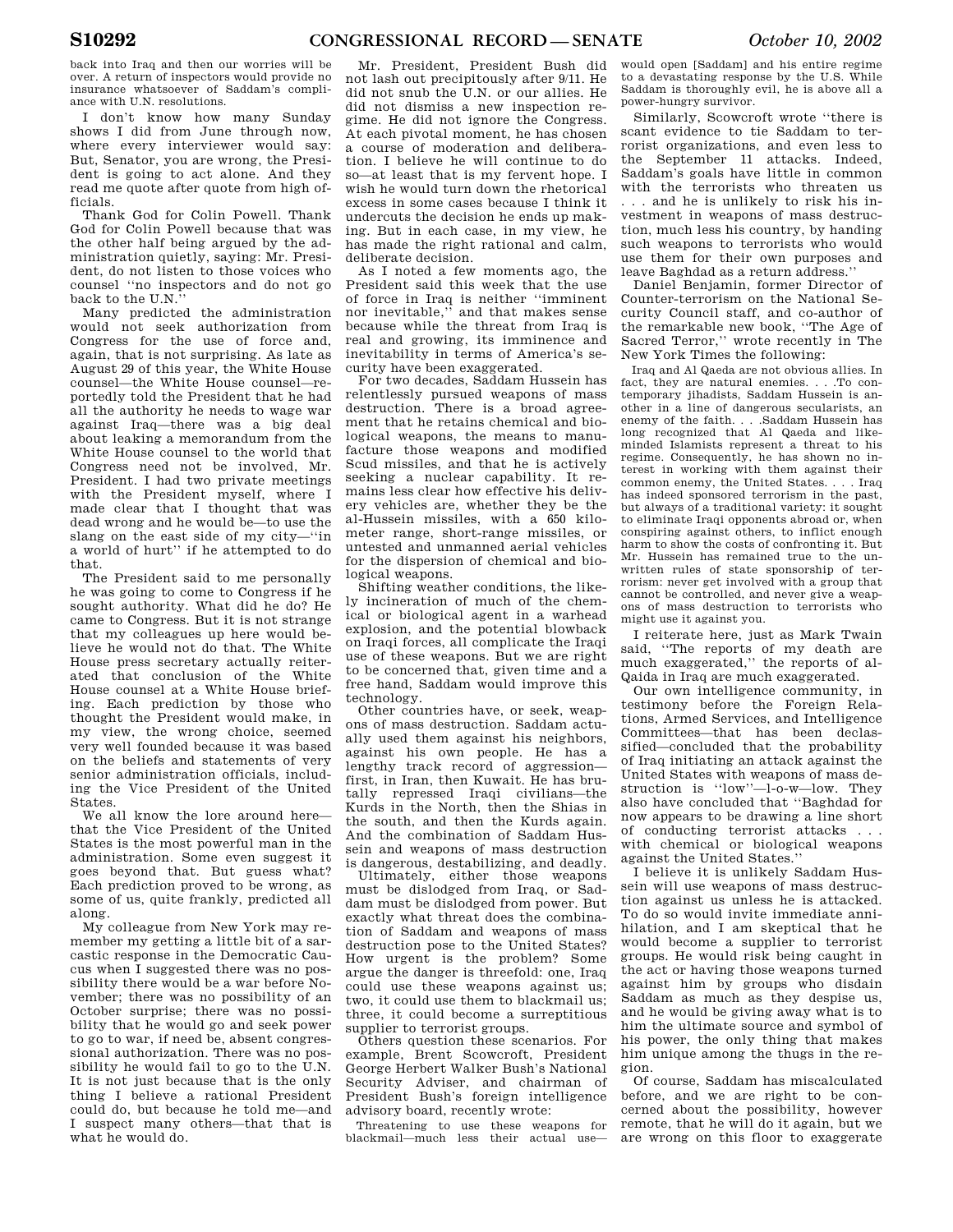and suggest this is the reason and justification for going against Saddam.

What I do believe is that Saddam's primary goal is to dominate his region. His history, his actions, and his statements make that clear. Weapons are a means to that end for him, a terrible tool of intimidation that he could use to bully his people and his neighbors.

During the gulf war, the knowledge that Saddam Hussein had chemical and biological weapons did not deter us from expelling his forces from Kuwait. We gave him clear warning that using these weapons against our troops would invite a devastating response. Let me remind everybody, he did not use them. But a nuclear weapon could well change Saddam's calculus. It could give Saddam an inflated sense of his invisibility. It could lead him to conclude erroneously that he finally had the great equalizer against American power and that he could fuel a new spasm of aggression against his neighbors or the Kurds in the mistaken belief that we would be deterred for fear that, if we put anyone on the ground, they would be annihilated with his theater or tactical nuclear weapon.

We cannot let Saddam Hussein get his hands on nuclear weapons. In particular, we must deny Iraq the necessary fissile material, highly enriched uranium, or weapons grade plutonium needed for a nuclear weapon.

According to an unclassified letter released by the Director of Central Intelligence this week:

Iraq is unlikely to produce indigenously enough weapons grade material for a deliverable nuclear weapon until the last half of this decade.

Therefore, if Iraq wants a nuclear capability sooner, it will need to turn to foreign sources for fissile material which could shorten the timetable for an Iraqi nuclear weapon to about a year. This reality underscores the importance of U.S. and international efforts not only to disarm Iraq, but also to reduce and better secure fissile materials in the former Soviet Union, the most logical source of black market purchases or theft.

Concerning Iraq, our first step should be the one the President apparently has chosen: to get the weapons inspectors back into Iraq. There is disagreement about the value of weapons inspections. Skeptics, particularly our Vice President, contend that inspections can never guarantee the complete disarmament of Iraqi weapons, especially given the prevalence of dual-use materials and mobile facilities for the production of chemical and biological weapons.

Proponents believe that inspectors heighten the barrier to development and production of WMD and will buy time until a regime change in Iraq occurs. They point to the success of UNSCOM and IAEA.

For example, the British white paper on Iraq's WMD issued last month, which was quoted by those who wish to move against Iraq, says:

Despite the conduct of the Iraqi authorities toward them, both UNSCOM and IAEA action teams have valuable records of achievement in discovering and exposing Iraq's biological weapons programs and destroying very large quantities of chemical weapons stocks and missiles, as well as the infrastructure for Iraq's nuclear weapons program.

It has been argued that UNSCOM's most notable achievements were the result of fortuitous defections. In fact, much of UNSCOM's success was due to diligent detective work in Iraq. But let's assume that defections and not detection are the key to success. Isn't the best way to encourage defections, isn't the best way to get firsthand information about Iraq's weapons programs to have inspectors back on the ground talking to the key people?

I agree with President Bush that given a new mandate and the authority to go any place, any time, with no advance warning, U.N. inspections can work. They can succeed in discovering and destroying much of Saddam's chemical and biological arsenals and his missile program. They can delay and derail his efforts to acquire nuclear weapons and, at the very least, they will give us a clearer picture of what Saddam has, force him to focus on hiding his weapons and not building more, and it will buy us time to build a strong coalition to act if he refuses to disarm.

There is no question that with regard to Iraq, we have a real and growing problem. But I also believe we have time to deal with that problem in a way that isolates Saddam and does not isolate the United States of America . . . that makes the use of force the final option, not the first one . . . that produces the desired results, not unintended consequences. That is the course President Bush has chosen, in my view.

Now it is incumbent upon the United Nations and the U.S. Congress to help him stay the course. The United Nations Security Council must deliver a tough new resolution that gives the weapons inspectors the authority they need to get the job done. As the President put it, the inspectors ''must have access to any site at any time without preconditions, without delay, and without exceptions.''

Mr. President, the resolution should set clear deadlines for compliance, and it should make clear the consequences if Saddam Hussein fails to disarm, including authorizing willing U.N. members to use force to compel compliance.

I also agree with the President that a key component of any inspections regime must be the U.N.'s ability to interview those with knowledge of Iraq's weapons programs in a climate free of fear and intimidation, including being able to take them outside of Iraq. Offering sanctuary to those who tell the truth would also deprive Saddam Hussein of their expertise.

To that end, this week, Senator SPECTER and I introduced legislation called ''The Iraqi Scientist Liberation

Act'' that would admit to our country up to 500 Iraqi scientists, engineers, and technicians, and their families who give reliable information on Saddam's programs to us, to the United Nations, or to the International Atomic Energy Agency.

It is also critical the Congress send the right message to the United Nations Security Council. Its members must not doubt our determination to deal with the problems posed by Iraq's weapons of mass destruction, including our willingness to use force, if necessary.

The stronger the vote in favor of this resolution, the stronger the likelihood, in my view, that the Security Council will approve a tough U.N. resolution. That is because the U.N. will conclude if we do not act, America will. So we'd better.

The tougher a U.N. resolution, the less likely it is that we will have to use force in Iraq. That is because such a resolution would finally force Saddam to face the choice between inspectors and invaders, between giving up his weapons and giving up power, and there is at least a chance that he might make the right choice.

There is also a chance Saddam will once again miscalculate, that he will misjudge our resolve, and in that event we must be prepared to use force with others if we can, and alone if we must.

The American people must be prepared. They must be prepared for the possible consequences of military action. They must be prepared for the cost of rebuilding Iraq as the President said he is committed to do. They must be prepared for the tradeoffs that may be asked of them between competing priorities. They must be prepared for all these things and more because no matter how well conceived, no matter how well thought out a foreign policy, it cannot be sustained without the informed consent of the American people.

If it comes to that, if it comes to war, I fully expect the President will come back to the American people and tell us what is expected of us. As a matter of fact, when he met with the congressional leadership and the committee chairmen about 10 to 15 days ago—I forget the exact date—we were all around the Cabinet table and at one point he turned to me and he said: Mr. Chairman, what do you think?

And I said: Mr. President, I will be with you if you make an earnest effort to go through the United Nations, if you try to do this with our allies and friends; if in fact the U.N. does not support our effort, as in Kosovo, and if you are willing to be square with the American people, Mr. President, of what sacrifices we are going to ask of them, particularly the need to have a significant number of American forces in place in Iraq after Saddam Hussein is taken down.

In the presence of all my colleagues at that meeting, he said: I will do that. He has never broken his word.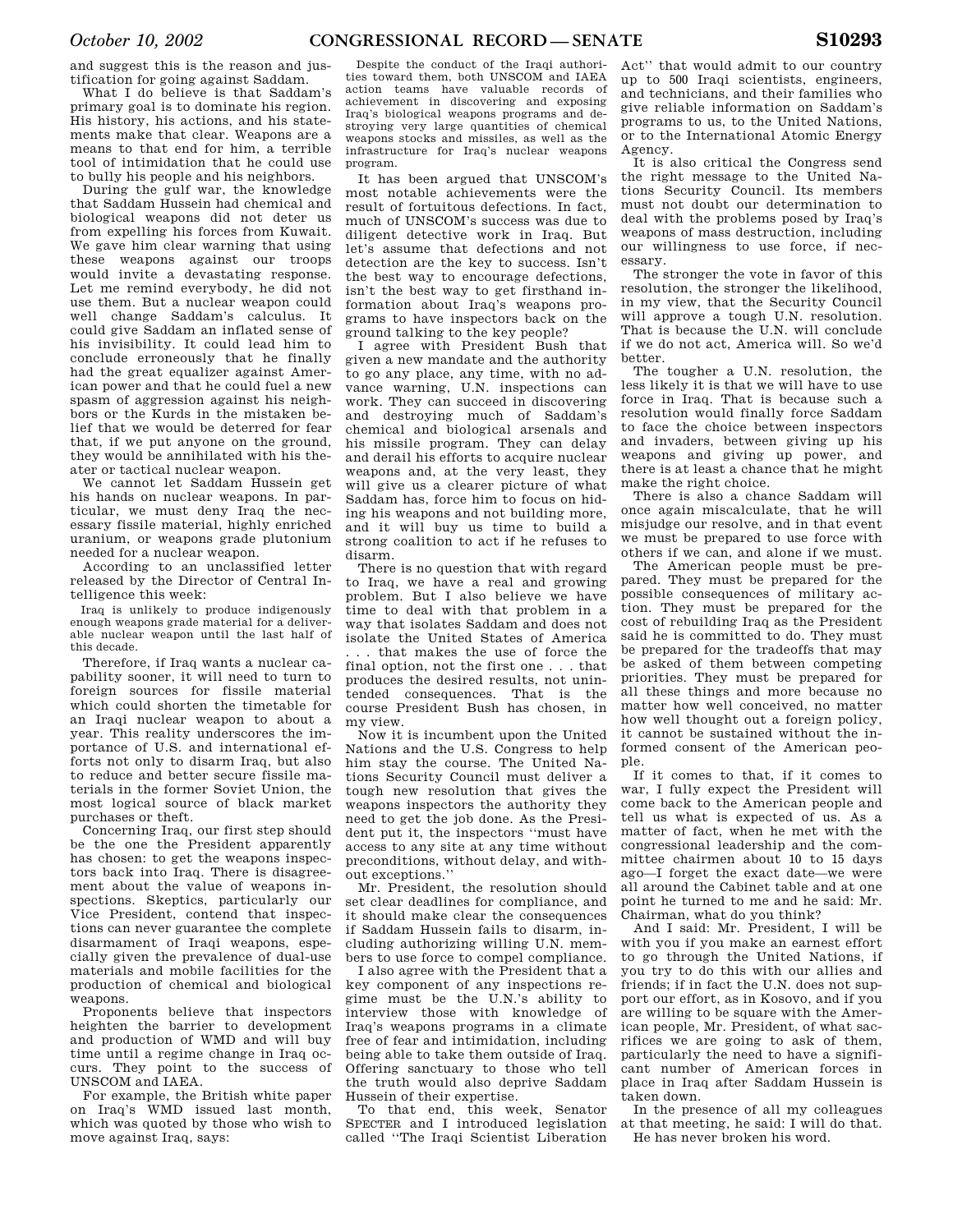people. In his speech this week, he made a compelling case that Iraq's failure to disarm is our problem as well as the world's, but he has not yet made the case to the American people that the United States may have to solve this problem alone or with relatively few others, nor has he told us of the sacrifices that such a course of action could involve.

I am confident he will do so, if and when it proves necessary, but I also want to be clear about the issues the President must address before committing our Armed Forces to combat in Iraq, as a moral obligation to level with our people.

First, the consequences of military action: Attacking Iraq could and probably will go smoothly. We have the finest fighting force in the world. Our defense budget exceeds that of the next 15 countries combined. According to expert testimony my committee received this summer, Iraq's conventional forces are significantly weaker than they were during the Gulf War. As a leading expert in the Middle East, Mr. Fouad Ajami told the committee there is a strong likelihood the Iraqis will welcome us as liberators.

While it would be reasonable to expect the best, it would be foolhardy not to prepare for the worst. There is a danger in assuming that attacking Iraq will be, as some suggest, ''a cakewalk.'' We should all heed the powerful words of military analyst, Anthony Cordesman, who testified before the Foreign Relations Committee in July. He said to my committee:

I think it is incredibly dangerous to be dismissive [of the difficulty]. It is very easy to send people home unused and alive. It is costly to send them home in body bags because we did not have a sufficient force when we engaged. And to be careless about this war, to me, would be a disaster . . . This is not a game, and it is not something to be decided from an armchair.

There is a danger in attacking Iraq. There is a danger that attacking Iraq could precipitate what we are trying to prevent: Saddam's use of weapons of mass destruction against our troops.

My friend from Georgia who is presiding is a military man. He is a former marine. He is a tough guy. He is level headed and straight. He might be interested that last Sunday, as I came down to the memorial for firefighters—he knows I commute every day and I never come to Washington on Sunday but there was a tribute to fallen firefighters which occurs every year and I was asked to speak. As I got off the train, I ran into a four-star—I do not

want to identify him too closely—general in one of our branches who held a very high position very recently and still holds a very high position. I asked him what he thought about the possibility of this war, and he said he did not like it.

He said two things to me, and I say this to the Presiding Officer, an ex-marine. He said there are two things that will be fundamentally different from ever before: We have never gone to war in an environment that could possibly be totally contaminated before we get there; and, number two, we have never gone house to house in a city of 4 million people.

This all may work perfectly well. This all may go just so nicely. But to imply to the American people that is a surety would be immoral, disingenuous, and would reap a whirlwind if it does not occur.

The American people are tough. They will do what they think is necessary for our security and they will make sacrifices. But I will have no part if we go to war providing pablum to them that somehow this is going to likely be an overwhelmingly easy undertaking.

If we notice, everybody says the American people support this war. That is not true. They support this war if it is a 100-day war like the last war was. They do not support the President's ability to go to war unilaterally. If we look at all the polling data, what they support is if we go with our allies in response to a genuine threat, which I think exists, and if it is not going to be costly in terms of the loss of human life, American soldiers, then they overwhelmingly support it. Over half still support it even if there is some loss of life, but hardly anyone supports it if it is alone or if there is a significant loss of life.

As CIA Director George Tenet stated in a letter to Senator GRAHAM this week:

Should Saddam conclude that a U.S.-led attack could no longer be deterred, he probably—

Let me say that again—

He probably would become much less constrained in adopting terrorist actions. Such terrorism might involve . . . chemical and biological weapons. Saddam might decide that the extreme step of assisting Islamist terrorists in conducting a WMD attack against the United States would be his last chance to exact vengeance by taking a large number of victims with him.

There is a danger that Saddam would seek to spark a wider war. I just did one of the shows we all do with Charlie Rose. He quoted to me what I knew privately from my discussions with him: the former commander of CENTCOM testifying that he saw no need to go into Iraq now, and the cost would be high.

There is a danger that Saddam would seek to spark a wider war. Many experts have expressed concern to my committee that if attacked Saddam Hussein would lash out at Israel. Last month, The New York Times reported

that Israeli Prime Minister Ariel Sharon told senior administration officials that Israel would strike back if Iraq attacks Israel. Then, key Arab countries could come under tremendous pressure to break with us and confront Israel. It would be wrong for us to tell Israel what they should or should not do in their self-defense, but it would also be wrong to ignore the risk that a war against Saddam Hussein will ignite a much larger conflagration.

There is a danger that Saddam's downfall could lead to widespread civil unrest and reprisals. There is only one thing I disagree with in the President's speech on Monday. He said what could be worse than Saddam Hussein? I can tell you, a lot.

As I said, there is a danger that Saddam's downfall could lead to widespread civil unrest and reprisal. Chaos could invite the Kurds to seize valuable oil fields; the Turks to cross the border in an effort to prevent a Kurdish state from arising; and Iran and even Syria to move in to fill a vacuum.

Not one of these scenarios is inevitable. None should be used as an excuse for inaction. But each must figure into our planning and into the minds of the American people if we ultimately use force against Iraq. We must be honest with the American people.

In his speech this week, the President made it clear that if military action is necessary, ''the United States and our allies will help the Iraqi people rebuild their economy and create the institutions of liberty in a unified Iraq and peace with its neighbors.''

This is a much more complicated country than Afghanistan. We are not done in Afghanistan. We have not kept our commitment in Afghanistan. We are taking on a big deal here. I know the Presiding Officer and my colleague from Ohio and my colleague from Vermont know Iraq is an artificially constructed nation. When has there been a circumstance in Iraq when there has been anything remotely approaching a democratic republic? I cannot think of it in the history of Iraq as defined now. The Kurds are Indo-European Sunnis, the Sunnis are Arab Sunnis, the Shiites, who make up 60 percent of the population primarily between the Tigris and Euphrates Rivers, are Shiites who have been at war with the Sunnis. The Iranians are Shiite. There are 700,000 Iraqi Shiites in Iran.

This is complicated stuff. But to listen to some of my colleagues on the floor who blow this off like, no problem, take down Saddam, there is a James Madison waiting to step into the vacuum, we will have a democratic republic, it will set a new tone and tenor, as the Vice President said, for all of the Middle East, because we will have a new democracy there, that is a big deal. It is a big undertaking.

Why did the President say this? This is a critical commitment, one I wholeheartedly endorse, but it is not done out of altruism, but out of a hardboiled calculation that in Iraq we cannot afford to trade a despot for chaos.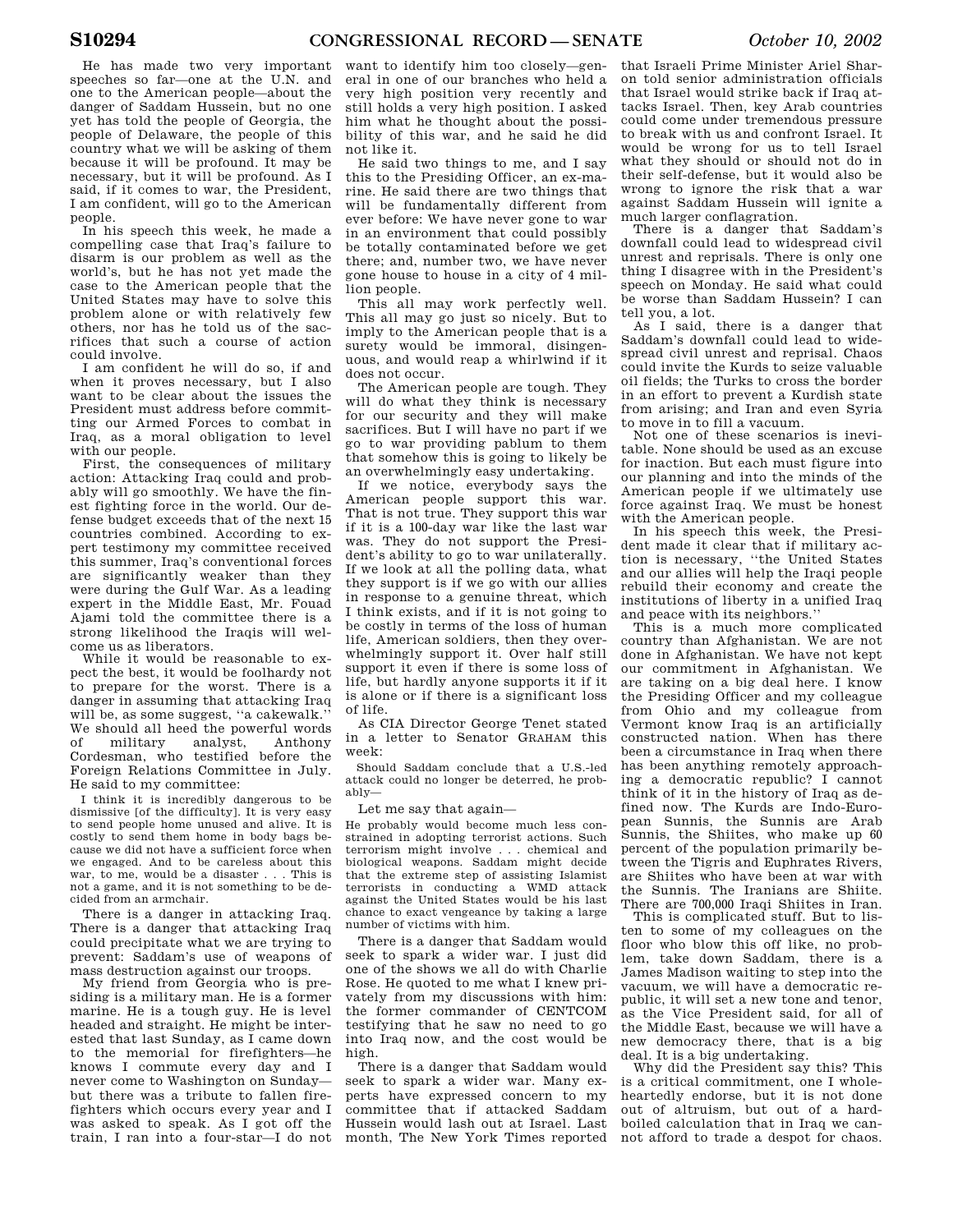None of this will be cost free. It will require a significant investment of military, financial, and human resources.

Let's start with the cost of war. Last month the White House economic adviser estimated the cost of the military campaign in Iraq at between \$100 and \$200 billion. My friends in the Senate are all economic conservatives. Where are we going to get the money? I say to my friends, as I said in committee, those who want to see a national health insurance policy, forget it for a while. Those who want to make permanent the present tax cut, forget it for a while. As they say in parts of my State, "you ain't got the money.

It doesn't mean we shouldn't move on Iraq, but it means we should be honest with the American people, and tell them what the estimated cost by this administration is. By the way, that estimated cost is similar to what the Congressional Budget Office suggested. The higher cost estimates would result from a lengthy campaign and external factors such as a spike in oil prices if that occurs. That is just to win the war. The cost of securing the peace could be significantly higher and could extend years into the future.

On the other hand, maybe we will end up with an Iraqi Government in place. There is plenty of money in Iraq. They can fund their own reconstruction. And that may happen. I am not being facetious. But it is not anywhere near certain.

I say ''could'' because there are those who believe our commitment to Iraq the ''day after'' need not involve exorbitant expenditures. Former Defense Secretary Caspar Weinberger told my committee in August, and Secretary Rumsfeld repeated it last month, that the United States would not have to stay too long in Iraq. They and others argue that Iraq has a talented population and considerable resources to pay for its own reconstruction.

The problem is, one-third of that population hates the other two-thirds of the population. They say Iraq will quickly be able to organize itself politically, economically, and militarily into a peaceful, unified nation, free of weapons of mass destruction.

The American people need to know that most experts believe Iraq will require considerable assistance politically, militarily, and economically. Indeed, they say we should speak not of ''the day after'' but of ''the decade after.'' My committee heard testimony in July from a military expert in postconflict reconstruction. The fellow who headed up that department in the Pentagon stated that 75,000 troops would be required at a cost of \$16 billion for just the first year, to maintain order, preserve Iraq's integrity, and secure its weapons of mass destruction sites. Just to do that. Just to do that. Other experts predict the United States will have to engage substantial resources in Iraq, which has no history of democracy, for many more years.

When my cowboy friends say, ''Why do we need anybody? Let's go get

them,'' I don't want all 75,000 of the forces being American. Anybody happen to notice recently that in Kuwait American military personnel are being picked off? Anybody happen to notice that? Anybody happen to notice the targets in Afghanistan? Where have we been? The American people need to know what the experts know. We have an obligation, the President has an obligation, to tell them, if the need arises.

In a recent study in the Atlantic Monthly, James Fallows summed up the significant challenges that Iraqis will not be able to handle on their own. This is overwhelmingly agreed upon by left, right, and center. He says they will not be able on their own to handle the following: Cleaning up the after-effects of battle and malicious destruction Saddam Hussein may create with chemical and biological weapons or by sabotaging his own oil fields; providing basic humanitarian needs in the short term such as food, water, and medical care; dealing with refugees and displaced persons, the 700,000 Shiites in Iran—I remind Members of the 700,000 in Iran; catching Saddam Hussein if he tries to flee—we are still looking for Osama bin Laden. We are still looking for Omar the tent maker. We are still looking for these guys. We don't have them; Providing police protection and preventing reprisal killings; denazification of Baathist officials and security services; aiding in the formation of a new government; ensuring Iraq's territorial integrity and dealing with possible Iranian and Turkish intervention; rebuilding the oil industry while ensuring a smooth reentry of Iraqi oil into the world market.

That is a finite list that everyone acknowledges no new government in Iraq could do quickly. Those who argue most vigorously that a post-Saddam Iraq can be a model and source of inspiration for democracy in the region and throughout the Muslim world must be prepared to back the massive, long term American commitment. To set that objective, but then to believe it can be done on the cheap, is a recipe for failure.

Let me quote from Mr. Gingrich. This is a news report in The New York Times.

The advisers, who include former House Speaker Newt Gingrich and Mr. Perle, argue the White House should create a high-level interagency group to coordinate military and reconstruction planning before an invasion takes place. That sort of powerful council could overcome the bureaucratic and philosophic divisions that have hindered reconstruction planning, the advisers contend.

'It was a mistake we made in Afghanistan,'' said Mr. Gingrich who sits on the Defense Policy Board. ''You shouldn't go into a country militarily without having thought through what it should look like afterwards.''

The mere fact that these men on the board are saying we should do this is evidence it has not been done yet.

We must be clear with the American people that we are committing to Iraq

for the long haul; not just the day after, but the decade after.

Finally, let's consider the possible tradeoffs here.

The President has argued that confronting Iraq would not detract from the unfinished war against terrorism. I believe he is right. We should be able to walk and chew gum at the same time. But if military action comes, it will take a herculean effort for senior leaders of our Government to stay focused on two major undertakings at once. War is intense. A new front against Iraq must not distract us from job number one—taking down al-Qaida.

Let's also be clear that this could involve sacrifices. For example, the war on terrorism is putting intense demands on Navy Seals, Army Green Berets, Delta Commandos, Air Force ground controllers, and Arabic linguists. Units have been deployed to Afghanistan, Pakistan, Georgia, Yemen, Africa, and the Philippines, and last month the commander of United States special-operation forces requested an additional \$23 billion over the next 5 years to prosecute the war against al-Qaida and other terrorist groups. Not not—Iraq. Our intelligence services have also redirected resources to the war on terrorism.

How are we going to pay for all this? Can we take on Iraq, prosecute the war on terrorism, and maintain the President's tax cut for the wealthiest Americans? Can we afford to repeal the estate tax for the top 2 percent of the population who pay it? What would be the prospects for national health insurance and prescription drug benefits in the near term?

The point is, we will do what we have to do to protect our national security, but let's not kid ourselves that it can come down cost free, without tradeoffs, and without setting priorities.

Setting priorities and making hard choices is what governing is all about. So is being forthright with the American people about what is expected of them. We should not be afraid to ask our fellow Americans to sacrifice for a vital cause if we conclude we should go to war. Generation after generation of Americans has done so willingly and will do it again if that is what they are called upon to do. But we must be straight with them.

In conclusion, few resolutions that come before the Congress are as grave and consequential as the one before us today. We have heard powerful arguments on both sides of the resolution, and concerning the various amendments that have been presented. That is how it should be. We have come a long way during the last year. The administration that many thought would ignore the United Nations, ignore the Congress, has and is seeking the support of both.

We have come a long way in 3 weeks, a long way since the White House first offered its draft resolution. This resolution and the President's words make it clear that the administration's objective is to disarm Iraq and that the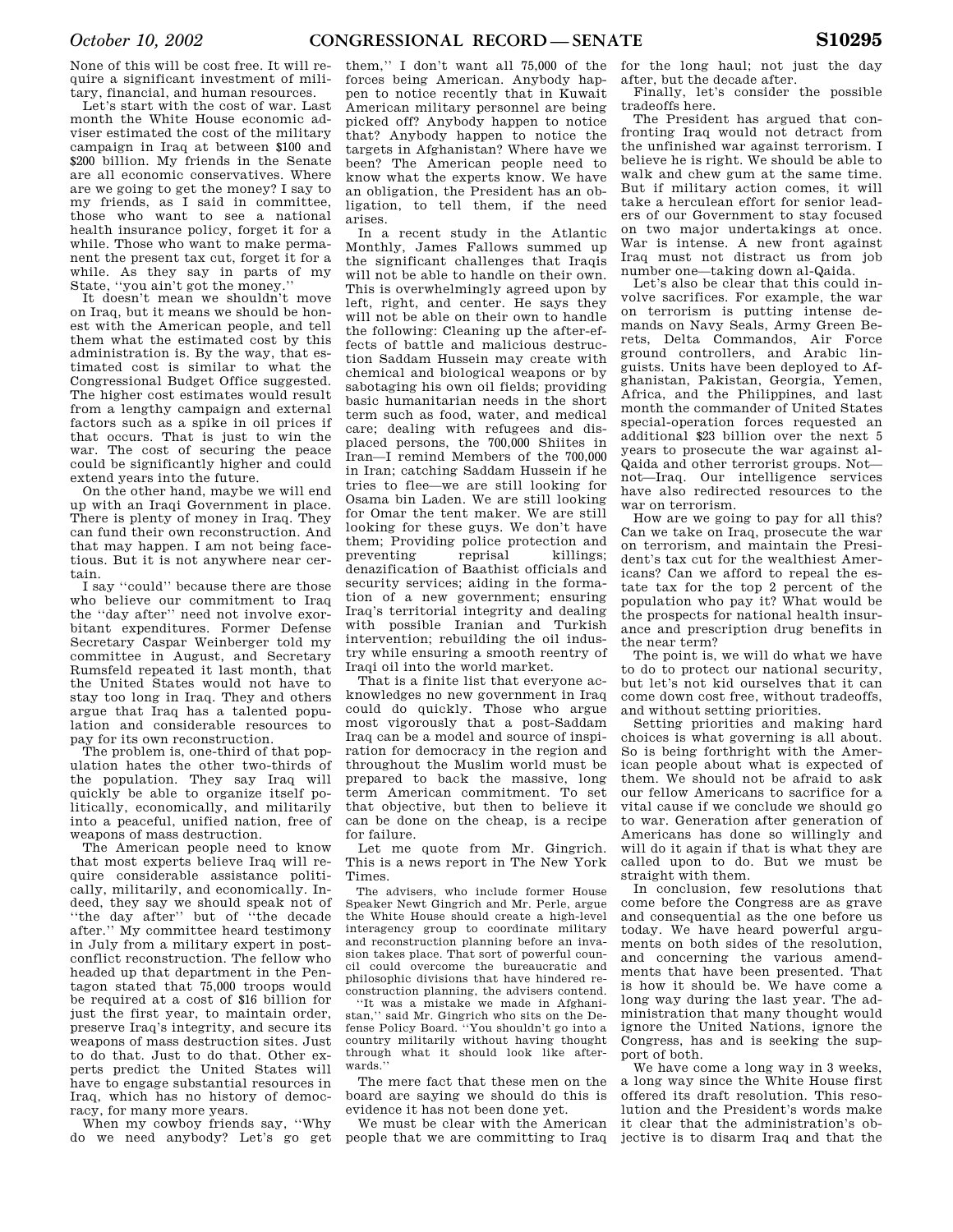rationale to enforce Iraq's obligations to the United Nations is the reason we would go, and that its determination is to work with others, not alone. The President has made it clear that war is neither imminent nor inevitable.

I am confident that the reason the President, thankfully, disregarded the advice of some in the administration that he understands the significant need for others to support us—is that fighting two wars, a war in Iraq and a war against terrorism, can be greatly assisted the more the world is with us. We do not need them if it comes to that. But the cost we will pay will be significantly higher.

I compliment the President for recognizing that. I am absolutely confident the President will not take us to war alone. I am absolutely confident we will enhance his ability to get the world to be with us by us voting for this resolution. I am absolutely confident, if it comes time and need to go to war, with others or alone, the President will keep his commitment to make the third most important speech in his life, to come to the American people and tell them what is expected of them, what is being asked of them.

To do any less would be to repeat the sin of Vietnam. And the sin of Vietnam, no matter what our view on Vietnam is, is not whether we went or didn't go. But the sin, in my view, is the failure of two Presidents to level with the American people of what the costs would be, what the continued involvement would require, and what was being asked of them.

We cannot, must not, and, if I have anything to do with it, we will not do that again.

- I thank the Chair for its consideration and its patience. I yield the floor.
- Mr. President, I suggest the absence of a quorum.

The PRESIDING OFFICER. The clerk will call the roll.

The assistant legislative clerk proceeded to call the roll.

Mr. REID. Mr. President, I ask unanimous consent the order for the quorum call be rescinded.

The PRESIDING OFFICER (Mr. MIL-LER). Without objection, it is so ordered.

Mr. REID. Mr. President, we have exhausted the last unanimous consent order that has been entered here. We have a lot of Senators who have indicated a desire to speak, and they have the right to do that. What I would like to do is this. Both cloakrooms have worked to come up with a list of speakers. We have a very long list, but we have learned from sad experience here this week that we should not make it a really long list.

So what I suggest to my colleague, Senator MCCAIN, is that we go down the list for four or five Senators and then we will come back again and try to get another list. We have a long list, but rather than enter it—we tried that earlier this week, and everyone should understand it will not work because

people do not use all their time so others are not here when it is time to start. But if we have a few Senators, it works better.

I ask unanimous consent that the list of speakers start with Senator DEWINE for 35 minutes.

Mr. MCCAIN. For 45.

Mr. REID. OK, that is fine.

Mr. MCCAIN. Forty-five.

Mr. REID. Senator COLLINS for 20 minutes. The reason we have this is we have had a long string of Democrats who have spoken: Senator KOHL, 7 minutes; Senator HARKIN, 7 minutes; Senator SCHUMER, 30 minutes; Senator SPECTER, 45 minutes; and Senator CAR-PER, 20 minutes. We would end it at that time—not end it, but we would be back to enter another list and find out if we have had any added to it or taken from it.

The PRESIDING OFFICER. Is there objection?

Mr. MCCAIN. I am sorry, I will not object, but I couldn't hear.

Mr. REID. What I said is we will come back after this list is completed and see if there are any additions or deletions and try to get another list. We have a very long list here but, believe me, it will not work to stick it in from top to bottom.

The PRESIDING OFFICER. Would the Senator from Nevada repeat the list again?

Mr. REID. DEWINE, 45 minutes; COL-LINS, 20 minutes; KOHL, 7 minutes; HAR-KIN, 7 minutes; SCHUMER, 30 minutes; SPECTER, 45 minutes; CARPER, 20 minutes.

The PRESIDING OFFICER. Is there objection?

Without objection, it is so ordered.

Mr. REID. I would say to everyone within the sound of my voice, everyone has time to speak if they can get the floor. We have a list here to make it so people are not trying to get the attention of the Chair.

I hope Senators will be considerate. There is only 30 hours. If somebody comes and takes an hour, it does not leave time for others. Some have already spoken. I think those who have spoken—I hope they will be considerate of a lot of Senators who have not spoken.

The fact that we have allotted all this time doesn't mean everyone has to use every minute of the time allotted. So those Senators who are in this queue, if they would be around in case someone doesn't show up or is stuck in traffic or whatever the case might be, we could finish a lot quicker.

The PRESIDING OFFICER. The Senator from Ohio is recognized.

Mr. DEWINE. Mr. President, I would like to begin by thanking all my colleagues who have participated in this very crucial and historic debate. I must say I was struck last Friday by the magnificent debate between Senator BYRD and Senator WARNER. I think their debate on Friday represented what the Senate is all about, and I congratulate both of them. Really, every

Member who has come down here has had something to contribute.

It is clear that each Member who came down here has thought long and hard about this very important vote.

Throughout my Congressional career, I have believed that the United States must lead in foreign affairs. In doing so, our foreign policy must reinforce and promote our own core values of democracy, free markets, human rights, and the rule of law. And, I am not at all ashamed to say that our most important export to the international community is our ideals and our ideas.

The first U.S. President I remember as a child is Dwight D. Eisenhower. We know that he ran for President because of his strong belief that the United States needed to lead in the world. He believed that by leading and by being involved in the world—and not isolated from it—we would have the best chance of guaranteeing peace, freedom, and stability. As President Eisenhower said in his January 1961 farewell address:

America's leadership and prestige depend, not merely upon our unmatched material progress, riches and military strength, but on how we use our power in the interests of world peace and human betterment.

He understood that we have a moral obligation, as the leader of the Free World, to use our power to promote freedom and stability and to help alleviate suffering around the globe. And in that process, he understood the importance and the necessity of working with our partners through organizations, such as NATO.

And though it is vital that we be engaged in world affairs and work with other nations whenever possible, ultimately we cannot escape the fact that when the world looks for leadership, it can look to only one place—and that place is, of course, the United States of America.

History has put us here. And, if the United States does not lead, there is no one else who can lead—and frankly, no one else who will lead.

That is why, in the 1980s, when I was in the House of Representatives, I supported efforts to establish stability and democracy in Central America. The United States led—and it made a difference. Significant progress was made in Central America. Democracies emerged.

And, significant progress was made throughout the Western Hemisphere. In 1981, 16 of the 33 countries in our hemisphere were ruled by authoritarian regimes. Today, all but one of those nations—Cuba—have democratically elected heads of government.

They are certainly not all perfect and maybe those nations don't conform exactly with how we see democracy, but they certainly are better off than they were 25 years ago.

The United States led. It made a difference. It paid off.

That is why, throughout my career, I have supported U.S. leadership efforts—efforts to export our democratic values to other areas of the world,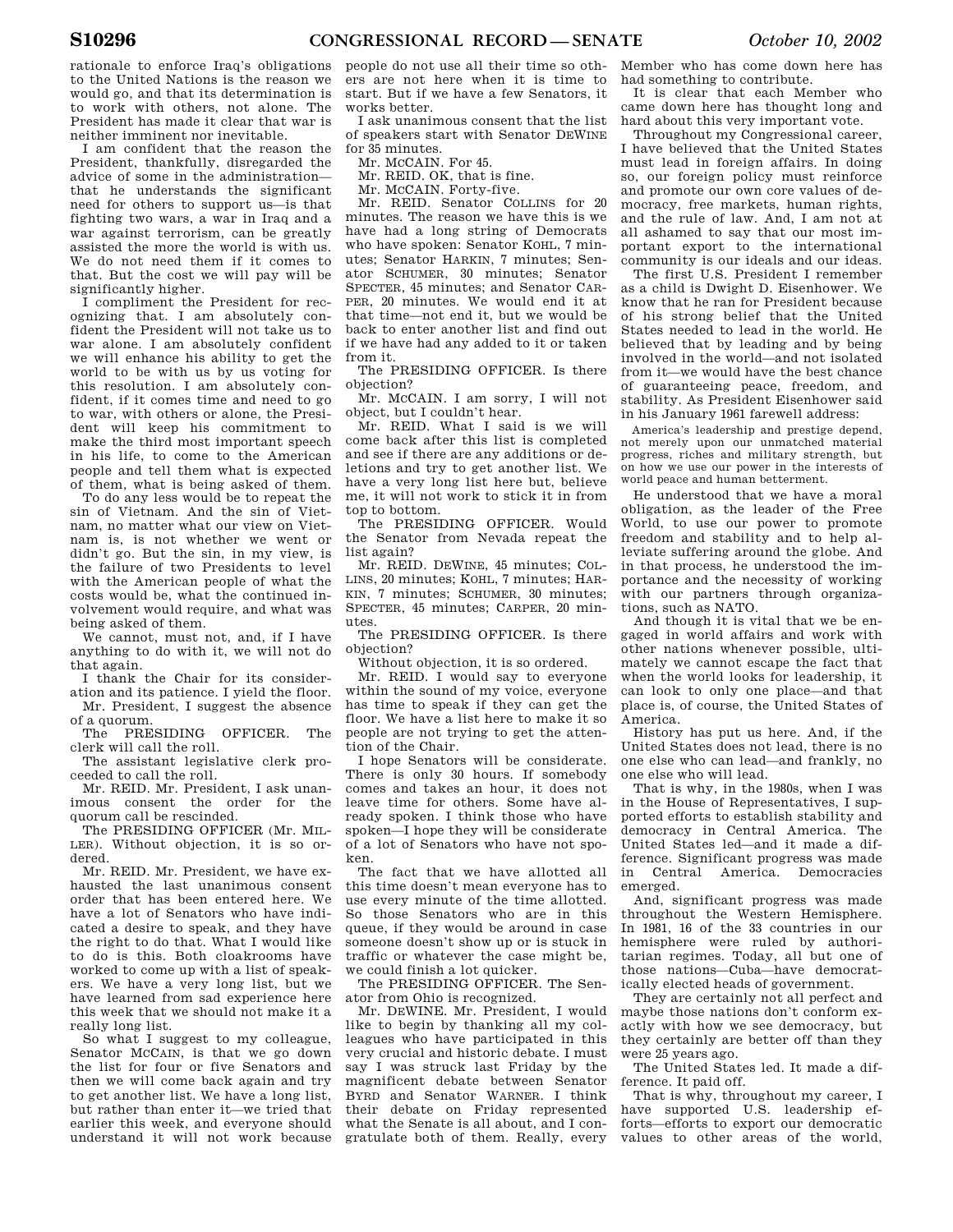using tools, such as foreign trade and foreign aid.

Speaking of foreign aid, though I wasn't in Congress at the time, I supported U.S. leadership through NAFTA. I voted in favor of Trade Promotion Authority to give the President fast track or enhanced trading abilities with our global partners. I voted in favor of the Andean Trade Preferences Act to expand the economic benefits of trade with the nations of the Andean region. I voted in favor of the African Growth and Opportunity Act and the expanded Caribbean Basin Initiative. And, I support efforts to negotiate free trade agreements within our Western Hemisphere.

All of these efforts require strong U.S. leadership. So, too, does an underutilized tool of our foreign policy—and that is foreign aid.

First, we don't utilize it enough. Currently, our foreign assistance budget comprises less than one percent of our overall budget, and is barely 0.1 percent of our Gross Domestic Product.

Second, we aren't creative enough with the limited resources we do have in our foreign assistance budget. And so, here, too, the United States needs to lead.

There are things we can do with this assistance. We can and we must do more to help end suffering throughout the world. We can and we must do more to help alleviate the worldwide AIDS pandemic. We can and we must do more to feed starving children worldwide. We can and must do more to help implement the rule of law in developing democracies. We can and we must do more to foster agricultural and economic development in poverty-stricken, disease-ridden, war-ravaged parts of our world. And, as the leader of the Free World, we also have a moral obligation to bring stability and peace to volatile, violent regions around the globe.

Candidly, sometimes the only way to do that is through the use of our military. That's why I supported military action in Bosnia in 1995 and in Kosovo in 1999. The simple reality is that the job could not get done without U.S. leadership. We had to go in. We had to lead. It was the right thing to do, and we did it.

And so, Mr. President, it may seem paradoxical now that I have found the decision concerning this Resolution to be very, very difficult. It is difficult, I believe, principally for two reasons.

Let me outline them for the Senate. First, the resolution before us is an authorization of force to be used by the President—at his discretion—at some point in the future. It is not a declaration of war. And, it does not say that war will take place.

But, it does authorize the President ''to use the Armed Forces of the United States as he determines to be necessary and appropriate in order to: Defend the national security of the United States against the continuing threat posed by Iraq; and enforce all relevant United Nations Security Council Resolutions regarding Iraq.''

While unusual, this type of resolution is not without precedent. Congress passed the Gulf of Tonkin resolution in 1964, which said this:

Congress approves and supports the determination of the President as Commander in Chief, to take all necessary measures to repel any armed attack against the forces of the United States and to prevent further aggression.

I went back to the CONGRESSIONAL RECORD of 1964 and read some of Senator Gruening's and Senator Morse's remarks to get a better understanding of why they dissented—why they voted against this resolution. I also read comments from those who voted ''yes.''

However, it is noteworthy that the Gulf of Tonkin Resolution was not the first time Congress had passed a resolution to give the President the authority to use force—at his discretion—at some point in the future. Actually, Congress passed two such resolutions during the Eisenhower Administration: one in 1955 regarding Formosa and one in 1957 regarding the Middle East.

So while there is precedent, this type of resolution to grant the President the authority to use force, at his discretion, at some point in the future, is certainly unusual, and so we have an obligation to treat this matter with great caution. Granting the President this kind of power is indeed a very grave matter.

The second reason this decision, for me, has been so difficult is that the consequences of war would be so serious. A possible war against Iraq would have very real and very serious consequences, many of them unforeseen today.

I believe the American people need to understand this. My colleague, Senator BIDEN, who preceded me, made that point very well. I believe we have an obligation during this debate to explain to the American people what war with Iraq might mean. We have an obligation to be brutally frank in telling the American people about these consequences of war.

What are they? What are the risks of war with Iraq?

First, Saddam Hussein may very well use chemical and biological weapons against our troops. If we went to war, we would be attempting to remove Saddam from power. Therefore, unlike the Persian Gulf war, this time he is likely to actually use those chemical and biological weapons against our troops, or at least attempt to.

Second, we know that war with Iraq dramatically increases the possibility of attacks against United States troops stationed in other places abroad and United States civilians throughout the world.

Third, we know that war with Iraq increases the possibility of attacks against Americans right here at home, in our mainland.

This has already been read on the floor and discussed, but I would like to read to my colleagues some information recently declassified by the CIA. In a letter to Senator GRAHAM dated October 7—Monday of this week—the CIA released the following:

Baghdad, for now, appears to be drawing a line short of conducting terrorist attacks with conventional or biological weapons against the United States.

Should Saddam conclude that a U.S.-led attack could no longer be deterred, he probably would become much less constrained in adopting terrorist actions. Such terrorism might involve conventional means, as with Iraq's unsuccessful attempt at a terrorist offensive in 1991, or [through] chemical or biological weapons.

Saddam might decide that the extreme step of assisting Islamist terrorists in conducting a weapons of mass destruction attack against the United States would be his last chance to exact vengeance by taking a large number of victims with him.

This information is certainly chilling.

We also know that war with Iraq increases the likelihood that Saddam will launch Scud missiles against Israel, this time maybe with biological or chemical agents attached to the missiles. In fact, Iraq has admitted to the weaponization of thousands of liters of anthrax, botulinim toxin, and aflatoxin for use with Scud warheads, aerial bombs, and aircraft.

Furthermore, if attacked, what would Israel do? Would Israel, this time, retaliate? In the Persian Gulf war, Israel held back, but would they this time? And if they did not, in such a scenario, what would other countries do? What would Syria do, for example? What are the chances of the entire Middle East literally going up in flames?

At the conclusion of a war with Iraq—we would win the war; we know that—but at the conclusion of a war with Iraq, there very well may be bloody, fractious battles among the different ethnic groups residing in Iraq. Pent up hostilities among Shiites, Sunnis, and Kurds—just to mention a few—would be difficult to restrain, easily resulting in families warring against families and neighbors against neighbors, all fighting village to village and house to house. And there simply would not be enough United States troops or allies you could place into Iraq to stop that from happening.

What are the unintended global consequences of the United States using preemptive action? How does this change the dynamics of the world? What would it mean for the India-Pakistan nuclear standoff? What would it mean for China and Taiwan? Would these nations be less restrained in using preemptive strikes? These are questions to which we do not know the answers.

Finally, what will Iraq look like after the war? What kind of humanitarian assistance will be needed? How many people will we have to feed? What is our plan now for reconstruction? What does it cost? Who will help? What other countries will we be able to involve in helping us?

We can expect to pay for a large part of this. And we can expect our troops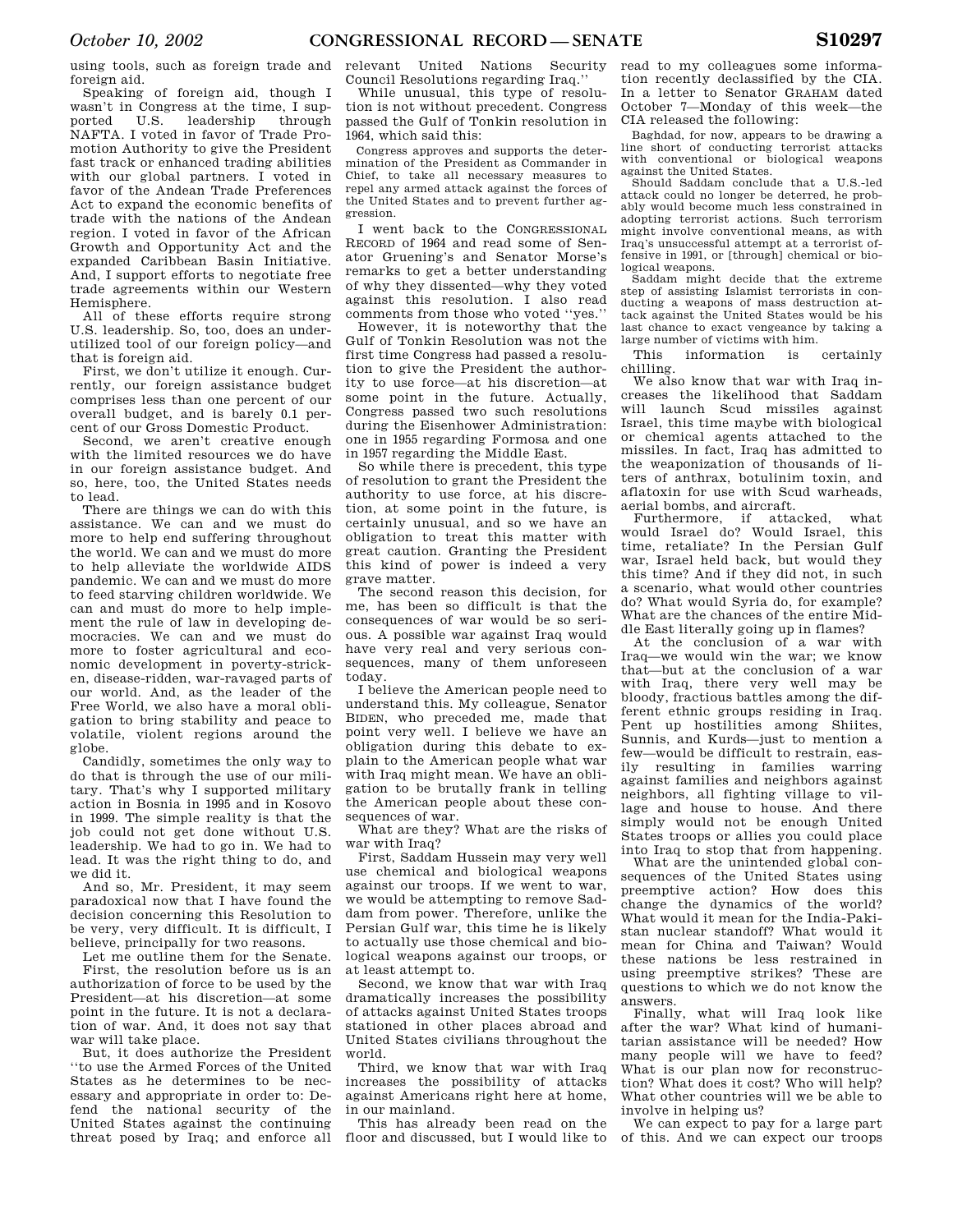to be involved for an extended, indefinite period of time—not days, not months, but years. And there could be no doubt about that.

So, yes, Mr. President, there are grave consequences of going to war with Iraq. We cannot predict the future. We do not know exactly how Saddam would react. But it is vital that the American people understand the sobering reality of a war with Iraq; that all Americans understand the uncertainty and the risks and the dire consequences.

Yet we also know that inaction is not a choice when it comes to the situation in Iraq. Inaction is just not a choice. We know the status quo is unacceptable. We know things have languished too long. We know Saddam Hussein's regime is in possession of chemical and biological weapons. And we know they are working, as frantically as they can, to develop nuclear weapons.

The fear is, also, that Saddam Hussein would eventually put these weapons into the hands of other terrorist groups, terrorist groups such as al-Qaida, terrorist groups that have no qualms about targeting U.S. citizens anywhere in the world, terrorist groups that have networks already established around the world. When that handoff would be made, the consequences would be unbelievable.

President Bush made very clear in his speech on Monday night in Cincinnati:

Saddam Hussein is a threat to peace, and he must disarm.

So I commend President Bush for putting Iraq back on the world stage in his very forceful speech at the United Nations. He has taken Saddam Hussein's evil regime by the throat and dragged it back in front of the eyes of the international community. And he has forced the United Nations to confront Saddam's rampant and flagrant disregard of 10 years' worth of U.N. Security Council resolutions. He has forced the U.N. to confront its failure to enforce past resolutions regarding weapons inspections. And, rightly so, President Bush has forced both the U.N. and our own country to confront this global threat and to deal with it. I commend the President for his leadership.

None of us in this body disagrees about what Saddam Hussein is. We know he is a power-hungry dictator, the embodiment of pure evil. The litany, ably recited here day after day, detailing Hussein's thirst for power, is by no means exaggerated, nor is it understated. And there is simply no logic to his actions. Just think back to his attempt to assassinate former President Bush shortly after President Clinton took office. Even in his perverse view of the world, what in the world could that have accomplished from his point of view?

Clearly, Saddam is ruthless. He is diabolical. He is a cold-blooded killer. He has launched Scud missiles against his neighbors. He has diverted much of the

\$10 billion worth of goods now entering Iraq every year—money he gets from oil—he has diverted that money he is supposed to use for humanitarian purposes, to help his own people, to develop weapons of mass destruction.

He has murdered his own people. He has killed or injured more than 20,000 Kurds with mustard gas and sarin.

In short, Saddam is a 20th century Adolf Hitler, straddling 21st century weapons of mass destruction. No one in this body disagrees Saddam Hussein is an evil despot, but reasonable people can still disagree about our policy for disarming Hussein; reasonable people can disagree with the wording of the resolution we are debating; reasonable people can disagree about the timing; and reasonable people can disagree about how we proceed at the United Nations.

This is a very difficult decision. There are very legitimate issues of controversy.

Yes, the costs will be high, very high, if we go to war. Again, that is why this decision has for me been so very difficult. It is the most serious vote I have cast in the 8 years I have been in the Senate.

None of us take the gravity of this vote lightly. Over the last several weeks I have spent many hours in Intelligence Committee hearings and briefings and other briefings gathering as much intelligence and information as humanly possible. I have met with numerous current and former highranking officials from the military, the CIA, the State Department. I met personally with President Bush.

At the end of the day, we still must weigh all of the costs and all of the consequences of a potential war with Iraq against the potential for peace and stability and lives saved that will come with the disarmament of Saddam Hussein.

Let's be honest, though. The fact is, the ghost of the 1964 Gulf of Tonkin resolution haunts this Chamber, just as the tragedy of Vietnam and the over 58,000 U.S. lives that were lost hang heavy in the heart of America. We should be haunted by the Gulf of Tonkin resolution, and we should be haunted and troubled by the Vietnam war.

However, it is instructive, as I mentioned earlier, to remember that the Gulf of Tonkin resolution was not the first time Congress gave the President the authority to commit U.S. Armed Forces at his discretion at some time in the future.

In January 1955, when Dwight Eisenhower was President, the Chinese Communists were threatening to take over the Chinese nationalists in Formosa. It was a very serious time in our history. Believing that the time had come to draw the line—those are President Eisenhower's words—to draw the line and hold back the Communist aggression, President Eisenhower asked Congress to pass a resolution giving him the authority ''to employ the Armed Forces of the United States as he deems nec-

essary for the specific purpose of securing and protecting Formosa against armed attack.''

Congress granted President Eisenhower this authority with an overwhelming vote, 410 to 3 in the House, and 85 to 3 in the Senate. Later President Eisenhower said that while he went to Congress for several reasons, his real reason was ''to serve notice on the Communists that they are not going to be able to get away with it.''

Because of that resolution, the Chinese Communists in 1955 did not act. War was avoided. There have been problems. There have been tensions ever since. But war at that crucial time was avoided.

By passing the Formosa resolution, Congress sent a clear, unequivocal signal to the Chinese Communists that the United States would defend Formosa, that Congress would support President Eisenhower, and that our country was, in fact, united.

It is instructive that during that debate, there was an attempt in the Senate, in the Congress, to change the wording and to be more specific and to mention President Eisenhower, in defending Formosa, had the specific authority to defend Quemoy and Matsu, two little islands close to mainland China, far away from Formosa, but controlled by Formosa at the time. President Eisenhower said, no, do not do that; do not be that specific in the resolution.

President Eisenhower was looking for the authorization to protect Formosa, but he also wanted the discretion to decide how to do it. And he also did not want to tell the Communist Chinese exactly what he would do.

With the flexibility and discretion to use force as he deemed necessary, President Eisenhower left the Communists guessing about the ways in which the United States would act, but they had no doubt that we would act.

That is why I believe we must pass the resolution before us. We need a tough resolution that gives the President the authority he needs to disarm Saddam Hussein. We need a tough resolution that also gives the President flexibility and discretion. We have that before us. We need a tough resolution that does not tie the President's hands.

Through the resolution before us, this Senate and this Congress is saying to Saddam Hussein that he is on notice. Saddam Hussein, we are saying, you are not going to be able to flagrantly disregard U.N. Security Council resolutions any more. You are not going to be able to get away with building weapons of mass destruction. You are not going to be able to threaten our lives and the lives of our children and the lives of our grandchildren and the peace and security of the world.

In the final analysis, we are left with the sober realization that when it comes to Saddam Hussein, there really are no good choices. When it comes to him, lives are being lost in his own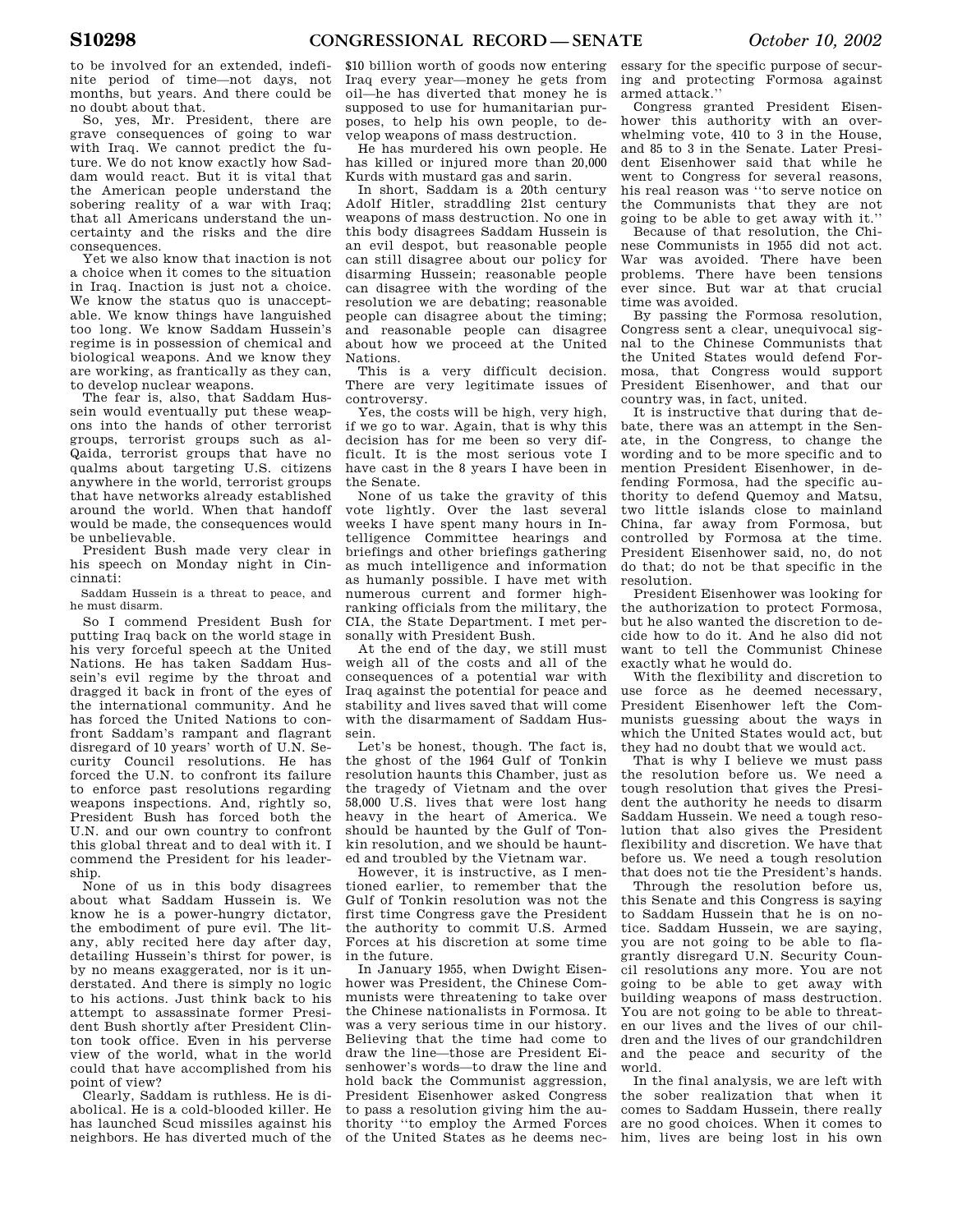country now, and many more could be lost around the world in the future if we allow him to continue his weapons of mass destruction obsession. Left unrestrained, Saddam Hussein will only become more dangerous, more diabolical, and certainly more deadly.

So I believe when you weigh the risk of action versus the risk of inaction, we, as the leader of the free world, simply have a moral obligation to act. As I already said, we simply cannot, as a nation, escape the fact that when the world looks for leadership, it can look to only one place today. That place is the United States of America.

We have an obligation to lead the efforts to disarm Saddam Hussein. In the process, we may tragically end up at war with Iraq. But my prayer, my prayer is that by passing this resolution, we will not have to go to war against Iraq. My prayer is that congressional unity will signal to Saddam Hussein and to the international community that we do, in fact, mean business.

My hope is we can get a tough new U.N. Security Council resolution passed, giving weapons inspectors unfettered access to every mile, every square foot, every inch of Iraq. We increase the chances for peace by telling Saddam Hussein and his evil regime that our Nation is united and that we do, in fact, speak with one voice. We increase the chances for peace by giving the President the strongest possible hand, while at the same time giving him flexibility.

Finally, I must say I am convinced President George Bush will do absolutely everything he can to avoid war.

Mr. President, I do not know if war can be avoided, but I do know if we are serious about disarming Saddam Hussein of his weapons of mass destruction, our best chance of avoiding war is through the passage of a tough resolution. That is why I will vote in favor of this resolution.

I yield the floor.

The PRESIDING OFFICER. The Senator from Maine is recognized.

Ms. COLLINS. Mr. President, before I give my speech, I commend my friend, the Senator from Ohio, Senator DEWINE, for a very thoughtful presentation this evening. He and I have had many discussions about how difficult this decision has been for both of us. We have reached many of the same conclusions. But I just want to salute him for a very thoughtful and thorough analysis of the resolution and the challenges before us.

The decision to authorize the use of military force is the most significant vote that a Member of the Senate can ever cast. The Constitution clearly vests this responsibility in Congress, a duty that rests heavily on the shoulders of each and every Member.

As a Member of the Senate Armed Services Committee, I am keenly aware of the sacrifices and dangers faced by our young men and women in the military. They are ready to answer

the call to combat, ready to fight the war against terrorism, ready to defend our freedoms around the globe.

In the wake of the attacks on our country on September 11, the Senate vote to authorize the war against terrorism was rapid, unanimous, and clear-cut. By contrast, whether to authorize the use of military force against Iraq is a far more difficult and complex question. It requires a thorough analysis of the nature and urgency of the threat and an evaluation of all possible responses.

As a member of the Armed Services Subcommittee on Emerging Threats, and the Governmental Affairs Subcommittee on International Security and Proliferation, I have received many briefings on the dangers posed by lawless regimes in Iraq, Iran, and North Korea during the past 5 years. And during the past 2 months, I have attended several highly classified, indepth briefings on Iraq from the CIA, the National Security Agency, the Department of Defense, the State Department, and the White House. I have questioned the experts—I have questioned them closely—including former Defense Secretary James Schlesinger and former National Security Adviser Samuel Berger, as well as Secretary Rumsfeld, at public hearings before the Armed Services Committee.

I have read studies and assessments, both classified and public, conducted by the administration, the British Joint Intelligence Committee, the International Institute for Strategic Studies, and many others. I talked at length with Secretary Colin Powell about the appropriate strategy to respond to Iraq's development of weapons of mass destruction.

Let me first discuss my conclusions about the nature and the extent of the threat posed by the Iraqi regime and its continued defiance of the United Nations resolutions. In 1991, Iraq accepted a cease-fire agreement in the form of United Nations Security Council Resolution 678, to end the gulf war. The Iraqi regime was required to unconditionally accept the destruction, removal, or rendering harmless under international supervision of all of its chemical and biological agents.

In addition, the resolution prohibited Iraq from acquiring or developing nuclear weapons and required the destruction of all ballistic missiles with a range greater than 150 kilometers. From a series of Iraqi declarations to the U.N. subsequent to this resolution, we know that Iraq, by its own admission, had by 1991 produced thousands of tons of deadly chemical weapons, such as mustard gas, sarin, and VX, as well as very large quantities of biological agents, including anthrax and ricin. Most experts believe Iraq's declarations grossly understated the true sense of its chemical and biological programs. But even the admitted amounts were sufficient to kill hundreds of thousands of people.

For a time in the 1990s, the U.N. in-

tities of these weapons, as well as the associated production facilities, ballistic missiles, and much of the infrastructure for Iraq's nuclear weapons program. Subsequently, however, the Iraqi regime's harassment, obstruction, and deception made it impossible for the inspectors to continue their work, and they were withdrawn.

At the time they left in 1998, the inspectors were unable to account for very large discrepancies between the weapons that were declared and the amounts that were destroyed. For example, at least 1.5 tons of the deadly nerve agent VX were unaccounted for. Just under 10 milligrams of VX can cause a quick and painful death.

The CIA has concluded all key aspects of Iraq's offensive biological and chemical weapons program, including research and development, production and weaponization, are active and, in some cases, larger and more advanced than before the gulf war.

In addition to the weapons unaccounted for in the post-gulf war inspections, there is significant evidence that since 1998, Saddam has expanded his stockpile of chemical and biological weapons; rebuilt and expanded manufacturing sites, including mobile biological production facilities; developed more effective delivery systems, such as unmanned drones; and sought to procure materials for a nuclear bomb.

The reports demonstrating Iraq's violation of U.N. resolutions are numerous, compelling, and indisputable. They are based on the findings of U.N. weapons inspectors, credible reports from Iraqi defectors, sophisticated surveillance equipment, and other strong evidence.

Even more troubling is the evidence compiled by the American and British intelligence agencies that Iraq has converted its L–29 jet trainers to allow them to be used as unmanned aerial vehicles, capable of delivering chemical and biological agents over a large area.

While the evidence of Iraq's pursuit of biological and chemical weapons is overwhelming, it is more difficult to determine the state of Iraq's development of nuclear weapons. Numerous reports suggest, however, a renewed determination by Saddam Hussein to obtain the materials for a nuclear bomb.

A September report by the International Institute for Strategic Studies paints a chilling picture of Saddam's quest for nuclear weapons. Had the gulf war not intervened, Iraq ''could have accumulated a nuclear stockpile of a dozen or so weapons by the end of the decade,'' according to the report.

It further concludes that the scientific and technical expertise of Iraq's nuclear program remains intact, and the British Government has revealed that Iraqi nuclear personnel were ordered to resume work on nuclear projects in 1998.

spectors succeeded in destroying quan-dinarily troubling. Since Iraq has no According to British intelligence, Iraq has also attempted to obtain uranium from Africa. This is extraor-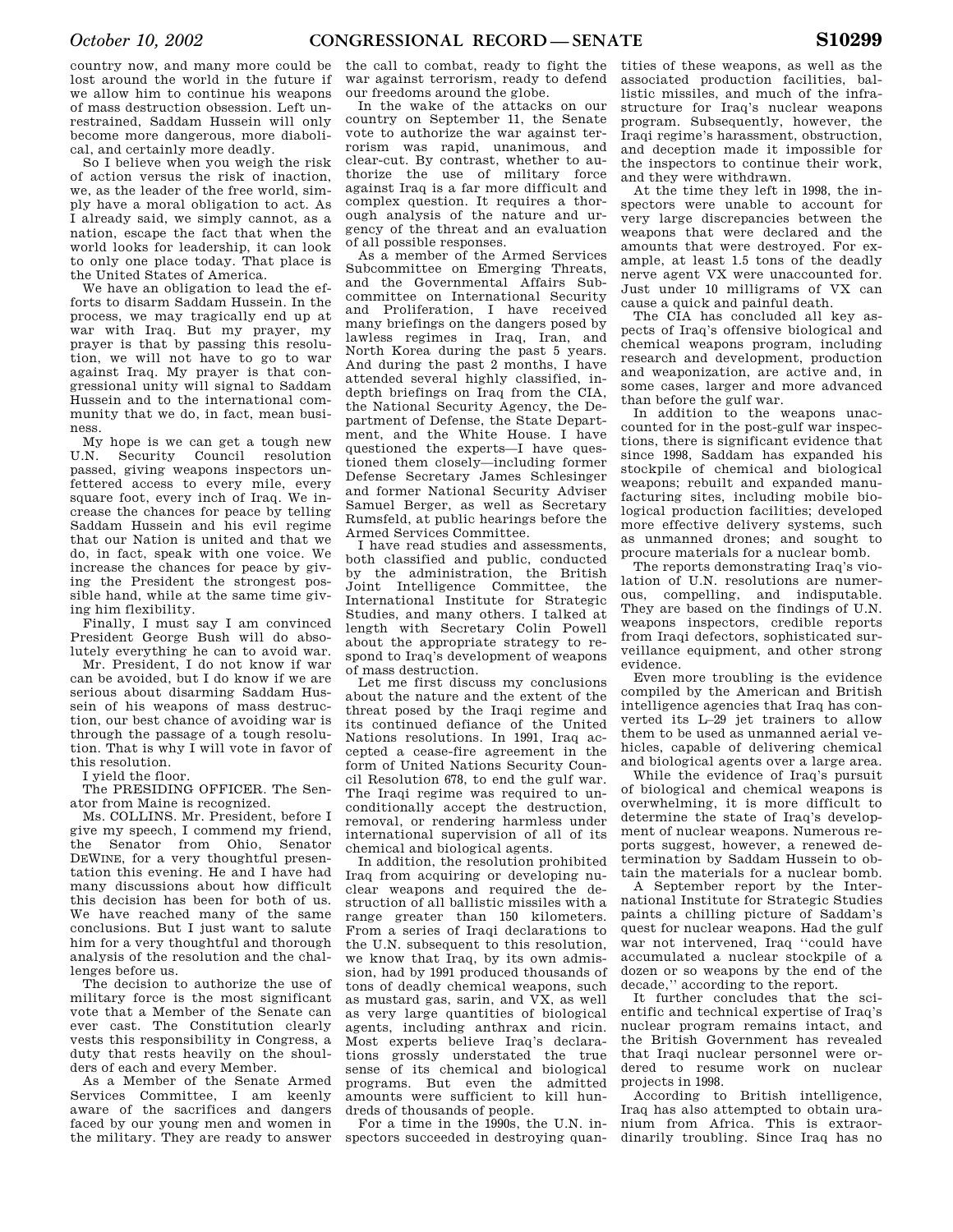active civil nuclear power program or nuclear powerplants, it simply has no peaceful reason to attempt to secure uranium.

In addition, the Iraqi Government has attempted to procure tens of thousands of high-strength aluminum tubes that could be used in centrifuges designed to enrich uranium to produce the fissile material necessary for a nuclear bomb.

How soon could Iraq acquire nuclear weapons? The International Institute for Strategic Studies estimates that Iraq is probably years away from producing nuclear weapons if it has to rely on indigenously produced material. It points out if Iraq were to acquire nuclear material from a foreign source, the timeframe could be reduced to a matter of months.

This is the scenario the institute calls the nuclear wild card. An independent assessment conducted by Professor Anthony Cordesman of the Center for Strategic and International Studies, confirms the growing threat posed by Iraq. The professor states that Saddam Hussein seeks weapons to offset American superiority and high-tech weaponry. In other words, while the United States has developed conventional weapons to be as surgical as possible and to limit unintended casualties, Iraq develops its weapons to be as blunt and as destructive as possible, to instill fear in its enemies and its neighbors.

In short, Saddam Hussein has continued to develop a stockpile of the deadliest chemical and biological agents known to mankind and has continued to seek nuclear weapons in defiance of his international obligations.

The more difficult question is whether the growing and serious threat posed by Saddam Hussein is sufficiently imminent to warrant the authorization of a military strike by the United States and its allies should diplomatic means of disarming Iraq fail.

The President correctly noted in his recent speech that the passage of this authorization does not mean that war is imminent and unavoidable. In fact, the resolution before us represents a considerable improvement over the administration's earlier draft which I would have opposed because of its insufficient emphasis on pursuing diplomatic means first and working through the United Nations Security Council.

The bipartisan resolution, by contrast, specifically requires a Presidential determination that further reliance on diplomatic or other peaceful means alone would not adequately protect our national security or lead to the enforcement of the relevant IIN. resolutions. But nevertheless, the difficult question remains of whether the threat is so urgent that a military strike may be required and should be authorized by this resolution.

The evidence of Saddam's massive buildup of the most dangerous weapons is compelling, but as Mr. Berger pointed out in his testimony before the Sen-

ate Armed Services Committee, the threat is not defined by capability alone. We have to probe Saddam Hussein's intentions, as well as his capability, to determine the threat. In that regard, if, as Shakespeare tells us, the past is prolog, the history of Saddam's regime gives us great cause for concern.

While none of us can predict for certain whether or when Saddam would strike, there are simply far too many warning signs in his past behavior and in his present undertakings. His coldblooded willingness to use chemical weapons against his own people, as well as his enemies; his aggressive invasion of two nations; his blatant defiance of international sanctions; his continued efforts to procure the materials to build a nuclear bomb; and his determined progress to develop a more effective means of delivering chemical and biological weapons all strongly suggest an intention and an ability to use these weapons.

As the assessment of the British Government states, the evidence shows that Saddam Hussein does not regard these weapons of mass destruction as only weapons of last resort. He is ready to use them and determined to retain them. In fact, British intelligence reports that some of the weapons are deployable within 45 minutes of an order to use them.

The history of Saddam Hussein's rule over Iraq is a history of war and aggression against his enemies, his neighbors, and his own people. Throughout the decade of the 1980s, Saddam Hussein used chemical weapons to kill thousands of civilians, and Iraq has the means, through billions of dollars in oil revenues, to continue to develop, procure, or steal the materials necessary for its weapons.

The risks are simply too catastrophic for the world to allow Iraq to continue on its present course, but is a military response the only answer?

From the beginning of this debate, I have emphasized my belief that military force must be the last resort, not the first alternative. Today I still hold out the hope that military action will not prove necessary to disarm this dangerous regime. A strong United Nations resolution to compel Iraq to declare its weapons and to accept unfettered, rigorous inspections may well be successful in convincing Saddam that he must disarm.

I believe our policy should be focused on disarming Iraq rather than on regime change, much as I would like Saddam Hussein to be deposed.

In making what has been a very difficult decision, I was persuaded ultimately to support this resolution by an extensive discussion with Secretary Powell. He has convinced me the process for effective action by the United Nations to disarm Iraq depends on the credible threat of the use of force, and that is the reason ultimately that I will decide to cast my vote in favor of this resolution.

Secretary Powell told me his ability to secure a strong resolution from the U.N. Security Council will be strengthened enormously by a strong, bipartisan congressional vote for this authorization.

Similarly, as Secretary Schlesinger testified, the greater degree to which the President and the Congress are united in purpose with respect to Iraq, the greater is the likelihood the United Nations will take a firm and appropriate stand toward Iraq.

Only if Saddam understands we are prepared to use military force will a peaceful means of disarming him have any chance to succeed. All Americans share the goal of eliminating this threat without war, but we differ on how to achieve that goal.

In my view, there are times in dealing with a tyrant when the best, indeed perhaps the only, chance to avoid war is to express, in unmistakable terms, our willingness to wage it. And this is one of those times.

Some understandably ask: Why now? Has not our current policy contained Saddam?

It has, only if allowing him to acquire the capability to kill and destroy on a scale that far exceeds his past efforts means that we have contained him. No, the truth is we have not really contained Saddam. We have largely ignored him, a strategy that simply delays the inevitable while the stakes grow ever higher.

The reason we must deal with this threat now is both clear, convincing, and chilling. Given Saddam's insatiable desire to possess chemical, biological, and nuclear weapons, this danger will not disappear on its own, and the price we may have to pay today to eliminate this threat will prove modest compared to the price we will have to pay tomorrow.

As difficult as the decision to authorize military action is, one need only consider how much more difficult it will be when Saddam has a nuclear bomb.

Finally, let me emphasize my strong belief that the United States should act in concert with our allies, as we pursue a new Security Council resolution, or in the event we have to resort to military force. While the United States must always retain the right to defend itself, our prospects for dealing effectively with the Iraqi threat, our standing in the community of nations, and our ability to continue to wage an effective global effort against terrorism depend on our forging a multilateral coalition.

The President deserves great credit for putting together a coalition of some 90 nations to combat terrorism. That same kind of effort must be devoted to building a coalition to confront and disarm the Iraqi regime.

The PRESIDING OFFICER. The Senator's time has expired.

Several Senators addressed the Chair.

The PRESIDING OFFICER. The Senator from Nevada has the floor.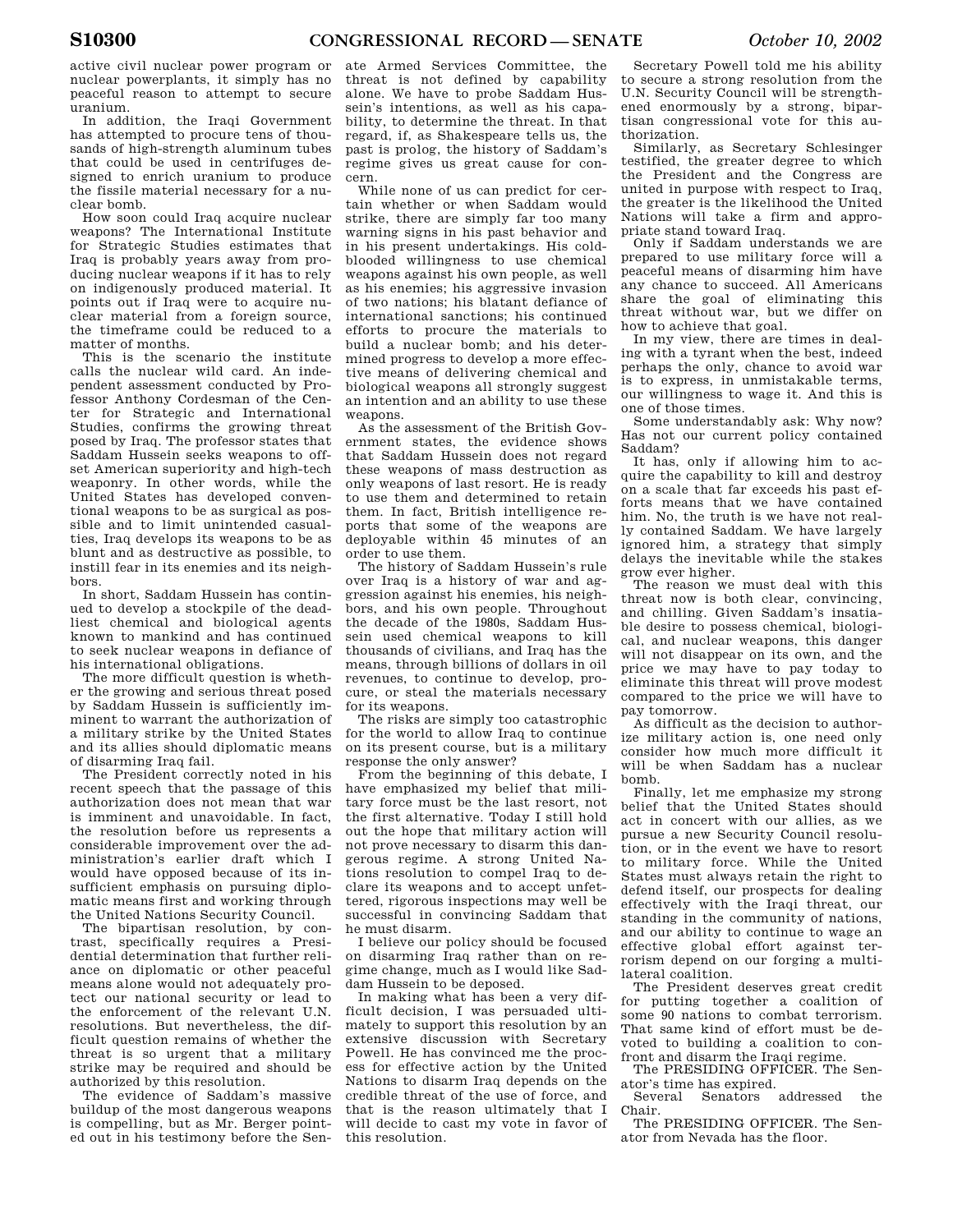Mr. REID. On the continuing saga of speeches, there have been a couple of changes. Senator CANTWELL will speak in place of Senator HARKIN for 10 minutes. Instead of 30 minutes, Senator SCHUMER will speak for 25 minutes, and Senator SPECTER will speak for 30 minutes rather than 45 minutes.

The PRESIDING OFFICER. The Senator from Arizona.

Mr. MCCAIN. Mr. President, I want to make a very brief comment. I thought Senator COLLINS' and Senator<br>
DEWINE's statements were outstatements were outstanding. They are to be congratulated. I think it added a great deal to this debate and discussion.

I do not object to the change in the lineup.

The PRESIDING OFFICER. The Senator from Wisconsin.

Mr. KOHL. Mr. President, I rise in support of the resolution before the Senate. There is no more serious vote we as Senators take than to authorize war. To do so, we must believe that there is great cause—a great threat to America. I cast my vote today with the great hope that this show of unity from the American Government and from the American people, along with the actions of the international community, will achieve our stated goal of disarming Iraq without war.

I will vote for this authorization because, after great consideration, I believe Saddam Hussein's acquisition of weapons of mass destruction is a great threat. I believe disarming Saddam is a great cause. And I believe that moving to disarm Saddam—in concert with the international community—is the President's great goal.

There is no doubt that the threat Saddam Hussein and his weapons pose to this country and to world peace is real. More than a decade has passed since we defeated Saddam, but he has not changed. He is the same repressive dictator, willing to overrun his neighbors, and to use weapons of mass destruction against his own people.

We know that Saddam's regime has produced and is continuing to produce massive quantities of biological and chemical agents. We know much less about his current nuclear capabilities. But there can be no doubt that he is doing everything in his power to acquire nuclear weapons.

While there is good reason to believe that Saddam Hussein is not interested in jeopardizing his hold on power, we cannot predict what Saddam will do with these capabilities should he have them. The best we can do is to rely on the past as a guide to what the future may hold. And, the future is now colored by the events of September 11 and the subsequent anthrax attacks of last year. These have given us a disturbing glimpse at a possible worst case scenario. Given Saddam Hussein's track record—his ejection of weapons inspectors and his murderous ways—I believe the security of our nation depends on disarming Iraq and containing this regime notorious for its deceptions and ruthlessness.

Let me be clear on that point. My vote today is a vote for disarmament, not a vote for regime change. While it is clear that Iraq is a rogue regime of the worst kind, going into overthrow it would be enormously destabilizing. There are many repressive governments around the world, some of which have access to weapons of mass destruction. There are many ruthless and aggressive nations around the world that have threatened their neighbors. Yet, we cannot be the world's policeman, offering to make the world safe by eliminating each and every tyrant. Should the President choose to use force against Iraq, it should be for the purpose of ensuring unfettered weapons inspections and full disarmament. If Saddam Hussein no longer rules as a result of our actions, then I say—find but for us to take action with the primary purpose of overthrowing the Iraqi government would be wrong.

The President has vowed to seek the support of the international community against Iraq, and my vote today is cast accepting and supporting that position fully. I Believe we should not commit U.S. troops abroad without the support of the international community. The costs are too great for us to take unilateral action unless we have no other choice. International involvement will strengthen our hand against Saddam Hussein, increasing the likelihood that we will be able to resume inspections and disarm Iraq.

In order for the President to use force, the resolution requires the President to make a formal determination that relying on diplomatic and peaceful means will not adequately protect our national security, or lead to the enforcement of U.N. Security Council resolutions. I am confident that this administration is doing everything in its power to engage the international community, and to work with our allies to contain Iraq. I am comforted to see the Administration working with the United Nations on a stronger resolution. The President has rightly challenged the U.N. to put some teeth in the Security Council resolutions which have been flouted by Iraq, and he has given the international community notice that there must be accountability for the U.N. resolutions to have any meaning.

Mr. President, my vote today is a vote to support the President in his efforts to disarm Saddam Hussein. My vote is not an endorsement of a policy of preemptive war, whether it is initiated by the United States or any other country. My vote today is to authorize the President to gather a world force against the threat of a dangerous regime armed with chemical, biological, and possibly nuclear weapons, and to disarm that regime. And finally, my vote today is to authorize the President to go to war, in the hope that this strong statement of our commitment to disarming Iraq will enable us to do so without war.

Mr. REID. I ask unanimous consent that the time be charged to Senator CANTWELL.

The PRESIDING OFFICER. Without objection, it is so ordered.

Mr. REID. Following Senator SCHU-MER is Senator SPECTER. Senator SCHU-MER is here and I ask unanimous consent that he be next in order.

The PRESIDING OFFICER. Without objection, it is so ordered.

The Senator from New York.

Mr. SCHUMER. Mr. President, I am honored to be part of this historic debate. Before I get into the substance of my remarks, I thank all of my colleagues on both sides of the aisle for their excellent debate. I have listened to a great deal of it. This is how the Senate ought to work and ought to be. This is a fine day for the Senate.

Today we are faced with the most solemn decision a lawmaker can make: whether or not to authorize the use of military force. I approach this decision with caution, deliberation, and seriousness.

As is our tradition, there has been a great debate on this issue over the last 2 months. We have discussed multiple strategies for dealing with Saddam Hussein, and advanced many arguments for and against the use of military force. Some of these remain under consideration, others have been wisely tabled.

For example, the President's original plan of not consulting Congress or the United Nations has thankfully been abandoned.

In considering our next step, I have spent considerable time listening to experts, attending briefings, talking with constituents, and even praying to arrive at a sound conclusion.

I believe that there are two points one on each side, standing in equipoise—that focus my attention, and that embody the tension felt by all of us.

On the one hand, going to war is the most serious, even awesome decision awesome in the biblical sense of angels trembling before God—that a lawmaker is called on to make.

Invasion means that thousands of our sons and daughters, the flowers of their generation, will be put in immediate harm's way should we invade.

I have an 18-year-old daughter, who along with her sister is the joy of my life. When I think of thousands of young people her age who have volunteered to serve, and of the previous generations of Americans who have willingly laid down their lives in past wars, and to whom we are eternally grateful, I am filled with awe and dread.

Poised against the solemnity of war is the fact that a major, if not the primary function of government is to secure the safety of its people—to protect the citizenry from threats, both foreign and domestic.

Discharging this responsibility is the very essence of a state and, if a real danger exists, the government has a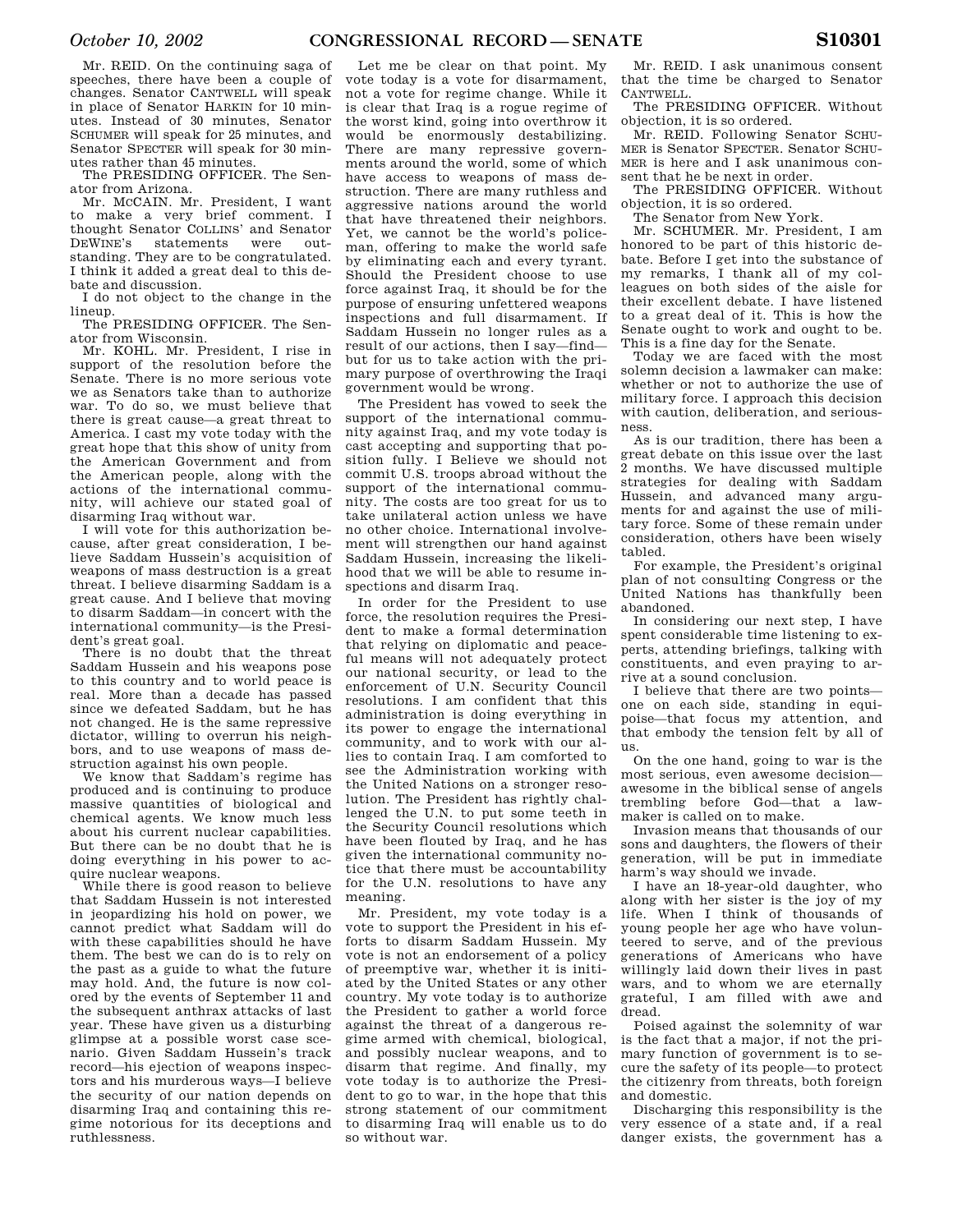solemn obligation to protect its citizenry.

These two looming issues push and pull against one another and yield the ultimate question we debate today' Does Saddam Hussein threaten the citizenry of America to the point that we must now consider the unthinkable option of authorizing war in order to protect ourselves?

Saddam Hussein is an evil man, a dictator who oppresses his people and flouts the mandate of the international community.

While this behavior is reprehensible, it is Hussein's vigorous pursuit of biological, chemical and nuclear weapons, and his present and potential future support for terrorist acts and organizations, that make him a terrible danger to the people to the United States.

If our other efforts to thwart the threat posed by Hussein do not work, is war justified? If justified, how long can we leave Hussein alone before we need to act?

The struggle for these answers come in a brand new context. Our's is a brave new post 9/11 world, a time and place where things are different and more dangerous than before, much as we wish they weren't.

Those who would use terror—or those who would aid and abet that terror pose a new danger to every one of us living in the United States, whether in midtown Manhattan or the wheat fields of Kansas.

I have seen firsthand the devastation that comes from being unprepared and unprotected. On September 12, I peered into the dark and smoky crater at the World Trade Center with horror, an image that still burns in my memory. I have met with the families of victims and heard about their losses, and shed tears over the evil and mendacity of our enemies.

I know it is my solemn obligation to do everything I can to ensure that my city, State, and country never again endure such an atrocity. Yet, at the same time, I know that war must be our last resort.

When I consider that Hussein could either use or give to terrorists weapons of mass destruction—biological, chemical or nuclear—and that he might just be made enough to do it—I find, after careful research, the answer to my question: we cannot afford to leave him alone over the next 5 or even 3 years.

I say this with caution and worry. But I have searched my mind and my soul and cannot escape this conclusion: Saddam Hussein left unfettered will at some point create such a danger to our lives that we cannot afford to leave him be.

In the post 9/11 world, inaction is not an option: at some point, Hussein must be de-fanged.

The question is how and when?

Do we mobilize our military for battle? Do we take pains to ensure that other possible options are exhausted first? I say yes to both—proceed on parallel tracks: prepared for the worst and work toward, and pray for, the best; empower the President to act to protect our national security but hope it will not be necessary.

Let me first address the question of how by making three points.

One, we must certainly try less costly, less ultimate options before we choose the last resort, war.

Our first option must be working with our allies at the United Nations to secure a strict resolution that will compel Saddam Hussein to disarm and submit to unlimited and unrestricted inspections.

The administration believes a unified Congress that authorizes the President to wage war will importune the United Nations to take the kind of vigorous and unified action that has eluded that body for the last 11 years: real inspections, real sanctions, real threats of military force. I hope and pray they are right.

Let me repeat: inspections and sanctions backed by the threat of military force. These must come first. These are the reasons to favor this resolution.

And if after exhausting these options, Saddam Hussein remains a threat, I believe other nations will support and follow us as we pursue the last option, war.

Working cooperatively with our allies in the United Nations must be a paramount priority for us all. We need their help not simply to force effective disarmament in Iraq; they are also key players in an historic fight—the war on terror.

They provide us with intelligence to protect ourselves from future attack; they permit us to pursue our enemies in foreign lands so that our foes know that they have no haven from justice; and they cooperate to help us choke off terrorists' financial support.

Without their help and co-operation, the war on terror would be much more difficult to wage. Therefore, their support for our efforts on Iraq is essential for our safety as a nation.

This new resolution puts far more emphasis on international cooperation first and is a substantial improvement over what the President originally proposed.

Unfortunately, time and again, Hussein has shown that the only language he understands is the language of power. By empowering the President to use force, we will send a message to both Hussein and the nations of the world that the threat of force is real and that we are serious about disarming him.

Without this possibility, Hussein will never allow inspections, and the probability of more terror and horror will increase. A determined U.N., backed by the possibility of force, may finally convince Saddam Hussein to submit to the real inspections he has evaded for the last 11 years.

Second, should we go to war, the President must see to it that we don't lose vigilance in other aspects of the war on terror, apart form Iraq, both abroad and at home.

Al-Qaida and other groups will continue to target our citizens; we must not let down our guard. Countries like Syria and Iran will continue to aid and abet terrorists; we must keep a watchful eye.

The President and the Secretary of Defense have assured us that, if war become necessary, our military can launch a successful invasion of Iraq without compromising these efforts.

In addition, if there is a war in Iraq, we must not let it diminish our efforts to make our homeland more secure our airports, sea ports, rail lines, nuclear facilities, and our communications infrastructure all remain unacceptably vulnerable.

I have been quite critical of the administration on this point and again urge them to refocus their efforts. We are about to spend billions of dollars to reduce threats abroad; we should spend a similar amount to safeguard ourselves at home.

Third, the President must begin to pay attention to our economy. Up to this point, he has failed to do so. The American people are particularly nervous about our economic future and the prospect of war only deepens these fears. The President and Congress must address this issue immediately.

People must have secure, family-supporting jobs, access to quality health care, and the ability to pay for necessities like college tuition and prescription drugs. Our epoque of prosperity has quickly given way to an era of uncertainty.

I believe we can reverse that trend. Our Nation is big enough and strong enough to secure our safety abroad and increase our prosperity at home. I urge the President to pay equal attention to both causes, which he has not done up to now.

As I have discussed, I believe at some point we will have to confront Saddam Hussein. We should coordinate with our allies in the United Nations; maintain focus on terrorist threats at home and abroad; and make a concerted effort to revive our economy.

That is how our Government can secure the safety of its people.

The second question is when to act. Evidence suggests that we probably have some time before the growing threat posed by Saddam Hussein would require military action. If I were President, I would not go to war now. My next step would be, as ours must be, to explore fully the compelling force of a determined United Nations.

Given the President's recent statements of support for action through the U.N.; if he were to invade Iraq now after passage of the resolution, he would have completely misled Congress and the American people.

As he said in Cincinnati on Monday. Approving this resolution does not mean that military action is imminent or unavoidable. The resolution will tell the United Nations, and all nations, that America speaks with one voice and it is determined to make demands of the civilized world mean something.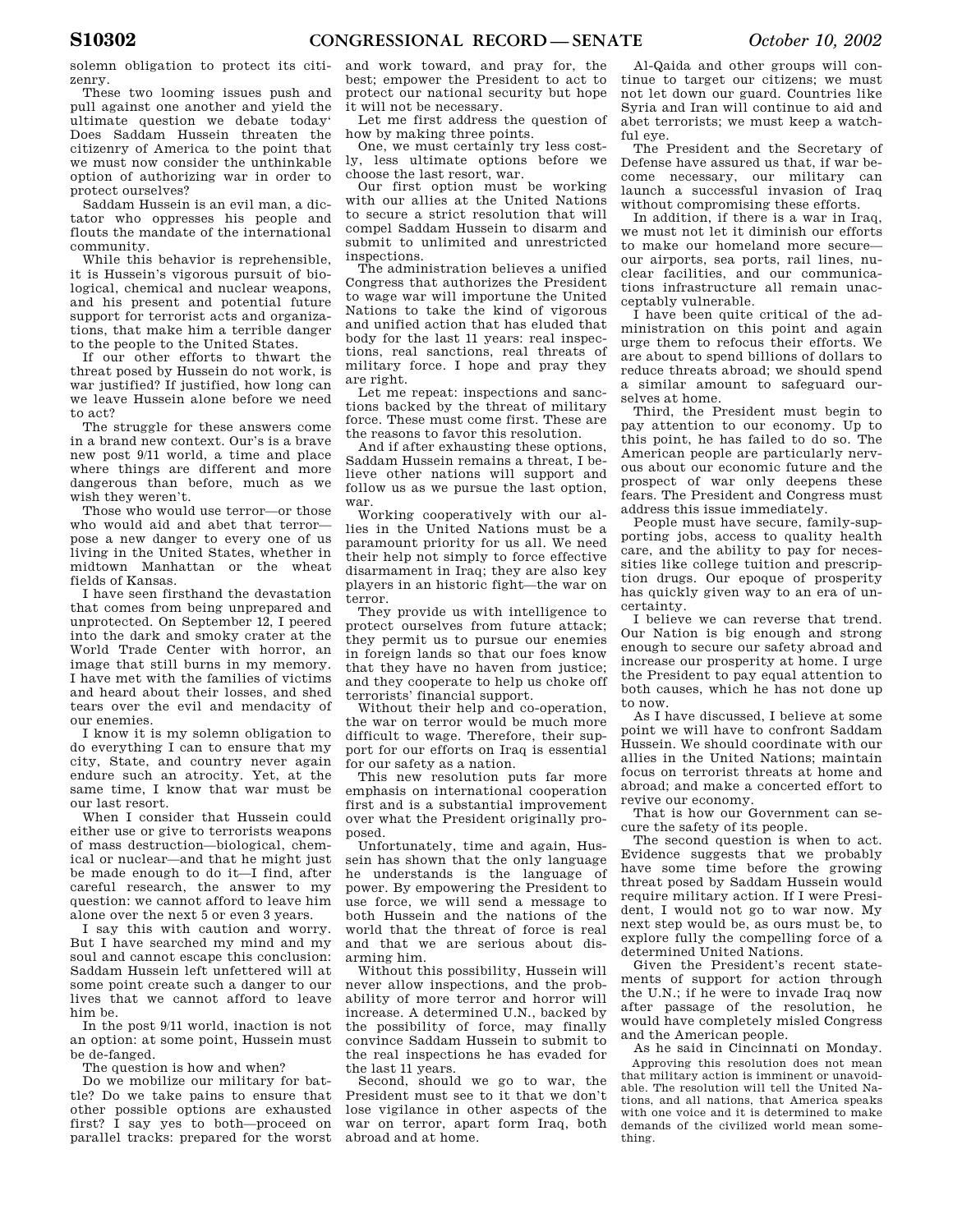I will, therefore, take the President at his word and do my very best to hold him to it.

I realize the resolution before us would allow the President to act sooner than that. If I had drafted the resolution, it would surely have been different. However, if each of us insisted on our own resolution, we would have 535 resolutions, each with one vote, no concensus—only paralysis.

In our post 9/11 world, there are no good choices, only less bad ones. As we move toward final passage, the choice before us is this resolution—imperfect as it is—or none at all.

Saddam Hussein, his pursuit of weapons of mass destruction and the will he has shown to use them, makes the nonat-all option unacceptable.

So I will vote for this resolution. More than anything else we can do, this resolution will show Hussein and nay naysayers in the United Nations that we are serious about this war on terrorism. We understand the challenges of this brave new world and we are prepared to meet them.

We do not want to send our sons and daughters to war, yet we can never again find ourselves unprepared: the risks are far too great.

Certainly action—any type of action—poses real danger and must be taken with great caution and concern. But sometimes doing nothing is riskier than acting. This is one of those moments.

Therefore, I will cautiously cast my vote for the Lieberman resolution. I pray that we shall not have to use the awesome authority it grants.

I yield back the remainder of my time.

The PRESIDING OFFICER. The Senator from Pennsylvania.

Mr. SPECTER. Mr. President, it cannot be repeated too often in the Chamber of the Senate, the gravity of the action which we are about to take. The House of Representatives has already considered and passed a similar resolution. For some time now it has been apparent the die has been cast.

Of all of the constitutional responsibilities entrusted to Congress, the authority and responsibility to declare war is the most important. This will be the second most important vote which I will have cast in the 22 years I have had the privilege of serving in the Senate. The other vote was the authorization for the use of force against Iraq in 1991. Now, the same situation confronts us because, albeit by 20/20 hindsight, we did not finish the job in 1991.

The question is: What course of action would be most likely to avoid violence—that is, an attack on the United States or other peaceful countries, or an attack on Iraq? The most desirable objective would be to achieve the disarmament of Iraq in accordance with the commitments which Iraq made at the conclusion of the Gulf War: to disarm; not to produce chemical or biological weapons, which Iraq has violated; and not to produce nuclear weapons. Iraq

has been doing its utmost to create nuclear weapons.

The coalition, which was formed in 1991 by then-President Bush, is the preferable way to go at the present time. We know Saddam Hussein is cruel, repressive, and evil. There are hardly sufficient adjectives in the lexicon to adequately describe his vicious character. That has long since been recognized and was the point of a resolution which this Senator introduced on March 3, 1998, to constitute a war crimes tribunal and to try Saddam Hussein as a war criminal because he had violated the basic laws against humanity. He had engaged in reprehensible conduct. That resolution passed the Senate by a vote of 93 to 0 on March 13, 1998.

Rather than take time to delineate all of his acts of barbarism and cruelty, I ask unanimous consent that a copy of this resolution be printed in the CON-GRESSIONAL RECORD at the conclusion of my presentation.

The PRESIDING OFFICER. Without objection, it is so ordered.

(See exhibit 1.)

Mr. SPECTER. Mr. President, all the rules have changed since September 11 of last year. We now know that in the United States, we are no longer invulnerable to attack by outside powers. The breadth of the Atlantic and the Pacific no longer protect us. We learned a very bitter lesson on September 11 that has to be taken into account in our current conduct.

By 20/20 hindsight, it is apparent that we should have acted against Osama bin Laden and al-Qaida long before September 11. Osama bin Laden was under indictment for killing Americans in Mogadishu in 1993. Osama bin Laden was later indicted for the embassy bombings in Africa in 1998. We knew Osama bin Laden was implicated in the terrorism against the destroyer USS *Cole*. We knew Osama bin Laden had carried on a worldwide jihad aimed at the United States, and we have not yet determined the full extent of our knowledge of bin Laden. However, it is my personal view, having served as chairman of the Intelligence Committee of the 104th Congress, that had we put all of the so-called dots together on one screen, we would have had a virtual blueprint as to what al-Qaida and Osama bin Laden would do.

Now we have the risk as to what to do about Saddam Hussein and what to do about Iraq. There is considerable unrest in the United States today about whatever course of action we take.

In a series of town meetings for the last 3 months, I have had many constituents say to me: Why does the United States want to start a war? The United States has never started a war in the past. The United States has only finished wars. Certainly were it not for the experience on September 11 last year, I think we would not have considered preemptive action. However, the authorities and international law do

contemplate action where there is a threat—a significant threat.

Hugo Grotius, considered the father of international law, said in his 1925 book ''The Law of War and Peace'' that a nation may use self-defense in anticipation of attack when there is ''present danger.'' He said, ''It is lawful to kill him who is preparing to kill.''

There is no doubt that there is present danger. Is Saddam Hussein preparing to attack the United States or other peace-loving nations? There is a real question as to why he would amass chemical weapons in great quantity, biological weapons in great quantity, delivery systems capable of reaching the United States, and search for nuclear weapons which we are not sure of, but he may be very close.

Another foremost authority on international law, Elihu Root, said in 1914 that international law did not require a nation to wait to use force in self-defense until it is too late to protect itself.

This is the essential legal backdrop where we must consider what should be done. There are a number of alternatives we can take.

First, we can do nothing—no resolution, no action—and simply let Saddam Hussein continue to flout his commitments made to the United Nations. However, my view is, after a lot of careful deliberation, analysis, and study, that the risk of inaction is worse than the risk of action. There are major risks in action.

We have to consider what losses there will be on United States personnel, British personnel, or whoever may join us. We have to consider the risk to Israel, which is in the neighborhood of Iraq. Iraq is still at war with Israel. During the Persian Gulf War in 1991, some 39 Scud missiles were rained down on Israel. While they have a missile defense system, it is not adequate to protect the whole nation. Notwithstanding that, Prime Minister Sharon has made public announcements that he endorses United States military action against Iraq.

The risks of not doing anything may subject the United States to a repeat of September 11, which could be even more cataclysmic. We continue to worry about al-Qaida, which has shown a ruthless disregard for human life and the most barbaric kind of conduct. The risks with Saddam Hussein are comparable.

Then how do we approach the matter to have the best likelihood of producing the kind of coalition put together by President Bush in 1991? President Bush, in 1991, was able to motivate the Arab world to move against Saddam Hussein, as well as the traditional allies.

I gave very careful consideration to the amendment proposed by the Senator from Michigan, Mr. LEVIN, where he proposed that we ought to grant the President authority to use force, but only after a United Nations resolution authorizing the use of force.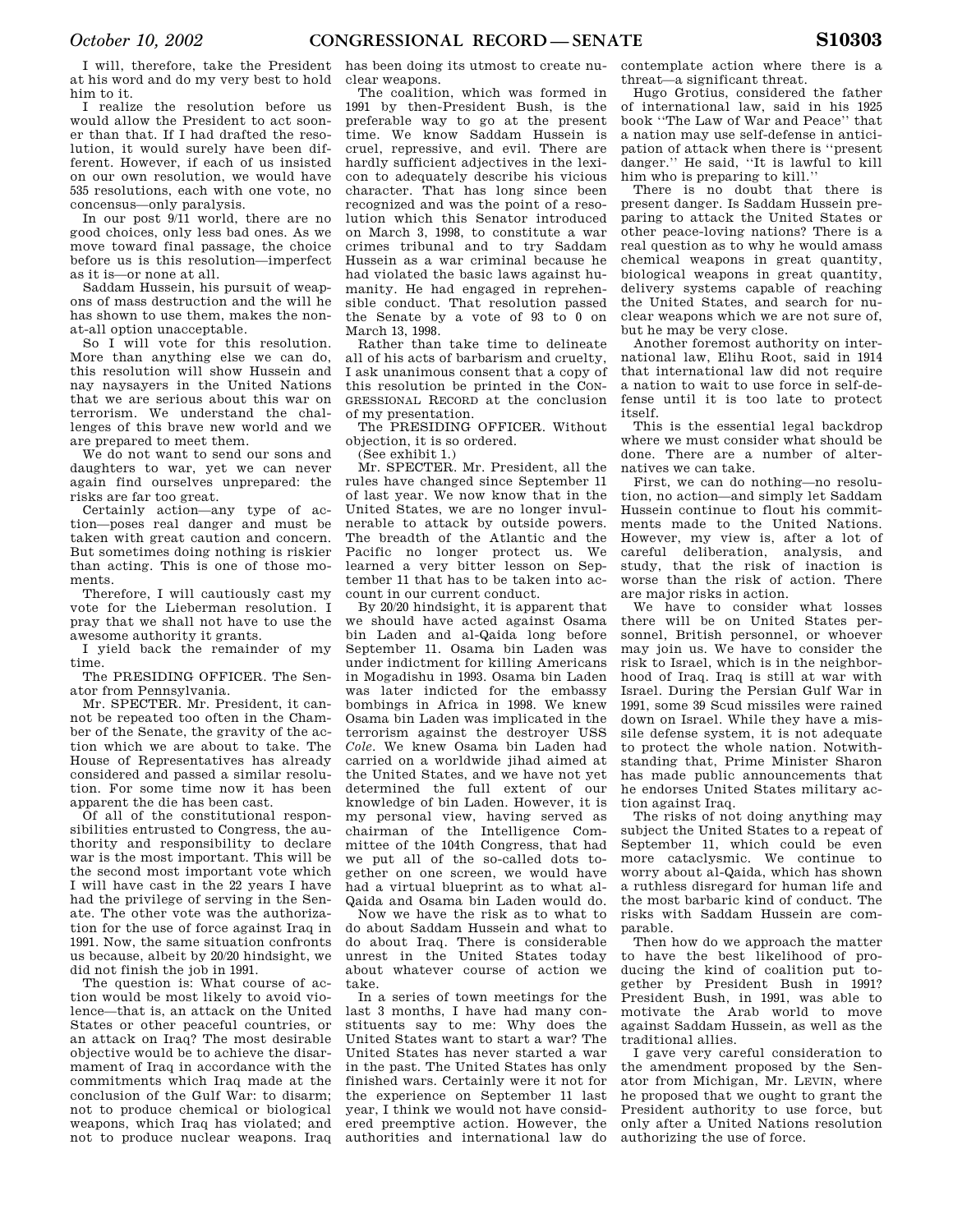The advantage of the Levin amendment was that we would have multilateral action, very much like the Gulf War in 1991. The disadvantage would be that we would be subject to the veto of Russia, China, or even France, and that ultimately the United States would be ceding a considerable quantum of national sovereignty if we gave up our right to decide what course of conduct we should take, which is in our national interest.

I carefully considered an amendment which had been prepared and circulated by Senator LUGAR and Senator BIDEN. That resolution emphasized that the President should exhaust all possible means for an international coalition. However, if the President found it impossible to organize an international coalition and believed that the interests of the United States were threatened, in self-defense the President could act on his own or in conjunction with Great Britain. However, the President would not have to await U.N. action.

It would seem to me the proposal of Senator BIDEN and Senator LUGAR was the best idea, and I had agreed to cosponsor that resolution or an amendment offered which contained the essence of that resolution.

Madam President, I ask unanimous consent that the text of the Biden-Lugar resolution be printed in the RECORD at the conclusion of my statement.

The PRESIDING OFFICER (Ms. STA-BENOW). Without objection, it is so ordered.

(See exhibit 2.)

Mr. SPECTER. When Senator BIDEN and Senator LUGAR decided not to offer that amendment, I decided to offer it myself. I was surprised that the Biden-Lugar amendment was not offered before 1 o'clock yesterday, which was the deadline. I worked with the Parliamentarian to structure a procedure to offer this as a second-degree amendment, and for reasons which were detailed in an earlier speech on the Senate floor, a unanimous consent agreement, in my absence, was entered into, and the pending first-degree amendments, to which this would have been amended, were withdrawn.

I do not want to get too much into the arcane details of our Senate procedure, but I was foreclosed from offering that amendment, and I think it is very unfortunate the Senate did not have an opportunity to consider the Biden-Lugar amendment. I am not sanguine to say it would have been enacted, but, on a matter of this importance, I felt very strongly that procedural rules should not bar the Senate from consideration, especially when those procedural rules had been complied with until, as I say, the unanimous consent agreement, in my absence, in effect, pulled the rug out from under me.

I am concerned that the scope of the present resolution goes a little far in authorizing the President to use ''all means that he determines to be appro-

priate,'' which is a subjective test, contrasted with the 1991 authorization which said the President was authorized to use force in order to implement Security Council resolutions. It is too late in the day to press that distinction, but I think it is important to note.

Similarly, I think it is important to note the potential historical impact of the pending resolution which, in effect, delegates to the President the authority to declare war.

Make no mistake about it, this resolution for the use of force is the equivalent of a declaration of war, and Congress has the authority to declare war. However, we are saying in effect that the President may decide at some future time whether war should be declared.

In an earlier presentation on the Senate floor, I detailed, to substantial extent, the considerations and concerns I had about the constitutionality of that kind of a delegation of power.

So, in sum, we are faced with a tough decision for the first time in the history of this country to use preemptive action. I commend President Bush for coming to Congress. Originally he said he did not need to do so and would not do so. Later, he modified that, saying that while he might not have to, he was coming to Congress. He initially talked about unilateral action, and since has worked very hard in the United Nations.

It may be that the practical effect of what the President is doing now, through Secretary of State Colin Powell, amounts to what was sought in the Biden-Lugar resolution, and I do believe the likelihood of getting UN action is better if we proceed to give the President the authority to act without UN support because if we said, as Senator LEVIN proposed, that his authority to use force would be conditioned on a UN resolution, it would be, in effect, an open invitation to the UN not to act, knowing the President and the United States, were limited from acting if the UN did not, and subjecting our national interests to China, Russia, or France's veto.

So I do believe, of all the alternatives, giving the President this power without conditioning it on previous UN resolutions is the best way to get the United Nations to act to enforce the obligations which Iraq has to the United Nations, running since 1991, which have been in desperate breach.

So I do intend to vote for the pending resolution. I supported the amendment by Senator BYRD to the effect that nothing in this resolution should be deemed to impede or affect the constitutional authority of the Congress to declare war. Ordinarily you would not think a statute or a resolution would jeopardize constitutional authority, which is paramount, but I am concerned about the issue of erosion, and that is why I supported Senator BYRD in the amendment that nothing in this resolution should undercut the authority of Congress to declare war.

On this solemn occasion, when it appears now highly likely—or perhaps more accurately, virtually certain that this resolution will be enacted by both the House of Representatives and the Senate, and that we are on a very difficult course, it is hoped that the tremendous power of the United States, in conjunction with other countries, will be sufficient to bring Saddam Hussein to his senses, if he has any, that he ought to submit to inspections. If he does not submit to inspections, then it is confirmation that he, in fact, has something to hide and there is something really at risk.

So among the very many complex considerations, it is my considered judgment the adoption of this resolution is the best course for our country. I yield the floor.

EXHIBIT 1

## S. CON. RES. 78

Whereas the International Military Tribunal at Nuremberg was convened to try individuals for crimes against international law committed during World War II;

Whereas the Nuremberg tribunal provision which held that ''crimes against international law are committed by men, not by abstract entities, and only by punishing individuals who commit such crimes can the provisions of international law be enforced'' is as valid today as it was in 1946;

Whereas, on August 2, 1990, and without provocation, Iraq initiated a war of aggression against the sovereign state of Kuwait;

Whereas the Charter of the United Nations imposes on its members the obligations to ''refrain in their international relations from the threat or use of force against the territorial integrity or political independence of any state"

Whereas the leaders of the Government of Iraq, a country which is a member of the United Nations, did violate this provision of the United Nations Charter;

Whereas the Geneva Convention Relative to the Protection of Civilian Persons in Times of War (the Fourth Geneva Convention) imposes certain obligations upon a belligerent State, occupying another country by force of arms, in order to protect the civilian population of the occupied territory from some of the ravages of the conflict;

Whereas both Iraq and Kuwait are parties to the Fourth Geneva Convention;

Whereas the public testimony of witnesses and victims has indicated that Iraqi officials violated Article 27 of the Fourth Geneva Convention by their inhumane treatment and acts of violence against the Kuwaiti civilian population;

Whereas the public testimony of witnesses and victims has indicated that Iraqi officials violated Articles 31 and 32 of the Fourth Geneva Convention by subjecting Kuwait civilians to physical coercion, suffering and extermination in order to obtain information;

Whereas, in violation of the Fourth Geneva Convention, from January 18, 1991, to February 25, 1991, Iraq did fire 39 missiles on Israel in 18 separate attacks with the intent of making it a party to war and with the intent of killing or injuring innocent civilians, killing 2 persons directly, killing 12 people indirectly (through heart attacks, improper use of gas masks, choking), and injuring more than 200 persons;

Whereas Article 146 of the Fourth Geneva Convention states that persons committing 'grave breaches'' are to be apprehended and subjected to trial;

Whereas, on several occasions, the United Nations Security Council has found Iraq's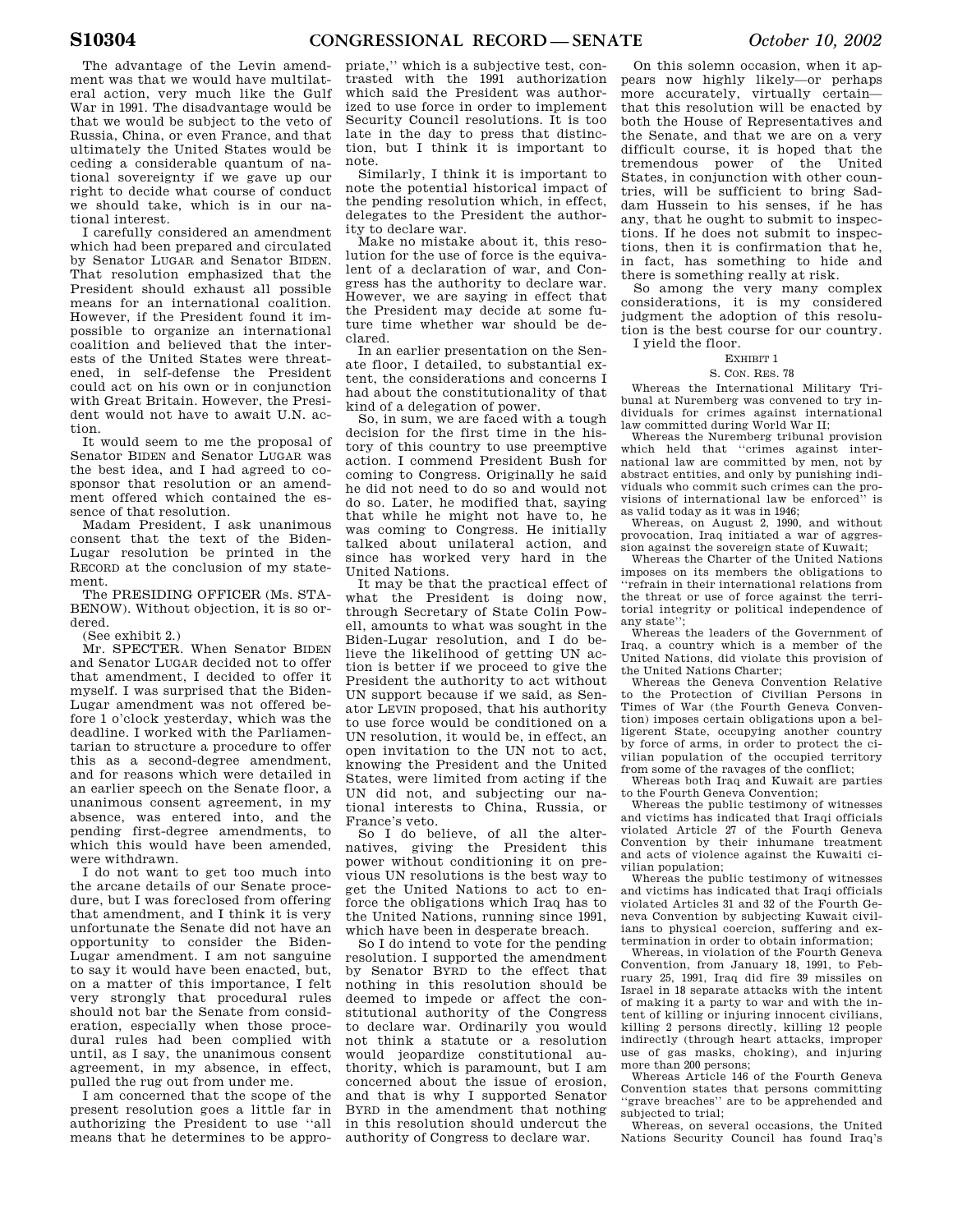treatment of Kuwaiti civilians to be in violation of international law;

Whereas, in Revolution 665, adopted on August 25, 1990, the United Nations Security Council deplored ''the loss of innocent life stemming from the Iraq invasion of Kuwait'';

Whereas, in Revolution 670, adopted by the United Nations Security Council on September 25, 1990, it condemned further ''the treatment by Iraqi forces on Kuwait nationals and reaffirmed that the Fourth Geneva Convention applied to Kuwait'';

Whereas, in Resolution 674, the United Nations Security Council demanded that Iraq cease mistreating and oppressing Kuwaiti nationals in violation of the Convention and reminded Iraq that it would be liable for any damage or injury suffered by Kuwaiti nationals due to Iraq's invasion and illegal occupation;

Whereas Iraq is a party to the Prisoners of War Convention and there is evidence and testimony that during the Persian Gulf War, Iraq violated articles of the Convention by its physical and psychological abuse of military and civilian POW's including members of the international press;

Whereas Iraq has committed deliberate and calculated crimes of environmental terrorism, inflicting grave risk to the health and well-being of innocent civilians in the region by its willful ignition of 732 Kuwaiti oil wells in January and February, 1991:

Whereas President Clinton found ''compelling evidence'' that the Iraqi Intelligence Service directed and pursued an operation to assassinate former President George Bush in April 1993 when he visited Kuwait;

Whereas Saddam Hussein and other Iraqi officials have systematically attempted to destroy the Kurdish population in Iraq through the use of chemical weapons against civilian Kurds, campaigns in 1987–88 which resulted in the disappearance of more than 182,000 persons and the destruction of more than 4,000 villages, the placement of more than 10 million landmines in Iraqi Kurdistan, and ethnic cleansing in the city of Kirkuk;

Whereas the Republic of Iraq is a signatory to international agreements including the Universal Declaration on Human Rights, the International Covenant on Civil and Political Rights, the Convention on the Prevention and Punishment of the Crime of Genocide, and the POW Convention, and is obligated to comply with these international agreements;

Whereas section 8 of Resolution 687 of the United Nations Security Council, adopted on April 3, 1991, requires Iraq to unconditionally accept the destruction, removal, or rendering harmless, under international supervision of all chemical and biological weapons and all stocks of agents and all related subsystems and components and all research, development, support, and manufacturing facilities;

Whereas Saddam Hussein and the Republic of Iraq have persistently and flagrantly violated the terms of Resolution 687 with respect to elimination of weapons of mass destruction and inspections by international supervisors;

Whereas there is good reason to believe that Iraq continues to have stockpiles of chemical and biological munitions, missiles capable of transporting such agents, and the capacity to produce such weapons of mass destruction, putting the international community at risk;

Whereas, on February 22, 1993, the United Nations Security Council adopted Resolution 808 establishing an international tribunal to try individuals accused of violations of international law in the former Yugoslavia;

Whereas, on November 8, 1994, the United Nations Security Council adopted Resolution 955 establishing an international tribunal to try individuals accused of the commission of violations of international law in Rwanda;

Whereas more than 70 individuals have faced indictments handed down by the International Criminal Tribunal for the Former Yugoslavia in the Hague for war crimes and crimes against humanity in the former Yugoslavia, leading in the first trial to the sentencing of a Serb jailer to 20 years in prison;

Whereas the International Criminal Tribunal for Rwanda has indicted 31 individuals, with three trials occurring at present and 27 individuals in custody;

Whereas the United States has to date spent more than \$24 million for the International Criminal Tribunal for the Former Yugoslavia and more than \$20 million for the International Criminal Tribunal for Rwanda;

Whereas officials such as former President George Bush, Vice President Al Gore, General Normal Schwarzkopf and others have labeled Saddam Hussein a war criminal and called for his indictment;

Whereas a failure to try and punish leaders and other persons for crimes, against international law establishes a dangerous precedent and negatively impacts the value of deterrence to future illegal acts;

*Resolved, by the Senate (the House of Representatives concurring),* 

That the President should—

(1) call for the creation of a commission under the auspices of the United Nations to establish an international record of the criminal culpability of Saddam Hussein and other Iraqi officials;

(2) call for the United Nations to form an international criminal tribunal for the purpose of indicting, prosecuting, and imprisoning Saddam Hussein and other Iraqi officials who are responsible for crimes against humanity, genocide, and other violations of international law; and

(3) upon the creation of such an international criminal tribunal, week the reprogramming of necessary funds to support the efforts of the tribunal, including the gathering of evidence necessary to indict, prosecute and imprison Saddam Hussein and other Iraqi officials.

# S.J. RES

Authorizing the use of the United States Armed Forces pursuant to a new resolution of the United Nations Security Council seeking to enforce the destruction and dismantlement of Iraq's weapons of mass destruction program and prohibited ballistic missiles program or pursuant to the United States right of individual or collective self-defense if the Security Council fails to act.

Whereas under United Nations Security Council Resolution 687 (1991), which effected a formal cease-fire following the Persian Gulf War, Iraq agreed to destroy or dismantle, under international supervision, its nuclear, chemical, and biological weapons programs (hereafter in this joint resolution referred to as Iraq's ''weapons of mass destruction program''), as well as its program to develop or acquire ballistic missiles with a range greater than 150 kilometers (hereafter in this joint resolution referred to as Iraq's ''prohibited ballistic missile program''), and undertook unconditionally not to develop any such weapons thereafter.

Whereas on numerous occasions since 1991, the United Nations Security Council has reaffirmed Resolution 687, most recently in Resolution 1284, which established a new weapons inspection regime to ensure Iraqi compliance with its obligations under Resolution 687;

Whereas on numerous occasions since 1991, the United States and the United Nations Security Council have condemned Iraq's failure to fulfill its obligations under Resolution 687 to destroy or dismantle its weapons of mass destruction program and its prohibited ballistic missile program;

Whereas Iraq under Saddam Hussein used chemical weapons in its war with Iran in the 1980s and against the Kurdish population in northern Iraq in 1988;

Whereas since 1990, the United States has considered Iraq to be a state sponsor of terrorism;

Whereas Iraq's failure to comply with its international obligations to destroy or dismantle its weapons of mass destruction program and its prohibited ballistic missile program, its record of using weapons of mass destruction, its record of using force against neighboring states, and its support for international terrorism require a strong diplomatic, and if necessary, military response by the international community, led by the United States: Now, therefore be it

*Resolved by the Senate and the House of Representatives of the United States of America in Congress assembled,* 

## **SECTION 1. SHORT TITLE.**

This Act may be cited as the ''Authorization for the Use of Force Against Iraq Resolution of 2002.''

### **SECTION 2. AUTHORIZATION FOR THE USE OF UNITED STATES ARMED FORCES.**

(a) AUTHORIZATION FOR THE USE OF FORCE.—The President, subject to subsection (b), is authorized to use United States Armed Forces—

(1) to enforce United Nations Security Council Resolution 687, and other resolutions approved by the Council which govern Iraqi compliance with Resolution 687, in order to secure the dismantlement or destruction of Iraq's weapons of mass destruction program and its prohibited ballistic missile program; or

(2) in the exercise of individual or collective self-defense, to defend the United States or allied nations against a grave threat posed by Iraq's weapons of mass destruction program and its prohibited ballistic missile program.

(b) REQUIREMENT FOR DETERMINATION THAT USE OF FORCE IS NECESSARY.—Before exercising the authority granted by subsection (a), the President shall make available to the Speaker of the House of Representatives and the President pro tempore of the Senate his determination that—

(1) the United States has attempted to seek, through the United Nations Security Council, adoption of a resolution that after September 12, 2002 under Chapter VII of the United Nations Charter authorizing the action described in subsection (a)(1), and such resolution has been adopted; or

(2) that the threat to the United States or allied nations posed by Iraq's weapons of mass destruction program and prohibited ballistic missile program is so grave that the use of force is necessary pursuant to subsection (a)(2), notwithstanding the failure of the Security Council to approve a resolution described in paragraph (1).

## **SECTION 3. CONSULTATION AND REPORTS.**

(a) CONSULTATION.—The President shall keep Congress fully and currently informed on matters relevant to this joint resolution. (b) INITIAL REPORT.—

(1) As soon as practicable, but not later than 30 days after exercising the authority under subsection 2(a), the President shall submit to Congress a report setting forth information—

(A) about the degree to which other nations will assist the United States in the use of force in Iraq;

(B) regarding measures the United States is taking, or preparaing to take, to protect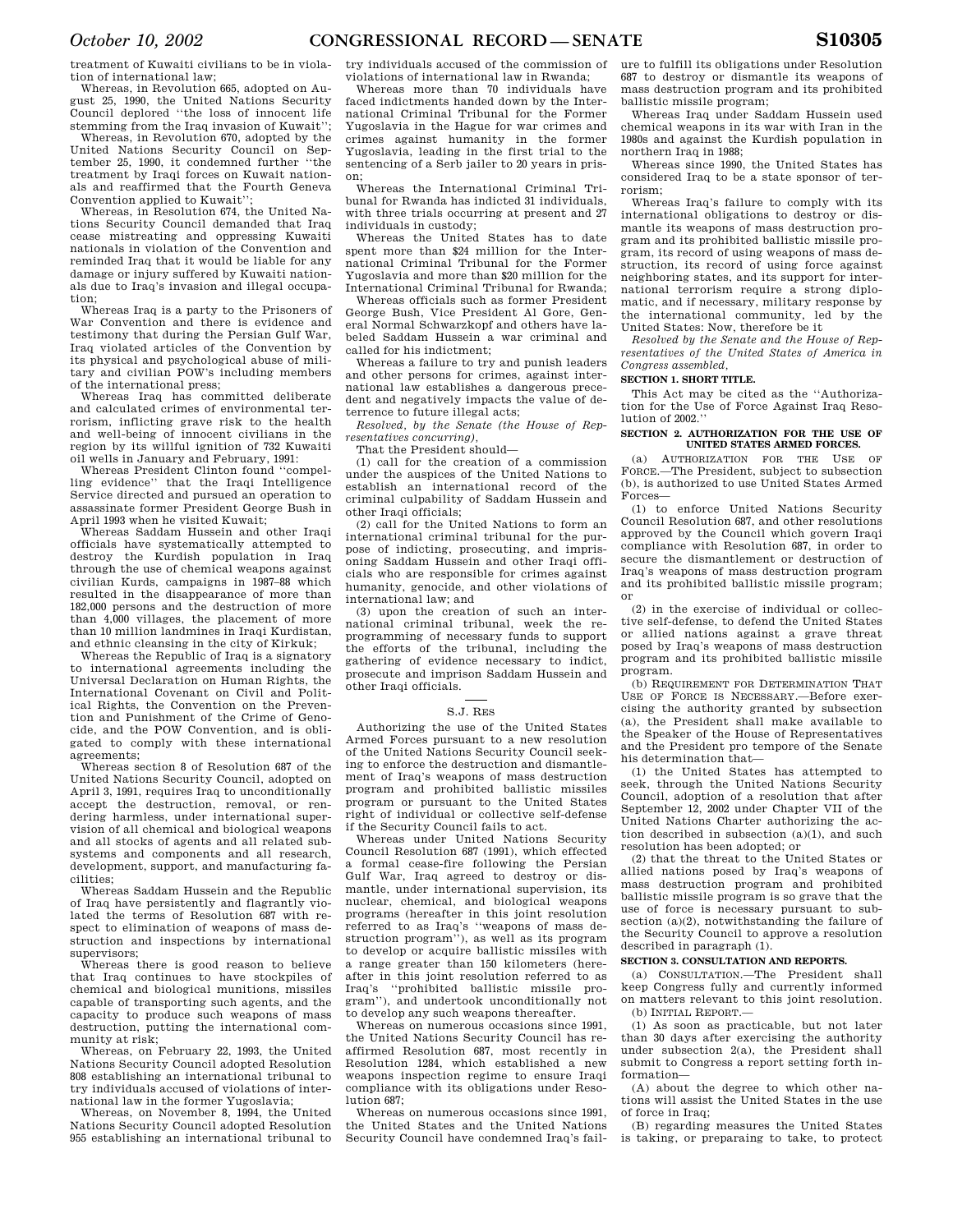key allies in the region from armed attack by Iraq; and

(C) on planning to establish a secure environment in the immediate aftermath of the use of force (including estimated expenditures by the United States and allied nations), and, if necessary, prepare for the political and economic reconstruction of Iraq following the use of force.

(2) CLASSIFICATION OF REPORT.— The report required by paragraph (1) may be submitted in classified form.<br>(c) SUBSEQUENT

REPORTS.—Following transmittal of the report required by subsection (b), the President shall submit a report to Congress every 60 days thereafter on the status of United States diplomatic, military and reconstruction operations with respect to Iraq.

#### **SECTION 4. WAR POWERS RESOLUTION REQUIRE-MENTS.**

(a) SPECIFIC STATUTORY AUTHORIZATION.— Consistent with section 8(a)(1) of the War Powers Resolution, the Congress declares that section 2 is intended to constitute specific statutory authorization within the meaning of section 5(b) of the War Powers Resolution.

(b) APPLICABILITY OF OTHER REQUIRE-MENTS.—Nothing in this resolution supersedes any requirement of the War Powers Resolution.

The PRESIDING OFFICER. The Senator from West Virginia.

Mr. ROCKEFELLER. Madam President, I ask unanimous consent that I be allowed to speak for 30 minutes.

The PRESIDING OFFICER. The Senator from Nevada.

Mr. REID. Madam President, just so the record is clear, he is filling the spot Senator CARPER had.

The PRESIDING OFFICER. Is there objection?

Without objection, it is so ordered.

The Senator from West Virginia.

Mr. ROCKEFELLER. I thank the Senator from Nevada very much.

Madam President, we are here today to debate one of the most difficult decisions that I, at least, have ever had to make in my 18 years in the Senate. There is no doubt in my mind Saddam Hussein is a despicable dictator, a war criminal, a regional menace, and a real and growing threat to the United States. The difficulty of this decision is that while Saddam Hussein represents a threat, each of the options for dealing with him poses a threat—to America's service members, to our citizens, and to our role in the world at large.

It is clear none of the options that confront us are easy or risk free. For all of us, the upcoming vote on this critical issue will reflect our best judgment on which path will minimize the risk to our fellow Americans because we all know the risk cannot be eliminated. And that judgment will, in turn, depend on a complex interaction of many factors, some of which we do not know and perhaps cannot know.

It is clear military operations against Saddam Hussein, of the sort that are being discussed, pose serious risks, and we should all admit to that. Any military campaign runs very serious risks to our service members. On paper, we surely have an overwhelming

advantage against Saddam Hussein—in the skill, the technology, and, of course, dedication of our Armed Forces.

We defeated Saddam quickly and conclusively in 1991. In the decade since, our force effectiveness has improved dramatically, while many of Saddam's capabilities have deteriorated. But a new battle against Saddam Hussein, if it comes to that, will be very different and much more difficult.

A U.S. victory might be quick, and it might be painless. One hopes that will be the case, but it may not be so. The American people need to know a war against Saddam will have high costs, including loss of American lives. Our confident assertions that Saddam Hussein will quickly be deposed by his own people have in the past been too optimistic.

Presumably, Saddam Hussein will be more determined to use all the weapons and tactics in his arsenal, if he believes that our ultimate goal is to remove him from power. The administration assures us our troops have equipment and uniforms that will protect them from that risk, should that risk arise. We can only hope to God they are right.

We also acknowledge that any military operations against Saddam Hussein pose potential risks to our own homeland. Saddam's government has contact with many international terrorist organizations that likely have cells here in the United States.

Finally, we also need to recognize that should we go to war with Iraq, it could have a serious impact on America's role in the world and the way the rest of the world responds, therefore, to America's leadership.

We are told that if Saddam Hussein is overthrown, American soldiers would be welcomed into Baghdad with liberation parades. That may be true. But it is true the people who have suffered most at Saddam's hands are, of course, his own citizens.

For many people around the world, an American-led victory over Saddam Hussein would not be cause for celebration. No matter how strong our case, there will inevitably be some who will see a U.S.-led action against Iraq as a cause for concern. At its most extreme, that concern feeds the terrorist paranoia that drives their mission to hurt America. We can affect how deep that sentiment runs by how we conduct ourselves—whether we work with allies, whether we show ourselves to be committed to the reconstruction of Iraq and to the reconciliation with the Arab world. But we ignore all of that at our peril.

Clearly, there are many risks associated with the resolution we are considering today, but it is equally clear that doing nothing and preserving the status quo also poses serious risks. Those risks are less visible, and their frame of time is less certain. But after a great deal of consultation and soul search-

ing, I have come to the conclusion that the risks to our citizens and to our Nation of doing nothing are too great to bear.

There is unmistakable evidence that Saddam Hussein is working aggressively to develop nuclear weapons and will likely have nuclear weapons within the next 5 years. He could have it earlier if he is able to obtain fissile materials on the outside market, which is possible—difficult but possible. We also should remember we have always underestimated the progress that Saddam Hussein has been able to make in the development of weapons of mass destruction.

When Saddam Hussein obtains nuclear capabilities, the constraints that he feels will diminish dramatically, and the risk to America's homeland, as well as to America's allies, will increase even more dramatically. Our existing policies to contain or counter Saddam will become, therefore, irrelevant.

Americans will return to a situation like we faced in the cold war, waking each morning knowing that we are at risk from nuclear blackmail by a dictatorship that has declared itself to be our enemy, only back then our Communist foes—in those so-called good old days, which, of course, they were not, but in making the comparison between now and then, our Communist foes were a rational and predictable bureaucracy. This time our nuclear foe would be an unpredictable and often irrational individual, a dictator who has demonstrated that he is prepared to violate international law and initiate unprovoked attacks when he believes it serves any of his whims or purposes to so do.

The global community in the form of the United Nations has declared repeatedly, through multiple resolutions, that the frightening prospect of a nuclear-armed Saddam cannot come to pass, but the U.N. has been unable to enforce these resolutions. We must eliminate that threat now before it is too late. But that isn't just a future threat. Saddam's existing biological and chemical weapons capabilities pose real threats to America today, tomorrow.

Saddam has used chemical weapons before, both against Iraq's enemies and against his own people. He is working to develop delivery systems like missiles and unmanned aerial vehicles that could bring these deadly weapons against U.S. forces and U.S. facilities in the Middle East. He could make these weapons available to many terrorist groups, third parties, which have contact with his government. Those groups, in turn, could bring those weapons into the United States and unleash a devastating attack against our citizens. I fear that greatly.

We cannot know for certain that Saddam will use the weapons of mass destruction that he currently possesses or that he will use them against us. But as we do know, Saddam has the capability to do that. We know that very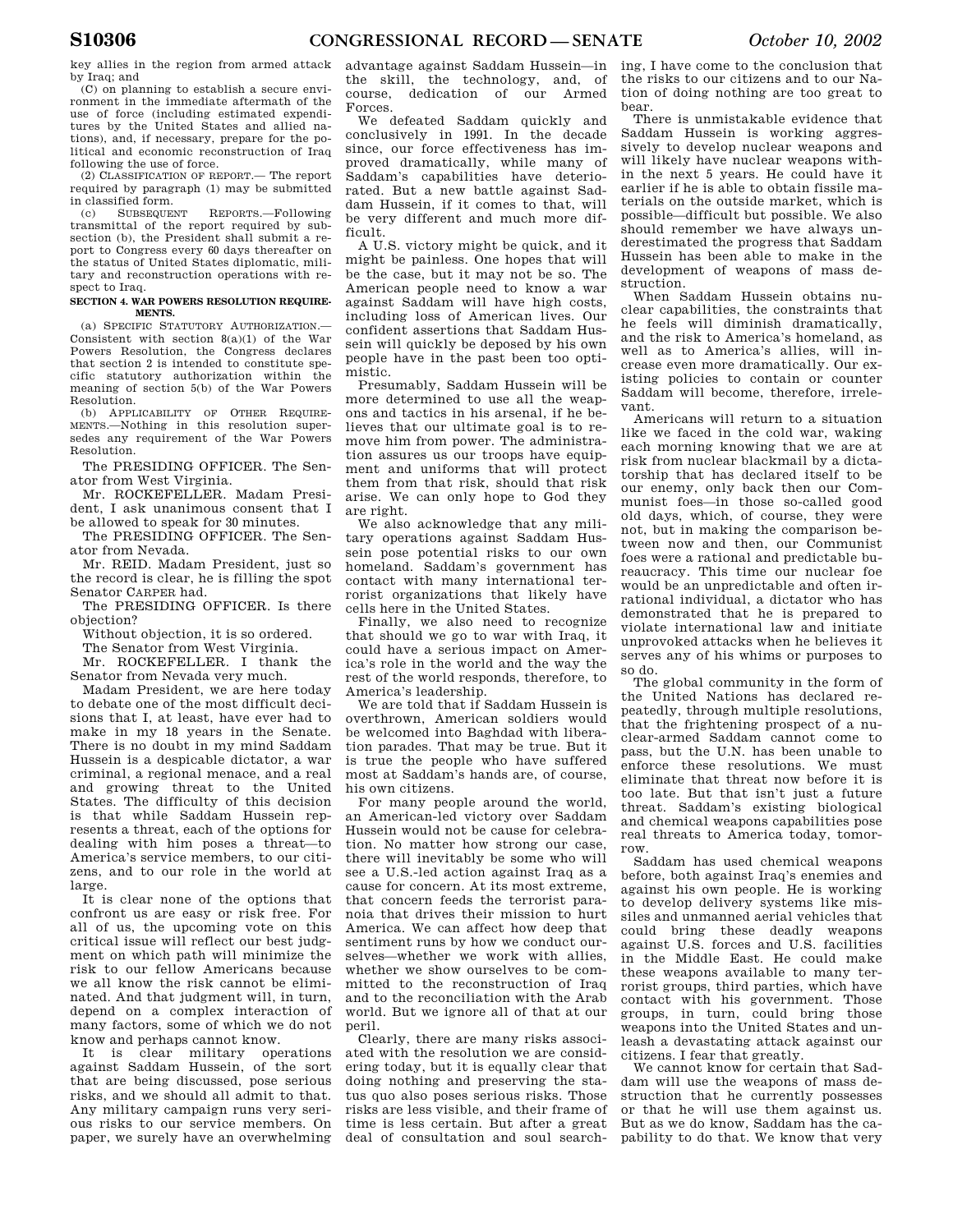well. Rebuilding that capability has been a higher priority for Saddam than the welfare of his own people, and he has ill will toward Americans.

I am forced to conclude on all the evidence that Saddam poses a significant risk. Some argue it would be totally irrational for Saddam Hussein to initiate an attack against the mainland United States and believe he would not do so. But if Saddam thought he could attack America through terrorist proxies and cover the trail back to Baghdad, he might not think it is so irrational. If he thought, as he got older and looked around an impoverished and isolated Iraq, his principal legacy to the Arab world to be a brutal attack on the United States, he might not think it is so irrational. If he thought the U.S. would be too paralyzed with fear to respond, he might not think it was too irrational.

Saddam has misjudged what he can get away with and how the United States and the world will respond many times before. At the end of the day, we cannot let the security of the American citizens rest in the hands of somebody whose track record gives us every reason to fear that he is prepared to use the weapons he has used against his enemies before.

As the attacks of September 11 demonstrated, the immense destructiveness of modern technology means we can no longer afford to wait around for a smoking gun. The fact that an attack on our homeland has not occurred since September 11 cannot give us any false sense of security that one will not occur in the future or on any day. We no longer have that luxury.

September 11 changed America. It made us realize we must deal differently with the very real threat, the overwhelming threat and reality of terrorism, whether it comes from shadowy groups operating in the mountains of Afghanistan or in 70 other countries around the world or in our own country.

There has been some debate over how ''imminent'' a threat Iraq poses. I do believe Iraq poses an imminent threat. I also believe after September 11, that question is increasingly outdated.

It is in the nature of these weapons that he has and the way they are targeted against civilian populations, that documented capability and demonstrated intent may be the only warning we get. To insist on further evidence could put some of our fellow Americans at risk. Can we afford to take that chance? I do not think we can.

The President has rightly called Saddam Hussein's efforts to develop weapons of mass destruction a grave and gathering threat to Americans. The global community has tried but has failed to address that threat over the past decade. I have come to the inescapable conclusion that the threat posed to America by Saddam's weapons of mass destruction is so serious that despite the risks—and we should not

minimize the risks—we must authorize the President to take the necessary steps to deal with that threat. So I will vote for the Lieberman-McCain resolution.

This is a difficult vote, but I could not sleep knowing that, faced with this grave danger to the people of my State and to all Americans, I have voted for nothing more than continuing the policies that have failed to address this problem over the years.

Two months ago, or even a month ago, I would have been reluctant to support this resolution. At the time, it appeared that the administration's principal goal was a unilateral invasion of Iraq, clear and simple, without fully exploring every option to resolve this peacefully, without trying to enlist the support of other countries, without any limitation on the use of United States force in the Middle East region.

The original use of force resolution that the White House sent to the Congress was far too broad in its scope and ignored the possibility that diplomatic efforts might just be able to resolve this crisis without bloodshed. Moreover, it appeared that the administration planned to cut back its efforts in the war on terrorism and shift all of its attention and resources to Iraq, and that would have been a tragic mistake.

I believe the war against global terrorist networks remains the greatest current threat to the security of America over the long term and to our forces overseas. We have seen that in Kuwait in just the last week. America cannot be diverted or distracted from our war on terrorism. In the past month or so, in my judgment, we have begun to see an encouraging shift in the administration's approach. The President stated earlier this week that war is neither imminent nor unavoidable. The administration has assured us that whatever action we take toward Iraq, it will not be permitted to divert resources or attention from the war on terrorism internationally.

Secretary Powell has been working with the U.N. Security Council to put together a new resolution to make clear that Iraq must disarm, or face the consequences. We have already begun to see some encouraging movement on the issue of Iraqi disarmament. Other Security Council members—I mentioned France and Russia, as well as other Arab States in the Middle East—have begun to talk seriously about forcing Saddam to comply with the U.N. resolutions. Saddam Hussein has begun to make offers on inspections and disarmament, offers that, while inadequate so far, indicate that he has at least begun to move off his hardline position against inspections.

Obviously, much important and very hard work remains to be done. That will take tough negotiating with the other members of the U.N. and a firm line with Iraq. We need to be realistic about how best to move forward.

Any headway we are making toward getting Saddam to disarm has not oc-

curred in a vacuum. U.N. members did not just suddenly decide to debate a new resolution forcing Iraq to disarm. Saddam Hussein did not just suddenly decide to reinvite U.N. inspectors and to remove the roadblocks that had hindered their efforts in the past. Progress is occurring because the President told the United Nations General Assembly that if the U.N. is not prepared to enforce its resolution on Iraqi disarmament, the United States will be forced to act.

At this point, America's best opportunity to move the United Nations and Iraq to a peaceful resolution of this crisis is by making clear that the United States is prepared to act on our own, if necessary, as one nation, indivisible. Sometimes, the rest of the world looks to America not just for the diversity of our debate, or the vitality of our ideals, but for the firm resolve that the world's leader must demonstrate if intractable global problems are to be solved—and dangerous ones at that. So that is the context in which I am approaching this vote.

This resolution does authorize the use of force, if necessary. Saddam Hussein represents a grave threat to the United States, and I have concluded we must use force to deal with him if all other means fail. That is just the core issue. It is the only core issue. And whether we vote on it now, or in January, or in 6 months, or in 1 year, that is the issue we will all have to confront.

War—if it comes to that—will cost money. I and the Presiding Officer dearly wish we could use that money for other domestic purposes—to address the very real needs that West Virginia, Michigan, and other States face in this tough economy. But, ultimately, defending America's citizens from danger, their safety, and their security is a responsibility whose costs we must bear because this is not just a resolution authorizing war; in my judgment, it is a resolution that could provide a path to peace. I hope that by voting on this resolution now, while the negotiations at the U.N. are continuing, this resolution will show to the world that the American people are united in our resolve to deal with the Iraqi threat, and it will strengthen the hand of the administration in making a final effort to try to get the U.N. to deal with the issue. Given the difficulty of trying to build a coalition in the United Nations, I could not, in good conscience, tie the President's hands.

The administration is in negotiations on which the safety and security of all Americans depend. I believe we must give the President the authority he will need, if there is any hope to bring those negotiations to a successful conclusion. So I will vote for the Lieberman-McCain resolution. Preventing a war with Saddam Hussein—whether now or later—must be a top priority. I believe this resolution will strengthen the President's hand to resolve that crisis.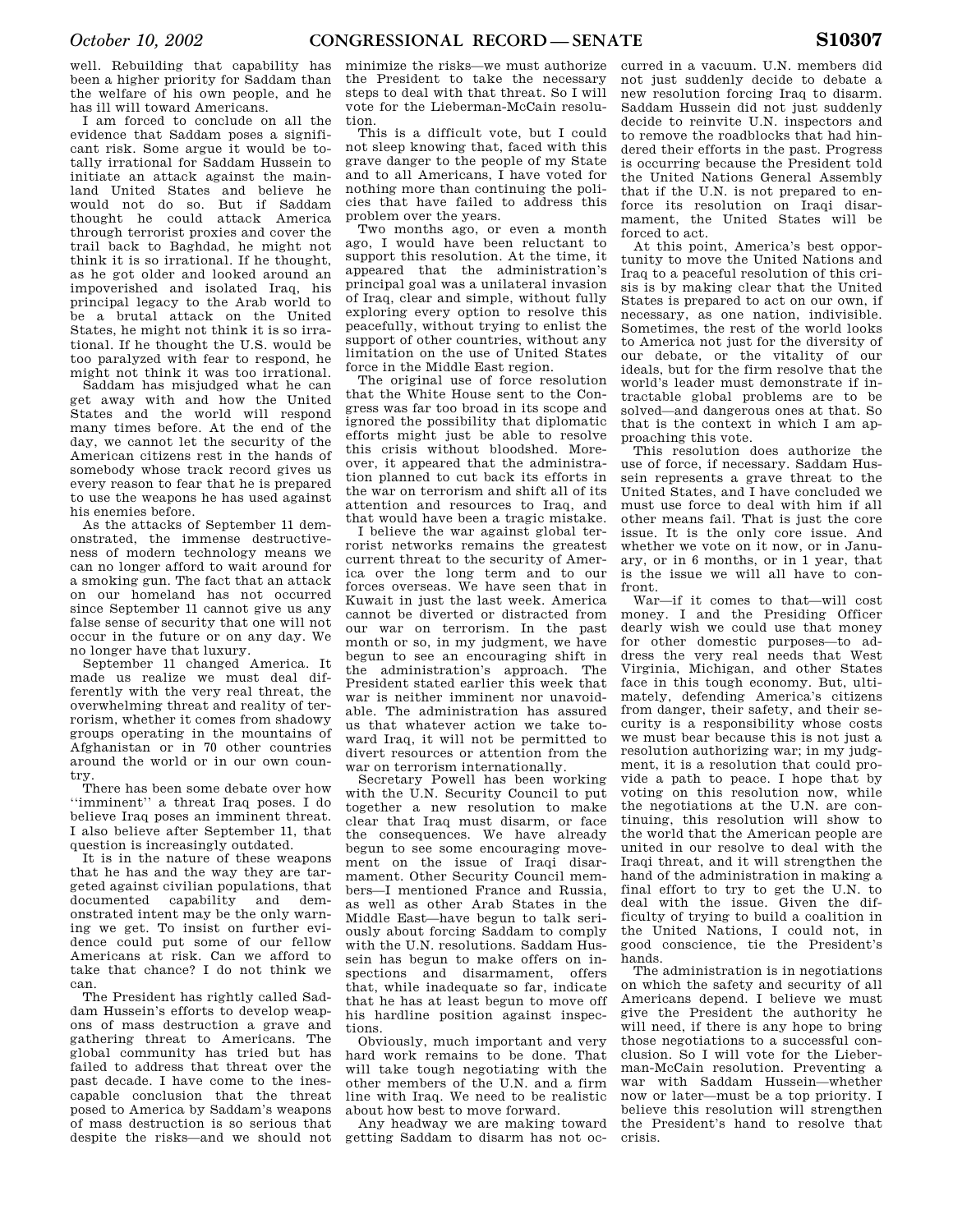By my vote, I say to the U.N. and our allies that America is united in our resolve to deal with Saddam Hussein and that the U.N. must act to eliminate the weapons of mass destruction.

By my vote, I say to Saddam Hussein: Disarm or the United States will be forced to act. We have that resolve.

September 11 changed our world forever. We may not like it, but it is the world in which we live. When there is a grave threat to Americans' lives, we have a responsibility to take action to prevent it.

I thank the Chair and yield the floor. The PRESIDING OFFICER. The Senator from Nevada is recognized.

Mr. REID. Madam President, we have had a number of unanimous consent requests granted that listed the order of speakers. In effect, now, we have a new one that will make more sense. We have cleared this with both cloakrooms:

Senator SESSIONS will be recognized for 30 minutes; Senator CARPER will be recognized for 20 minutes; Senator EN-SIGN will be recognized for 20 minutes; Senator CANTWELL will be recognized for 30 minutes; Senator BOB SMITH will be recognized for 15 minutes; Senator BOB GRAHAM will be recognized for 30 minutes; Senator CONRAD will be recognized for 30 minutes.

Following these speakers, I ask unanimous consent that the Senate vote on final passage of H.J. Res. 114, as under the previous order. After that, if anybody else wishes to speak—and we have a number of people who have indicated they would like to—they can do that. It will be probably 12:30 or 1 o'clock if everybody uses their time.

The PRESIDING OFFICER. Is there objection?

Without objection, it is so ordered.

Mr. REID. Madam President, people have been granted this time. If they could read a little bit faster or eliminate a paragraph or two, some people would appreciate that.

The PRESIDING OFFICER. The Senator from Arizona.

Mr. MCCAIN. Madam President, very briefly, I thank the Senator from Nevada. As I understand it, I ask the Senator from Nevada, we have Senator GORDON SMITH, Senator SHELBY, Senator FITZGERALD, Senator SANTORUM, Senator SARBANES, Senator DAYTON, Senator MURKOWSKI, and Senator MI-KULSKI who are still scheduled to speak after that.

I yield the floor.

The PRESIDING OFFICER. The Senator from Alabama.

Mr. SESSIONS. I thank the Chair, and I thank the leadership for the work they have put into this bill. I thank Senator MCCAIN. It is great to see Senator JOHN WARNER here. He helped write the 1991 gulf war resolution and led its successful vote in this body, which served the body exceedingly well. That was a courageous act that he led at that time.

Mr. WARNER. Madam President, I thank my colleague for his kind remarks.

Mr. SESSIONS. Mr. President, any contemplation of the use of military force is a very serious matter and calls for the Congress, the peoples' representatives, to be engaged and to discuss and debate the issue. I do not believe the Lord is pleased when his children fight—and according to my faith, all people are creatures of one Lord and precious in his sight.

In my view the resort to war can never be considered something to glory in but must be viewed as an act that is taken as a result of human failure, and where after serious consideration, it is concluded that alternatives are worse.

When the status quo presents more dangers than the war the most just, the most logical, the most moral thing is to fight. I wish it were not so but my experience and my best judgement tells me this is the way we live in this transitory world. I truly respect the pacifist—it is a position with a long and honored tradition in my faith—but whether it is by judgement or lack of faith, I do not go there.

To have a just war one must reasonably believe the ultimate goal of the violence will be to produce a good result—a better condition than existed before. And while as leaders of the people of the United States we must focus primarily on the just national security interests of our country, we, as enlightened, moral and decent people, ought to ask ourselves, whether our actions will ultimately benefit the world and even our adversary. Will the future for all be better or not?

Further, we should consider our national heritage of promoting peace, freedom and prosperity. War obviously destroys peace, but if the result can be to create a safer and more peaceful world, war can be an instrument of peace.

Afghanistan has had two decades of war. Our strong military action to totally defeat the Taliban government has given that brutalized country its best chance for peace, freedom and prosperity in generations. We cannot guarantee it, but great optimism exists for a positive future that could never have been possible under the oppressive, hateful, bigoted Taliban.

The practitioners of the art of 'realpolitic'' may sneer at the concept of free countries in the Arab world, but I am proud of the results of our military action in Afghanistan, not only because it represented just retribution for their support of attacks on the United States but also because we have left that oppressed country better than we found it. We liberated the people of Afghanistan from the most brutal circumstances.

Can anyone forget the scenes of men beating women on the streets for the most insignificant or imagined acts? No, I am proud of our wise and brilliant use of force.

I also remember such actions played a positive role in our nation's founding. Indeed, one can go down to Yorktown, as I did recently, and visit the site of American ones.''

the final American victory over the British. As one considers that climactic victory, after years of war and many defeats inflicted by the skilled British military, one learns that our victory would not have been possible but for the intervention of the large French fleet at Yorktown, and that fleet's victory over the British in a major battle.

With no ability to retreat or resupply, the cornered General Cornwallis had no choice but to surrender. This French action aided our liberation immensely and have served as a bond of loyalty between our nations even to this day. If the French were justified in the use of military force to help liberate us, may not our use of force in years to come be seen by the world and the people of Iraq in the same positive way. Can such a positive result be guaranteed? Of course not, but I and many others believe the chances for any improved Iraq's government are greater than some think.

Still, we must clearly remember that we cannot guarantee any nation, so liberated, future success. There are limits on our power, our reach and our resources. I am very pleased that under the leadership of President Bush and Secretary of Defense Rumsfeld, we have only a few more soldiers in Afghanistan than we have in Kosovo. The fate of Afghanistan will be up to their people ultimately. We can help, and we have, but their final fate will be in their hands—as it should be.

It is also important to consider that the threats to the United States do not come from free and prosperous states but failing ones. They fail because of flawed governments.

Thus, I say the President is right to reject a half century of valueless, cynical, diplomatic wordplay, words that sound good but are totally disconnected from reality, and to establish a new foreign policy based on our venerable heritage of honest and direct discussion of issues and values.

I am somewhat puzzled that those who have long advocated our taking steps to aid poor countries in the world do not recognize the possibilities for good that can come from a change in government. It seems there is still a strong strain of ''blame America first'' about. Many had rather complain about our imperfections, real or imagined, than to see the possibilities for a better world.

I strongly believe that America is a force for good in the world. The London based ''Economist'' magazine has recently produced a special insert for that magazine called ''Present at the Creation: A Survey of America's World Role''. It concludes that a strong America is good for the world and notes that America's national interest, ''offers the clearest match there is to a world interest. unimpeded trade, the rule of law, safety and security, the protection of property and the free movement of property and capital match world needs, not just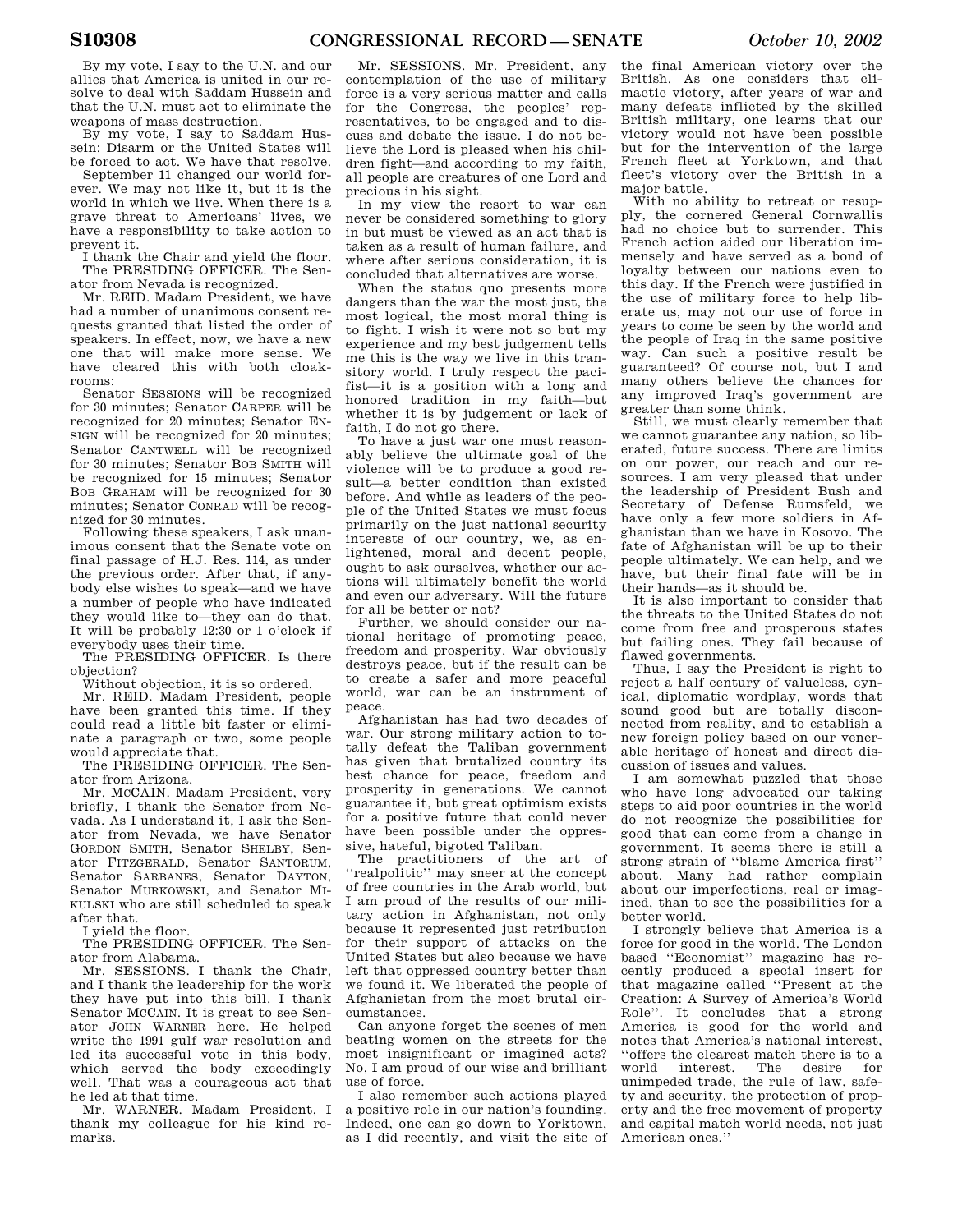We are a good, decent and, yes, powerful world leader. I am proud of our history of being, time after time, on the right side of world issues and am very pleased we have a President that understands the new world we are in and who has the courage worthy of the great people he leads.

It is important to point out that if force cannot be avoided, our action will not be against the people of Iraq or the nation of Iraq, but it will be against the brutal, illegal, Saddam Hussein regime. It is a regime that has caused more destruction than any existing in the world today. The people of Iraq will be the greatest beneficiaries of our victory. At this moment, pursuant to U.N. resolutions, our forces are attempting to enforce an embargo against Iraq. It has been only partially successful and it is leaking more and more. The Arab world complains, with much truth, that the embargo only hurts the people, the children of Iraq. Saddam Hussein continues to build places and weapons of mass destruction while his people suffer.

It has been eleven years. How long must the United States continue to carry this burden to enforce a policy that is not significantly hurting the regime but hurts innocent civilians? How can we justify this morally?

There are certainly dangers in military action. While we can hope and believe that if war commences it will go well and that our people will be viewed as liberators and that many Iraqi forces will not fight but defect to our side. We cannot know that. While I am certain we will prevail, I cannot know for certain how tough this war will be. We must recognize there are dangers. The American people understand there are risks and so do all of us. One thing is sure, our magnificent military will work tirelessly to prevail in this conflict with the lowest possible number of personnel killed or injured. But, we know the risks are great and losses could be great. While our forces will work to minimize civilian casualties and to solicit Iraqi military units to defect, such is not certain. There could be civilian losses.

As to the risk of an attack on Israel, cited by many, we should ask what Israel has to say about it. They are clear. It is a decision that is left to the United States. If you must act, do so. Israel is prepared to take the risk.

Well, that's the big picture as I see it. Our motive is good, our goals positive and realistic, and our leaders honest, careful, principled and have the courage to act on those beliefs. Some jaded politicos sneer and say that this is just politics, but I know it is not. I know the vision that President Bush has to protect his people and improve the world. His courage has already placed him at personal risk. These people, after all, have tried to assassinate one former President of the United States. In addition, in acting on his beliefs, he is laying it all on the line. He has told us repeatedly he would not

look to polls to decide what actions he should take as our leader.

President Bush is acting honorably and with integrity. He is informing the American people, consulting with Congress, conferring with world leaders and trying to work with the U.N. apparatus. He has altered his tactics to win support from others, but his goal has not changed. Ultimately, if his views are proven false, and all the predicted disasters come true then he will surely pay the price at the ballot box. But, I don't think so. Neither do most of those in this body. I think he is correct and though the road may be difficult and dangerous, I am confident his Iraq policies will succeed as have his policies in Afghanistan. I truly believe that peace, freedom, security and prosperity will be enhanced not reduced as a result of our actions.

It is important to recognize that while this resolution could lead to war, it also offers the best chance we have to avoid war and to achieve security. The distinguished Democratic Chairman of the Foreign Relations Committee has objected to the President's statement that he has not decided to go to war while he asks for a resolution to allow war. But, this is not contradictory. This Congress knows the score. We know Saddam Hussein's deceitful manipulations, his lies, his violence against the Iraqi people and their neighbors, and the constant attacks against our aircraft, even firing on them with missiles this last week. We know he only allowed inspectors into Iraq in 1991 to save his regime. He did it out of fear.

I agree with former President Clinton's National Security Advisor, Sandy Berger, who said at an Armed Services hearing, that he thinks it is unlikely that Saddam will ever accept ''unfettered'' inspections. A strong resolution is essential so that Saddam Hussein knows there will not be another Congressional session to meet and discuss these same issues again. He must know without the slightest doubt, that the man he is dealing with, President George W. Bush, has full and complete authority, as commander-in-chief, to use our armed forces to protect our security and to remove him from power, if need be, if he does not comply and disarm.

Who knows, in that case maybe he will relent. Nothing clears the mind so well as the absence of alternatives.

Maybe he would choose to abdicate and allow a new government to be formed. Maybe parts of his army would defect, or parts of his country would revolt. Indeed, the ''Washington Times'', running an article from the ''London Daily Telegraph'' reports yesterday that

Members of Saddam Hussein's inner circle are defecting to the opposition or making discreet offers for peace in the hope of being spared retribution if the Bagdad dictator is toppled, according to Iraqi exiles.

One defector came from the Iraqi security services, which form the regime's nerve center. Kurdish groups say:

They have received secret approaches from military commanders offering to turn their weapons on Saddam when the war begins.

Columnist Morton Kondracke wrote today that there are many possibilities for a regime change without a war. He notes Idi Amin took exile. As the pressure mounts, as the circle tightens, these are among possibilities for achieving our goals short of a full scale conflict.

Yes, it is quite true that the President has requested our authorization to use force, but he still hopes he will not have to use it. For us to not grant him that authority would be only to allow the President to continue negotiations but require him to come back to Congress another time (while we are in recess perhaps) for an authorization to use force. To state that position is to expose its fatal flaw. Such an action would eliminate any chance for a real agreement.

Saddam Hussein will know what we have done. He will know that the President cannot until Congress meets again. He will know that the fateful moment has not come, and that he can continue to delay and maneuver. Clearly, we must authorize the use of force if the President finds it necessary. Otherwise this whole process is a charade. I am confident a majority in this body understand this fundamental concept, or else, the strong vote that is coming would not occur.

Some say, we are acting unilaterally, ''upsetting'' the little nations. But, it was not the United States that invaded Iran resulting in a prolonged and brutal war costing over one million lives. It was not the United States that invaded Kuwait, precipitating an international effort, overwhelmingly led by America, to roll back Saddam's conquest. It was not the United States that has systematically violated 16 U.N. resolutions—resolutions Saddam Hussein agreed to in order to save his regime.

The unilateralist is Saddam Hussein. The United States, on the other hand has worked assiduously with our allies, Arab nations, other nations and the United Nations to develop a policy that will end the menace presented by Saddam Hussein.

Only the ''blame America first crowd'' would make such an argument. Indeed, we have been patient many times over these eleven years. So patient, so docile, that it has encouraged Saddam Hussein to miscalculation.

Amazingly, several Senators have objected to the resolution because they believe we must have the full support of the United Nations. This is suggested in several ways.

They argue, "Why now?" Why not let the United Nations vote first. Why not have the Congress ''come in behind a U. N. resolution?''

This argument is dangerous and counter-productive to our goals. Unless, of course, one's real goal is simply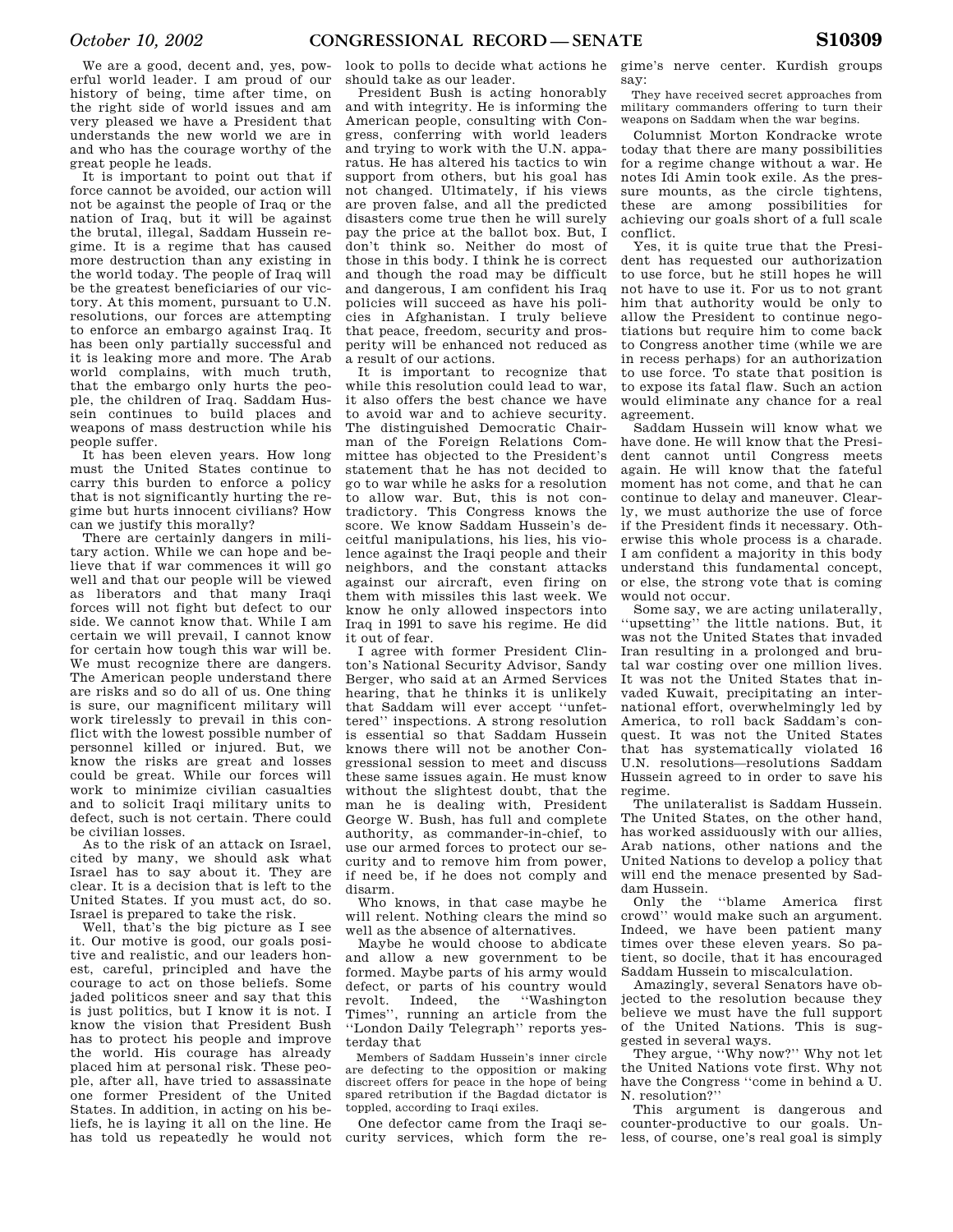to wish the whole matter to go away and to not bring it to a head.

First, a U.N. Resolution is very hard to obtain. The primary problem is that any resolution can be vetoed by any one of the permanent security council members, which includes China, Russia and France. These countries may demand concessions in exchange for their votes. They may just refuse. No reason is required.

Secondly, this is our military. Funded, built and staffed by Americans. The American people did not sacrifice to create the greatest military in history to allow China, Russia or even France to have a veto over its use. It is no wonder that these nations would like, through the mechanism of the United Nations, to seize control over our military and to use it as they will. The wonder is why we are even discussing it seriously. Of course, we want to solicit the United Nation's support and aid. After all, Saddam Hussein is in violation of sixteen U.N. Resolutions. Why is the U.N. not anxious to act to bring him into compliance? Former Secretary of Defense James Schlessinger said recently in an Armed Services hearing that,

This is a test of whether the United Nations—in the face of perennial defiance by Saddam Hussein of its resolutions, and indeed by his own promises—will, like the League of Nations a century ago, turn out to be an institution given only to talk.

The President has frankly and courageously framed the question to the U.N. He has stated plainly that Saddam Hussein is in violation of sixteen U.N. Resolutions and is a danger to the region and the world. He has made it clear that it is his duty to protect the American people from this threat and that he intends to do so. But, he expressed support for the U.N. programs and urged the U.N. to take action, to be a relevant player in this crisis. He urged the U.N. not to sit on the sidelines. He made it clear that no change was unacceptable. Since then he has worked steadfastly to win the necessary support in the U.N. and the Security Council. He has humored, maneuvered, pleaded and, I am sure ''promised'' to gain support. Maybe the U.N. will arouse itself and take action. Nothing could do more for its credibility.

But there are limits. This Congress must not crawfish or we will thereby tell Russia or France that they have a veto over our actions. It will encourage their resistance. If Russia knows Congress has allowed them to decide the issue, their power is even greater—it is absolute.

Now, if members of this body oppose bringing the Iraq matter to a head and oppose any use of military force then let them come out and say so. It is wrong, however, and harmful to America to take an indirect approach that gives the appearance of support but which would undermine the execution of our policy.

Yes, it would be very desirable to have U.N. support to deal with the Iraq problem. But, the best way to get it is to let them know we will act even if they don't.

I agree with former Secretary of Defense James Schlessinger that while the doctrine of prevention is sound and historical and has been applied in tougher cases than this, it is not necessary here. Schlessinger rightly says that,

In an ongoing conflict, the issue of preemption is close to meaningless.

The truth is, we have been at war with Iraq since 1991. In essence, Saddam Hussein sued for peace to save his regime. The world in effect said we will end hostilities, but you must give up your weapons of mass destruction and agree to full inspections to prove that you have.

Since then, we fly missions every day to enforce the northern and southern no-fly zones. Iraq fires surface-to-air missiles at our planes almost daily and we bomb in response regularly. Iraq has shot down three of our predator, unmanned aircraft, in recent months. We defend the Kurds. We keep forces in Kuwait and in the region to deter another attack by Iraq. The war has never ended. In 1988, the Congress voted for the ''Iraq Liberation Act''. We declared it U.S. policy to effect a regime change in Iraq and authorized the President to carry out that policy. In fact, it gave five million dollars to Iraqi resistance forces and called for trying Iraqi leaders for war crimes.

Those who are reluctant to use force have focused on concerns about the idea of using pre-emptive force to protect our security. They have forgotten the war has never ended, that our aircraft pilots are being fired at daily.

It is undisputed that our actions are taken as part of a U.N. program to protect the world from Saddam Hussein's aggression.

Thus, we have every basis to use force to enforce the agreements Saddam Hussein made and to react to the hostile fire he brings to bear against us.

My fear is that the President is being forced to deal with the tendency to move to the lowest common denominator that always results from U.N. negotiations, and will not be able to obtain the clarity we need from any resolution approved by the Security Council. So far, he has been courageous and effective. Let us stand with him so we can enhance the chances of a good resolution, not undermine his efforts with a lack of support.

Regardless, it must continue to be clear that no one nation or group of nations will be allowed to block our duty to defend our people. Especially when we are dealing with a regime that violates U.N. resolutions and continually directs hostile fire at U.S. forces.

This is an important time for America. We have a duty to protect our nation and our deployed forces from attack. We have the ability to do so. Our superb military personnel stand ready to put themselves at risk to promote our just national interests.

We are fully justified in acting under the venerable doctrine of preventing an attack upon ourselves. When there is a smoking gun or a mushroom cloud it is too late.

For those who have anxiety about the pre-emption doctrine, and I do not in this case, I urge them to remember that we have been in an actual state of military hostilities with Iraq almost since 1991. He shoots at our pilots and aircraft regularly. He has violated, in 16 ways, the conditions that he agreed to save his evil regime.

Let's not waiver, let's not delay, let's not go wobbly. Let us produce a strong vote for this strong resolution. Then the situation will become clear. We will say to Saddam Hussein, once and for all, you will disarm or, like the Taliban, you will fall.

I yield the floor.

The PRESIDING OFFICER. The Senator from Delaware.

Mr. CARPER. Madam President, I come before the Senate this evening to join in this debate, to express my support for our Nation's effort to address the threat Saddam Hussein poses, and to lay out the concerns that I believe must be addressed if we are to succeed in disarming Iraq. The President has called upon Congress and the American people to support his administration in its effort to eliminate Saddam Hussein's hold on weapons of mass destruction. The Congress has responded by taking up this resolution authorizing the use of force, if needed, to strip Iraq of those weapons and the ability to deliver them. A number of serious questions have been raised in this historic debate. It is critical that President Bush and the Congress fulfill our obligation to all Americans, and to the international community, by ensuring that those questions are faithfully addressed.

Saddam Hussein has shown himself to be an implacable foe of the United States. It is essential that we confront the threat that he represents. The question is not whether we confront it, but how we confront it. We must make every effort to build a multilateral coalition. If we do so, we raise the likelihood of bringing a measure of stability to a turbulent part of the world. If we do so, we can minimize the impact of any conflict on the Iraqi people, on Iraq's neighbors and on American and allied forces. And if we do so, we will serve to strengthen, not undermine, the international laws and institutions that have served us well in the years since World War II.

Leadership is a responsibility that cannot be taken lightly. Leadership in deciding whether to resort to military force requires the greatest deliberation and consideration. Secretary of Defense Donald Rumsfeld, in recent testimony before the House Armed Services Committee, said that ''no one with any sense considers war a first choice—it is the last thing that any rational person wants to do. And it is important that the issues surrounding this decision be discussed and debated.''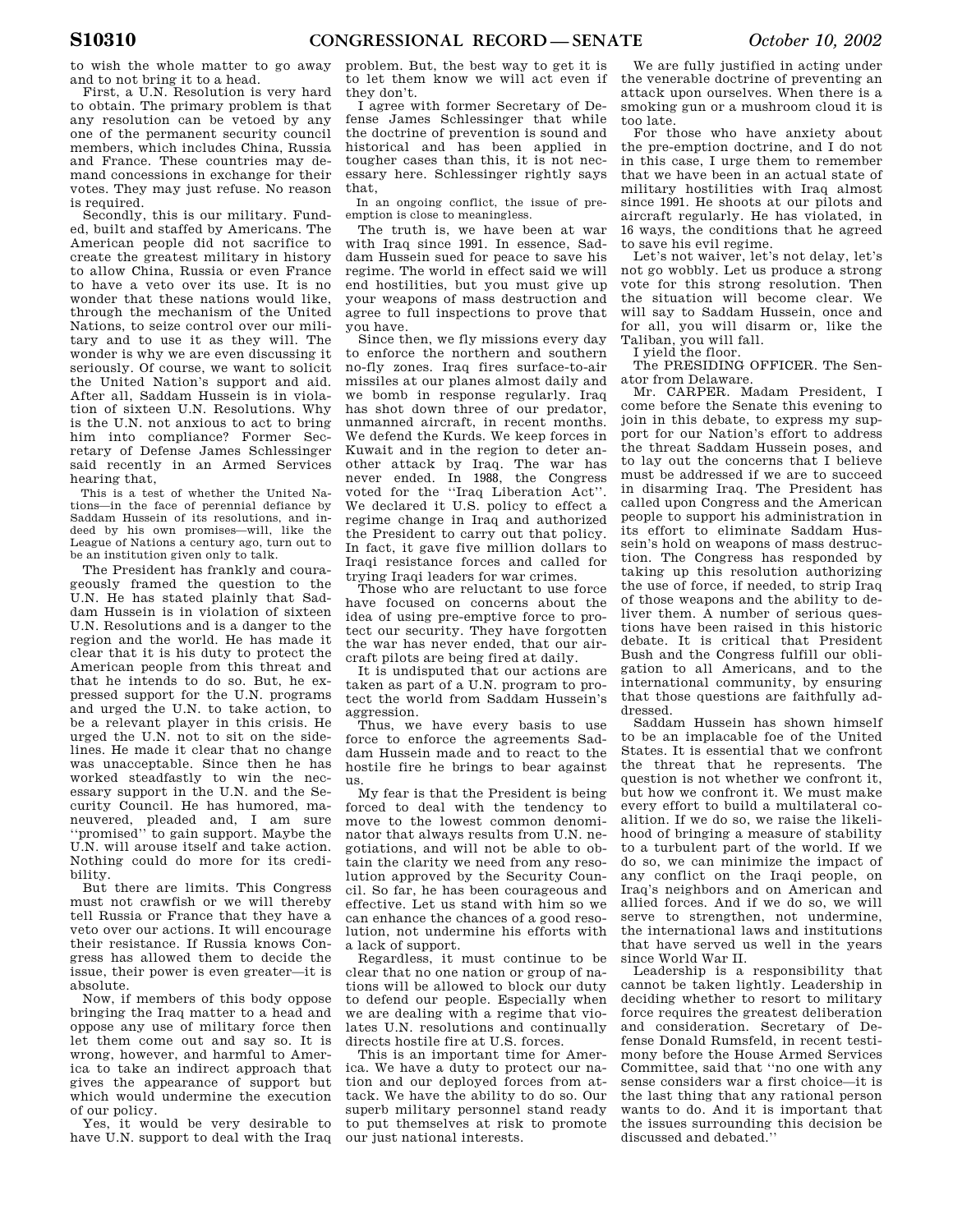It is clear to me that millions of Americans are discussing and debating the issues (that are before us this evening. I have heard from Delawareans throughout my state. I have heard from veterans who know the harsh realities of war. I have heard children who can scarcely imagine it. I am comforted by the fact that the American people, and their representative in Congress, have been thoughtful and deliberate in discussing the challenges that we face and how we might confront those challenges.

This is not the first time that I have faced the question of how we ought to deal with Saddam Hussein's intransigence in the facet of international law. As a Member of the House of Representatives, I voted in 1991, along with many members of this body, to authorize President George Herbert Walker Bush to use military force to expel the armed forces of Iraq from Kuwait. I am proud of that vote, and I am prouder still of the American and allied forces that went on to liberate Kuwait.

Having engaged in that debate, and witnessed Saddam Hussein's refusal to yield except when confronted with the threat of force, I have no illusions about the danger he poses to regional stability and international security today. I am concerned that Iraq remains in violation of more than a dozen Security Council resolutions. I am alarmed that the regime of Saddam Hussein continues to develop weapons of mass destruction in violation of the international agreements it promised to comply with at the end of the gulf war. Above all, I feel strongly that we must not allow Saddam Hussein to develop the capacity to acquire or deploy nuclear weapons.

This past Monday night, President Bush addressed our Nation. He reminded us that there are significant risks to the United States both in acting and in not acting. If we choose not to act, we must remember that, in Saddam Hussein, we are talking about a man who has invaded his neighbors, showing a reckless disregard for the stability of a volatile region. We are talking about a man who has risked his own survival, and that of his regime, to indulge his own vengeance. Finally, we are talking about a man who has used weapons of mass destruction before, even against his own people.

The need for action, however, does not preempt the need for an objective and open debate on the course of action we choose and the consequences of our subsequent actions. Bringing the weight of the world's disapproval to bear on Iraq; demanding unfettered inspections of every potential weapons site; and preparing for any military or diplomatic contingency offers us the best chance to face down our foe now and to ensure his permanent disarmament.

Like many in this chamber, I believe that it is essential for us to work closely with the international community to reinstate inspections that will lead

to Iraq's disarmament. But it's imperative that such inspections be unhindered. Inspectors must have the freedom to go where they want, when they want. They must have the right to talk to whomever they wish and to provide immediate amnesty to any Iraqis who provide information that might place them at risk of reprisal from the regime. Inspections are only valuable if they are truly a means of stripping Saddam Hussein of his weapons of mass destruction and his ability to deliver them. If Saddam Hussein's regime is unwilling to accept this level of intrusion, both he and Iraq must be prepared to accept the consequences, including the likelihood of a war they will lose.

Looking back, one of the principal reasons we were so successful in the gulf war was because former President Bush and his administration did the hard work necessary to build a broad, strong international coalition before unleashing our military might. Our current President and his aides similarly did the hard work necessary to build such a coalition after the attacks on our country last fall. This up-front investment has paid off in the arrests of Al Qaeda operatives throughout the globe, as well as in the elimination of the regime that was harboring them in Afghanstan—though the war on terror is far from over. These are prime examples of America's global leadership in action at its very best. They are examples that we should emulate now.

If we fail to uphold our international leadership responsibilities, and act without regard to the views and interests of our allies, we invite our isolation in the world. We undermine our position as a preeminent force in global policy and order. We make more difficult the task of securing the assistance of the international community in helping Iraq to return as a responsible member of the community of nations. We invite additional terrorist attacks on Americans at home and abroad, as well as put the fragile governments of many Muslim nations further at risk. Moreover, if we are perceived to act without the sanction of international law or authorization of the United Nations, we further fuel anti-American resentment in the Arab world, thereby increasing the threat to Israel. On the other hand, if we make an effort to work in concert with our allies, we have the opportunity to strengthen the international institutions that will be critical in addressing future threats.

At a time when 24-hour news networks have made the images of war instantly accessible, our nation's recent military successes have made the awful realities of war appear ever more remote: images of laser-guided bombs falling on indistinguishable targets; missiles lighting up the night sky. For an entire generation of Americans, our military efforts have come to be seen almost as a casualty-free video game, where no one gets hurt and few families face the knowledge that their son or daughter will not be coming home.

But like a handful of my colleagues here in the Senate, I have known a different side to war, having seen if firsthand. During my 23 years in the Navy, including service in Southeast Asia, we witnessed soldiers, sailors, and airmen leaving for missions from which they would never return. I've met countless veterans who left part of themselves on the battlefield. Some of those heroes serve in this very body today.

War can—and often does—enact a terrible price. It should be entered into as a last resort. So, the decision we face this week, which may lead to war, is not one that I take lightly. Nor do any of us.

For the past 11 years, people in this country and elsewhere have secondguessed the decision of former President Bush to stop short of entering Baghdad in 1991. I have never criticized that decision. That flat, open sands on which our soldiers fought and won is a far different—and less dangerous—terrain than the streets of major Iraqi cities. There, our enemy's tactical advantage likely would have enacted a far heavier toll on American lives.

If the course of events in this decade ultimately leads to another conflict with Iraq, and I hope it does not, the risks associated with urban warfare may well become a reality this time. Before they do, it is critical that we prepare ourselves, and the American people, for the losses we may endure in a military campaign of that nature.

We must also face head-on the fact that, if war should occur, liberating Baghdad from Hussein's power will not solve every problem in the region. It will, however, force us to find answers to a difficult set of new questions. Among them, how will we operate in Iraq after a military victory? A number of competing factions will vie for control if Saddam Hussein is removed from power. Who will we support? How will we convince them to work together? We will need a coherent policy to help Iraq make the transition to political and economic stability. We will also need a great deal of patience and fortitude. Otherwise, we risk creating a less stable and more explosive Iraq than we face today and, worse yet, an even more volatile region.

We have learned from our missions in Bosnia, Kosovo, and Afghanistan that bringing meaningful change to unstable nations requires enormous time, resources, and effort. We have been relatively successful in restoring stability in Bosnia and Kosovo, but it has not been without a painstaking commitment over many years. Indeed, the U.S. and our NATO allies continue to maintain a significant troop presence in both of those nations.

Afghanistan, on the other hand, has demonstrated how minimal troop commitments can impair efforts to restore peace in a war-ravaged nation. Hamid Karzai and his coalition government continue to express Afghanistan's ongoing need for adequate support and resources from the U.S. and other nations if the Afghan people are to realize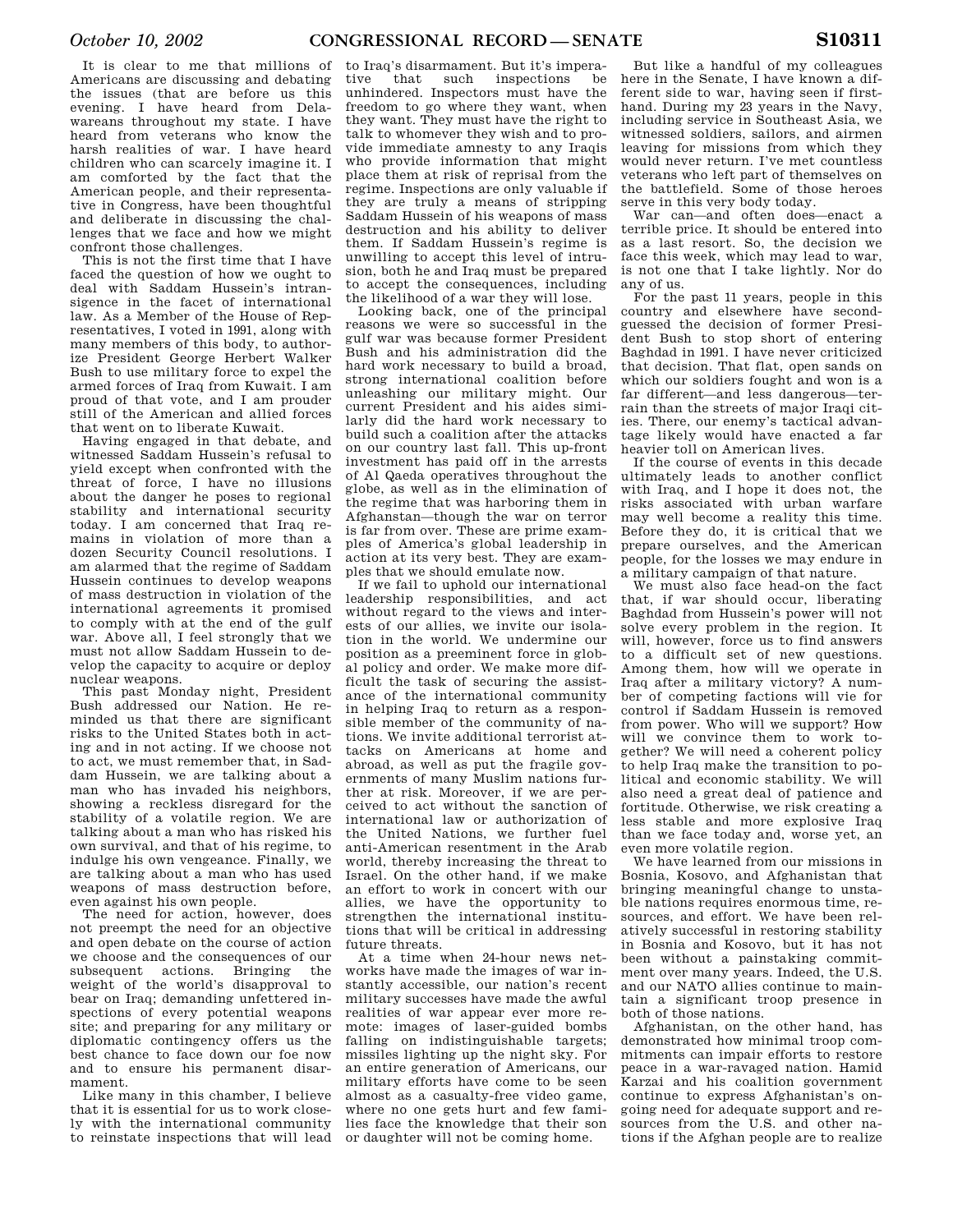the peace and democracy of which they dream.

In a post-war Iraq, the need for ongoing U.S. and allied intervention is likely to be far greater and far more costly. Experts in military operations maintain that creating a more stable Iraq will require the continued presence of between 50,000 to 100,000 troops. Not for a few weeks or months, but for several years.

There is another question that I believe must be addressed as we move forward: How will we bear the financial burdens of such a mission? It is impossible to place a price tag on the lives that might be saved by disarming Saddam Hussein. At the same time, it would be fiscally irresponsible to take on such an operation without at least considering the impact of a potential war on our already fragile economy. Over the past 2 years, we have watched the stock market plummet, making its sharpest decline in 70 years. The budget surplus that we worked so hard to achieve in the 1990's is gone. All the while, current estimates project the likely cost of U.S. military action in Iraq to be in the range of \$100 billion. These estimates do not include the prospect of long-term peacekeeping operations in the event of a regime change. The presence of tens of thousands of U.S. troops for monthsmaybe years—once the fighting has ended will cost billions more. This is a cost we should not bear alone.

I believe the principles and questions I have laid out today were best embodied in, and addressed by, the bipartisan resolution drafted earlier this month by Senate RICHARD LUGAR and my fellow Senator from Delaware, JOE BIDEN—two Senators of intellect and skill in the area of international diplomacy. The Biden-Lugar draft resolution focused on the most critical task at hand—disarming Saddam Hussein. Senators BIDEN and LUGAR carefully crafted this resolution to give President Bush the flexibility he needs to garner international support now for a tough, new U.N. Security Council resolution. Their draft resolution also provided the President with the authority to unleash U.S. military force against Iraq should he determine that Iraq's continued intransigence makes such action necessary. I'm disappointed that we will not have the opportunity to vote on that alternative this week. Having said that though, I do believe that the Biden-Lugar proposal contributed appreciatively to the change in direction that this debate has taken in recent weeks, particularly in its emphasis on acting together with our allies. That change in tone was clearly evident in the address of President Bush to the American people this past Monday night. What he said encouraged me and served to reassure much of our nation.

The President spoke of the importance of working with the United Nations to craft a tough inspection regimen in Iraq. I agree with him. The President said that the U.N. must be ''an effective organization that helps

keep the peace.'' I agree with him. The President told the American people that our primary goal in this endeavor is to strip Saddam Hussein of his ability to manufacture and deploy weapons of mass destruction. Again, I agree with him. We also heard the President state that he hopes the policy he has laid out will not require military action, although he acknowledged that it might. I hope it will not. We all share that hope in the Senate as members of this body prepare to cast our votes and to authorize the use of force if certain conditions are met.

In closing, let me say for much of our Nation's history, the United States has been an instrument for peace and justice and a better life for the people of many nations throughout the world. That is our heritage. It is one of which we can be proud.

There have been times in our history when we have had to go it alone. But history has shown that we have been most successful when we provided the leadership that compelled other nations to join us in a just cause—two World Wars, the Cold War, the Persian Gulf War, Bosnia, Kosovo, Afghanistan, and the war on terrorism. Stripping Saddam Hussein, once and for all, of the weapons that would enable him to create havoc and great loss of life is a just cause. Other nations know that,

too. If we make the case to them forcefully, skillfully, and persistently in the weeks ahead, they will join us. I am certain of it. The burden before us—disarming Iraq—is one we should not bear alone. If the President uses the powers inherent in this resolution authorizing the use of force with great skill and diplomacy, we will not have to bear this burden, and face this challenge, alone. An armada of nations, again, will join us, and together we will make this world, at least for a little while, a safer and saner place in which to live.

I yield back my time. The PRESIDING OFFICER. The Senator from Nevada is recognized for 20 minutes.

Mr. ENSIGN. Madam President, as our nation appears to draw closer to war, I rise with full consciousness of the burden that each of us has to help guide our nation during this time of peril. It is indeed a heavy burden to bear, but nothing compared to the burden of those who serve in our military.

The vote to authorize the use of force in Iraq is one of the most difficult and important votes any of us will ever cast. We need to approach this issue as if we are sending our very own children to war because, in effect, we are voting to send our nation's children to war.

Secretary of Defense Donald Rumsfeld recently told Congress that ''a decision to use military force is never easy. No one with any sense considers war a first choice.'' The risks of war are real but the risks of inaction may be even greater. As Ronald Reagan put it in his first inaugural address, ''I do not believe in a fate that will fall on us no matter what we do. I do believe in a fate that will fall on us if we do nothing.''

The threat posed by Saddam Hussein's regime is growing with each passing day. He has, at this moment, chemical and biological weapons he could use against us or share with terrorist networks that threaten us. He is pursuing nuclear weapons. He has used chemical weapons against his own people, and against foreign forces. He has invaded two of his neighbors and fired ballistic missiles at four of his neighbors. He supports terrorist networks, and has harbored senior al-Qaida terrorists in Baghdad since September 11. He has a long-standing hostility toward the United States, because we have denied him his ambition to occupy the territory of his neighbors and dominate the Persian Gulf region. He has openly praised the September 11th attacks, and his state-run press has called them ''God's punishment.'' He has warned that Americans should understand that ''every Iraqi [can] become a missile.''

Each of us needs to carefully weigh the risks posed by his regime the risk of acting and the risk of doing nothing in the face of this threat. And Mr. President, I submit that the risk of inaction far outweigh the risk of war in Iraq. Here is why:

For most of our history, America has been able to rely on our geography to protect us. Two oceans, and friendly neighbors, provided a buffer against enemies who might want to attack us. After September 11th, we now know our invulnerability has passed away. We are not only vulnerable to terrorists who use airplanes as missiles we are vulnerable to terrorist networks and terrorist states that want to use weapons of mass destruction against us.

As Secretary Rumsfeld has pointed out, when the threats came from conventional weapons, our country could afford to wait for an attack to happen, absorb the first blow, regroup, and then respond militarily. In the age of weapons of mass destruction, however, we can no longer afford to wait.

In this new security environment, we must become more proactive in our efforts to prevent attacks that have the potential to be far worse than that of September 11. We must make sure when possible that those who have the desire to attack us are prevented from having the means with which to carry out those attacks. We have a right and an obligation to take anticipatory action in our own self-defense.

This certainly would not be the first time that our nation engaged in preventative military action in defense of our homeland. During the Cuban Missile Crisis, President Kennedy ordered a military blockade of Cuba in 1962, an act of war under international law. This was done even though the Soviets were not engaged in an armed attack, nor were the missiles an imminent threat.

Today, Saddam Hussein poses a similar threat. And we should give this President the authority he needs to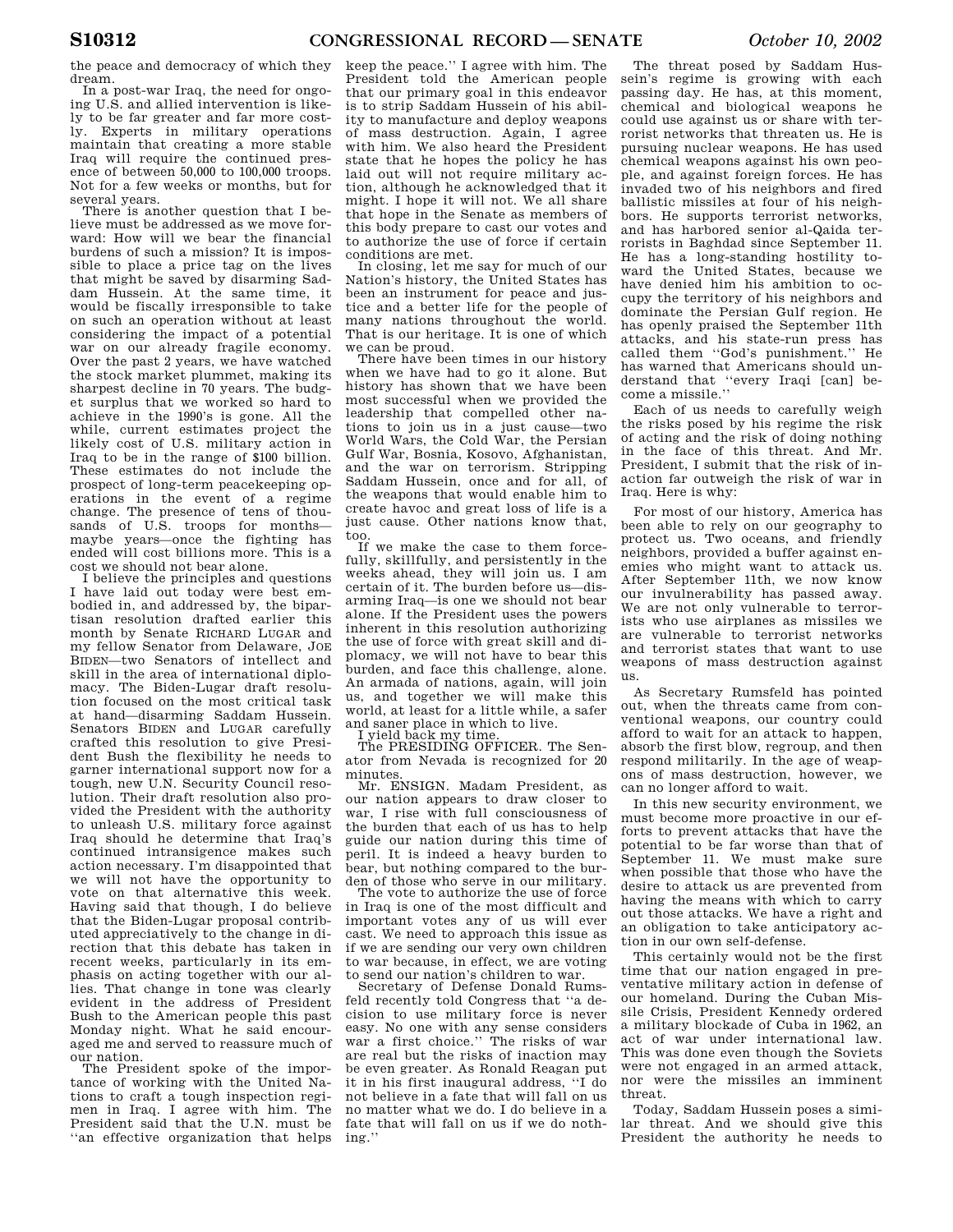deal with the Iraqi threat now, before it reaches our shores.

Saddam Hussein poses a very real and imminent danger to the United States. According to the CIA, Iraq ''has broad capability to attack'' the U.S. ''with chemical or biological weapons and could build a nuclear bomb within a year if it obtains fissile material from abroad.'' Iraq ''probably'' has ''stockpiled more than 100 tons of mustard gas and other chemical weapons. Iraq has developed 'large scale' capability to produce anthrax and other bioweapons in mobile facilities that are easy to hide and hard to destroy.''

The longer we wait, the stronger he becomes, and the harder he will be to defeat. Saddam Hussein's regime hosts terrorist networks and has directly ordered acts of terror on foreign soil. He has used weapons of mass murder before, and would not hesitate to use them again.

Moreover, Saddam Hussein's ongoing defiance of U.N. Security Council resolutions has made clear that he has no intention of disarming or discontinuing his weapons of mass destruction programs.

Remember, our goal is not to get weapons inspectors back into Iraq. Our goal is disarmament. And Saddam Hussein has shown that he is not willing to disarm. To the contrary, he has proven willing to pay an enormously high price to maintain his weapons of mass destruction aspirations. Under U.N. sanctions, he has given up about \$180 billion in oil revenue to keep his weapons of mass destruction. As Richard Butler, a former U.N. chief weapons inspector has said, ''The fundamental problem with Iraq remains the nature of the regime, itself. Saddam Hussein is a homicidal dictator who is addicted to weapons of mass destruction.''

Congress recognized that fact in 1998 when it passed The Iraq Liberation Act stating that, ''It should be the policy of the United States to support efforts to remove the regime headed by Saddam Hussein from power in Iraq and to promote the emergence of a democratic government to replace that regime.'' We knew then what we know now—that regime change and disarmament are inextricably linked.

Just like there are career criminals there are career criminal regimes. Leniency only incites them to more violence. They are driven; they are compulsive. And unless they are constantly thwarted they will continue to prey on the weak and defenseless.

We cannot stake the lives of tens of thousands of innocent American citizens on the hope that Saddam Hussein will never use his weapons of mass destruction against us. He has already proven that he cannot be trusted, and that he poses a great threat to the peace and stability of the world. This is a critical moment for the United States. If Saddam Hussein is appeased with more talk of weakened, compromised weapons inspections, which he has repeatedly defied, we risk leav-

ing our country open for another catastrophic attack, one potentially far worse than the heinous acts of September 11th.

As we debate how to deal with the Iraqi threat, we must never forget that in Saddam Hussein we are dealing not just with a homicidal dictator; we are confronting Evil that is akin to Stalin and Hitler.

Just ask former Iraqi general, Najib Salhi. He defected from Iraq and was living in Amman, Jordan when one day he came home to find a package from Saddam Hussein's intelligence service. He opened it to find a video tape.

When he put it into the VCR, he saw what he thought was a pornographic film—till he realized, to his horror, that he was watching the rape of one of his closest female relatives. The message was clear. They wanted to blackmail him into silence.

That is the face of Evil.

Or consider the fact that Saddam Hussein's regime has admitted to having weaponized aflotoxin—the only country in the world known to have done so. As former CIA Director Jim Woolsey has stated, ''The only use of aflatoxin is that it creates cancer, long-term cancer, especially in children.''

Aflatoxin has no military value. It has no battlefield use. It takes tens of years to kill its victim. It is a weapons whose only purpose is to kill innocent people for murder's sake. Richard Spertzel, the former chief biological weapons inspector for UNSCOM, declared that aflatoxin is ''a devilish weapon. From a moral standpoint, aflatoxin is the cruelest weapon—it means watching children die slowly of liver cancer.''

That is the face of Evil.

Look at the attacks Saddam Hussein has ordered on his own people—on thousands of innocent men, women, and children—in Halabja, using a chemical weapons cocktail. Those attacks are causing cancer and genetic mutations that will be felt in this generation and the next.

That is the face of Evil.

Saddam Hussein is a man who has personally shot and killed members of his own cabinet; who has ordered his opponents to be burned alive in vats of acid; who forces those suspected of disloyalty to watch the gang rape of their mothers, daughters, wives, and sisters; who not only tortures dissidents, but tortures their children in front of them.

He is the living incarnation of an Evil that cannot be appeased and cannot be deterred, and must be confronted and defeated.

He has murdered hundreds of thousands of innocent people—and is pursuing weapons that will allow him to extend his deadly reach across oceans and continents—that will give him the capability to kill our people—our children, our families.

The President has rightly called Saddam Hussein ''a student of Stalin.'' And I applaud him for his resolve in confronting the dangers posed by the Iraqi Regime.

The President has awakened the world to the existence of evil in our midst—and challenged the world to confront that evil before it confronts us, at the cost of millions of lives.

It is a natural reaction to flee in the face of evil. It is little wonder that much of the world has been reluctant to stand its ground and face down Saddam Hussein, which is why the President's leadership has been critical, and why it is so important for the United States Congress to show similar resolve, and demonstrate our unity with the President.

In showing steadfastness and steely determination, the President made clear to the Iraqi regime, and the world, that we were not going to repeat the tired old pattern of meeting Iraq's threats with inaction. And that leadership has had an impact. One by one we have seen nations join the U.S. in recognition that Saddam must go. Some have said so publicly, others privately. Let there be no doubt: if we go to war, we will not be going it alone.

Thanks to our President, the world understands that there is a price to be paid for defying the United States when our survival is at stake. And I believe that a strong show of support by Congress will strengthen the President's hand at the United Nations.

While we greatly value the support of our allies in the war on terror, we must never give other nations the authority to stop us from defending our freedom or from acting in our own self-defense. We must do what we feel is right in protecting America, whether or not we have the approval of France, Russia, China or any of the other nations which currently sit on the U.N. Security Council.

None of us takes the prospect of war lightly. War is difficult and dangerous, and lives will be lost. I understand the concerns many Americans have about war in Iraq, and I fully appreciate the sacrifice American families make when they lose a loved-one in the fight to keep America and the rest of the world free from tyranny and oppression.

This country lives, freedom lives, because brave men and women were willing to die for it—willing to risk their lives, and give their lives, for a cause greater than themselves. As scripture teaches ''there is no greater love than this: that a man lay down his life for his friends.'' We are all concerned for the well being of our troops, and we thank them for their willingness to keep America safe from the evil that has been made so apparent in the last year.

While I value diplomacy and rhetoric, there comes a time when force is inevitable—when our choice is not between war and peace, but between war today, when our enemy is weaker, or war tomorrow, when our enemy is stronger. That is the choice we face today.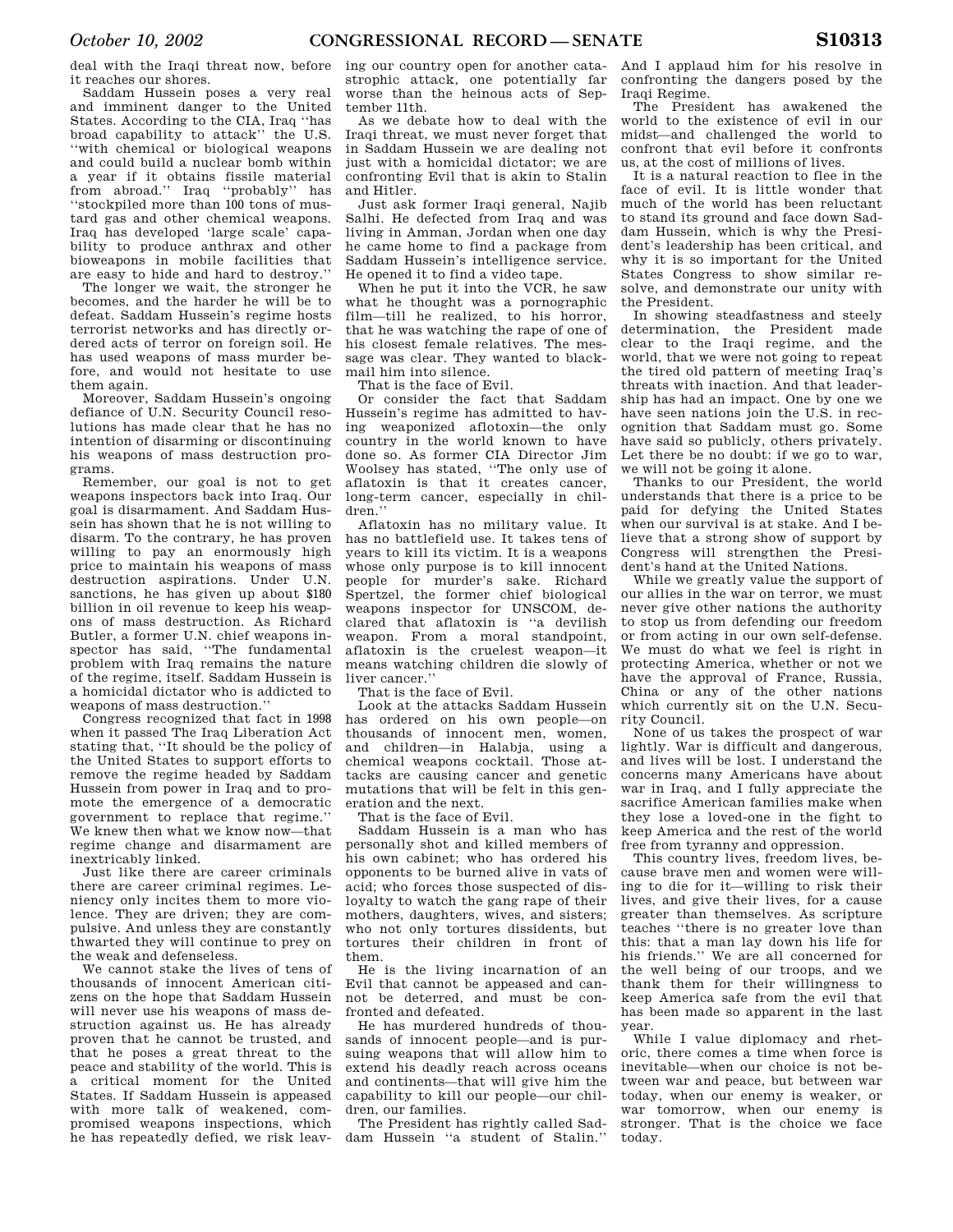We have tried diplomacy. We have imposed sanctions. We have sent inspectors. All attempts to reason with the Iraqi Regime have failed. The only language Saddam Hussein understands is force.

Indeed, in a way, we are already at war with Iraq. Since hostilities ended in 1991, Iraq has repeatedly violated the ceasefire conditions which were set out at the close of the Gulf War. Just ask our brave pilots who are being shot almost every day as they patrol the nofly zones over Iraq.

After President Bush's speech to the U.N., Saddam Hussein sent a letter to the U.N. promising to ''allow the return of United Nations weapons inspectors to Iraq without conditions.'' He went on to say that Iraq ''based its decision concerning the return of inspectors on its desire to complete the implementation of the relevant Security Council resolutions and to remove any doubts that Iraq still possesses weapons of mass destruction.''

Hours after that letter arrived at the U.N., Iraq was shooting at U.S. aircraft implementing those same relevant U.N. Security Council resolutions. Since 1992, the Iraqis have used anti-aircraft artillery, or Triple-A, against our aircraft in the northern and southern nofly zones. In fact, over the last three years Iraqi Triple-A has fired at coalition aircraft over 1,000 times. This year to date they have fired on us over 400 times—and since that September 16 letter where Saddam pledged his support for U.N. resolutions they have fired on coalition aircraft more than 70 times. It appears that Iraq has actually stepped up its firing on U.S. and British planes since he agreed to cooperate with the U.N. Actions speak louder than words. And for 11 years Saddam Hussein's actions have shown that he is bent upon pursuing weapons of mass destruction at all costs.

After all, three days after Saddam Hussein's September 16th letter pledging the unconditional return of weapons inspectors, Iraq's foreign minister stated U.N. resolutions were ''unjust and at odds with the U.N. charter and international law.'' He further declared, ''Iraq demands that its inalienable rights are met, including respect for its sovereignty, security and the lifting of the blockade imposed on it.'' Then Baghdad stated that the 1998 Memorandum of Understanding which exempted certain presidential palaces must stand. I am sure we will hear from time to time that Baghdad is once again stating that unconditional inspections could take place. The words change, but the actions stay the same. They keep right on firing at our pilots.

Madam President, on September 11, 3,000 innocent citizens were killed. If their deaths are to have any meaning, our nation must not forget the lesson they gave their lives for us to learn. The era of our invulnerability is over. Evil exists—it is real, it is out there, and it seeks our destruction. If we ignore it, it will not go away. It will con-

tinue to stalk us, and kill more of our people.

It must be confronted and it must be defeated.

''There is a time for all things,'' the Rev. Peter Muhlenberg told his congregation on the eve of the Revolutionary War, ''a time to preach and a time to pray. But those times have passed away. There is a time to fight, and that time has now come.''

We have listened and we have prayed. Now we must fight.

For the best honor we can bestow on those who have died for our nation, and those who will die for our nation, is victory. Victory over terrorism. And if the President believes it is necessary to secure our freedom, victory over the regime of Saddam Hussein.

Madam President, I yield back the remainder of my time.

The PRESIDING OFFICER. The Senator from Nevada.

Mr. REID. Madam President, I ask unanimous consent that Senator GRA-HAM's and Senator CANTWELL's time be changed. Senator GRAHAM will go before Senator CANTWELL.

The PRESIDING OFFICER. Is there objection?

Without objection, it is so ordered.

The Senator from Florida is recognized for 30 minutes.

Mr. GRAHAM. Thank you, Madam President.

Madam President, I rise this evening to speak to my colleagues, more importantly to speak to the people of the United States and, especially, my fellow Floridians.

In my service in the Senate I have not shied away from authorizing the use of force when I believed it was in our Nation's interests.

I voted to use force in the Persian Gulf in 1991. I voted to use force in Bosnia in 1992. I voted to use force in Kosovo in 1999.

I have given the President of the United States a presumption of correctness in his assessment of our national security interest.

But, Madam President, tonight I am going to vote no on this resolution. The reason is this resolution is too timid. It is too limiting. It is too weak. This resolution fails to recognize the new reality of the era of terrorism. And that reality is that war abroad will, without assertive security actions, increase the prospects of terrorist attacks here at home.

In fact, war on Iraq alone leaves Americans more vulnerable to the No. 1 threat facing us today, those international terrorist organizations that have the capability to inflict upon us a repeat of the tragedy of September 11.

The resolution I had hoped we would pass would contain what the President has asked for relative to the use of force against Saddam Hussein's regime in Iraq, and more.

It also should provide the President all necessary authorities to use force against the international terrorist groups that will probably strike the

United States as the regime of Saddam Hussein crumbles.

I offered an amendment on this floor yesterday that would have given the President the authorities he needs to deal with the threat posed by the five deadliest terrorist organizations in addition to al-Qaida—that would gladly join Saddam Hussein in his retaliatory strike.

Those five organizations have already killed hundreds of Americans. Those five organizations have ties to countries that could provide them with weapons of mass destruction. Those five organizations have the capability to strike within our homeland. They have recruited, trained, and placed operatives in our hometowns.

I argued that the President should have the option to set priorities and choose our targets, and to be able to preempt terrorists before they can order strikes against us in our homeland. Unfortunately, that amendment was rejected.

Some said I was incorrect in my contention that the President, as Commander in Chief, lacks the power to expand the war on terrorism beyond al-Qaida. I disagree. But I will not repeat the legal arguments that I made yesterday.

But even accepting the fact that others may disagree, how is it in the interest of our Nation's security to leave the question in doubt as to whether the President has the authority to attack these international terrorist organizations that represent such a lethal threat to the people of the United States?

There have been some past administrations which have allowed leaders of rogue states to be uncertain as to how America would respond if they used weapons of mass destruction. This administration should not repeat that fundamental error.

If we want to deter the world's terrorists and madmen, shouldn't we tell them, in the most explicit terms, what they will face by U.S. retaliation to their action?

I also want to restate my conviction that this resolution forces the President to focus our military and intelligence resources on the wrong target. A historical example, which has been used repeatedly in this debate, is the example of the 1930s: that England, France, and other nations, which would eventually join in the world's greatest alliance, slept while Hitler's power grew.

They say the equivalent of passing this resolution is to have declared war on Hitler. I disagree with that assessment of what this lesson of history means. In my judgment, passing this resolution tonight will be the equivalent of declaring war on Italy. That is not what we should be doing. We should not be declaring war just on Mussolini's Italy. We should also be declaring war on Hitler's Germany.

There are good reasons to consider attacking today's Italy, by which I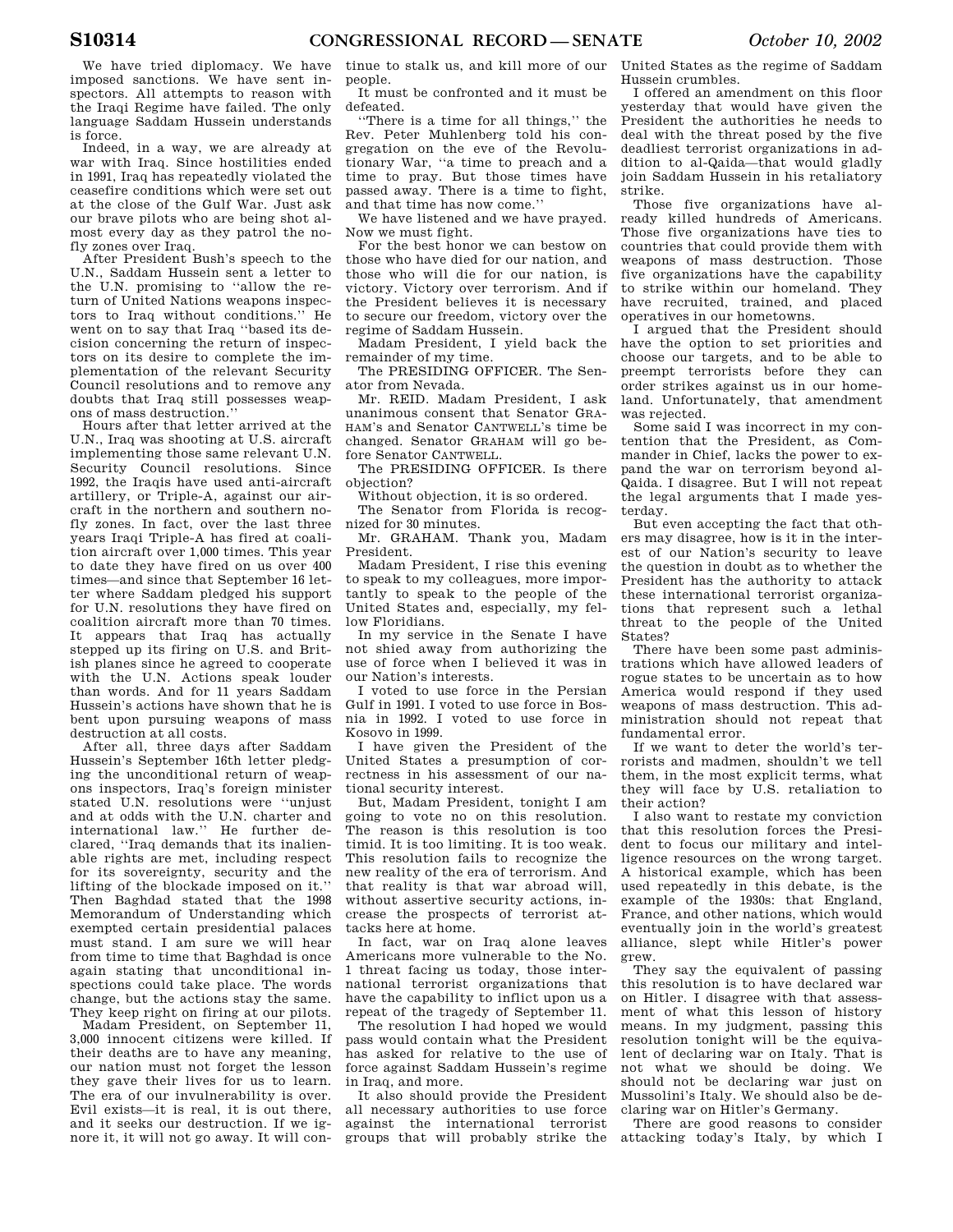mean Iraq. Saddam Hussein's regime has chemical and biological weapons and is trying to get nuclear capacity. But the briefings I have received suggest our efforts, for instance, to block him from obtaining necessary nuclear materials have been largely successful, as evidenced by the recent intercept of centrifuge tubes, and that he is years away from having nuclear capability.

So why does it make sense to attack this era's Italy and not Germany, especially when by attacking Italy, we are making Germany a more probable adversary?

The CIA has warned us that international terrorist organizations will probably use United States action against Iraq as a justification for striking us here in the homeland. You might ask: What does the word ''probably'' mean in intelligence speak. ''Probably'' means there is a 75 percent or greater chance of the event occurring. And the event is that international terrorist organizations will use United States action against Iraq as a justification for striking us here in the homeland.

Let me read a declassified portion of a CIA report recently presented to the Senate Select Committee on Intelligence:

Baghdad for now appears to be drawing a line short of conducting terrorist attacks with conventional or [chemical and biological weapons] against the United States.

Should Saddam conclude that a U.S.-led attack could no longer be deterred, he probably would become much less constrained in adopting terrorist actions.

Such terrorism might involve conventional means . . . or [chemical and biological weapons].

Saddam might decide that the extreme step of assisting Islamic terrorists in conducting a [weapon of mass destruction] attack against the United States would be his last chance to exact vengeance by taking a large number of victims with him.

In other words, the odds of another strike against the people of the United States by al-Qaida or one of the international terrorist groups goes up when we attack Baghdad.

The President should be in the most advantageous position to protect Americans, to launch preemptive strikes and hack off the heads of these snakes. With the resolution before us, we are denying the President that opportunity, and we are sending confusing signals to our people and our allies as to the sincerity of our commitment to the war on terrorism.

The American people and our allies gave President Bush their wholehearted support in the war on terrorism after September 11. They cheered our efforts to remove Osama bin Laden and the Taliban government from Afghanistan. A year after we commenced that war, action in Afghanistan has ground to a virtual halt. Osama bin Laden remains at large, and we have not moved aggressively beyond Afghanistan to take on the cells of al-Qaida operatives in other parts of the world.

We also know of sanctuaries, training camps where the next generation of terrorists are being trained and that those sanctuaries are going unattacked.

With sadness, I predict we will live to regret on this day, October 10, 2002, we stood by, and we allowed those terrorist organizations to continue growing in the shadows. It may be days, weeks, months, or years before they strike Americans again, but they will, and we will have allowed them to grow that capability.

If we are going to pass this resolution—and I expect we will—there are several things we should say about the need to protect the American people. Within the region of the Middle East and central Asia, we have a constellation of challenges, threats, and commitments of the United States. We need to use this period of time to begin to reduce the threat environment in that area by active, sustained U.S. diplomacy on two half-century-old disputes: The dispute between Israel and Palestine, and the dispute over Kashmir, the festering sore between two nuclear powers, India and Pakistan.

Second, the President a year ago should have ordered all of the law enforcement agencies under his control to design a comprehensive means of determining the number, location, and capability of terrorists who are living among us. But tonight, no one in our government can fully tell us which, when, where, and how terrorist organizations might hurt us. This I consider to be a stunning admission and an unnecessary vulnerability.

At this late hour, such action should be of the most urgent priority. This should be done, of course, within the confines of the protections afforded to all American persons by the Constitution of the United States.

Third, we should be moving to detain all those who can be legally detained who represent a threat to the United States.

Fourth, the President should direct the military forces of our country to prepare to execute a full-fledged war on terrorism. We must complete our mission in Afghanistan and then move to the next targets of al-Qaida cells.

Finally, I would advise the President to request of the Congress the authorities he needs to execute the war on terror and to protect Americans. Specifically, this should include the authority to use force against those international terrorist organizations with the greatest capability to kill Americans here at home, with the greatest history of having used their evil intent against Americans, and with the largest number of terrorist operatives located within the United States.

Our people need to know their government is doing all it can to keep them safe. Tonight many Americans are anxious and frightened, and they have cause to be. One year ago letters carrying anthrax killed five Americans, including one in my home State,

and created great concern. That case has not yet been solved.

One year later, here in the Capital region, a sniper is randomly taking lives of innocent people going about their daily activities. Just hours ago, police confirmed the man who was shot last night while pumping gas into his car at a service station is the eighth victim, six of whom are dead. And in today's Washington Post, a front page article has the headline ''Probe Less Cohesive Than Advertised.''

It states:

Behind the scenes at the command central, however, interviews with leading investigators suggest that while some aspects of the massive effort are working well, others are fraught with the same turf battles, politics, leaks and confusion that historically have characterized manhunts of this size.

Are these acts that we are trying to unravel those of a madman, a mad scientist, a terrorist? The honest answer is that we do not know. In these frightening times, it is irresponsible to add to the anxiety of the American people by going to war with Iraq—without taking the additional steps required to curtail the possibility of more horrors being inflicted upon us here in our homeland. This resolution fails to take those steps.

Different people have different opinions of what our national security priorities should be. Clearly, some—including the President—believe the first priority should be regime change in Baghdad. Others believe our first priority should be to disarm Iraq by removing its weapons of mass destruction. As important as they may be, I have a different view.

The United States has many challenges, threats, and commitments to respond to, particularly in the region of the Middle East and central Asia. These include the Israel-Palestine conflict, the India-Pakistan standoff, and the threats posed by weapons of mass destruction. Even if we say the No. 1 issue in the region should be containing weapons of mass destruction especially nuclear weapons—I frankly do not believe Iraq should be our first concern. We do not know the full capabilities of the State of Israel, although we believe it has the full capacity to defend itself against attacks, or the threat of an attack. We are aware of the significant capacity possessed by India, Pakistan, and Iran. I can say without fear of contradiction that all of these possess substantially greater capabilities and means of delivering nuclear or other weapons of mass destruction than Iraq.

Of all the issues we care about, and those issues over which we have some capability to determine the outcome, in my judgment, the No. 1 priority should be the war on terrorism and its threat to the people of the United States in our homeland. Our top targets should be those groups that have the greatest potential to repeat what happened on September 11, killing thousands of Americans. Passing this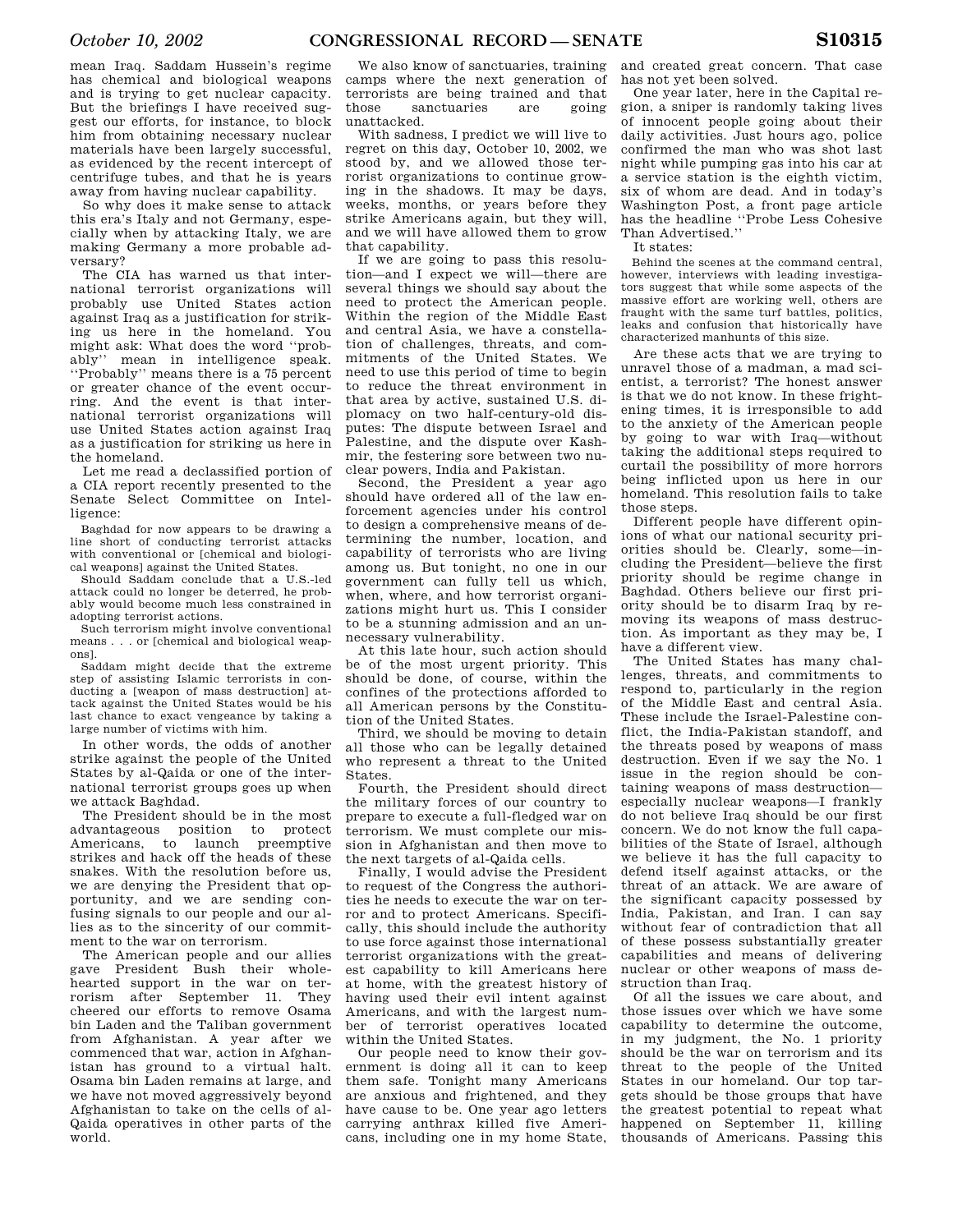timid resolution, I fear, will only increase the chances of Americans again being killed. That is not a burden of probability I am prepared to accept. Therefore, I will vote no.

I close with the words spoken in one of the darkest periods of the history of the Western World. In 1941, Winston Churchill said:

Never, never, never believe any war will be smooth and easy, or that anyone who embarks on the strange voyage can measure the tides and hurricanes he will encounter.

The statesman who yields to war fever must realize that once the signal is given, he is no longer the master of policy, but the slave of unforeseeable and uncontrollable events.

Mr. REID. Madam President, how much time did the Senator from Florida use?

The PRESIDING OFFICER. The Senator used 20 minutes.

Mr. REID. And he had 30 allocated to him. Therefore, I ask unanimous consent that Senator MIKULSKI be recognized for 10 minutes.

The PRESIDING OFFICER. Is there objection?

Without objection, it is so ordered.

The Senator from Maryland is recognized.

Ms. MIKULSKI. Madam President, after careful consideration, I have decided to oppose the Bush resolution on Iraq. This resolution would give President Bush the unilateral authority he seeks to go to war against Iraq without international support or international resources. The resolution includes only tepid language supporting diplomatic efforts at the United Nations.

The Senate is making a grave decision: Whether to give the President unlimited authority to go to war and send American military men and women into harm's way.

I take this responsibility very seriously. I have listened to the President and his advisors. I have consulted with experts and wise heads. I have participated in hearings and briefings as a member of the Senate, and particularly as a member of the Intelligence Committee. I have listened intently to my own constituents.

The American people are deeply ambivalent. The American people want a safer world, a world in which distant tyrants can't threaten us and our bases and our embassies and our treasured allies. The American people are counting on us to assess the Iraqi threat and to confront it with our allies. They and I firmly believe that Saddam Hussein is duplicitous, deceptive, and dangerous.

Iraq has grim and ghoulish weapons to carry out his evil plans. As part of the Gulf War cease-fire agreement, Saddam Hussein committed to destroying its chemical and biological and nuclear weapons programs and longerrange missiles. Instead, Saddam Hussein is trying to add nuclear weapons to an arsenal that already includes chemical and biological weapons and ballistic missiles.

These threats cannot be ignored and allowed to grow. But these are not only

threats to us. These are threats to the international community, and the international community must share the responsibility of addressing them.

I support a robust multinational response to the Iraqi threat. That's why I supported the Levin resolution, urging the United Nations Security Council to fulfill President Bush's request to demand Iraqi disarmament, verified by unfettered inspections, and to authorize the use of multinational force if Iraq refuses to comply.

If the UN refuses to act, then Congress would consider a request from the President to authorize acting alone against Iraq.

Let me be very clear on one point. The United States always has the authority to take military action in selfdefense. That is our right under international law, included as Article 51 of the United Nations Charter, and I support that.

President Bush says he has not yet decided whether the use of military force is necessary, and I take him at his word.

The United States should first exhaust all diplomatic and other nonmilitary means.

The United States should give the United Nations the opportunity to fulfill its responsibility to address the Iraqi threat.

The United States should fully pursue whether the UN Security Council will authorize the use of multinational

force.<br>The Bush resolution, the White House resolution, would authorize the President to send our Armed Forces to war against Iraq without any further consideration by Congress.

Under the Levin resolution, which I cosponsored, Congress would remain in session, standing ready to promptly reconsider if the UN does not meet the challenge.

I have had to ask myself, 'Why should the Senate wait to see what the United Nations will do before deciding on the unilateral use of force?

The answer is this:

Voting now in support of unilateral action would take the international community off the hook.

Why would the other members of the United Nations Security Council make the tough decision to effectively authorize war against a member state if they know the U.S. will do it by ourselves?

I believe this resolution would actually weaken the negotiating position of the President and the Secretary of State at the United Nations.

Why would other nations send their troops into harm's way if America is ready to send our troops without them?

Why would other nations join us to rebuild Iraq after a war if Uncle Sam is willing to bear the financial burden, as well as the dangers?

I'm concerned about the prospect of America going it alone because I've thought about the risks and consequences.

The risks and consequences of acting alone are so much greater than they would be for multinational action.

The risks to our troops are greater if allied forces do not join the mission.

The challenge in post-conflict Iraq is greater if other nations do not share the burden and the cost.

The consequences for the war on terrorism are greater if we lose the essential cooperation of other nations in the effort to pursue al-Qaida and other terrorist groups. The consequences on our economy would be severe.

A mandate from the United Nations would mean the international community against Saddam instead of the United States against Iraq, and other countries in the region would join our coalition rather than obstructing or opposing us.

I recognize that I will likely be in the minority on this vote. The Senate and House of Representatives will probably grant the President the broad authority he now seeks.

I will vote differently than the majority, but I want my constituents, particularly our men and women in uniform, to know that I believe my vote represents the wisest, most prudent course with them in mind.

America's soldiers, sailors, airmen, and marines will always have my full and steadfast support. I stand accountable to the oath I took to defend the Constitution against all enemies, foreign and domestic. I hold myself accountable to my constituents, and I am prepared to defend this vote because I think when history is written, it would have been wiser not to give authority to go it alone right now.

I thank the Chair and yield the floor.

The PRESIDING OFFICER. The Senator from New Hampshire is recognized for 15 minutes.

Mr. SMITH of New Hampshire. I thank the Chair.

Madam President, I can recall 11 years ago—12 years ago actually—I made my maiden speech on the floor of the Senate. It was about Saddam Hussein and going to war with President Bush in office. Here we are 12 years later doing the same thing.

I rise today to again support the President in his duty, I believe, to stop Iraq from bringing weapons of mass destruction throughout the world. When I addressed this topic in January of 1991, I said then that there was a lot of talk about George Bush—President Bush 41—leading us into war. What I said then, and I will say now, is that was wrong. It is Saddam Hussein who is leading us into war. The same holds true today as it did 12 years ago.

Those voices against the Desert Storm operation, some of whom are repeating this same antiwar rhetoric today, are simply wrong. The warmonger is Saddam Hussein. He is now moving us toward another major military engagement with the stakes even higher than they were 12 years ago.

Unfortunately, Desert Storm did not finish the job. There has been some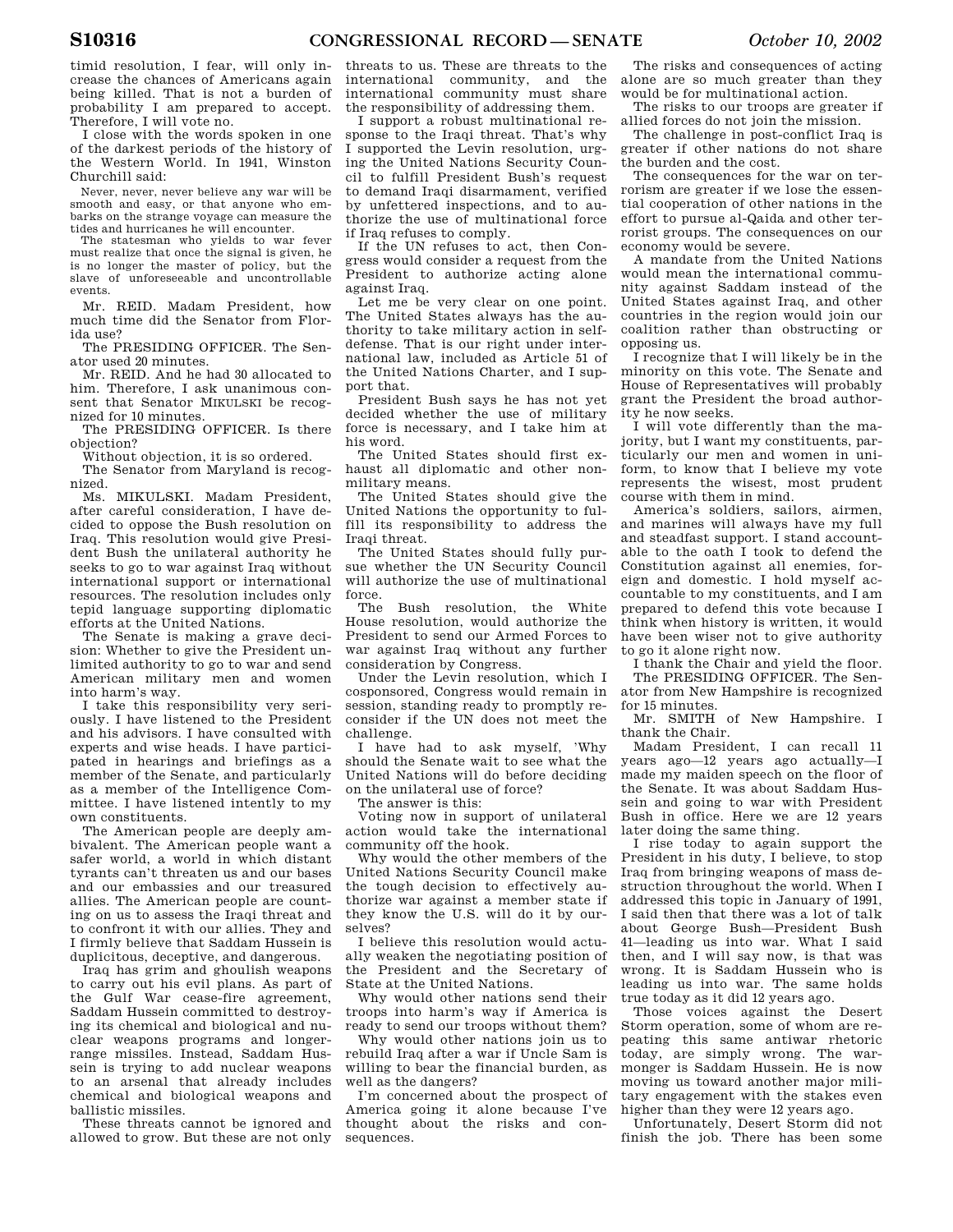criticism about that. Given the data and facts President Bush had at the time and with the U.N. resolution, he did what he had to do.

If we calculate the costs of air operations, no-fly zones, and other activities over these past 12 years, containment has not worked. In this age of weapons of mass destruction, relying on a policy of containment and deterrence is a risk we cannot and must not take.

I pulled out a copy of the speech I made in 1991. I do not know anyone in this body who wants war. I do not know anyone in America who wants war. I certainly do not. The President does not. Nobody wants war. Yet we heard today on the floor that President Bush is leading us into war, and that is wrong.

Thomas Paine, who is often quoted, over 200 years ago said: These are the times that try men's souls. This is the time that American service men and women are keenly aware of the enormous burden which the world events have placed upon us. I said that in 1991, and it is true today.

Unfortunately, Saddam Hussein is still with us. The stakes are high. We are in a virtual state of war now with Saddam Hussein and with Iraq, but it has not produced the necessary results. Saddam is again developing the potential to threaten us with weapons of mass destruction and with terrorist attacks.

This threat has to be met. It just simply has to be met head on. And the only answer is the overthrow of Saddam's regime one way or the other—domestically if possible, militarily if necessary. The stakes are simply too high not to do it.

I served in Vietnam. Others have served in war. We all know the stakes. If we do not do this, people may die. If we do this, people will die. Imagine the tremendous burden that is placed now upon the President of the United States.

Democracies do not threaten democracies, and democracies do not start wars. We would all be much safer nations if everybody believed the way we did, but that is not the way it is.

We have learned much in the wake of the vicious attack upon our country on September 11. Frankly, we were pretty much asleep. We were complacent. The terrorist attacks in Africa, the U.S.S. *Cole*, Khobar Towers, our barracks in Saudi Arabia—these losses were largely inflicted on our military and on our State Department personnel, but we were still largely oblivious to the risks we faced right here on American soil. We were not prepared for the devastation of 9/11 and the lives of nearly 3,000 innocent Americans lost. The total costs are immeasurable. Some say as much as a trillion dollars, but how about in the human loss? All the children orphaned, young people, men and women who were embarking on careers—what they might have contributed to America over the next several years we will never know.

What Saddam Hussein is doing has to be met. He is a threat to the people of the world. He is indeed a threat to the world. I know. I have seen enough intelligence on this over the past several years to know—not only to believe it but to know it. Weapons of mass destruction—nuclear, biological, and chemical, whatever they may be—can kill millions in insidious ways throughout the world. We simply cannot let this stand.

I know, having been there, the enormous burden felt by young men and women in uniform who will be there when and if this happens. They need our support. Have the debate, get the debate behind us, and get behind our men and women because they are going to have to do the work, and they deserve our support, unlike Vietnam when the troops did not get that support.

We need to find out where the links to al-Qaida are. They annihilate innocent people by virtue of their religious faith or their national identity. That is what they are doing. They will do it with terrorist bombs on their backs. They can do it with nuclear missiles or biological or chemical missiles as well.

If there are some in doubt, I urge them to go down to the Holocaust Museum and take a look and see what the cost of doing nothing is: 6 million innocent lives annihilated because we stood by as a world and let it go too long, and then we finally stopped it. We cannot let this go too long. Six million lives lost the way Hitler took them is horrible, and as despicable as it was, it is nothing compared to the number of lives that can be taken in more evil and despicable ways now.

Some say we should not take preemptive action. Preemptive action? There is already action taken against the United States of America. Remember the 3,000 people dead. This is not preemptive. We are reacting.

Our survival as a nation is at risk. Earlier this year in the wake of the unprecedented and vicious attack in the United States and world by al-Qaida, President Bush came before the American people in his State of the Union Address and unveiled his advocacy for regime change in Iraq.

That is a sound policy. And this is a terrible dilemma. How would you like to be the President of the United States today, sitting in the White House contemplating what has to be done? Criticized if you take action, criticized if you don't; risking death if you do, risking death if you don't.

There is no time in American history where a decision has been more important. There is no more important debate, ever, in my view, in American history where the stakes are higher than they are right now.

I am standing right now at the desk of Daniel Webster. He probably from this desk made some of the greatest speeches in the history of this body, but none of them, whether they were about slavery or all the great issues of

the day of the 1830s and 1840s, even come close to the impact of what could happen by allowing this man, this despot, to move forward in the world unchecked.

We cannot rely on the United Nations, weapons inspectors, or Saddam's word that he is going to comply with inspections and disarm. I wish we could. Neville Chamberlain thought that about Hitler, didn't he?

Saddam Hussein's brutal dictatorship has reigned for 30 years. During these three decades, we have seen him attack Iran in a war that took a million lives; we have seen him repress, through murder and terror, ethnic and political elements in Iraq; We have seen him use weapons of mass destruction on 250 occasions against the civilian population. He had come close to producing a nuclear device before the gulf war and is successfully continuing these efforts despite several years of failed weapons inspections. He has breached international law. He has invaded Kuwait. He set oil wells on fire. He has threatened the stability of the world. He prompted the use of military force to contain him, and Saddam Hussein has tried to assassinate a former President of the United States of America.

He is a sponsor of Islamic terrorism throughout the world, and his regime has harbored the likes and established relations with Osama bin Laden's al-Qaida. What more evidence do we need to act?

This resolution also touches my heart in another way. This resolution makes very brief mention that Iraq has failed to account for an American serviceman. It might be a small matter compared to the big issue of war with Iraq, but Captain Speicher, who was shot down over Iraq, was the first pilot lost in the war. He was pronounced dead by the Pentagon, but there is no evidence that he is dead. The information was incorrect. His status changed in January 2001. I worked for 7 years to change that status and President Clinton, to his credit, prior to leaving office, changed that status. I give him great credit for that because he very well may be a prisoner held by Saddam Hussein today. In short, whether he is a prisoner or not, Saddam Hussein knows what happened to him. We do not. This is simply unacceptable.

By not seeking a regime change in Iraq, by not backing our policies with military force, by not dismantling Saddam's regime and weapons of mass destruction, I am concerned America will repeat its folly and give Saddam the breathing room to produce a nuclear device, proliferate it, threaten to use it, or use it. He will continue to support terrorism which devastated our Nation.

I supported the resolution on Iraq during the administration of President Bush 41, and I will support the resolution of this President Bush to give him the power to authorize the use of military force against Iraq.

I will close with a comment I made in my closing remarks in 1991: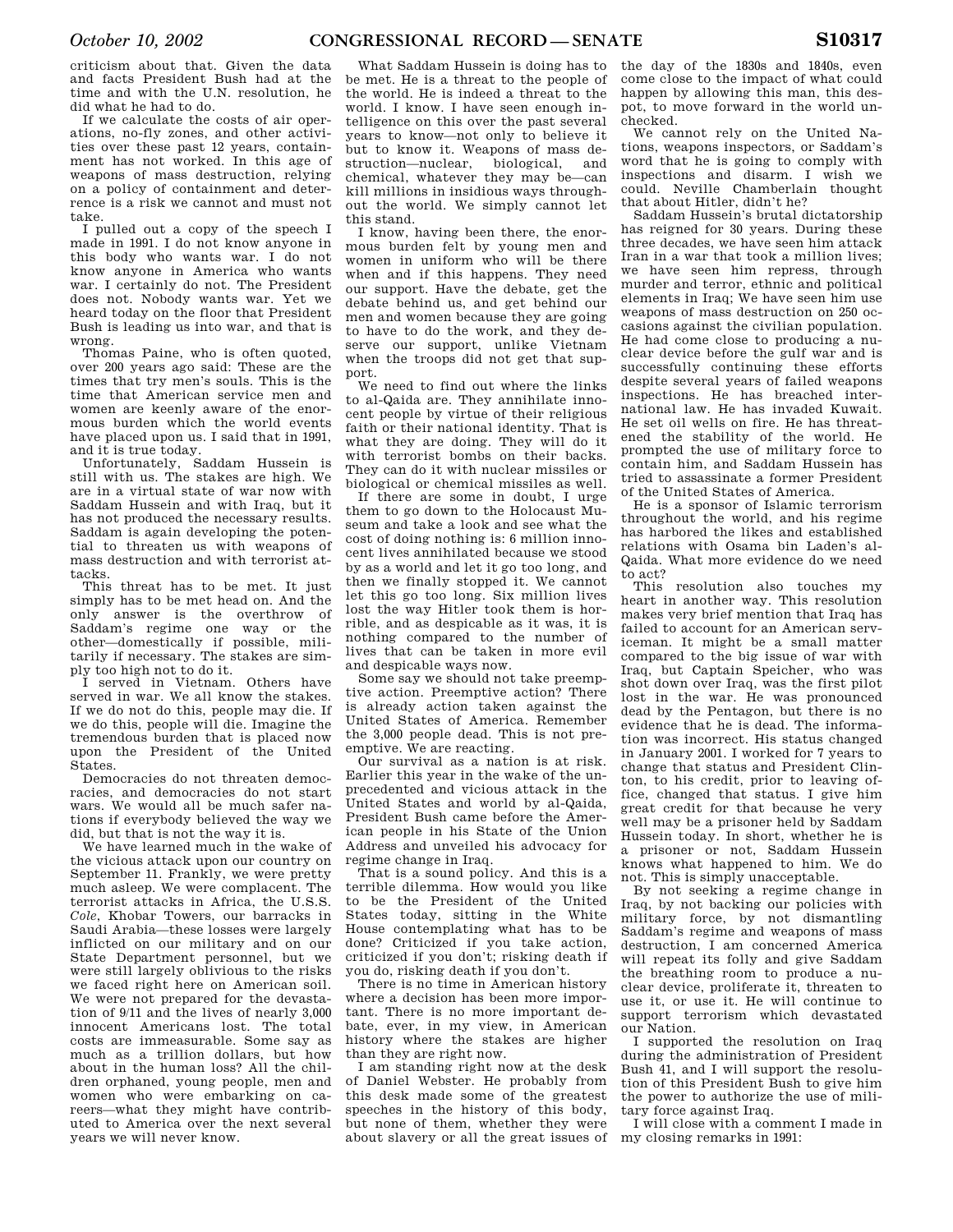Stand with the Commander in Chief. Have the courage to stand with him who was elected by all of the American people. Stand with him, and stand with our sons and daughters in the Persian Gulf. Do not give Saddam Hussein a reason to doubt our resolve. Stand together. Let us discard Saddam Hussein on the garbage heap of history along with the other despots like Khrushchev, Stalin, and Hitler. That is where he belongs, and that is where we are going to put him sooner or later.

Unfortunately, it is a little bit later than we expected. We need not fear. We are the greatest Nation in the world, with the greatest people, and I believe it is the right thing to confront this monster and do it now. That is why I will be supporting President Bush.

I yield the floor.

The PRESIDING OFFICER (Mr. DURBIN). The Senator from Washington is recognized for 30 minutes.

Ms. CANTWELL. Mr. President, I come to the floor today to discuss S.J. Res. 46, the Lieberman, Warner Bayh-McCain resolution, and the issue that everyone of my colleagues agree on that Iraq is in serious violation of its U.S. and U.N. agreements prohibiting its possession of weapons of mass destruction.

What my colleagues cannot agree on is how we should go about disarming Iraq.

Let me add my views.

I believe that the best way to deal with the threat posed by Saddam Hussein is to build a multinational coalition and engage the United Nations.

But we can't ask the United Nations to disarm Saddam Hussein if we are not willing to disarm him ourselves.

Today's vote for S.J. Res. 46 is a statement of national resolve to disarm Saddam Hussein. By showing our unity as a nation, we help the United States unite the world against his continued effort to use weapons of mass destruction.

History has shown that we have been very patient with Saddam Hussein.

First, let us remember that the United States and 34 other nations were at war with Iraq in 1991.

After 3 months of war in which the U.S. coalition lost 556 lives and 502 wounded—including seven young men from my home State—not to mention the estimated 100,000 Iraqis killed—we negotiated a cease-fire agreement with Iraq that ended our military campaign.

This cease-fire was approved in return for Saddam Hussein's promise that he would unconditionally accept the destruction and removal of all biological, chemical and nuclear weapons and to allow U.N. inspectors to verify the elimination of these programs.

This cease-fire agreement was even signed by the Iraq government.

We staked lives, resources, and diplomatic weight on that promise, and yet here we are today because of the noncompliance of that issue.

If military action is eventually taken by a UN-backed effort or multinational US effort, that military action would not be a pre-emptive strike, but the enforcement of the Iraqi government cease fire agreement.

In fact, I would say we have been in a constant battle of enforcement for 11 years on this enforcement issue.

Shortly after the cease-fire agreement in 1991, Saddam Hussein started to thwart the cease fire agreement.

For 7 years, inspectors were sent to Iraq to verify his promise to disclose and destroy his cache of chemical, biological and nuclear weapons, and for 7 years Hussein obstructed the inspectors efforts.

Saddam Hussein did hide and inspectors did find weapons of mass destruction—literally tons of them—most of which were unaccounted for in the final reports'' and in clear breach of the cease-fire agreement.

Saddam Hussein even bugged the UNSCOM offices in Bahrain and New York, disguised weapons and hid them in various places. He leaked false intelligence and blatantly lied over, and as Sandra Mackey outlines in her book, ''The Reckoning, Iraq and the Legacy of Saddam Hussein,'' ''Hussein's tactical war of cheat and retreat with UN arms inspectors gave him power to remain a world figure and gain a hold over his own people.''

What has been our response and the response of the United Nations?

We have tried economic sanctions to get Iraq to comply with the disarmament agreement—and they have failed miserably.

It is the innocent Iraqi people that feel the effects of sanctions, including hunger and a lack of medical care.

Saddam Hussein not only continues to eat well—hoarding much of the aid and food imported into Iraq through the oil-for-food program—but he builds palaces, and he devotes substantial riches toward developing weapons of mass destruction.

We have tried sending a strong signal to the United Nations.

In 1994, I joined my colleagues in the House of Representatives in calling for the United Nations to take action on Iraq's noncompliance.

The House resolution went even further and urged the President and the United Nations to establish a tribunal to charge Saddam Hussein as a war criminal.

That vote showed a clear consensus eight years ago when members of the House agreed that Saddam Hussein was neither a legitimate ruler nor an honest actor in the ceasefire and UN agreements.

In 1998, we increased military pressure in the region and even conducted a military strike under President Clinton called Operation Desert Fox—hoping that the threat of force and the destruction of military installations would bring Hussein to reason and allow the inspectors back in.

While this limited military pressure produced some initial results, as soon as the United States turned down the heat Saddam Hussein went back to his old ways.

Where are we today.

For 11 years since our cease-fire agreement with Iraq we have tried to stop Iraq's effort to develop weapons of mass destruction.

In reality, our efforts have failed to stop his continued build-up of weapons of mass destruction.

The United Nations should never have allowed Saddam to negotiate the terms of inspections.

When he crossed the line in the sand that separated Iraq from Kuwait, Hussein demonstrated to the world his absolute disregard for international law; and his defiance of the will of the international community.

He also displayed, on a world platform, his utter disdain for the principles of human rights and a free society; and revealed to the world a frightening weapons capacity, including chemical and biological weapons and substantial progress towards developing a nuclear weapon—all of which he intended to use to advance his regional ambitions and threaten enemies.

Saddam Hussein is a global menace that we cannot simply wish away.

By doing nothing the world is not only failing to enforce the terms of a cease-fire that we fought for; but it is allowing a dangerous threat to grow that deserves renewed immediacy.

This immediacy was demonstrated 13 months ago, when we witnessed the devastating steps that terrorists were willing to take and we know that this problem is not going away; and Saddam only increases the danger.

Some citizens say there are other countries in the world producing weapons of mass destruction and could be a source of aid to terrorists. Why worry about Iraq?

I know of no other country that has posed such a unique threat by: Violating of US/UN cease-fire agreement to stop development of weapons of mass destruction; Using weapons of mass destruction in war or against its own people; and Refusing to help the U.S. in the Afghanistan war on terrorism and actually applauded the efforts of Al Quida of 9/11.

We are now considering a resolution that I believe will take a positive step towards effectively dealing with the threat of Saddam Hussein, his failure to comply with the terms of the 1991 ceasefire agreement.

The best way to do that is to bolster the President's and the U.S. efforts by sending a message to the U.N. Security Council that we must act. This vote tells the President of the United States we agree Saddam Hussein and his failure to comply with the cease-fire agreement constitutes a serious breach and a threat to global stability.

The vote tells the President we firmly support his promise to go to the United Nations Security Council and live up to the responsibilities to enforce a cease-fire agreement that Iraq has continued to try to subvert. This vote is a statement of national resolve that Saddam Hussein must be disarmed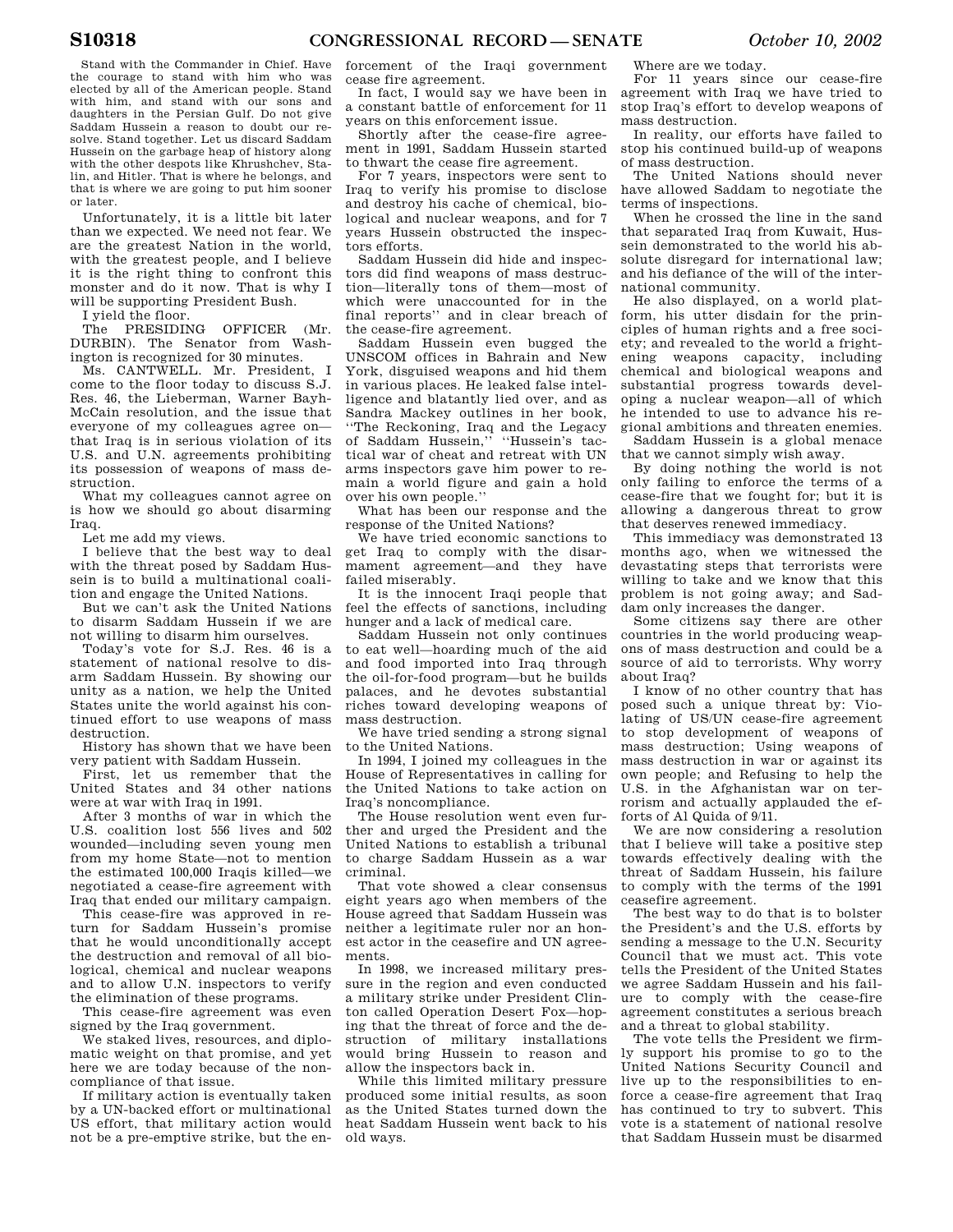by peaceful means, if necessary, but by showing our unity as a nation, that we, the United States, will help eliminate this threat and will unite the world behind it.

Some have called this unconditional authorization. That is not the case. Senators LIEBERMAN, WARNER, BAYH, and others have made great progress on this legislation. There are conditions. It requires a limited scope of operations in the Iraq theater, continued consultation with Congress on military action, and serious reporting requirements to inform Congress of the commencement progress and plans of both operations and postwar strategies.

I make clear this resolution does not endorse a unilateral action. If for some reason the U.N. Security Council does not act, I expect the President to make a major and aggressive diplomatic effort to enlist other partners around the globe in doing the right thing to stop Hussein's efforts. The President has promised Members of Congress, including the chairman of the Foreign Affairs Committee, that he would be committed to developing a coalition of allies for military action. We know how important these coalitions are. We expect the President to fulfill this promise.

My vote for this resolution does not mean I am convinced the administration has answered all the questions. In fact, I believe the following issues must be addressed—there are several—before the U.N. or the United States takes military action: First, it is clear we need a continued, multilateral approach. The President must continue to make the disarmament of Iraq a global issue. The rhetoric surrounding Iraq earlier this summer was unilateralist. It offended our allies and others who might have been with us. It brandished the view around the world that the United States is an arrogant power, and did serious damage to our relationship with many important powers in the Middle East region.

The President's September speech to the United Nations reflected a new chapter and much needed improvement in the administration's efforts to confront Saddam Hussein. He made clear that the priority of the administration was to mobilize an international effort to enforce the cease-fire.

Second, we must understand what our successful military strategy is. This vote is not an endorsement of the President's military strategy, mainly because we have not been given what it is. However, there is good reason to believe that this operation, which may require force to enter Baghdad, will prove substantially more complex and difficult and costly than Operation Desert Storm—not only in its economic cost, but most important, in the lives of soldiers and innocent Iraqi citizens. This is, indeed, a troubling scenario. And if the administration ultimately acts within the scope of this authorization, it must be up front and honest with Congress and the Amer-

ican people in explaining what we are up against.

Third, we must have a postwar commitment strategy. This vote is not an endorsement of the President's postwar scenario either, largely because I have not seen details on that. We have heard some broad outlines, if, in fact, action by the U.N. or U.S. troops were taken. But we need to realize the process of creating a peaceful and stable post-Saddam Iraq will be huge and expensive and politically volatile.

If the President does not commit to multilateral military action, we must similarly commit ourself to a serious long-term strategy to bring about freedom, representative democracy, and prosperity to the people of Iraq. This will require a substantial obligation and commitment.

Fourth, fighting the broader war on terrorism cannot be left behind. And while the President has made the point that this effort is related, we need to make sure if we commit troops to the Persian Gulf, that we will not be diminishing our other efforts on the war on terrorism.

Fifth, and probably the challenge that most of my colleagues have tried to address, maintaining the Middle East stability. I do remain very concerned about the effective military action and the volatile situation that may occur in the Middle East. The Israeli-Palestinian conflict remains in a disappointing and potentially volatile state. We must be aware that any action in Iraq and the possible extension to Israel poses a serious threat to the future peace in this region.

If the administration or the U.N. selects military action against Iraq within the scope of this resolution, we must work aggressively through diplomatic channels to ensure that such action is kept separate and distinct from the Israeli-Palestinian conflict.

And lastly, we must protect Iraqi civilians. We cannot diminish the serious concerns regarding the effective potential military action on that population. They have been the victims of a brutal, harsh and inhumane dictator who has not only stripped away their political liberty and free expression but also distributed to Iraqi populations economic deprivation, malnutrition, lack of medicine, and diverted billions of dollars into other programs.

If the President of the United States or the U.N. determines that we should move forward within the framework of this resolution and military action must be taken, it must be used as a last resort.

The President needs to take leadership and work with Congress to incorporate the issues I have just mentioned and come back to Congress and consult with them.

I take this vote very seriously. The men and women in the Armed Forces from Washington State may very well be called into action. Whether it be our troops at Fort Lewis, our refueling tankers flying out of Fairchild Air

Force Base in Spokane, our cargo planes from McChord, our radio jammers or P–2 aircraft out of Whidbey Island, or even the men and women of the U.S.S. *Abraham Lincoln* who were recently in the Persian Gulf, or the thousands of men and women serving in Washington State—I hope our vote tonight with the President's multilateral effort will lead to a successful result where we would not need to use these personnel. But if we do, I know these men and women will be ready to meet the task with conviction, resolve, and professionalism.

I do not now, nor have I ever believed, that military action is our preferred method to address international conflict. But I have seen over the last 11 years, Saddam Hussein has consistently failed to live up to the 1991 ceasefire agreement, and his noncompliance is a dangerous failure that this body must address. This problem is not going away. If anything, it will grow increasingly more dangerous as Saddam Hussein increases his chemical, biological, and nuclear weapons stockpile.

There is no question that we are looking for a strong and effective response from the United Nations Security Council, and I believe this vote sends an important message to the United Nations Security Council and gives the President the domestic backing he needs to get that international support. By being serious, forceful, and resolute in expressing our dissatisfaction with Saddam Hussein for his continued noncompliance, I think we are charting the best course for an international response. We are taking action in this body tonight, and we want the international community to take action with us.

I yield the floor.

The PRESIDING OFFICER. Under the unanimous consent agreement, the Chair recognizes the Senator from North Dakota for 30 minutes.

Mr. CONRAD. Mr. President, in a few moments we will make one of the most fateful decisions for our country. We will decide if we authorize the President to take this Nation to war. As with every momentous debate in this Chamber, our deliberations will resonate long into the future. Few decisions will have greater consequences to the people we represent and to the future of our Nation.

Before I ask young men and women to put themselves in harm's way, I must be convinced we have exhausted every other possibility, pursued every other avenue. For me, and I believe for the people I represent, war must be the last resort.

As we debate the course this Nation will take, some facts are clear and unassailable. Saddam Hussein is a menace to the whole region of the Middle East and a vicious tyrant who harms and oppresses his own people. He has waged war against neighboring nations, and he has attacked the people of his own country. He has acquired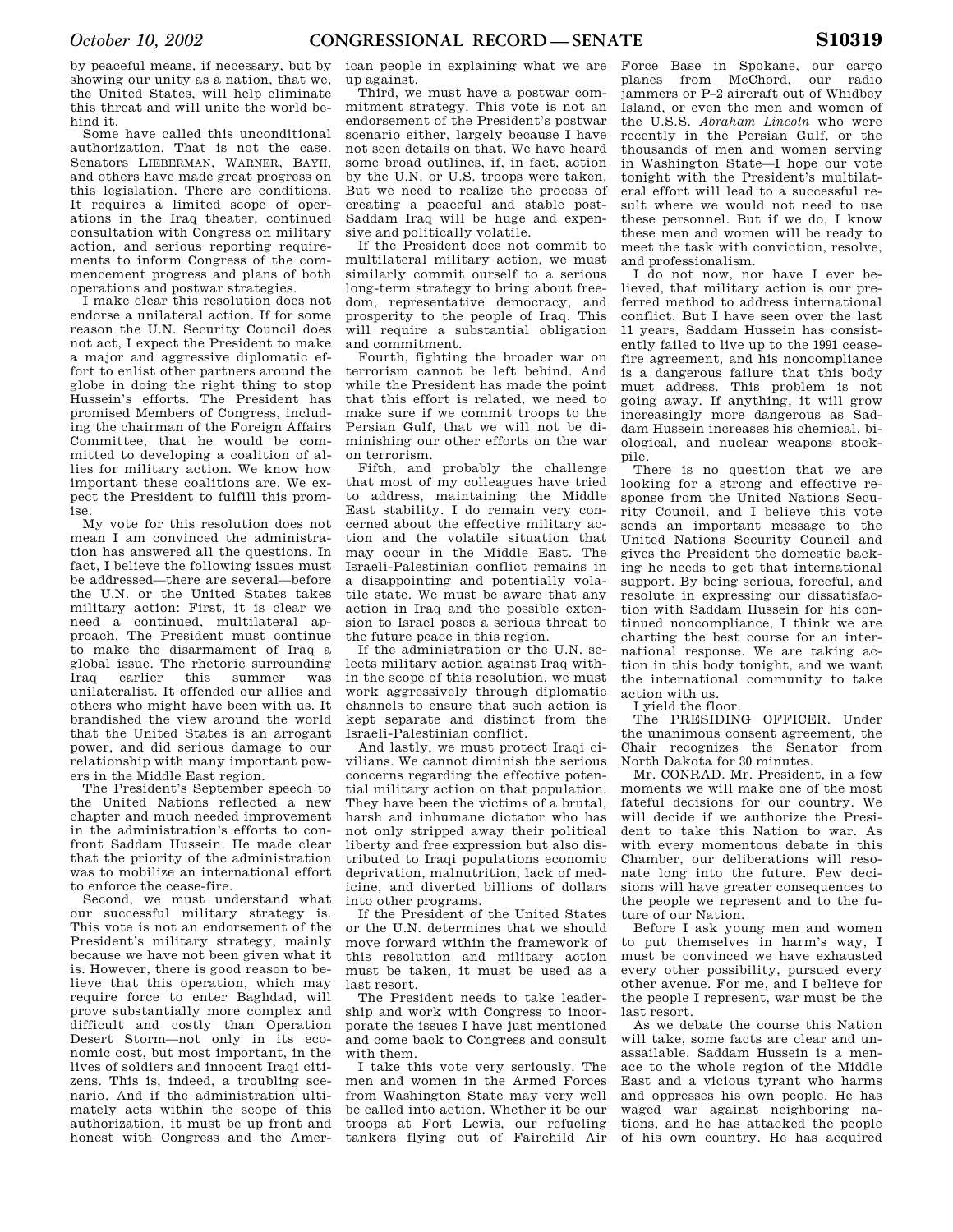chemical and biological weapons. He is attempting to acquire nuclear weapons and the means to deliver those weapons using ballistic missiles.

There is no question that Saddam Hussein is ignoring the will of the United Nations and that he has not honored the agreements he made following the Gulf War. Saddam Hussein is a dangerous force in the world.

I agree that we must take action. The question is, What course do we take? How do we best protect the national security of our country?

A decade ago in the gulf war, Saddam Hussein launched a surprise attack on Kuwait and we rallied a powerful international response to defeat him. Today, we debate a much different scenario. Saddam has not directly threatened his neighbors since the gulf war. In a recent threat assessment from the Central Intelligence Agency, it concludes that Iraq is not likely to initiate a chemical or biological attack on the United States. Yet the President is contemplating a preemptive invasion of Iraq with the goal of ousting Saddam Hussein and installing a new regime. Never before in the history of this Nation has the Congress voted to authorize a preemptive attack on a country that has not first attacked us or our allies.

Let me be clear. I do not oppose the use of force against this lawless and dangerous tyrant, but I cannot support the resolution before us as it stands. It is too broad and open-ended, and I do not believe it is in the national security interest of the United States. In my judgment, an invasion of Iraq at this time would make the United States less secure rather than more secure. It would make a dangerous world even more dangerous.

First, we have unfinished business with the terrorists of al-Qaida. For the past year we have all agreed that combating al-Qaida was our first priority. News reports just this morning warned us of the danger of renewed terrorist attacks against our country, organized and orchestrated by al-Qaida. I believe defeating the terrorists who launched the attacks on the United States last September 11 must be our first priority before we launch a new war on a new front. Yet today the President asks us to take action against Iraq as a first priority. I believe that has the priority wrong.

Second, a unilateral invasion could prompt the very attack we seek to preempt. In just the last few days, the CIA has reported that there is a very low probability Saddam Hussein would launch a biological or chemical attack against the United States or our interests in the region. However, if we launch a unilateral invasion, the risk rises dramatically that a desperate Saddam would use biological and chemical weapons.

Brent Scowcroft, National Security Adviser to former President Bush, wrote that in the wake of an invasion: Saddam would be likely to conclude he had nothing left to lose, leading him to unleash

whatever weapons of mass destruction he possesses.

Third, an invasion of Iraq for the purposes of regime change would necessitate a march on Baghdad. Such a course would expose our forces on the ground to serious risks in hand-tohand, street-by-street urban warfare in a foreign capital. We would lose much of our advantage in superior airpower and technology. The military and civilian casualties could be substantial.

The former Commander in Chief of the U.S. Central Command, retired Marine Corps General Joseph Hoar, testified before Congress:

In urban warfare you could run through battalions a day at a time. All our advantages of command and control, technology, mobility . . . are in part given up.

Those are sobering words—battalions a day at a time.

Fourth, a unilateral attack by the United States could destabilize an already volatile and dangerous region and inflame anti-American interests around the globe. An American invasion could doubtless impact the Israeli-Palestinian conflict. The backlash in Arab nations could further energize and deepen anti-American sentiment. Al-Qaida and other terrorist groups could gain more willing suicide bombers and raise even greater financial resources from the wealthy nations of the region.

General Wesley Clark, the former Supreme Allied Commander, Europe, put it succinctly: ''If we go in unilaterally or without the full weight of the international organizations behind us, if we go in with a very sparse number of allies. . . . we're liable to super-charge recruiting for al Qaeda.'' Let me repeat that. ''We're liable to super-charge recruiting for al Qaeda.''

Fifth, if this nation asserts that preemptive military attacks are justified in this conflict, what are the consequences for other conflicts around the globe? Would India or Pakistan claim the same justification in Kashmir, raising the prospect of nuclear war in South Asia? Could China use this precedent to attack Taiwan, potentially drawing the U.S. into a major war with China? Could Russia use this justification to re-occupy parts of the former Soviet Union?

And sixth, while the financial costs of this effort should not drive this debate, we cannot ignore them. The Congressional Budget Office has just estimated that an invasion of Iraq could cost this nation \$6 billion to \$9 billion a month. That is a significant financial toll at any time, but particularly when we are still engaged in conflict in Afghanistan. The economic downturn makes the expense even harder to bear.

CBO estimates that the costs of an invasion plus a five-year occupation would reach some \$272 billion. How will we pay for this? Does the White House propose new taxes? Or are we to assume that this will be paid for out of the Social Security trust funds? Will we go deeper and deeper into debt? Or

does the President suggest cuts in key domestic programs, such as education, highways, or healthcare.

Which brings me to my final point. If our goal is to topple Saddam, what is our responsibility for the regime that follows:

Forming a new government in Iraq is far from simple. There is no clear successor to Saddam Hussein. Iraq is a country filled with competing ethnic groups and religious and tribal factions with no history of democracy.

I do not want to see our forces mired in a long occupation, in dangerous territory, in a destabilized region, subject to violence within Iraq. I do not want to see the United States responsible for the stability of Iraq, the economy of Iraq, and the political future of that nation.

I began by saying that while I do not oppose the use of force against this dictator, war must be our last resort. I believe history has important lessons for us.

Many other dangerous dictators have acquired weapons of mass destruction, or tried to. Yet we successfully contained the Soviet Union, Communist China, and North Korea and others without resorting to a pre-emptive first strike. Again and again, we have seen the scenario. A vicious dictator amasses weapons of mass destruction, threatens his neighbors, and threatens the United States.

Always in the past, we have chosen containment and deterence—not invasion. In the past, we have contained the dictator, rallied international support to isolate him, and together with our allies carried out a disciplined, forceful and effective strategy of deterrence. We did not launch an invasion.

Even when the Soviet Union placed nuclear missiles just 90 miles off our coastline, we did not invade. Rather, President John F. Kennedy issued an ultimatum—a successful ultimatum. We demanded the removal of those missiles. We succeeded, and we brought the world back from the brink of a nuclear conflict that might have engulfed the world.

Historian Arthur Schlesinger, Jr., recently asked: ''Why not . . . try the combination of containment and deterrence that won us the Cold War? Saddam is not likely to attack other countries. He knows that he would be playing into Bush's hands. Retaliation would be prompt and overwhelming, and Saddam has no interest in suicide. The one situation that might induce him to use his weaponry is a U.S. attack on Iraq.''

The historical lesson is clear. There are disciplined and forceful actions we can take against dictators and aggressors short of invasion, actions that can succeed.

Clearly, if Saddam Hussein were to attack this country—or if we had strong evidence that an attack on this country were imminent—we would have every right to defend ourselves. In that case, Saddam should have no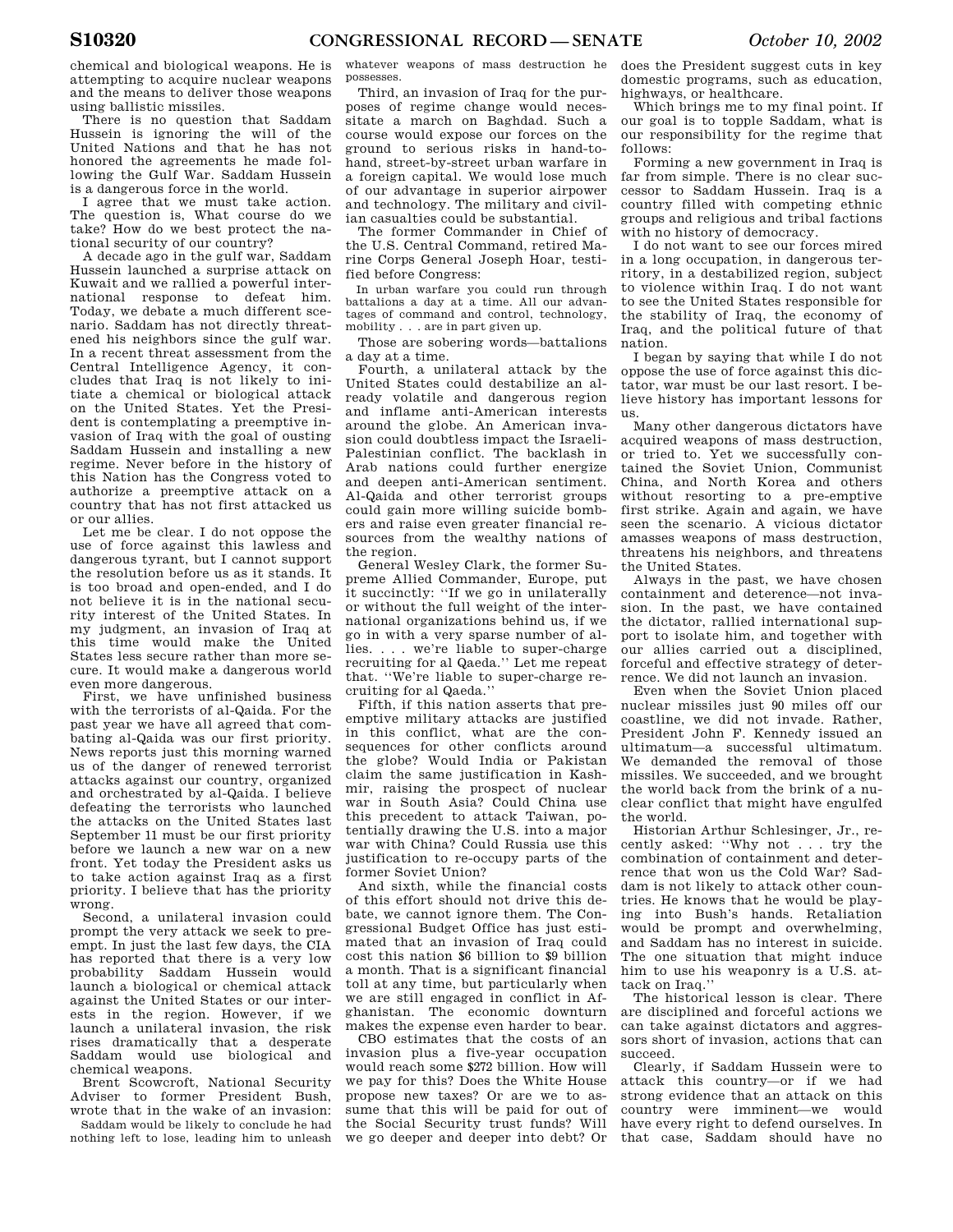doubt that the United States would obliterate him.

If the President has new knowledge on an imminent threat from Iraq that contradicts the statement of his CIA Director just this week that an attack is unlikely, he should reveal it to this Congress. I believe in protecting our people and our allies from imminent danger. But I believe the President must present stronger evidence to the Congress and the American public before he reverses a strategy that has worked well against dictators around the world. Before this nation strikes first, strikes unilaterally, strikes preemptively, we must know how this threat is different from those that have come before.

Inaction and appeasement are not options. We must be prepared to use force to defend out national security interests, with or without the support of the UN. And I support the use of force against Iraq in the following circumstances.

We need no one's permission to fight back when attacked, and force would be fully justified in the case of an Iraqi attack against this country or our allies. Force would also be justified if we were presented with clear and compelling evidence Saddam was preparing an imminent attack on this nation, or on our allies.

Additionally, the use of force would be justified if we were provided with credible evidence that Saddam was linked to the September 11th attacks on this nation or if Saddam were to provide weapons of mass destruction to terrorists.

Finally, I believe we must be prepared to use force in concert with our allies to destroy, Iraq's weapons of mass destruction if Saddam refuses to comply with UN resolutions ordering him to disarm.

I support the use of force when it is in our national security interest. I voted for the Levin amendment to authorize the use of force to disarm Saddam Hussein and affirm our right to self defense. I also voted for the Durbin amendment to authorize the use of force to destroy Iraq's weapons of mass destruction.

For all the reasons I have cited, I believe an invasion of Iraq must be a last resort, not a first response. Instead, I believe we can and should take a phased approach.

First, we should exhaust every option available to us at the United Nations. Saddam has defied the U.N. in the past, but the growing U.S. and international pressure, and the imminent threat of military action may give the process new life. Further, our allies will be more willing to join with us if we exhaust every option at the U.N.

Next, we should make every attempt to forge the same strong coalition of nations that brought Saddam to his knees during the Gulf War. The knowledge that he is an outlaw in the eyes of the world community will send a powerful message to Saddam to comply

with the U.N. resolutions he agreed to after the Gulf War.

I believe we should issue an ultimatum to Saddam to allow weapons inspections and immediately disarm. If he does not comply we can then take swift military action to force his compliance and deprive him of his weapons. But I do not believe we should authorize an invasion of Iraq tonight.

I know this vote will place me with a small minority of colleagues here, but I must vote my conscience.

I say to the President and to my colleagues that while I do not support this resolution, I know it will pass. And if the President exercises the authority it grants him to launch a unilateral invasion of Iraq, I will stand with him. I will do everything in my power to support our troops and ask for the support of our allies. Like every American on that day, I will pray for the safety of our soldiers in battle, the wisdom of our leaders, a swift victory, and the lasting peace that has so far eluded the troubled peoples of the region.

Mr. LEVIN. Mr. President, I would like to explain why I am voting against final passage of the Lieberman amendment. I have already explained much of my reasoning during the debate on my earlier amendment, but I wanted to state my opposition in one place.

Section 4 of the Lieberman amendment authorizes the President to use the Armed Forces of the United States, one, ''against the continuing threat posed by Iraq;'' and, two, to ''enforce all relevant United Nations Security Council Resolutions regarding Iraq.''

This grant of authority under (1) above, with its threshold of ''continuing threat,'' is virtually the issuance of a blank check to the President to use U.S. military force, since the Findings section of the amendment already contains the statement that ''Iraq poses a continuing threat to the national security of the United States.''

The only limitation on the President's authority is found in section 4 of the amendment which requires that the President submit his determination to the Congress, within 48 hours after he exercises such authority, that further diplomatic or other peaceful means alone will not protect our national security or is not likely to lead to enforcement of all relevant Security Council Resolutions and that exercising such authority is consistent with the continuation of the United States and other countries actions against international terrorism.

This grant of authority is also unacceptable since it empowers the President to initiate the use of U.S. military force although the threat against which it is used is not imminent. International law has required that there be an imminent threat before one initiates an attack under the rubric of self defense. The resolution's language regrettably, therefore, serves to implement the President's desire, as expressed in his September 2002 National

Security Strategy, to ''adapt the concept of imminent threat to the capabilities and objectives of today's adversaries.'' This unfortunate precedent, if followed by, for example, nation A as a justification to use aggressive military force in the name of self-defense against nation B that nation A perceives poses a continuing threat to it, although the threat is not imminent, could lead to an increase in violence and aggression throughout the world. And it could have extraordinary consequences for the world if one or both of such nations possess nuclear weapons, such as India and Pakistan.

The grant of authority under (2) above, to enforce all relevant U.N. Security Council Resolutions regarding Iraq is also unacceptable. For instance, Iraq is presently in default on its obligations under relevant Security Council Resolutions that require it to return Kuwaiti archives and property. It is exceedingly unwise to provide such a broad grant of authority when the real threat that Iraq poses is because of its refusal to destroy its weapons of mass destruction and prohibited delivery systems.

The Lieberman amendment also sends the wrong message to the United Nations. It contradicts the thrust of the President's speech to the U.N. General Assembly on September 12 when he said ''We will work with the U.N. Security Council for the necessary resolutions'' and ''We want the United Nations to be effective, and respectful, and successful.'' That is so because, at the same time that Secretary of State Powell is trying to negotiate with the U.N. Security Council for the very resolution that the President said he wants, the Congress would be vesting extraordinary authority in the President of the United States to ''go it alone,'' to use U.S. military force whether or not the Security Council authorizes Members States to use military force to enforce its resolutions. By telling the Security Council, if you don't act, we will, we are letting them off the hook. We should, instead, as we did at the time of the Gulf War, be putting all of our focus on having the Security Council adopt the requisite resolution and committing forces to implement it. We should be working to unite the world community, not divide it.

Finally, and perhaps most importantly, the Lieberman amendment compounds all of these problems by authorizing the use of U.S. military force at this time unilaterally, i.e., without U.N. Security Council authorization. The unilateral, go-it-alone use of U.S. military force carries with it all of the risks that could be avoided or, at least, reduced by acting multilaterally, i.e., with the strength and world-wide political acceptance that flows from U.N. authorization. If we act unilaterally, will we be able to secure the use of airbases, supply bases, and overflight rights that we need; will there be a reduction in the international support we are receiving for the war on terrorism;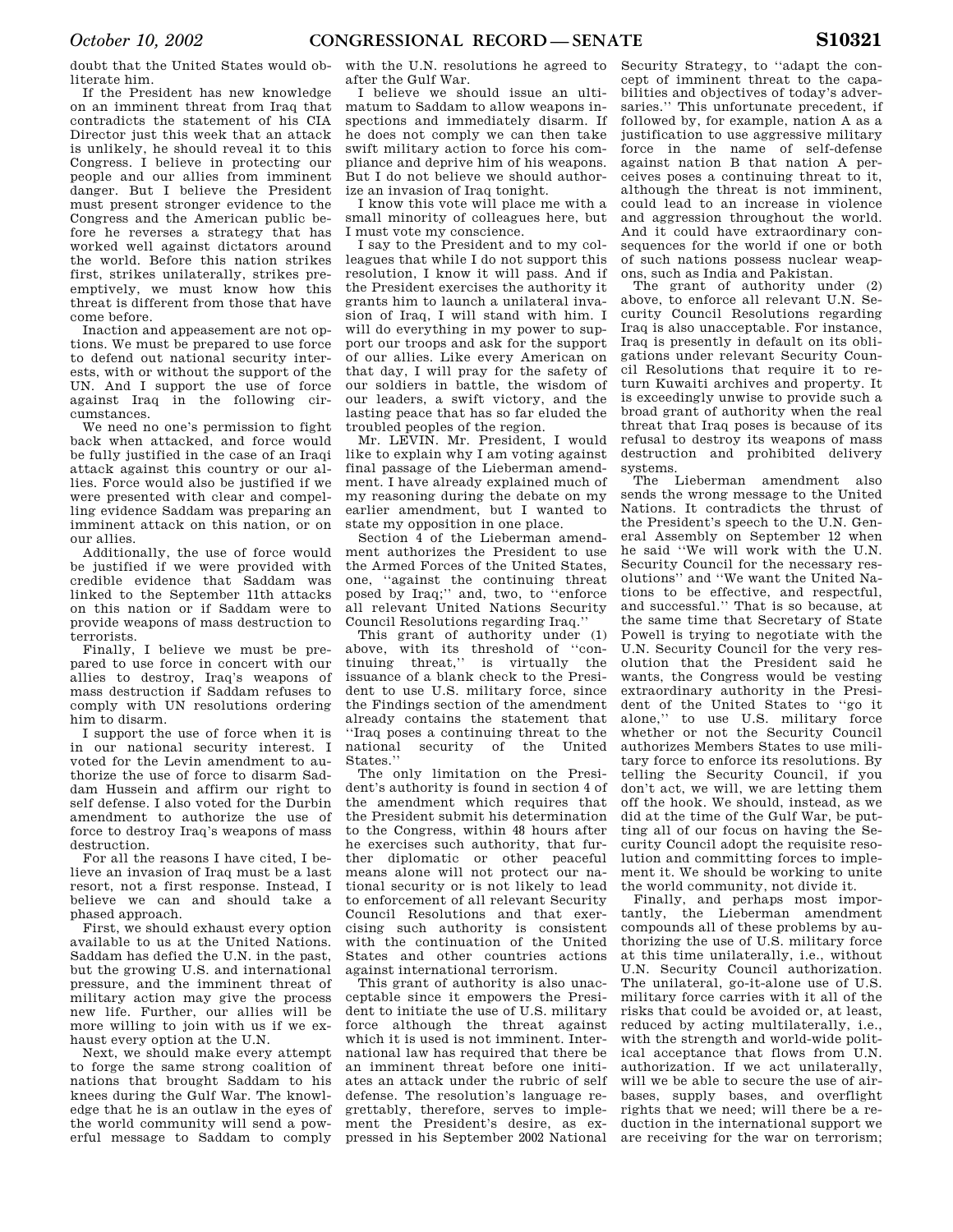will it destabilize an already volatile region and undermine governments such as Jordan and Pakistan; will Saddam Hussein and his generals be more likely to use weapons of mass destruction against our forces and other nations in the region; will we be undercutting efforts to get other nations to help us with the expensive, lengthy task of stabilizing a post-Saddam Iraq? These are serious short- and long-term risks that will be exacerbated if we act unilaterally rather than multilaterally.

Accordingly, and for all of these reasons, I will cast my vote against final passage of the Lieberman amendment.

VOTE ON AMENDMENT NO. 4856, AS MODIFIED The PRESIDING OFFICER. Under

the unanimous consent agreement, the question now occurs on agreeing to amendment No. 4856, as modified.

The amendment (No. 4856), as modified, was agreed to.

Mrs. BOXER. Mr. President, in 1991, just prior to the Persian Gulf war, I was the author of legislation that would have allowed one parent of a dual military couple to receive a waiver from deployment to areas where combat is imminent.

I remain very concerned about this issue and fear that if the President decides to use force against Iraq, minor children may face a situation in which both parents are deployed. The Military Family Resource Center estimates that there are approximately 35,000 dual military couples with children serving in the military today.

According to the Department of Defense, request for combat exceptions can be submitted at any time and military personnel may apply for reassignment for humanitarian or compassionate reasons. However, there are no specific policies restricting both parents from being assigned to a war zone.

I hope the Senator from Virginia, the ranking member of the Armed Services Committee, will join me in urging the Secretary of Defense to do everything possible to see that dual military couples are not deployed concurrently to a war zone.

Mr. WARNER. I understand the Senator's concerns, and I believe that the Department of Defense is already very sensitive to this situation, as reflected in the assignment policies of the military services. I trust the Department will continue to make every reasonable effort, through existing practices and policies, to avoid situations in which both parents would be deployed to a combat zone.

I thank the Senator from California for once again focusing attention on this issue.

Mr. REID. Mr. President, this is an important issue that Senator BOXER has raised and that she has been concerned about for many years; that is, when both parents of minor children are in the military, the Secretary of Defense should make every effort to ensure that both parents are not deployed in combat at the same time.

If we do indeed go to war against Iraq, this is an important issue that needs to be addressed, and I thank the Senator from California for raising it.

Mr. SHELBY. Mr President, I rise today in support of the resolution authorizing the use of military force against Iraq.

I support this resolution because the threat posed by the brutal dictatorship of Saddam Hussein is real, immediate, and growing.

The threat is real because Saddam possesses conventional, chemical, and biological weapons. He also is doing everything in his power to acquire the means to construct and field nuclear weapons.

The threat is real because Saddam has used his conventional and chemical weapons to attack his neighbors and his own people.

The threat is real because Saddam has openly defied the world and has made no secret of his enmity toward the United States and our allies. Saddam even attempted to assassinate a former American President.

The threat is immediate and growing because Saddam has extensive and growing ties to terrorist organizations that have either attacked the United States or declared the United States to be a legitimate target of their twisted crusade that they call ''jihad.''

The threat is immediate and growing because Saddam has developed the ability to deliver his poisons and pestilence by unmanned aerial vehicles that can easily be smuggled into the United States.

The threat is immediate and growing because Saddam has circumvented the sanctions regime to such an extent that he is virtually unrestrained by resources in his pursuit of weapons of mass destruction.

Let me put this in a historical context.

Following its bloody war with Iran, Hussein's Iraq was heavily in debt. While continuing to spend billions on weapons of mass destruction and longrange missiles, Saddam, in 1990, invaded and plundered Kuwait in order to help pay his bills. With that act, he made it clear that his priority was to feed the war machine which kept him in power.

In 1991, Kuwait was liberated and the Persian Gulf war ended when Saddam Hussein committed to abide by U.N. Security Council resolutions. Since then, he has broken those commitments. He ignored U.N. weapons prohibitions and ruthlessly crushed rebellions of the Shia and the Kurds.

Today, he continues to violate U.N. resolutions, the very commitments he made to save his regime. His actions continue to impose terrible hardships on his own people. After a decade of sanctions, Saddams's unwillingness to relinquish his prohibited weapons programs continues to cost his country tens of billions of dollars.

There are those who believe that a new U.N. Security Council resolution

and renewed inspections are the answer. In reality, inspections will accomplish little, delay the inevitable and provide Saddam with yet more time to field additional weapons of mass destruction.

U.N. Security Council Resolutions have required much of Saddam and produced very little.

Starting in April 1991, Resolution 687 requires Iraq to declare destroy, remove, or render harmless under U.N. or International Atomic Energy Agency supervision and not to use, develop, construct, or acquire all chemical and biological weapons, all ballistic missiles with ranges greater than 150 kilometers, and all nuclear weapons-usable material, including related material, equipment, and facilities. What has happened?

Saddam has refused to declare all parts of each WMD program, submitted several declarations as part of his aggressive efforts to deny and deceive inspectors, and ensured that certain elements of the program would remain concealed. The prohibition against developing delivery platforms with ranges greater than 150 km allowed Baghdad to research and develop shorter-range systems with applications for longer-range systems.

Additionally, the prohibition did not affect Iraqi efforts to convert full-size aircraft into unmanned aerial vehicles for use as potential WMD delivery systems with ranges far beyond 150 km.

Resolution 707 enacted in August 1991, requires Iraq to allow U.N. and International Atomic Energy Agency, IAEA, inspectors immediate and unrestricted access to any site they wish to inspect. it also demands that Iraq provide full, final, and complete disclosure of all aspects of its WMD programs; cease immediately any attempt to conceal, move, or destroy WMD-related material or equipment; allow UNSCOM and IAEA teams to use fixed-wing and helicopter flights throughout Iraq; and respond fully, completely, and promptly to any Special Commission questions or requests. What has happened?

In 1996, Saddam negotiated with the UNSCOM Executive Chairman modalities that it used to delay inspections, to restrict to four the number of inspectors allowed into any site Baghdad declared as ''sensitive,'' and to prohibit them from visiting altogether sites regarded as sovereign. These modalities gave Iraq leverage over individual inspections. Iraq eventually allowed larger numbers of inspectors into such sites but only after time consuming negotiations at each site.

Resolution 715 adopted in October 1991, requires Iraq to submit to longterm monitoring of Iraqi WMD programs by UNSCOM and IAEA; approved detailed plans called for in United Nations Security Council Resolutions 687 and 707 for long-term monitoring.

In reality, Iraq generally accommodated U.N. monitors at declared sites but obstructed access and manipulated the monitoring process.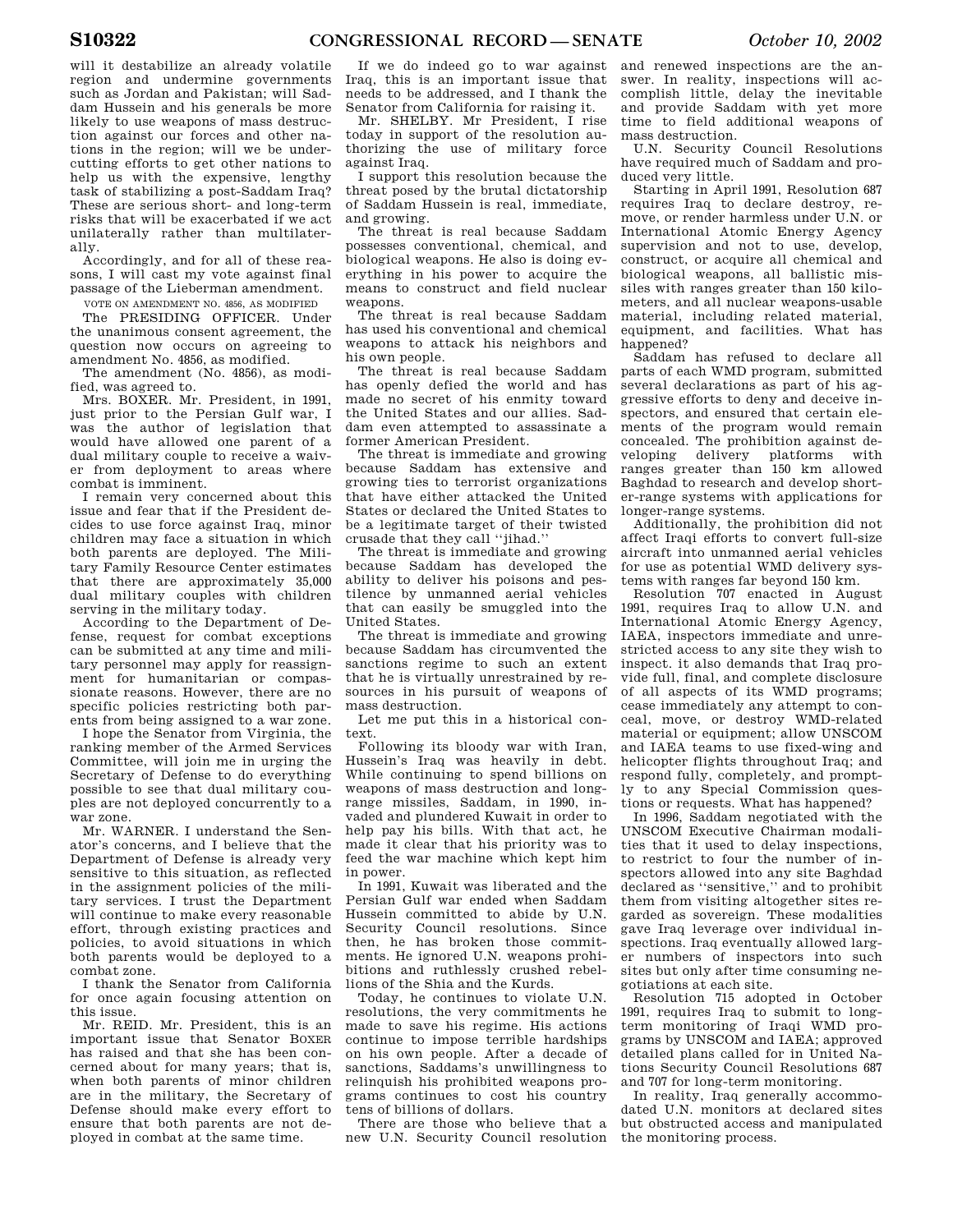Beginning in March 1996, Resolution 1051 established the Iraqi export and import monitoring system. This system requires U.N. members to provide IAEA and UNSCOM with information on materials exported to Iraq that may be applicable to WMD production, and requires Iraq to report imports of all dual-use items.

In reality, Iraq is negotiating contracts for the procurement, outside of U.N. controls, of dual-use items with WMD applications. The U.N. lacks the staff needed to conduct thorough inspections of goods at Iraq's borders and to monitor imports inside Iraq.

In June 1996 the following resolutions were adopted: Resolutions 1060, 1115, 1134, 1137, 1154, 1194, and 1205. These demand that Iraq cooperate with UNSCOM and allow inspection teams immediate, unconditional, and unrestricted access to facilities for inspection and access to Iraqi officials for interviews. U.N. Security Council Resolution 1137 condemns Saddam for his refusal to allow entry into Iraq of UNSCOM officials on the grounds of their nationality and for his threats to the safety of U.N. reconnaissance aircraft.

Throughout the inspection process in Iraq, Saddam consistently sought to impede and limit UNSCOM by blocking access to numerous facilities, sanitizing sites before the arrival of inspectors and routinely attempting to deny inspectors access to requested sites and individuals. At times, Saddam would promise compliance to avoid consequences, only to renege later.

Resolution 1154 enacted in March 1998, demands that Iraq comply with UNSCOM and IAEA inspections and endorses the Secretary General's memorandum of understanding with Iraq, providing for ''severest consequences'' if Iraq fails to comply.

Resolution 1194 adopted in September 1998, condemns Iraq's decision to suspend cooperation with UNSCOM and the IAEA.

Resolution 1205 adopted November 1998, condemns Iraq's decision to cease cooperation with UNSCOM.

These resolutions were meaningless without Iraqi compliance. Baghdad refused to work with UNSCOM and instead negotiated with the Secretary General, whom it believed would be more sympathetic to Iraq's needs.

Finally, in December 1999, Resolution 1284 established the United Nations Monitoring, Verification, and Inspection Commission, UNMOVIC, replacing UNSCOM. The resolution demanded that Iraq allow the commission's teams immediate, unconditional, and unrestricted access to any and all aspects of Iraq's WMD programs.

Iraq repeatedly has rejected the unrestricted return of U.N. arms inspectors and claims that it has satisfied all U.N. resolutions relevant to disarmament. Compared with UNSCOM, Resolution 1284 gives the UNMOVIC chairman less authority, gives the Security Council a greater role in defining key disar-

mament tasks, and requires that inspectors be full-time U.N. employees.

Saddam has manipulated the U.N. before, and if permitted, he will do it again. Right now, Saddam is ''shuffling the deck'' to hide his prohibited items in anticipation of the return of inspectors.

I believe that inspectors will not set foot in Iraq until Baghdad is ready for them. If they were to return, they would be starting from square one in a hostile and deceitful environment.

In a June 11, 2000 article, Charles Duelfer, the former deputy executive chairman for UNSCOM, noted that, ''. . . the attempt to disarm Iraq of its weapons of mass destruction was doomed from the start. This failure repeats the same mismatch between disarmament goals and disarmament mechanisms that frustrated efforts to disarm Germany . . .'' after the First World War.

In the Versailles Treaty of 1919, the victorious allies imposed disarmament obligations upon a defeated Germany. An international organization called the Inter-Allied Control Commission was created to implement those provisions. The Germans, however, were very adept at denial and deception. Consequently, Germany was able to preserve illicit armaments and weapons production. The Germans argued that the inspectors were too demanding and acted like spies. Does this rhetoric sound familiar?

The lessons of appeasement are not intended solely for history classrooms. These lessons are to be learned and where relevant, applied. Saddam Hussein's priorities have not changed and I do not believe that they ever will, so we must act before his alliance with terror finds it way to our shores.

Much has been said about how unprecedented it would be to engage in anticipatory self defense by taking military action against Iraq. In one respect, this is true: it is a step that our country has historically tended to shy away from taking.

But ''unprecedented'' is not the same thing as illegal or improper. Scholars have debated the idea of anticipatory self-defense for many years, and while there is no consensus upon its exact meaning, the idea is clearly not foreign to international law.

Under article 2 of the United Nations Charter, countries may not use the ''threat or use of force'' in a manner inconsistent with the purposes of the United Nations. Article 51 of the charter also recognizes that countries have an inherent right of both individual and collective self-defense.

Reading articles 2 and 51 together, it is clear to me that the right to self-defense can arise not only in response to the ''use'' of force but also in response to the threat of the use of force.

That this must be the case should be clear to anyone familiar with the dangers of the modern world. At some point in the past, it might have been possible to wait until an attack actu-

ally occurs before striking back. Today, however, such a rule would clearly be unworkable, so dangerously unworkable as to imperil the inherent right of self-defense in the first place.

Today, the proliferation of weapons of mass destruction make it madness to wait until one is attacked first. These basic military realities compel us to understand the idea of self-defense in response to a threat in broader ways than before.

To paraphrase U.S. Supreme Court Justice Robert Jackson, the law is not a suicide pact.

The law does not require us to wait for a biological weapon such as smallpox or a genetically engineered anthrax strain to be used to kill potentially millions of Americans before we have the right to attack the would-be user.

Especially in this age of modern transportation, biological weapons know no boundaries. From 1918 to 1919, the influenza pandemic killed between 20 and 40 million people worldwide. Today's biological weapons scientists have the capacity to cause even worse mayhem, not just to any single target country, but perhaps to everyone on the planet.

We have long recognized such principles in our domestic law. A policeman, for instance, need not wait for a criminal to actually shoot at him before he can use lethal force in self-defense.

The United States has been involved in Iraq for years in attempting to enforce the many Security Council resolutions violated by Iraq. Throughout this entire period, Iraq has continually fired upon our forces, and those of our allies, with conventional weapons.

Iraq has a large and expanding biological and chemical weapons program. And he is doing everything in his power to add nuclear weapons and long-range ballistic missiles to his arsenal.

The law does not require us to wait to be attached with the other weapons in Saddam's arsenal before completing the task the Security Council has set for ending the threat Iraq poses to international peace and security. The law does not require this, and our security, and that of other countries in the region, and around the world, does not permit it.

I will close with these final thoughts. There are those at home and abroad who criticize U.S. intent to take action. I remind them that the United States did not pick this conflict. The United States doe not want this fight, Saddam Hussein forced our hand by not complying with his obligations under the 1991 cease fire. He forced our hand by not complying with U.N. resolutions. He forced our hand by building alliances with terrorists.

We do not make this decision lightly, we are very aware of the potential costs of taking action, but we are much more aware of the costs of not taking action. As said by Edmond Burke, ''All that is necessary for the triumph of evil is that good men do nothing.''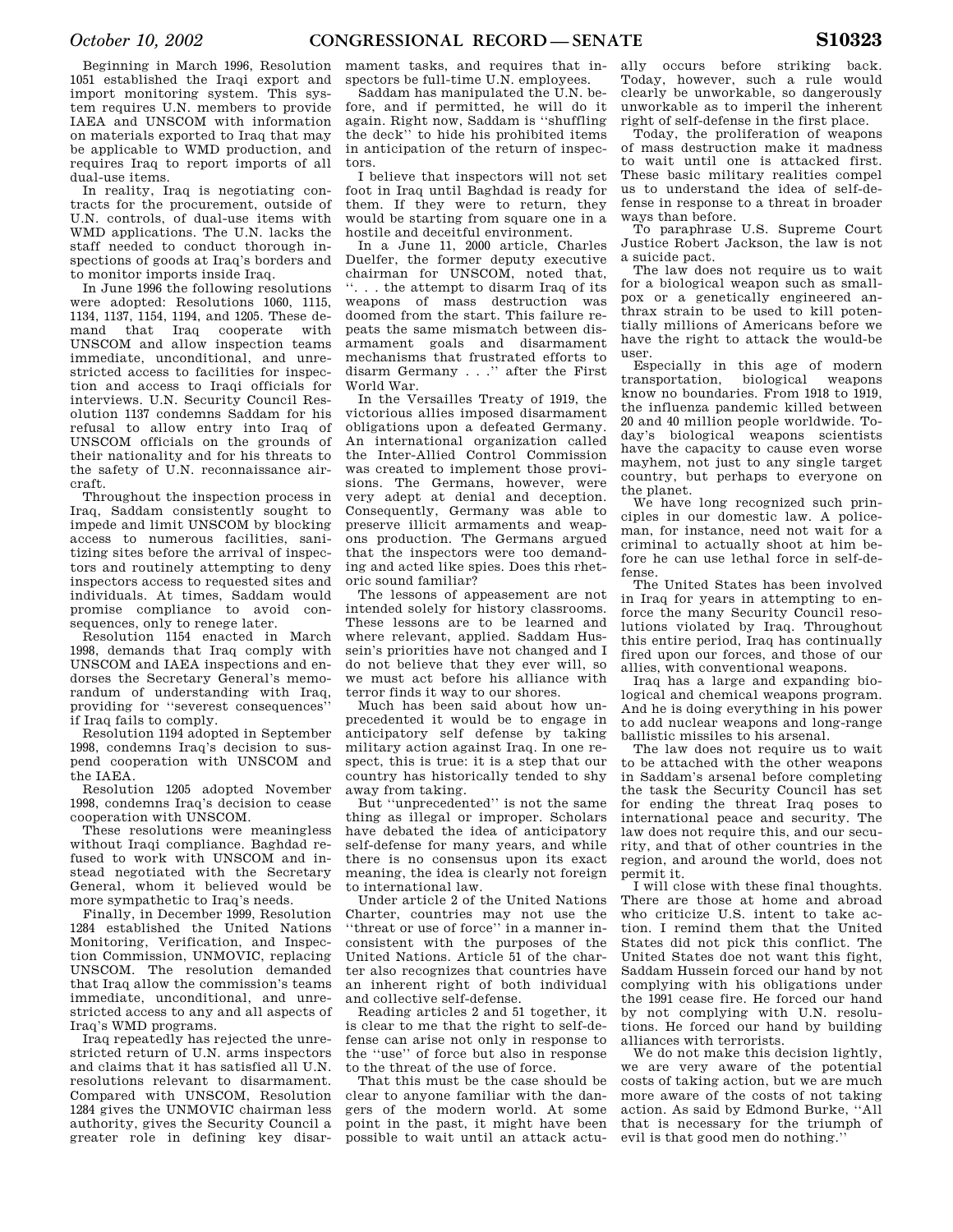I urge my colleagues to support this resolution.

Mr. DORGAN. Mr. President, I have decided that I will cast a vote tonight to authorize the President to use force if necessary to find and destroy any weapons of mass destruction under the control of Saddam Hussein in Iraq.

Some of my colleagues have expressed the ease with which they will vote to authorize the use of force. For me it has been very difficult.

When we cast a vote that could send our sons and daughters to war, it is deadly serious business. It requires us to ask tough questions and demand good answers.

And while I will vote to authorize the President to use force if necessary, I do so with reservation because I believe very strongly that force should be an option that is used only as a last resort, after all other diplomatic and peaceful means have been exhausted. And, if force is necessary , it ought to be carried out with a coalition of countries in whose interest it is to rid Iraq of weapons of mass destruction.

I want to stress that I would never have voted for the resolution in the form that the White House originally asked Congress to approve. That proposal asked Congress to give the President a blank check to use force, with or without the backing of other nations, not just to disarm Iraq, but also to deal with unspecified threats to American interests anywhere in the region.

However, the Joint Resolution that Congress will vote on tonight is fundamentally different from the one the President sent to us. It was narrowed substantially in scope through bipartisan negotiations.

First, this resolution focuses specifically on the threat posed by Iraq, instead of giving the President broad and unfocused authorization to take action in the region, as the Administration originally sought. Second, the resolution expresses the conviction that President Bush should continue to work through the United Nations to secure Iraq's compliance with U.N. resolutions. Third, this resolution makes it clear that the President must exhaust diplomatic and peaceful efforts before he can use force against Iraq. And fourth, this resolution protects the balance of power by requiring the President to comply with the War Powers Act.

I believe it is the right course to go to the United Nations, extract from the Security Council the tough new resolution requested by the President, and then coercively enforce that resolution with a coalition of countries who will not only bear the burden of fighting along side us if it is required, but who will also bear the expensive burden of occupation, peace keeping and nation building following any military action.

My fervent hope is that the Joint Resolution we pass tonight authorizing the President to use force if necessary to disarm Iraq will spur the United Na-

tions Security Council to take similar action. And I hope that the action of Congress and the United Nations together will convince Saddam Hussein to allow complete and unfettered inspections and to cooperate in the elimination of any weapons of mass destruction that he still possesses.

With a backdrop of the September 11 terrorist attacks on the United States and the clear and present danger to our country of future terrorist attacks, coupled with the evidence that Saddam Hussein is aggressively trying to acquire nuclear weapons, I finally concluded that, if we err in this matter, we must err on the side of our national security interests. The stakes are too high, and the consequences too deadly to do otherwise.

The final point I will make about this resolution is that our confrontation with Iraq is dramatically different from our confrontation with any other ''rogue'' country. Saddam Hussein has consistently defied the terms of surrender to which he agreed at the end of the Gulf War in 1991. We know that he lied about his weapons of mass destruction and hid them from United Nations inspectors. We know that he secretly continued to produce chemical and biological agents. We know that he is still trying to acquire nuclear weapons.

I've been to the Incerlik Air Base in Turkey where American fighter pilots fly air cover over the Northern Iraq nofly zone. I know firsthand that Iraq continues to fire on our pilots who are just doing what Saddam Hussein promised to allow under the terms of the Gulf War surrender.

I know there are some who say, ''well, let's not be so hasty. There's another way, let's explore other options.'' But the fact is we have worked for 10 years without success to force Iraq to comply with the terms of its surrender following the Gulf War. So, to those who say let's give them more time, I say this situation is unique. Iraq has had a decade to comply, and the tyrant who runs it has demonstrated that he has no intention of complying without the threat of the use of force.

I will vote for this resolution because I think that it is important that we unite behind our President to deal with the clear and present danger that Iraq poses to our national security. But I want to point out a few concerns about aspects of this administration's foreign policy which I consider to be very troubling.

Recently the Bush administration released a new 33-page National Security Policy document that has alarmed even our closest allies because it declares that it is America's new policy to maintain overwhelming military might and to use preemptive force whenever and wherever it suits our national interests.

Few would deny that the United States has the right to go after terrorists or rogue states preemptively if we are in serious danger of being attacked by a weapon of mass destruction. So

what in the world was the administration thinking when it decided to release this document at the same time that our diplomats around the world are seeking the support of the international community for action against Saddam Hussein?

In my judgment, this is an example of the Bush administration's approach to foreign policy that has largely abandoned the successful strategies we've employed for decades to weld together alliances and coalitions of our allies to tackle the threats and challenges of an unstable world.

Another issue that relates to this debate is America's role in the international effort to stop the proliferation of nuclear weapons.

One of the centerpieces of the debate about the danger Iraq poses for the rest of the world is that Saddam Hussein might soon possess a nuclear weapon. I acknowledge the danger that would pose for the region and the rest of the world, but I want to ask those who are experiencing seizures over that prospect: where is their concern about the larger danger posed by the spread of nuclear weapons to other countries and to terrorists?

Year after year, and time after time those who now appear most alarmed about the prospect that Iraq would possess even one nuclear weapon, are the same people who are unwilling to exert U.S. leadership in the international effort to stop the proliferation of nuclear weapons.

For example, President Bush has appointed John Bolton to be the Assistant Secretary of State responsible for arms control even though Bolton's stated position is that he doesn't believe in arms control. This administration, and its supporters in Congress, have demonstrated a lack of interest in making any effort to stop the spread of nuclear weapons.

They oppose the Comprehensive Nuclear Test Ban Treaty even though a blue-ribbon panel of the National Academies of Science recently concluded that the treaty would significantly enhance U.S. security by slowing the spread of nuclear weapons.

And this administration and its supporters want to deploy a new generation of ''designer'' nuclear weapons that could be used like conventional weapons. Nothing would do more to undermine international efforts to stigmatize countries that aspire to become nuclear powers.

Perhaps now the prospect of a country like Iraq acquiring one nuclear weapon will convince the Bush administration that safeguarding the nuclear weapons that exist around the world, reducing nuclear stockpiles, and stopping the proliferation of nuclear weapons to other countries and to terrorists must be among this country's top priorities.

There are somewhere in the neighborhood of 25,000–30,000 nuclear weapons in the world today. A fair number of them are not very well controlled,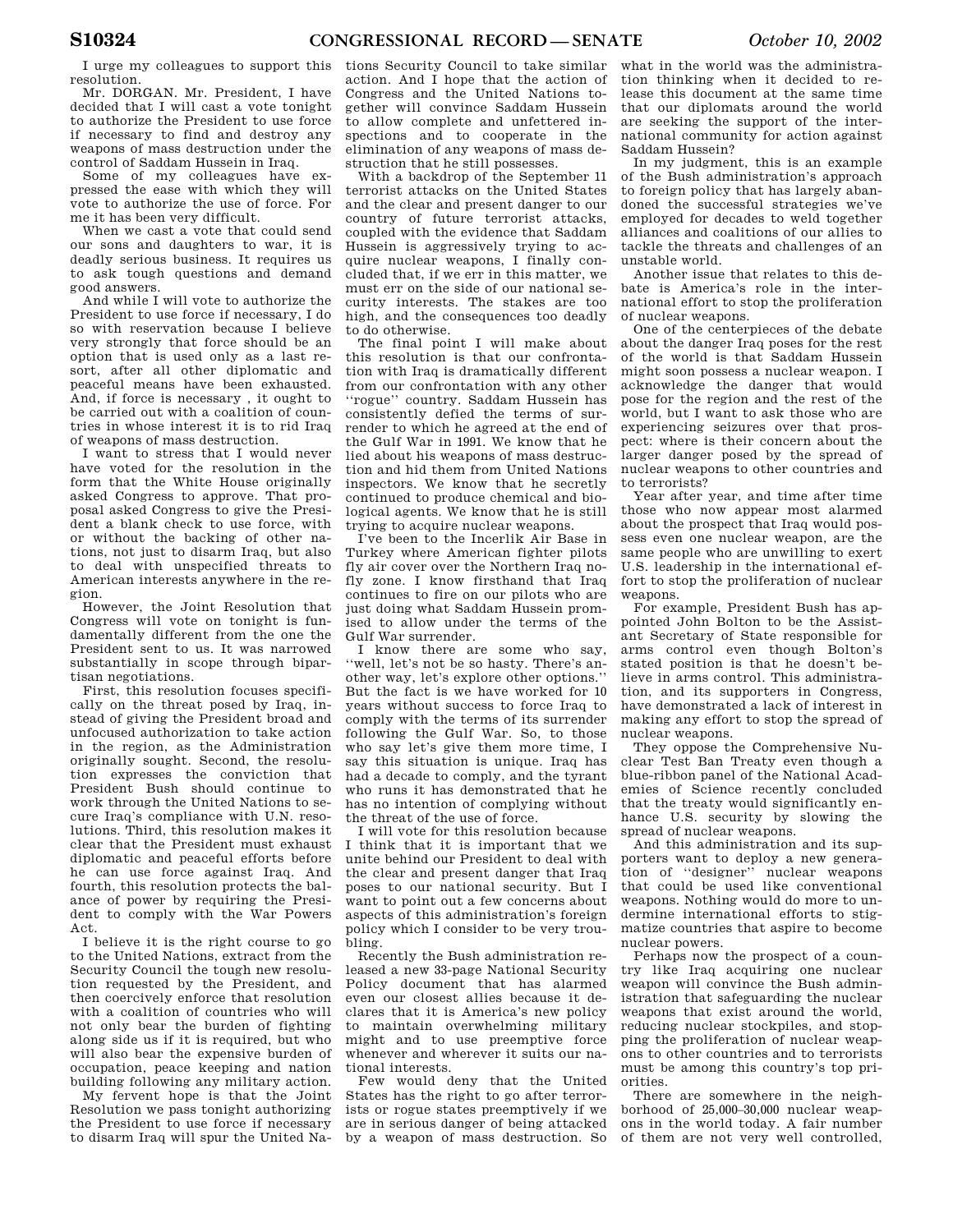particularly in Russia, which has thousands of nuclear weapons in storage facilities that fall far short of American security standards. Russia also has enough highly enriched uranium and weapons-grade plutonium for 80,000 nuclear weapons. Much of it is poorly protected against theft or diversion.

One nuclear weapon in the wrong hands will make the devastating tragedy of 9/11 seem like a small incident by comparison. That is why this issue is so critical, and it is why I raise it now to point out the inconsistency of those who are pushing so hard to use force against Iraq but who are so unwilling to exhibit any muscle in dealing with the broader and potentially more devastating problem of the proliferation of nuclear weapons.

So I will vote for this Joint Resolution because I am convinced it is time for the United States to assume leadership in the effort to disarm Saddam Hussein and make Iraq live up to the commitments it made after the Gulf War. But I hope that President Bush will help prevent further Iraqs by stepping forward and exerting US leadership in the international effort to prevent the proliferation of nuclear weapons and other weapons of mass destruction.

Mr. EDWARDS. Mr. President, I am here to speak in support of the resolution before us, which I cosponsored. I believe we must vote for this resolution not because we want war, but because the national security of our country requires action. The prospect of using force to protect our security is the most difficult decision a Nation must ever make.

We all agree that this is not an easy decision. It carries many risks. If force proves necessary, it will also carry costs, certainly in resources, and perhaps in lives. After careful consideration, I believe that the risks of inaction are far greater than the risks of action.

Saddam Hussein's regime represents a grave threat to America and our allies, including our vital ally, Israel. For more than two decades, Saddam Hussein has sought weapons of mass destruction through every available means. We know that he has chemical and biological weapons. He has already used them against his neighbors and his own people, and is trying to build more. We know that he is doing everything he can to build nuclear weapons, and we know that each day he gets closer to achieving that goal.

Iraq has continued to seek nuclear weapons and develop its arsenal in defiance of the collective will of the international community, as expressed through the United Nations Security Council. It is violating the terms of the 1991 cease-fire that ended the Gulf war and as many as 16 Security Council resolutions, including 11 resolutions concerning Iraq's efforts to develop weapons of mass destruction.

By ignoring these resolutions, Saddam Hussein is undermining the credi-

bility of the United Nations, openly violating international law, and making a mockery of the very idea of collective action that is so important to the United States and its allies.

We cannot allow Saddam Hussein to get nuclear weapons in violation of his own commitments, our commitments, and the world's commitments.

This resolution will send a clear message to Iraq and the world: America is united in its determination to eliminate forever the threat of Iraq's weapons of mass destruction.

The United States must do as much as possible to build a new United Nations Security Council against Saddam Hussein.

Although the administration was far too slow to start this diplomatic process, squandering valuable time to bring nations to our side, I support its recent efforts to forge a new U.N. Security Council resolution to disarm Iraq.

If inspectors go back into Iraq, they should do so with parameters that are air-tight, water-tight, and Saddamtight. They should be allowed to see what they want when they want, anytime, anywhere, without warning, and without delay.

Yet if the Security Council is prevented from supporting this new effort, then the United States must be prepared to act with as many allies as possible to address this threat.

We must achieve the central goal of disarming Iraq. Of course, the best outcome would be a peaceful resolution of this issue. No one here wants war. We all hope that Saddam Hussein meets his obligations to existing Security Council Resolutions and agrees to disarm, but after 11 years of watching Hussein play shell-games with his weapons programs, there is little reason to believe he has any intention to comply with an even tougher resolution. We cannot trust Saddam Hussein, and we would be irresponsible to do so.

That is why we must be prepared to use force, if necessary, to disarm Saddam Hussein, and eliminate Iraq's weapons of mass destruction once and for all.

Almost no one disagrees with these basic facts: that Saddam Hussein is a tyrant and a menace; that he has weapons of mass destruction and that he is doing everything in his power to get nuclear weapons; that he has supported terrorists; that he is a grave threat to the region, to vital allies like Israel, and to the United States; and that he is thwarting the will of the international community and undermining the United Nations' credibility.

Yet some question why Congress should act now to give the President the authority to act against Saddam Hussein's weapons of mass destruction.

I believe we should act now for two reasons: first, bipartisan congressional action on a strong, unambiguous resolution, like the one before us now, will strengthen America's hand as we seek support from the Security Council and seek to enlist the cooperation of our allies.

If the administration continues its strong, if belated, diplomacy, backed by the bipartisan resolve of the Congress, I believe the United States will succeed in rallying many allies to our side.

Second, strong domestic support and a broad international coalition will make it less likely that force would need to be used. Saddam Hussein has one last chance to adhere to his obligations and disarm, and his past behavior shows that the only chance he will comply is if he is threatened with force.

Of course, there is no guarantee that he will comply even if threatened by force, but we must try.

Others argue that if even our allies support us, we should not support this resolution because confronting Iraq now would undermine the long-term fight against terrorist groups like al-Qaida. Yet, I believe that this is not an either-or choice. Our national security requires us to do both, and we can.

The resolution before us today is significantly better than the one the president initially submitted. It is not a blank check. It contains several provisions that I and many of my colleagues have long argued were required.

First, it gives the administration the authority to use all necessary means to eliminate the threat posed by Saddam Hussein's weapons of mass destruction.

Second, it calls on the administration to do as much as possible to forge a new U.N. Security Council mandate, understanding that if new Security Council action proves impossible, the United States must be prepared to act with as many allies as will join us.

Third, it requires the administration to report to Congress on its plans to assist with Iraq's transition to democracy after Saddam Hussein is gone.

It is in America's national interest to help build an Iraq at peace with itself and its neighbors, because a democratic, tolerant and accountable Iraq will be a peaceful regional partner. Such an Iraq could serve as a model for the entire Arab world.

So far, we have not heard nearly enough from the administration about its plans for assisting the Iraqi people as they rebuild their lives and create a new, democratic government. The president has said that the U.S. will help, but he hasn't offered any details about how.

As we have learned in Afghanistan this administration's words are not enough. This resolution will require the administration to move beyond its words and share with Congress, and the world, its concrete plans for how America will support a post-Saddam Iraq.

Finally, in taking this action, Congress must make clear that any actions against Iraq are part of a broader strategy to strengthen American security in the Middle East, and indeed around the world.

We must do more to support existing non-proliferation and disarmament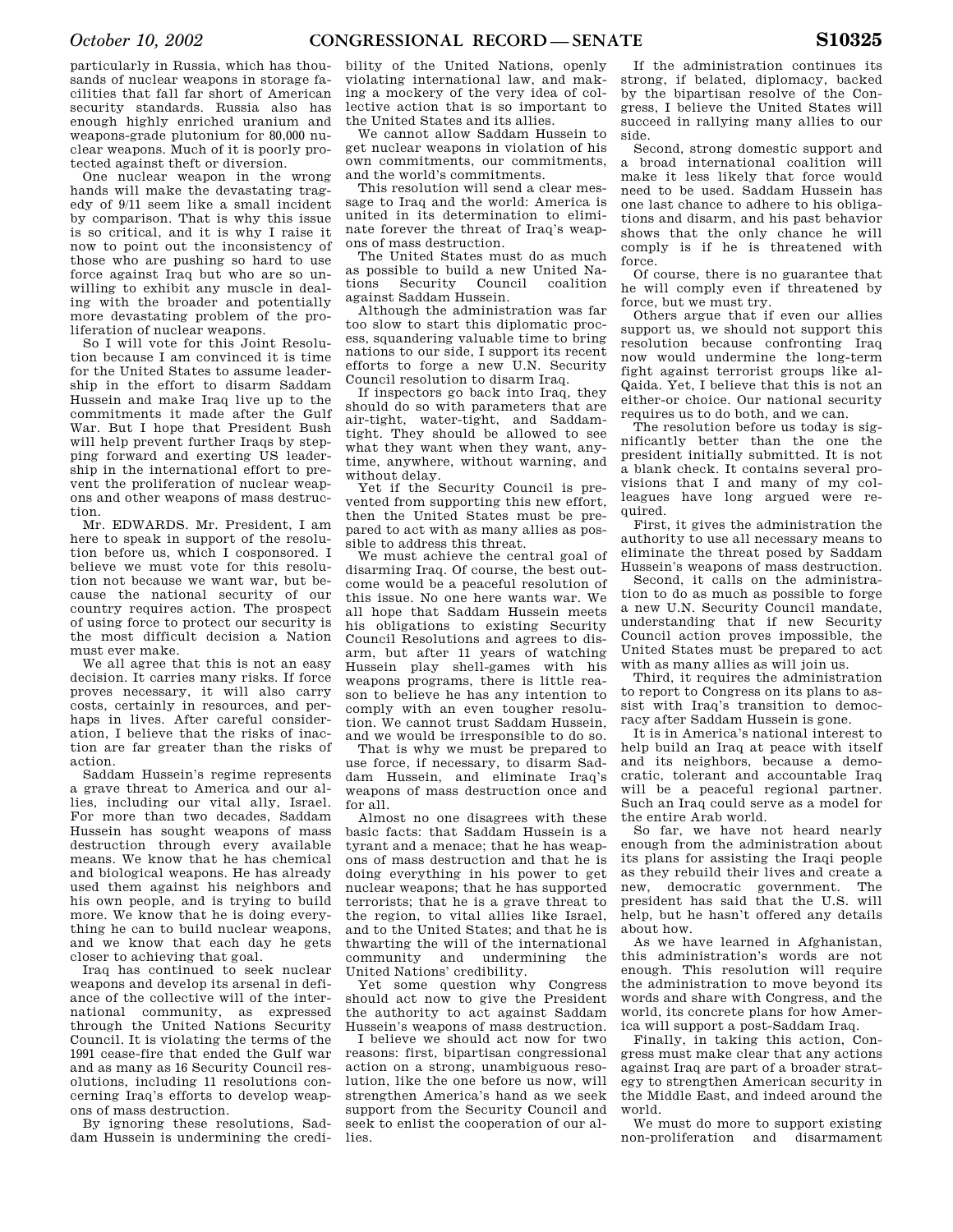programs that can help prevent access to the weapons-grade materials that tyrants like Saddam Hussein want. We must demand America's active and continuous involvement in addressing the crisis between Israel and the Palestinians, and promoting democratization throughout the Arab world. We must commit to developing a national strategy for energy security, one that would reduce our reliance on the Middle East for such critical resources.

The decision we must make now is one a nation never seeks. Yet when confronted with a danger as great as Saddam Hussein, it is a decision we must make. America's security requires nothing less.

Mr. BAUCUS. Mr. President, I rise today to speak out on the issue of Iraq. This conceivably is one of the most important issues that we as a governing body will address in what remains of the 107th Congress.

Let me start by saying that Saddam Hussein is a dangerous man. As many of my colleagues have already pointed out, he has actively engaged in attacking Americans in the region. He has actively engaged in deploying chemical and biological weapons against his own people. He has participated in genocide against his own people. He has continually deceived U.N. weapons inspectors. He has failed to comply with U.N. resolutions to disarm his weapons of mass destruction. He was involved in an assassination attempt against former President George Bush senior. He has committed serious acts of aggression against his neighbors.

These are all acts of a man that cannot be trusted.

Back in 1998, the Senate passed the Iraqi Liberation Act that declared it should be the policy of the United States to seek to remove Saddam Hussein from power in Iraq and replace him with a democratic government. I supported this bill and believe that Saddam continues to be a detriment to his people. The Iraqi people deserve a chance to be free from a vicious dictator.

Our actions today go far beyond declaring Saddam a danger to his people and to the rest of the world. Our actions today will authorize the use of force in the case Saddam refuses once again to defy U.N. resolutions and disarm. Our actions today could send our sons and daughters to battle. And, our actions today, if not handled cautiously, could erupt into a conflict we as a nation are not prepared to address. This is not something we can take lightly.

Last week, a bipartisan group of Congressmen and Senators brokered an agreement with the President and produced a resolution that strikes a good balance between diplomacy and force. The resolution supports exhausting diplomatic means to disarm Saddam prior to engaging in the use of force. It also provides the President with adequate flexibility to do what needs to be done in the case that Saddam refuses

to disarm. I have cosponsored this bipartisan agreement and believe that the focus of the resolution is appropriate.

I believe that a strong resolution is necessary to protect the American people from threats posed by Saddam Hussein. And while I believe we should strive to garner the support of the U.N. and our allies around the world, we must ensure that we don't limit our ability to act to protect American lives.

Mr. SMITH of Oregon. Mr. President, I have the privilege of serving in what was, for 30 years, Mark Hatfield's seat in the United States Senate. And as those who served with him know, no one is more dedicated to peace than Mark Hatfield. As I have thought about the question of going to war with Iraq, I find myself mindful of Senator Hatfield, and I am likewise committed to working for peace.

I am also very mindful of the Oregonians who have expressed to me their hopes and prayers for peace. And it is precisely because I want peace that I stand today to express my support for this resolution.

I believe in peace and diplomacy. These values have guided my service on the Senate Foreign Relations Committee. And rather than an immediate declaration of war, I strongly believe that this resolution is but one step in a continuing diplomatic process.

I have no doubt that Saddam Hussein presents an imminent threat to America, our freedom and our way of life. The proof lies in Baghdad. Over the last decade we have collected a considerable body of evidence that Hussein is amassing weapons of mass destruction, weapons that he has already used on his own people.

It is only with a heavy heart that any of us can reach the solemn conclusion that our young men and women may have to risk their lives in defense of our Nation. But the heavy weight of proof moves us now to prevent the loss of more American lives.

More than a decade ago, the United States led a coalition of nations against the tyrannical regime of Saddam Hussein. The United Nations resolutions that followed Saddam's surrender required Iraq, among other things, to halt its chemical, biological and nuclear weapons programs, account for POWs from the Gulf War, and cease its support for terrorism. Since that time, Saddam Hussein has continually and flagrantly violated the U.N.'s requirements. In less than 12 years, he has defied 16 Security Council resolutions and provoked at least 30 Council statements condemning these violations. He has exploited the goodwill of the international community, oppressed his people, devastated his nation and developed weapons of mass destruction.

Today, as it was then, we are called as Americans not simply to contribute to an international coalition, but to lead it. That obligation became all the

more clear when last year's terrorist attacks ushered in an era when threats are more tangible, where civilians are at risk, and where deterrence no longer works. I believe the free nations of the world will again join us in the fight against tyranny, and I still hold out hope that the danger Iraq poses can be eliminated without war.

But today, we must choose whether to allow Saddam Hussein to continue threatening the civilized world or to disarm him. I believe we must choose the latter. We will first exhaust every peaceful means in our effort, but confront him we must.

Saddam Hussein has attacked Iran, Israel, Kuwait and Saudi Arabia. He recently called on the people of the Arab world to attack the United States and he is an avowed enemy of the democracy in the Middle East, Israel. He is a man who murdered his own people in chemical attacks and systematically attempted to destroy an ethnic minority in his nation. To believe that Saddam Hussein would hesitate to launch future attacks would be to turn a blind eye to a lethal mix of weapons of mass destruction and terrorists waiting to use them.

In addition to the arms we are certain he has, overwhelming evidence indicates that he continues to develop weapons of mass destruction with the full intention of using them. High level Iraqi defectors have provided similar evidence of biological and nuclear weapons programs, evidence that is substantiated by Saddam's actions. We know that he has sold \$3 billion worth of oil illegally this year, money that is unaccounted for, while importing materials used in nuclear enrichment programs. All the while, he has called Iraq's nuclear scientists ''the salvation of his nation.''

On September 12, President Bush outlined these facts when he spoke to the United Nations. As he said then, Saddam is truly defying the U.N., not only the United States. The 16 resolutions Iraq has violated were not issued by the U.S. Congress, but by the U.N. Security Council, the highest body of international diplomacy. While few reasonable people would disagree that Saddam Hussein is dangerous and will attack America and its allies whenever it is possible, the President was correct in seeking international support for confronting Iraq.

Diplomacy and efforts toward peace are always preferable to war. But if war is unavoidable, it is best to have the backing of the world community. Immediately following the president's call to action, international support began to increase. And the president continues to build on that support. I believe that with the passage of this resolution we will see our allies join in lending our sons and daughters in seeking a peaceful regime in Iraq.

The United Nations now has the opportunity to prove itself to be an important world body. It is incumbent upon the U.N., and especially the Security Council, to ensure that if Saddam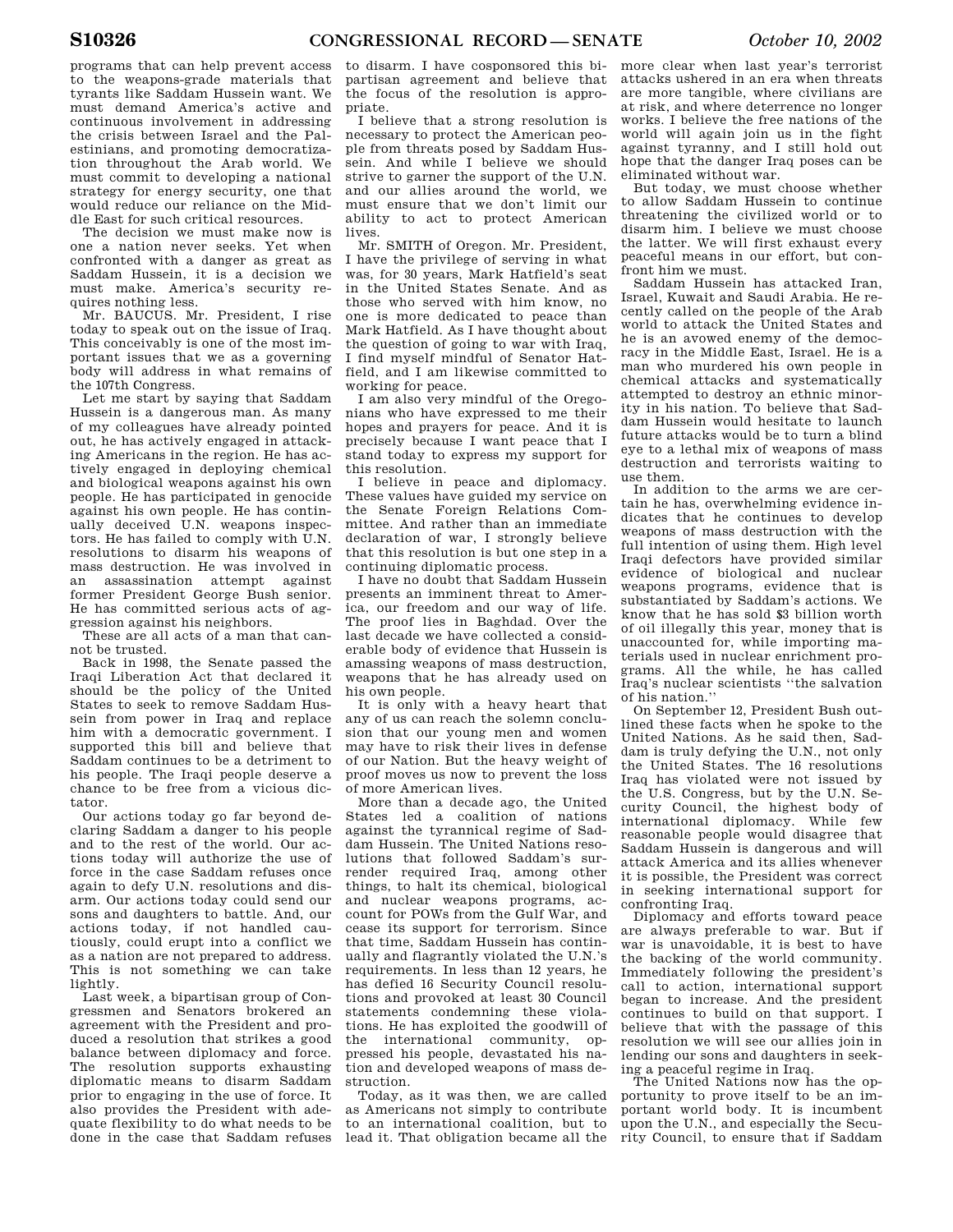Hussein fails to fulfill his most recent commitments to weapons inspectors, he does not do so with impunity.

I would like to conclude by telling you about a trip I made earlier this year, I traveled to Coos Bay, OR to attend the memorial service of a remarkable young man named Byran Bertrand. Bryan was a 23-year-old Marine who gave his life for his country when his C–130 crashed into a mountain near the Afghan-Pakistan border. The memorial service program included excerpts from the last letter that Bryan had send this parents.

In this letter he explained why he had turned down the opportunity to return to duty in the United States. ''You know me,'' wrote the former high school athlete, ''I always hated sitting on the bench.''

In those words, we can find our calling as a Nation. If Saddam Hussein does not comply with United Nations resolutions and if he continues to build and stockpile weapons of mass destruction, then America can no longer sit on the bench. We must take the heavy mantle of leadership to seek a peaceful regime change. This burden rests on the President, on the Congress, but more importantly, it rests on the people of the United States. For it is the American people, 3,000 of whom died on September 11, 2001, who are Saddam's targets. We are targets because ours is a Nation that is the beacon of liberty in the world. We must never forget that, and we must never take it for granted.

Mr. HARKIN. Mr. President, the debate here in this chamber is being held in community halls, meeting places and living rooms across America and across Iowa. Many Iowans have told me in recent weeks that going to war should be the last resort for our Nation and I agree with them.

Saddam Hussein is a brutal dictator, who has brought nothing but pain and suffering to the Iraqi people and threat and instability to his neighbors throughout the Persian Gulf and the Middle East. He invaded Iran before he invaded Kuwait. He has aided and abetted the suicide bombers. He is guilty of countless crimes against humanity. He has even used chemical weapons against men, women and children in his own country. I understand the grave danger posed to America and the whole international community by weapons of mass destruction in the hands of a reckless dictator like Saddam Hussein. Since the terrorist hijackings and anthrax attacks in America last year, which wantonly took the lives of more than 3,000 people, all Americans are rightly concerned about the safety of our homeland and united in supporting the brave men and women who defend us and the cause of freedom around the world.

While there is not definite evidence of prior close collaboration between the al-Qaeda criminals who attacked our nation last year and Saddam Hussein, there is no doubt they might find

common cause in attacking us and our allies at any time. Simply put: it is clear to me that the current situation in Iraq is an on-going tragedy for the Iraqi people and an unacceptable menace for us, his neighbors, and the world. President Bush is to be commended for calling on the United Nations to confront this menace and Iraq's flagrant disregard of past Security Council Resolutions. It remains to be seen whether and how the UN Security Council will meet head-on the direct challenge posed by the continued failure of Saddam Hussein and the Government of Iraq to fully comply with 16 resolutions approved by the Council since 1991, including an ironclad requirement that Iraq destroy all of its biological and chemical weapons, dismantle its nuclear program, and submit to rigorous international inspections to verify its compliance.

But there is a right way and a wrong way to confront Saddam Hussein and to force him to relinquish all of the weapons of mass destruction at his disposal. Our policy, and certainly any fateful decision to actually go to war, must be made after careful deliberation and in full accordance with the U.S. Constitution and our Nation's laws. No President of either political party should be allowed to take our nation into war like the one that is now possible solely on his or her own authority. That is why last July Senator SPECTER and I were the first members of the Senate to introduce bipartisan legislation to require the Congress to debate and vote on a resolution to require the Congress to debate and vote on a resolution authorizing the use of force by American armed forces against Iraq before the President issued such an order. I think the President was right to provide additional information to the Congress and the American people and to put this issue before the Congress with the draft resolution of three weeks ago.

In my view, that first draft amounted to a blank check for the President to go to war with Iraq and other countries in the region, whenever he saw fit, and regardless of whether we had the backing of our allies inside and outside the region or in the international community. I have said that I could not have supported that resolution. It was too broad, too unqualified, and too farreaching. I am glad that since then Republican and Democratic Senators across the political spectrum have recognized the need to narrow and improve upon the President's initial request. Senators BIDEN and LEVIN, Chairmen of the Senate Foreign Relations Committee and Armed Services Committee respectively, held essential hearings and formulated thoughtful legislative proposals. Their work reaffirms that the focus of U.S. policy should be to secure the disarmament of Iraq's weapons of mass destruction and the establishment of a new, effective international inspections regime to enforce that policy. Their careful ap-

proach also underscores the urgency and importance of maximizing our diplomatic efforts to secure the strongest possible U.N. Security Council resolution to force Saddam Hussein to relinquish his pursuit of weapons of mass destruction once and for all.

I also took to heart the President's statement in his address to the nation Monday night in which he said that the pending congressional resolution giving him the right to use force if necessary, ''does not mean that military action is imminent or unavoidable.'' That statement is consistent with the approach I believe in, which can maximize the strength of our coalition and the success of our policy. Accordingly, at this point in time, I believe the President and the Congress should be united and focused like a laser on getting the strongest possible, enforceable resolution through the U.N. Security Council. That is why I will vote for the Levin resolution and why I ultimately will vote for the Lieberman resolution, too, if that is the final choice. But I want to be very clear that in voting for these resolutions, this Senator is not voting for immediate war with Iraq. I am voting for them in order to give the President and Secretary of State Powell the maximum leverage to persuade the UN Security Council to promptly approve a new, tough, resolution that requires Iraq to immediately allow unconditional, unfettered inspections designed to secure the complete disarmament of Saddam Hussein's weapons of mass destruction. There should be clear consequences that follow from his failure to comply. And the UN inspectors should be given enough time to complete their work and to determine whether Iraq can be disarmed short of going to war.

I am concerned that if we immediately move to unilateral U.S. military action or in concert with only our British allies we will weaken our coalition efforts to wage and win the international fight against terrorism. This would also undermine international respect for the rule of law and the multilateral problem-solving institutions that America helped to create and which have served as the foundation for principled U.S. leadership in the world for 50 years and more. Indeed, I am concerned that precipitous U.S. military action against Iraq could result in our nation and world becoming less rather than more stable and secure. Under the terms of these resolutions, the President will be required to report to the Congress every 60 days on on-going diplomatic efforts at the UN Security Council and elsewhere to establish a tough new inspections regime and to force Saddam Hussein to destroy his weapons of mass destruction. At that time, we will have the opportunity to examine the issues again. Nobody knows for certain at this time, including the President of the United States, how best to compel Iraq to get rid of all of its weapons of mass destruction. But we do know, we all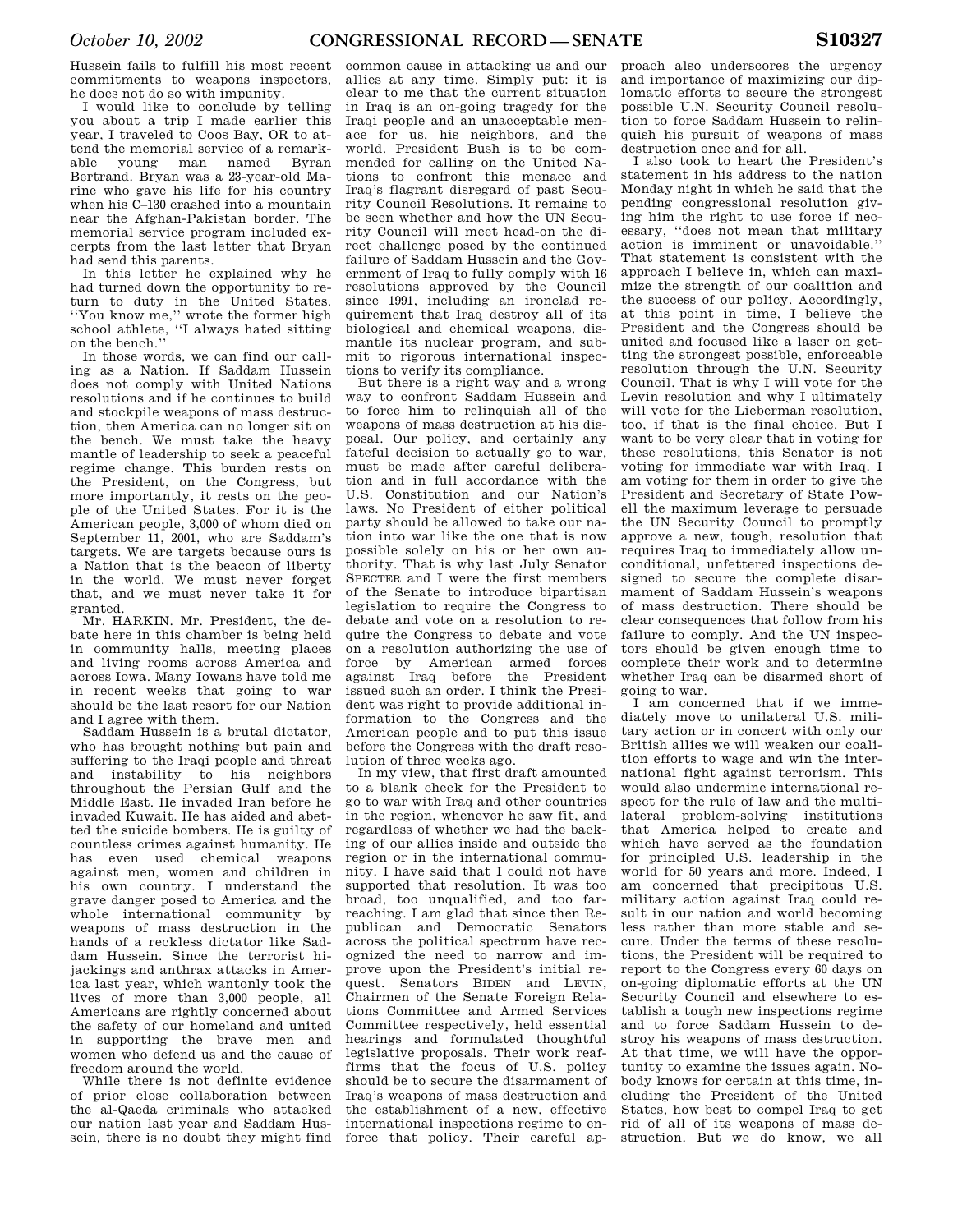agree, that war must be a last resort, not a first response. We must work with the international community as much as possible to find new and enforceable means to deal with the Iraqi danger in ways that make this a safe world.

Mr. MCCONNELL. Mr. President, the resolution authorizing the use of force against Iraq is before us.

We are being asked to decide some fundamental questions about the world in which we live. But more significantly, we are being asked to decide what kind of world we choose for our children.

Essentially, the question is this: Is the world going to be safer today, tomorrow and in the years ahead if the United States leads an effort to rid the world of not only Iraqi weapons of mass destruction, but of a ruthless terrorist-supporting despot as well?

Here is what we have learned.

There is agreement that Saddam Hussein is amassing weapons of mass destruction—chemical, biological, and even nuclear—but some continue to naively believe that diplomatic initiatives and weapon inspections must be given a chance to succeed. There is consensus that Iraq is a state sponsor of terrorism, but some believe that America should not act alone against Iraq and that an attack on Iraq will detract from our ongoing pursuit of al-Qaida. There is concurrence that Saddam Hussein is a mass murderer of Iraqi, Kurdish, Kuwaiti and Iranian men, women, and children, but some believe that Iraq poses no immediate threat to the American people or those in Saddam's backyard, including our allies.

My views on this issue could not be more clear: Our Commander in Chief has requested the authority to use force against Iraq to ''defend the national security of the United States against the continuing threat posed by Iraq'' and Congress must authorize it and must do so now.

Nine days after the al-Qaida attacks on our soil, President Bush promised Congress and the world that America would bring the war on terrorism to the terrorists wherever they may hide. He intends to do just that in Iraq. This Congress and our entire nation stood as one with President Bush following the September 11th attacks. A year later, we must continue to stand behind his outstanding leadership in combating terrorism around the globe. This war on terrorism will not end—it must not end—until terrorists and their supporters are destroyed.

Let me say to my colleagues who suggest that diplomatic initiatives and weapon inspections can prevent the coming conflict with Iraq to look at recent history. Saddam Hussein has violated each and every one of the 16 U.N. Security Council Resolutions pertaining to Iraq. His armed forces continue to fire on American and coalition aircraft in the no-fly zone. Al-Qaida terrorists continue to leave footprints

on Iraqi soil. And Saddam Hussein and his henchmen continue to make billions of dollars by exploiting the U.N.'s oil for food program and through other illicit activities.

Although the regime recently proved that it can fool some embarrassingly naive visiting American lawmakers into believing its empty assurances of cooperation and compliance, they are not duping this Senator—or the President.

More importantly, the American people will not follow the lead of these modern-day Neville Chamberlains and allow the United States to be played for a fool. For it is only a fool who does not learn from past mistakes, and the world has ten years of Iraqi lies from which to learn. Speaking before the United Nations General Assembly a day after the anniversary of the September 11th attacks, President Bush challenged the United Nations to maintain its relevancy in a world challenged by terror:

Iraq has answered a decade of U.N. demands with a decade of defiance. . . . [America] will work with the U.N. Security Council to meet our common challenge. If Iraq's regime defies us again, the world must move deliberately, decisively to hold Iraq to account. We will work with the U.N. Security Council for the necessary resolutions.

The fact is that President Bush is giving the United Nations and the international community a final chance to disarm Saddam Hussein through diplomatic means. But under no illusions of Saddam Hussein's violent and irrational character, the President has made clear that if reason fails, force will prevail. I am reminded of President Franklin Roosevelt insights into Nazi Germany and Adolph Hitler: ''No man can tame a tiger into a kitten by stroking it. There can be no appeasement with ruthlessness. There can be no reasoning with an incendiary bomb.''

Unfortunately, some of my colleagues seem to ignore this indisputable truth—and the fact that America is at war against global terrorists. Former Vice President Al Gore's recent attack on the President for his conduct of the war was ill-timed and ill-advised. A self proclaimed hawk, Mr. Gore alleged in a recent speech that in a single year, President Bush ''squandered the international outpouring of sympathy, goodwill, and solidarity that followed the attacks of September 11th and converted it into anger and apprehension aimed much more at the United States than at the terrorist network. . . . '' This is utter nonsense, and the American people are right to expect more from a former national leader.

Mr. Gore seems to have forgotten that in a single year the Bush administration liberated the people of Afghanistan from oppressive Taliban rule, destroyed and disrupted al-Qaida operations in South Asia and throughout the world, and bolstered homeland defense for the American people. If Mr.

Gore belittles the victory in Afghanistan—against what he describes as a ''fifth rate military power''—why was it that his own administration failed to take decisive action to topple the Taliban and al-Qaida? One might surmise that they were too busy ''feeling pain'' to inflict any.

Mr. Gore's characterization of the pre-emptive use of force to prevent terrorist attacks as ''a troubling new element'' of U.S. foreign policy is similarly misguided. In the post-September 11th world, the Bush doctrine of preemption makes plain old common sense. Who among us disagrees that terrorists should be destroyed before they have a chance to again bring death and destruction on our family, friends, or neighbors? What do we say to the victims of a terrorist attack that we could have prevented—sorry, but Moscow, Paris, or Beijing objected to pre-emptive action?

The fact is that that America has the right and the responsibility to protect and defend its citizens against terrorism—be it from al Qaida terrorists or weapons of mass destruction in Iraq.

Let me also dispel the myth that military action against Iraq will detract from ongoing operations against al-Qaida. Secretary of Defense Donald Rumsfeld testified before Congress last month that ''. . . Iraq is part of the global war on terror. Stopping terrorist regimes from acquiring weapons of mass destruction is a key objective of that war. And we can fight all elements of the global war on terrorism simultaneously.''

We have no choice but to fight these threats simultaneously. Our nation is at war. Given Saddam Hussein's use of chemical and biological weapons against his own people and his neighbors, it is reckless to dismiss the immediacy of the threats posed by his regime to the United States. We already know that he is a mass murderer and that he is armed and dangerous—to treat him otherwise is folly.

Saddam Hussein is also a danger to the region. Those nations reluctant to confront him would be wise to take note of the British Government's assessment that Iraq is capable of deploying chemical and biological weapons within 45 minutes.

With Fort Campbell and the 101st Airborne Division in Kentucky, I understand firsthand what risks are posed to our military personnel by an attack on Iraq. Having fired the opening shots of Operation Desert Storm more than a decade ago, the Screaming Eagles are no strangers to that country. They and the Special Forces soldiers of the 5th Group and the Night Stalkers of Task Force 160—are professionals, the best of best. America is fortunate to have such dedicated patriots serving on our front lines. We can be secure in the knowledge that if these troops return to the region, they will answer the call with the same determination and dedication as they did in 1991.

Let me conclude by saying that we did not ask for this war on terrorism.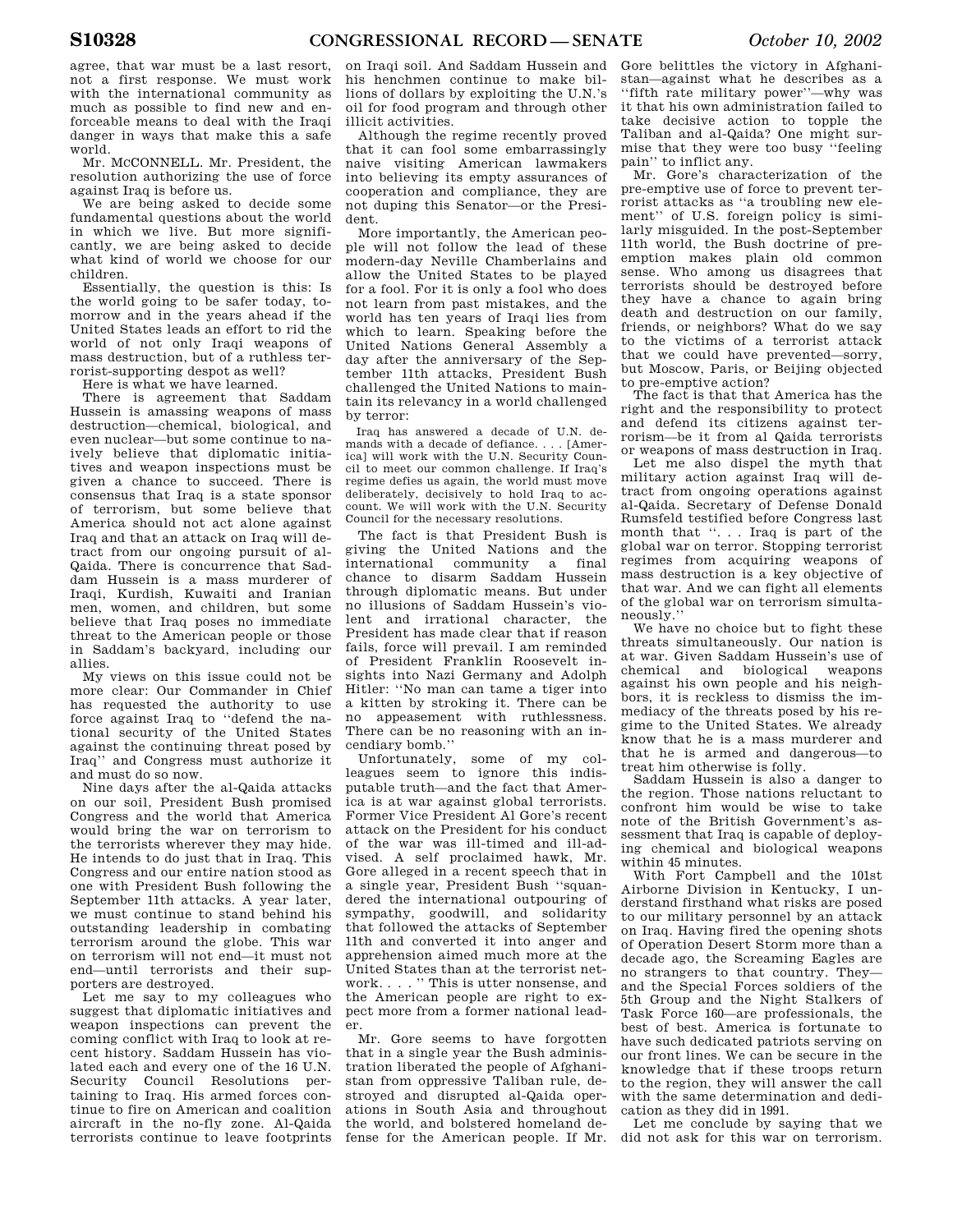But we will fight it and win it—on our terms and conditions.

Mrs. FEINSTEIN. Mr. President, I have come to the floor to state that, after much deliberation, I have decided to vote for the resolution introduced by Senators LIEBERMAN, WARNER, BAYH and MCCAIN.

In two prior floor statements, I have expressed my views. I serve as the senior Senator from California, representing 35 million people. That is a formidable task. People have weighed in by the tens of thousands. If I were just to cast a representative vote based on those who have voiced their opinions with my office—and with no other factors—I would have to vote against this resolution. But as a member of the Intelligence Committee, as someone who has read and discussed and studied the history of Iraq, the record of obfuscation and the terror Saddam Hussein has sown, one comes to the conclusion that he remains a consequential threat.

Although the ties between Saddam Hussein and al-Qaida are tenuous, there should be no question that his entire government is forged and held together by terror: The terror of secret police in station wagons on street corners watching; The terror forged through assassinations and brutal murders of anyone who disagrees with him; And yes even of his own family members.

While the distance between the United States and Iraq is great, Saddam Hussein's ability to use his chemical and biological weapons against us is not constrained by geography—it can be accomplished in a number of different ways—which is what makes this threat so real and persuasive. I supported the Levin amendment, which authorized use of force pursuant to U.N. Security Council action, because it was the strongest resolution supporting a multilateral effort. I believe a multilateral effort, through the United Nations, provides a strong moral imprimatur and as such is preferable to America's taking preemptive action that could have consequences tomorrow and years after that—consequences we cannot imagine or even begin to understand today.

The original resolution sent to Congress by the President would have authorized a broad and sweeping use of force whenever or wherever he deemed necessary—literally any place on earth. It would have authorized the newly promulgated national security strategy of unilateral preemptive use of force in the defense of the nation in the war on terror. The resolution before us does not grant such a sweeping use of force. Rather, the use of force is confined to Iraq and targeted toward forcing Iraq to comply with 16 Security Council resolutions passed in the wake of the Persian Gulf war in 1991.

Most importantly, I believe the Lieberman resolution becomes a catalyst to encourage prompt, forceful and effective action by the United Nations to

compel this long sought-after and much-evaded disarmament of weapons of mass destruction. Disarming Iraq under Saddam Hussein is necessary and vital to the safety and security of America, the Persian Gulf and the Middle East—let there be no doubt about this. But the decision to cast this vote does not come lightly. I continue to have serious concerns that there are those in the administration who would seek to use this authorization for a unilateral, preemptive attack against Iraq. I believe this would be a terrible mistake.

But I am reassured by statements made by the President in his address to the United Nations on September 12, which conveyed a major shift in the administration's approach—turning away from a preemptive strategy and, instead, engaging and challenging the U.N. Security Council to compel Iraq's disarmament and back this with force. I deeply believe that it is vital for the U.N. Security Council to approve a new, robust resolution requiring full and unconditional access to search for and destroy all weapons of mass destruction. Unfortunately, the Security Council has not yet taken this action. Nor do we, at this time, know if they will.

If one believes Iraq is a real threat, and I do, and if the United Nations fails to act, then the only alternative is military action led by the United States. Ironically, this authorization of use of force may well prompt the Security Council to act. Because if they do not, the United Nations becomes a paper tiger unable to enforce its mandates and unwilling to meet the challenge of this new day of danger.

For the past 11 years, Saddam Hussein has prevaricated, manipulated, deceived and violated every agreement he has made to disarm. If the past is prologue, this record means that arms inspections, alone, will not force disarmament. The great danger is a nuclear one. If Saddam Hussein achieves nuclear capability, the risk increases exponentially and the balance of power shifts radically in a deeply menacing way. As I said on this floor in earlier remarks, I believe that Saddam Hussein rules by terror and has squirreled away stores of biological and chemical weapons. He has used them on Kurdish villages and in his invasion of Iran.

Evidence indicates that he is engaged in developing nuclear weapons. However, today the best authorities I could find indicate he does not yet have nuclear capability. But this is only a question of time. And we cannot let Saddam Hussein become a nuclear power.

And, so, it is my intention to vote yes on the resolution before us. I do so with the hope that the United Nations will rise to the challenge and with the trust that the administration forge a coalition rather than go it alone. And I do so with the fervent prayer that it will not be necessary to place America's fighting forces or innocent civilians anywhere in harm's way.

Ms. LANDRIEU. Mr. President, as Members of this body, there is no issue we face as grave and important as determining whether we should authorize force against Iraq that might place our men and women in uniform in mortal danger in order to protect the freedoms we cherish, and extend these freedoms to the people of Iraq, through the disarmament of a tyrant committed to harming his own people and the rest of the world. As a member of the Armed Services Committee, and as a citizen, I have given great consideration and thought to this course of action. Can I in good conscience authorize the use of force that could place someone's child, or my child, or someone's husband, wife, mother, or father in harm's way? Should the President commit troops to Iraq, American blood will certainly be shed. But, the authorization of force is recourse we must take.

For 11 years, Saddam Hussein has openly violated 16 U.N. resolutions calling on him to disarm; cease his production of weapons of mass destruction; and stop the ethnic cleansing of his own people. For 11 years, the people of Iraq have suffered. Furthermore, Saddam Hussein has made the world a much more dangerous place. His relish to produce chemical, biological, and nuclear weapons has only increased since the end of the Gulf War. Now, we have learned that he is harboring al-Qaida terrorists; strengthening his ties to al-Qaida; and financing terrorist organizations that promote suicide bomb attacks in Israel.

I am confident that the enactment of this resolution will give our President the tools he needs to bring the world community together to disarm this brutal tyrant through diplomacy. But, this resolution also gives the President authority to follow diplomacy with force, if necessary, to ensure that the threats Saddam Hussein brings to the world are neutralized.

The threat from Saddam Hussein's WMD programs is real and growing every day we fail to take action to disarm him. He has used WMD against his own people and his neighbors. We should not wonder whether he has any interest in using them against the U.S. or our allies.

As chair of the Emerging Threats and Capabilities Subcommittee, along with Senator ROBERTS, the Subcommittee held a hearing in February to investigate the status of his WMD programs since inspectors left and the threat those weapons could pose to the U.S. At that hearing, the Subcommittee was faced with the blunt findings that Saddam successfully hid weapons while U.N. inspectors were in Iraq. Moreover, there are no mechanisms in place to prohibit Iraq from ramping up its production of biological and chemical weapons, and its quest for nuclear weapons.

At the hearing, Anthony Cordesman, from the Center for Strategic and International Studies, stated Iraq admitted in 1995, ''that it had produced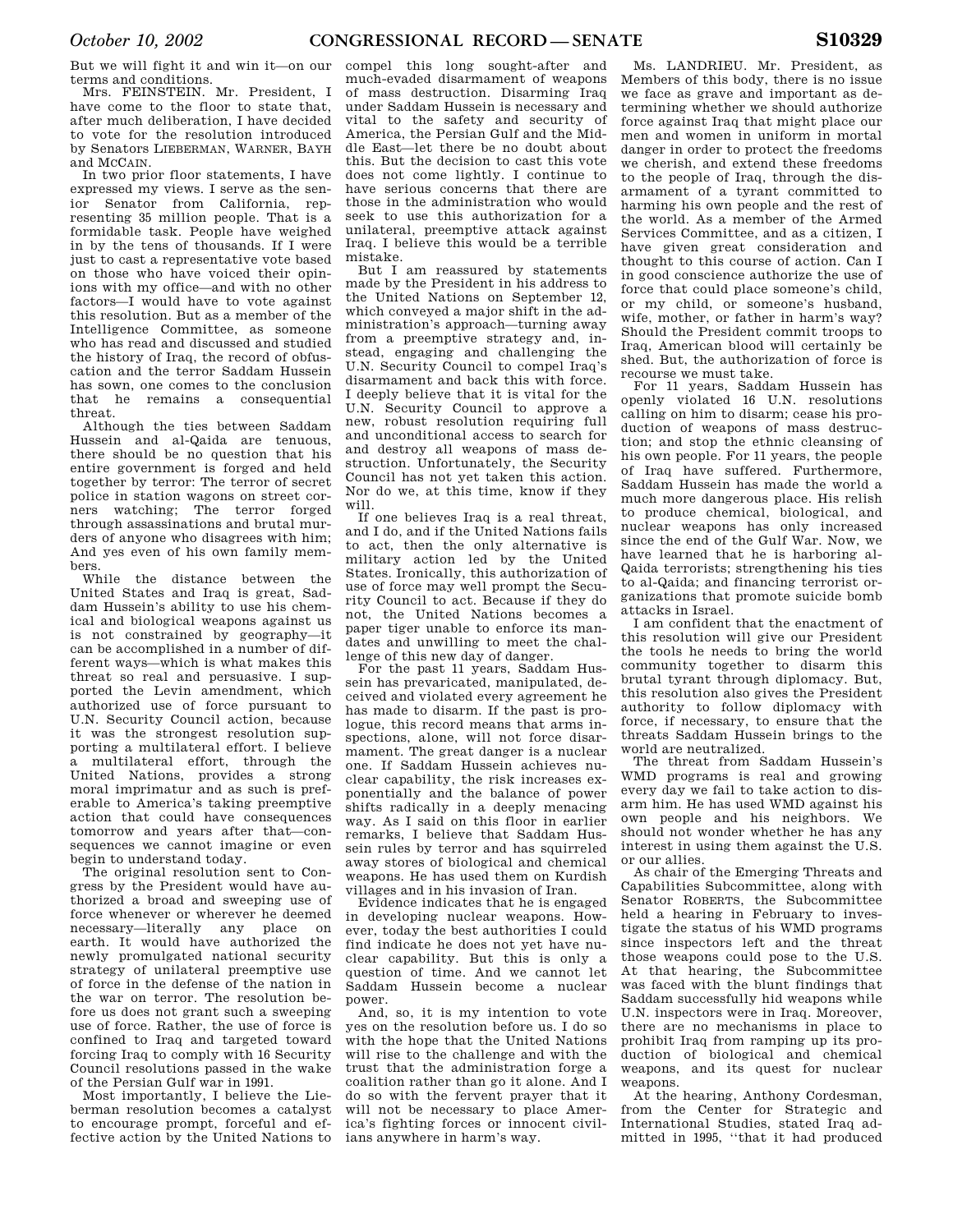30,000 liters of bulk biological agents. Iraq admitted it produced anthrax, botulinum toxins, and aflatoxins.'' We must remember it took only a few grams of Anthrax to throw the Senate and the East Coast of the U.S. into disarray. Worse yet, Iraq admitted it had affixed these biological agents to missile warheads and bombs.

Dr. Cordesman went on to say that UNSCOM believed Iraq had produced as much as 120,000 liters of biological weapons, not the 30,000 it admitted enough to kill millions. Furthermore, UNSCOM has been out of Iraq for 4 years, yet UNSCOM stated that Iraq could reconstitute its biological weapons program within a matter of weeks after UNSCOM's departure. Imagine the destruction that could be caused by Saddam Hussein with his unchecked inventory of hundreds of thousands of liters of biological weapons. Again, he has the capability to injure or kill millions.

The Subcommittee also received testimony that Iraq has actively rebuilt its chemical weapons programs since UNSCOM was thrown out of Iraq. UNSCOM reported to the Security Council that Iraq withheld information related to Iraq's chemical weapons program. UNSCOM uncovered only a small portion of Iraq's chemical weapons. In fact, Iraq confiscated information gathered by UNSCOM regarding Iraq's chemical weapons, so the information could not be transmitted to the Security Council. Iraq also told UNSCOM Iraq had not armed missiles with VX gas—one of the deadliest of nerve agents. Yet, in 1998, UNSCOM discovered missiles tipped with VX. Soon after, UNSCOM was told to leave Iraq and Iraq has resumed chemical weapons production. It takes only 10 milligrams of VX to kill a person. A wine bottle full of VX could kill at least 75 people. We must find out how much VX Saddam has, and destroy it.

Moreover, Saddam Hussein is devoting much of his defense budget to becoming a nuclear power. After the Gulf War, we learned from the U.N. weapons inspectors that Iraq was within 1 year of developing nuclear weapons. Prior to the war, we thought Iraq was 5 to 7 years away. Since 1998, we cannot say with any certainty that we know the status of Iraq's nuclear program. Once again, Saddam could be less than a year away from a nuclear bomb. The world must know how close he is, and he must stop his nuclear development. Once he develops a nuclear program, we will never be able to shut it down.

For these reasons, we cannot take our time in passing this resolution. We must act now. Saddam Hussein has shown, on numerous occasions, his willingness to use WMD to attack his countrymen and his neighbors. He has killed 20,000 Iraqis in 40 villages with WMD. As President Bush said two nights ago, ''Saddam Hussein is a homicidal dictator who is addicted to weapons of mass destruction.''

I want to read from Charles Duelfer's testimony before the Emerging Threats

and Capabilities Subcommittee's hearing on Iraq's WMD programs on February 27, 2002. Mr. Duelfer was the Deputy Executive Chairman of UNSCOM. He said that it is inconceivable that Iraq did not resume its WMD programs after UNSCOM left. Mr. Duelfer said it is difficult ''to imagine circumstances under which this regime would end these programs'' of WMD because . . . ''the regime in Baghdad will devote full resources to its weapons programs . . . This has not changed even under sanctions . . . The regime seeks to dominate the region . . . The use of force comes naturally'' to Saddam Hussein. WMD are his tools to dominate the region. If we wait to pass this resolution, Saddam will only continue to enlarge his WMD program; threaten the Middle East; and then threaten the U.S. He will never end his programs unless the world reins down on him to eliminate

his tremendous capacity for killing. This resolution is the proper tool to give the Administration a firm hand in negotiating with the world to disarm Saddam Hussein and eliminate his capacity to kill. We should pass the Lieberman-McCain Resolution immediately and overwhelmingly to show the world we are united. We must not tie the President's hands and the hands of Secretary Powell to negotiate a new Security Council Resolution that calls for the disarmament of Iraq—and the threat of force against Iraq if Saddam does not abide by the resolution. We can bring the Security Council on board if we can show them the United States stands together to disarm Saddam Hussein. If this body is divided, the U.N., and especially Saddam Hussein, will pay us no mind.

The best outcome is a new Security Council resolution that calls for unfettered inspections throughout Iraq, including Saddam's presidential palaces; the disarmament of all WMD; and the threat of force should Saddam Hussein not comply. That outcome has a better chance of becoming a reality if we pass this resolution.

The new U.N. resolution the President and Secretary Powell seek is our best chance to avoid a war. But the threat of force must be present to enforce a new resolution because Saddam only understands force. Again, Charles Duelfer testified before the Iraqis were perfectly willing to thumb their nose at UNSCOM because the U.N. had not authorized force to make Iraq comply.

Iraq's Deputy Foreign Minister, Tariq Aziz, regularly told Mr. Duelfer, ''You are not General MacArthur (referring to MacArthur's occupation/disarmament of the Japanese) . . . Therefore, there are limits to what you can do.'' What Aziz meant was you have no authorized force; you have no army with you to make us show you what we have and where it is. A new resolution will only work if the threat of force lurks behind any Iraqi failure to obey.

This resolution is also a narrowly tailored authorization of force. It seeks peace before war to enforce past and fu-

ture U.N. resolutions against Iraq. This resolution does not give the President carte blanche to use force throughout the Middle East for any reason. Force is only authorized to bring Iraq into compliance with U.N. resolutions—so that Iraq disarms its WMD; ceases production of WMD; does not threaten its neighbors, and does not repress and commit atrocities against its citizens with WMD.

This resolution correctly authorizes force for the violation of all 16 U.N. resolutions, because Saddam's crimes against humanity should concern America as much as his WMD capabilities.

America has been a tremendous defender of human rights. But, at times, we have not always defended the victims of ruthless dictators.

In Rwanda, 800,000 Rwandans were slaughtered in 12 months, yet America did nothing to stop the ethnic cleansing. America's failure to act in Rwanda could be the lowest point in American history. We should not make the same mistake by turning a blind eye to the Kurds and Shiites Saddam has tortured for years. Any resolution to dismantle his WMD must also call for him to end ethnic cleansing in Iraq.

In 1944, two Jews who escaped Auschwitz—and revealed the horrors of concentration camps to the world—asked the U.S. War Department and the War Refugee Board to bomb train tracks leading to Auschwitz so no more Jews could be brought there. U.S. bombers were already bombing fuel dumps near Auschwitz. Yet the War Refugee Board refused this simple request. John McCloy, the head of the Refugee Board, denied the request. He stated the operation did ''not warrant the use of our resources.'' How could saving lives not warrant the use of American resources? As a result, between 500,000 and 800,000 Jews died at Auschwitz in the final year of WWII. These lives could have been saved, but we did not make it a priority.

We shouldn't now say that human rights are not worthy of U.S. and international diplomacy. We should not say that we are unwilling to disarm a dictator who brutalizes his people. If we do, we will have failed the world, again.

Fortunately, I think this body and the American people do care about human rights. We stood up for human rights in Kosovo. We used force against a sovereign leader, Milosevic, who was committed to the genocide of ethnic Albanians. Through American force, Milosevic was removed from power and indicted for numerous war crimes. We did the right thing for an oppressed people. And, I must remind you President Clinton did not seek Congressional authorization to use force in Kosovo. Today, unlike in Kosovo, the President does seek Congressional approval for force in an effort to seek a unified American front to disarm another leader threatening his people and the world.

But, I must say, again, that force is a last option under this resolution. The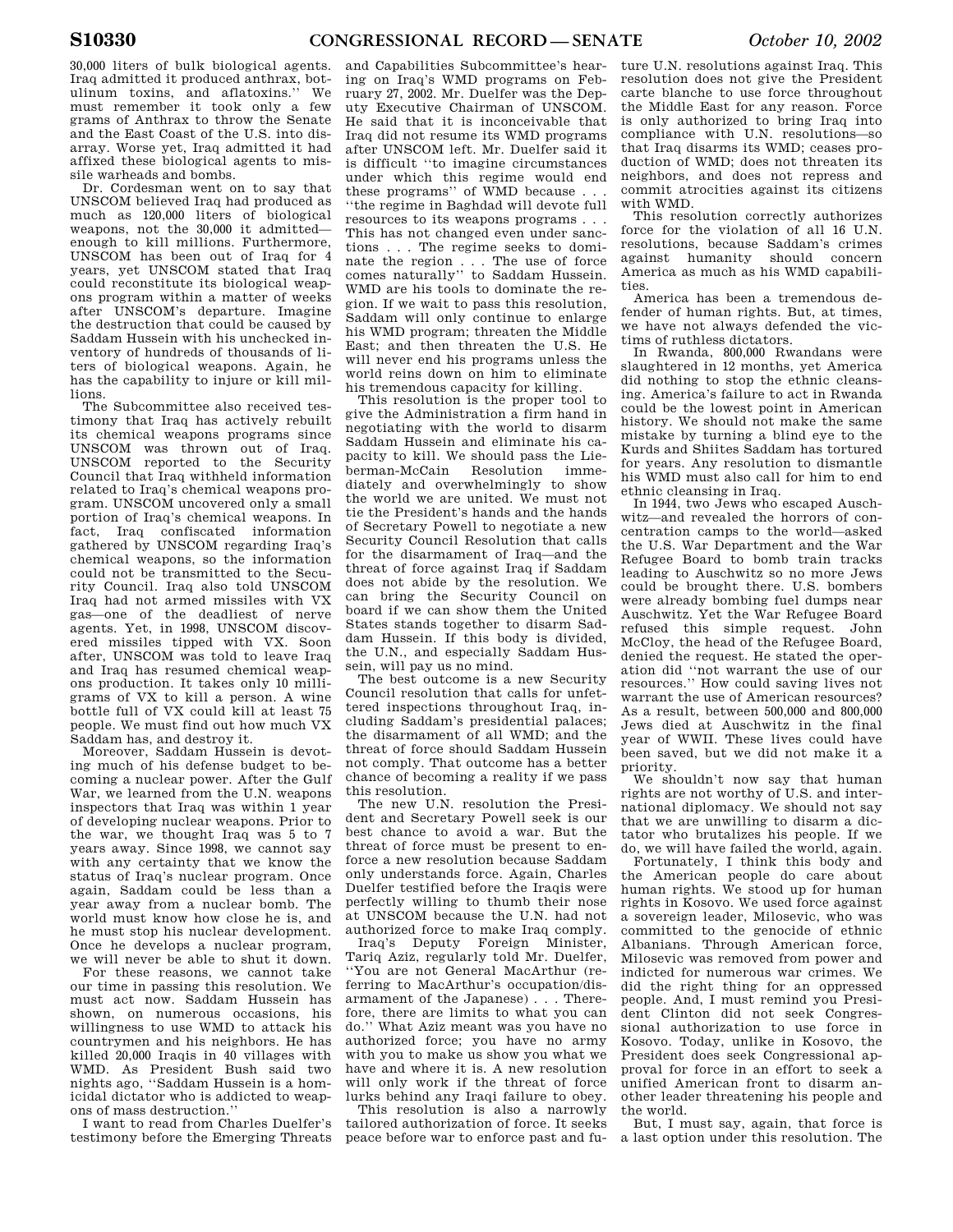resolution requires the president not to use force until he presents his determination to Congress that diplomacy is no longer an option. This resolution is not a call to arms. The President will not roll tanks into Iraq as soon as we pass the Lieberman-McCain resolution. As the President said on Monday, ''War is neither desirable nor inevitable.'' War can be avoided.

The President will seek Security Council support and support from other allies to bring about a diplomatic answer to disarm Saddam Hussein. I have no doubt that the President's first hope is to neutralize the Iraqi threat without invading Iraq.

But, if a Security Council resolution cannot be achieved and Saddam continues to jeopardize the livelihood of Americans—or if Saddam violates any future resolution—the President should have the authority to use force. Because his most important job as Commander in Chief is to keep the American people safe from a tyrant.

In conclusion, I want to, once again, reiterate my support for the Lieberman-McCain resolution. As a co-sponsor, this resolution is America's best effort to stand united to show the world, and especially Saddam Hussein, that we are committed to disarm Iraq's weapons of mass destruction, which are a clear and present danger to America and the world. Hopefully, this can be accomplished diplomatically with the world-wide support. But, this resolution also sends a clear signal that we are willing to use force to change Iraq's ways if Iraq continues to threaten the U.S.; if Iraq disobeys a new Security Council resolution; or if the President determines all diplomatic efforts have been exhausted. At that time, force may be necessary for America to defend herself. This resolution is the proper mix of diplomacy and force. As President Kennedy said, ''Either alone, will fail.'' I hope the Senate will pass this resolution overwhelmingly to show solidarity and resolve to our friends and our enemies.

Mr. SANTORUM. Mr. President, I rise tonight to address the important resolution pending before the Senate concerning the authority to use military force against the Republic of Iraq. I firmly believe that this resolution we are debating will strengthen the hand of President Bush and the international community in forcing Saddam Hussein to disarm and to ensure his compliance with all relevant United Nations Security Council resolutions.

I believe President Bush will do everything possible before deciding to commit U.S. military forces against Saddam Hussein's regime. The President has not decided to employ military force, nor does this resolution demand that he do so. Rather, the resolution signals to the President that Congress stands behind his decision to employ military force if Saddam Hussein fails to disarm or abide by all relevant United Nations Security Council resolutions.

When he addressed the United Nations on September 12, 2002, President Bush convincingly and accurately presented the case against Saddam Hussein and his flouting of international norms and agreements. President Bush rightly called attention to Saddam Hussein's abysmal track record on complying with the terms of disarmament he accepted at the conclusion of the Persian Gulf war. In so doing, President Bush bucked current international attitudes that would prefer that we not call attention to his regime's activities.

Ever since the conclusion of the Persian Gulf war, we have seen Saddam behave with contempt towards those countries that see value in the United Nations resolutions and that ultimately seek a peaceful and stable Middle East. For more than 10 years, the world looked the other way and ignored the problem with the hope that Saddam Hussein and his regime would go away. Regretfully, Saddam Hussein has displayed remarkable staying power and a powerful appetite for acquiring weapons of mass destruction.

I commend President Bush for seeking congressional authorization for possible military action against Iraq and for consulting with Congress on the drafting of a truly bipartisan resolution. In response to those who condemn the United States for displaying ''unilateralism,'' President Bush took his case to the United Nations and forced the world to acknowledge the realities of the Iraqi transgressions. The President is also right to seek a United Nations Security Council resolution authorizing a return of weapons inspectors to Iraq. These inspectors must have unfettered access to suspected weapons sites in Iraq. There can be no conditions or dickering over Iraq's national sovereignty. Saddam Hussein lost a war he initiated, he sued for peace, and he needs to accept the terms and conditions he pledged to honor. To expect anything less would be to condone his transgressions.

The President is being practical by raising the ''what if'' element to the debate. History has shown Saddam will go to elaborate measures to conceal and elude efforts to uncover his weapons of mass destruction capabilities and development efforts. It is only prudent that the U.S. Congress and all members of the U.N. Security Council consider authorizing measures to force Iraq's compliance with efforts to ensure disarmament. Earlier today, the House of Representatives passed this same resolution on a vote of 296 to 133, and I firmly believe that overwhelming bicameral approval of this resolution will strengthen the hand of the President in securing the strongest possible United Nations Security Council resolution.

In plain terms, the threat posed by Saddam Hussein is analogous to the threat posed by a drunk driver. The drunk driver is a threat to all on and in close proximity to the road. Behind the

wheel of a rolling weapon, it is only a matter of time before the drunk driver crashes into another car, kills an innocent bystander or causes immense damage to someone's personal property. Saddam is this drunk driver careening along the road, a threat to all those innocents who have the misfortune to cross his path. It is time to get Saddam off the road before he can kill or injure innocents who cross his path.

For those who are critical of discussion or references to ''regime change,'' I call to your attention section 3 of the Iraq Liberation Act of 1998, P.L. 105– 338. Section 3 of the act states: ''It should be the policy of the United States to support efforts to remove the regime headed by Saddam Hussein from power in Iraq and to promote the emergence of a democratic government to replace that regime.'' Through this provision, Congress has already expressed its views on this subject. I applaud the efforts of the Bush administration to engage Iraqi opponents of Saddam Hussein and to work with these groups to provide a democratic alternative to this tyrant.

The United States has a strong record of restoring order and cultivating democracy in post-conflict regions of the globe. Examples such as post-World War II Germany and Japan are stellar illustrations of how the U.S. has worked to better defeated nations that strayed from the norms and rules of acceptable international behavior. In addition, unlike Afghanistan, Iraq is a wealthy nation with natural resources, an educated populace and a middle class—all elements that will bolster the chances of democracy thriving in this country. There is no reason to expect that with a concerted effort by the U.S. and other democratic nations that Iraq cannot join Israel as the only other Middle Eastern democracy.

But perhaps most important, benign neglect is not morally acceptable. Looking the other way will not and cannot improve the situation in Iraq and the threat Saddam Hussein poses to the world. There is a parallel between today's situation and the situation that confronted the civilized Western World of the 1930s. In that era, democratic leaders sought to appease the ambitions of Adolph Hitler and the Third Reich. World War II, the Holocaust and millions of military and civilian casualties are the outcome of that deferral of action.

President Bush's effort to compel compliance with applicable U.N. Security Council resolutions is our best chance for peaceful disarmament. Not one speaker here in the Senate has indicated that the status quo is acceptable or reasonable. It is painfully clear that one way or another we—preferably the U.S. in concert with our allies and the support of the United Nations must deal with Saddam and his threat to our interests, our allies' interests, the stability of the Middle East and the interests of the civilized world.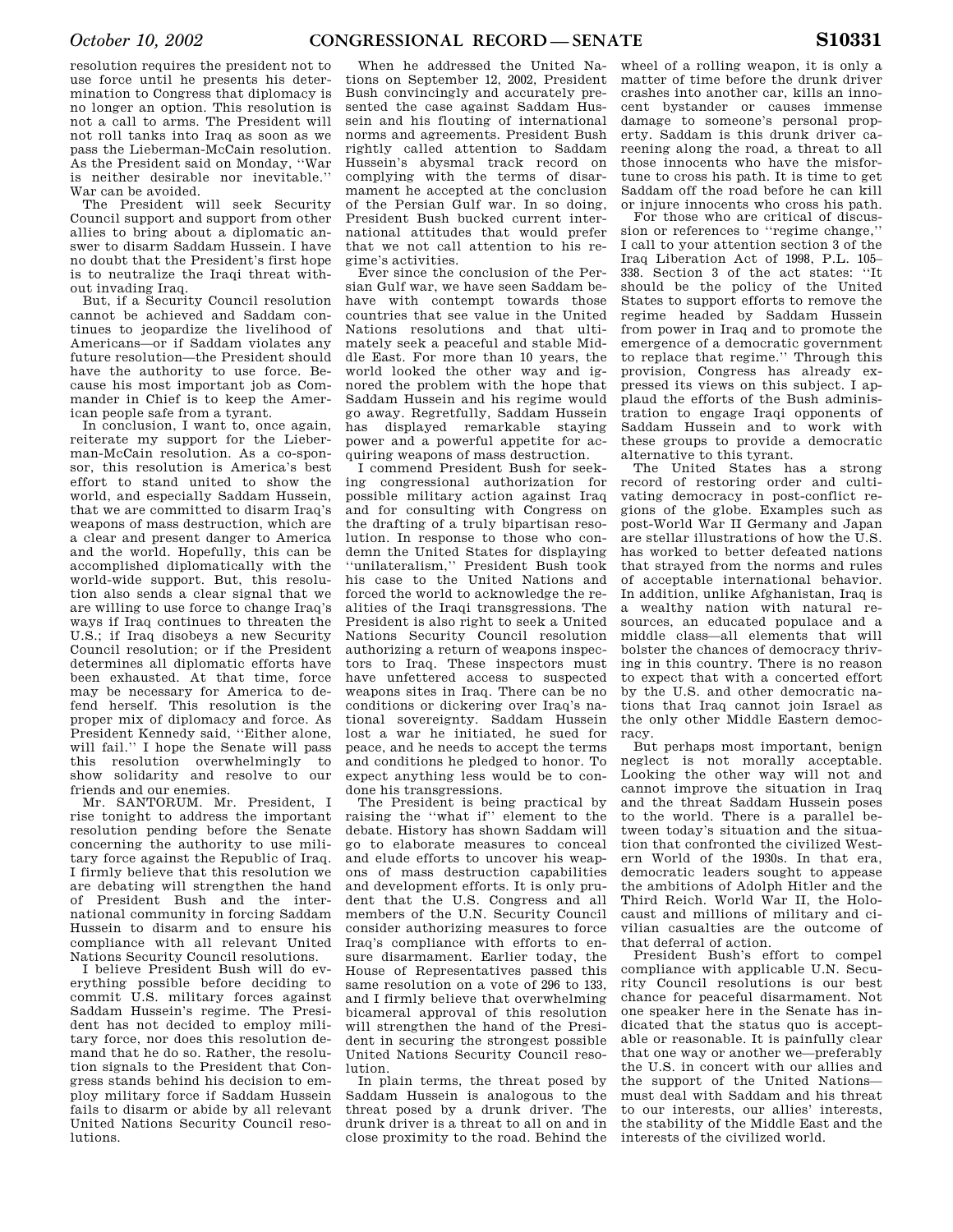In conclusion, given the events of September 11th, given the past transgressions of Saddam Hussein, and given the threat posed to the world by his weapons of mass destruction programs, it is imperative that we provide President Bush with the strongest hand possible to seek compliance with all applicable U.N. Security Council resolutions. The attacks of September 11th and the fateful decisions not taken in the 1930s illustrate that there is a cost to not taking corrective action in a prompt and decisive fashion.

It is my sincere hope that this resolution will rally the United Nations Security Council to draft a strong resolution forcing the disarmament of Saddam Hussein and his regime of terror. If the U.N. fails to act, the U.S. must do what is in the best interest of our national security interests and disarm Saddam Hussein. Today represents our best opportunity for peaceful disarmament disarmament on our terms and according to standards established by the U.N. and other civilized nations. To do or expect anything less is to shirk our moral obligation to meet the national security obligations of our country.

It is for this reason that I will vote in favor of the bipartisan resolution which is before us now.

Mr. MURKOWSKI. Mr. President, we have a dilemma where we recognize that one individual, who has repeatedly defied the will of the international community, almost certainly has control over a concentration of weapons of mass destruction.

We have already seen this individual's willingness to use these weapons against his own people and against Iranian forces during the Iran-Iraq war.

So the question is, is it inevitable that sooner or later Saddam Hussein will again use weapons of mass destruction, and if so, against whom?

There is concern that if the United States and her allies use force against Iraq, Saddam will attempt to use his weapons of mass destruction in order to remain in power. It is a legitimate concern and one that must not be taken lightly.

But I ask my colleagues, if we are hesitant now, how hesitant will we be when Saddam Hussein possesses a nuclear capability? And what will Saddam do when he knows we are unwilling to take action?

We have seen Saddam's willingness to invade his neighbors—Iran and Kuwait. How much farther would Saddam have gone had he not been stopped by U.S.-led coalition forces?

In 1981, Israeli aircraft destroyed an Iraqi military reactor capable of producing nuclear weapons in a surprise, preemptive strike. Israel faced tremendous criticism from the world, but a decade later, during the gulf war, allied forces did not face a nuclear weapon capability from Iraq.

Last month, Secretary Rumsfeld testified before the Senate Armed Forces Committee that prior to Operation

Desert Storm, the best intelligence estimates were that Iraq was at least 5 to 7 years away from having nuclear weapons. Yet, when coalition forces entered Iraq, we found that Iraq was 6 months to one year away, not 5 to 7 years.

How close is Saddam today from acquiring nuclear weapons capability? We don't know. We have not been able to place weapons inspectors in Iraq since 1998. Recent reports indicate one to five years, but just like 1991, we don't know for sure.

We do know that Saddam Hussein has developed weapons of mass destruction—weapons such as anthrax, VX, sarin and mustard gas. Are these weapons a country would use to defend itself? Or are these the weapons of an aggressor that would go to whatever means necessary to prevail?

And let's not forget about the threat of proliferation—the threat of Saddam sharing these weapons with like minded terrorist organizations who would not hesitate to use them against the United States and our allies.

Had we known in advance the tragic events of September 11, 2001, there is no doubt that the United States would have taken preemptive action against the al-Qaida terrorist network.

Every month, every year that Saddam Hussein remains in defiance of U.N. Security Council resolutions, we face an even larger, more deadly threat to the security of this great nation. As the President has said, to ignore these threats is to encourage them.

I am hopeful that the use of military action will not be necessary. That Saddam Hussein will fulfill the requirements of the United Nations Security Council. That he will allow full and unobstructed access to U.N. weapons inspectors to destroy all of Iraq's weapons of mass destruction. But past history does not give much cause for hope.

In the 11 years since the Persian Gulf War, Saddam Hussein has blatantly ignored 16 U.N. Security Council Resolutions calling for the total destruction of Iraq's weapons of mass destruction. Eleven years; 16 Resolutions.

This is not a game. We are currently in a limited war with Iraq. So far in 2002, Iraq has fired on Allied fighter planes 409 times, 14 times this past weekend alone. Iraqi forces have fired anti-aircraft artillery 1,000 times, launched 600 rockets and fired nearly 60 surface-to-air missiles. Since Iraq set a letter accepting the return of weapons inspectors on September 16, they have fired on Allied forces 70 times.

The time for appeasement is over. We have seen the policy of appeasement prove ineffectual in the past. The League of Nations was unable to stop Germany from rearming itself and threatening her neighbors. Its policy of appeasement only served to advance Hitler's ambitions.

The United Nations now finds itself in a similar situation. It can choose to either enforce its own resolutions passed by the Security Council, or find

itself irrelevant in the view of the world.

The U.N. Security Council is expected to soon take up its 17th resolution regarding Iraq. They deserve to hear, not just from the President of the United States, but the Congress of the United States as well.

We can wait. We can react after the fact. But at what point do we act? When do we recognize that Saddam is a threat, that he does train al-Qaida, that he does fund the terrorists? At a certain point in time, we have to face reality.

What if we left this session of the Congress without authorizing the President to take the appropriate action needed to defend the national security of the United States against the threat posed by Iraq?

How would we feel if—God forbid— Saddam was to take action and take American lives? We would feel we had been derelict in our obligation.

We have an obligation to provide for the security of the people of the United States. Do we follow a policy of appeasement?

Allowing Saddam Hussein to continue to build his weapons of mass destruction?

To continue to play a cat and mouse game of allowing weapons inspectors in, only to place conditions on their actions?

To continue to defy the international community, without fear of reprisal?

To take the chance that those terrorist networks that Saddam supports will not take action against the United States—with Saddam's weapons of mass destruction?

It is oil that built Iraq and it is oil dollars that keep Saddam in power.

Oil dollars fund the weapons, the research, and the training camps for terrorists that give Saddam a global reach.

Do we continue to import hundreds of thousands of barrels of oil from Iraq each day? In September 2002, it is estimated the U.S. imported 550,000 barrels a day. In September of 2001, we imported 1.2 million barrels a day—and broke an 11 year record.

The GAO reports Saddam received \$6.6 billion in illegal revenue through smuggled oil since 1997, \$1.5 billion in 2001 alone.

The number of vessels smuggling oil has dramatically risen in the past few months. In June through August, the Multi-national Interception Force boarded 297 vessels—nearly 100 per month—with 225,000 barrels of oil. Prior to that, the boarded an average of 12 vessels per month.

This is the Iraqi oil that powers our economy, fuels our school buses, and provides jet fuel for our fighters.

No longer should Iraq count on the United States to fund its regime.

We must pass an energy bill that helps reduce our dangerous dependence on Iraq. America must not be held victim to the whims of Saudi kings and Middle Eastern dictators.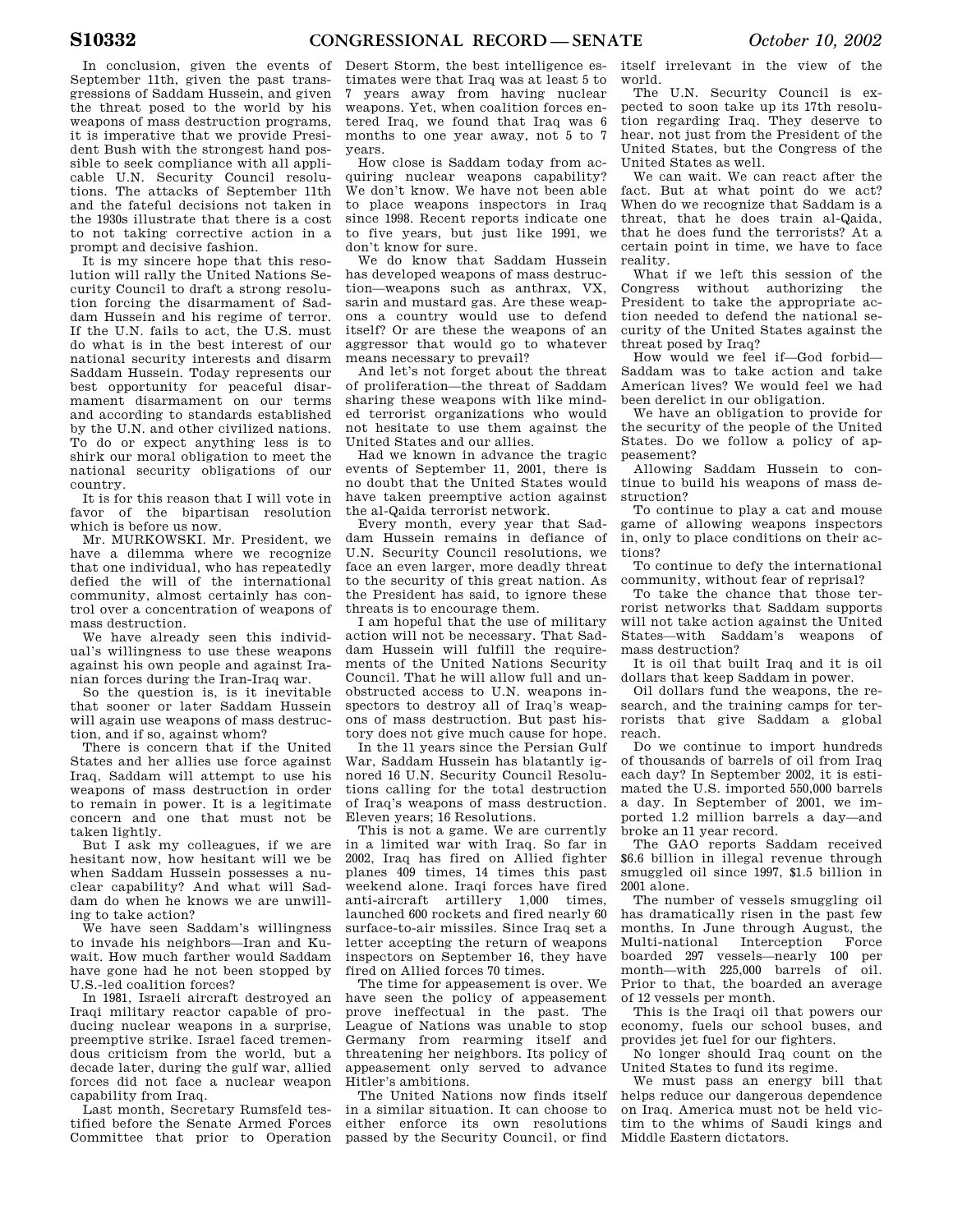We have an obligation to the American people. We have an obligation to send a strong, unified voice to the United Nations—Congress and the President, hand in hand—that it is time to stop appeasing Saddam.

It is time to enforce the multitude of resolutions already passed and it is time to remove the deadly threat posed by Saddam Hussein.

And if the United Nations is not willing to enforce its own resolutions, if the United Nations is not willing to make itself relevant, then the United States must not be afraid to stand up, to ensure that the national security of the United States is not endangered by the actions of Saddam Hussein.

I support this resolution. It is time to send a clear message to Saddam that we will no longer stand by while he develops these weapons that threaten the stability of the region, while he continues to defy the will of the international community, and while he poses a threat to the national security of the United States.

We cannot afford the risks of inaction. Not after the lessons we have learned from September 11.

Mrs. LINCOLN. Mr. President, I rise today as the Mother of two sons as well as a proud member of this body.

I have come to my decision on this grave matter after going to every length to gather as much information as I could, then weighing it carefully with the general sentiment in my state that we should be very thoughtful. My constituents want us to consider the consequences of war.

I have asked the same questions of the President and his national security team that my constituents asked me. I understand that there are no easy choices when confronting a menace like Saddam Hussein. I have decided to support the Lieberman-Bayh resolution because I believe it gives the President the authority to act with military force if necessary while holding him accountable for a preferred, peaceful solution.

I look at my sons every day and wonder what kind of a world we are creating for them. I am sad that September 11, 2001 has forever changed our perspective on their future and ours. I regret that I cannot be sure that my boys will always be safe from terrorism. But, I am ever more resolved that we have a responsibility to eliminate the Saddam Husseins and Osama bin Ladens of the world. These are people who bear an irrational hatred toward America and the liberty and justice that we stand for. They have converted that hatred into weapons stockpiles and terrorist networks that threaten our way of life. We cannot stand idly by while they gain strength and underestimate our resolve.

Today, I make a difficult choice. I choose to give our President the authority to take military action against Iraq if necessary because I believe him when he says he does not want to go to war. I take our President at his word

that disarming Saddam Hussein peacefully is his first choice. I support the notion that a unified Congress sends a strong message to our allies and gives our Secretary of State more leverage as he negotiates a new and tougher U.N. resolution that mandates weapons inspections in Iraq with military consequences if Saddam resists.

Saddam Hussein is a ruthless dictator. He has set himself apart from dictators of the past by using biological weapons against his own people. He has used them before and I don't want to be left with regret if he were to use them against our military or diplomatic personnel overseas, or even our allies. Our objective must be to disarm him before he can unleash his arsenal of chemical and biological weapons or before he can complete work on a nuclear weapon.

The time has come to no longer abide the threat that Saddam Hussein brings to everything that is good in this world. The time has come to eliminate his tools of destruction. Whether we do it alone or with the support of our allies, there can be no question that disarmament of Iraq cannot happen without the significant involvement, in fact the leadership, of the United States.

So I have concluded that Saddam Hussein understands only one kind of communication. A strongly worded U.N. resolution with the solid military backing of the Security Council may change his mind about cooperating. If it doesn't, he must know that his evil and treachery will have consequences.

Today I believe that the risk of doing nothing outweighs the risk of taking action. President Bush has pledged to me and the nation that he will exhaust a peaceful solution before resorting to a military solution. And I intend to hold him to his word.

I vote for this resolution with a heavy heart but also with the knowledge that we can't have it both ways. We cannot wish terrorism away without taking the necessary steps to ensure that our country, and certainly our children, are safe and free.

Mr. KENNEDY. Mr. President, we face no more serious decision in our democracy than whether to go to war. America's values and interests are served best if war is a last resort. I do not believe America should go to war against Iraq unless and until other reasonable alternatives are exhausted, and I will vote against this resolution authorizing the use of force against Iraq.

Too often in this debate, we have failed to address the real effects of unilateral war with Iraq. The more we debate the war, the more we learn of the danger of going to war alone, the danger that it will cause to our urgent war against al-Qaida and terrorism, the danger that Saddam may be provoked into using his weapons of mass destruction against us or against Israel, the danger that allies we need will refuse to support us on other major challenges in the years ahead, and the dangerous new instability that could be

caused in that volatile region if we go to war alone.

Because the threat of Saddam is real, I commend President Bush for taking America's case to the United Nations. We have a better prospect of disarming Iraq with the world behind us, than with our allies on the sidelines, or even at odds with our mission.

As we approach a vote on this important question, I offer the strongest possible affirmation that good and decent people on all sides of this debate who may in the end stand on opposing sides of this decision, are equally committed to our national security.

The life and death issue of war and peace is too important to be left to politics. And I disagree with those who suggest that this fateful issue cannot or should not be contested vigorously, publicly, and all across America. When it is the people's sons and daughters who will risk and even lose their lives, then the people should hear and be heard, speak and be listened to.

But there is a difference between honest public dialogue and partisan appeals. There is a difference between questioning policy and questioning motives. There are Republicans and Democrats who support the immediate use of force, and Republicans and Democrats who have raised doubts and dissented.

In this serious time for America and many American families, no one should poison the public square by attacking the patriotism of opponents, or by assailing proponents as more interested in the cause of politics than in the merits of their cause. I reject this, as should we all.

Let me say it plainly: I not only concede, but I am convinced that President Bush believes genuinely in the course he urges upon us. And let me say with the same plainness: Those who agree with that course have an equal obligation—to resist any temptation to convert patriotism into politics. It is possible to love America while concluding that it is not now wise to go to war. The standard that should guide us is especially clear when lives are on the line: We must ask what is right for country and not party.

That is the true spirit of September 11, not unthinking unanimity, but a clear-minded unity in or determination to defeat terrorism, to defend our values and the value of life itself.

Just a year ago, the American people and the Congress rallied behind the President and our Armed Forces as we went to war in Afghanistan. al-Qaida and the Taliban protectors who gave them sanctuary in Afghanistan posed a clear, present and continuing danger. The need to destroy al-Qaida was urgent and undeniable.

In the months that followed September 11, the Bush administration marshaled an international coalition. Today, 90 countries are enlisted in the effort, from providing troops to providing law enforcement, intelligence, and other critical support.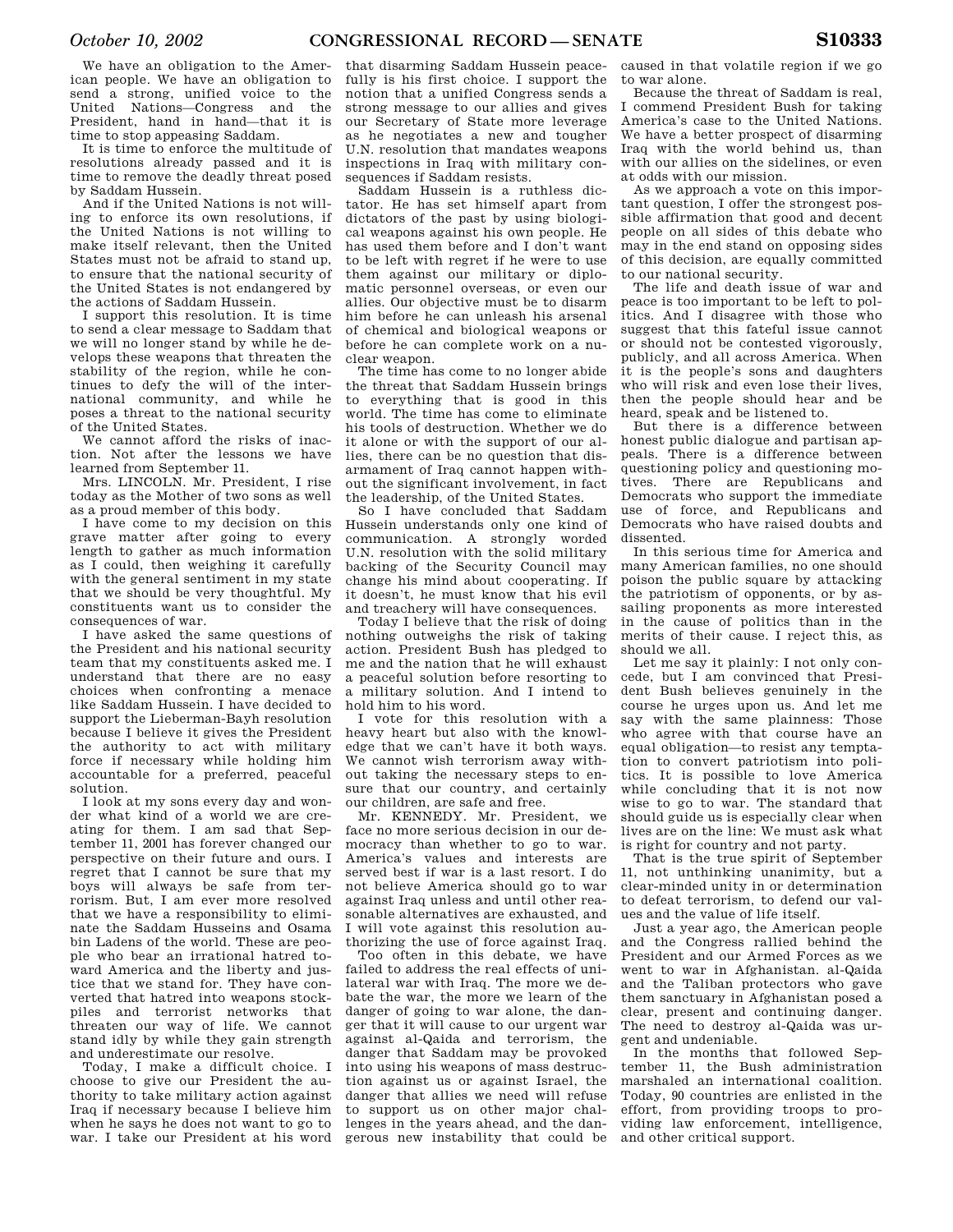But I am concerned that using force against Iraq before other means are tried will sorely test both the integrity and effectiveness of the coalition. Just one year into the campaign against al-Qaida, the administration is shifting focus, resources and energy to Iraq. The change is priority is coming before we have fully eliminated the threat from al-Qaida, before we know whether Osama bin Laden is dead or alive, and before we can be assured that the fragile post-Taiban government in Afghanistan will consolidate its authority.

No one disputes that America has lasting and important interests in the Persian Gulf, or that Iraq poses a significant challenge to U.S. interests. There is no doubt that Saddam Hussein's regime is a serious danger, that he is tyrant, and that his pursuit of lethal weapons of mass destruction cannot be tolerated. The question is not whether he should be disarmed, but how.

How can we best achieve this objective in a way that minimizes the risks to our country? How can we ignore the danger to our young men and women in uniform, to our ally Israel, to regional stability, the international community, and victory against terrorism?

There is clearly a threat from Iraq, and there is clearly a danger, but the administration has not made a convincing case that we face such an imminent threat to our national security that a unilateral American strike and an immediate war are necessary.

Nor has the administration laid out the cost in blood and treasure of this operation.

With all the talk of war, the administration has not explicitly acknowledged, let alone explained to the American people, the immense post-war commitment that will be required to create a stable Iraq.

The President's challenge to the United Nations requires a renewed effort to enforce the will of the international community to disarm Saddam. Resorting to war is not America's only or best ocurse at this juncture. There are realistic alternatives between doing nothing and declaring unilateral or immediate war. War should be a last resort. Let us follow that course, and the world will be with us even if, in the end, we have to move to the ultimate sanction of armed conflict.

The Bush administration says America can fight a war in Iraq without undermining our most pressing national security priority, the war against Al-Qaida. But I believe it is inevitable that a war in Iraq without serious international support will weaken our effort to ensure that Al-Qaida terrorists can never, never, never threaten American lives again.

Unfortunately, the threat from al-Qaida is still imminent. The Nation's armed forces and law enforcement are on constant high alert. America may have broken up the al-Qaida network in Afghanistan and scattered its

operatives across many lands. But we have not broken its will to kill Americans.

As I said earlier, we still don't know the fate, the location, or the operational capacity of Osama bin Laden himself. But we do know that al-Qaida is still there, and still here in America, and will do all it can to strike at America's heart and heartland again. But we don't know when, where, or how this may happen.

On March 12, CIA Director Tenet testified before the Senate Armed Services Committee that al-Qaida remains ''the most immediate and serious threat'' to our country, ''despite the progress we have made in Afghanistan and in disrupting the network elsewhere.''

Even with the Taliban out of power, Afghanistan remains fragile. Security remains tenuous. Warlords still dominate many regions. Our reconstruction effort, which is vital to long-term stability and security, is halting and inadequate. Some al-Qaida operatives, no one knows how many, have faded into the general population. Terrorist attacks are on the rise. President Karzai, who has already survived one assassination attempt, is still struggling to solidify his hold on power. And although neighboring Pakistan has been our ally, its stability is far from certain.

We know all this, and we also know that it is an open secret in Washington that the Nation's uniformed military leadership is skeptical about the wisdom of war with Iraq. They share the concern that it may adversely affect the ongoing war against al-Qaida and the continuing effort in Afghanistan by draining resources and armed forces already stretched so thin that many Reservists have been called for a second year of duty, and record numbers of service members have been kept on active duty beyond their obligated service.

They said that spy satellite, reconnaissance aircraft and other intelligence analysts with regional or linguistic expertise would have to be reassigned.

To succeed in our global war against al-Qaida and terrorism, the United States depends on military, law enforcement, and intelligence support from many other nations. We depend on Russia and countries in the former Soviet Union that border Afghanistan for military cooperation. We depend on countries from Portugal to Pakistan to the Philippines for information about al-Qaida's plans and intentions. Because of these relationships, terrorist plots are being foiled and al-Qaida operatives are being arrested.

Support from our allies has been indispensable in the war on terrorism, and has had real results: In December 2001, Singapore officials arrested 13 members of a group with ties to al-Qaida that had planned to bomb the U.S. embassy and U.S. commercial and military targets in Singapore. Malay-

sia has arrested nearly 50 suspected al-Qaida terrorists since September 11th. In March 2002, a joint U.S.-Pakistani police operation arrested 29 al-Qaida suspects, believed to include Abu Zubayday, a key bin Laden deputy. In May 2002, Morocco arrested three alleged al-Qaida members in connection with a plot to attack American and British naval ships in the Straits of Gibraltar. In June, Moroccan authorities also detained Abu Zubair, nicknamed ''the bear''—a top associate of Abu Zubaydah. In June 2002, Saudi Arabia arrested seven al-Qaida members on suspicion of planning terrorist attacks. One of them, a Sudanese, had allegedly been involved in a missile attack near a Saudi airbase used by U.S. forces. The United States has worked closely with Yemen to combat terrorism, and the Yemeni government recently reported that it is holding 85 suspects accused of links to al-Qaida and other militant groups.

These arrests may seem small in number. But we know only too well that only 19 al-Qaida terrorists were responsible for the murder of nearly 3000 Americans on September 11.

It is far from clear that these essential relationships, which are yielding tangible law enforcement results, will survive the strain of unilateral war with Iraq that comes before the alternatives are tried, or without the support of an international coalition.

A largely unilateral American war that is widely perceived in the Muslim world as untimely or unjust could worsen not lessen the threat of terrorism. War with Iraq before a genuine attempt at inspection and disarmament, or without genuine international support, could swell the ranks of al-Qaida sympathizers and trigger an escalation in terrorist acts. As General Clark told the Senate Armed Services Committee, it would ''super-charge recruiting for al-Qaida.

General Hoar advised the Committee on September 232 that America's first and primary effort should be to defeat al-Qaida. In a September 10th article, General Clark wrote: ''Unilateral U.S. action today would disrupt the war against al-Qaida.'' We ignore such wisdom and advice from many of the best of our military at our own peril.

We have known for many years that Saddam Hussein is seeking and developing weapons of mass destruction. Our intelligence community is deeply concerned about the acquisition of such weapons by Iran, North Korea, Libya, Syria and other nations. But information from the intelligence community over the past six months does not point to Iraq as an imminent threat to the United States or a major proliferation of weapons of mass destruction.

In public hearings before the Senate Armed Services Committee in March, CIA Director George Tenet described Iraq as a threat but not as a proliferator, saying that Saddam Hussein, and I quote, "is determined to thwart U.N. sanctions, press ahead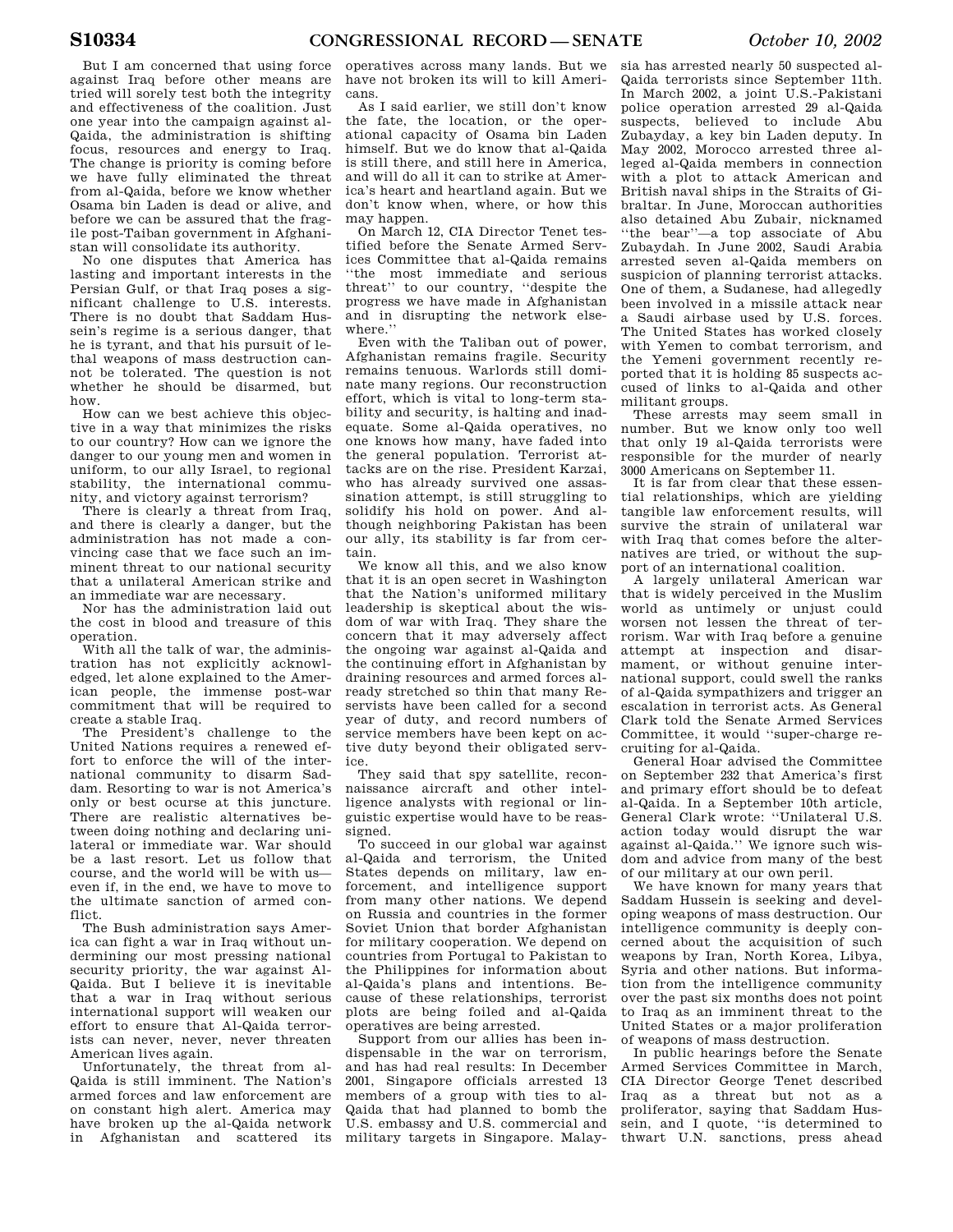with weapons of mass destruction, and resurrect the military force he had before the Gulf War.'' That is unacceptable, but it is also possible that it could be stopped short of war.

In recent weeks, in briefings and in hearings in the Senate Armed Services Committee, I have seen no persuasive evidence that Saddam is not today deterred from attacking U.S. interests by America's overwhelming military superiority.

I have heard no persuasive evidence that Saddam is on the threshold of acquiring the nuclear weapons he has sought for more than 20 years.

And the Administration has offered no persuasive evidence that Saddam would transfer chemical or biological weapons of mass destruction to al-Qaida or any other terrorist organization. As General Joseph Hoar, the former Commander of Central Command told the members of the Armed Services Committee, a case has not been made to connect al-Qaida and Iraq.

To the contrary, there is no clear and convincing pattern of Iraqi relations with either al-Qaida or the Taliban.

Moreover, in August, former National Security Advisor Brent Scowcroft wrote that there is ''scant evidence'' linking Saddam Hussein to terrorist organizations, and ''even less to the September 11 attacks.'' He concluded that Saddam would not regard it as in his interest to risk his country or his investment in weapons of mass destruction by transferring them to terrorists who would use them and ''leave Baghdad as the return address.''

Some who advocate military action against Iraq assert that air strikes will do the job quickly and decisively, and that the operation will be complete in 72 hours. But there is again no persuasive evidence that air strikes alone over the course of several days will incapacitate Saddam and destroy his weapons of mass destruction. Experts have informed us that we do not have sufficient intelligence about military targets in Iraq. Saddam may well hide his most lethal weapons in mosques, schools and hospitals. If our forces attempt to strike such targets, untold numbers of Iraqi civilians could be killed.

In the gulf war, many of Saddam's soldiers quickly retreated because they did not believe the invasion of Kuwait was justified. But when Iraq's survival is at stake, it is more likely that they will fight to the end. Saddam and his military may well abandon the desert, retreat to Baghdad, and engage in urban, guerrilla warfare.

Many believe that our armed forces may need to occupy Baghdad, which has over 5 million residents. In our September 23 hearing, General Clark told the committee that we would need a large military force and a plan for urban warfare. General Hoar said that our military would have to be prepared to fight block by block in Baghdad, and that we could lose a battalion of sol-

diers a day in casualties. Urban fighting would, he said, look like the last brutal 15 minutes of the movie ''Saving Private Ryan.''

We know that the senior military leadership is concerned about the longterm consequences of an occupation. Secretary of Defense Rumsfeld testified in September that if force were used in Iraq, disarmament would take some period of time. As he said, ''one would think there would have to be a military presence, undoubtedly a coalition presence or a U.N. presence, for a period of time.

In fact, the Congressional Budget Office estimated that the cost of an occupation force would be \$1 billion to \$4 billion a month, depending on the size of the force, and military experts have suggested that up to 200,000 peace keepers might be needed for the occupation. However, and let me emphasize this, the Congressional Budget Office concluded that current U.S. Army forces would be unable to support the needed troop rotations for a prolonged 200,000 person occupation.

I do not accept the idea that trying other alternatives is either futile or perilous—that the risks of waiting are greater than the risks of war. Indeed, in launching a war against Iraq now, the United States may precipitate the very threat that we are intent on preventing—weapons of mass destruction in the hands of terrorists. If Saddam's regime and his very survival are threatened, then his view of his interests may be profoundly altered: He may decide he has nothing to lose by using weapons of mass destruction himself or by sharing them with terrorists.

Indeed, in an October 7 letter to Senator GRAHAM, Chairman of the Senate Intelligence committee, CIA Director George Tenet stated this risk. He said, ''Baghdad for now appears to be drawing a line short of conducting terrorist attacks with conventional or C.B.W. against the United States.''

In discussing the scenario of a military attack, the CIA Director said, ''Should Saddam conclude that a U.S. led attack could no longer be deterred, he probably would become much less constrained in adopting terrorist actions . . . Saddam might decide that the extreme step of assisting Islamist terrorists in conducting a W.M.D. attack against the United States would be his last chance to exact vengeance by taking a large number of victims with him.

In the same letter, the CIA declassified an exchange between Senator LEVIN and a senior intelligence witness. When asked about the likelihood of Saddam using weapons of mass destruction without provocation, the intelligence witness said, ''My judgment would be that the probability of him initiating an attack . . . in the foreseeable future, given the conditions we understand now, the likelihood I think would be low.'' When asked about the likelihood that Saddam would use

weapons of mass destruction if he thought his regime was in danger, the witness said, ''Pretty high, in my view.''

Before the Gulf War in 1991, Secretary of State James Baker met with the Iraqis and threatened Hussein with ''catastrophe'' if he employed weapons of mass destruction. In that war, although Saddam launched 39 Scud missiles at Israel, he did not use the chemical or biological weapons he had.

If Saddam's regime and survival are threatened, he will have nothing to lose, and may use everything at his disposal. Israeli Prime Minister Ariel Sharon has announced that instead of its forbearance in the 1991 gulf war, this time Israel will respond if attacked. If weapons of mass destruction land on Israeli soil, killing innocent civilians, the experts I have consulted believe Israel will retaliate, and possibly with nuclear weapons.

This escalation, spiraling out of control, could draw the Arab world into a regional war in which our Arab allies side with Iraq, against the United States and against Israel. And that would represent a fundamental threat to Israel, to the region, to the world economy and international order.

Nor can we rule out the possibility that Saddam would assault American force with chemical or biological weapons. Despite advances in protecting our troops, we may not yet have the capability to safeguard all of them. The Congressional General Accounting Office published a report on October 1 which clearly suggests that our forces are not adequately prepared for a chemical or biological attack, even though the Defense Department has been taking significant actions to provide such protection.

The GAO emphasizes the importance of chemical and biological defense training, the medical readiness of units to conduct operations in a contaminated environment, and the critical need for an adequate supply of required protective gear.

Our forces are already stretched thin in other ways. Our soldiers, sailors, airmen and Marines are serving their country with great distinction. Just under 70,000 Reservists and National Guardsmen have been mobilized for the war against terrorism. Many reservists who were initially recalled for the war in Afghanistan have been either de-mobilized or extended for a second year. They are concerned about the impact a war against Iraq will have on their families and on their jobs. Many employers who are struggling in the current sagging economy are also deeply concerned about the stability of their workforce. These patriotic Americans are willing to sacrifice, but they deserve to know that all reasonable alternatives to war have been exhausted.

If we embark upon a premature or unilateral military campaign against Iraq, or a campaign only with Britain, our forces will have to serve in even greater numbers, for longer periods,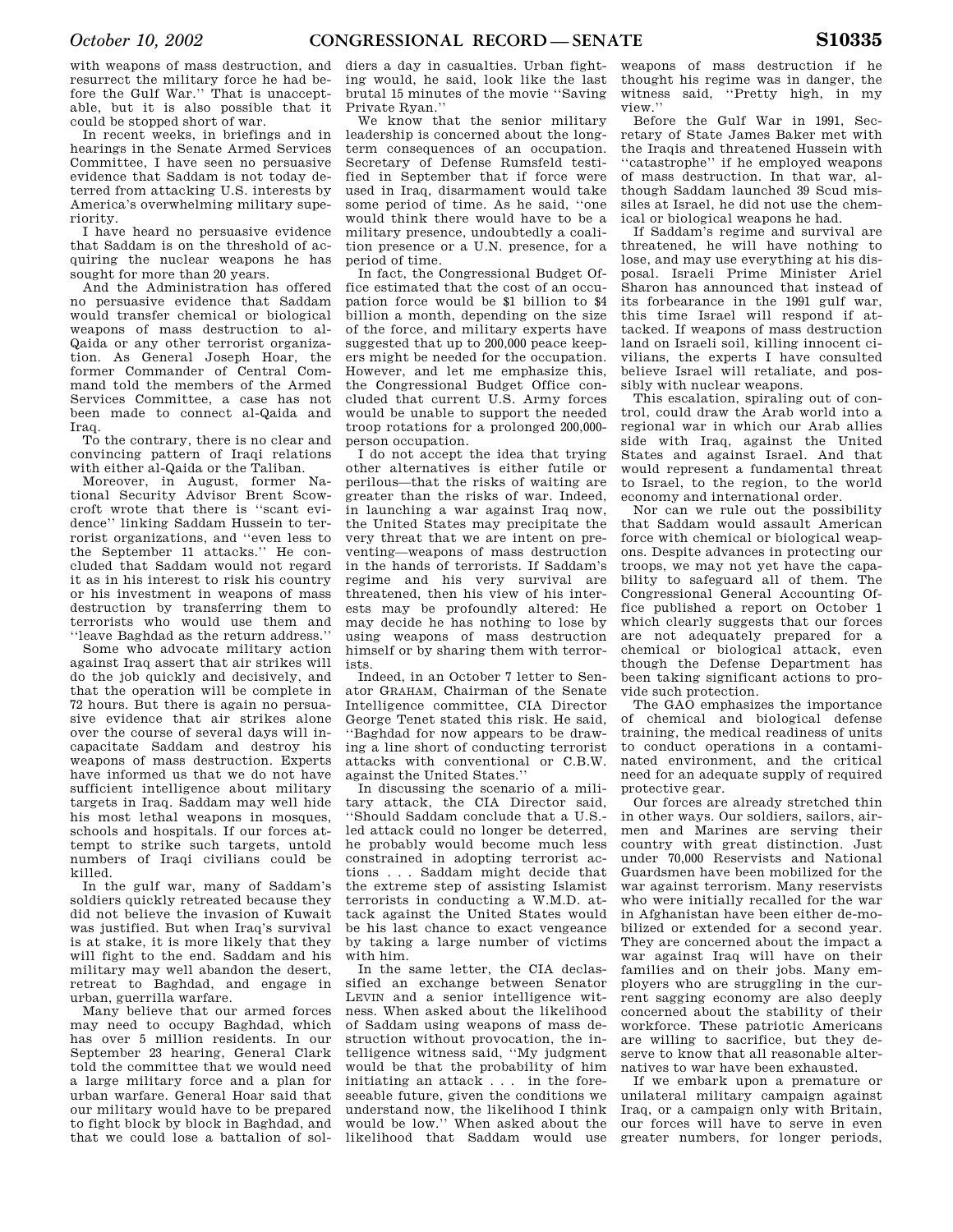and with graver risks. Our force strength will be stretched even thinner. If in the end we must go to war, the burden should be shared with allies, and an alliance is less likely if war becomes an immediate response.

Even with the major technological gains demonstrated in Afghanistan, the logistics and manpower required in a war with Iraq would be extraordinarily challenging if we could not marshal a real coalition of regional and international allies. The Chairman of the Joint Chiefs of Staff, General Richard Myers, told the Senate Armed Services Committee two week ago that because of the high demand placed on some of our forces, coalition partners would be necessary to mitigate the risk of war in Iraq.

President Bush made the right decision on September 12 when he expressed America's willingness to work with the United Nations to prevent Iraq from using chemical, biological or nuclear weapons. The President's address to the General Assembly challenging the United Nations to enforce its long list of Security Council Resolutions on Iraq was powerful, and for me, it was persuasive.

The President reports important progress has been made in urging many nations to join us in insisting that Saddam Hussein's regime be held accountable. The meetings already held between the U.N. and the Iraqi government on resuming inspections reflects the new international resolve to ensure that Iraq's weapons of mass destruction are identified and destroyed. Yet, the resolution before us would allow the President to go it alone against Iraq without seeing our U.N. initiative through, and without exhausting the alternatives.

To maintain the credibility he built when he went to the U.N., the President must follow the logic of his own argument. Before we go to war, we should give the international community to chance to meet the President's challenge, to renew its resolve to disarm Saddam Hussein completely and effectively.

Some have argued that inspections have already been tried, and that they have failed. They argue that the international community has exhausted the option of inspections, and that immediate war is now justified. I disagree.

I have spoken to former inspectors and non-proliferation experts who are convinced that 7 years of inspections significantly impeded Saddam's efforts to acquire weapons of mass destruction. Indeed, they are convinced that inspections can work effectively again.

According to Rolf Ekeus, who served as the executive chairman of the U.N. Special Commission on Iraq from 1991 to 1997, inspectors ensured that not much was left of Iraq's once massive weapons programs at the time they departed.

In fact, the seven years of inspections that took place until 1998 succeeded in virtually eliminating Saddam's ability

to develop a nuclear weapon in Iraq during that period. Even with Iraq's obstructions, those inspections resulted in the demolition of large quantities of chemical and biological weapons. The inspection program, before its forced termination in 1998, had accomplished far more disarmament than the gulf war itself.

President Bush acknowledged the successes of the International Atomic Energy Agency, or I.A.E.A., in thwarting Saddam's nuclear ambitions in his October 7 address to the Nation. He said, ''Before being barred from Iraq in 1998, the International Atomic Energy Agency dismantled extensive nuclear weapons-related facilities, including three uranium-enrichment sites.''

A CIA assessment, released to the public in October 2002, says: ''Before its departure from Iraq, the IAEA made significant strides toward dismantling Iraq's nuclear weapons program and unearthing the nature and scope of Iraq's past nuclear activities.''

Even the assessment of Iraq's WMD program published by the British Government to demand action in the United Nations against Iraq acknowledges the success of inspections. It says: ''Despite the conduct of the Iraqi authorities towards them, both, the UN, and the IAEA Action Team have valuable records of achievement in discovering and exposing Iraq's biological weapons program and destroying very large quantities of chemical weapons stocks and missiles as well as the infrastructure for Iraq's nuclear weapons

programme.'' U.N.'s significant achievements cited in the assessment are: The destruction of 40,000 munitions for chemical weapons, 2,610 tons of chemical precursors, and 411 tons of chemical warfare agent. The dismantling of Iraq's prime chemical weapons development production complex. The destruction of 48 Scud-type missiles, 11 mobile launchers and 56 sites, 30 warheads filled with chemical agents, and 20 conventional warheads. The destruction of the al-Hakam biological weapons facility and a range of production equipment. The removal and destruction of the infrastructure of the nuclear weapons program, including a weaponization and testing facility.

Experts on inspections advise that it would be extremely hard for Iraq to carry on an active and even secret WMD program while inspections are being conducted, especially with the inspection technology that has been developed over the last ten years. One former nuclear inspector told me that he found it hard to keep Iraqi scientists quiet about Iraq's nuclear program, once they started to talk.

Given these assessments, there is every reason to believe that unrestricted and unconditional inspections can again be effective in ensuring the destruction of weapons of mass destruction. It is an option that must be given a clear chance before going to war again.

So this should be the first aim of our policy, to get U.N. inspectors back into Iraq without conditions. I hope the Security Council will approve a new resolution requiring the Government of Iraq to accept unlimited and unconditional inspections and the destruction of any weapons of mass destruction.

The resolution should set a short timetable for the resumption of inspections. I would hope that inspections could resume, at the latest, by the end of October.

The resolution should also require the head of the U.N. inspection team to report to the Security Council every two weeks. No delaying tactics should be tolerated, and if they occur, Saddam should know that he will lose his last chance to avoid war.

The Security Council Resolution should authorize the use of force, if the inspection process is unsatisfactory. And there should be no doubt in Baghdad that the United States Congress would then be prepared to authorize force as well.

The return of inspectors with unfettered access and the ability to destroy what they find not only could remove any weapons of mass destruction from Saddam's arsenal. They could also be more effective than an immediate or unilateral war in ensuring that these deadly weapons would not fall into terrorist hands.

Before going to war again, we should seek to resume the inspections now and set a non-negotiable demand of no obstruction, no delay, no more weapons of mass destruction in Iraq.

We know that our actions against Iraq do not occur in a vacuum. The world is watching. The Administration's decisions to abandon the Kyoto Protocol on global warming, to unilaterally withdraw from the ABM Treaty, and to reject ratification of the Treaty on the International Criminal Court have left the unmistakable impression across the globe that the United States wants to write its own international rules.

In February, Secretary of State Powell testified that there was significant concern among the Europeans earlier last year about ''unbridled U.S. unilateralism,'' because ''the U.S. was going off on its own without a care for the rest of the world.'' Further unilateral action on our part, especially on the all-important issue of war, could trigger a new global anti-Americanism that causes peoples and governments to question our motives and actions on a wide range of issues.

We should not embark on a unilateral war, without fully considering the potentially destabilizing impact on our allies in the region.

If we insist on attacking Iraq alone without the clear support of the international community, we could inflame anti-Americanism in the predominantly Muslim countries throughout the Middle East and South Asia. In an article this month in the New York Times, an expert at the Brookings Institution wrote that regardless of our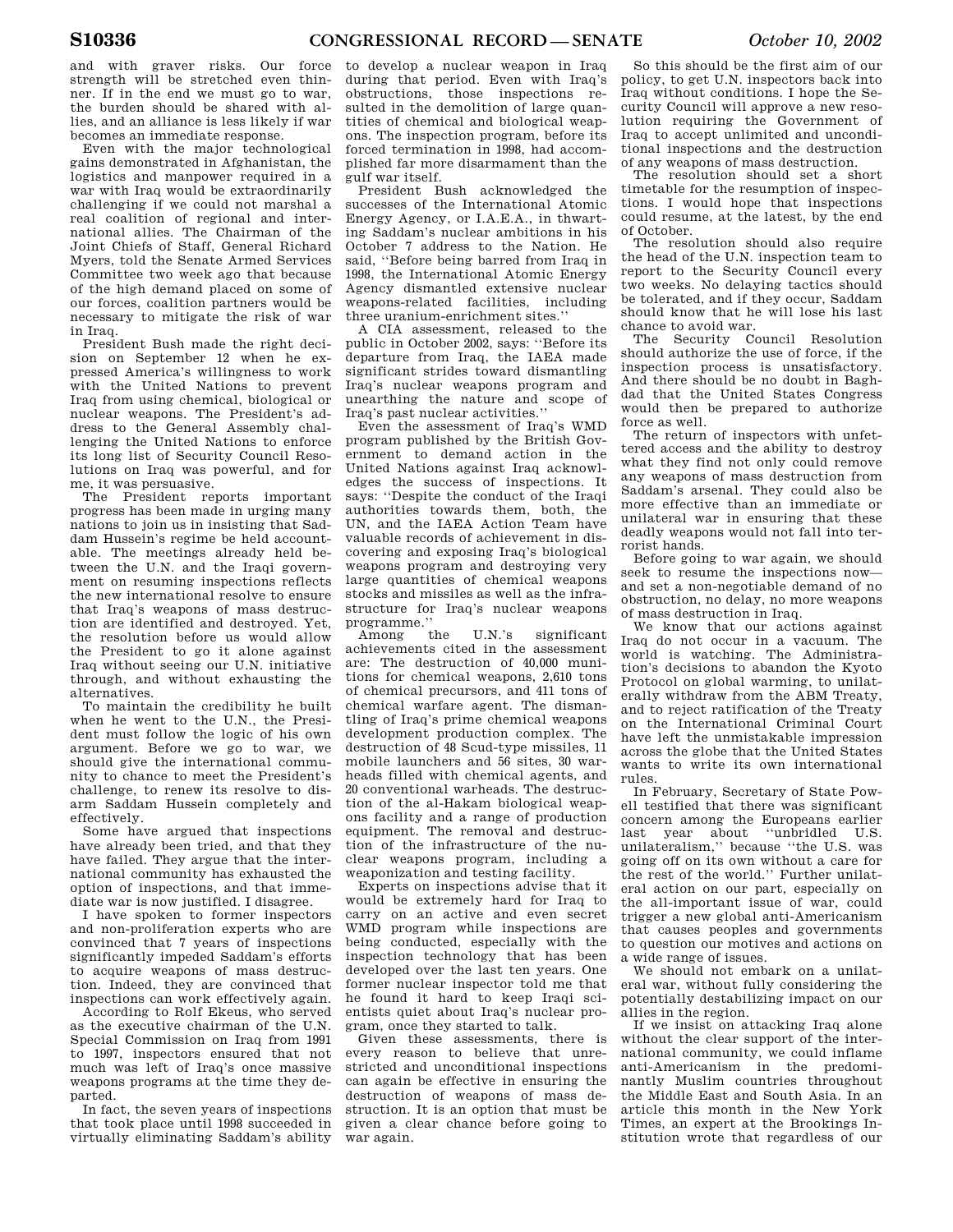real objectives, most Arabs and Muslims will see ''American imperialism'' in a war with Iraq.

This expert says that a war with Iraq would ''render the Middle East more . . . unstable than it is today.'' Middle Eastern leaders could be faced with mass street protests over a highly unpopular American strike.

Jordan's King Abdullah, who is a trusted friend of America, is deeply concerned that war will inflame the large Palestinian population and inflame Islamic views. Iraq is one of Jordan's largest trading partners, and King Abdullah is understandably concerned about a potentially devastating impact on the Jordanian economy. Some experts have suggested that King Abdullah may lose power if war breaks out. Already the Jordanian Government is working actively to discourage popular outbursts against war with Iraq.

In Egypt, President Mubarak is concerned that war with Iraq will further ignite strong Islamist sentiment.

We also need to consider the possibility that Iran would try to increase its strength and influence in Southern Iraq in a post-Saddam era. More than 50 percent of the Iraqi population is Shiite, just as in Iran, and if the Iranian Government senses a vacuum, it very well might try to increase its influence in Iraq.

The United States must clearly act to defend our national security against an imminent threat. In doing so, the President will have the full support of Congress and the American people. But when an imminent threat does not exist, and when reasonable alternatives are available, as they are now, we must use them before resorting to war.

What can be gained here is success and in the event of failure, greater credibility for an armed response, greater international support, and the prospect of victory with less loss of American life.

So what is to be lost by pursuing this policy before Congress authorizes sending young Americans into another and in this case perhaps unnecessary war?

Even the case against Saddam is, in important respects, a case against immediate or unilateral war. If Prime Minister Blair is correct in saying that Iraq can launch chemical or biological warheads in 45 minutes, what kind of sense does it make to put our soldiers in the path of that danger without exhausting every reasonable means to disarm Iraq through the United Nations?

Clearly we must halt Saddam Hussein's quest for weapons of mass destruction. Yes, we may reach the point where our only choice is conflict with like-minded allies at our side, if not in a multilateral action authorized by the Security Council. But we are not there yet.

The evidence does not take us there; events do not compel us there and both the war against terrorism and our wider interests in the region and the

world summon us to a course that is sensible, graduated, and genuinely strong—not because it moves swiftly to battle, but because it moves resolutely to the objective of disarming Iraq peacefully if possible, and militarily if necessary.

In his October 7 address to the nation, President Bush said Congressional approval of a resolution authorizing the use of force does not mean that war with Iraq is ''imminent or unavoidable.'' The President himself has not decided that our nation should go to war. Yet, Congress is being asked to authorize war now. He may decide not to use that authority. But this resolution leaves it to the President to make the decision on his own, without further recourse to Congress or to the American people.

The power to declare war is the most solemn responsibility given to Congress by the Constitution. We must not delegate that responsibility to the President in advance.

Let me close by recalling the events of an autumn of danger four decades ago. When missiles were discovered in Cuba—missiles more threatening to us than anything Saddam has today, some in the highest councils of government urged an immediate and unilateral strike. Instead the United States took its case to the United Nations, won the endorsement of the Organization of American States, and brought along even our most skeptical allies. We imposed a blockade, demanded inspection, and insisted on the removal of the missiles.

When an earlier President outlined that choice to the American people and the world, he spoke of it in realistic terms not with a sense that the first step would necessarily be the final step, but with a resolve that it must be tried.

As he said then, ''Action is required . . . and these actions [now] may only be the beginning. We will not prematurely or unnecessarily risk the costs of . . . war—but neither will we shrink from that risk at any time it must be faced.''

In 2002, we too can and must be both resolute and measured. In that way, the United States prevailed without war in the greatest confrontation of the Cold War. Now, on Iraq, let us build international support, try the United Nations, and pursue disarmament before we turn to armed conflict.

Mr. JOHNSON. Mr. President, I rise today to offer my support for the pending resolution. I am pleased to be a cosponsor of the Lieberman-Warner-McCain resolution because I believe it is in our national security interests to deal with the threat posed by Iraq. The world would be a far safer place without Saddam Hussein, and as long as he remains in power, he will continue to be a threat to the region, to the United States, and to his own people.

Saddam Hussein is a destabilizing force in the Middle East. A quick re-

two of his neighbors—Iran and Kuwait—causing massive destruction, killing hundreds of thousands of people, and bankrupting his country. During the gulf war, he launched ballistic missiles at civilian populations in Israel. He opposes the Middle East peace process and has provided financial rewards to the families of suicide bombers. He supports organizations engaged in terrorism and committed to the overthrow of governments within the region. It is clear that Saddam Hussein is an opponent of stability in the Middle East, and our efforts to build a lasting peace in the region is in jeopardy as long as he remains in power.

In addition to being a threat to his neighbors, Saddam Hussein is a threat to the United States and to our vital national security interests. There can be no doubt that Iraq has continued its drive to develop weapons of mass destruction and the means to deliver them. After the gulf war, Saddam Hussein agreed to open up his country to international inspectors, to destroy his weapons stockpiles, and to halt all weapons of mass destruction development programs. Despite near continual obstruction by Iraq, international weapons inspectors were able to uncover a portion of his extensive chemical and biological weapons, and gain vital information about his effort to develop nuclear weapons.

However, the weapons inspectors' progress was thwarted when Saddam Hussein forced them to leave the country in 1998. For 4 years, he has been able to pursue chemical, biological, and nuclear weapons capabilities outside the watchful eye of the international community. While Iraq has agreed to allow the weapons inspectors to return, I am skeptical that Saddam Hussein will keep his word and allow unfettered access to suspect sites. Already there are indications that the agreement under which the inspectors will return allows Iraq to forbid entrance into certain key locations. Without full and guaranteed access to all sites, this inspection regime is likely to fail and prove to be just another delaying tactic.

Saddam Hussein's possession of weapons of mass destruction is in itself a threat to the United States, but equally concerning is his ties to international terrorism. It is clear that Iraq is in violation of its obligation to renounce terrorism and to halt its support for terrorist organizations. Recently, the Bush administration announced that it has evidence linking Saddam Hussein with international terrorists. A link between Saddam Hussein's weapons of mass destruction and al-Qaida terrorists would be the gravest threat facing our Nation and would require immediate action by the United States.

view of history reveals he has invaded in its rights to act militarily to protect Given this threat, and the fact that Iraq is in violation of 16 separate United Nations Security Council resolutions, the United States is well with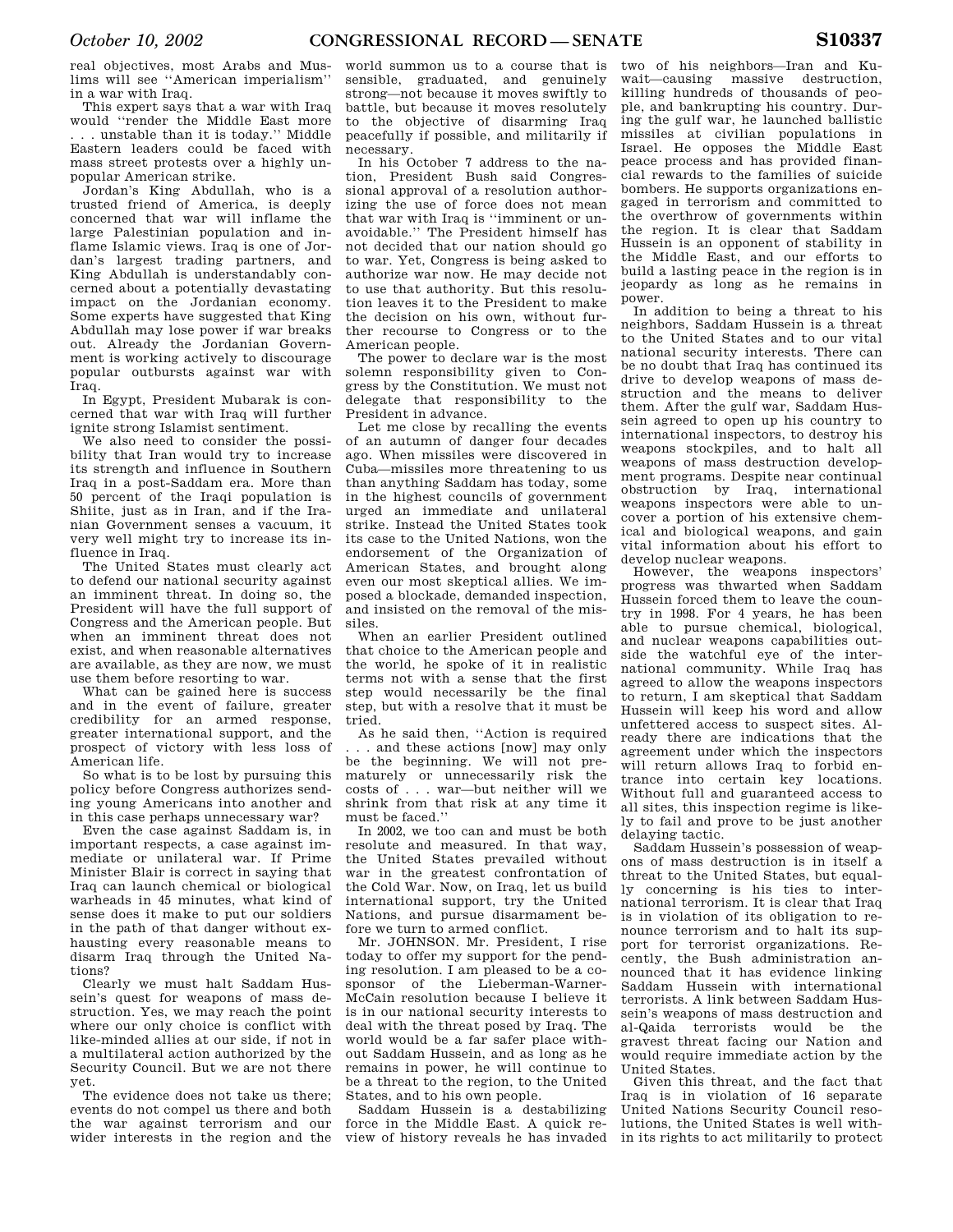the safety of the American people. I disagree with those who argue our actions must be tied to prior approval by the United Nations. The defense of our Nation should not be dictated by other countries or international organizations. If necessary, the United States should be prepared to act alone.

However, I strongly support efforts to build international support prior to military action against Iraq. The support of our allies, and the international community as a whole, will increase the chances of success for our policy in Iraq and in the ongoing fight against global terrorism. One reason why I support the pending resolution is that I believe a strong vote by Congress will signal our national unity and make it more likely that the President will succeed in creating a strong international coalition.

While much of our focus has been on preparing for possible military action against Iraq, and working with the international community to resume inspections of Iraq's suspected weapons of mass destruction sites, I believe we must also begin the process of planning for a post-Saddam Hussein Iraq. As a part of this, we must begin to talk to the Iraqi people and enlist their support in the fight against Saddam Hussein. There can be no doubt that no one has suffered more from Saddam Hussein's regime than the people of Iraq.

The list of crimes Saddam Hussein has perpetrated against his own citizens is shocking. Since 1997, he has killed over 2,500 prisoners—many of whom were jailed simply for their opposition to his regime. He has repressed both the Kurds in the north and the Shiites in the south by causing environmental devastation, demolishing homes, destroying villages, and creating hundreds of thousands of internally displaced people throughout the country. In 1988 in the village of Halabja, he used chemical weapons to kill more than 5,000 innocent Iraqi civilians. And while thousands of his people starve, Saddam Hussein diverts much needed food and medicine from the U.N.'s Oil for Food Program for his own enrichment.

Given his history, the Iraqi people should no doubt welcome the end of Saddam Hussein's brutal regime. We should ask for their support in ousting Saddam by assuring them that our goal is nothing short of helping them establish a functioning, democratic society. Iraq enjoys a wealth of natural resources and a well-educated, innovative population. The Iraqi people may well thrive once they are allowed to harness the power of democracy and free markets.

I believe we can succeed in helping the Iraqi people create a better country. It will be difficult and will take a long-term commitment from the United States. But ultimately, the success of our efforts in Iraq will be judged by our ability to make sure that Saddam Hussein is not simply replaced by another dictator who will pursue weap-

ons of mass destruction, invade his neighbors, and support global terrorism.

This vote has particular significance to me. My son, Brooks, is currently serving in the 101st Airborne. The 101st is one of the Army divisions that has been identified by military leaders as likely to prosecute the war against Iraq. I know that a vote in favor of this resolution may be a vote to send my own son to war. Given this, I do not take this vote lightly. I am very proud of my son, and of the thousands of South Dakotans serving in our Armed Forces, and I know they are prepared to do what is necessary to protect the United States.

I will vote for this resolution because I know putting a stop to Iraq's weapons of mass destruction program and ending Saddam Hussein's brutal dictatorship is in our national security interests and vital to protecting the American people. While this approach is not without danger, the greatest danger of all would be in a failure of the U.S. and the world community to act in a decisive and urgent manner.

Mr. LIEBERMAN. Mr. President, what weapons, exactly, does Saddam Hussein have, and what could he do with them? When we are talking about this dangerous dictator, that is not a hypothetical question. We can see what he has done already with the chemicals he has developed. We don't have to imagine; we need only extrapolate.

Saddam Hussein not only has large and growing stockpiles of chemical and biological weapons. He alone among the dictators of the world has shown a willingness to use them.

In the 1980s Iran-Iraq War, Iraqi troops repeatedly used poison gas, including mustard gas and the nerve agent sarin, against Iranian soldiers. And Saddam has repeatedly attacked Kurds in the north with chemical weapons, namely nerve agents and mustard gas, the most horrifying single attack coming in Halabja in 1988.

It is one thing to see nations accumulate dangerous weapons for purely deterrent and defensive purposes. It is another entirely to see a dictator develop such weapons and deploy them to murder opponents of his regime and wage offensive war against a neighbor.

That is why we must look with special scrutiny on Saddam's stockpiles.

When the U.N. inspectors were forced out of Iraq in 1998, here is what was unaccounted for: up to 360 tons of bulk chemical warfare agents, including one and a half tons of VX nerve agent; up to 3,00 tons of precursor chemicals; growth media sufficient to produce 26,000 liters of anthrax spores; and over 30,000 special munitions for delivery of chemical and biological agents.

Those are just the leftovers that we know about. Then add to that all the deadly weapons that Saddam has been cooking up over the last 11 years. We know Iraq continues to produce chemical agents for chemical weapons. We know Saddam has rebuilt previously

destroyed production plants across Iraq. We know he has retained the key personnel formerly engaged in the chemical weapons program. He has mustard gas, VX nerve agent, and a range of other chemical weapons.

The record repeats itself with biological weapons. Intelligence shows us that production has continued. Facilities formerly used for biological weapons have been rebuilt. Equipment has been purchased. And Saddam has retained the personnel who worked on it before the gulf war. Indeed, UNSCOM found that Iraq was working to build mobile biological weapons facilities which are easier to conceal. It appears that they now have such facilities. The biological agents we believe Iraq can produce include anthrax, botulinum, toxin, aflatoxin and ricin.

Perhaps we recite the litany, ''chemical, biological, working on nuclear,'' so often that it loses some of its meaning. British Prime Minister Tony Blair has warned against us developing a kind of ''word fatigue'' when it comes to these weapons, and I take that warning to heart.

''New Yorker'' writer Jeffrey Goldberg has traveled to the region and done significant reporting on Saddam's capabilities and his intentions—on his deadly weapons and his brutal will. Let me read a piece Mr. Goldberg wrote in the online magazine Slate that puts Saddam's possession of at least one of these toxins in sharp relief. I quote:

In 1995, the government of Saddam Hussein admitted to United Nations weapons inspectors that its scientists had weaponized a biological agent called aflatoxin. Charles Duelfer, the former deputy executive chairman of the now—defunct UNSCOM, told me earlier this year that the Iraqi admission was startling because aflatoxin has no possible battlefield use. Aflatoxin, which is made from fungi that occur in moldy grains, does only one thing well: It causes liver cancer. In fact, it induces it particularly well in children. Its effects are far from immediate. The joke among weapons inspectors is that aflatoxin would stop a lieutenant from making colonel, but it would not stop soldiers from advancing across a battlefield.

I quoted Duelfer, in an article that ap-peared in the New Yorker, saying that ''we kept pressing the Iraqis to discuss the concept of use of aflatoxin.'' They never came up with an adequate explanation, he said. They did admit, however, that they had loaded aflatoxin into two warheads capable of being fitted onto Scud missiles.

Richard Spertzel, who was the chief<br>biological weapons inspector for weapons inspector UNSCOM, told me that aflatoxin is ''a devilish weapon. From a moral standpoint, aflatoxin is the cruelest weapons, it means watching children die slowly of liver cancer.''

Spertzel went on to say that, to his knowledge, Iraq is the only country ever to weaponize aflatoxin.

In an advertisement that appeared in the New York Times on Tuesday, a group of worthies called upon the American people to summon the courage to question the war plans of President Bush. The advertisement, which was sponsored by Common Cause, asks, in reference to the Saddam regime, ''Of all the repugnant dictatorships, why this one?'' . . .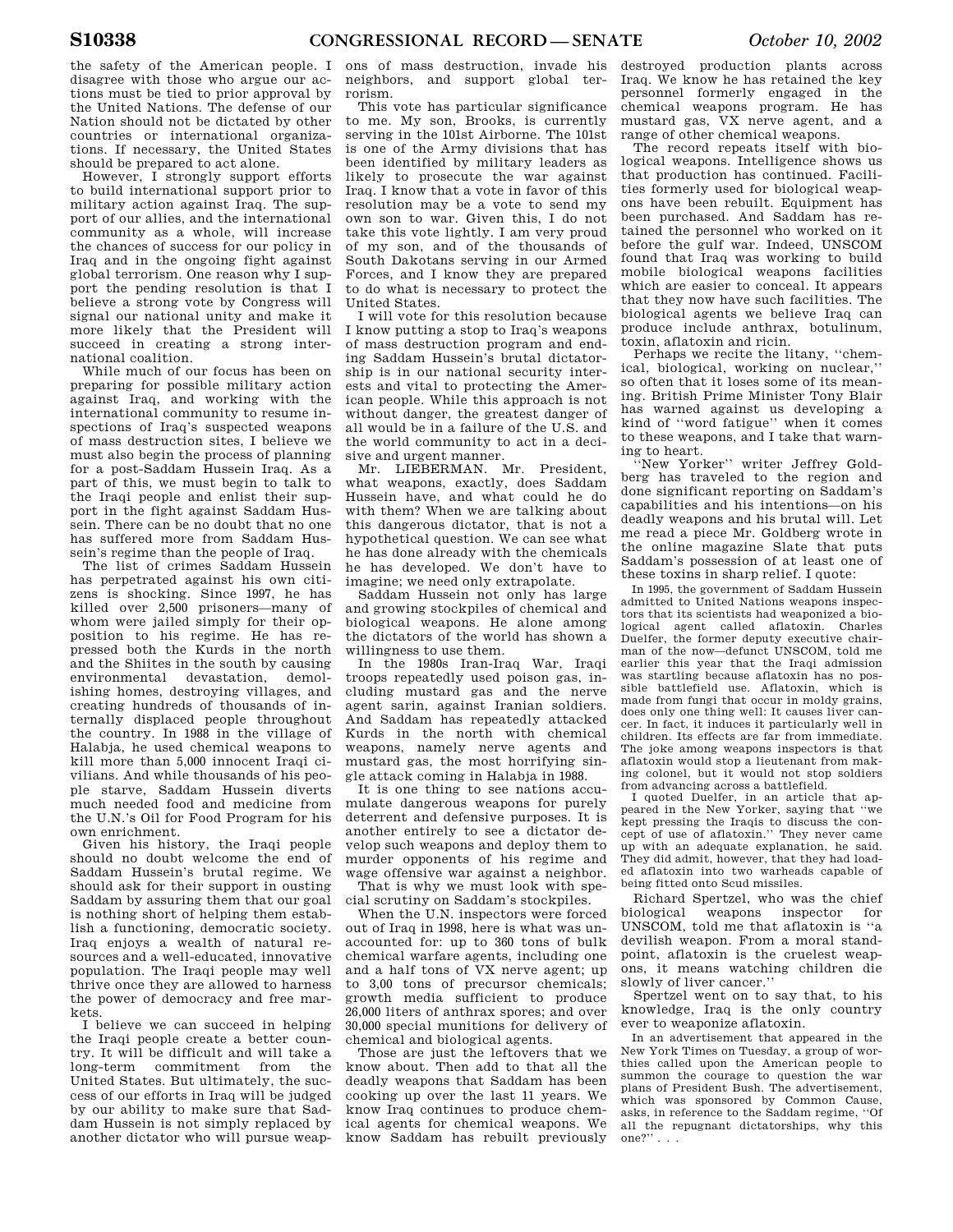There are, of course, many repugnant dictators in the world; a dozen or so in the Middle East alone. But Saddam Hussein is a figure of singular repugnance, and singular danger. To review: There is no dictator in power anywhere in the world who has, so far in his career, invaded two neighboring countries; fired ballistic missiles at the civilians of two other neighboring countries; tried to have assassinated an ex-president of the United States; harbored al-Quaida fugitives; attacked civilians with chemical weapons; attacked the soldiers of an enemy country with chemical weapons; conducted biological weapons experiments on human subjects; committed genocide; and then there is, of course, the matter of the weaponized aflatoxin, a tool of mass murder and nothing else.

I do not know how any thinking person could believe that Saddam Hussein is a runof-the-mill dictator. No one else comes close . to matching his extraordinary and variegated record of malevolence.

Earlier this year, while traveling across northern Iraq, I interviewed more than 100 survivors of Saddam's campaign of chemical genocide. I will not recite the statistics, or recount the horror stories here, except to say that I met enough barren and cancer-ridden women in Iraqi Kurdistan to last me several lifetimes.

So: Saddam Hussein is uniquely evil, the only ruler in power today—and the first one since Hitler—to commit chemical genocide. Is that enough of a reason to remove him from power? I would say yes, if ''never again'' is in fact actually to mean ''never again.''

That is why every day this man remains in power is a day of danger for the American people, the Iraqi people, and, indeed, the people of the world.

Let me give you one more example that is as disturbing as aflatoxin. It is botulinum toxin, the cause of botulism, which comes from bacteria found in the soil. After the gulf war, United Nations weapons inspectors found that Iraq had produced tons of botulinum toxin, some of it loaded into missiles and bombs. Let me repeat. Years ago, inspectors found tons, some of it weaponized. So we know Saddam has experience with this weapon.

For smallpox, there is a vaccine. Anthrax and other bacterial agents can be treated with antibiotics. But botulism is a toxin, a poisonous chemical made by bacteria. Let than a handful of pure botulinum toxin, evenly dispersed in an aerosol, would be enough to kill more than a million people. The only treatment for botulism poisoning is an antitoxin made from horse serum, and it only works about half the time.

There is a horror story for every biological or chemical agent in this man's arsenal. I don't need to go through them all. We only need to understand that these horror stories could come true if we do not confront Saddam's devious designs.

Some insist, and I don't understand this claim, that chemical and biological weapons aren't all that troubling. They say we need only really worry about nuclear weapons.

Given what I have just explained, I think that is a dangerous assumption. But assume for a moment that Saddam has no chemical weapons and no biological weapons. Would there be cause for forceful United Nations action, and, failing that, American military action? I say, yes, without a doubt.

There is now a consensus belief that Saddam could have an atomic weapon within months of acquiring fissile material. Based on the best estimates, his regime could manufacture the fuel itself within as little as 3 years. There is no way to measure now long it might take Saddam to acquire the fuel from an outside source. He could be attempting to do so as we speak. Indeed, it would be naı̈ive to assume otherwise.

This leads to a critical question, and perhaps the threshold question in the debate. How long do my fellow Senators suggest we wait? Until we know, beyond dispute, if there is ever such evidence beyond dispute, that Saddam is 1 month away from obtaining a nuclear weapon and the means to deliver it? Until we know beyond dispute that he is a week away? Or perhaps we should wait until he has it?

In 1996, the International Atomic Energy Agency, IAEA, reported that Iraq had all the materials for a bomb except for the fissile material itself—either plutonium or highly enriched uranium. It is now 6 years later.

The debate about whether Saddam is an ''imminent'' threat is an interesting one. What better defines imminence than the facts that I have just outlined?

In fact, we must admit that the only conclusive proof of imminence could come in the hindsight, when innocents are sorting through the rubble and counting the injured or the dead. As National Security Advisor Condaleeza Rice said, the smoking gun could be a mushroom cloud. Or add to that a yellow cloud of mustard gas, an invisible cloud of sarin gas, or the slow and silent spread of smallpox.

I know, despite all this evidence, much of which is beyond dispute, some say, ''There is no new evidence.''

I have two answers to that. One, we don't need new evidence. The existing evidence of his capabilities and intent is more than enough to paint a poisonous picture.

Two, there is, in fact, new evidence. For instance, the fact that, once acquiring fissile material, Saddam will be just months of developing a nuclear weapon, is new. And it underlines the urgency of defanging this dictator immediately.

In fact, here is a brief review what we know about what Saddam has done since the departure of the U.N. weapons inspections in 1998. British Prime Minister Tony Blair laid this out to the Parliament last month.

Since 1998, we know that Saddam has sought or attempted to buy: specialized vacuum pumps, the type needed for the gas centrifuge to enrich uranium; an entire magnet production lien of the type for use in the motors and top bearings of gas centrifuges; dual use products such as Anhydrous Hydrogen Fluoride and fluoride gas; a filament

winding machine, which can be used to manufacture carbon fiber gas centrifuge rotors; 60,000 or more specialized aluminum tubes, which are subject to strict controls due to their potential use in the construction of gas centrifuges.

And Saddam has been trying to buy significant quantities of uranium, though we do not know whether he has been successful. Key personnel from his old nuclear weapons program are at work again. Iraq claims that this is for a civil nuclear power program but it has no nuclear powerplants.

We can search for the most innocuous possible explanation, of each and every disturbing piece of evidence, or we can look realistically at the totality of the evidence.

And what about delivery systems?

Iraq is supposed to only have limited missile capability for conventional weaponry. But we know that a significant number of longer-range missiles were concealed from the previous inspectors, including up to 20 extended range Scud missiles. We know that 2001, Iraq's plans entered a new stage and that now, the regime's development of weapons with a range over 600 miles. Hundreds of key personnel are working on the delivery systems.

The danger will not abate unless we make it abate. it will only grow. And we will be forced to simply wait and see how, when, and against whom Saddam will use these weapons.

What more do we need to know?

Some say that removing Saddam Hussein from power would compromise the wider war against terrorism. But to me, the two are inextricably linked.

First, remember that Iraq under Saddam is one of only seven nations in the world to be designated by our State Department as a state sponsor of terrorism. He provides aid, funding, and training to terrorists who have killed Americans and others. He hosted the Abu Nidal Organization, whose leader was found dead in Baghdad in August. He gives money to the families of Palestinian suicide bombers.

Second, Saddam himself meets the definition of a terrorist, someone who attacks civilians to achieve a political purpose. He has done so repeatedly against the Kurds in the north of Iraq, as well as against the Shi'a in the south. If he is willing to kill thousands of Iraqis, how many Americans or Europeans do we think he considers expendable?

Third, though the relationship between al-Qaida and Saddam's regime is a subject of intense debate within the intelligence community, we do have evidence of meetings between Iraqi officials and leaders of al-Qaida, and some testimony that Iraqi agents helped train al-Qaida operatives to use chemical and biological weapons. We also know that senior leaders of al-Qaida have been and are now harbored in Iraq.

It is not speculation to suggest that Iraq might pass chemical, biological,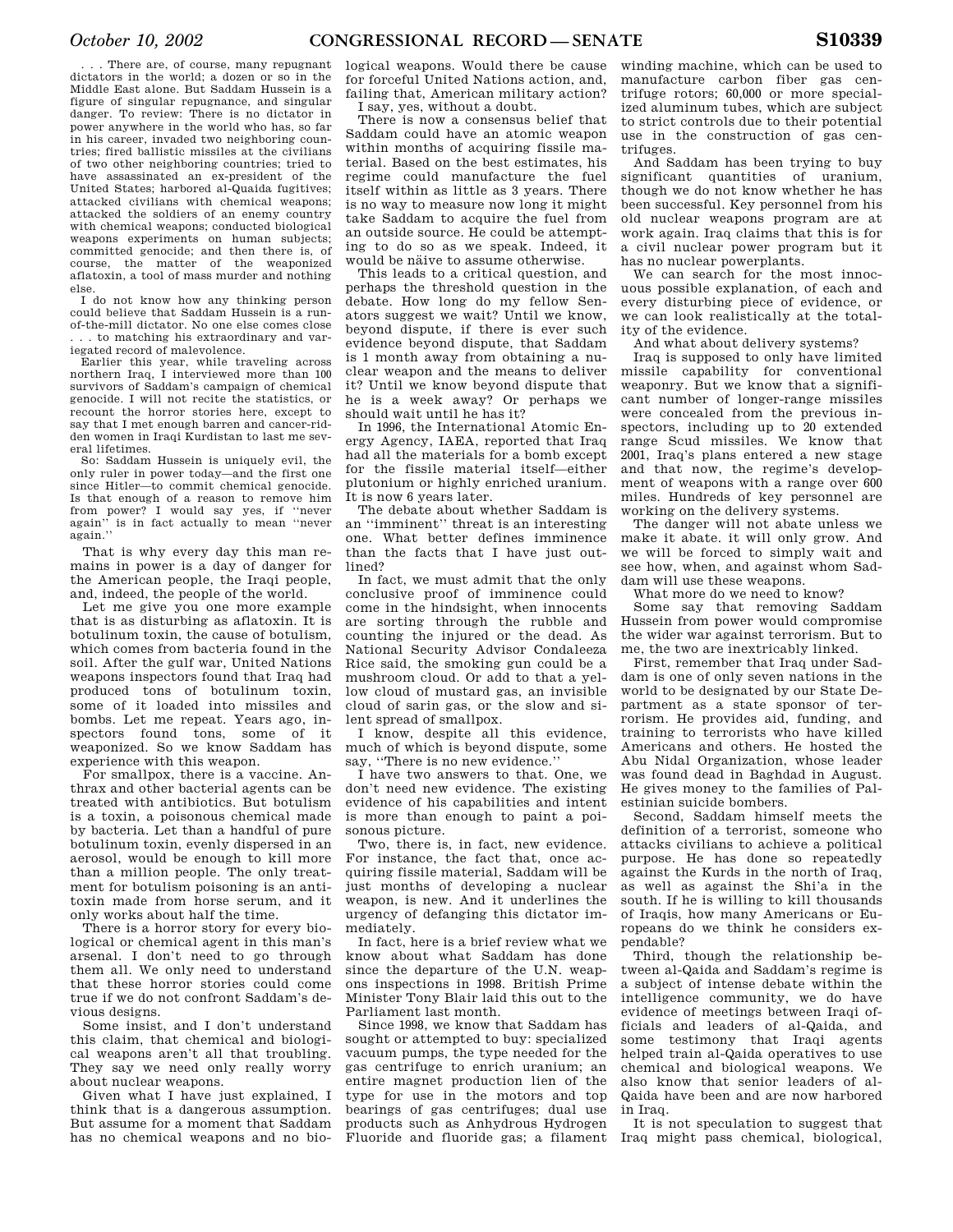or nuclear weapons to terrorists. It is realism.

There are other state sponsors of terrorism, all of which pose serious dangers to the security of America and the world.

But Saddam's is the only regime that combines a record of supporting terrorists with a history of killing and torturing dissidents, ambitions to dominate his region, growing stockpiles of chemical and biological weapons and a willingness to use them. That is why the danger he poses rises above the rest on the topography of terror.

In my view, if we remove his pernicious influence from the Middle East and free the Iraqi people to determine their own destiny, we will transform the politics of the region, and advance the war against terrorism, not set it back as some have suggested.

In April 1917, in requesting a congressional declaration to enter what was then known as the Great War, Woodrow Wilson said, ''We act without animus, not in enmity toward a people or with the desire to bring any injury or disadvantage upon them, but only in armed opposition to an irresponsible government which has thrown aside all considerations of humanity and of right and is running amuck.''

The same can be said if and when we must confront Saddam's brutal regime. We will not be fighting the Iraqi people. Our goal, to the contrary, will be to liberate the Iraqi people from tyranny even as we remove the threat from this rabid regime.

But we must prove that good and decent intent not only on the day we commit arms, if we must, on the day we win. We must prove our commitment to building a better nation for the Iraqi people on the day after the day after, and the day after that, when we will face, and help the Iraqi people to face, the broad range of humanitarian, economic, diplomatic, and political problems that will no doubt present themselves.

The wars we wage are measured by the quality of the peace that follows.

I know that some fear the future of Iraq post-Saddam. They fear the risks, the responsibilities, and the costs, so much that those fears of tomorrow lead them to justify inaction today. To me, post-Saddam Iraq is not a burden to be shunned but an opportunity to be seized. It must become a signal to the world, particularly the Islamic world, of our Nation's best intentions.

Indeed, post-Suddam Iraq will be a test of America and our values. We have barely earned a passing grade on our first test, in post-Taliban Afghanistan. We cannot afford to scrape and slip by again, because this time the stakes are higher, the stage larger, and the consequences of failure even more dire.

How do we lay the foundation for a civil and open society after the fighting stops and the likely celebrations in the streets subside?

First, we must we invest in Iraq's security. Some will be tempted to short-

change our post-Saddam commitment by whittling down a security presence to the smallest possible size we think we can get away with, or by pulling our forces out the first open window.

But we must learn from Afghanistan, where, despite a brilliant military victory and early movements toward a stable and civil society, some big mistakes have been made.

Perhaps due to the Bush administration's stated aversion to nation building, we failed to establish a peacekeeping presence strong enough or geographically wide enough to tame the factionalism and ethnic conflict that have plagued Afghanistan for years. We failed to get ready to deal with the decrepit state of the nation's infrastructure caused by the long civil war that preceded our involvement. And, though our nations assisted us in our military victory, we did not leverage their investment to give them sufficient stake in a responsibility in a long-term peace.

As a result, the situation on the ground in Afghanistan is tenuous today. Warlords control the countryside. Hamid Karzai's rule in Kabul is uncertain. His ministers have been assassinated. Karzai himself came within a hair's breath of assassination. Have we lost the peace? No. But the current instability can, if left to fester, give rise to terrorism. oppression, and civil war.

It is not too late to correct our course. That is why Senator Hagel and I have sponsored the Afghanistan Freedom Support Act of 2002, currently before the Senate Foreign Relations Committee. The bill would commit to the country's stability, security, and democratic development by investing \$2.5 billion over 4 years in economic, political, and humanitarian assistance, including a half billion dollars toward an enterprise fund for business development and job creation and \$300 million in military and security assistance for police training and crime control. It would also urge President Bush to expand the international security force beyond Kabul, and, if that decision were made, would authorize \$1 billion over the next two years to make that possible. This is extremely important legislation that deserves broad legislative and public support.

Now we must hear from the administration that they are ready with specific plans for Iraq that will not repeat the mistakes of Afghanistan.

In fact, we have to face the fact that the best-case military scenario—the rapid collapse of the Iraqi military and the swift capture or elimination of Saddam—would also present the most challenging security scenario.

The three most immediate security objectives will be securing all chemical, biological and nuclear weapons sites and relevant personnel, tracking down Saddam's remaining secret police, and preventing potential Iranian military interference.

Simultaneously, among the Iraqi people at large, U.S. forces must be ready immediately to shift gears to post-conflict operations, helping to restore order and handling humanitarian emergencies. Despite its tremendous training and talent, our military needs more specialized teams to take on this crucial job.

The administration should also work with non-governmental organizations to recruit Iraqi-American and other Arab-American volunteers who can help peacekeepers and humanitarian organizations communicate with the Iraqi people, distribute supplies, assist in healthcare delivery, and do other critical jobs. A similar volunteer program worked in the Balkans and can work again in Iraq.

Like the military campaign itself, stabilizing post-Saddam Iraq and tending to the Iraqi people will be aided dramatically if the United States is part of a international coalition, especially one that includes Muslim and Arab nations. That will make clear to Iraqis and the world that our enemy is Saddam and not the Iraqi people, and just as Saddam is a threat to the world, securing and rebuilding Iraq is the duty of the world.

The bottom line is this: While Afghanistan's growing instability is deeply troubling, allowing post-Saddam Iraq, which abuts Syria and Iran, Saudi Arabia and Jordan, Kuwait and Turkey, to fall into civil war or into the hands of another dictator would be disastrous. If post-Saddam Iraq unravels, as Afghanistan is at risk of doing, so will the credibility and the effectiveness of our wider war against terrorism. And we will be that much closer to a global civilization war.

Once security and stability are established in post-Saddam Iraq, we must begin to establish the foundation for democratic governance and the rule of law. I am pleased that the Bush administration has begun bringing key opposition groups together to lay what a foundation for an honest, effective, and representative government. Iraq is a divided nation, with at least three key regions and three key religious, ethnic, and political factions. But let's be clear. Post-Saddam Iraqi governance will take more than a couple of conference calls to get right.

And we must be very careful here. Our goal is not replacing Baghdad with New York on the Tigris. We do not want an American client state, and we can't expect a democracy that overnight looks exactly like ours. We must be realistic. This process will require the sustained guidance, partnership, and investment of our nation and our allies, working with the Iraqi people.

The war against terrorism, including this effort to disarm Iraq, is like no other war we have waged.

If we are true to our principles, we can again make the world a safer and better place, not only for us Americans but for people in Iraq and throughout the Arab and Muslim worlds, who deserve the freedom and opportunity that we declared at the birth of our Nation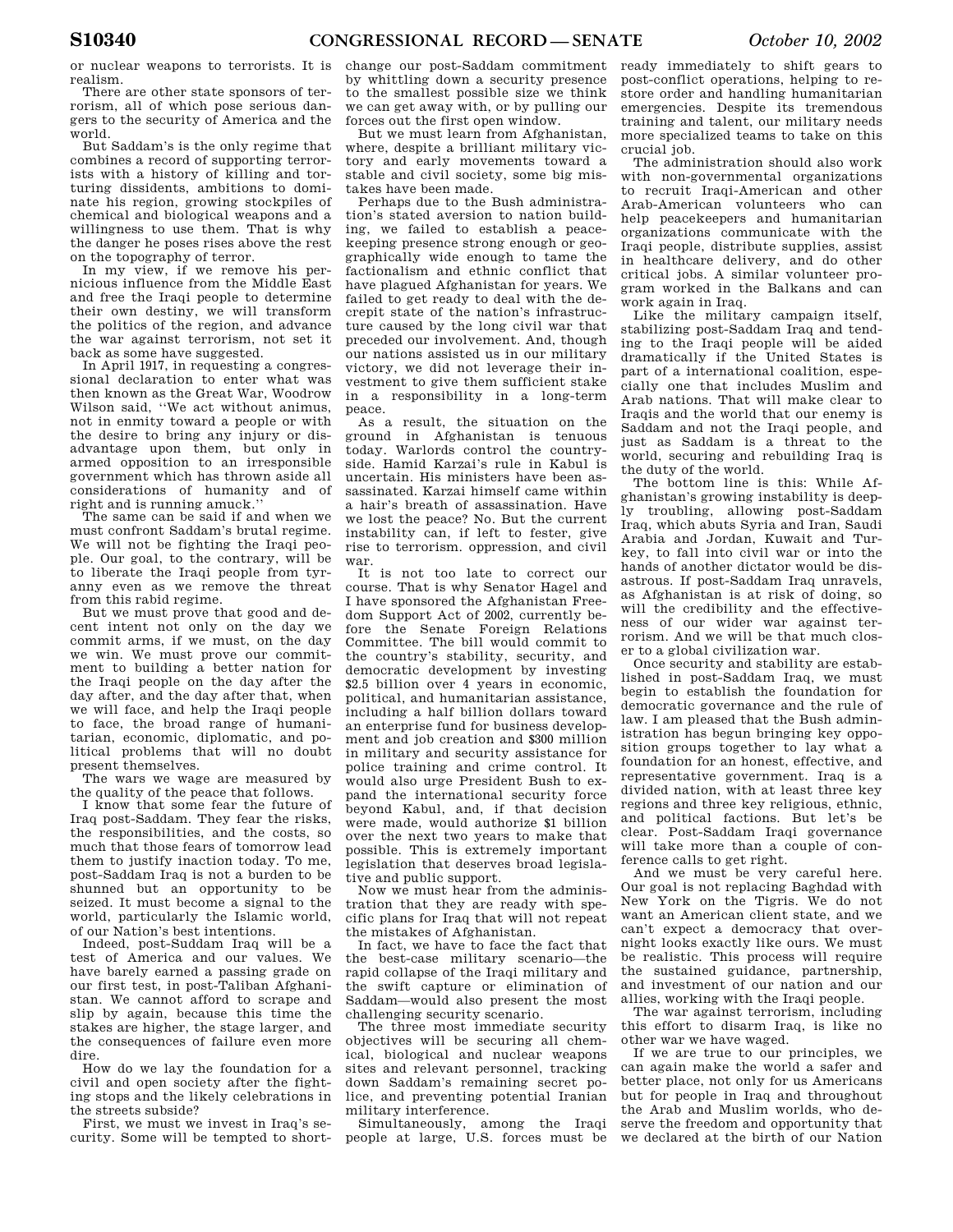226 years ago: the endowment each human being receives at birth from our Creator.

Mr. FITZGERALD. Mr. President, I rise today in support of the Lieberman-Warner resolution authorizing the use of force against Iraq. This resolution gives President Bush the flexibility he needs to address the threat posed by Saddam Hussein, including the authority to use military force as he deems appropriate, without ceding too much authority to the executive to wage war outside Iraq. I applaud Senators LIE-BERMAN, WARNER, MCCAIN, and so many others who have worked with President Bush to reach an agreement on this critical issue.

I support the President's policy of regime change in Iraq to eliminate the threat Saddam poses to the U.S. and the world, and agree that time is of the essence. I was concerned that the administration's initial draft resolution was too broad, and called for tighter parameters on the Presidential mandate. The resolution now before us addresses my concerns by confining the scope of possible military action to Iraq, rather than the entire Middle East region.

Only last month we commemorated the one-year anniversary of the deadliest terrorist attack in our history. Today, we face a threat from a regime that would not hesitate to use weapons of mass destruction against our friends and allies, or against the United States itself, or transfer these weapons to terrorist groups that target Americans.

Saddam Hussein's track record is well-known to all. He ordered the use of chemical weapons—including sarin, VX, tabun, and mustard agents against his own people, killing tens of thousands of innocent civilians. His regime invaded two neighbors and threatened others. In 1991, his troops were prepared to invade other countries, had they not been thwarted by the U.S.-led international coalition. His regime launched ballistic missiles at four of its neighbors—Israel, Saudi Arabia, Iran, and Bahrain. He ordered the assassination of opponents in Iraq and abroad, including a former president of the United States. His regime beat and tortured American POWs and used them as human shields during the 1991 Persian gulf war. His military continues to fire at U.S. and coalition aircraft patrolling the no-fly zones in northern and southern Iraq.

Based on the information presented to me in classified briefings, I share President Bush's assessment that Iraqi disarmament must be the objective. Weapon inspections alone will not achieve this goal, and a lengthy inspections regime could inadvertently give Saddam more time to stockpile and conceal weapons of mass destruction. After eleven years of lies and deception, we cannot expect that Saddam will reverse course and willingly disarm. Clearly, regime change in Iraq is the only way to end the threat Saddam Hussein poses to the United States and the world.

What has brought us to this point? On March 3, 1991, Iraq, having been forced to abandon the territory it overran in Kuwait, agreed to the terms of a cease-fire offered by the allied forces. Since the cease-fire, Iraq has repeatedly violated a series of Security Council resolutions designed to ensure that Iraq submits to U.N. inspections, abides by the cease-fire agreement, dismantles its extensive weapons of mass destruction programs, and returns Kuwaiti and other nations' POWs, missing persons, and property seized during the gulf war. The United Nations has found Iraq in ''material breach of cease-fire terms'' on seven occasions, and Iraq remains in violation of the cease-fire to this very day.

For seven and one-half years, Saddam Hussein played a cat-and-mouse game with U.N. inspectors. The Iraqi regime misled, lied, intimidated, and physically obstructed the inspectors; and Iraqi scientists who provided in formation to the inspectors disappeared, most likely into Saddam's dungeons and execution chambers. The inspectors uncovered an enormous amount of biological and chemical weapons materials and production facilities, but by their own account they could not find everything. And any success they may have had was in large measure because Saddam feared a renewed military offensive by the United States. Finally, on November 11, 1998, following Iraq's announcement that it was prohibiting all U.N. inspections, weapons inspections in Iraq ceased. Under increasing international pressure, Iraq again agreed to allow inspectors full access, but then resumed obstructing their operations, and the United Nations withdrew the inspectors on December 15, 1998. Over the next 4 years, Iraq refused to admit weapons inspectors under the terms set forth by the Security Council.

Iraq has had 4 years to refine its techniques of deception. It defies common sense to suggest that a hundred or even a thousand U.N. inspectors could, with any assurance, succeed in finding small WMD stockpiles and facilities in a country the size of the state of California. Many former U.N. inspectors who experienced first-hand Iraq's lies and deceptions have come to the same conclusion.

We know that Saddam has chemical and biological weapons, and is developing nuclear weapons. These weapons would immediately threaten U.S. troops and our friends and allies in the region. A Saddam Hussein with nuclear weapons would radically alter the balance of power in the Middle East, requiring a profound shift in the deployment of American forces and undermine our ability to respond to other potential threats around the globe.

Saddam has worked with terrorist networks for many years. He harbored Abu Nidal, and is reportedly providing safe have to Abdul Rahman Yasin, a key participant in the 1993 World Trade Center bombing. Saddam has himself of ten years of self-government will

ordered acts of terror. He shares many objectives with groups like al-Qaida, and may decide to use terrorists to conceal his responsibility for an attack on the United States.

For 11 years, Saddam Hussein has thumbed his nose at the international community. Would it be prudent to continue what has failed for 11 long years? Would it be wise to give Saddam more time, which we know he will devote to realizing his greatest dream to obtain the nuclear weapons that would allow him to dominate the Middle East with all of its oil and threaten to drive the United States out of a region that is vital to our security?

Never in our history have we been in a position where we could be blackmailed, under the threat of nuclear war, into withdrawing support for our closest allies or sacrificing our national security to prevent the death of millions. And yet this is the danger we face in as little as one year if we do not act to remove this looming threat. Time is not on our side; it is on the side of Saddam Hussein. We cannot wait for a smoking gun, because a gun smokes only after it is fired, and the smoke of a nuclear blast would mean that we are too late.

I applaud the President's decision to seek international support for regime change in Iraq, but U.S. action should not hinge on the endorsement of the United Nations. The United States is leading a coalition of international allies in the war on terror, not the other way around.

In the case of Iraq, U.S. national security interests should not be sacrificed if the U.N. cannot be persuaded of the urgency of this threat. It would be preferable to have U.N. support, but we have to be prepared to go it alone if necessary. We cannot give the United Nations veto power over our decisions to protect our national interests.

I remain concerned about our planning for the future of Iraq if we succeed in removing Saddam Hussein from power. Administration officials have presented a vision of a post-Saddam Iraq that is peaceful, democratic, and unified. Defeating the Iraqi military on the battlefield will not be easy, but ensuring a stable and friendly post-Saddam Iraq will pose even greater challenges, requiring careful planning by the administration in concert with our allies in the region. Iraq could rapidly slide into long-term political instability or even bloody war upon the collapse of the Baathist regime.

Iraq's population is made up of three main components: the Kurdish speaking people in the north, the Arab Sunnis in the center, and the Arab Shiites in the south who make up a majority—some 60 percent—of the entire population of the country. Many Shiites desire a theocratic government similar to that in neighboring Iran. The Kurdish leadership in the north may recognize that independence is an impossible dream, but their experience